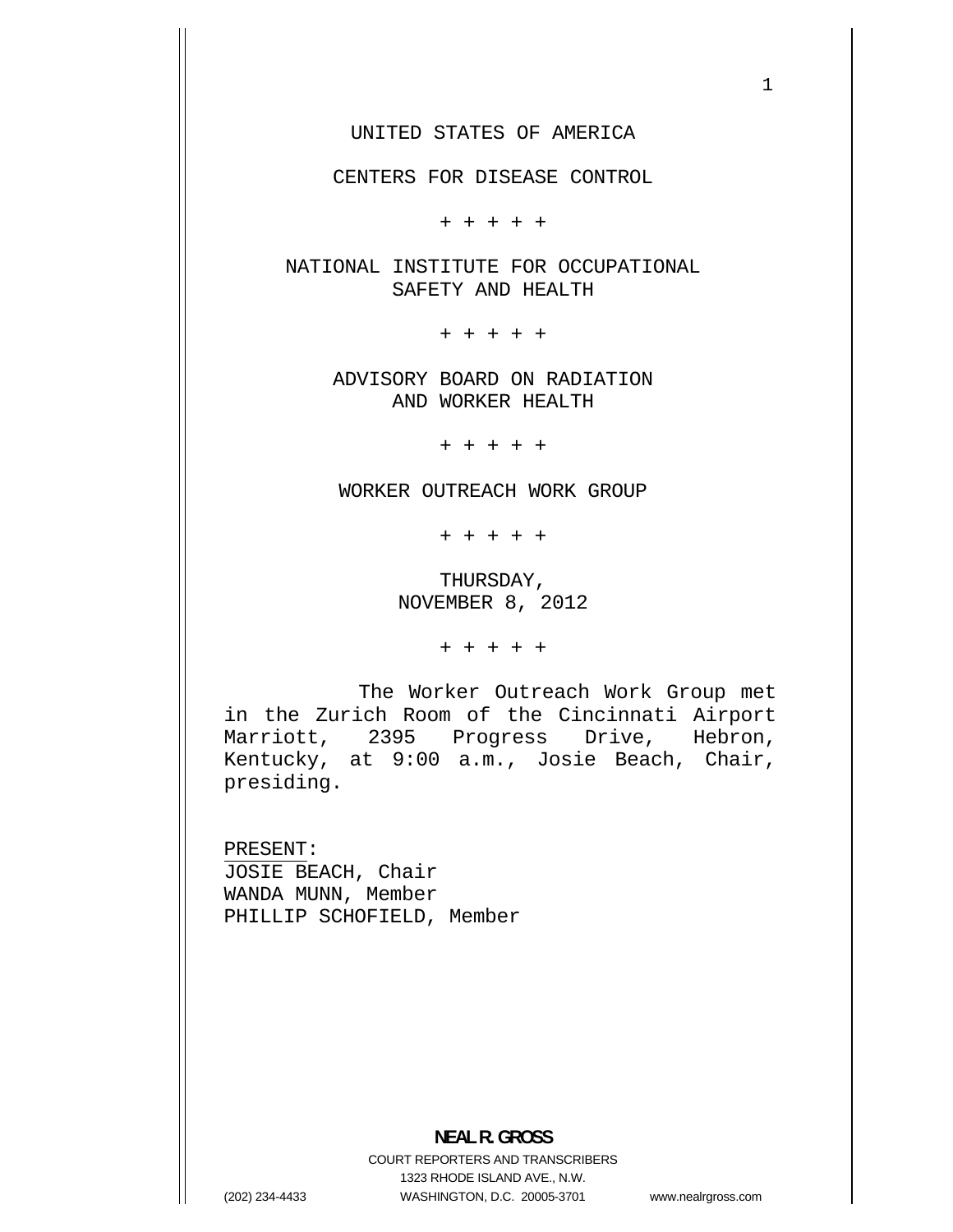ALSO PRESENT: TED KATZ, Designated Federal Official LYNN AYERS, SC&A TERRIE BARRIE\* WILFRED CAMERON, ATL\* MARY ELLIOTT, ATL CHRIS ELLISON, DCAS JOE FITZGERALD, SC&A J.J. JOHNSON, DCAS MARK LEWIS, ATL ARJUN MAKHIJANI, SC&A\* VERNON MCDOUGALL, ATL JENNY LIN, HHS JOHN STIVER, SC&A\* DAVE SUNDIN, DCAS

\*Participating via teleconference

## **NEAL R. GROSS**

COURT REPORTERS AND TRANSCRIBERS 1323 RHODE ISLAND AVE., N.W. (202) 234-4433 WASHINGTON, D.C. 20005-3701

www.nealrgross.com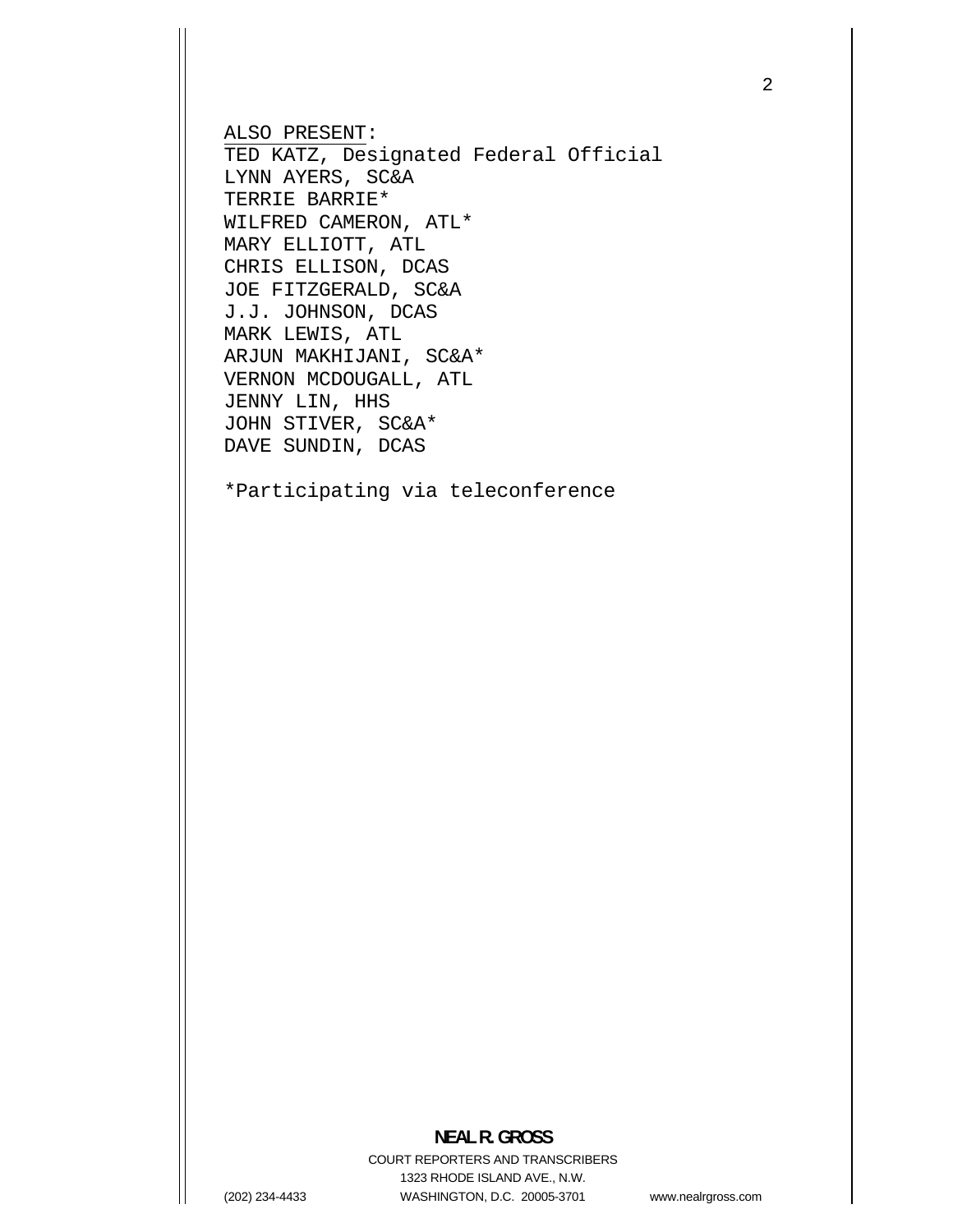T-A-B-L-E O-F C-O-N-T-E-N-T-S

# Page OCAS-PR-012 Procedure Review [Changes - NIOSH.............................6](#page-5-0)  [PROC-010 Discussion - SC&A/NIOSH](#page-70-0)  ...........71 Review NIOSH's Responses for Rocky Flats Pilot Study Findings and [Recommendations - NIOSH....................79](#page-78-0)  Recommendations, and WG Discussion - [SC&A/NIOSH/WG.............................122](#page-121-0)  Choose Next Site for Review, [ATL Outreach Activities - ATL.............153](#page-152-0)  [Ten-year Review Implementation - NIOSH....183](#page-182-0)  Statement Recommendations and WG Discussion - WG..............................190 Adjourn WG Implementation Plan Including Mission Next Steps for Worker Outreach - All...... 221

#### **NEAL R. GROSS**  COURT REPORTERS AND TRANSCRIBERS 1323 RHODE ISLAND AVE., N.W. (202) 234-4433 WASHINGTON, D.C. 20005-3701

www.nealrgross.com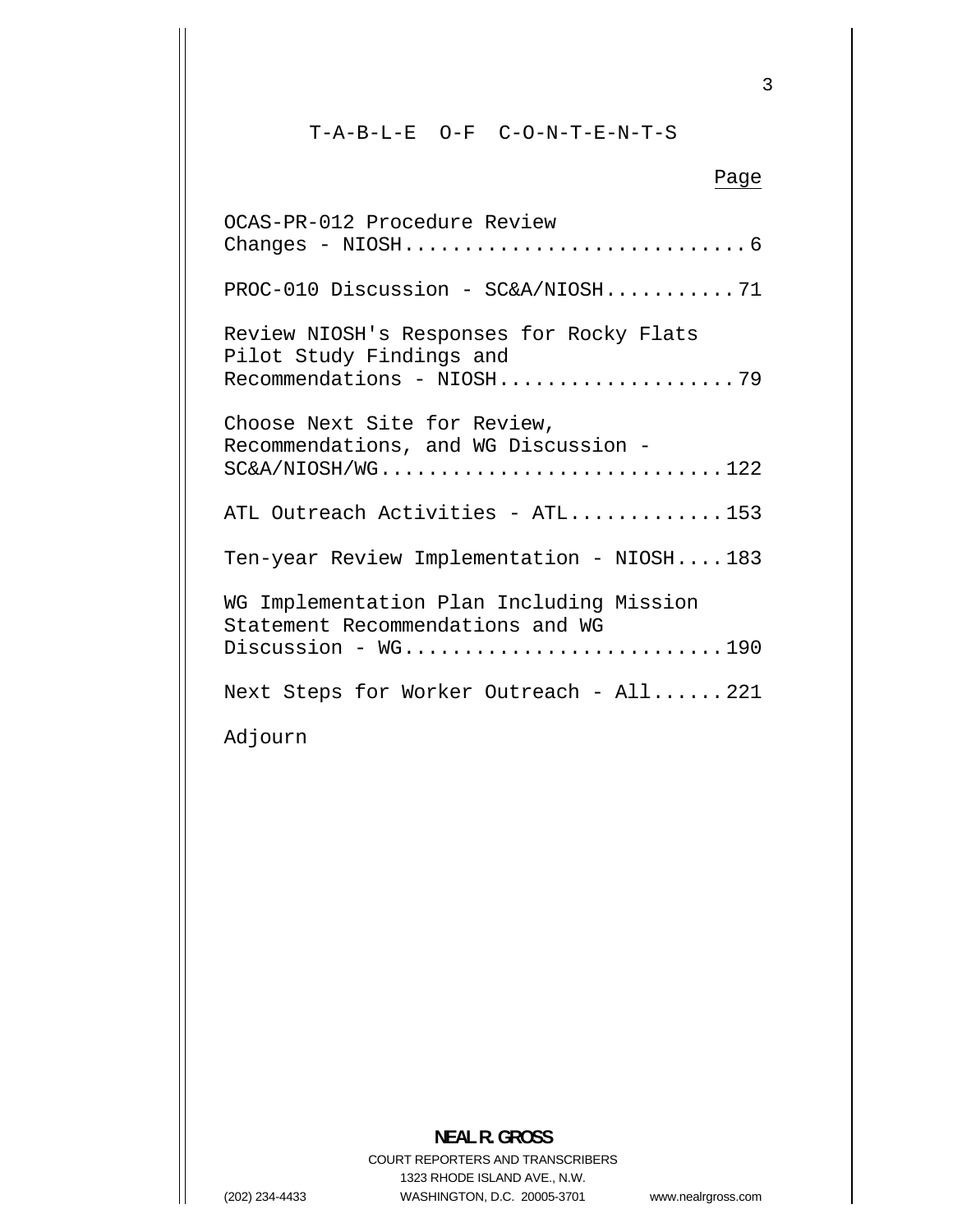1 P-R-O-C-E-E-D-I-N-G-S 2 (9:06 a.m.) 3 MR. KATZ: This is the Advisory 4 Board on Radiation and Worker Health, Worker 5 Outreach Work Group. The agenda for today's 6 meeting is posted on the NIOSH website under 7 the meetings section, under today's date, and 8 let's do roll call. We are speaking about 9 Rocky Flats today and we may be speaking about 10 some other sites, but we don't know which; Los 11 Alamos is one. 12 So if anyone has conflicts with 13 either Rocky Flats or Los Alamos, I don't what  $14$  other sites we'll be talking about --15 CHAIR BEACH: Well, we might be 16 running through a variety of sites, but -- 17 Brookhaven. I don't know. 18 MR. KATZ: Okay. And if people 19 have conflicts at that point with the site 20 we're talking about, you just need to note 21 your conflict when we get to talking about 22 that site. So let's begin with the Board **NEAL R. GROSS** 

> COURT REPORTERS AND TRANSCRIBERS 1323 RHODE ISLAND AVE., N.W.

(202) 234-4433 WASHINGTON, D.C. 20005-3701 www.nealrgross.com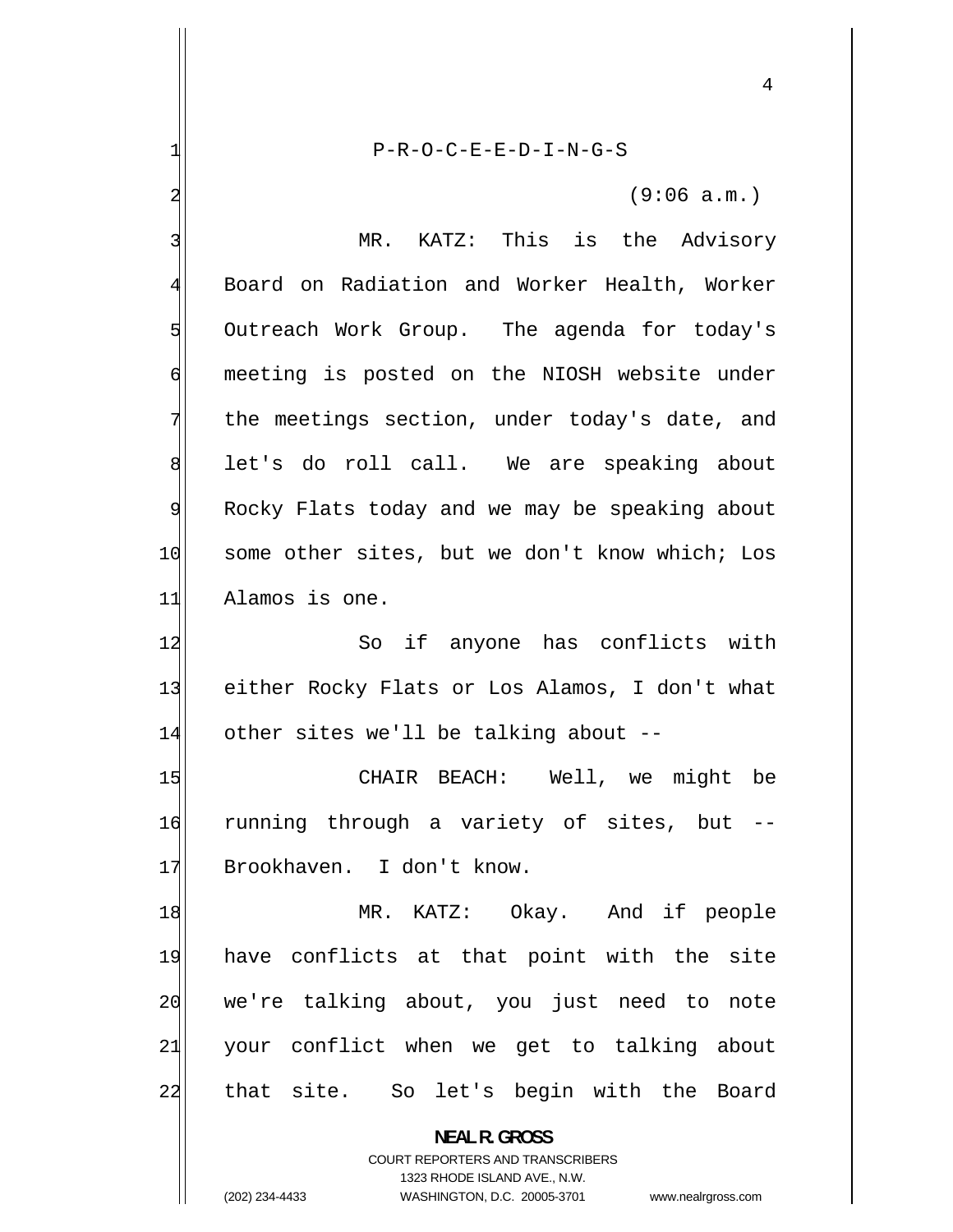$\frac{1}{\sqrt{2}}$ Members, with the Chair.

| 2              | CHAIR BEACH: Okay. Thank you. As                  |
|----------------|---------------------------------------------------|
| 3              | Ted said, the agenda is posted. I didn't put      |
| $\overline{4}$ | times down, but I did want to go over a couple    |
| $\overline{5}$ | of key things. Breaks, I'm going to try and       |
| $\sigma$       | shoot for the first break this morning at         |
| $\overline{7}$ | $10:30$ to $10:45$ and then lunch from $12:00$ to |
| 8              | 1:00.                                             |
| 9              | I did have here, under Number 5,                  |
| 10             | Worker/Worker Representatives Comment Session,    |
| 11             | and we'll either do that right before lunch or    |
| 12             | right after lunch, depending on where we end      |
| 13             | up time-wise, for those of you that want to       |
| 14             | plan for that.                                    |
| 15             | The first item is, we're going to                 |
| 16             | talk about OCAS PR-12, the procedure, and         |
| 17             | under that first item there's actually three      |
| 18             | documents. We have the procedure that J.J.        |
| 19             | sent out on 11/1; should be the final             |
| 20             | procedure. We also have the updated matrix        |
| 21             | that was sent out in October. It's Revision       |
| 22             | 5, if you're looking for that.                    |
|                | <b>NEAL R. GROSS</b>                              |

COURT REPORTERS AND TRANSCRIBERS 1323 RHODE ISLAND AVE., N.W.

(202) 234-4433 WASHINGTON, D.C. 20005-3701 www.nealrgross.com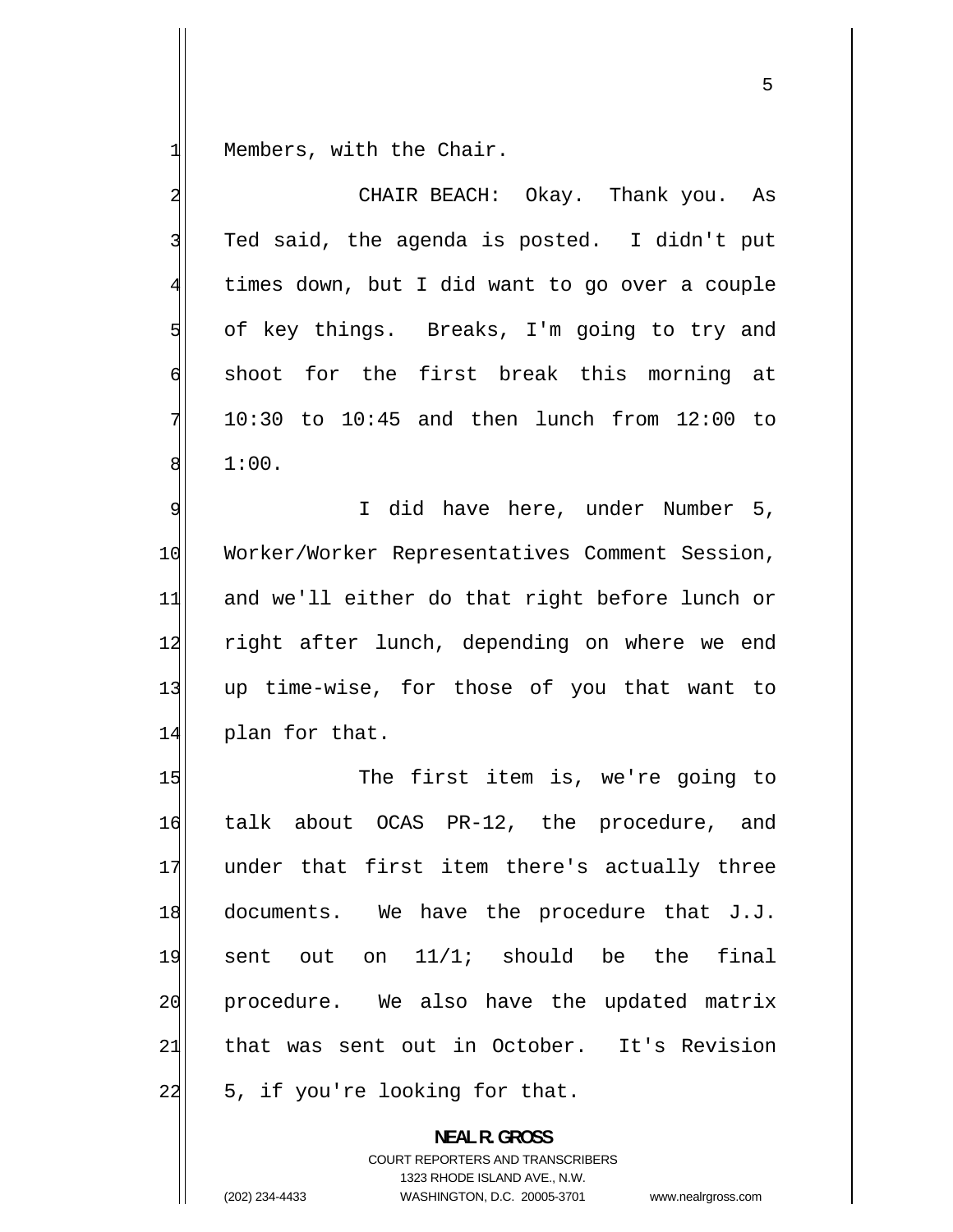<span id="page-5-0"></span>

| 1                       | And then Stu sent out a NIOSH                  |
|-------------------------|------------------------------------------------|
| $\overline{\mathbf{c}}$ | position on worker outreach selected sites.    |
| 3                       | That follows along with our matrix. That was   |
| $\overline{4}$          | sent out October 19, 2012. So we'll get        |
| 5                       | started with those three under that first      |
| б                       | item. And, J.J., I'm going to give it to you   |
| 7                       | for the procedure if you want to get started   |
| 8                       | with that.                                     |
| $\overline{9}$          | I didn't know if we should go                  |
| 10                      | through the matrix or the procedure, but the   |
| 11                      | procedure, I think, is probably the closest to |
| 12                      | being done.                                    |
| 13                      | MR. JOHNSON: Well, it's done,                  |
| 14                      | based on the responses for comment that were   |
| 15                      | provided in the last worker outreach meeting.  |
| 16                      | And the only thing I can say is that I've      |
| 17                      | gone through and incorporated the expectations |
| 18                      | in the matrix that was provided, sent out,     |
| 19                      | shows that, at least I believe, most, if not   |
| 20                      | all of them, have been updated in<br>the       |
| 21                      | procedure.                                     |
| 22                      | CHAIR BEACH: Right.                            |

**NEAL R. GROSS**  COURT REPORTERS AND TRANSCRIBERS 1323 RHODE ISLAND AVE., N.W. (202) 234-4433 WASHINGTON, D.C. 20005-3701 www.nealrgross.com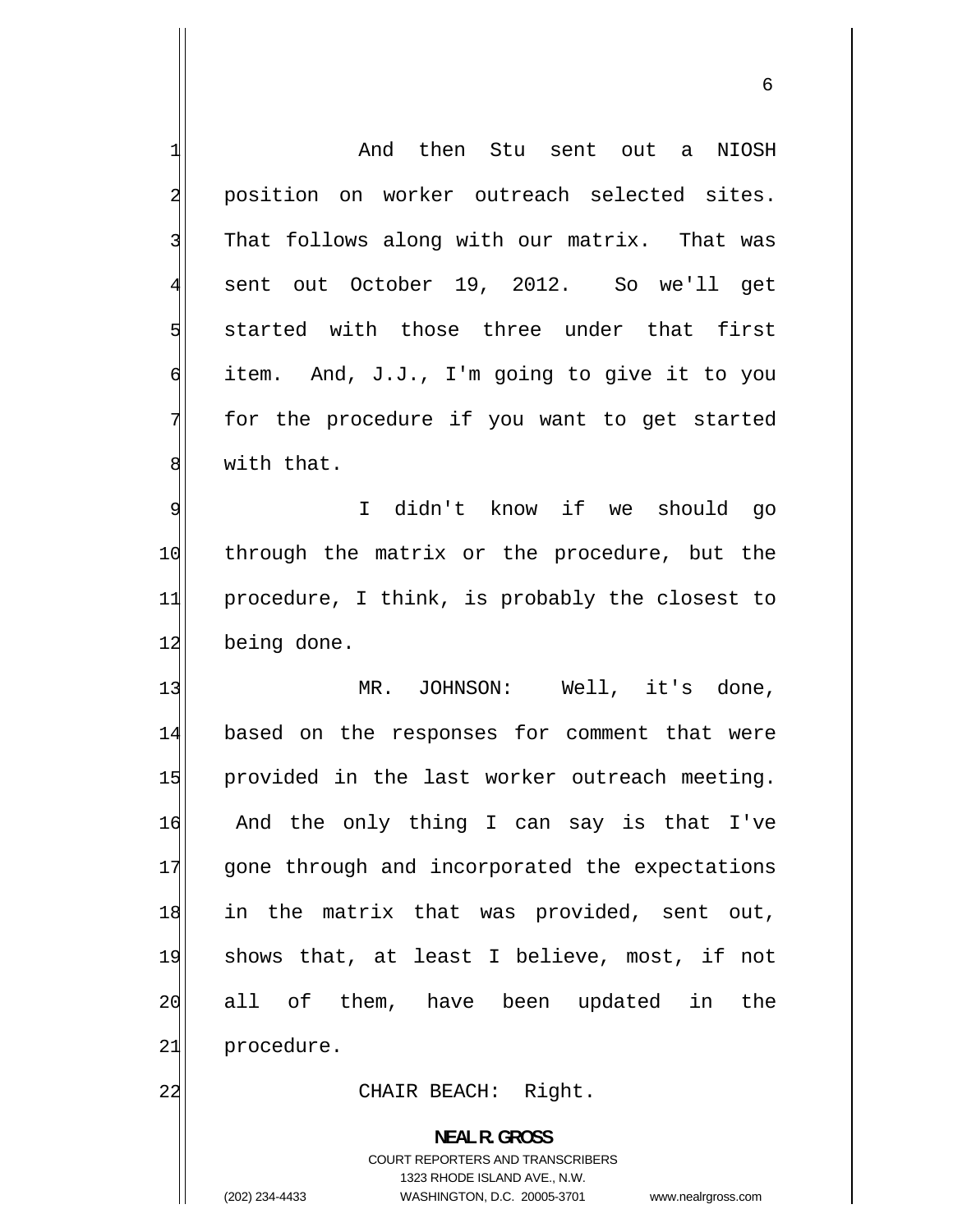MR. JOHNSON: And the procedure is in a state ready to go.

3 CHAIR BEACH: Yes. I agree with 4 that. I just wanted to make sure, since it 5 says draft, that everybody agrees and didn't 6 find anything in the re-review reading of it. 7 MEMBER MUNN: No. I certainly 8 didn't and, J.J., thank you for the format 9 that you provided. It made it very easy to 10 figure out the updates that you had provided,  $11$  and that's  $-$ 12 MR. JOHNSON: I listened to your 13 advice. 14 MEMBER MUNN: Thank you. 15 CHAIR BEACH: Yes. I like that as 16 well. So if there's nothing else on the 17 procedure, I guess it's ready to post, right? 18 MR. JOHNSON: The only difference 19 you'll see is, the broad print will be regular 20 print. 21 CHAIR BEACH: Okay. So when can we 22 expect this to be posted and out on the drive? **NEAL R. GROSS** 

> COURT REPORTERS AND TRANSCRIBERS 1323 RHODE ISLAND AVE., N.W.

1

2

(202) 234-4433 WASHINGTON, D.C. 20005-3701 www.nealrgross.com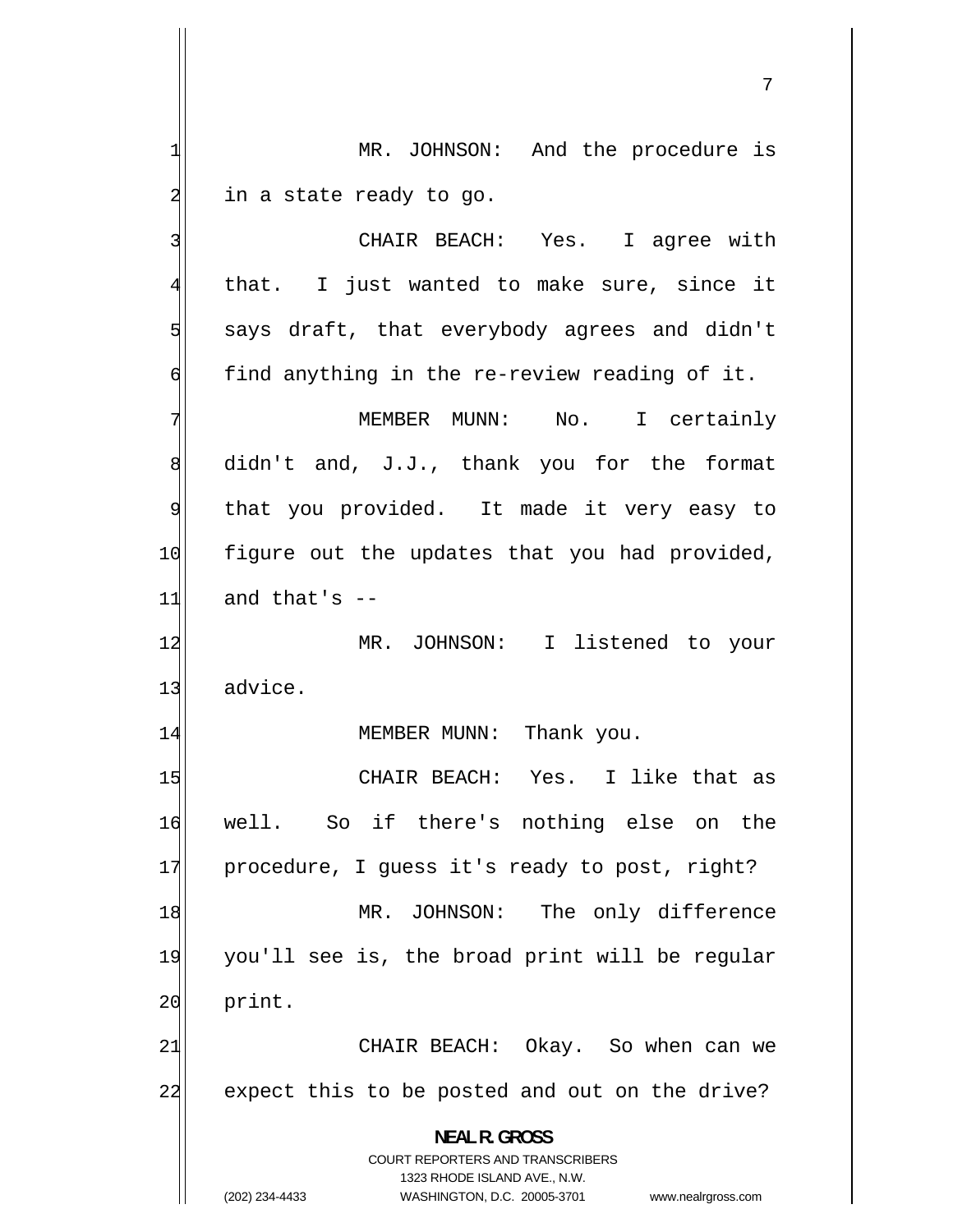1 MR. JOHNSON: I would say, I would 2 have to give it to Stu for his review, or Jim, 3 and then based upon their signatures on that, 4 it'll be out there. I would say within a 5 month; likely less. 6 CHAIR BEACH: Can you let us know 7 when that happens so we don't have to keep 8 looking? 9 MR. JOHNSON: I will. I'll shoot 10 you an email. 11 CHAIR BEACH: Awesome. Okay. 12 MR. KATZ: So does the Work Group, 13 then, want to just provide a closeout missive 14 to the Procedures Subcommittee on this? This 15 procedure has been reviewed and we completed 16 review. 17 CHAIR BEACH: Do we do that before 18 or after we hear from Jim and Stu? 19 MR. KATZ: I mean, if it's 20 essentially done, I think you could do it. 21 CHAIR BEACH: Okay. So I just need 22 to send Wanda an email. Wanda? **NEAL R. GROSS**  COURT REPORTERS AND TRANSCRIBERS 1323 RHODE ISLAND AVE., N.W. (202) 234-4433 WASHINGTON, D.C. 20005-3701 www.nealrgross.com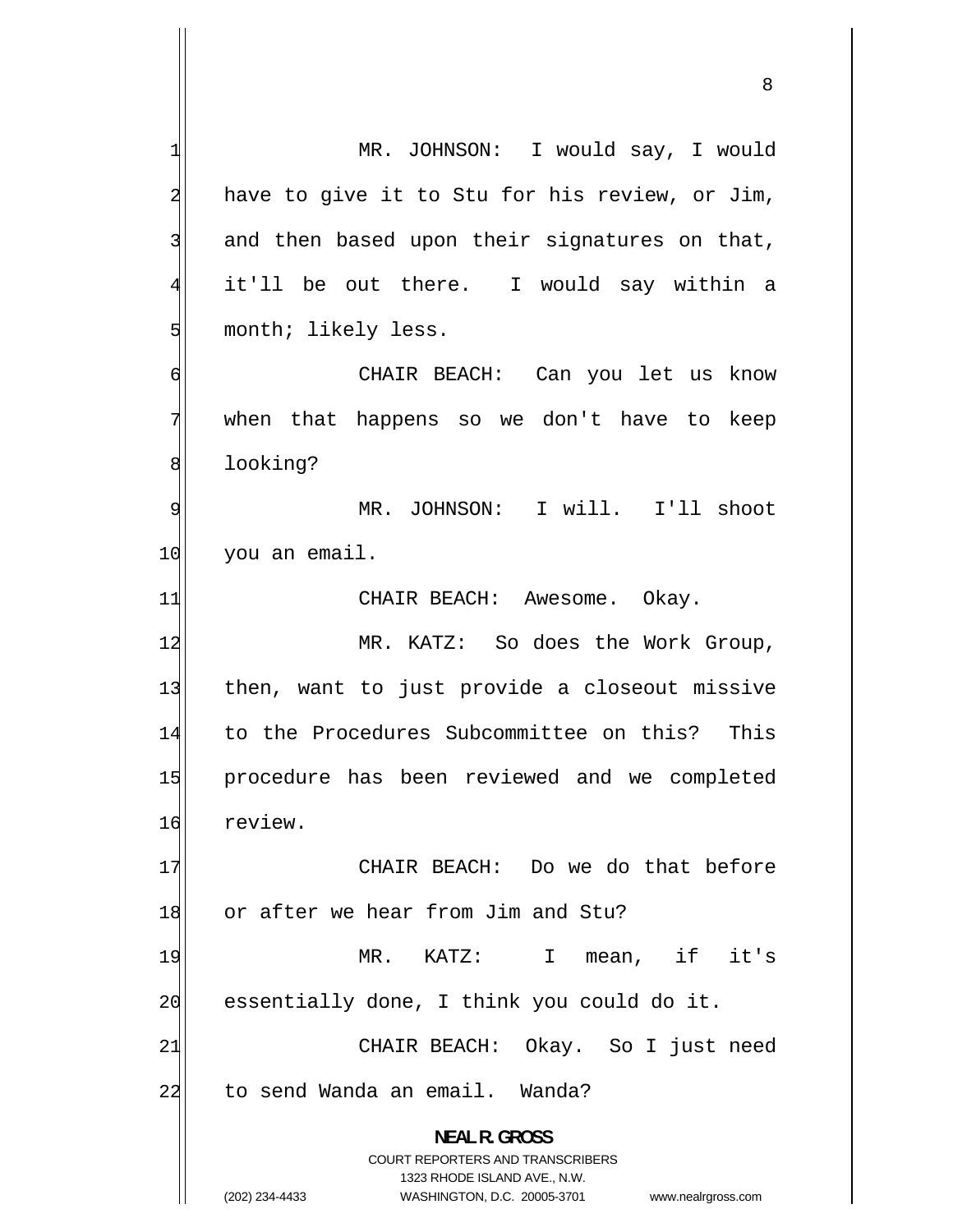1 MEMBER MUNN: Email. Yes. That's 2 all I need is just an email. 3 CHAIR BEACH: Okay. 4 MR. KATZ: A paper record. 5 MEMBER MUNN: Yes. A record. 6 MR. KATZ: Electronic record. 7 MR. SUNDIN: This is not really a 8 substantive issue with respect to the main 9 point here, but Chris brought it to my 10 attention yesterday that on Page 4, talking 11 about focus group, you talk about 10 to 12 12 individuals. We're probably going to 13 downgrade that to nine. 14 MR. KATZ: Nine, right. 15 MR. SUNDIN: For obvious reasons, 16 and there may be a stray typo or two that we 17 would clean up, but I wanted to let you know  $18$  that that was something  $-$ 19 CHAIR BEACH: Okay. So this is 20 just going to go straight to nine? 21 MR. SUNDIN: Nine or less. 22 CHAIR BEACH: Nine or less. Okay. **NEAL R. GROSS**  COURT REPORTERS AND TRANSCRIBERS 1323 RHODE ISLAND AVE., N.W. (202) 234-4433 WASHINGTON, D.C. 20005-3701 www.nealrgross.com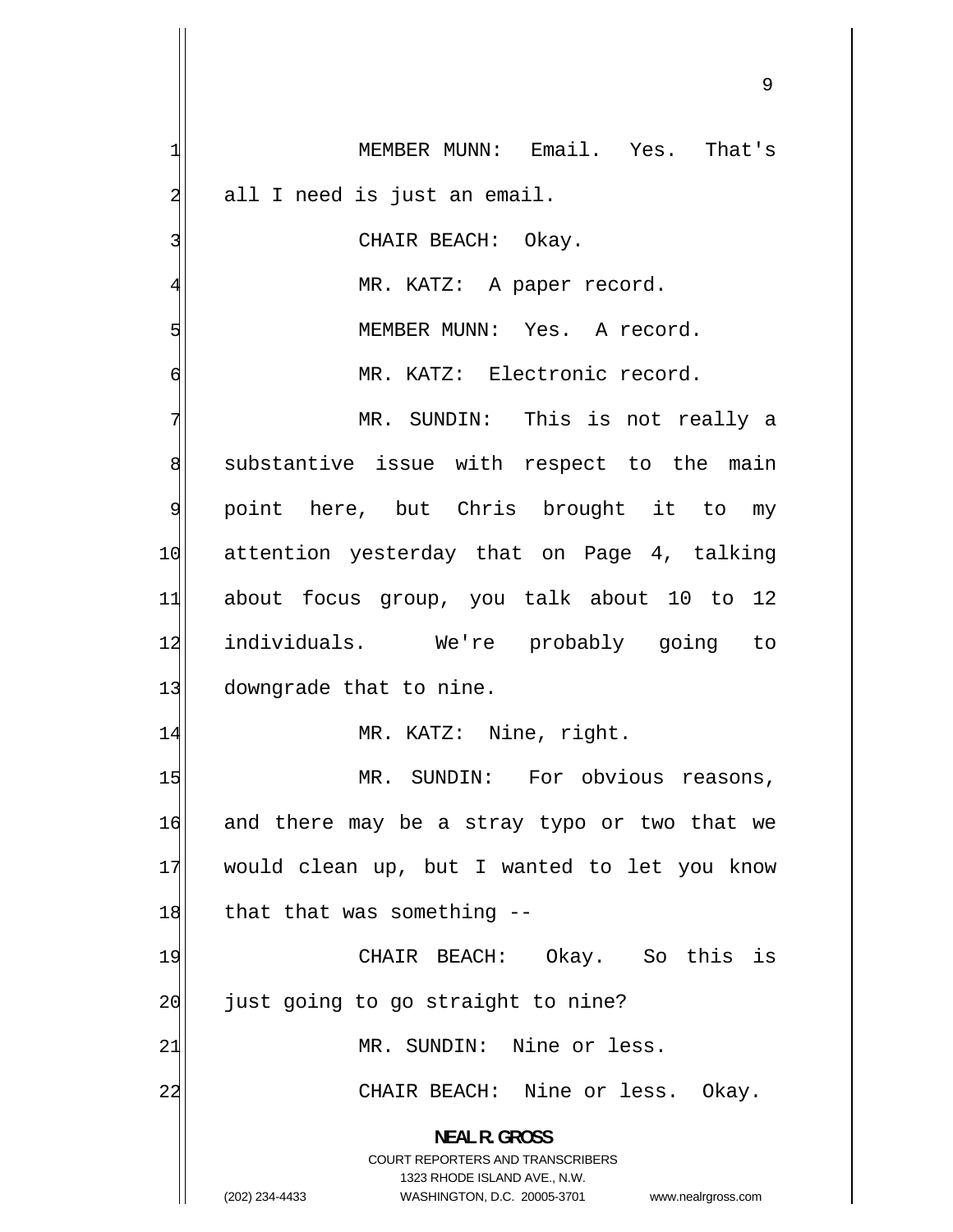MR. KATZ: That's a Paperwork Reduction Act-related matter.

 CHAIR BEACH: Right. Okay. I'm just going to put that item down. All right. So the other part of this is the matrix, if everybody has that in front of them, I thought we would just go through it. There's several that are in progress that I think are ready to close, but we just need to have agreement on 10 that.

11 And then any that we aren't in 12 agreement on, we can decide what we're going 13 to do with those. So the first one -- is 14 everybody at that point, F1, Page2? I don't 15 think I need to reread this to everybody. I 16 went through it and verified what was closed, 17 what actions had been taken care of, and so my 18 reading of this is, everything we asked NIOSH 19 to do, SC&A's comments, were completed, most 20 of them as of updated September 2011, so I'd  $21$  put ready to close on that one.

MS. AYERS: Which number are you

**NEAL R. GROSS**  COURT REPORTERS AND TRANSCRIBERS 1323 RHODE ISLAND AVE., N.W.

22

1

2

3

4

5

6

7

8

9

(202) 234-4433 WASHINGTON, D.C. 20005-3701 www.nealrgross.com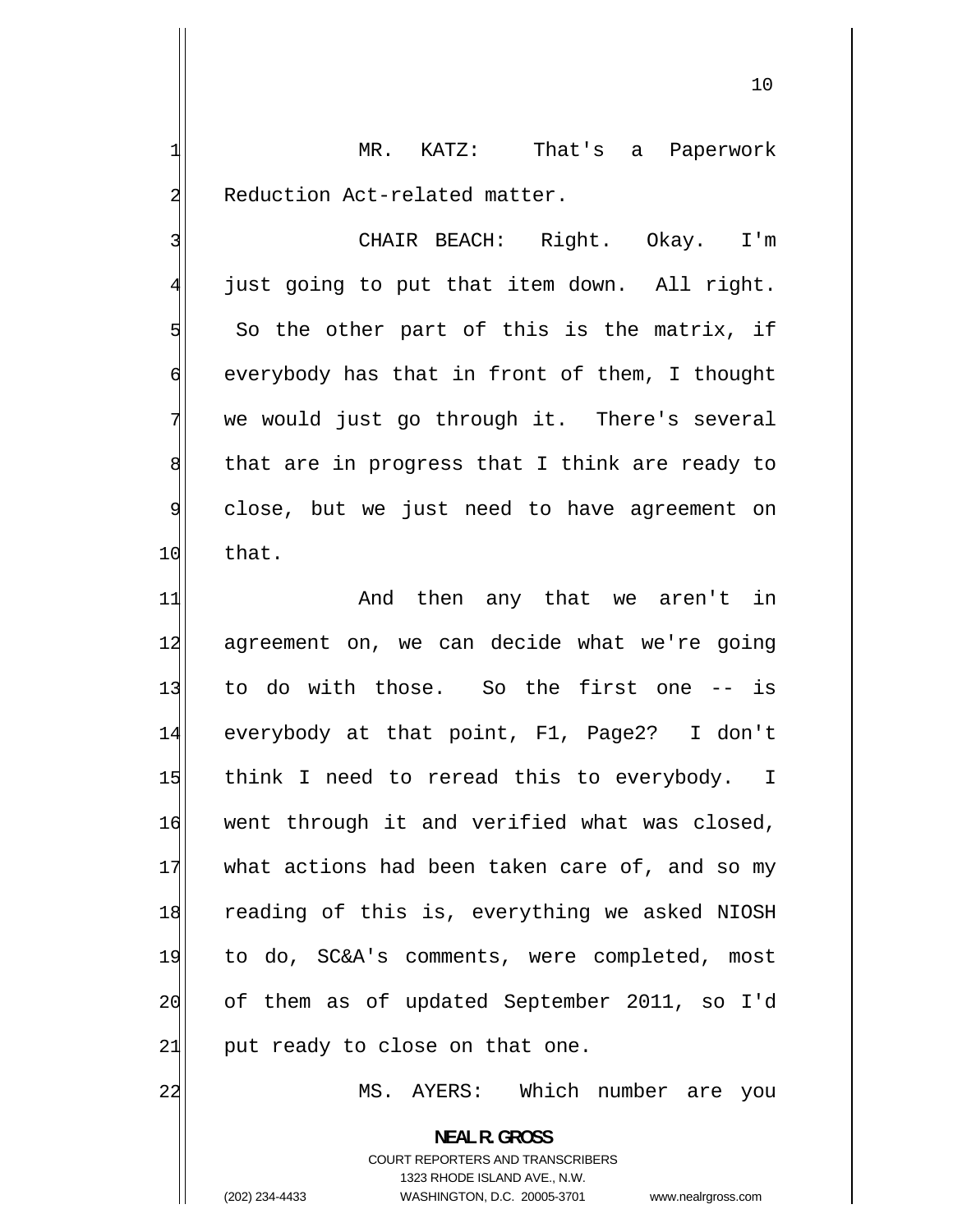on?

1

2 CHAIR BEACH: F1, it's, "The 3 procedure does not provide direction for 4 tracking, trending, evaluating, or responding 5 to worker input." 6 MR. FITZGERALD: September 12th is 7 the update, so that's pretty current. 8 CHAIR BEACH: Yes. So we closed 9 out, or finished up, a lot of work in August 10 at our last meeting. And step by step, I 11 believe they're all completed, unless somebody 12 sees something different, I'm going to call 13 that closed. 14 MEMBER MUNN: It looks good to me. 15 CHAIR BEACH: What do you think,  $16$  Phil? 17 MEMBER SCHOFIELD: I think it looks 18 good. 19 CHAIR BEACH: Okay. So F1 is now 20 closed based on the fact that everything has 21 been completed. And that mostly goes back to 22 the procedure PR-12 being completed. **NEAL R. GROSS**  COURT REPORTERS AND TRANSCRIBERS 1323 RHODE ISLAND AVE., N.W.

(202) 234-4433 WASHINGTON, D.C. 20005-3701 www.nealrgross.com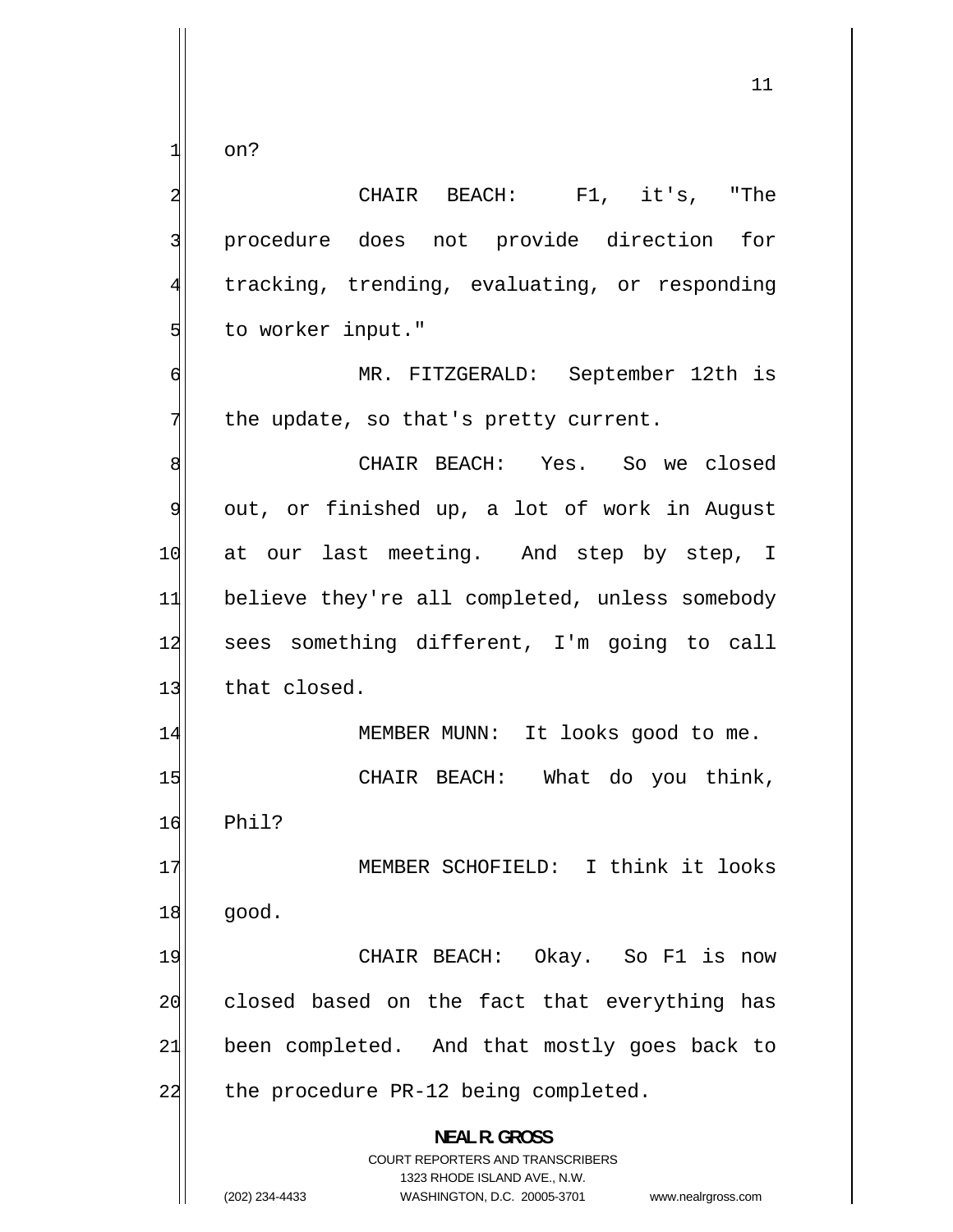| 1                       | MEMBER MUNN: Yes.                                                       |
|-------------------------|-------------------------------------------------------------------------|
| $\overline{\mathbf{c}}$ | CHAIR BEACH: Okay. Ready to move                                        |
| 3                       | on to F2? "The procedure does not specify                               |
| $\overline{4}$          | criteria for identifying action items or                                |
| 5                       | evaluating the adequacy and timeliness of                               |
| 6                       | response resolutions." If you go through,                               |
| 7                       | there was three action items listed and all                             |
| 8                       | three have been completed as of September 2012                          |
| 9                       | as well, so I viewed that as ready to close.                            |
| 10                      | Any discussions; comments?                                              |
| 11                      | MEMBER MUNN: No. The transfer is                                        |
| 12                      | done.                                                                   |
| 13                      | CHAIR BEACH: Okay. So hearing                                           |
| 14                      | nothing, I'm going to say that one is also                              |
| 15                      | closed. Any problem with how we're doing                                |
| 16                      | this?                                                                   |
| 17                      | MR. KATZ: No. This is perfect.                                          |
| 18                      | Good.                                                                   |
| 19                      | CHAIR BEACH: Okay. All right.<br>So                                     |
| 20                      | looks like we'll have a little bit<br>F3<br>of                          |
| 21                      | discussion here.<br>"The majority of expected                           |
| 22                      | documentation<br>not available<br>in<br>is<br>OTIS-4                    |
|                         | <b>NEAL R. GROSS</b>                                                    |
|                         | <b>COURT REPORTERS AND TRANSCRIBERS</b><br>1323 RHODE ISLAND AVE., N.W. |
|                         | WASHINGTON, D.C. 20005-3701<br>(202) 234-4433<br>www.nealrgross.com     |

<sup>(202) 234-4433</sup> WASHINGTON, D.C. 20005-3701 www.nealrgross.com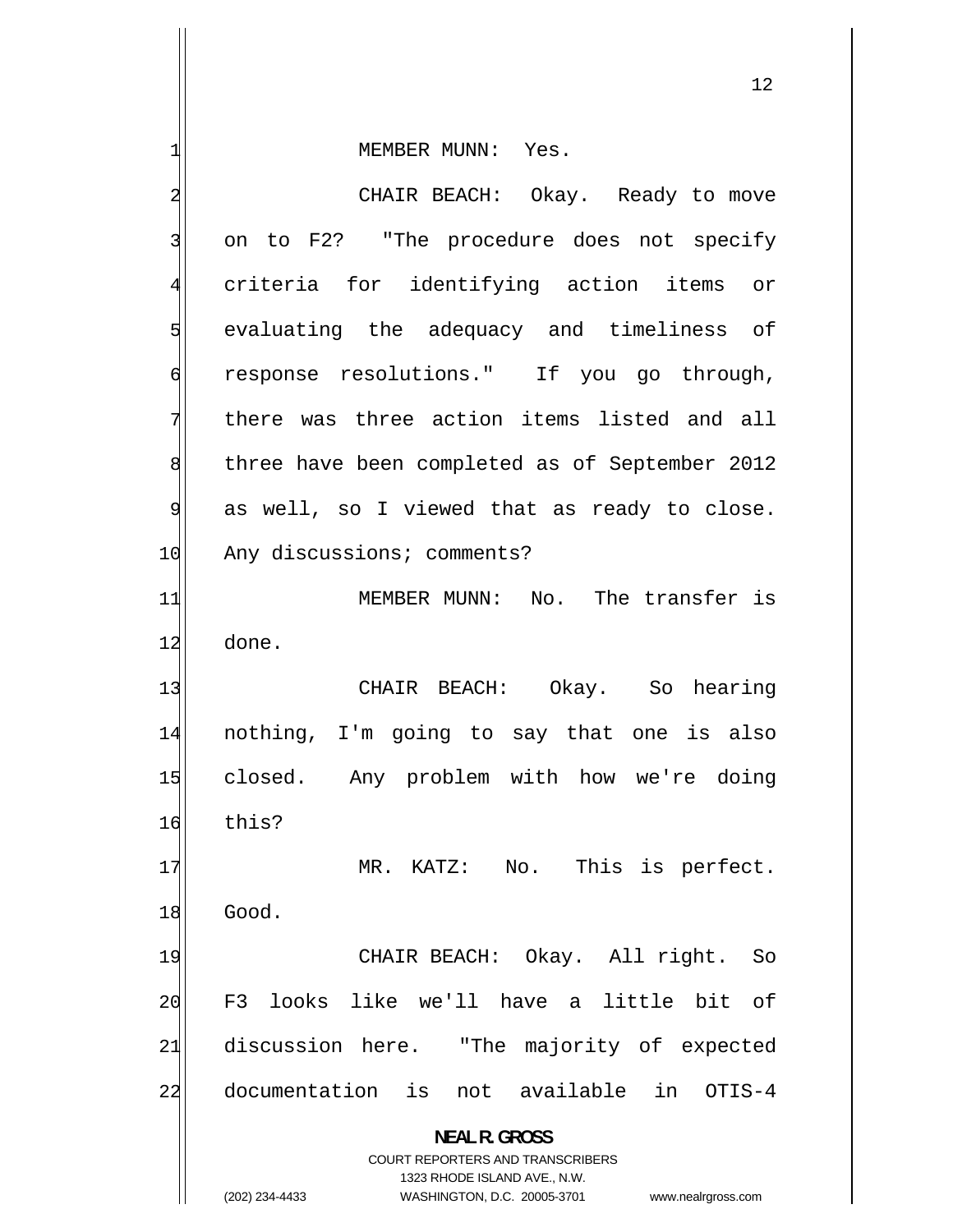meetings conducted within the effective period of PR-12." Recommended actions, Number 1 was completed back in December of 2010.

4 Under NIOSH, there was two 5 recommendations, the second one was completed 6 with Appendix F and the first one is the one, 7 "Re-evaluating the meeting minutes from 8 meetings conducted since the implementation of 9 PR-12 based on the new action items criteria 10 determining if there is additional action 11 items."

12 That one is still in progress, so, 13 J.J., I guess we're going to look to you for 14 that.

15 MR. JOHNSON: Okay. What we did is 16 we went through and looked back at what 17 meetings were out there that the minutes 18 supported outreach and of those minutes, they 19 were returned to the people who -- the HPs in 20 DCAS. They were requested to review the 21 minutes, determine if there were any 22 additional action items that may have been

> COURT REPORTERS AND TRANSCRIBERS 1323 RHODE ISLAND AVE., N.W.

**NEAL R. GROSS** 

1

2

3

(202) 234-4433 WASHINGTON, D.C. 20005-3701 www.nealrgross.com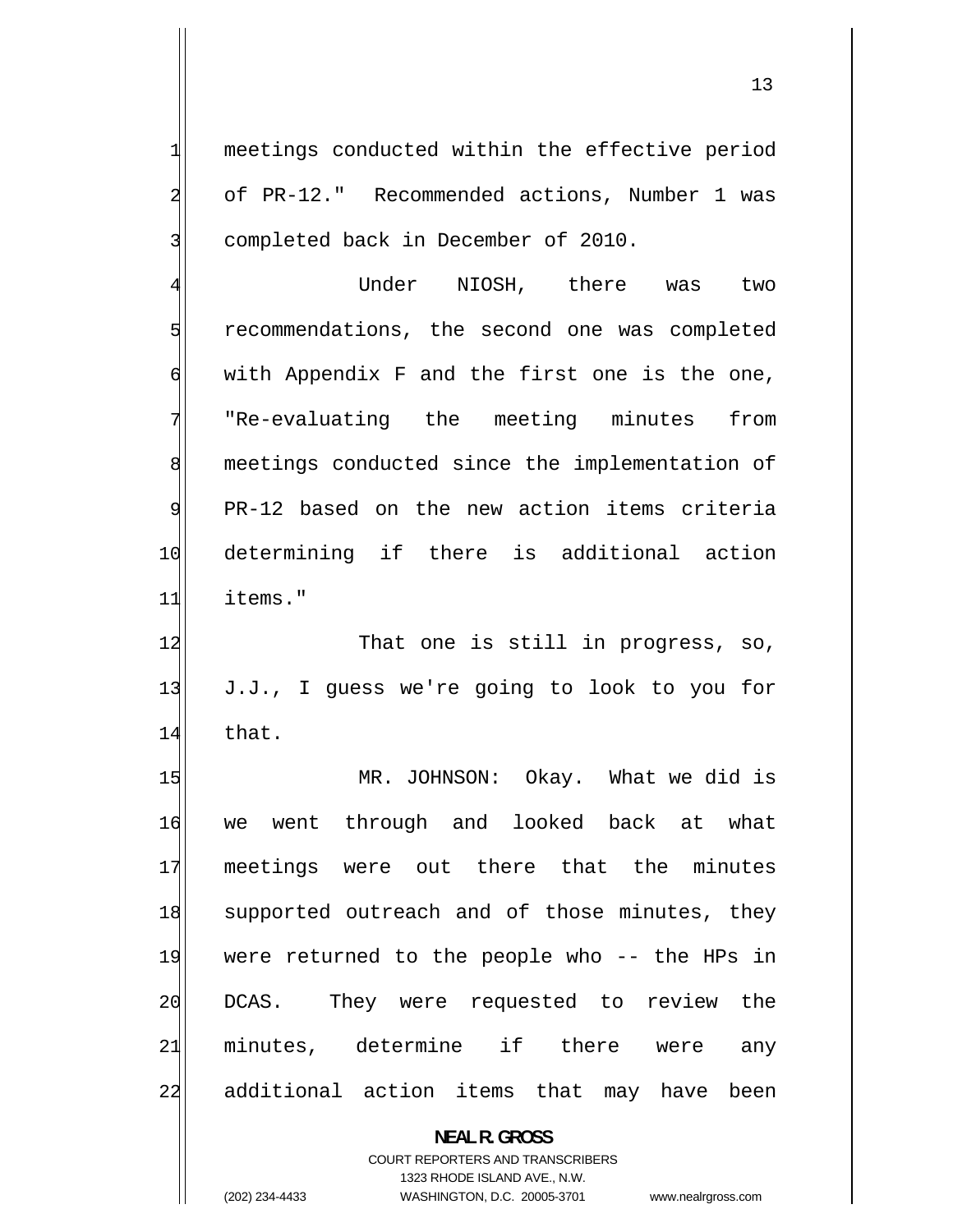1 overlooked in the initial taking of the 2 minutes. 3 Their responses came back negative, 4 that they found no additional action items, 5 and that's where we are. 6 CHAIR BEACH: So does that cover 7 all of them? 8 MR. JOHNSON: Yes. 9 CHAIR BEACH: A hundred percent? 10 MR. JOHNSON: Yes. 11 CHAIR BEACH: Okay. 12 MEMBER MUNN: Sounds closed to me. 13 CHAIR BEACH: It sounds closed to 14 me too. 15 MEMBER SCHOFIELD: Yes. 16 CHAIR BEACH: Do we need to look at 17 those or is the Work Group satisfied with 18 that? 19 MEMBER MUNN: I'm personally 20 satisfied with the work that's been done. 21 CHAIR BEACH: So then once that's 22 done, J.J., the minutes get posted on the web **NEAL R. GROSS**  COURT REPORTERS AND TRANSCRIBERS 1323 RHODE ISLAND AVE., N.W. (202) 234-4433 WASHINGTON, D.C. 20005-3701 www.nealrgross.com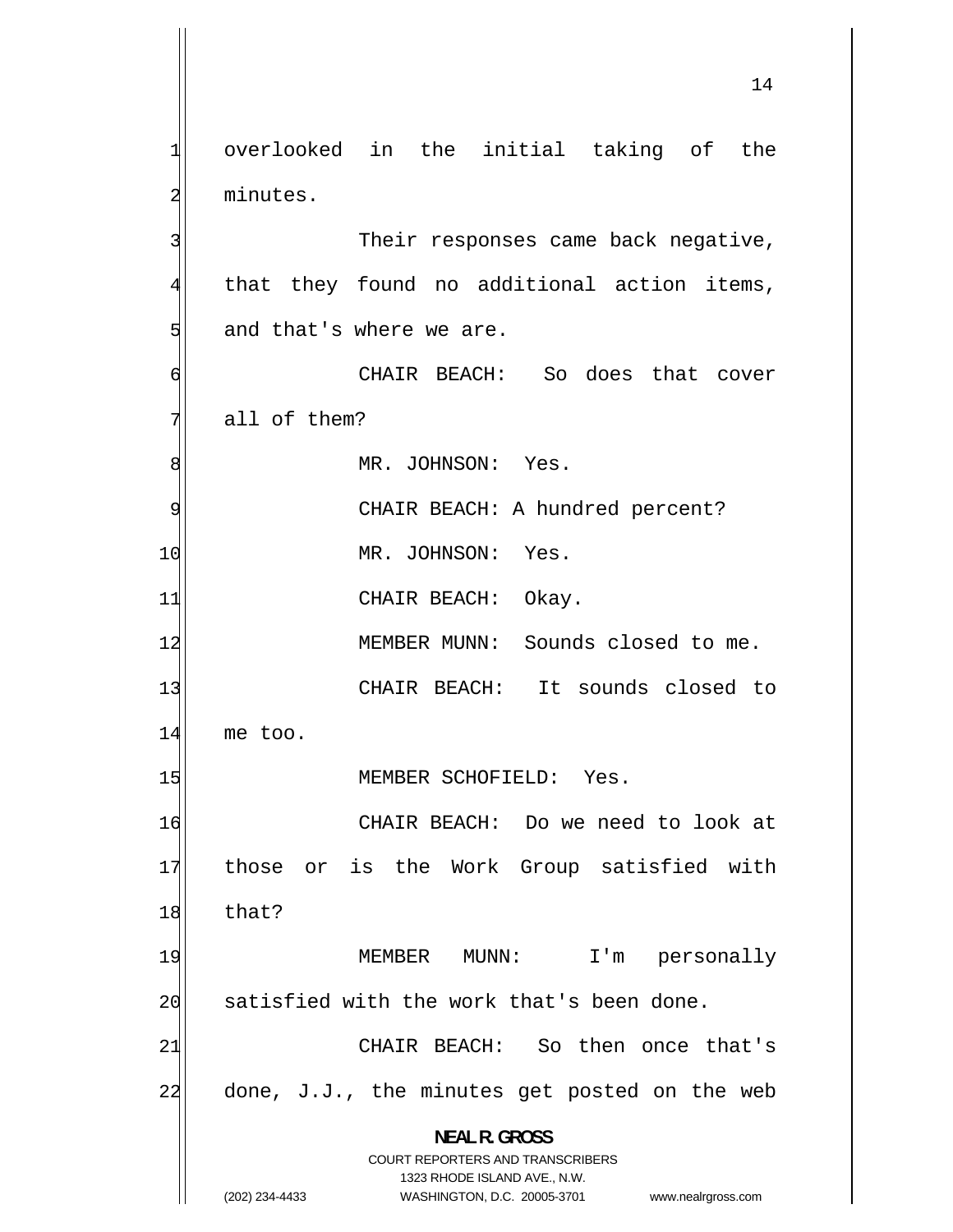site, is that correct; once they're reviewed and -- is that the process?

3 MR. JOHNSON: Right. Our process 4 for posting minutes is that, once the minutes 5 are completed, they go through, generally, an 6 initial redaction, and then they go through 7 DOE for their review. When we get them back, 8 then we take those minutes and post them on 9 the web after another final redaction, and 10 that's kind of like a draft.

11 Once we put them out there, and if 12 we get any comments back within 60 days, we 13 update those, then we take the minutes and 14 update them as necessary, and then they become 15 the final minutes, and they are replaced  $16$  and/or not changed on the web.

17 MEMBER MUNN: How do you make the 18 decision about the comments that come back; 19 whether they're substantial enough to merit --20 MR. KATZ: Someone on the line is 21 not muted and they're dialing their phone at 22 the same time they're listening. Hello?

> **NEAL R. GROSS**  COURT REPORTERS AND TRANSCRIBERS

> > 1323 RHODE ISLAND AVE., N.W.

(202) 234-4433 WASHINGTON, D.C. 20005-3701 www.nealrgross.com

1

2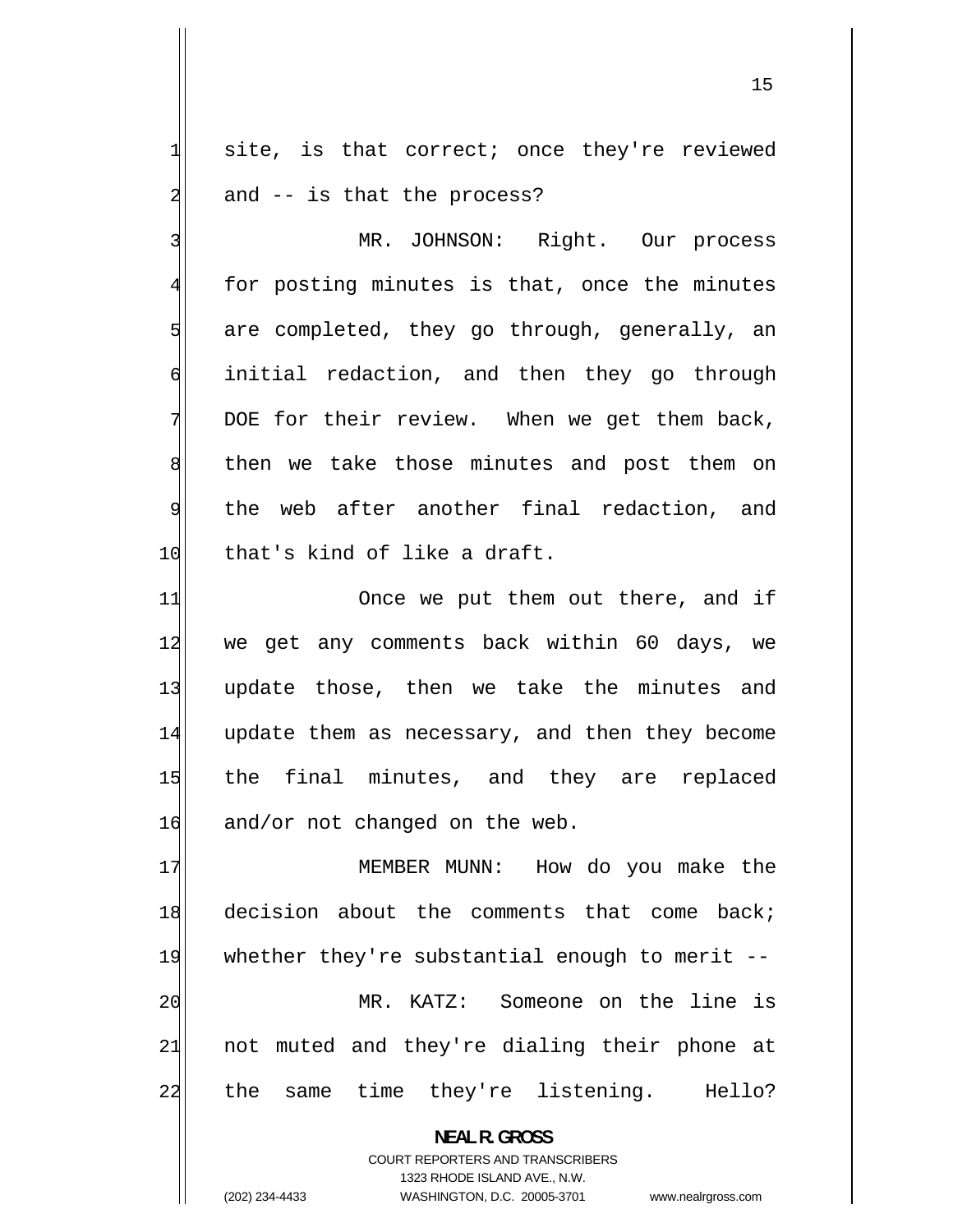1 Somebody's on the line and dialing their phone 2 while they're listening. Can you please -- 3 somebody listening on the phone is not on mute 4 and we can hear your doings, including your 5 dialing of your phone. Can you please put 6 your phone on mute? Press \*6 if you don't 7 have a mute button; whoever that might be. 8 Why don't we try carrying on? 9 Sorry. 10 MR. JOHNSON: If the comments back 11 are strictly editorial, I don't think I return 12 them. 13 MEMBER MUNN: Well, I was concerned 14 with content. 15 MR. JOHNSON: If there's a content, 16 then based upon my judgment, I'll determine 17 whether it goes back and if it's a significant 18 change, then it will go back. There'd be no 19 question about that. 20 MEMBER MUNN: All right. Good.  $21$  But you're essentially the arbiter. 22 MR. JOHNSON: Yes, I do that too. **NEAL R. GROSS**  COURT REPORTERS AND TRANSCRIBERS 1323 RHODE ISLAND AVE., N.W. (202) 234-4433 WASHINGTON, D.C. 20005-3701 www.nealrgross.com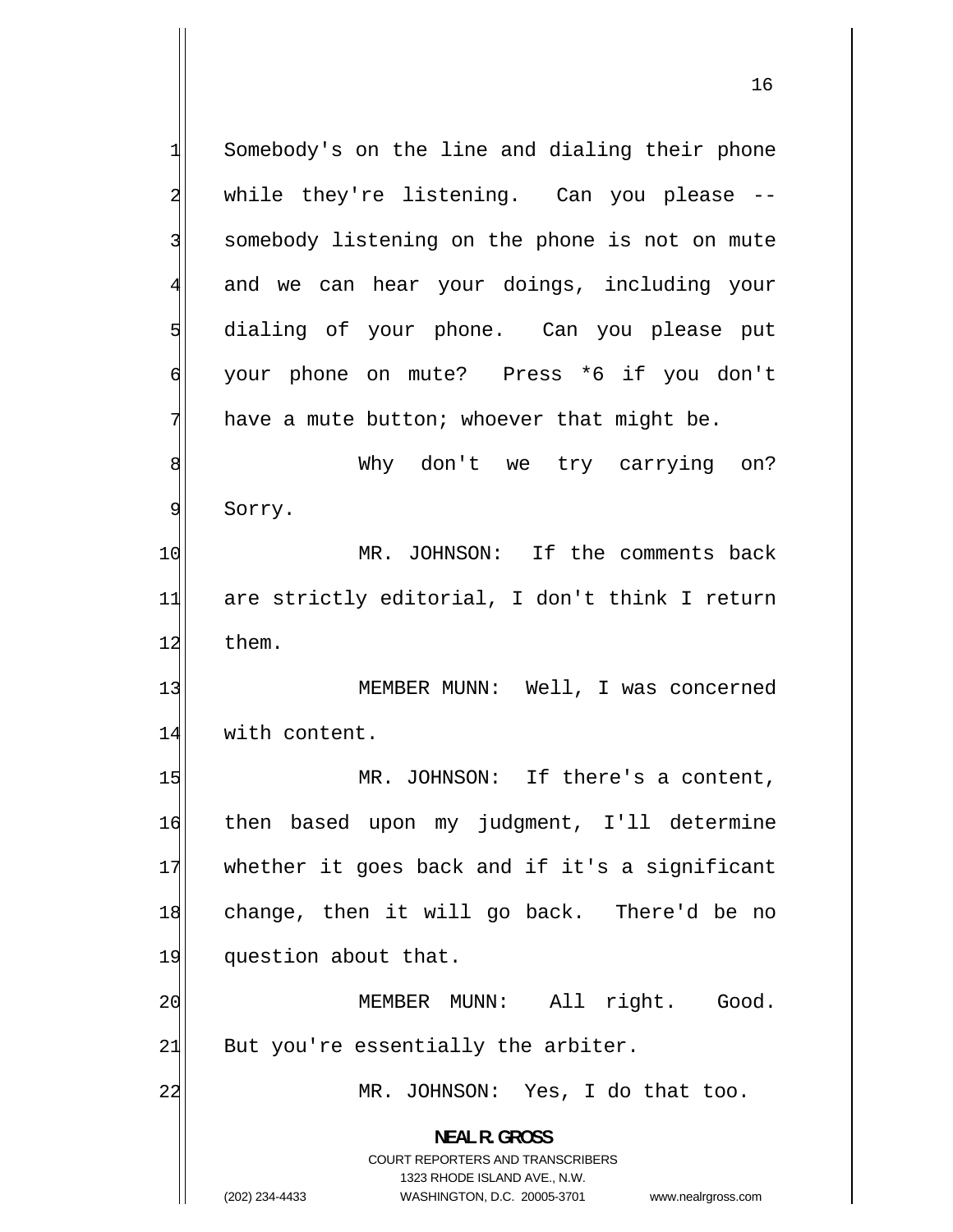MEMBER MUNN: Okay. Good.

 CHAIR BEACH: Okay. Comments? Phil, what do you think? Okay. Then I'm going to call this one closed. This won't be the last look we have at those notes, so we'll have other places to look at those. So the next one is F4. This one's also going to have some discussion.

9 "The procedure fails to consider 10 other venues of worker outreach. The multiple 11 venues are not subjected to equivalent 12 standards for documentation of the particular 13 concern. Is the two-track system for 14 obtaining and documenting worker input that 15 appears to give site expert interviews, 16 records, more weight than worker input 17 obtained through outreach meetings?"

18 This one is in progress. There's 19 several paragraphs to review on this. It 20 breaks down to, on Page 9, the Work Group 21 recommended actions. NIOSH was to look at the 22 feasibility for capturing and tracking

> **NEAL R. GROSS**  COURT REPORTERS AND TRANSCRIBERS 1323 RHODE ISLAND AVE., N.W.

1

2

3

4

5

6

7

8

(202) 234-4433 WASHINGTON, D.C. 20005-3701 www.nealrgross.com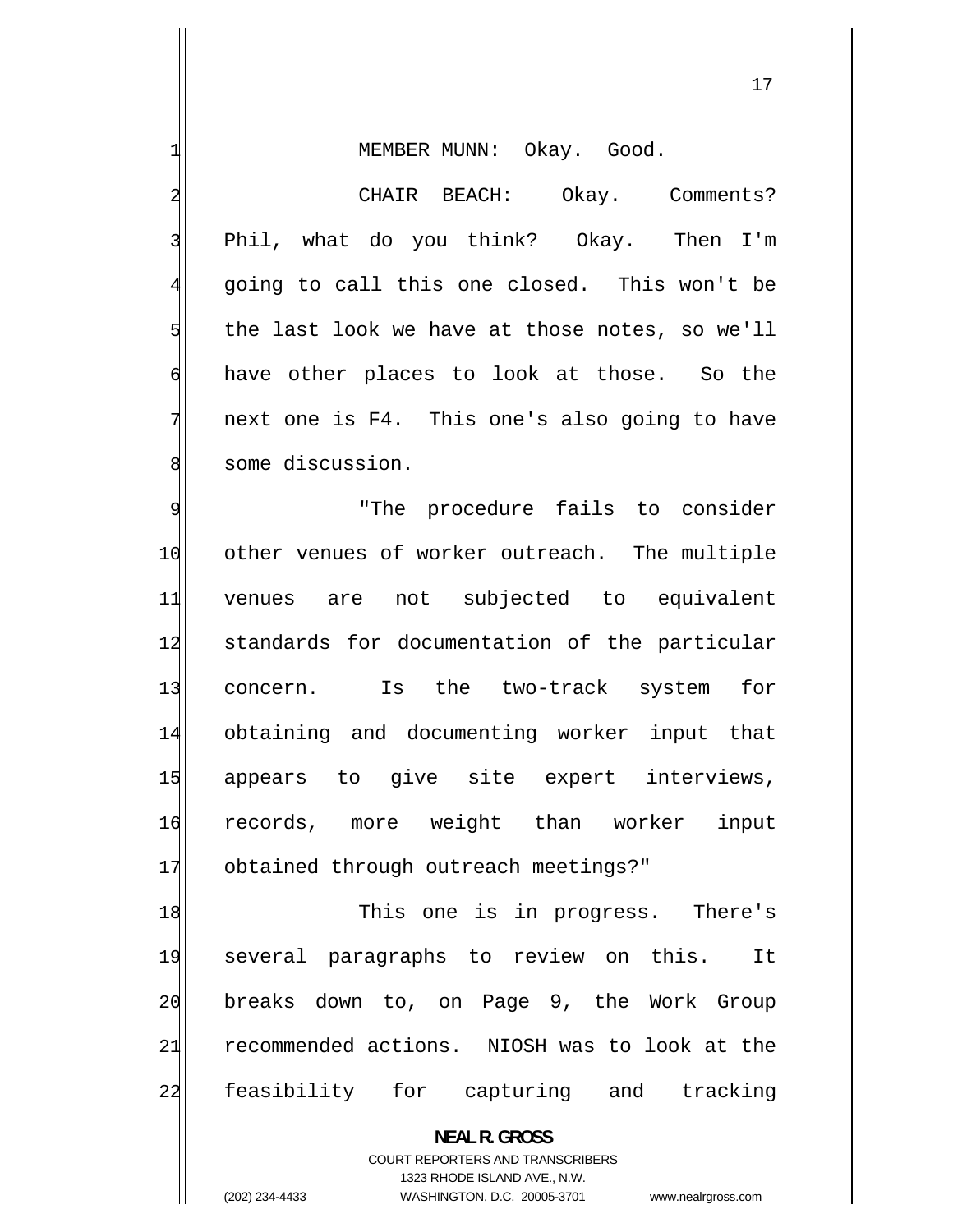information in the OTIS drive for any type of meeting or correspondence deemed potentially important, grouped to dose reconstruction, for example, there may be added fields in OTIS to accommodate this application through a separate tracking system.

7 So if you look under the Work Group 8 recommendations and actions, this is still in 9 progress. The Work Group agreed it's 10 important goal to give attention to worker 11 input by virtue of significance, regardless of 12 the source. J.J., I'm going to put this one 13 on you because I guess this is a tough one.

14 MR. JOHNSON: Well, in past 15 meetings, we've indicated that the outreach 16 tracking system will not handle the additional 17 venues as noted here. And additional venues 18 might be emails, might be a docket, might be 19 letters, might be other forms of 20 communication, and with that, NIOSH is looking 21 at another system, but if you will, I'd like 22 to pass that on to Chris because she's kind of

> **NEAL R. GROSS**  COURT REPORTERS AND TRANSCRIBERS 1323 RHODE ISLAND AVE., N.W. (202) 234-4433 WASHINGTON, D.C. 20005-3701 www.nealrgross.com

1

2

3

4

5

6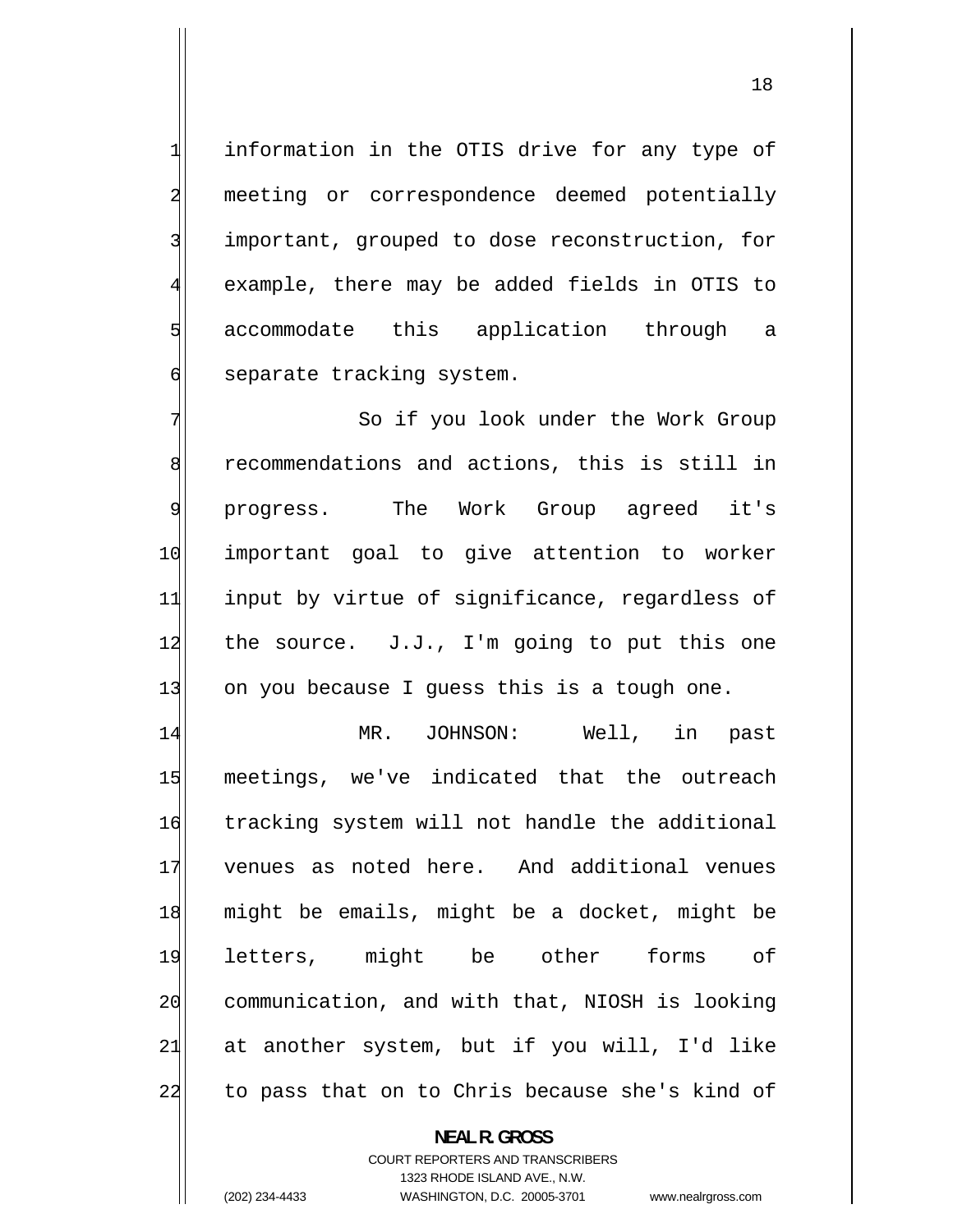| $\mathbf{1}$            | I think, focusing and supporting that effort.                       |
|-------------------------|---------------------------------------------------------------------|
| $\overline{\mathbf{c}}$ | MS. ELLISON: Right. You know,                                       |
| 3                       | part of the struggle and challenge with this                        |
| $\overline{4}$          | is, we can receive comments from individuals                        |
| $\overline{5}$          | so many ways and, you know, like J.J. said,                         |
| $\epsilon$              | through email, and really, the most proper way                      |
| 7                       | for people to submit comments is through the                        |
| 8                       | docket, and we try to encourage people to do                        |
| $\mathfrak{g}$          | that because there's a formal process for                           |
| 10                      | that.                                                               |
| 11                      | So, you know, we have the comments                                  |
| 12                      | that we receive and, you know, comments that                        |
| 13                      | are made to us at meetings, we have letters                         |
| 14                      | and emails, phone calls, there's a wide                             |
| 15                      | variety of ways for that information to get to                      |
| 16                      | us. And we have met and discussed how to best                       |
| 17                      | capture that. And we've sort of determined                          |
| 18                      | that we need another system, like J.J. said,                        |
| 19                      | to do that.                                                         |
| 20                      | And so, right now, they've                                          |
| 21                      | concentrated on probably the easiest target                         |
| 22                      | area, which is letters. So they're working on                       |
|                         | <b>NEAL R. GROSS</b>                                                |
|                         | COURT REPORTERS AND TRANSCRIBERS                                    |
|                         | 1323 RHODE ISLAND AVE., N.W.                                        |
|                         | (202) 234-4433<br>WASHINGTON, D.C. 20005-3701<br>www.nealrgross.com |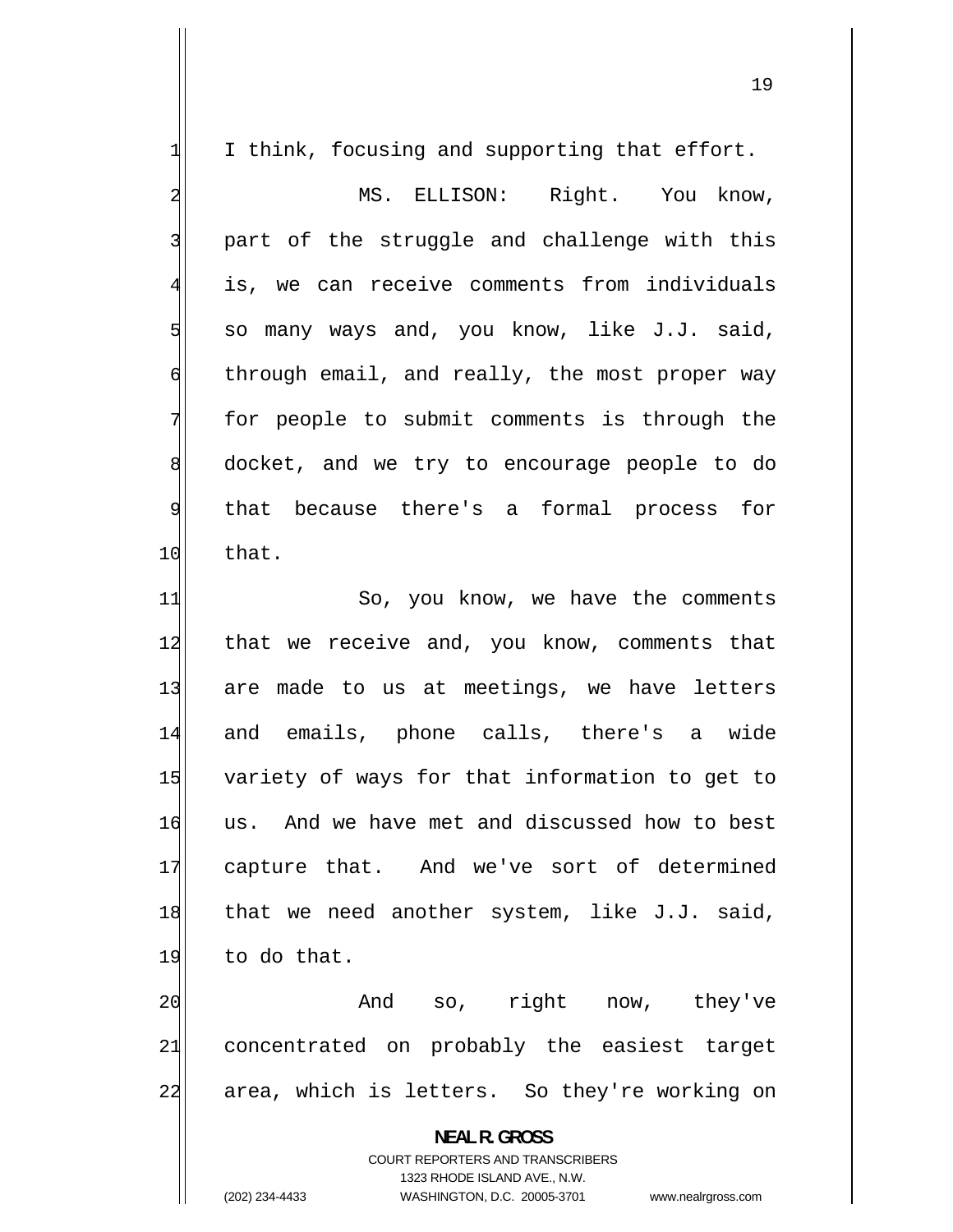a system to capture comments from letters at the current time.

1

2

3 CHAIR BEACH: Can you expand on 4 what kind of progress you've made on that, 5 because I know you're looking at putting them 6 into a system and creating a system for that? 7 MS. ELLISON: Right. And they're 8 working on that system right now, and I

9 haven't seen any draft of it. We have our 10 technical team that's working on that.

11 CHAIR BEACH: Okay.

12 MS. ELLISON: You know, the long-13 range goal, what I would like to see happen 14 with these comments is not so much -- I'd like 15 to see the system set up so that whatever 16 venue you're getting that information from, we 17 can pull out the comment and pull out the 18 NIOSH response, and then have the system put 19 those two together so that we can post that 20 stuff out on the web site to help get more 21 information out there, so that people know 22 what comments we're receiving and how we're

**NEAL R. GROSS** 

COURT REPORTERS AND TRANSCRIBERS 1323 RHODE ISLAND AVE., N.W. (202) 234-4433 WASHINGTON, D.C. 20005-3701 www.nealrgross.com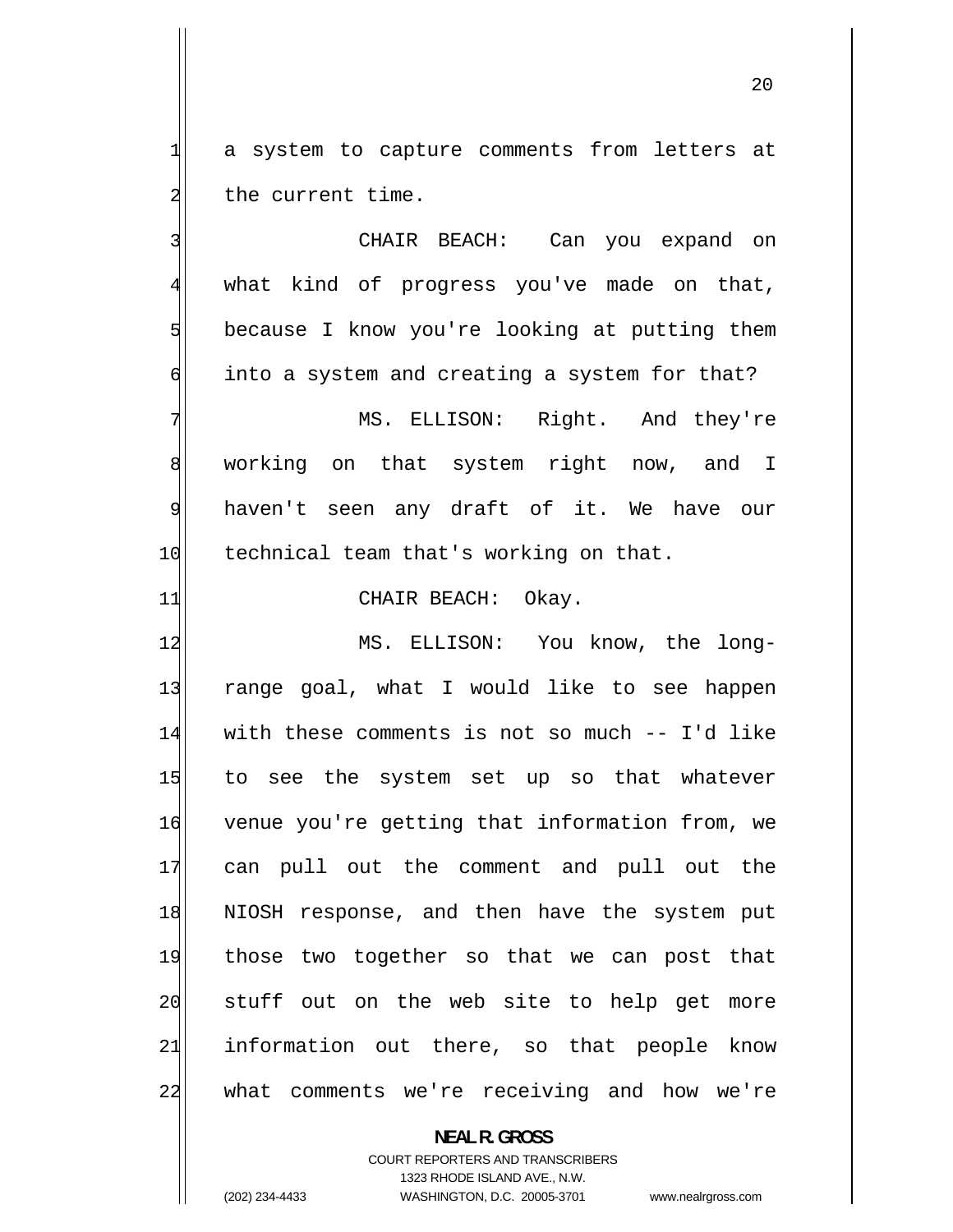1 responding to those comments.

 $\mathbf{I}$ 

| $\overline{\mathbf{c}}$ | So that's another long-range goal                                                                                                                               |
|-------------------------|-----------------------------------------------------------------------------------------------------------------------------------------------------------------|
| $\overline{3}$          | of this system, which is, again, kind of                                                                                                                        |
| $\overline{4}$          | making it a little bit more complex. But I                                                                                                                      |
| $\overline{5}$          | know they're working on the basic structure                                                                                                                     |
| $\epsilon$              | and kind of looking at the letters, and to see                                                                                                                  |
| 7                       | what categories, and how it's going to be laid                                                                                                                  |
| $8\,$                   | out. So they're still in that framework                                                                                                                         |
| $\overline{9}$          | portion of that system; that database.                                                                                                                          |
| 10                      | MR. KATZ: So you may understand                                                                                                                                 |
| 11                      | this, but I don't. A clarifying question: is                                                                                                                    |
| 12                      | this tracking system intended, in part -- I                                                                                                                     |
| 13                      | mean, I heard you just say, in part, it's                                                                                                                       |
| 14                      | intended so that you can let the world know                                                                                                                     |
| 15                      | how you're responding to, but it seems like                                                                                                                     |
| 16                      | the most important part of this is ensuring                                                                                                                     |
| 17                      | that input that comes in gets addressed and                                                                                                                     |
| 18                      | considered.                                                                                                                                                     |
| 19                      | MS. ELLISON: Right.                                                                                                                                             |
| 20                      | MR. KATZ: And is that part of the                                                                                                                               |
| 21                      | intent of the system?                                                                                                                                           |
| 22                      | ELLISON: Yes. That's all part<br>MS.                                                                                                                            |
|                         | <b>NEAL R. GROSS</b><br>COURT REPORTERS AND TRANSCRIBERS<br>1323 RHODE ISLAND AVE., N.W.<br>WASHINGTON, D.C. 20005-3701<br>(202) 234-4433<br>www.nealrgross.com |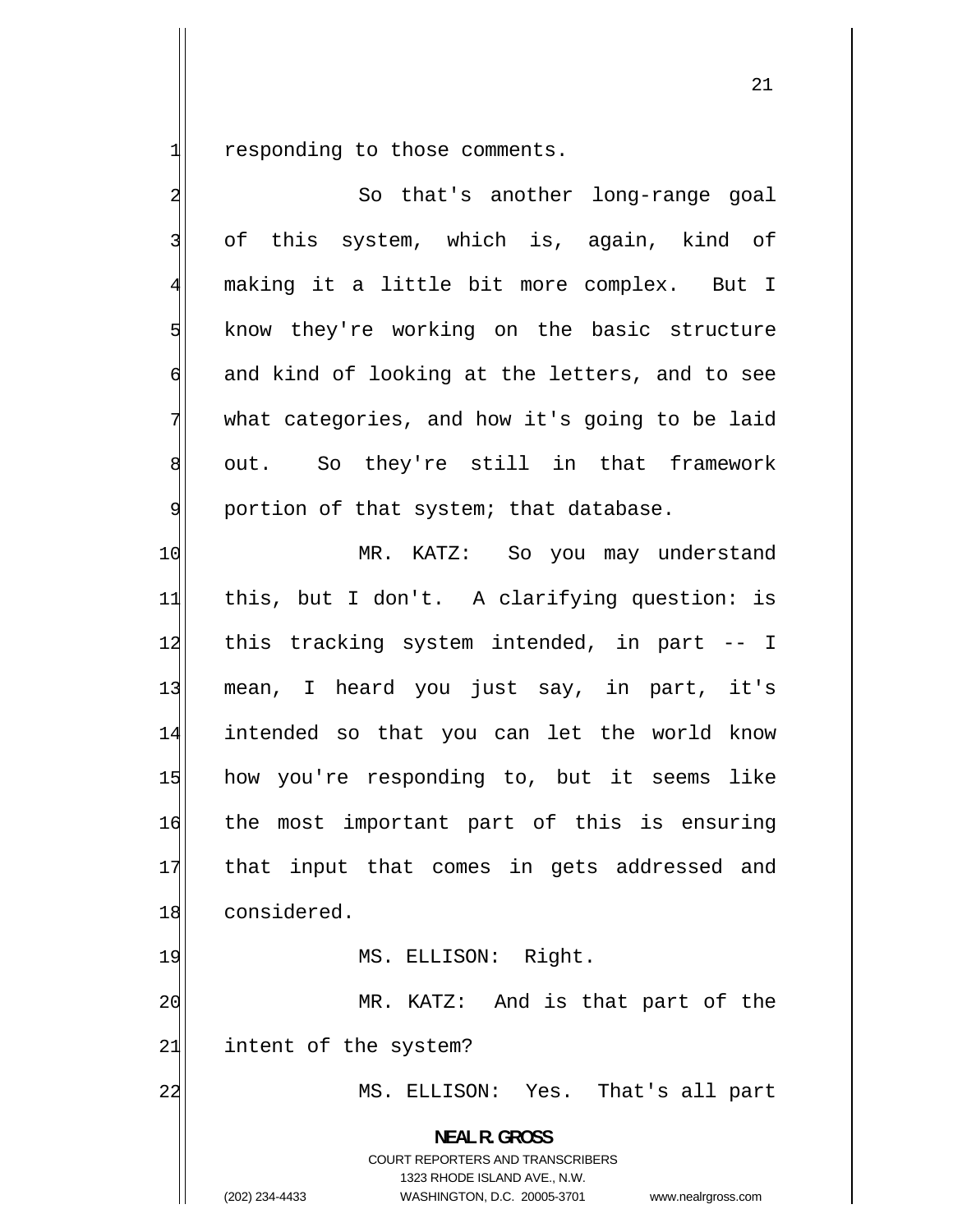1 of the framework. And I think, right now, the 2 challenge is trying to figure out what all we 3 need to capture and how that's going to work 4 in this framework, this database. 5 MR. KATZ: But so then this would 6 be a system that the relevant HP would access 7 or be notified through to know that they have 8 a comment on, say, Rocky Flats -- 9 MS. ELLISON: Right. 10 MR. KATZ: -- that they should 11 consider that came in by email, or letter, or 12 what have you. That's the idea? 13 MS. ELLISON: Right. 14 MR. KATZ: Okay. 15 MS. ELLISON: Again, another one of 16 those framework bells-and-whistle things that 17 we have to figure out. 18 MR. KATZ: Sure. 19 MS. ELLISON: You know, who's going 20 to input the information and how's it going to 21 notify people who need to respond to it? 22 MR. KATZ: Right. So that's what **NEAL R. GROSS**  COURT REPORTERS AND TRANSCRIBERS 1323 RHODE ISLAND AVE., N.W. (202) 234-4433 WASHINGTON, D.C. 20005-3701 www.nealrgross.com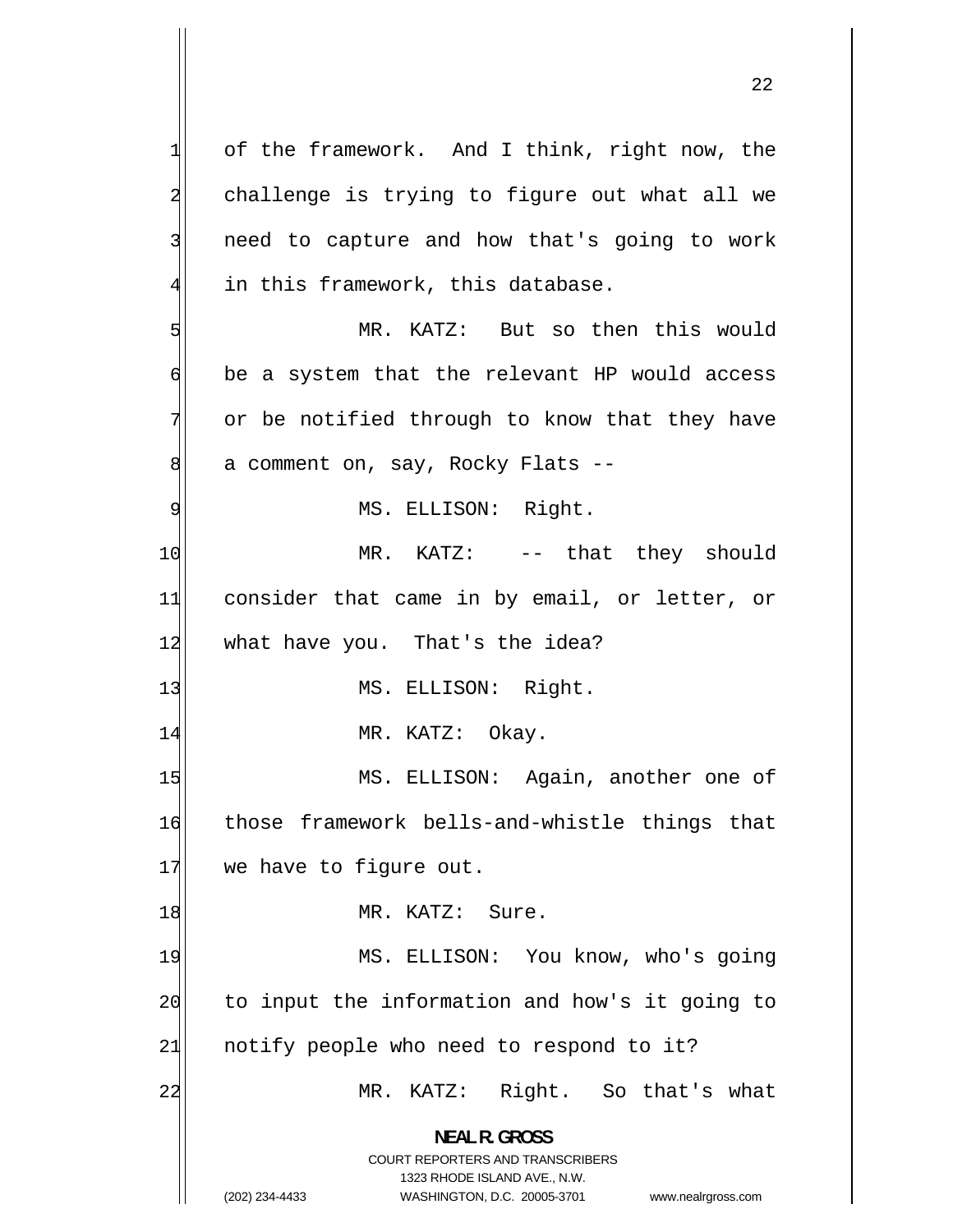you're setting up.

1

2

3

MS. ELLISON: Yes.

MR. KATZ: No, I understand.

4 MS. ELLISON: There's a lot to 5 think about and consider.

6 MR. FITZGERALD: So really, this is 7 sort of a conceptual stage. You're looking at 8 the possibility of, maybe, letters or 9 correspondence being the first test bed. 10 MS. ELLISON: Right. Exactly. 11 MR. FITZGERALD: But you haven't, 12 as you've just said, defined the framework or 13 figured out the bells and whistles, you call

14 them, figured out that framework of the 15 system.

16 MS. ELLISON: You know, we've 17 provided that information to the technical 18 team. I've not seen anything come back from 19 them yet.

20 MR. FITZGERALD: Okay.

21 MR. KATZ: So they're developing 22 the software for it.

> **NEAL R. GROSS**  COURT REPORTERS AND TRANSCRIBERS 1323 RHODE ISLAND AVE., N.W. (202) 234-4433 WASHINGTON, D.C. 20005-3701 www.nealrgross.com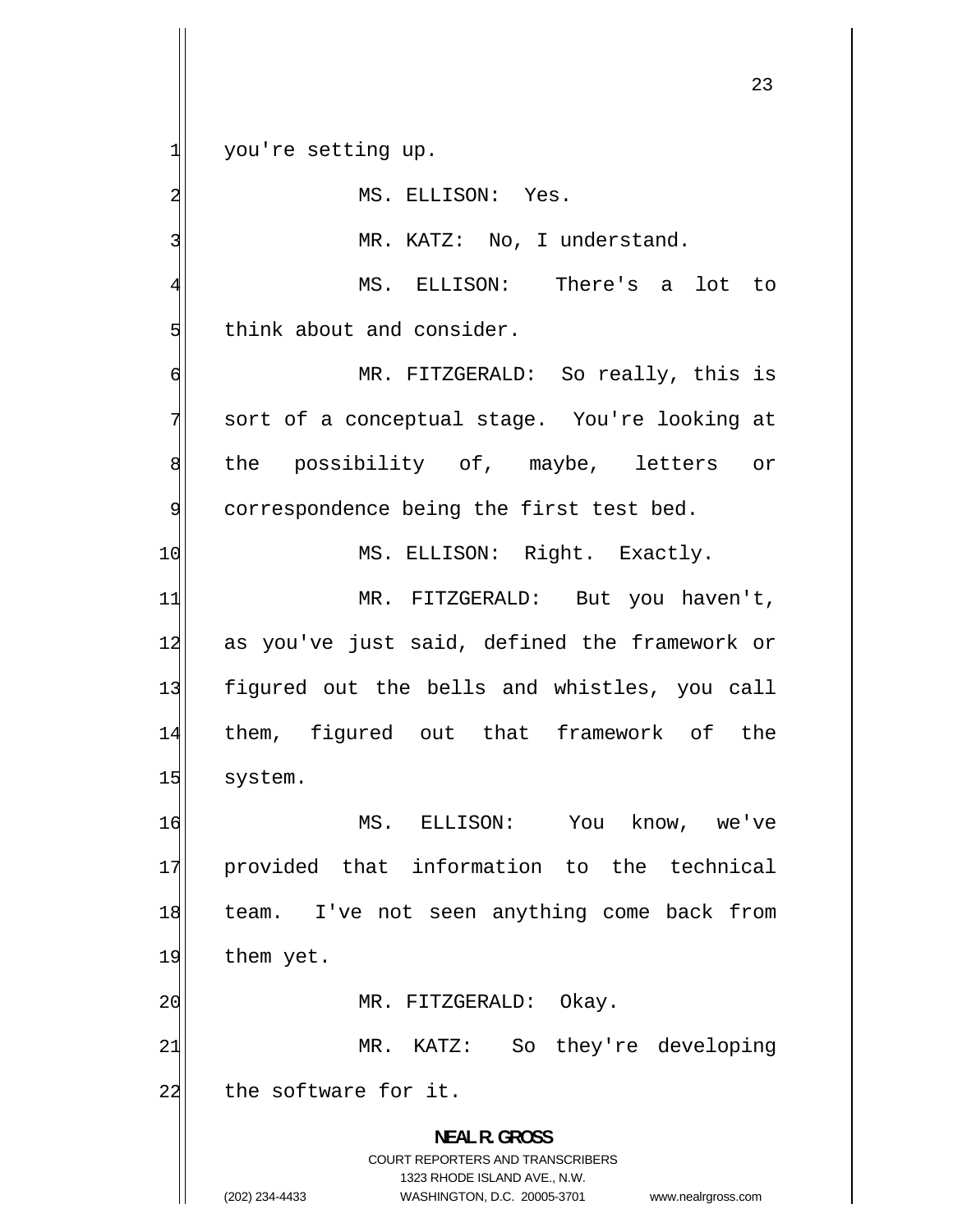1 MS. ELLISON: Yes. 2 MR. KATZ: Yes. Okay. 3 MEMBER MUNN: And you're thinking 4 in terms of site-specific data gathering, 5 right, or not? I mean, I'm thinking, where 6 does it go? 7 MS. ELLISON: And I'm sure it will 8 cover a wide range of information and 9 comments. Some of it could be site-specific, 10 some of those comments could be program-wide. 11 And then those site-specific comments will 12 get farmed out to the appropriate people to 13 respond to those comments. 14 MEMBER MUNN: Yes, I'm just 15 thinking about where it's going to be. If I 16 were a seeker of great truth, where would I 17 come to the web site to look for some comment 18 I've made about us? 19 MS. ELLISON: Right. Well, you 20 know, I haven't thought about all of that, but 21 if it's a site-specific comment, we have the 22 individual site pages which will carve out a **NEAL R. GROSS**  COURT REPORTERS AND TRANSCRIBERS 1323 RHODE ISLAND AVE., N.W.

(202) 234-4433 WASHINGTON, D.C. 20005-3701 www.nealrgross.com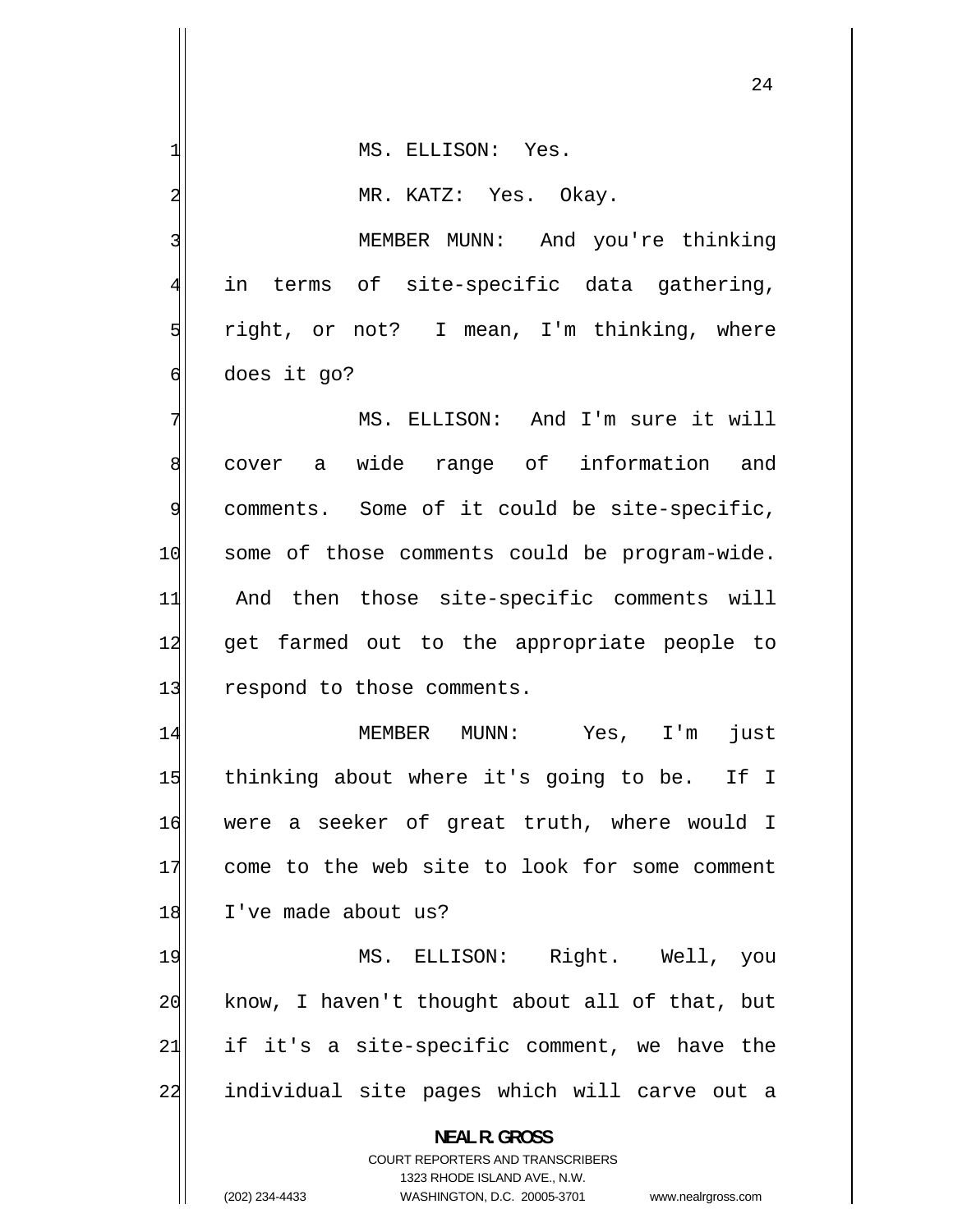1 spot on those individual site pages for those 2 comments to be displayed. 3 MR. KATZ: Yes. My guess is, this 4 system is going to be an internal system. 5 MS. ELLISON: Yes, it is. 6 MR. KATZ: That's not going to be 7 available to the public. 8 MS. ELLISON: No. 9 MEMBER MUNN: No. 10 MR. KATZ: That's going to be a way  $11$  to make that there are responses to comments. 12 MS. ELLISON: It's a form for us to 13 track everything. 14 MR. KATZ: And then it'll feed 15 whatever you post out on the web for the 16 public. 17 MEMBER MUNN: Okay. 18 MR. FITZGERALD: Is there any sense 19 of the time frame for the framework? You 20 know, I know that right now you have ideas and  $21$  considerations for the design group. 22 MS. ELLISON: Yes. Unfortunately, **NEAL R. GROSS**  COURT REPORTERS AND TRANSCRIBERS 1323 RHODE ISLAND AVE., N.W. (202) 234-4433 WASHINGTON, D.C. 20005-3701 www.nealrgross.com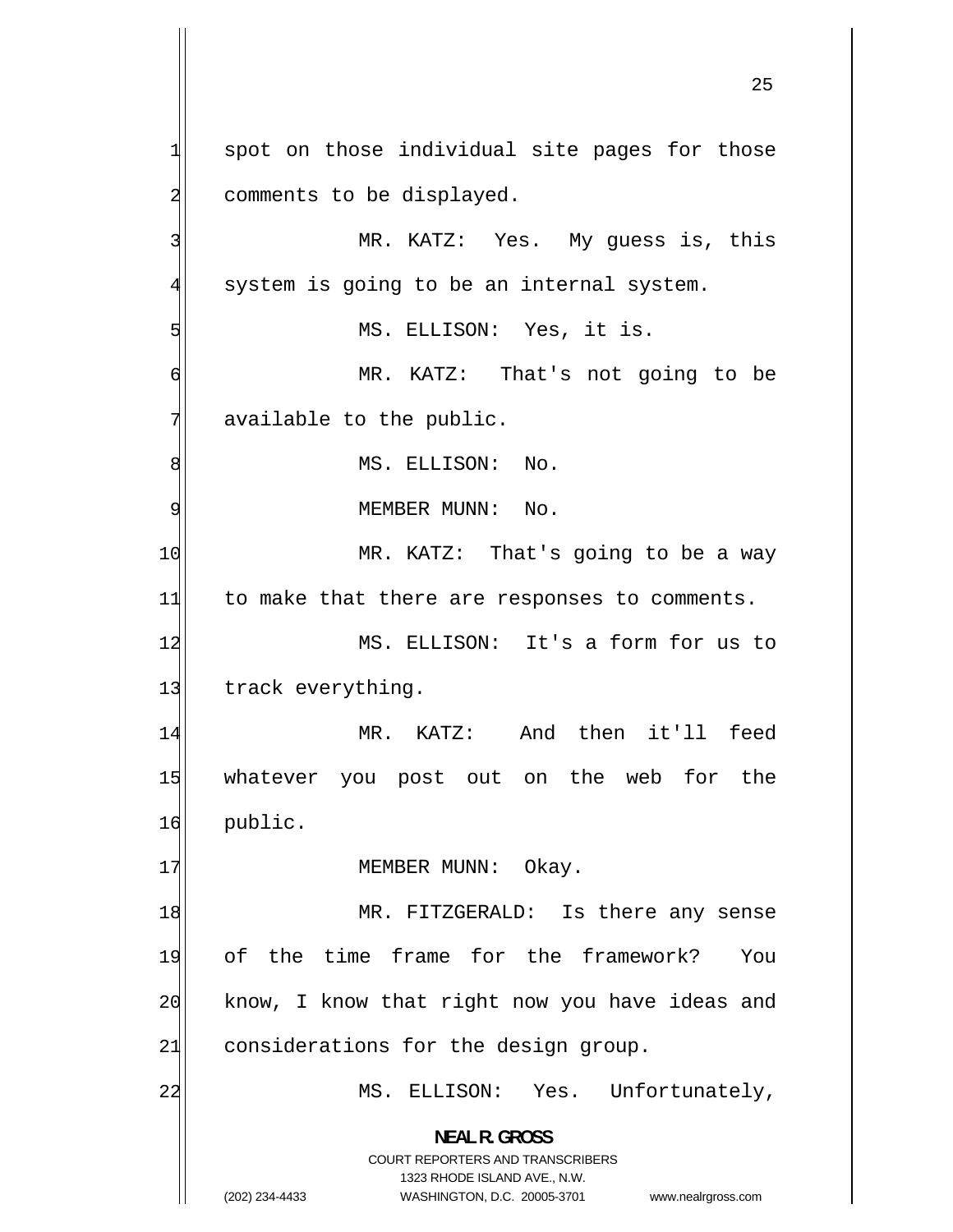1 I have not been given the time frame from our 2 technical team yet. 3 MR. FITZGERALD: Okay. So they 4 have the notions, but they haven't come back 5 to you. 6 MS. ELLISON: Right. 7 MR. FITZGERALD: Okay. 8 MEMBER MUNN: Sounds like this one 9 will have to continue in progress. 10 CHAIR BEACH: Yes. And how is this 11 going to be different from what's out there 12 already? I know we went from WISPR to the 13 OTS, that can't be used to track these 14 different forms of worker comments? I mean, 15 are you reinventing --16 MR. JOHNSON: It can be used, to 17 some degree, as a platform to review what 18 might be able to be used for these other 19 venues, meaning the OTS tracking system, but 20 again, the OTS tracking system was 21 specifically developed with its intention of 22 looking at issues associated with outreach

> **NEAL R. GROSS**  COURT REPORTERS AND TRANSCRIBERS 1323 RHODE ISLAND AVE., N.W.

(202) 234-4433 WASHINGTON, D.C. 20005-3701 www.nealrgross.com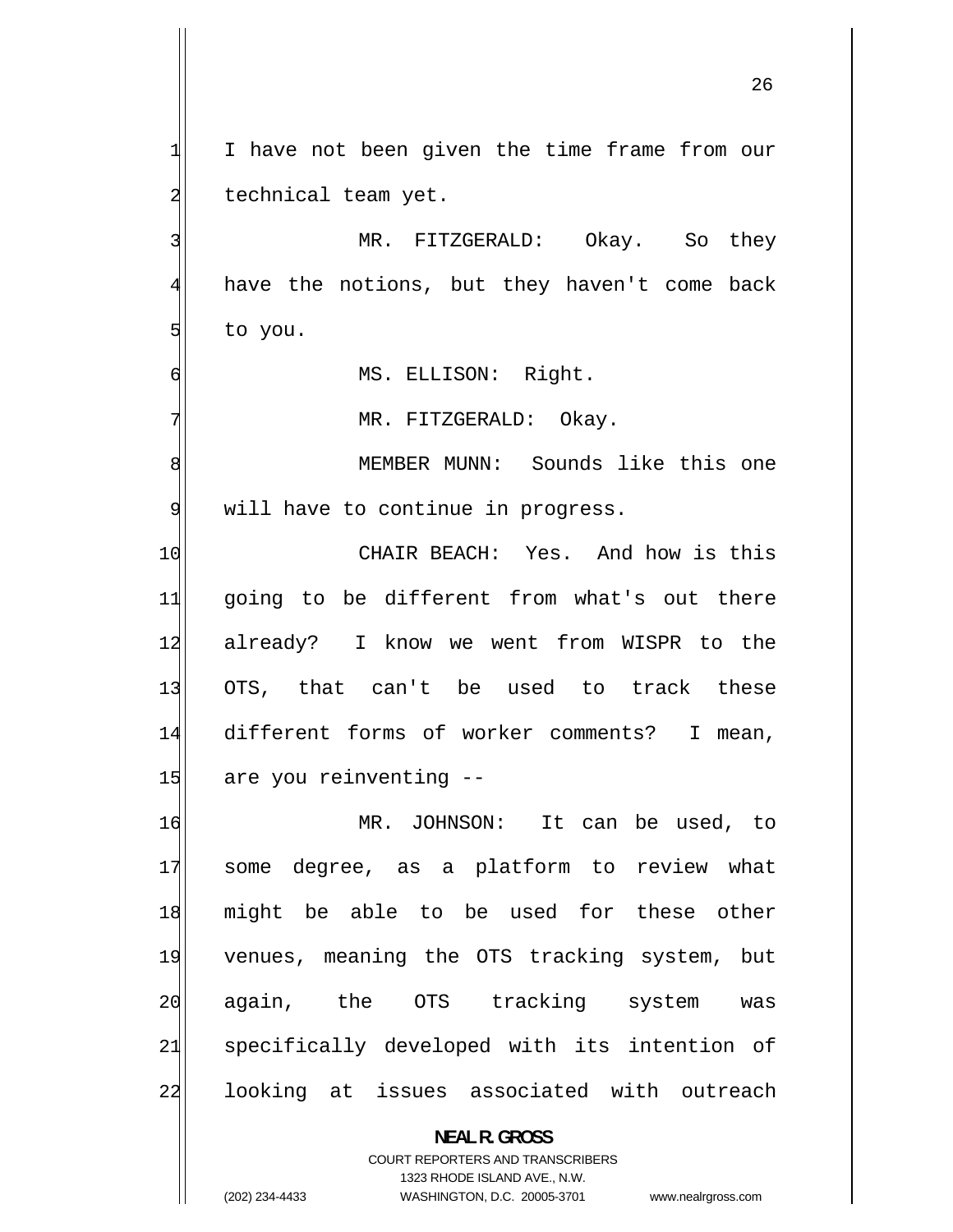meetings. And there, in part, is, you know, the route where it separates it from other communications, other venues, that may have some input into NIOSH.

1

2

3

4

5 MS. ELLISON: And when we get to 6 it, part of the beauty of having our technical 7 team work on this, you know, they developed 8 the OTS, and so hopefully, we're hoping that 9 this new system that they're working on will 10 be able to pull stuff from other places. You 11 know, so I think once that framework, and 12 we've got it all down of how this is going to 13 work, it will pull from other places.

14 CHAIR BEACH: Okay. Sounds like 15 it's going to be interesting to see the plan 16 or to see it in action. Okay. Well, we'll -- 17 MEMBER SCHOFIELD: Will these 18 comments be posted to the public or just 19 posted on the hard drive? 20 MS. ELLISON: My hope and desire is 21 that we can get them out on the public site. 22 Just, you know, strip out all of the details,

**NEAL R. GROSS** 

COURT REPORTERS AND TRANSCRIBERS 1323 RHODE ISLAND AVE., N.W. (202) 234-4433 WASHINGTON, D.C. 20005-3701 www.nealrgross.com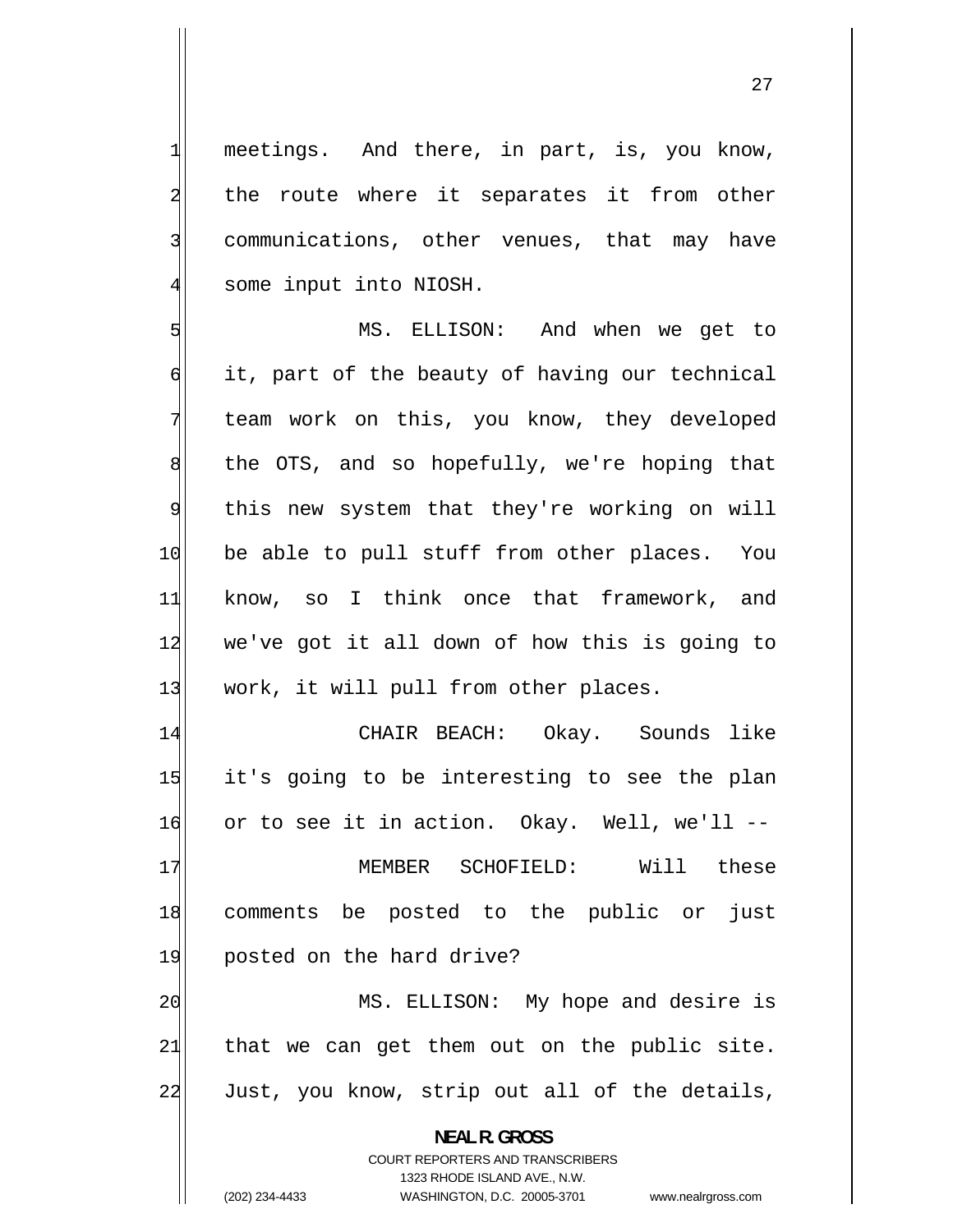- we don't want the commenter's name, you know, we just want the comment and the NIOSH response. 4 MEMBER SCHOFIELD: Okay. MEMBER MUNN: So somewhere in that you'll have a basket for things that don't fall naturally into other categories. MS. ELLISON: Right. We'll have to see what that is and where the best place is to put that out there. I think it might 11 require its own individual page. 12 MEMBER MUNN: Very possibly. 13 MS. ELLISON: Right. MEMBER MUNN: Probably, I would 15 think. MS. ELLISON: Right. That would be 17 the easiest solution. CHAIR BEACH: And so just to put you on the spot a little bit more, so you're talking about letters first and then you're going to go -- have you thought about further **NEAL R. GROSS** 

> COURT REPORTERS AND TRANSCRIBERS 1323 RHODE ISLAND AVE., N.W.

1

2

3

5

6

7

8

9

10

14

16

18

19

20

21

22

(202) 234-4433 WASHINGTON, D.C. 20005-3701 www.nealrgross.com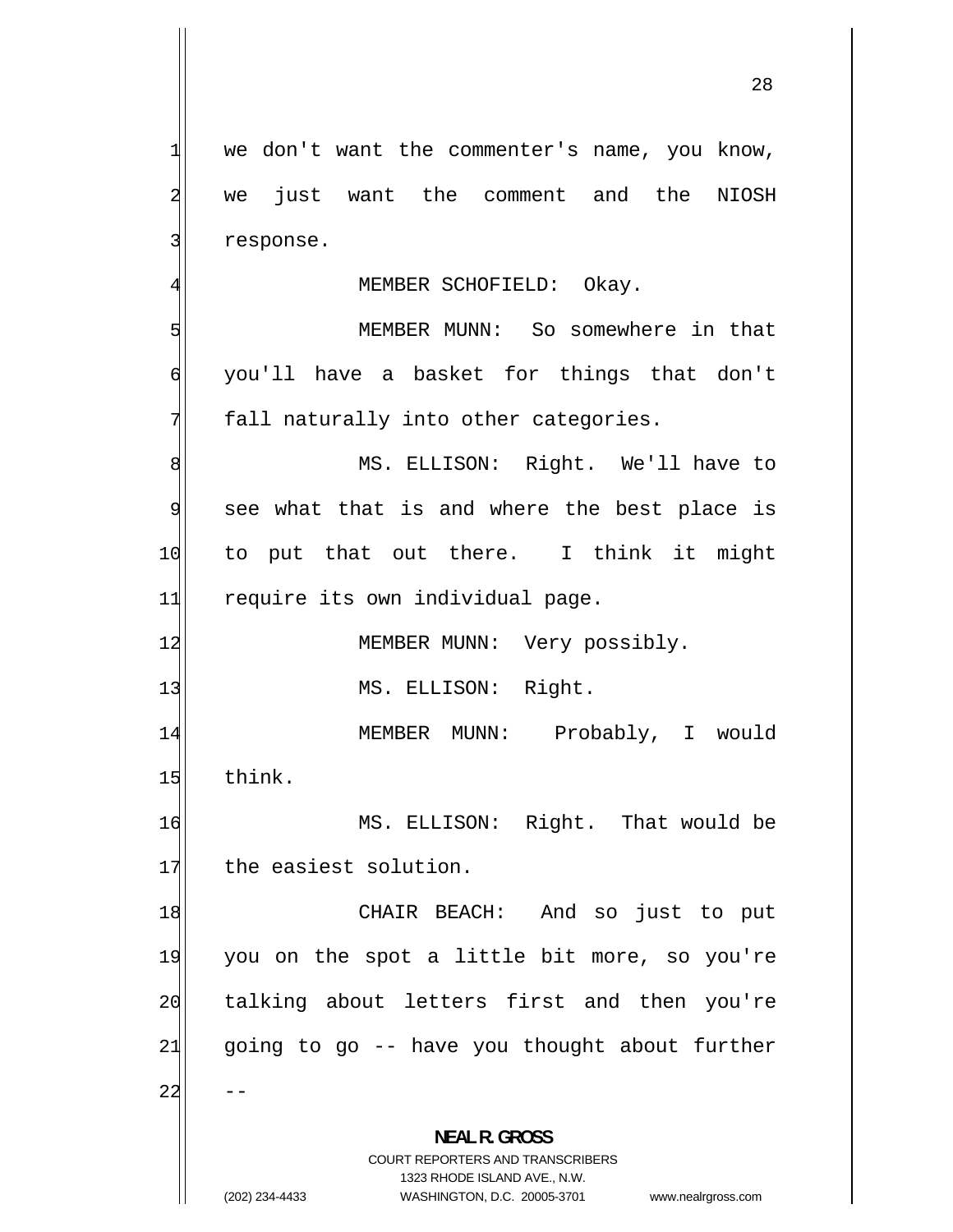| 1              | MS. ELLISON: The next one?                     |
|----------------|------------------------------------------------|
| $\overline{a}$ | CHAIR BEACH: Yes.                              |
| 3              | MS. ELLISON: My guess, no.                     |
| $\overline{4}$ | CHAIR BEACH: That's fair.                      |
| 5              | MS. ELLISON: You know, I'm trying              |
| $\sigma$       | to think, it might be best -- I would think    |
| 7              | our next ploy would be to use something that   |
| 8              | we can pull from, whether it be the telephone  |
| $\overline{9}$ | calls or maybe we could pull from NOCTS or,    |
| 10             | you know, worker outreach comments where we    |
| 11             | could pull from another system, you know, to   |
| 12             | be the next piece; would be my guess. I'm      |
| 13             | pretty much leaving that up to the technical   |
| 14             | team.                                          |
| 15             | CHAIR BEACH: Sure.<br>Okay. All                |
| 16             | right. So the second recommendations under     |
| 17             | this -- what are we on, F4? "To develop a      |
| 18             | proposal for resolving the dual-track system   |
| 19             | for site expert interviews and worker outreach |
| 20             | meetings." I'm not going to read the whole     |
| 21             | paragraph, but the answer, the recommended     |
| 22             | answer was, "Appendix E provides guidance      |

**NEAL R. GROSS**  COURT REPORTERS AND TRANSCRIBERS 1323 RHODE ISLAND AVE., N.W.

(202) 234-4433 WASHINGTON, D.C. 20005-3701 www.nealrgross.com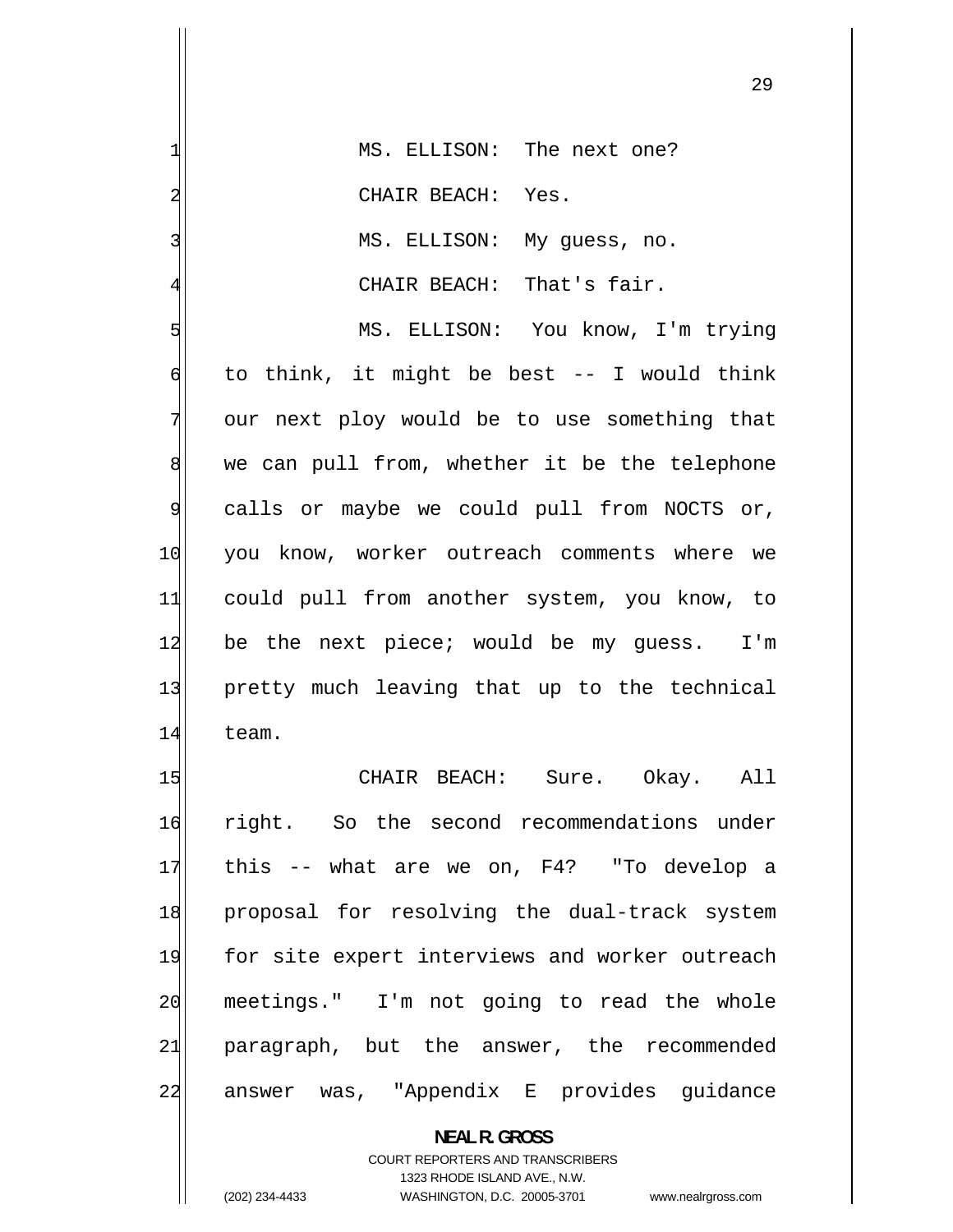1 regarding the identification, tracking, 2 resolution, and consideration of impact of 3 action ideas from worker outreach meetings. 4 NIOSH has indicated that PR-12 will not 5 address a broad range of venues from which 6 input can be received. SC&A has already 7 identified an alternate proposal from NIOSH to 8 address this concern. So same thing? 9 MR. FITZGERALD: Yes. I was going 10 to say. If we were to look at the venues that 11 you're talking about, I think that would go a 12 long ways to making sure it's a broader input, 13 which is what this is all about. 14 CHAIR BEACH: Yes. That's what I 15 thought too. I just wanted to make sure it 16 was on -- 17 MR. FITZGERALD: So I think the 18 original finding was that, with the site 19 activity, you tend to get the site experts by 20 way of Site Profile and SEC evaluations much 21 more direct, and the worker input came from 22 all kinds of different venues, most of them **NEAL R. GROSS**  COURT REPORTERS AND TRANSCRIBERS

1323 RHODE ISLAND AVE., N.W.

(202) 234-4433 WASHINGTON, D.C. 20005-3701 www.nealrgross.com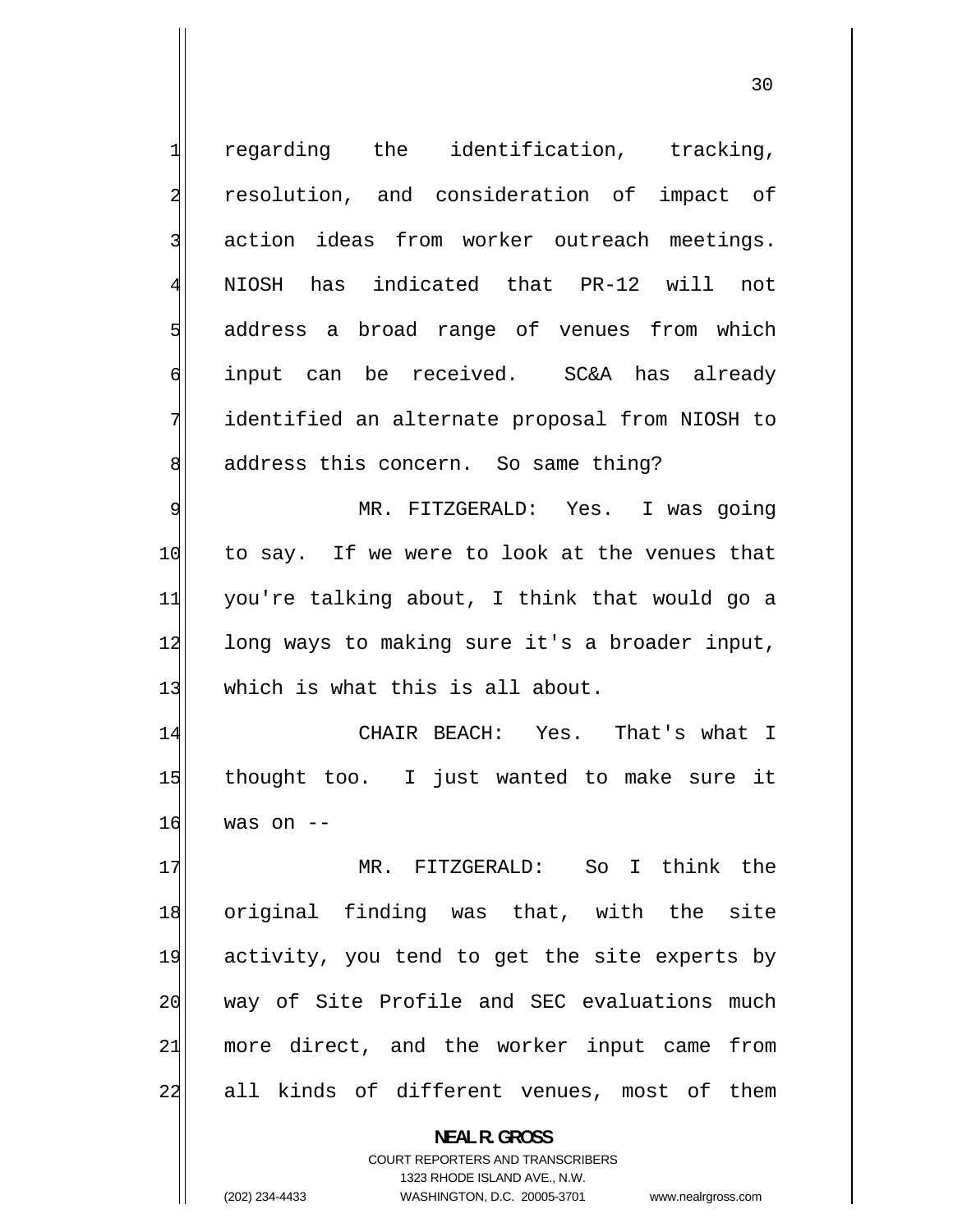not handled quite the same way, so I think this would help.

1

2

3 CHAIR BEACH: Hopefully. It would 4 be nice to eliminate that dual track. Okay. 5 So in progress and we wait to hear, hopefully, 6 from Chris how that's progressing. Do you 7 have any idea at all? Did they give you any 8 kind of sense of time; months, weeks, days? 9 MS. ELLISON: No. 10 CHAIR BEACH: Okay. It's a big job 11 after listening to Wanda's Procedures Work 12 Group create that system. 13 MEMBER MUNN: It's long. 14 CHAIR BEACH: It's long. Yes, but 15 to do it right, the end result is worth it.

16 Okay. So F5, "The procedure does not describe 17 process for assuring that worker feedback is 18 accurately and completely documented." That 19 is in progress. There were two items 20 associated with that and the first one, as of 21 September, they've both been completed. Let  $22$  me look at this.

> **NEAL R. GROSS**  COURT REPORTERS AND TRANSCRIBERS 1323 RHODE ISLAND AVE., N.W. (202) 234-4433 WASHINGTON, D.C. 20005-3701 www.nealrgross.com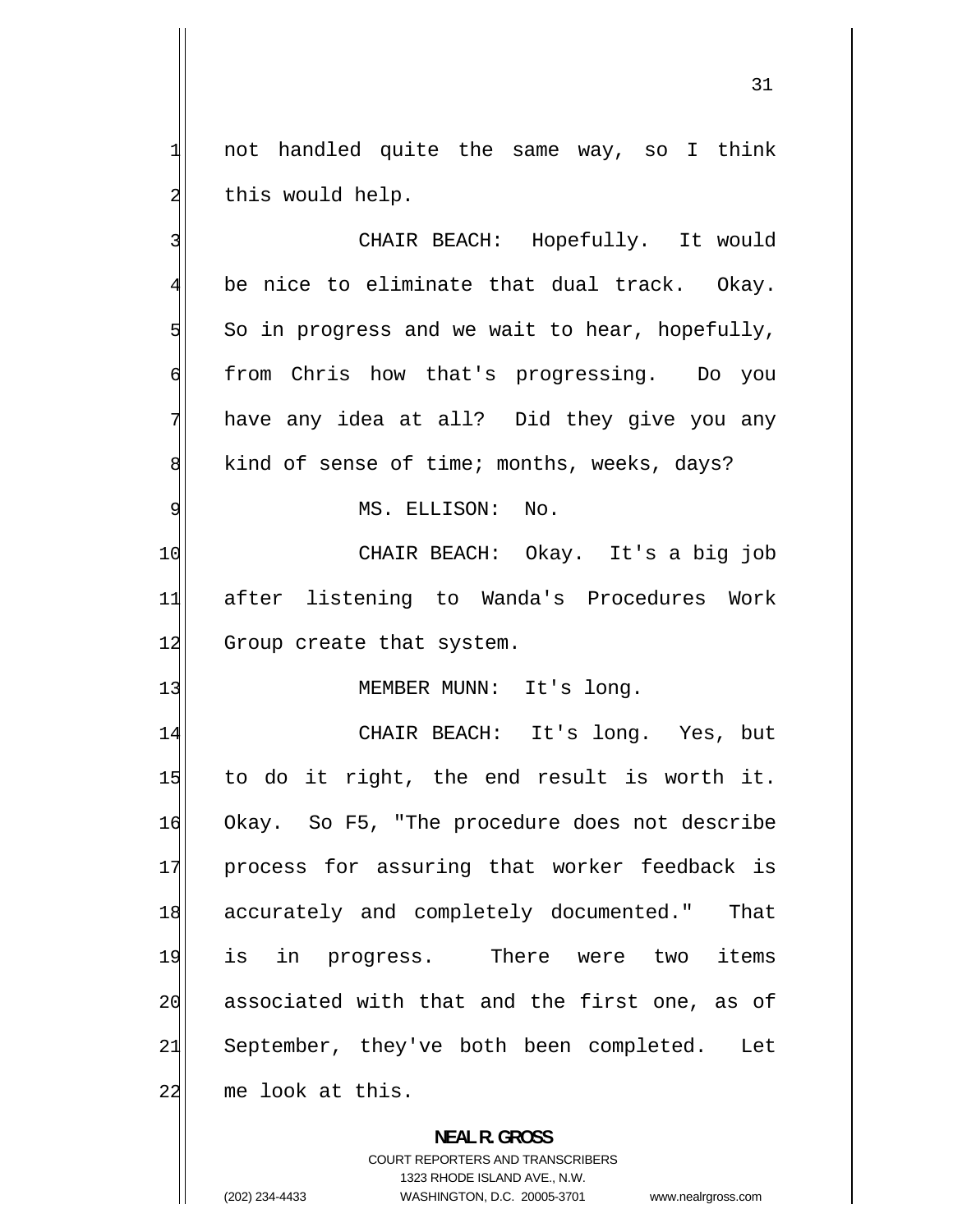1 Okay. So this one is -- the second 2 part of this, Chris, kind of goes back to you. 3 Updated on September 12th, "The revised 4 procedure includes additional announcement 5 that meeting minutes will be posted to the 6 NIOSH web for their validation," you talked 7 about that, J.J., "for 60 days." 8 So I guess that is, sorry, that is 9 completed. So as far as I'm concerned, it's 10 ready to close if the Work Group agrees with  $11$  that. 12 MEMBER MUNN: It appears to be 13 done. I don't know what further action we 14 could anticipate. 15 CHAIR BEACH: No. Okay. That gets 16 us through to the observations. Observation 1 17 is closed, 2 is closed, 3 is in progress. 18 Observation 3, "There is no provision for 19 soliciting comments from workers who are 20 unable to physically attend the meetings." 21 And I believe that has been completed based on 22 the latest procedure. **NEAL R. GROSS** 

> COURT REPORTERS AND TRANSCRIBERS 1323 RHODE ISLAND AVE., N.W.

(202) 234-4433 WASHINGTON, D.C. 20005-3701 www.nealrgross.com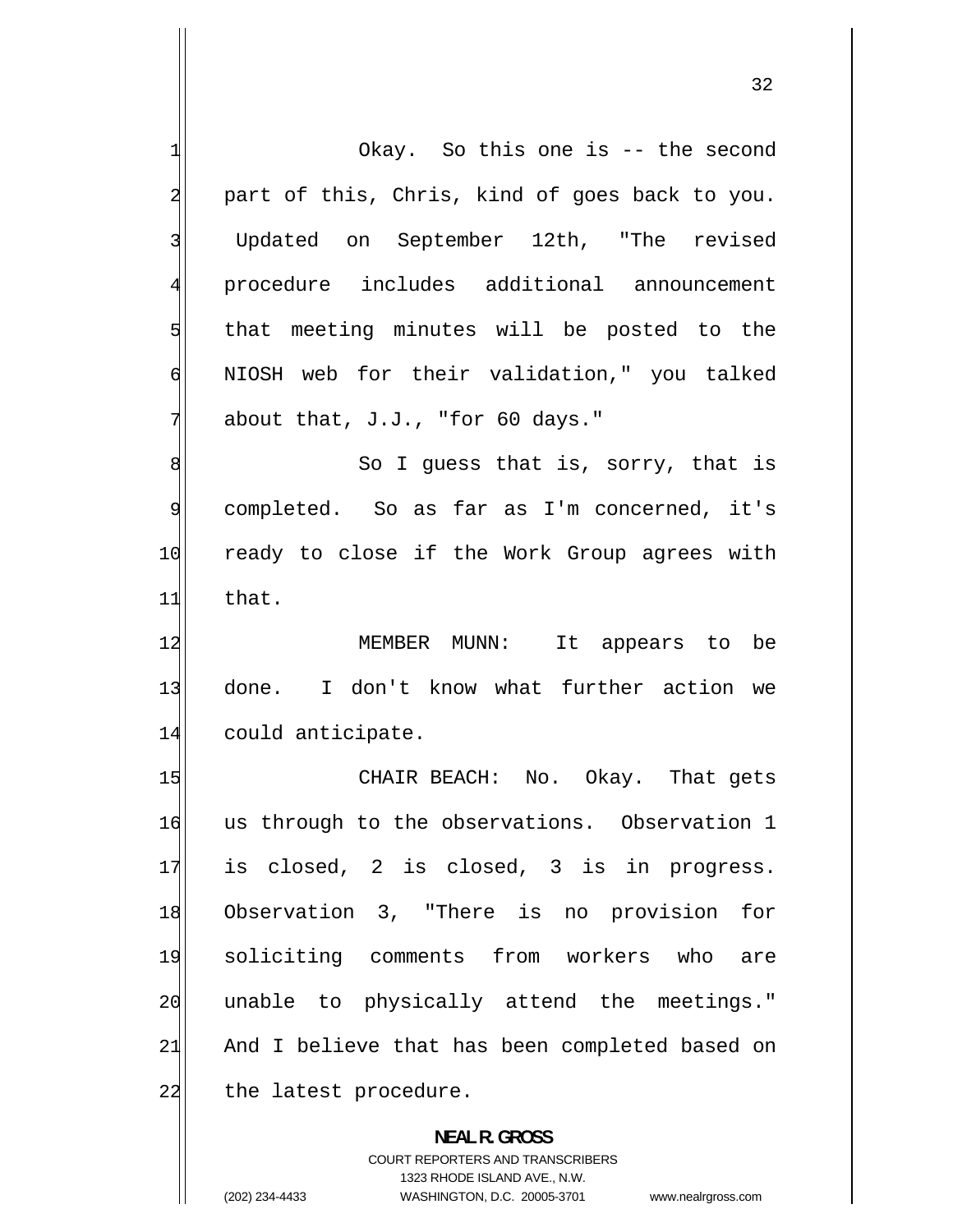There is a statement incorporated in the procedure PR-12 that addresses that issue. So I believe that one is closed too, unless anybody has anything else or comments on that.

1

2

3

4

5

6

7

8

 MEMBER MUNN: In any case, it was an observation rather than a finding. So it appears to have been addressed adequately.

9 CHAIR BEACH: Correct. Okay. So 10 Observation 4 is closed, 5 is closed at the 11 last meeting, and that takes us to outstanding 12 97 findings. That is in progress, except for, 13 if you look, the last item, Number 3, "Provide 14 updates for sites where meetings have been 15 conducted since June 2011." Response is 16 pending.

17 And that takes us to our October 18 19th position paper that Stu sent out. So did 19 everybody get a chance to review this? I 20 thought it was very helpful. And I guess, 21 J.J., we're going to give it to you to discuss 22 and talk about, you know, the NIOSH paper

> **NEAL R. GROSS**  COURT REPORTERS AND TRANSCRIBERS 1323 RHODE ISLAND AVE., N.W. (202) 234-4433 WASHINGTON, D.C. 20005-3701 www.nealrgross.com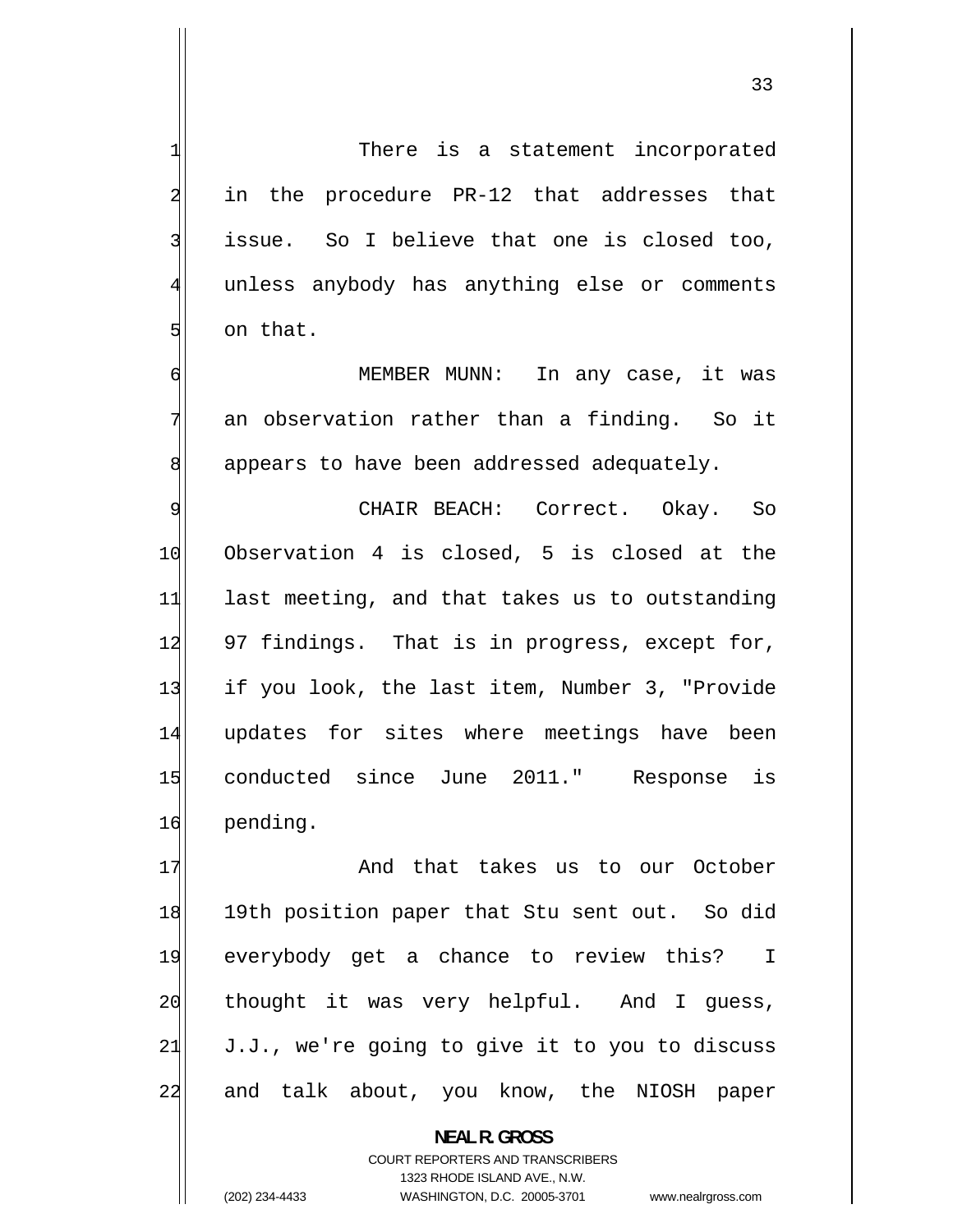here.

1

2

3

### MR. JOHNSON: Okay.

CHAIR BEACH: That's okay?

34

4 MR. JOHNSON: Generally, you know, 5 the first page is just kind of like an 6 overview of where NIOSH is with regards to the 7 program and supporting activities. And the 8 next couple of pages go through and breakdown 9 the -- let's see, are we talking about the 10 facilities that did not have outreach?

11 CHAIR BEACH: Yes, that was what 12 that was for. And this just, basically, 13 justified the Category 1, 2, and 3. I thought 14 it was well done.

15 MR. JOHNSON: Yes. What was done 16 is an evaluation of the facilities based upon 17 where they exist right now with regards to 18 SECs or, perhaps, issues that might be still 19 within the appropriate site Working Groups. 20 And so it was broken down in Category 1, 2, 21 and Category 1 was broken down into two 22 groups; sites for which SEC status has been

> **NEAL R. GROSS**  COURT REPORTERS AND TRANSCRIBERS 1323 RHODE ISLAND AVE., N.W. (202) 234-4433 WASHINGTON, D.C. 20005-3701 www.nealrgross.com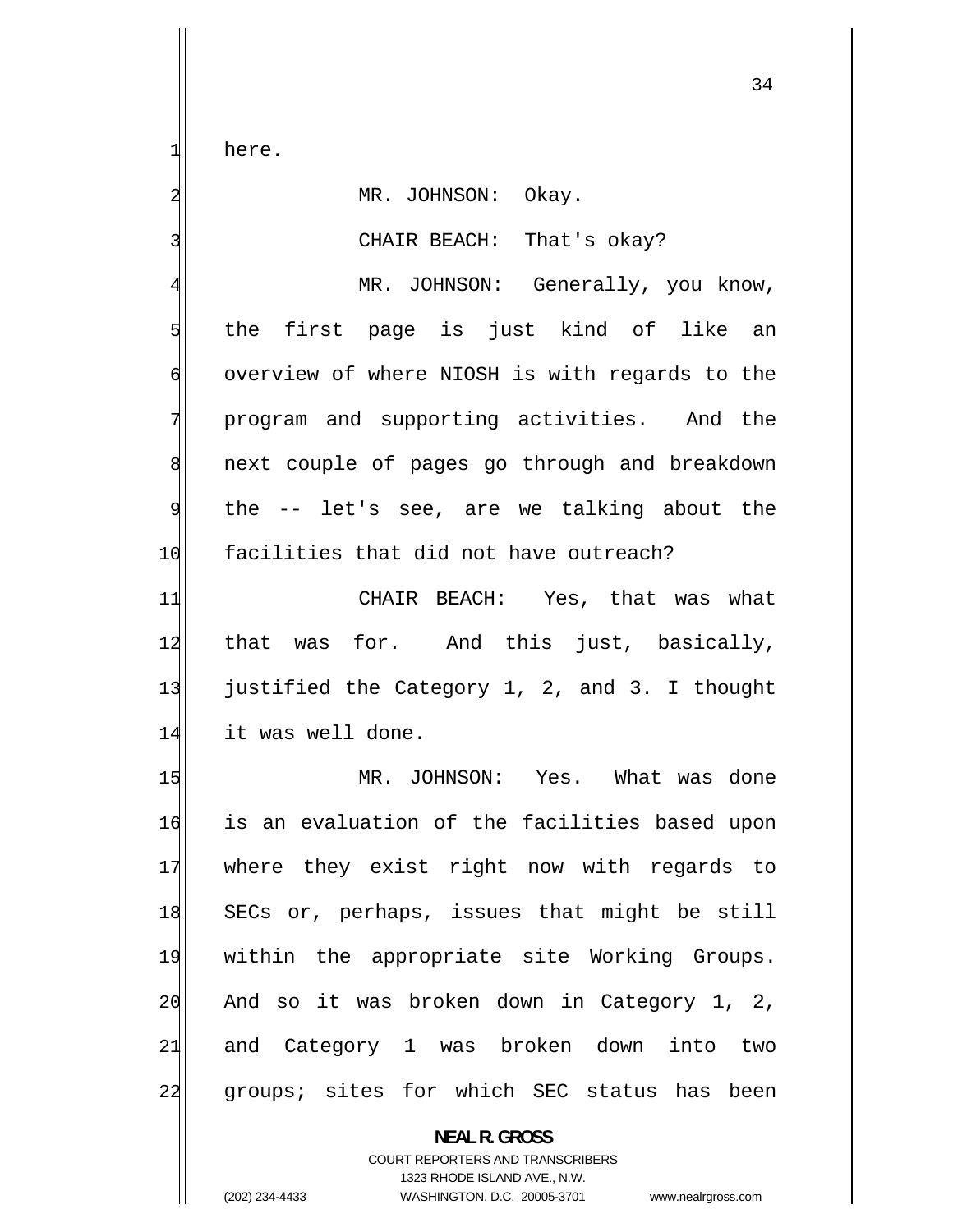granted and work was completed except for occasional dose reconstructions; and B, sites for which the Board has considered but not recommended SEC status for which work is complete except for the occasional dose reconstructions.

7 And NIOSH's position is that worker 8 outreach is not warranted in these two 9 categories. Category 2, sites where SECs have 10 been granted as a portion of the operational 11 period and a recommendation has not been 12 reached for the remainder of the operational 13 period, and sites where there have been a Site 14 Profile review, findings have not yet been 15 resolved.

16 NIOSH's position on this is that 17 Categories 2A and 2B, the need for worker 18 outreach will be determined by the finding, 19 resolution, and process under the auspices of 20 the respective Work Groups. Meaning, based 21 upon their review and need, outreach will be 22 initiated and that will be based on staff and

> **NEAL R. GROSS**  COURT REPORTERS AND TRANSCRIBERS 1323 RHODE ISLAND AVE., N.W. (202) 234-4433 WASHINGTON, D.C. 20005-3701 www.nealrgross.com

1

2

3

4

5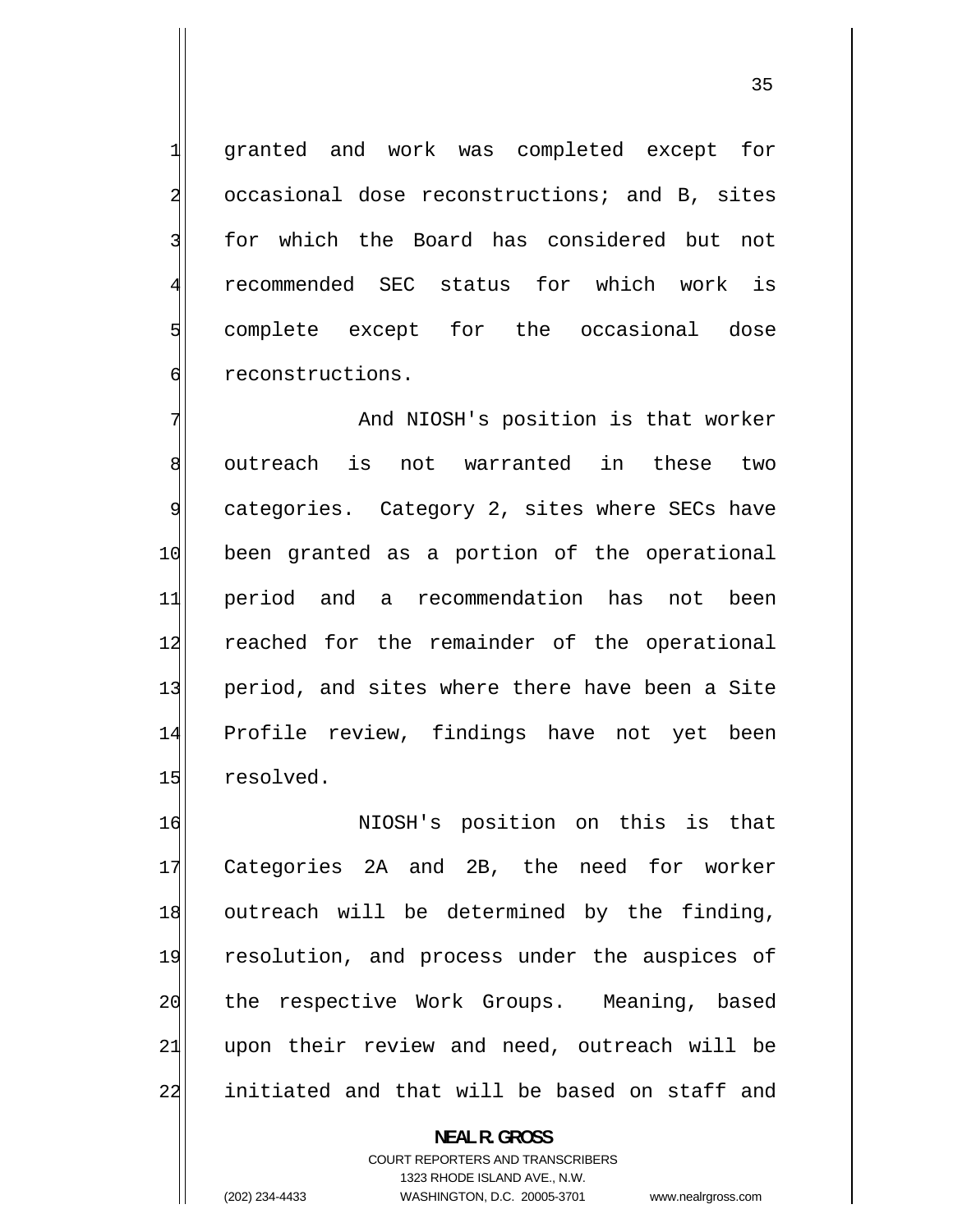availability of personnel at that time.

1

2 And then we have the last group, 3 which is the remaining sites. NIOSH will 4 consider pursuing worker outreach activities 5 and outreach resources are available, keeping 6 in mind other project priorities. And again, 7 the ability to identify a target population 8 and some judgment of the likelihood of 9 obtaining helpful information will also 10 influence to see about where to conduct 11 outreach activities. And that's it.

#### 12 CHAIR BEACH: Okay.

13 MR. FITZGERALD: So I guess my only 14 comment would be, I thought this was a very 15 helpful matrix, or listing, with an 16 understandable rationale. Is this something 17 that could be posted on, you know, the DCAS 18 web site, in case there's any questions about 19 how, you know, worker outreaches actually 20 begin? 21| CHAIR BEACH: That's a good idea.

22 MR. FITZGERALD: I mean, that's the

> **NEAL R. GROSS**  COURT REPORTERS AND TRANSCRIBERS 1323 RHODE ISLAND AVE., N.W. (202) 234-4433 WASHINGTON, D.C. 20005-3701 www.nealrgross.com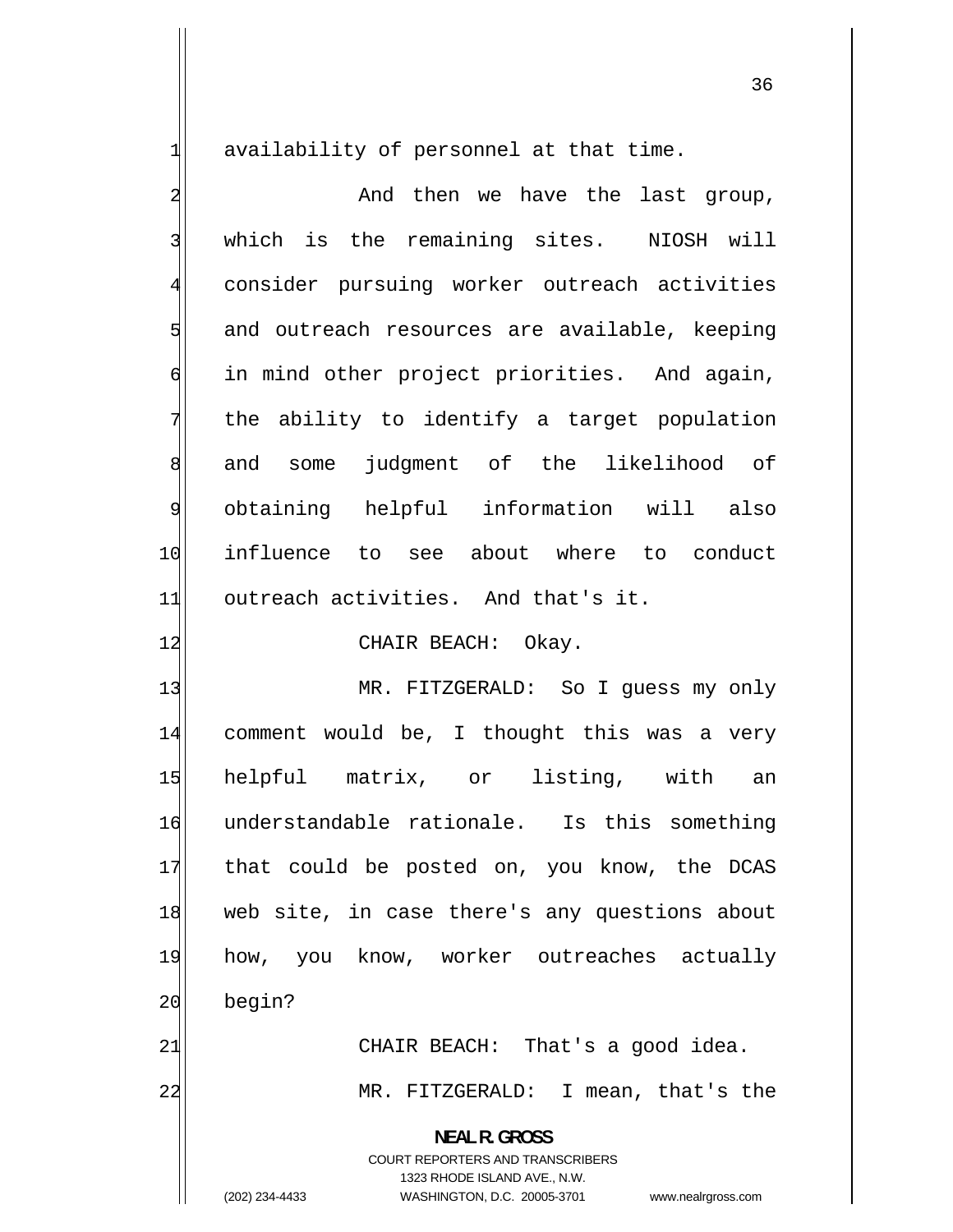1 first time I think I've seen this kind of 2 thinking, but I think it makes sense. 3 MR. JOHNSON: I would have to talk 4 with Stu to validate the appropriateness of 5 putting this on the web. Not that it's 6 inappropriate -- 7 MR. FITZGERALD: Well, I understand 8 what you're saying. 9 MR. JOHNSON: I would certainly 10 like to get Stu's --11 MR. FITZGERALD: I guess my thought 12 was that if somebody was expecting, you know, 13 maybe an outreach effort or something, and, 14 you know, was wondering why, you know, another 15 site, maybe, had the attention that they did 16 not. I mean, this would at least buy some 17 perspective and, you know, be helpful from 18 that standpoint. 19 CHAIR BEACH: Well, and it would 20 seem to me that the last page, that is going 21 to be an ever-changing list as well, as 22 different sites are added to that, **NEAL R. GROSS**  COURT REPORTERS AND TRANSCRIBERS 1323 RHODE ISLAND AVE., N.W.

(202) 234-4433 WASHINGTON, D.C. 20005-3701 www.nealrgross.com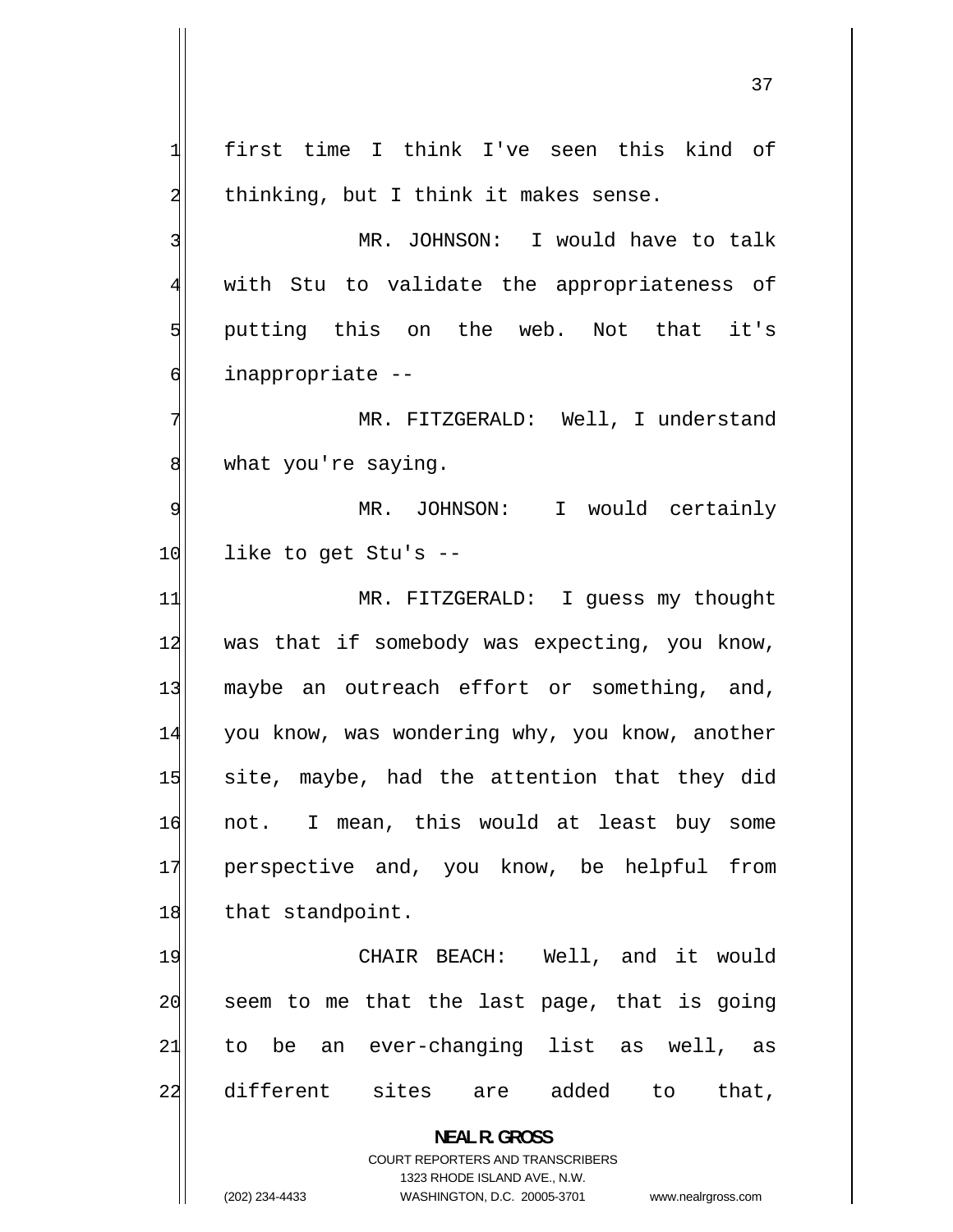potentially.

1

2

3

4

MR. FITZGERALD: Correct.

 CHAIR BEACH: So that would be a nice way of keeping track of that as well.

5 MR. FITZGERALD: This sort of 6 answers the question. You have a finite 7 amount of resources. You can't do everything, 8 but it does provide a perspective that it was 9 well-thought-out as something you can do and, 10 you know, why these are priorities the way 11 they are. And I guess I hadn't seen that in 12 this form before and I thought it was pretty 13 helpful.

14 MR. KATZ: The one thought I had 15 about this in terms of, just for clarity's 16 sake, is that, this is sort of a 17 prioritization scheme and it doesn't foreclose 18 the possibility that, in some of these 19 categories, generally, you wouldn't do an 20 outreach, but you may have a reason to do one, 21 for example, if their SEC is already done and 22 so on, but you're doing a lot of dose

> **NEAL R. GROSS**  COURT REPORTERS AND TRANSCRIBERS 1323 RHODE ISLAND AVE., N.W.

(202) 234-4433 WASHINGTON, D.C. 20005-3701 www.nealrgross.com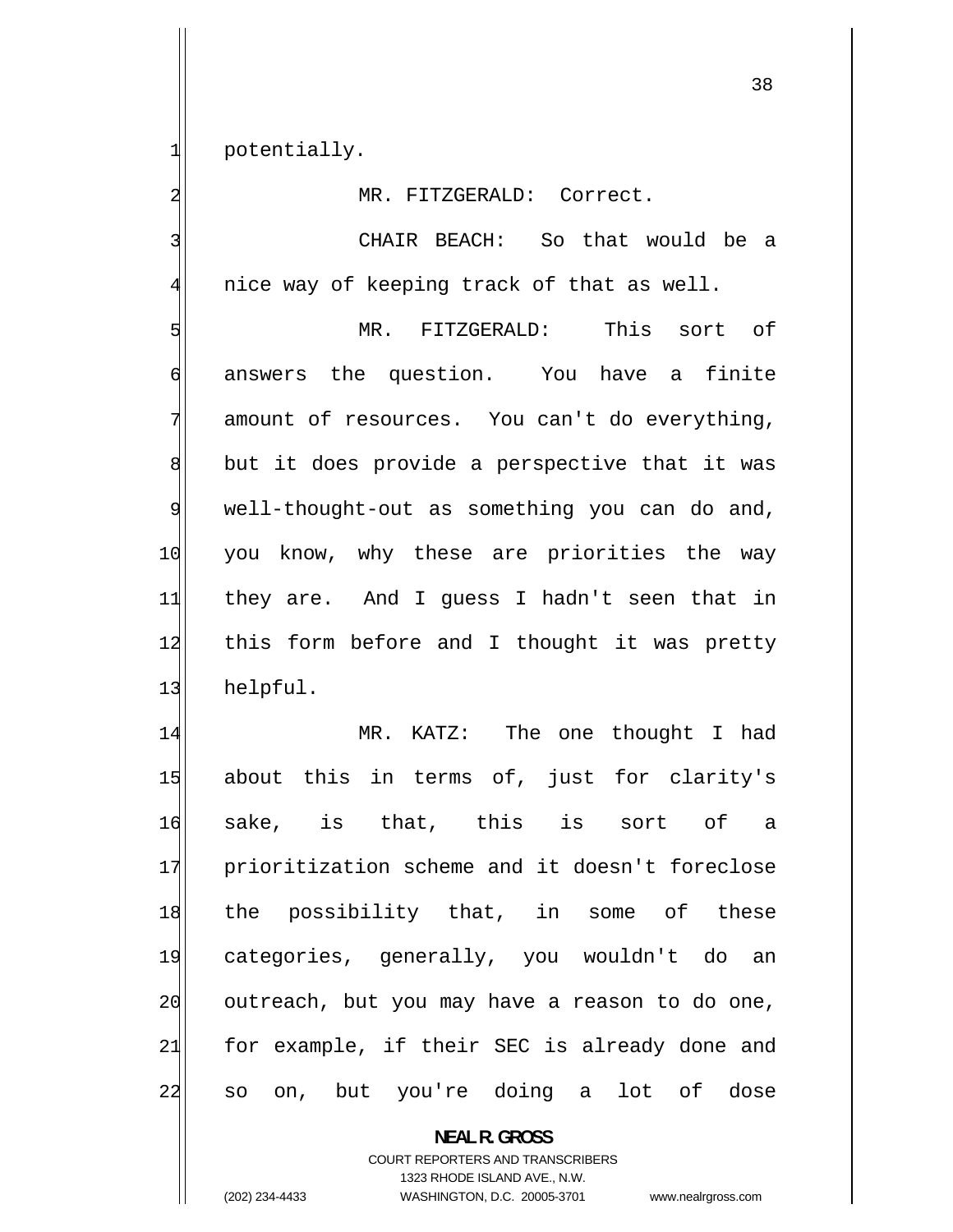reconstructions and there's some questions as to whether you know everything you should know, that might be a good reason to do an outreach even though, for example, it might be listed under Category 1.

 So anyway, my point is just, I think, rather than it be quite black and white 8 foreclosed, that we wouldn't do them in Category 1, for example, but that those would 10 not be a priority.

11 CHAIR BEACH: Well, and possibly, 12 it says NIOSH's position is that, "Worker 13 outreach is not warranted in Category 1 and 14 2.", may be an explanation of why it would be  $15$  in order if  $-$ 

16 MR. KATZ: Or not generally 17 warranted, or whatever.

18 CHAIR BEACH: Yes. If it's going  $19$  to be posted, that would be  $-$ 20 MR. KATZ: Yes. I just mean --

CHAIR BEACH: Yes. I agree with

 $22$  that.

21

1

2

3

4

5

6

7

9

**NEAL R. GROSS**  COURT REPORTERS AND TRANSCRIBERS 1323 RHODE ISLAND AVE., N.W.

(202) 234-4433 WASHINGTON, D.C. 20005-3701 www.nealrgross.com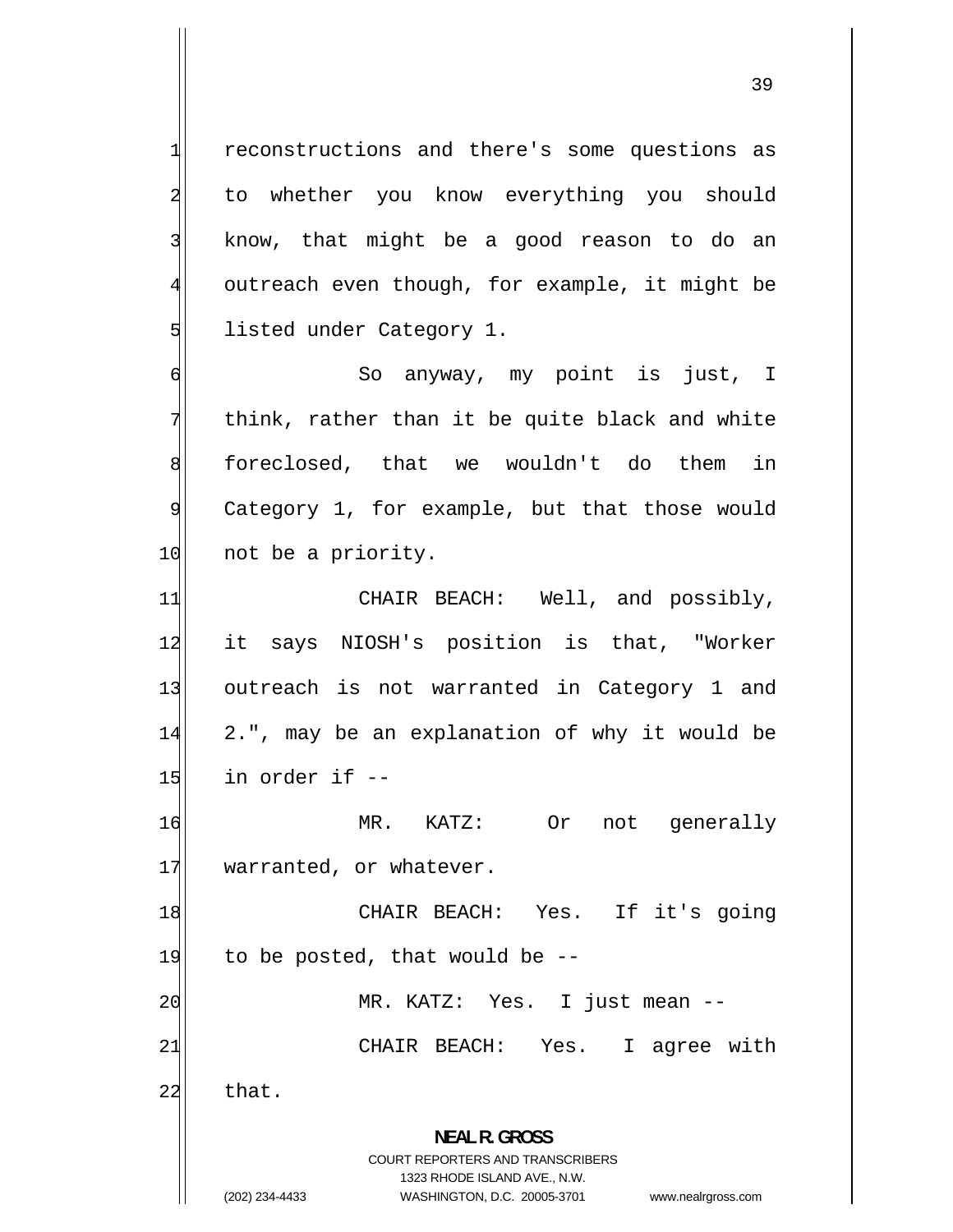1 MR. KATZ: -- I don't imagine you 2 would foreclose the possibility of doing an 3 outreach in some of those circumstances, had 4 you enough dose reconstructions, and questions 5 arose about whether you know everything you 6 need to know, right, for one of those 7 facilities. 8 MR. JOHNSON: Well, the question 9 would warrant too, where would this be posted 10 on the web? I mean, you know, I'm not certain  $11$  that there's a spot that it could be  $-$ 12 MR. KATZ: Yes, unless you created  $13$  a web page related to  $-$ 14 MS. ELLISON: Right. 15 MR. KATZ: -- you know, current 16 outreach activities to let the public know 17 where you're doing outreach. 18 MS. ELLISON: Right, or it could be 19 posted under the technical documents page as a 20 little piece on the development of them. 21 MR. KATZ: Right. 22 MS. ELLISON: I mean, there's a **NEAL R. GROSS**  COURT REPORTERS AND TRANSCRIBERS 1323 RHODE ISLAND AVE., N.W. (202) 234-4433 WASHINGTON, D.C. 20005-3701 www.nealrgross.com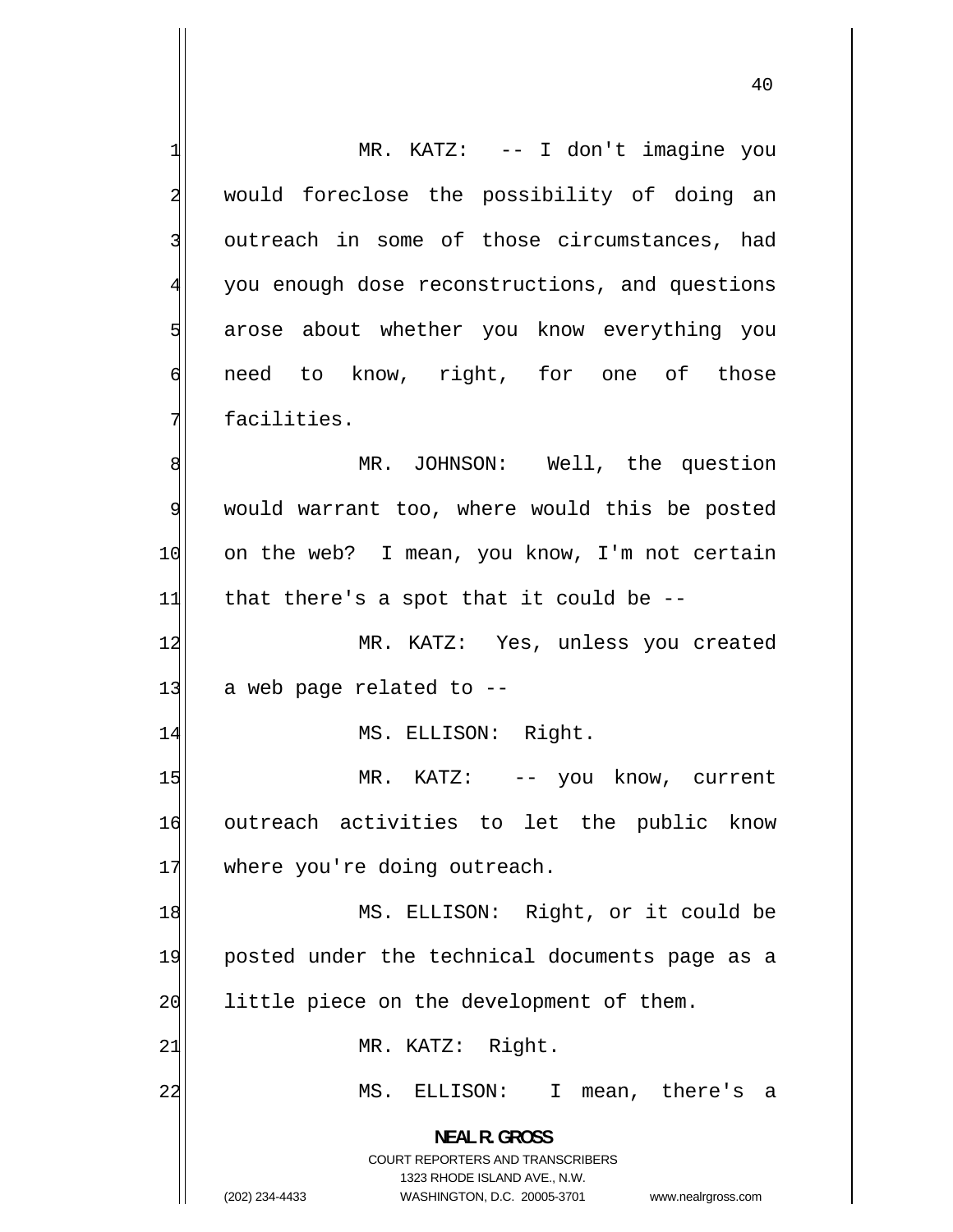couple places we could parse it into.

MR. KATZ: Yes.

 MS. ELLISON: And I would see it maybe not being a PDF, but actual text and working it on there.

MR. KATZ: Sure.

7 MS. AYERS: One observation was 8 that this wasn't really meant to be, like, an 9 ongoing policy, so to speak. I mean, it was a 10 response to a specific paper and a list 11 generated from SC&A on this PROC-97 issue, 12 which is sort of finite. And I don't know if 13 the SC&A paper, is it posted somewhere, like 14 under this Work Group? 15 CHAIR BEACH: That June paper? 16 MS. AYERS: No, it was a December

17  $2010 - -$ 

1

2

3

4

5

6

18 MR. FITZGERALD: Well, I think all 19 the paper did was just pose the question about 20 wanting to know if there was an underlying 21 rationale for how resources and priorities are 22 done. I think this answers the question.

> **NEAL R. GROSS**  COURT REPORTERS AND TRANSCRIBERS

> > 1323 RHODE ISLAND AVE., N.W.

(202) 234-4433 WASHINGTON, D.C. 20005-3701 www.nealrgross.com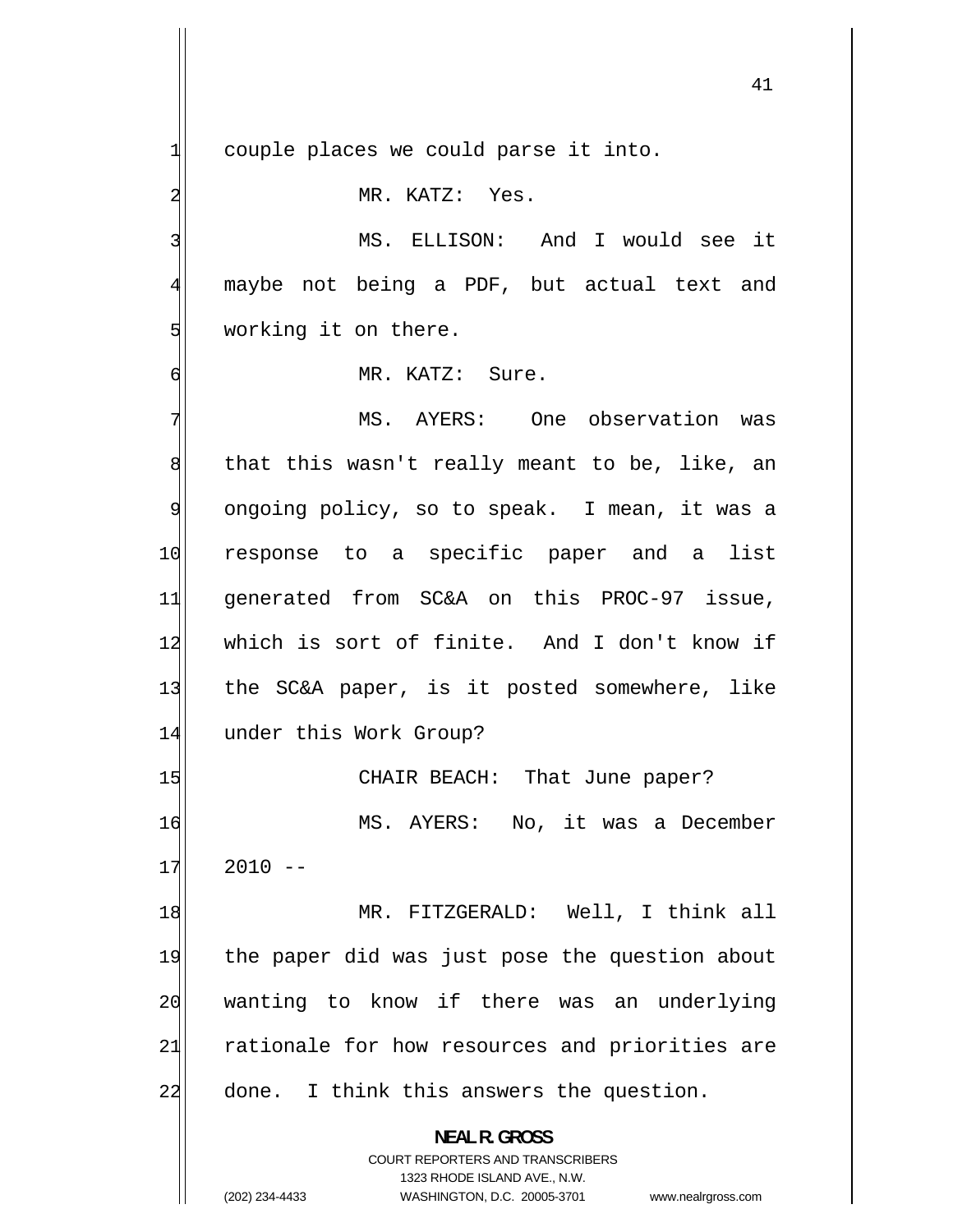1 MS. AYERS: Right. Well, it just 2 seemed like they were tied together. I 3 thought if the one was out there anywhere, 4 then it would make sense to put the answer in 5 the same place as the -- 6 CHAIR BEACH: I don't know if it 7 is. That's a good question. 8 MR. KATZ: Well, I mean, we post 9 SC&A White Papers now, but I don't know if 10 that one would get posted. That's more like a 11 memo or something, right, than actually, a 12 formal White Paper. 13 CHAIR BEACH: I went looking for it 14 and didn't find it. 15 MR. KATZ: Yes. 16 MEMBER MUNN: It was -- 17 MR. KATZ: Go ahead. Sorry, Wanda. 18 MEMBER MUNN: Pretty much an 19 internal inquiry. 20 MR. KATZ: Right. 21 MEMBER MUNN: And there's a note of 22 caution, things of this type, I'm reading **NEAL R. GROSS**  COURT REPORTERS AND TRANSCRIBERS 1323 RHODE ISLAND AVE., N.W.

(202) 234-4433 WASHINGTON, D.C. 20005-3701 www.nealrgross.com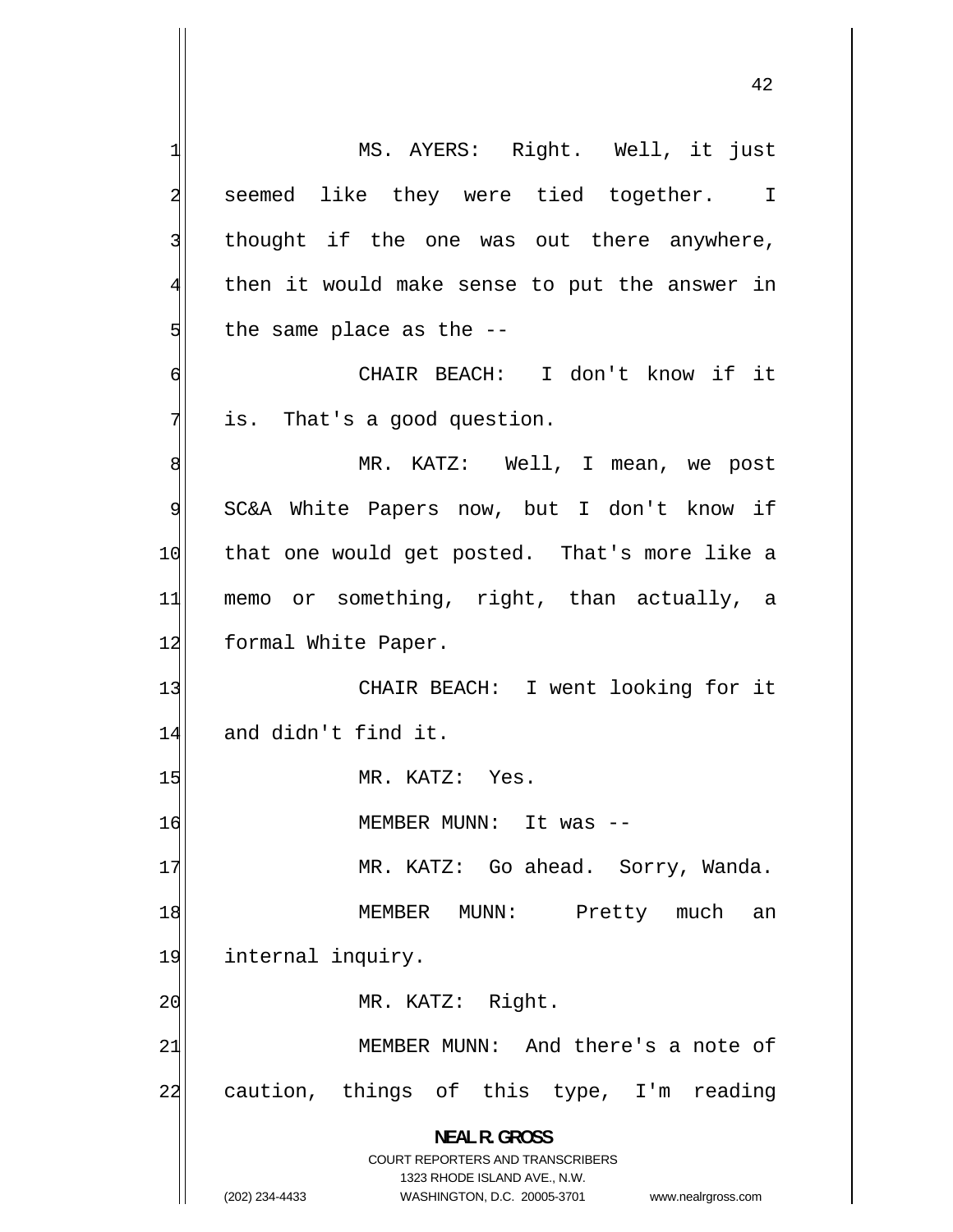category here, responses of this type, have a tendency to be, you know, aimed at a specific audience, namely, us, for a specific purpose, namely, this one, and sometimes when placed in broad distribution have a tendency to raise more questions and concerns than they actually answer. So perhaps it would be wise for us at this juncture to wait, as J.J. has

1

2

3

4

5

6

7

8

9

10 indicated, and have him check --

11 CHAIR BEACH: Oh, of course.

12 MEMBER MUNN: -- with others, 13 because it's not crystal clear that this is 14 serving the purpose that we attempt to serve 15 when we're talking in terms of outreach and 16 providing the kinds of information that people  $17$  need.

18 MR. KATZ: Right. It's Stu's 19 discussion, of course, it's just Joe made, I 20 thought, a good suggestion that there may be a 21 public that would be actually interested in 22 this information, in which case --

> **NEAL R. GROSS**  COURT REPORTERS AND TRANSCRIBERS 1323 RHODE ISLAND AVE., N.W. (202) 234-4433 WASHINGTON, D.C. 20005-3701 www.nealrgross.com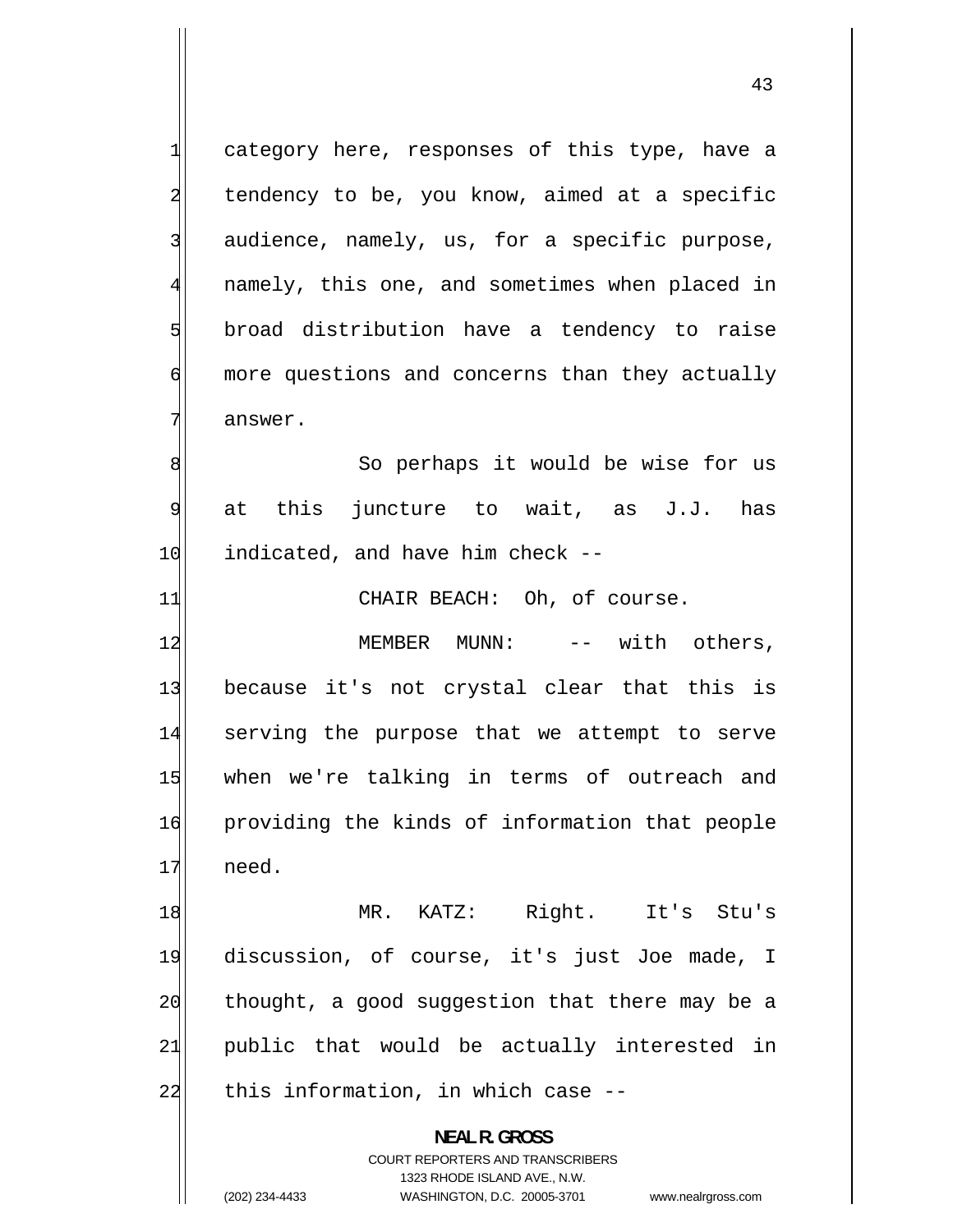MR. FITZGERALD: And I kind of 2 agree with you. I think this was written as a response, and that was your point, and I think you were raising the same kind of comments that, you probably want to recast it for a broader audience. If it was going to be on a public web site, you'd probably write it a bit 8 differently.

1

3

4

5

6

7

9 But I think the information that's 10 delivered is kind of helpful because I think, 11 in general, you're trying to figure out, you 12 know, I'm at a certain site, or, you know, I 13 understand this site got a visit from ATL, am 14 I going to get a visit? You know, it just 15 sort of answers the question how those 16 decisions are made and whether or not that 17 expectation -- you know, it might be some 18 feedback as to, you know, maybe we'd like to 19 have some outreach consideration that you 20 apply. 21 You know, it just sort of promotes

22 that, but I agree, I think you have to write

> **NEAL R. GROSS**  COURT REPORTERS AND TRANSCRIBERS

1323 RHODE ISLAND AVE., N.W.

(202) 234-4433 WASHINGTON, D.C. 20005-3701 www.nealrgross.com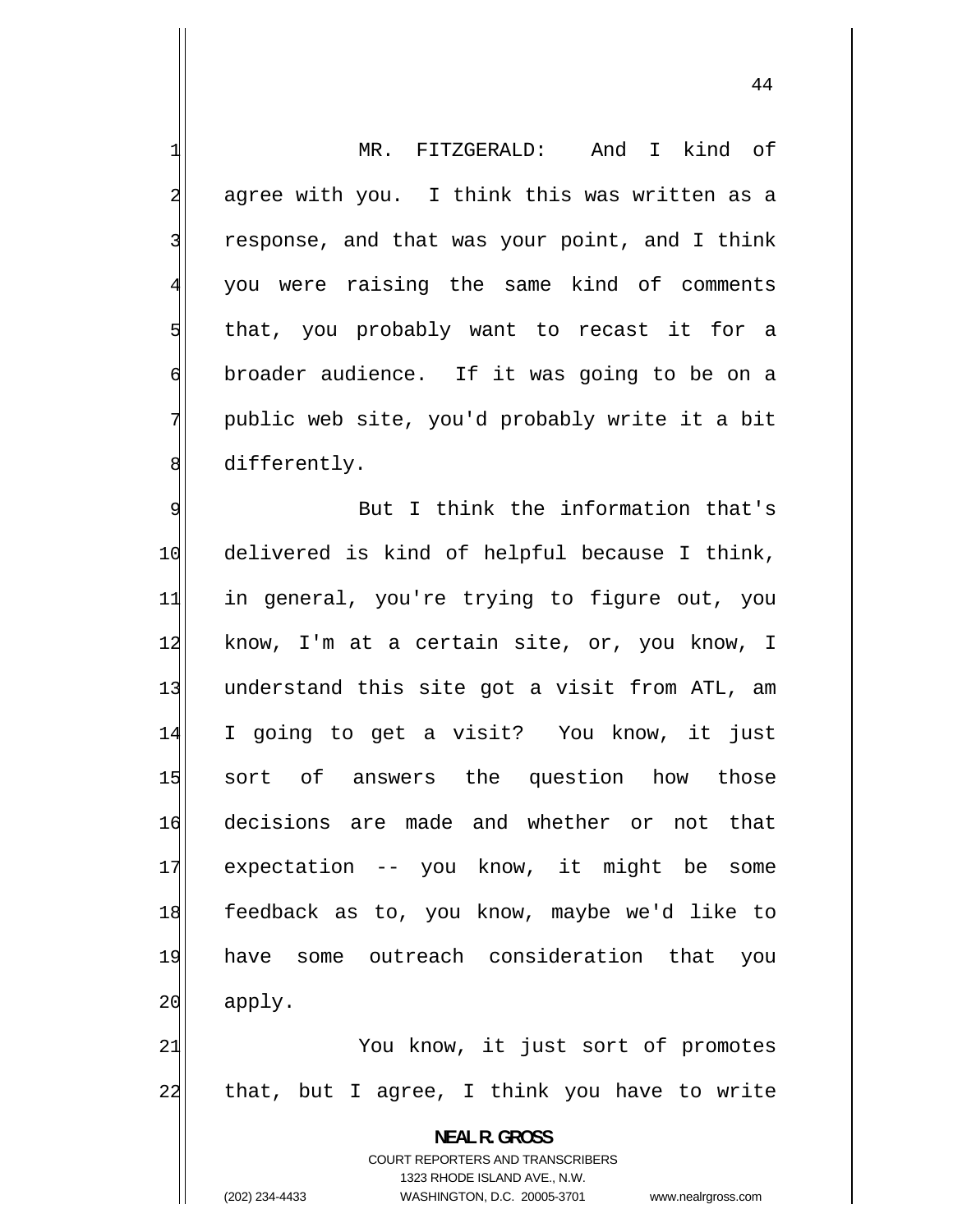it carefully and make sure it's not going to pose more problems.

1

2

3

4

5

6

 MEMBER MUNN: Well, the other thing is, this is a slice in time. This is a response to here and now.

MR. FITZGERALD: Right.

7 MEMBER MUNN: And as Josie pointed 8 out, it would be a nice way to have this 9 hanging somewhere and continually providing us 10 with the information we'd like to have at a 11 glance, but what that also would require is 12 the staff and the time to maintain a running 13 information stream for this kind of thing 14 because these things could change on an almost 15 weekly basis.

16 MR. FITZGERALD: Right.

17 MEMBER MUNN: So there are negative 18 aspects to the consideration.

19 MR. SUNDIN: Well, how about if we 20 bring the issue back to Stu and say, the Work 21 Group found it very helpful and there were 22 some additional suggestions.

> **NEAL R. GROSS**  COURT REPORTERS AND TRANSCRIBERS 1323 RHODE ISLAND AVE., N.W. (202) 234-4433 WASHINGTON, D.C. 20005-3701 www.nealrgross.com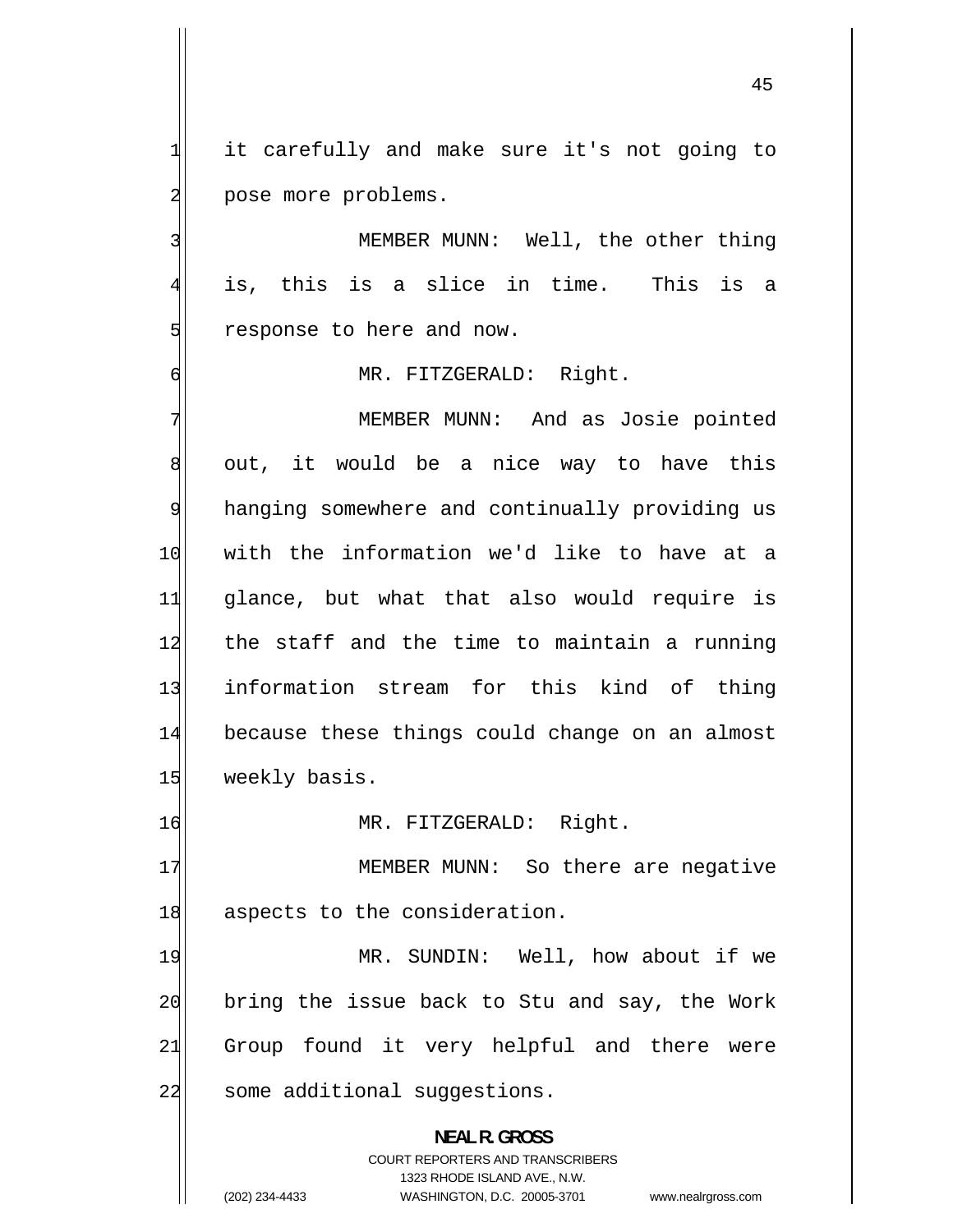MR. KATZ: Right. That's all 1 CHAIR BEACH: And appreciated it, 2 don't forget that part, because this has been 3 hanging out there a long time -- 4 5 that's being said, I think. 6 CHAIR BEACH: -- to have an answer. 7 Okay. So that closes out that finding from 8 97. J. J., you're probably happy about that. 9 Finally off the table. Been hanging on to 10 that for a little while. 11 MR. JOHNSON: I'm happy for little 12 things, yes. 13 CHAIR BEACH: That is a little 14 thing. Okay. So I'm just going to go back 15 through the actions that came out of this. 16 The first one is for me to email Wanda stating 17 that the procedure has been reviewed and is 18 satisfactory to the Work Group, and we closed 19 that. Then I have NIOSH to provide an update 20 on open items prior to next -- about two 21 weeks, at least, before the next Work Group 22 meeting, would be helpful to us.

> **NEAL R. GROSS**  COURT REPORTERS AND TRANSCRIBERS

1323 RHODE ISLAND AVE., N.W. (202) 234-4433 WASHINGTON, D.C. 20005-3701 www.nealrgross.com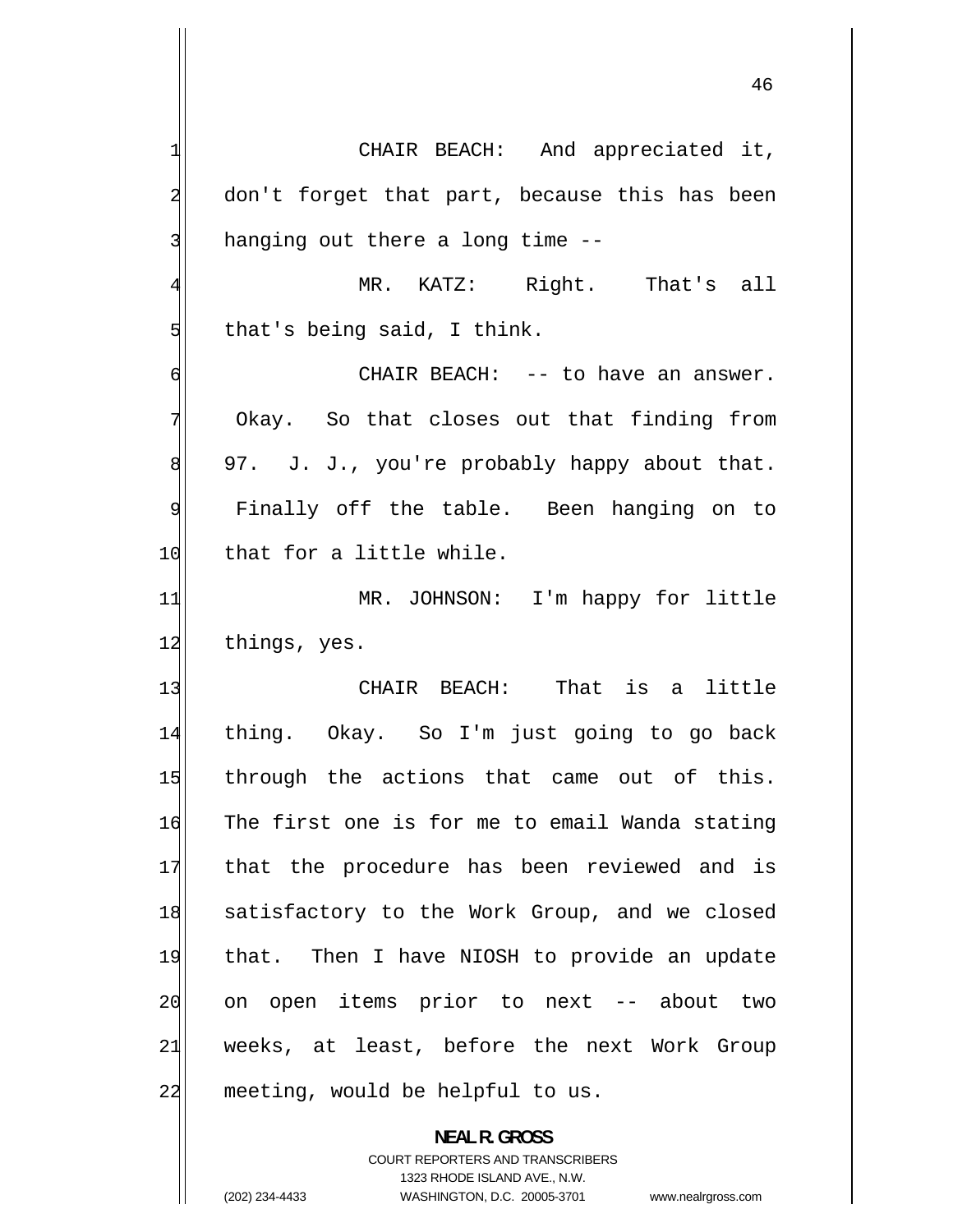1 And, you know, I went back through 2 here and the only one that I found that was 3 open was F4, the two-track, that system, which 4 a lot of that falls on Chris' domain there. 5 Did I miss anything? Is there anything else? 6 Everything else is closed. 7 And then the second action item is 8 to talk to Stu about the potential of posting 9 this list on the web site at some point or 10 some way. 11 MR. KATZ: With amendments. 12 CHAIR BEACH: With amendments, 13 possible amendments, yes. If nothing else, if 14 it's posted as a Work Group paper, is it on 15 | there now? On the web site? 16 MR. KATZ: No. 17 CHAIR BEACH: Because it was a 18 White Paper, basically. 19 MR. KATZ: I don't think it is on 20 the web site. I mean, some of these, they're 21 White Papers, and they're sort of memos, and 22 then they'll post something that's not even **NEAL R. GROSS**  COURT REPORTERS AND TRANSCRIBERS 1323 RHODE ISLAND AVE., N.W. (202) 234-4433 WASHINGTON, D.C. 20005-3701 www.nealrgross.com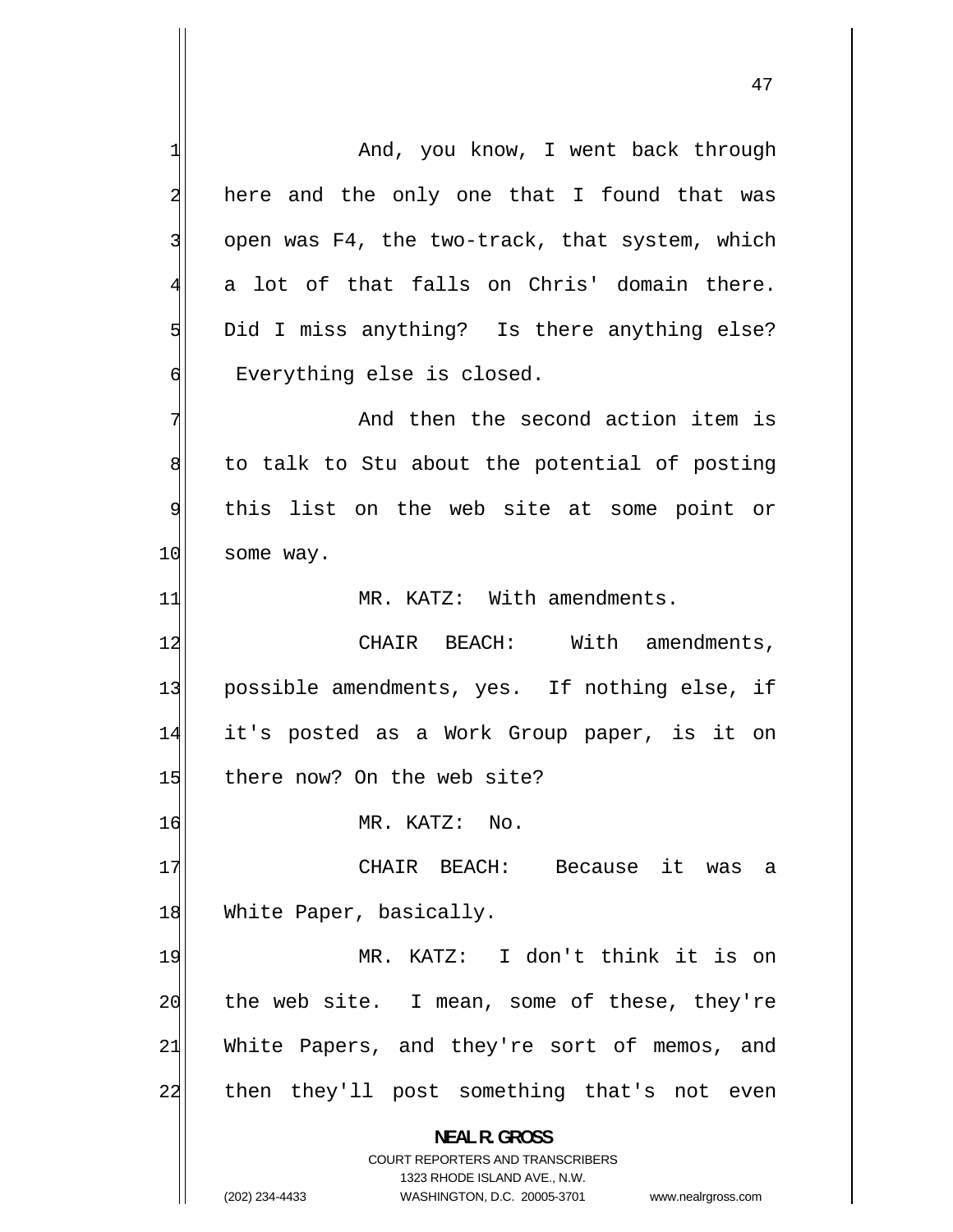1 quite a memo. I'm not sure.

| $\overline{a}$ | CHAIR BEACH: So even if it didn't                                                                                                                                      |
|----------------|------------------------------------------------------------------------------------------------------------------------------------------------------------------------|
| 3              | get posted in its own actual place on the web                                                                                                                          |
| $\overline{4}$ | site, if it was put in as a White Paper, at                                                                                                                            |
| 5              | least people could go back and reference this                                                                                                                          |
| 6              | matrix if they were interested in what the                                                                                                                             |
| 7              | findings were and how they were resolved.                                                                                                                              |
| 8              | That would satisfy part of that, so just a                                                                                                                             |
| $\overline{9}$ | thought.                                                                                                                                                               |
| 10             | MR. KATZ: So, Wanda, you may want                                                                                                                                      |
| 11             | to report out at the next Board meeting, since                                                                                                                         |
| 12             | this Work Group really closed out the                                                                                                                                  |
| 13             | procedure, rather than, Wanda, it would make                                                                                                                           |
| 14             | more sense for you to report out to the Board.                                                                                                                         |
| 15             | CHAIR BEACH: You said Wanda, are                                                                                                                                       |
| 16             | you --                                                                                                                                                                 |
| 17             | $MR$ .<br>KATZ: I meant you. I looked                                                                                                                                  |
| 18             | at you and said Wanda. Josie.                                                                                                                                          |
| 19             | CHAIR<br>We're<br><b>BEACH:</b>                                                                                                                                        |
| 20             | interchangeable.                                                                                                                                                       |
| 21             | KATZ:<br>MR.<br>You are. You're both                                                                                                                                   |
| 22             | from Memphis.                                                                                                                                                          |
|                | <b>NEAL R. GROSS</b><br><b>COURT REPORTERS AND TRANSCRIBERS</b><br>1323 RHODE ISLAND AVE., N.W.<br>(202) 234-4433<br>WASHINGTON, D.C. 20005-3701<br>www.nealrgross.com |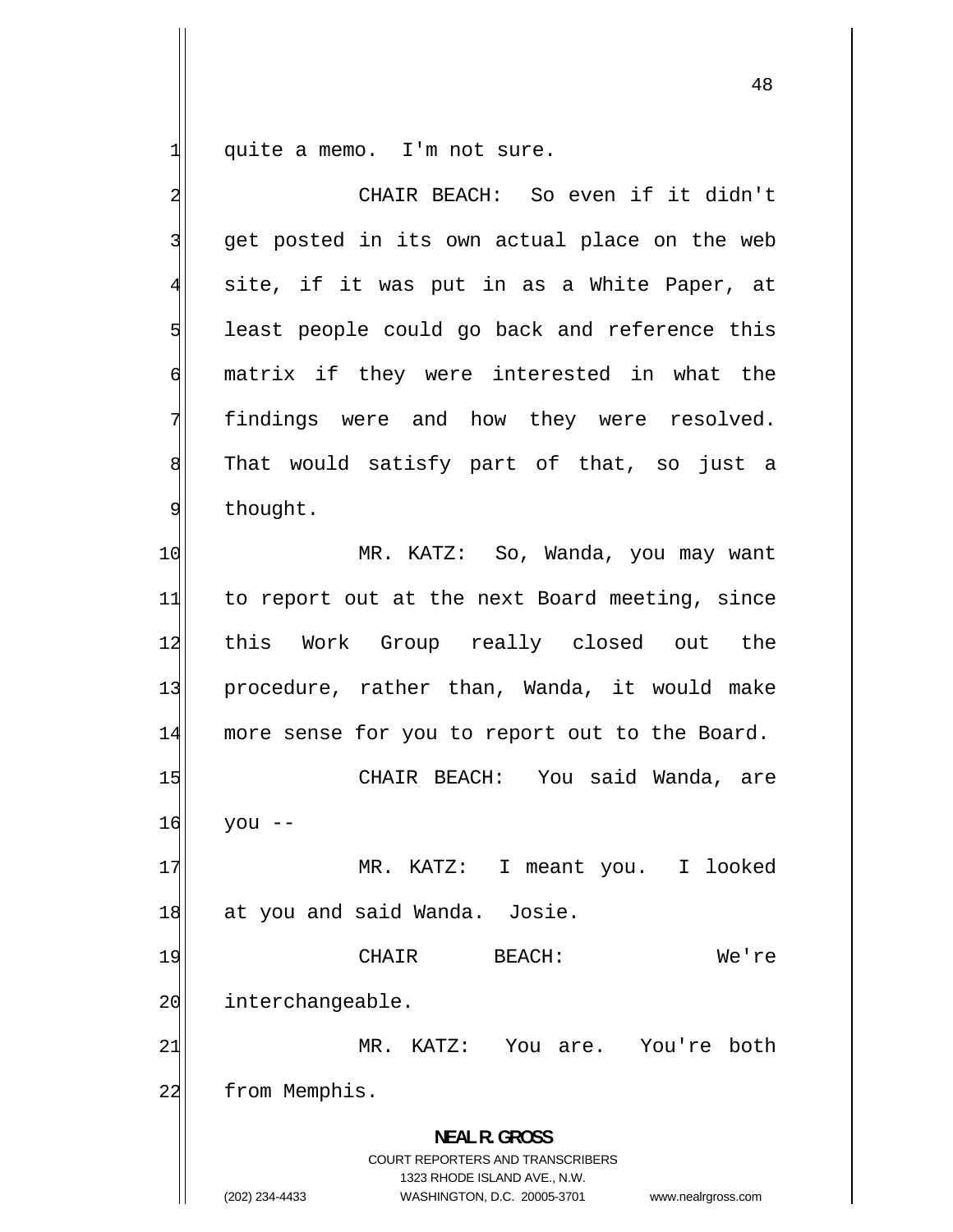49

 CHAIR BEACH: I know. MR. KATZ: You know, all you DOE

eople are alike.

1

2

3

5

6

4 CHAIR BEACH: I know we are. We all glow on our own. That's what they tell us.

7 MR. KATZ: Anyway, I would try to 8 just sort of get a tradition of reporting back 9 to the full Board when we close out Procedures 10 and Site Profiles and so on.

11 CHAIR BEACH: Right. And so 12 hopefully this will be posted on the web by 13 then. J.J. indicated maybe a month to get the 14 signatures and whatnot, so it'd be nice to be 15 able to say, yes, it's out and it's been -- 16 yes. Sorry.

17 MS. AYERS: I actually had a 18 question. I'm sorry. I didn't catch it when 19 you were zipping through the observations, but 20 on Observation 3 there is one point of 21 discussion, it would be covered under an 22 action item. It had to do with posting

> **NEAL R. GROSS**  COURT REPORTERS AND TRANSCRIBERS 1323 RHODE ISLAND AVE., N.W. (202) 234-4433 WASHINGTON, D.C. 20005-3701 www.nealrgross.com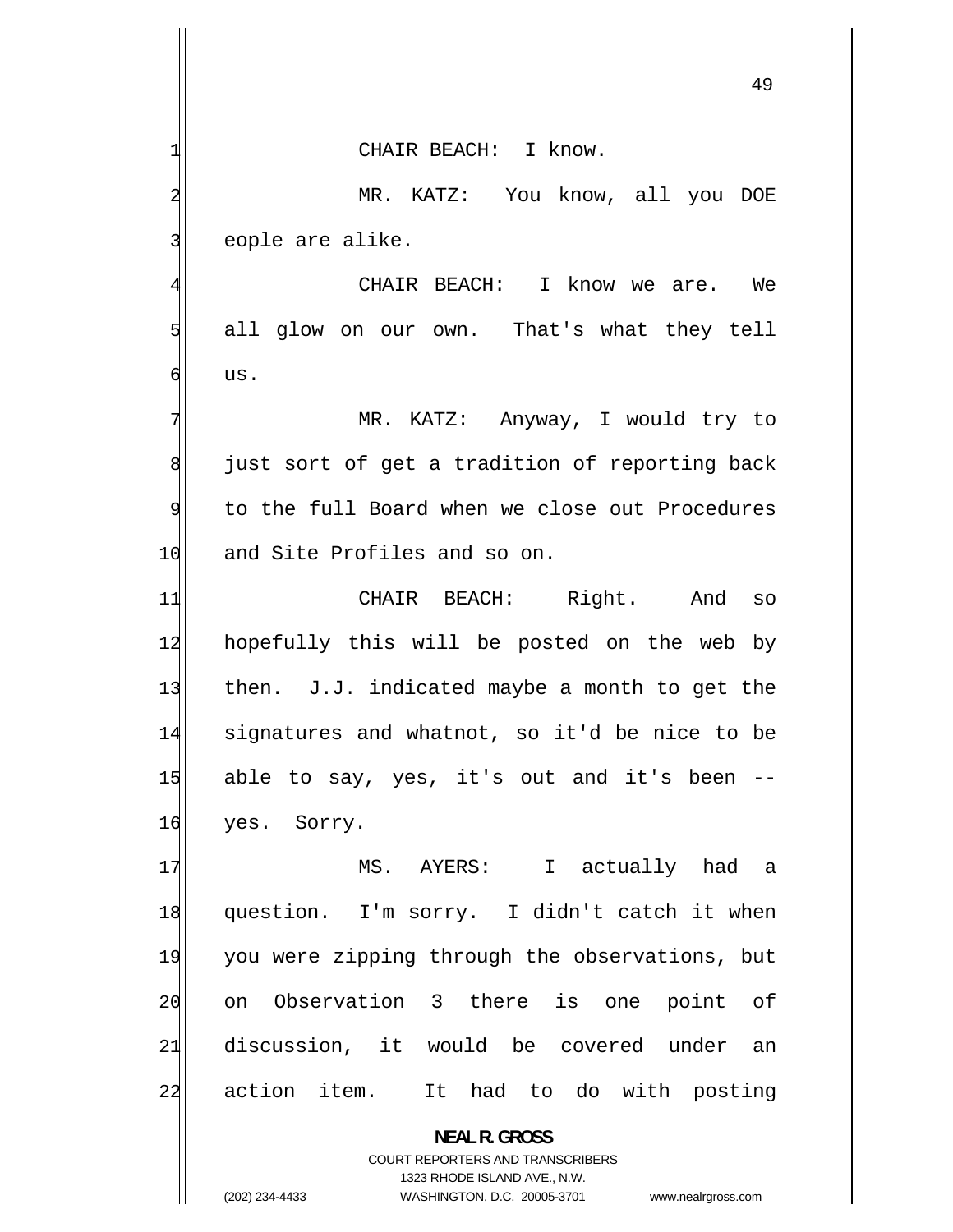-- 1 informal presentations on the web site. 2 CHAIR BEACH: Oh, you're right. 3 MS. AYERS: And there were some new [4](#page-3-0) restrictions because they were informal and [5](#page-4-0) they didn't have a formal Member review [6](#page-5-0) process. [7](#page-6-0) CHAIR BEACH: Which number are you [8](#page-7-0) [9](#page-8-0) MS. AYERS: This is Observation 3, [10](#page-9-0) Item 2. [11](#page-10-0) CHAIR BEACH: Item 2. Okay. [12](#page-11-0) MS. AYERS: Action 2. [13](#page-12-0) CHAIR BEACH: I guess there's two [14](#page-13-0) parts to that, isn't there? Okay. Does [15](#page-14-0) everybody know where she's at? You know, when [16](#page-15-0) I was looking through this -- [17](#page-16-0) MEMBER MUNN: You're on Page 14? [18](#page-17-0) CHAIR BEACH: Yes, Page 14, so [19](#page-18-0) NIOSH investigation of feasibility of posting [20](#page-19-0) outreach meetings, presentations, is in [21](#page-20-0) progress and that, we talked about with Chris [22](#page-21-0) at the ten-year review, parts of that there, **NEAL R. GROSS**  COURT REPORTERS AND TRANSCRIBERS 1323 RHODE ISLAND AVE., N.W.

<sup>(202) 234-4433</sup> WASHINGTON, D.C. 20005-3701 www.nealrgross.com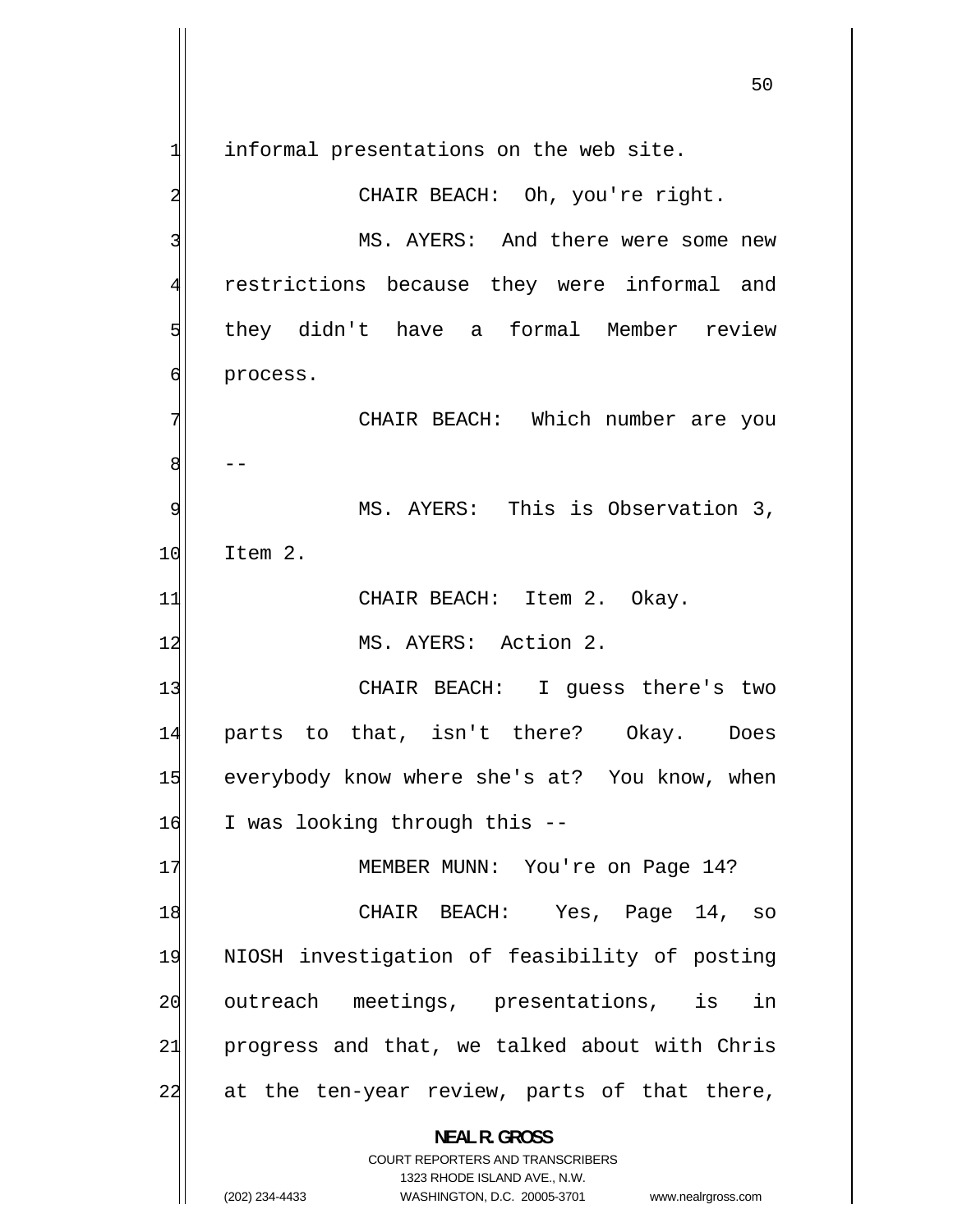last week, or the last meeting, and I know we're going to cover that, possibly, later. Do you remember that? I know --

4 MS. ELLISON: That one, I think, 5 fell under the issue of continuing to post 6 things in a timely manner. And I think we had 7 discussed that, but we do post presentations, 8 but any product from SC&A does not get posted 9 unless I'm sent it saying that it's PA-10 cleared.

11 MR. FITZGERALD: And this is a 12 different issue. This is one that, I think, 13 Stu raised, either it was agency-wide or 14 government-wide, restriction of posting 15 anything that wasn't from a formal source. In 16 other words, if you wanted to post slides from 17 somebody's presentation at a meeting, that 18 would not be considered a formal source that 19 should be on the web site for an agency. 20 CHAIR BEACH: Right. 21 MR. FITZGERALD: And I think that's  $22$  the way it was left. **NEAL R. GROSS** 

> COURT REPORTERS AND TRANSCRIBERS 1323 RHODE ISLAND AVE., N.W.

1

2

3

(202) 234-4433 WASHINGTON, D.C. 20005-3701 www.nealrgross.com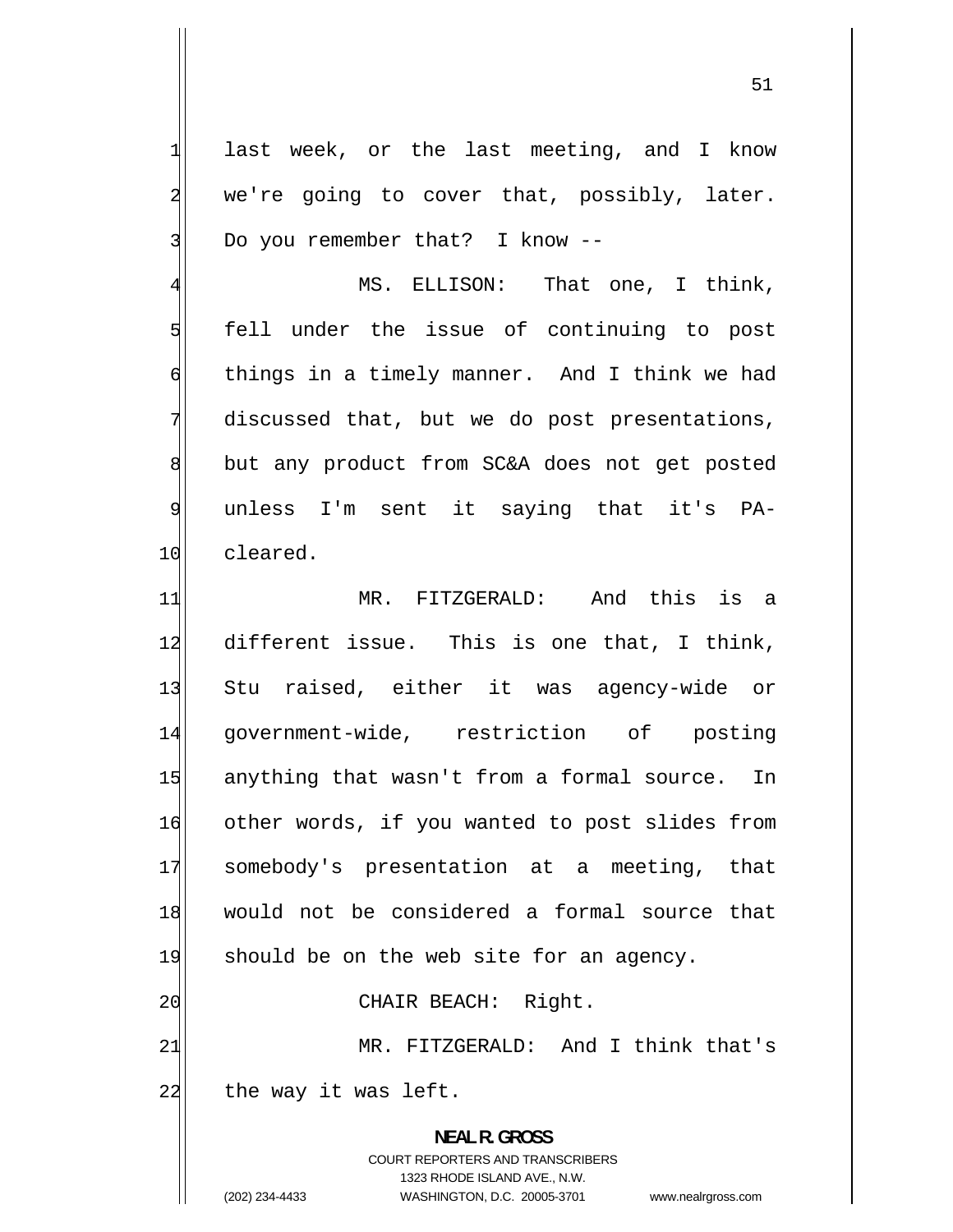MS. ELLISON: Because we have been asking those individuals and those individuals that do that at public meetings now know that if they submit it to the docket, it will get posted that way.

6 MR. FITZGERALD: Right. So I think 7 there was a clarification, I think, the Work 8 Group was asking for. And at the time, I 9 think Stu was just raising that as a 10 restriction that needed to be addressed and 11 that's the way it was left from the last time. 12 So has that been settled? As long as you 13 submit it to the docket, that's the avenue  $14$  that  $-$ 

15 MS. ELLISON: People, individuals 16 from the public, yes, they are encouraged to 17 submit those items to the docket. And when I 18 say the docket, each individual will recreate 19 the individual site pages on the site page for 20 Bethlehem Steel, GSI, whatever the site is, 21 when that page first gets developed, we send a 22 request to the NIOSH docket office saying we

> **NEAL R. GROSS**  COURT REPORTERS AND TRANSCRIBERS 1323 RHODE ISLAND AVE., N.W. (202) 234-4433 WASHINGTON, D.C. 20005-3701 www.nealrgross.com

1

2

3

4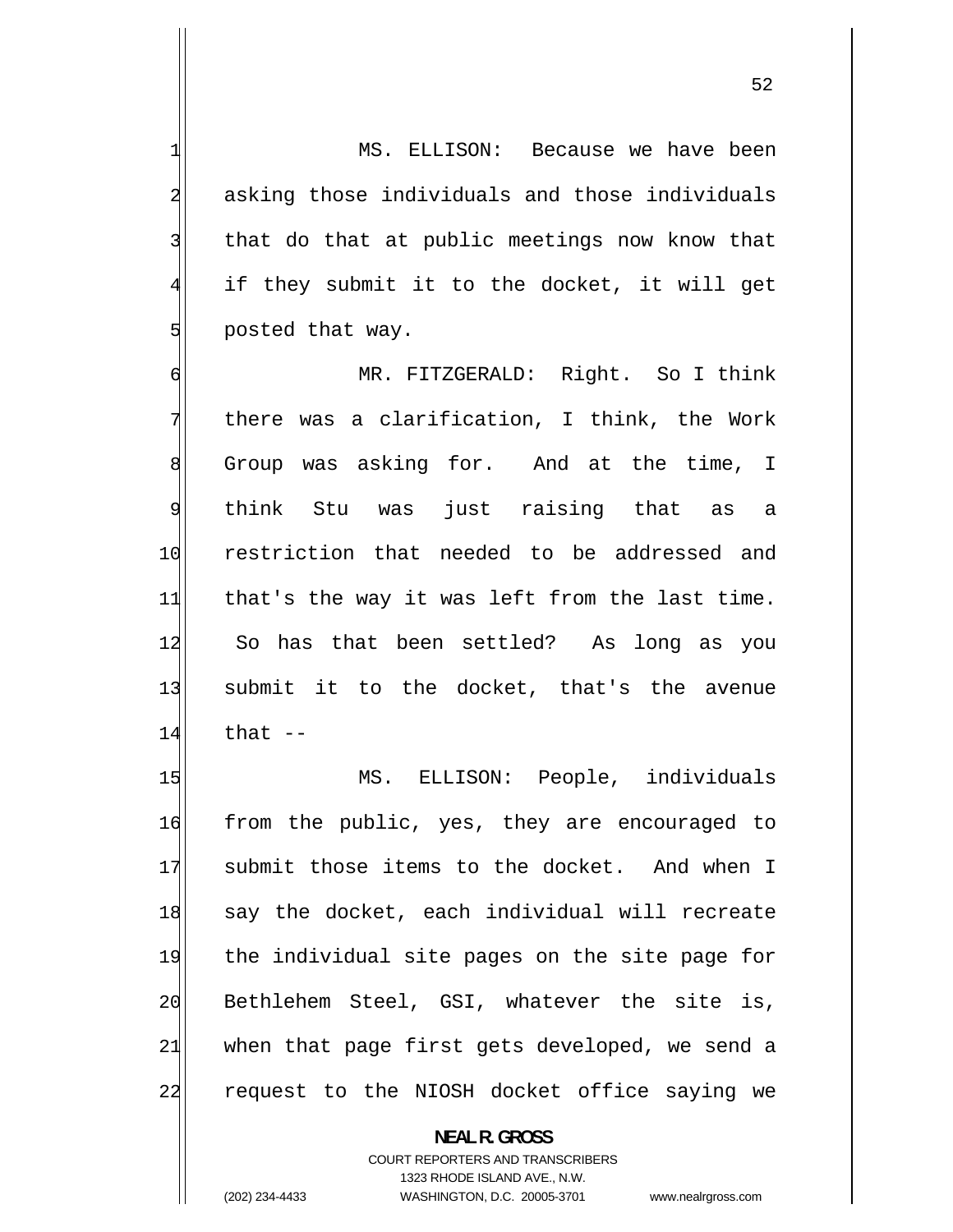1 need a docket number for this page. 2 MR. KATZ: That's a separate issue. 3 CHAIR BEACH: So that's a separate 4 issue. This one goes back to checking into 5 posting the presentations from worker outreach 6 meetings on the NIOSH web site. 7 MS. AYERS: These are the DCAS 8 presentations. 9 MR. KATZ: These are NIOSH 10 presentations. 11 MS. ELLISON: Oh, his meetings. 12 They've not been provided to me? 13 MEMBER MUNN: If they were not 14 numbered documents, it was our understanding  $15$  that they are not expected  $-$ 16 MS. ELLISON: I do know I 17 questioned their review and clearance process  $18$  and I think that's  $-$ 19 MEMBER MUNN: That's the issue. I 20 think the real issue is whether the material 21 is cleared. 22 MS. ELLISON: Right. Exactly.

> COURT REPORTERS AND TRANSCRIBERS 1323 RHODE ISLAND AVE., N.W.

**NEAL R. GROSS** 

(202) 234-4433 WASHINGTON, D.C. 20005-3701 www.nealrgross.com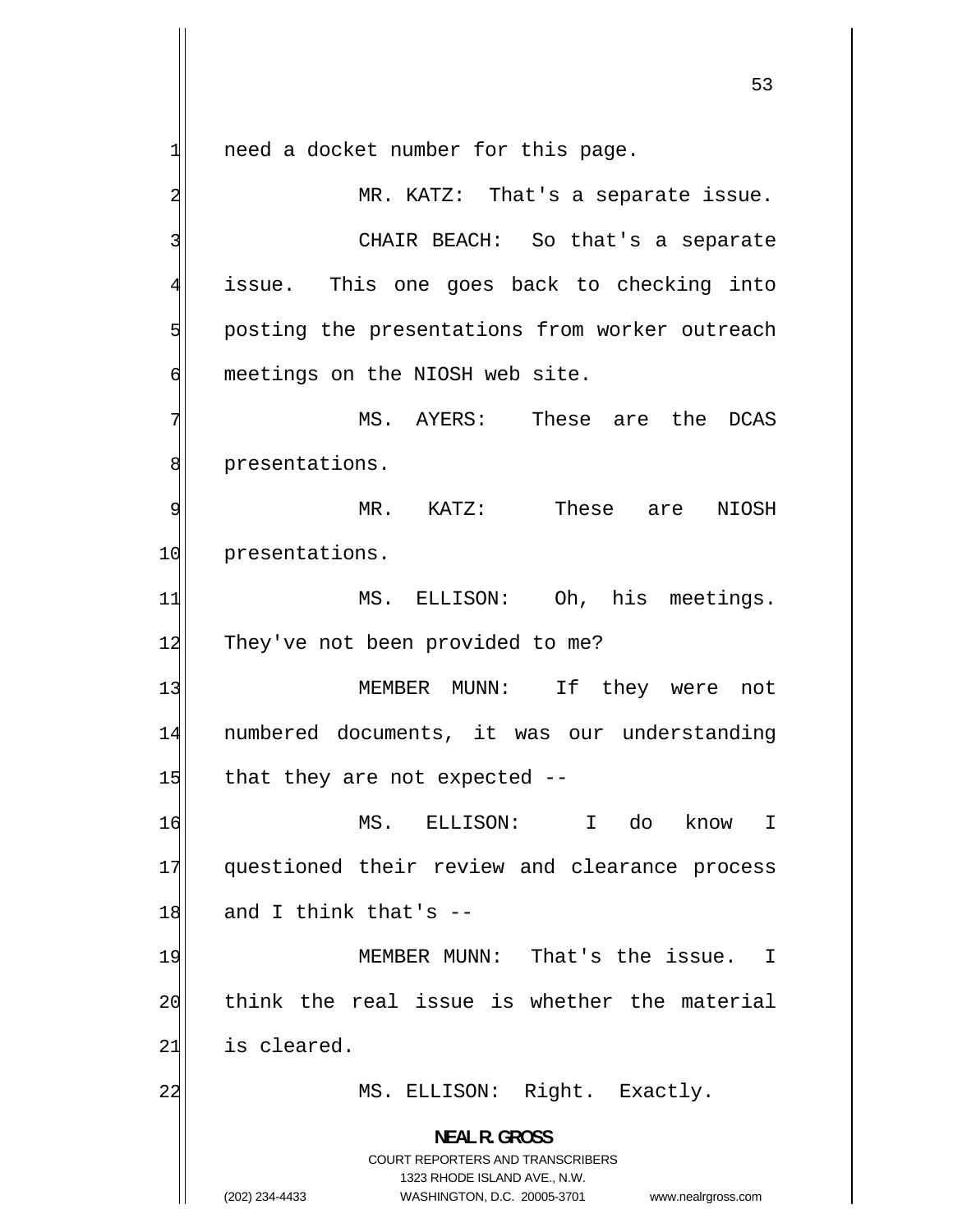1 MR. FITZGERALD: So right now, for 2 example, it doesn't sound like those 3 presentations are posted. 4 MS. ELLISON: They are not. I can 5 tell you right now, they are not there. 6 MR. FITZGERALD: They're not there. 7 MR. SUNDIN: What sort of 8 presentations are we talking about? 9 MS. ELLISON: If we go out to do a 10 worker outreach --11 MR. SUNDIN: I mean, what is it? 12 Is it a slideshow? 13 MR. JOHNSON: Yes, it could be a 14 handout talking about the specific site that 15 they're working with. And focusing on the 16 history, as well as looking forward, as the 17 needs of the SEC petition came up for 18 evaluation. 19 MR. SUNDIN: But these are being 20 uploaded out into the public forum. I have a 21 hard time understanding why it could not be 22 posted on the web site. You know, if there's **NEAL R. GROSS**  COURT REPORTERS AND TRANSCRIBERS 1323 RHODE ISLAND AVE., N.W. (202) 234-4433 WASHINGTON, D.C. 20005-3701 www.nealrgross.com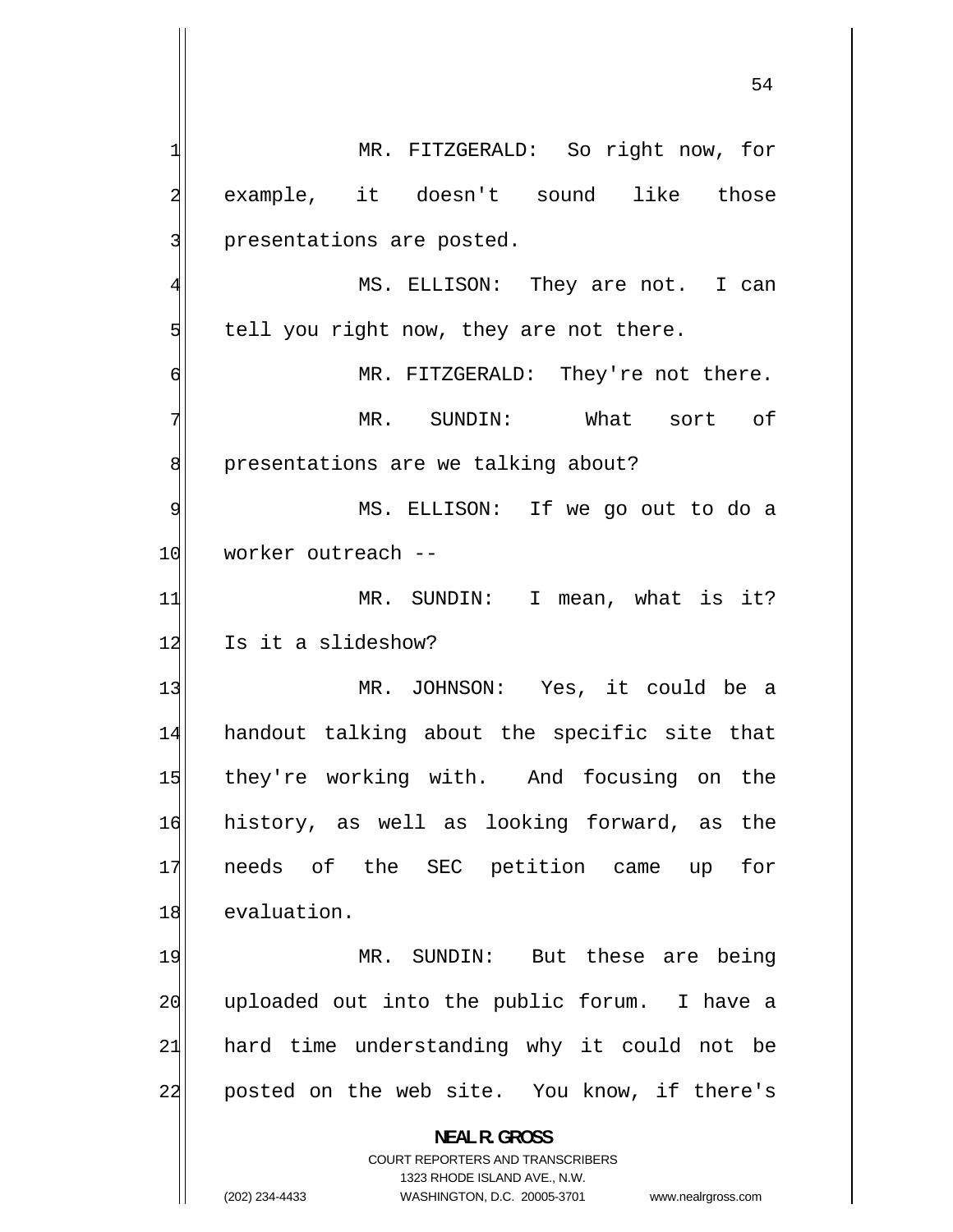1 a review process, they would take care of 2 that.

 CHAIR BEACH: These are common documents, aren't they? I mean, you don't recreate them for every single meeting. Don't you use the same ones?

7 MR. KATZ: They could be meeting-8 specific.

9 MR. FITZGERALD: And I think the 10 underlying thought when the Work Group 11 discussed this was the fact that, you know, 12 for those workers who did not make that  $13$  meeting  $-$ 

14 CHAIR BEACH: Couldn't make the 15 meeting.

16 MR. FITZGERALD: -- it would be a  $17$  way to at least have access to the material.

18 CHAIR BEACH: Right.

19 MS. AYERS: The discussion is there 20 in the minutes.

21 MR. JOHNSON: What we're looking at 22 is see how we can get these early on in the

> **NEAL R. GROSS**  COURT REPORTERS AND TRANSCRIBERS

> > 1323 RHODE ISLAND AVE., N.W.

3

4

5

6

(202) 234-4433 WASHINGTON, D.C. 20005-3701 www.nealrgross.com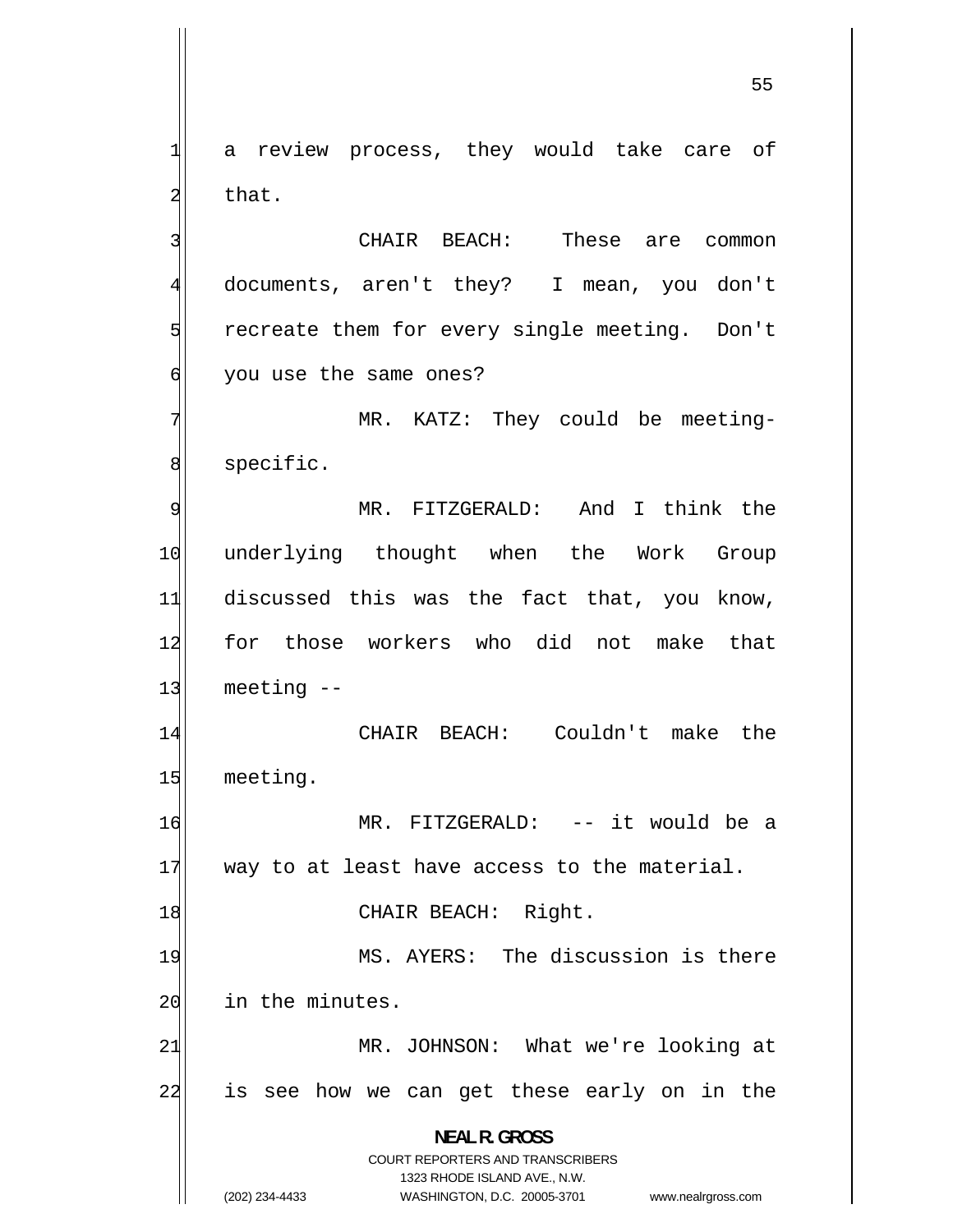1 process so that they can be reviewed, they can 2 be reviewed by DOE also, prior to their 3 presentation. We haven't tested it, but we're 4 looking to see if we could possibly make this 5 happen because, like a thunderstorm, SEC 6 meetings come up and they go, you know, and 7 within that short time frame, or long time 8 frame, if we plan ahead, we're going to work 9 with it. 10 If we can't plan ahead, then we may 11 not provide any presentations or presentations 12 may not necessarily be able to go through the 13 proper channels for review and approval. 14 CHAIR BEACH: Okay. So we're going 15 to leave that one open. Can you still look to 16 being able to do that? It's still an open  $17$  item or  $-$ 18 MR. JOHNSON: Yes. We have the 19 external review, which would be done by DOE, 20 we have the internal review, which would be 21 done by NIOSH. And so they're two separate, 22 hopefully parallel, activities so they can be **NEAL R. GROSS** 

> COURT REPORTERS AND TRANSCRIBERS 1323 RHODE ISLAND AVE., N.W.

(202) 234-4433 WASHINGTON, D.C. 20005-3701 www.nealrgross.com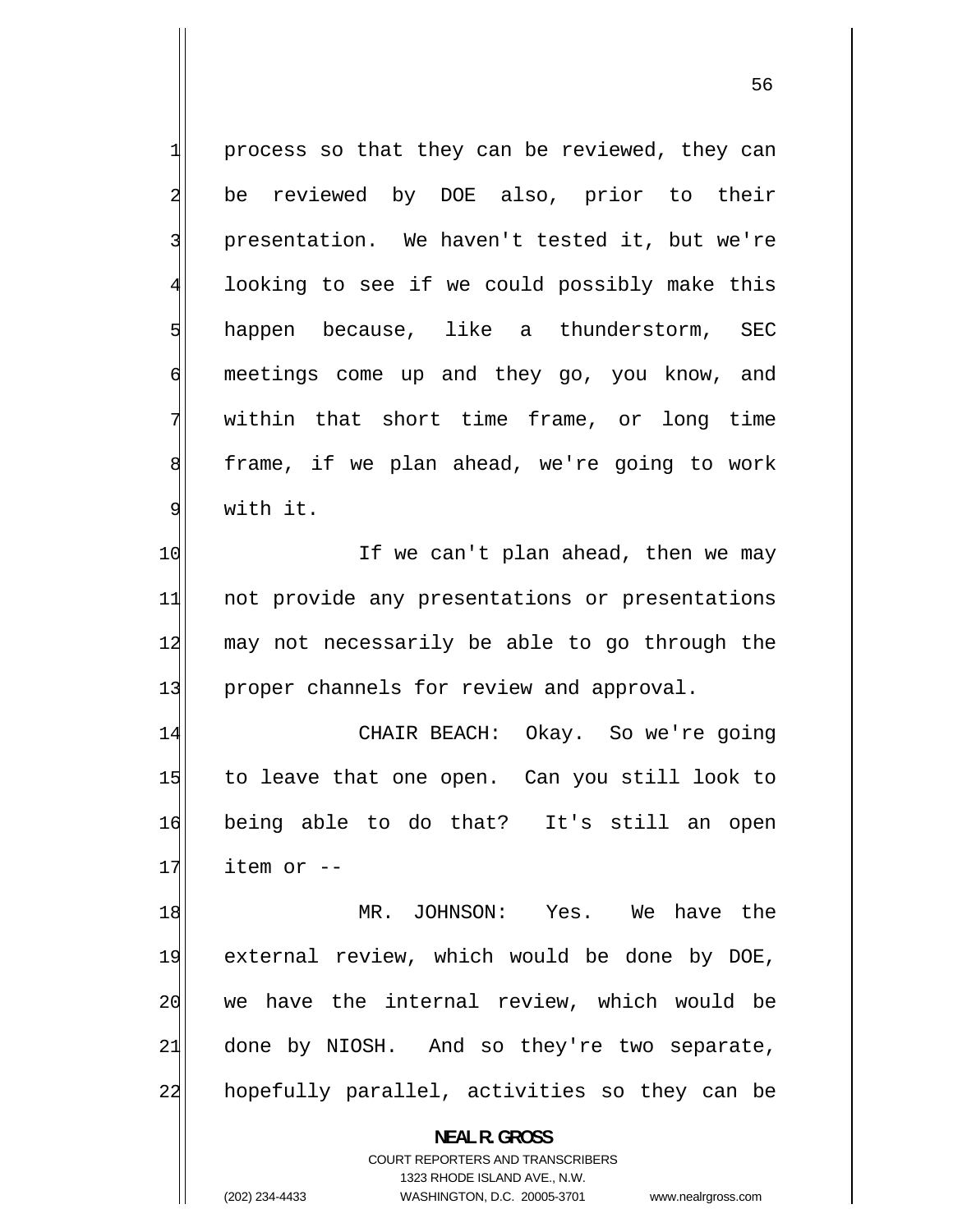1 done in a timely manner for the expected 2 meeting. 3 CHAIR BEACH: Okay. 4 MR. KATZ: So the ambition is to do 5 it when you can. 6 MR. JOHNSON: Yes. 7 MR. KATZ: When the timing works 8 out, to do it and get it posted as well. 9 MR. JOHNSON: Right. 10 MR. KATZ: Okay. Good. 11 CHAIR BEACH: So I'm hearing that 12 that's the expectation and that's the answer, 13 does that satisfy this or do we need to 14 actually see it in play? 15 MEMBER MUNN: It seems to me it 16 needs to be resolved -- 17 CHAIR BEACH: Okay. 18 MEMBER MUNN: -- with some 19 definition as to what the parameters are going 20 to be; what can go and what can't. And at 21 least a response from NIOSH as to where 22 they're going to go with it in the future. **NEAL R. GROSS**  COURT REPORTERS AND TRANSCRIBERS 1323 RHODE ISLAND AVE., N.W. (202) 234-4433 WASHINGTON, D.C. 20005-3701 www.nealrgross.com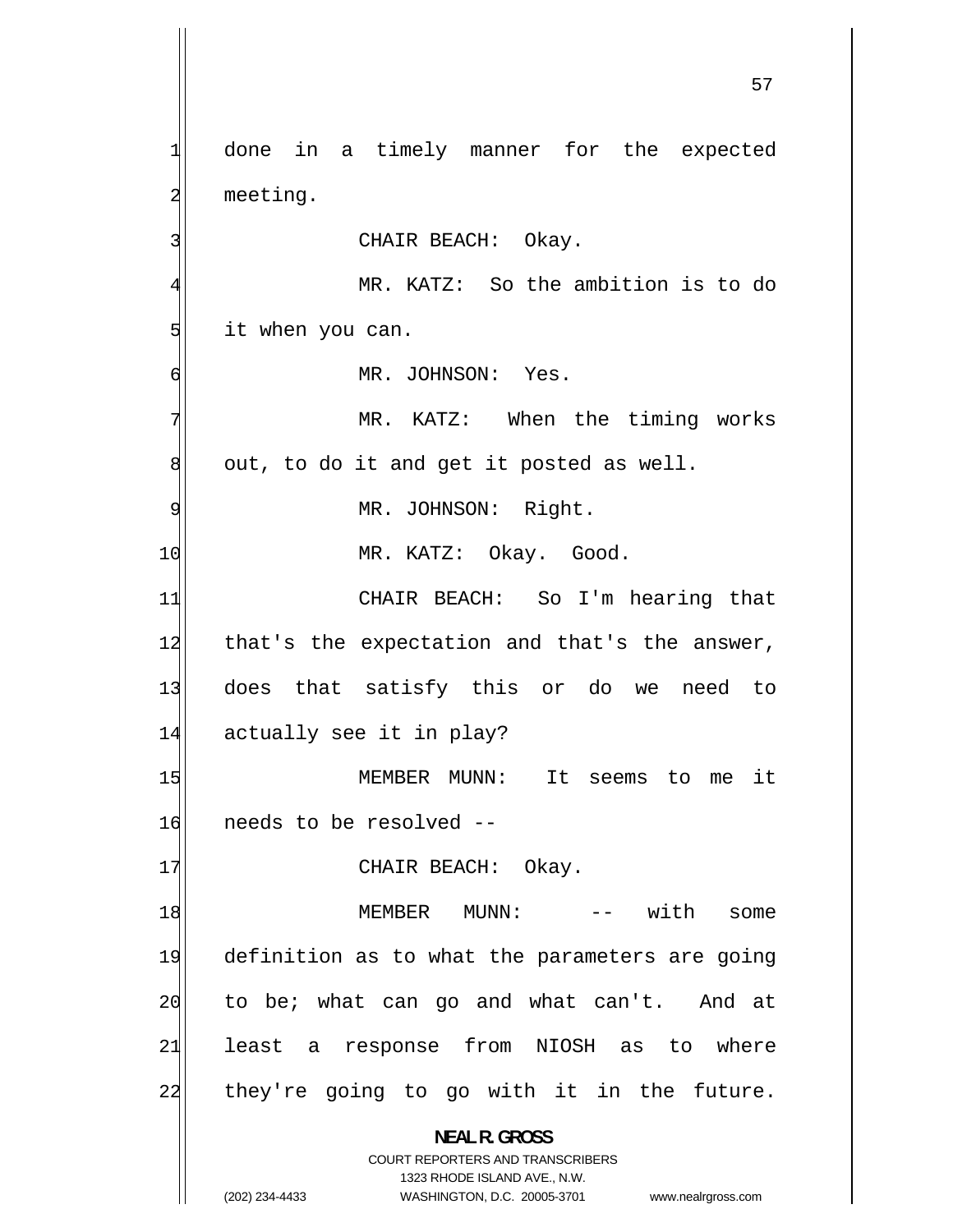1 Right now --

2 MR. KATZ: I think we just had 3 J.J.'s response, though. I mean, their 4 ambition is to do it when they have enough 5 time to clear the material and to post it in 6 advance of the meeting. 7 MEMBER MUNN: And that's fine. It 8 needs to go in the matrix saying that. 9 CHAIR BEACH: Okay. 10 MS. AYERS: So if it's not there in 11 advance of the meeting, is the conclusion that 12 it has no value after the meeting is over or  $13$  would it be of value  $-$ 14 CHAIR BEACH: I still think it 15 would be of value, yes. 16 MEMBER MUNN: Well, as Joe 17 mentioned, the concern was for people who 18 couldn't make the meeting, and that's a 19 relatively discrete group. 20 CHAIR BEACH: Okay. 21 MR. LEWIS: Are you talking about -22 this is Mark Lewis here. These meetings, **NEAL R. GROSS**  COURT REPORTERS AND TRANSCRIBERS 1323 RHODE ISLAND AVE., N.W. (202) 234-4433 WASHINGTON, D.C. 20005-3701 www.nealrgross.com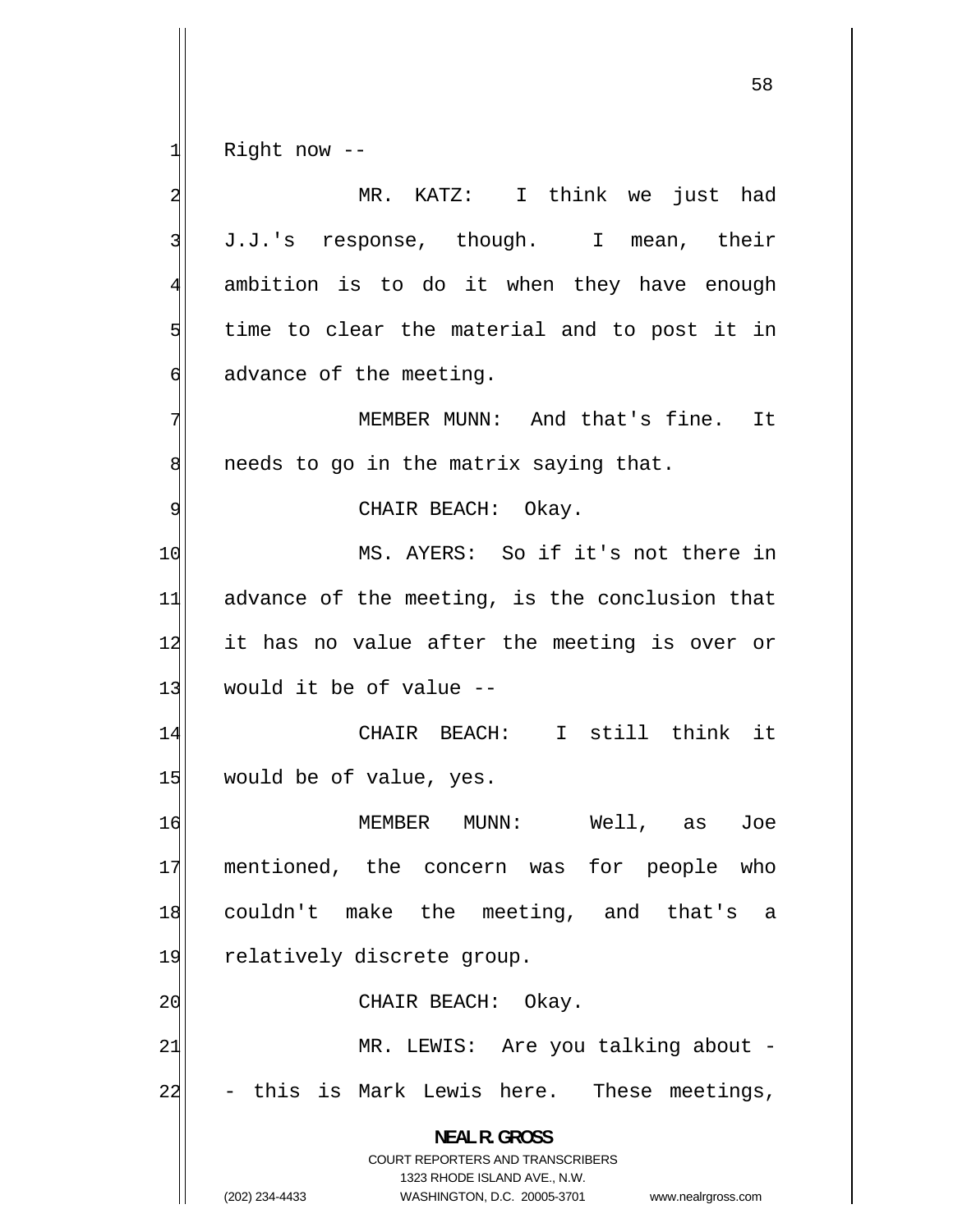you know, I'm in charge. Vern and I and Mary, you know, we go out and try to get information if it's an SEC meeting, you know? And lots of times we do use like overhead or handouts because there's questions that you are asking about the SEC. Now, if it's a Site Profile meeting and we're going to do a rollout, different story.

9 But if there was some questions 10 that you're wanting to know about an SEC and 11 some ladies or gentlemen can't make the 12 meeting, you know, I understand that being, 13 definitely, a good document for them to have, 14 you know, out because we kind of use that 15 either as a presentation or handouts on what 16 material, what kind of conditions, for a 17 certain period of time.

18 But once that is done and it's 19 over, and the SEC is either granted or not 20 granted, what then? Is it on the web site or 21 if it's posted or not? You know, I mean, 22 there's some factors here, like J.J.

> **NEAL R. GROSS**  COURT REPORTERS AND TRANSCRIBERS

> > 1323 RHODE ISLAND AVE., N.W.

1

2

3

4

5

6

7

8

(202) 234-4433 WASHINGTON, D.C. 20005-3701 www.nealrgross.com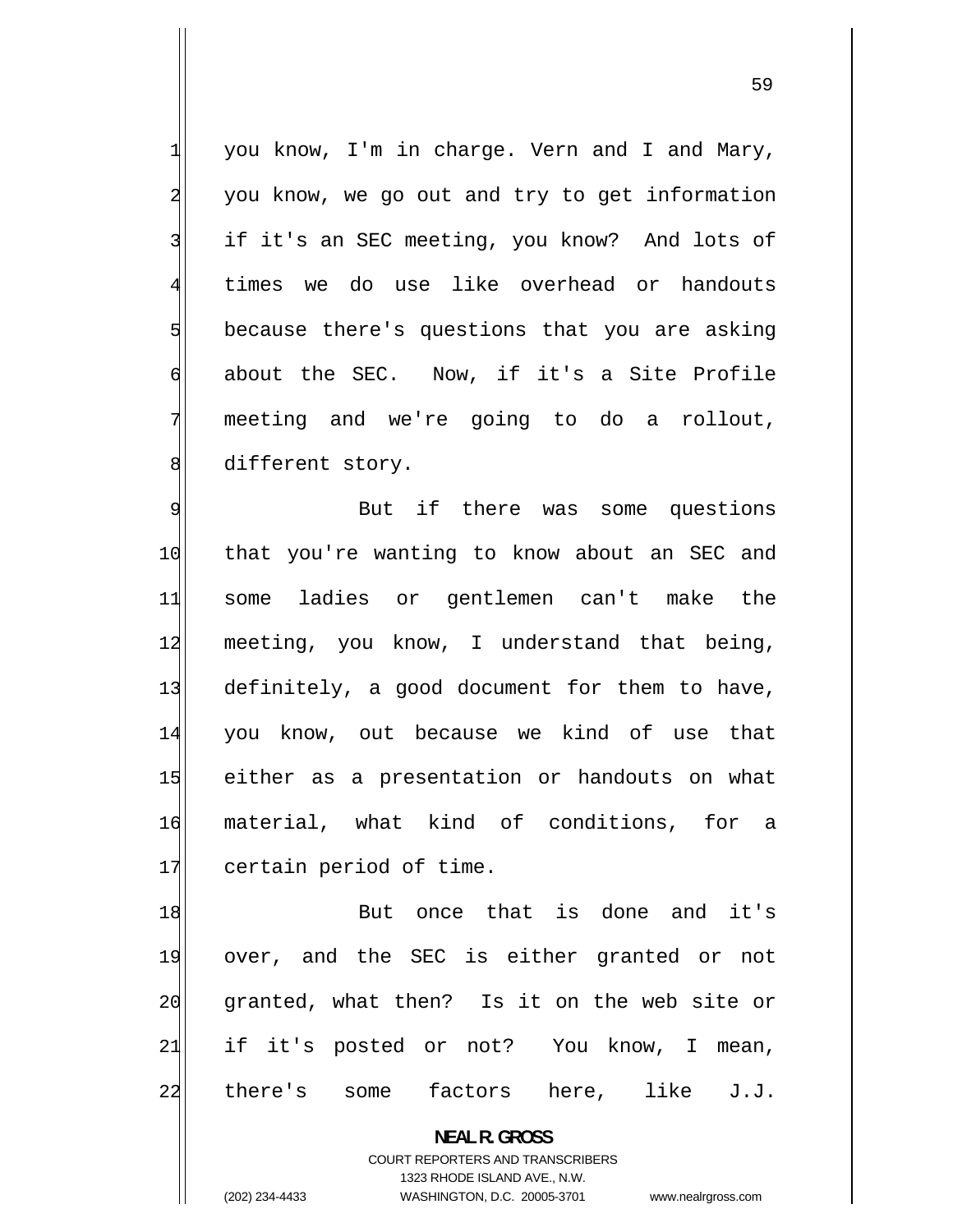1 mentioned, thunderstorms come and they go like 2 SECs, and there's a period of time here when, 3 you know, we need to have a meeting, you know, 4 I just wanted to mention it from a point of, 5 you know, someone who's going to help 6 facilitate the meeting that, we don't want to 7 get ourselves painted in a corner here. 8 MR. KATZ: So they're only useful 9 for the time while you're gathering 10 information that deals with the SEC. That's 11 absolutely correct. You know, once the SEC is 12 decided, these SECs don't get decided that  $13$  quickly, but  $-$ 14 MS. AYERS: So you wouldn't, maybe, 15 go back to 2004 and post presentations that 16 are -- 17 MR. KATZ: No. There's no point to 18 be retrospective, but for where there's a live 19 SEC, and you're going out and collecting 20 information, I understand what's being said, 21 it's useful to have that posted then, and then 22 others could contact you that didn't even know **NEAL R. GROSS**  COURT REPORTERS AND TRANSCRIBERS 1323 RHODE ISLAND AVE., N.W.

(202) 234-4433 WASHINGTON, D.C. 20005-3701 www.nealrgross.com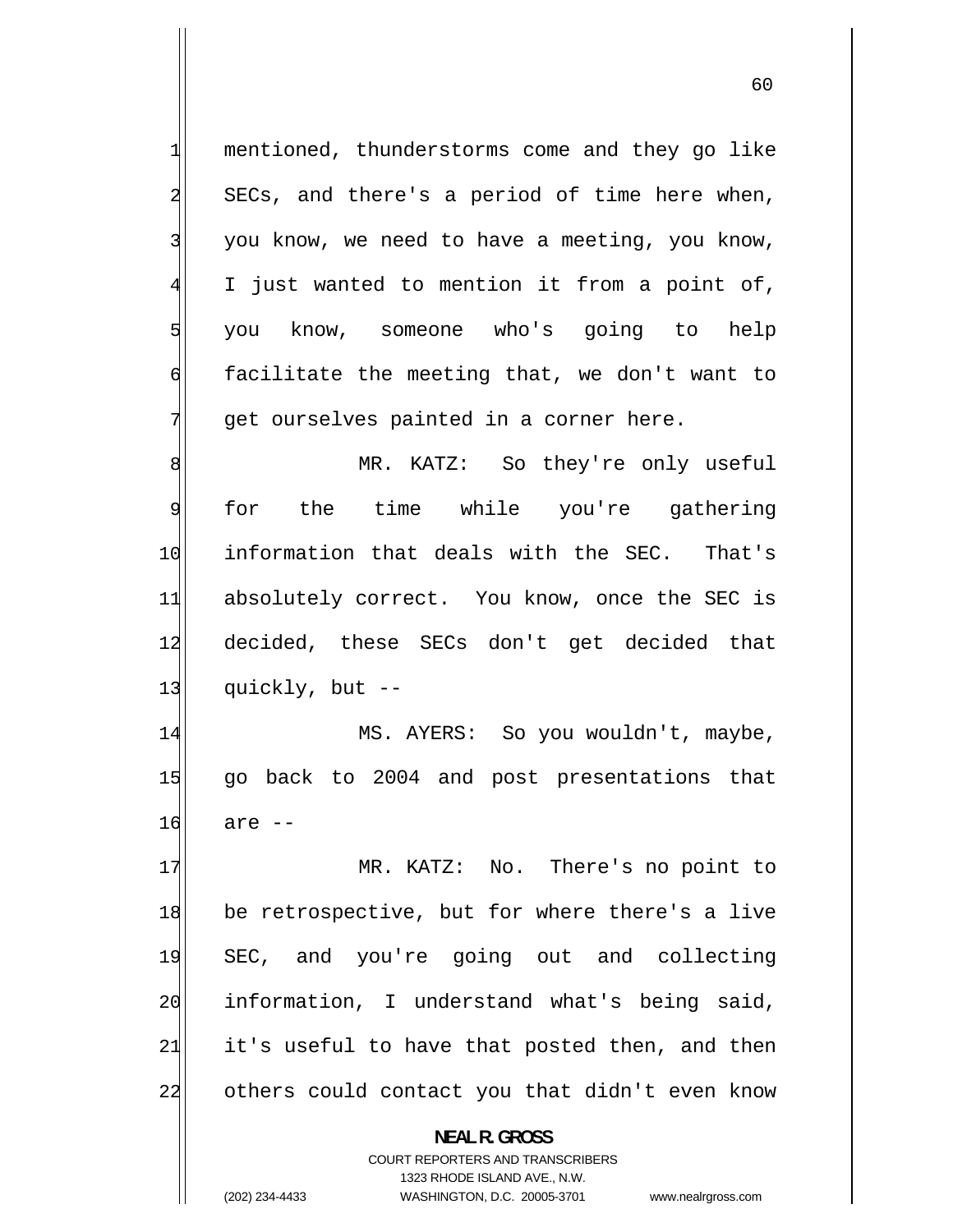about the meeting if they have information

2 pertinent to the questions that you were 3 asking at the meeting.

1

4 Just a good stimulus for those 5 folks and point of information.

6 MR. FITZGERALD: I think that 7 Dave's comment was pertinent earlier where, 8 you know, if this is being disseminated at a 9 public meeting, it had some degree of 10 clearance, internally, already anyway, so the 11 question is a mechanical one; can you, you 12 know, post it either during or after?

13 MS. ELLISON: I'm confused.

14 MEMBER MUNN: No, it doesn't really 15 have to have had clearance. You know, it 16 depends on the circumstances of that 17 particular meeting. It seems to me that 18 you're only going to be able to do this on a 19 situational basis anyhow, on a meeting by 20 meeting. You have to make a professional  $21$  judgment from one meeting to the next.

MR. FITZGERALD: Wanda, I'm just

**NEAL R. GROSS**  COURT REPORTERS AND TRANSCRIBERS

1323 RHODE ISLAND AVE., N.W.

22

(202) 234-4433 WASHINGTON, D.C. 20005-3701 www.nealrgross.com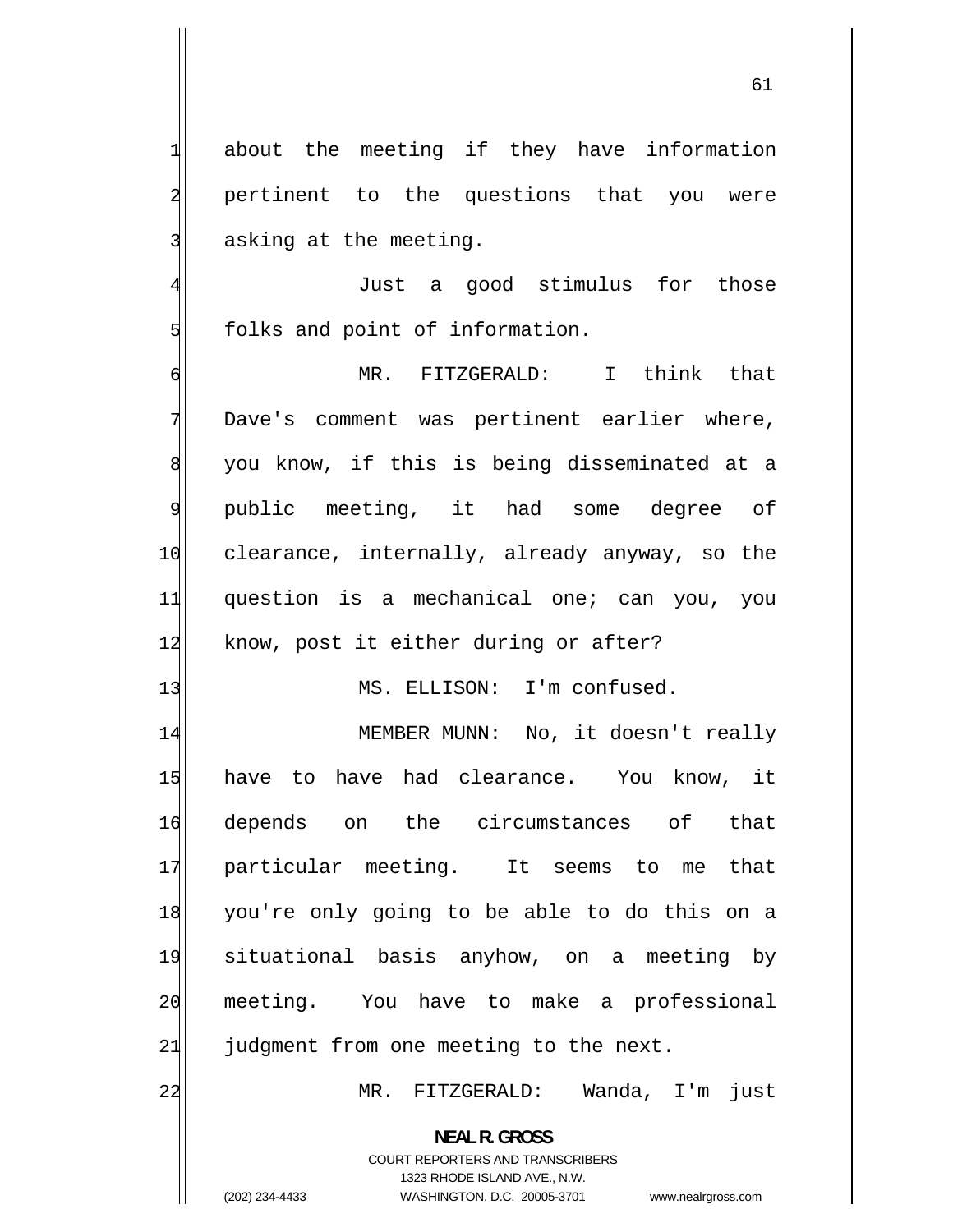1 commenting that before something is, you know, 2 presented or handed out, I would assume, Mark, 3 that, you know, NIOSH gives you the go-ahead, 4 right? 5 MR. LEWIS: Yes. 6 MR. FITZGERALD: So that checkpoint 7 is covered. 8 MR. LEWIS: Does it make a 9 difference? Is the thing triggered when we 10 see a PowerPoint presentation? Is that when 11 it's triggered, like, a presentation is put on 12 here or you know what I'm saying? 13 CHAIR BEACH: Well, it's whatever 14 you're going to present at your meeting and 15 somebody that would like to be at your 16 meeting, but can't be there, then they can go 17 to the web site, look it up, and see what 18 you're presenting and then make comments if 19 they wish to. 20 MS. LIN: Wait, hold on. I think  $21$  Chris has a point here. 22 MS. AYERS: Give her an opening **NEAL R. GROSS**  COURT REPORTERS AND TRANSCRIBERS 1323 RHODE ISLAND AVE., N.W.

(202) 234-4433 WASHINGTON, D.C. 20005-3701 www.nealrgross.com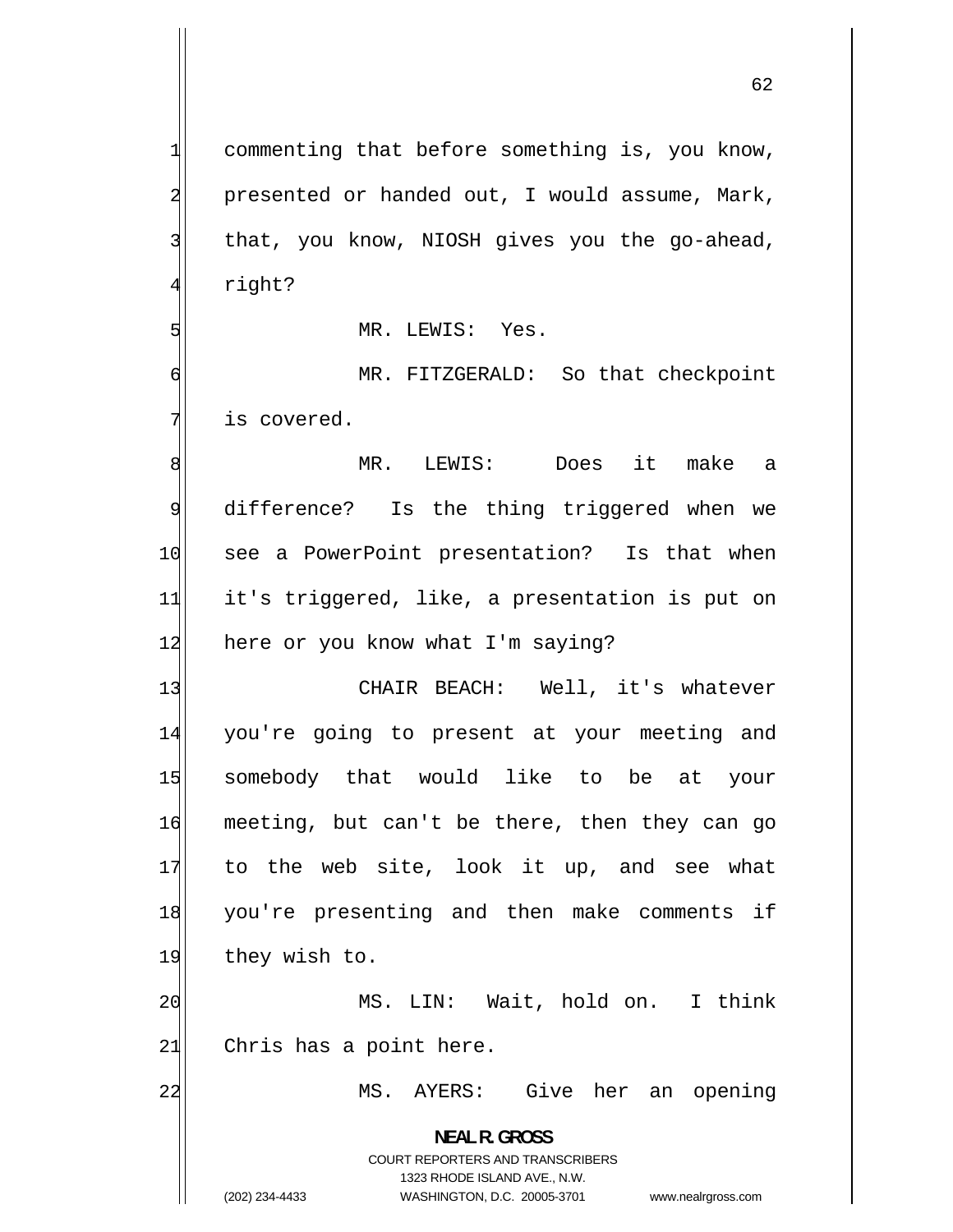here.

1

| $\overline{\mathbf{c}}$ | MS. ELLISON: What's confusing me                                                                                                                                       |
|-------------------------|------------------------------------------------------------------------------------------------------------------------------------------------------------------------|
| 3                       | is, the worker outreach meetings that we                                                                                                                               |
| $\overline{4}$          | conduct that ATL does for us, these are                                                                                                                                |
| 5                       | invited meetings. They are not open to the                                                                                                                             |
| $\mathsf{G}$            | public. Therefore, if we put this stuff --                                                                                                                             |
| 7                       | and the meeting announcement that this worker                                                                                                                          |
| 8                       | outreach meeting is occurring does not get put                                                                                                                         |
| $\overline{9}$          | on the web site because it is a public                                                                                                                                 |
| 10                      | meeting, but it's not to the public.                                                                                                                                   |
| 11                      | lot of times that meeting<br>$\mathsf{A}$                                                                                                                              |
| 12                      | announcement does not get put on the web site                                                                                                                          |
| 13                      | until those minutes are ready and put up                                                                                                                               |
| 14                      | there.                                                                                                                                                                 |
| 15                      | MR. KATZ: Right.                                                                                                                                                       |
| 16                      | MS. ELLISON: So I agree we need to                                                                                                                                     |
| 17                      | give this information to people who can't                                                                                                                              |
| 18                      | attend the meetings. I don't think the web                                                                                                                             |
| 19                      | site is the way to do it. I'm sitting over                                                                                                                             |
| 20                      | here going, I'm confused where this is going.                                                                                                                          |
| 21                      | MS. AYERS: Well, don't the minutes                                                                                                                                     |
| 22                      | go to the web site?                                                                                                                                                    |
|                         | <b>NEAL R. GROSS</b><br><b>COURT REPORTERS AND TRANSCRIBERS</b><br>1323 RHODE ISLAND AVE., N.W.<br>(202) 234-4433<br>WASHINGTON, D.C. 20005-3701<br>www.nealrgross.com |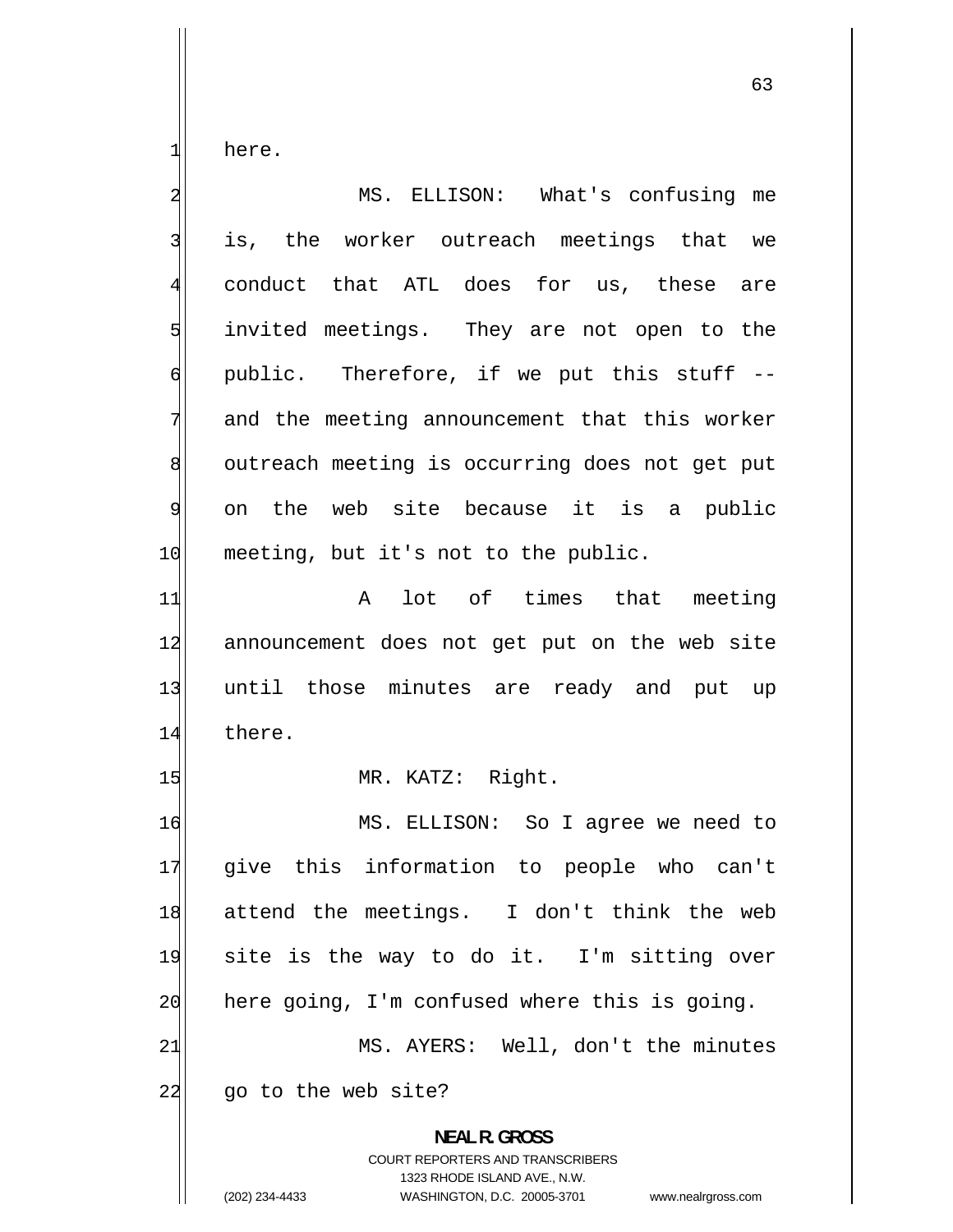MS. ELLISON: They do after the meeting.

 MR. LEWIS: After they're redacted and everything.

5 MS. ELLISON: And if we want to put 6 those discussion papers up there then, that's 7 the proper time, I would think, but I don't 8 see it happening ahead of time. I'm just 9 afraid if we put them up there ahead of time, 10 you guys are going to get swamped with people 11 who aren't true invitees, intended people, for 12 that meeting.

13 MR. LEWIS: If I knew somebody 14 wasn't going to be at the meeting, we could 15 mail that copy to them, things like that, or 16 hand-deliver it to them, or whatever, get it 17 to them.

MS. ELLISON: Yes.

19 MR. LEWIS: But I certainly would 20 hate to have it posted because then I'd have 21 so many -- it's a focus group, invited number 22 of people, especially like we did out at Rocky

> **NEAL R. GROSS**  COURT REPORTERS AND TRANSCRIBERS 1323 RHODE ISLAND AVE., N.W.

1

2

3

4

18

(202) 234-4433 WASHINGTON, D.C. 20005-3701 www.nealrgross.com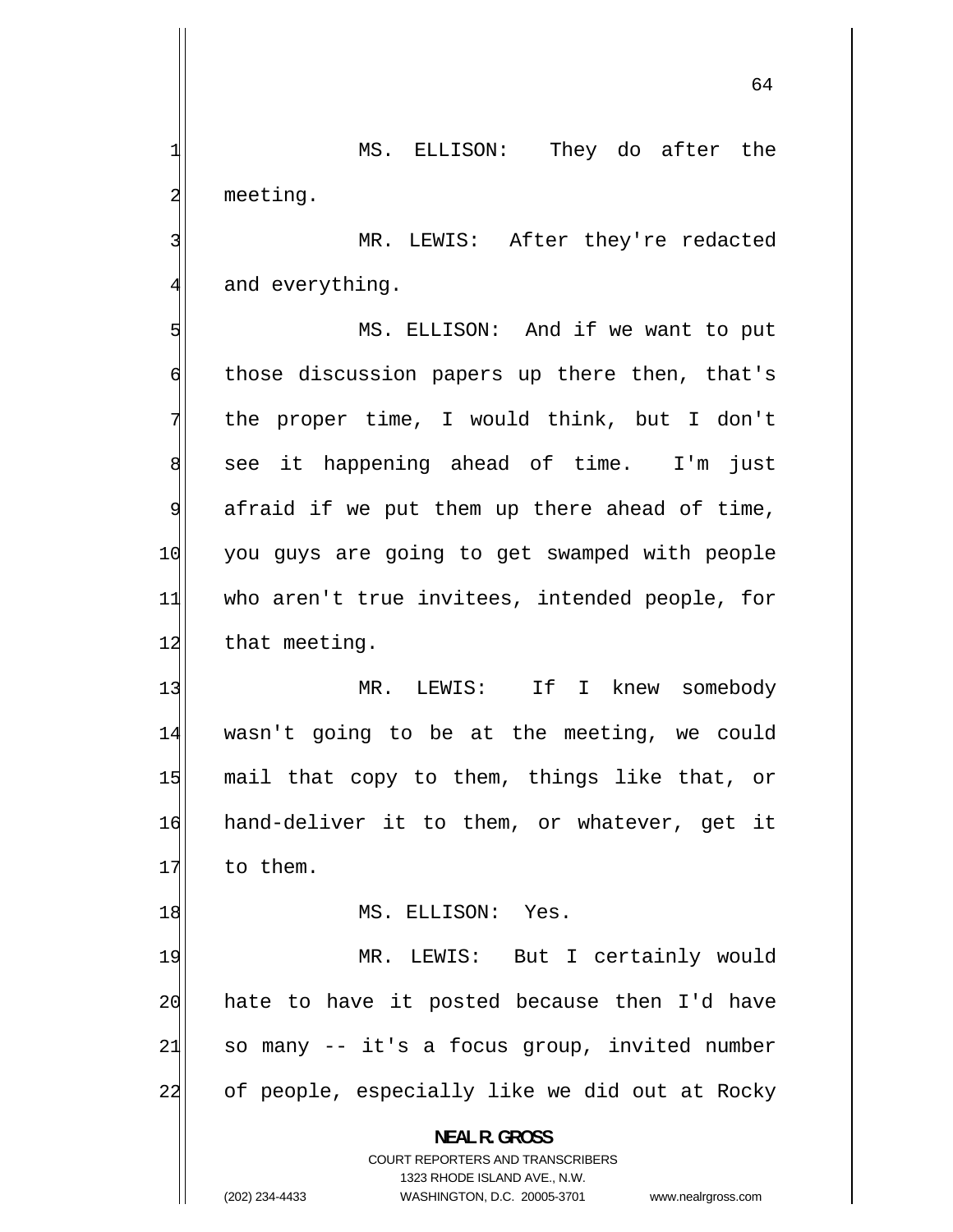Flats last time, and we still have trouble controlling who showed up. You know, we want people who are knowledgeable.

1

2

3

5

6

7

8

4

MS. ELLISON: You have an intent.

 MR. LEWIS: Yes. And that's where my point was. I was kind of worried about that, and how it would be posted, and how, you know, when it's posted.

9 MS. ELLISON: Yes. And I was 10 hearing the discussion thinking, I don't 11 understand how it would work.

12 MR. KATZ: So it almost sounds like 13 it would be better, if you're going to do 14 this, to post it after the meeting has 15 occurred.

16 MS. ELLISON: Exactly.

17 MR. KATZ: And then you'd have no 18 issue of -- but, I mean, still while you're 19 collecting information, and then you'd have no 20 issue about people wanting to come to a 21 meeting because it's already occurred, but 22 yet, you still have the opportunity to collect

**NEAL R. GROSS** 

COURT REPORTERS AND TRANSCRIBERS 1323 RHODE ISLAND AVE., N.W. (202) 234-4433 WASHINGTON, D.C. 20005-3701 www.nealrgross.com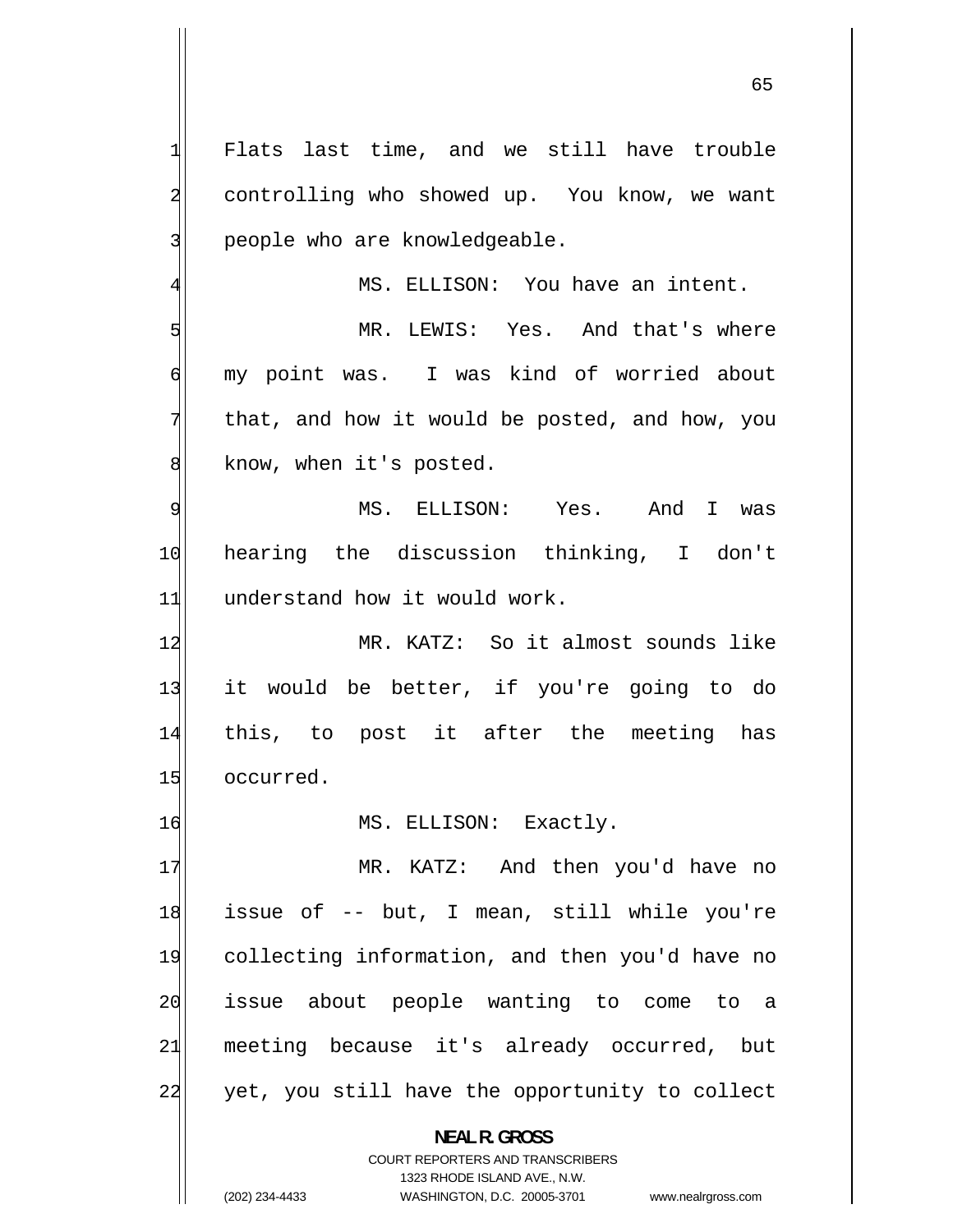information from people who didn't know about the meeting who might actually be well situated to answer some of the lines of inquiry that are posted.

1

2

3

4

5 MS. ELLISON: And then, honestly, 6 on each one of the individual site pages we 7 have a little section called comments on NIOSH 8 documents and it directs them how to submit 9 comments to the docket, so that we would post 10 these presentations and people see it 11 afterwards, and would like to provide a 12 comment, there's the means for them to do that 13 through the docket.

14 MR. KATZ: That seems like an 15 excellent approach, actually. That seems like 16 an excellent approach.

17 CHAIR BEACH: So that would be true 18 of a focus meeting, but there's different 19 worker outreach meetings that aren't focused 20 where you have the number of, you know, 21 specially invited folks, right? There's 22 presentations that you do at other worker

> **NEAL R. GROSS**  COURT REPORTERS AND TRANSCRIBERS 1323 RHODE ISLAND AVE., N.W. (202) 234-4433 WASHINGTON, D.C. 20005-3701 www.nealrgross.com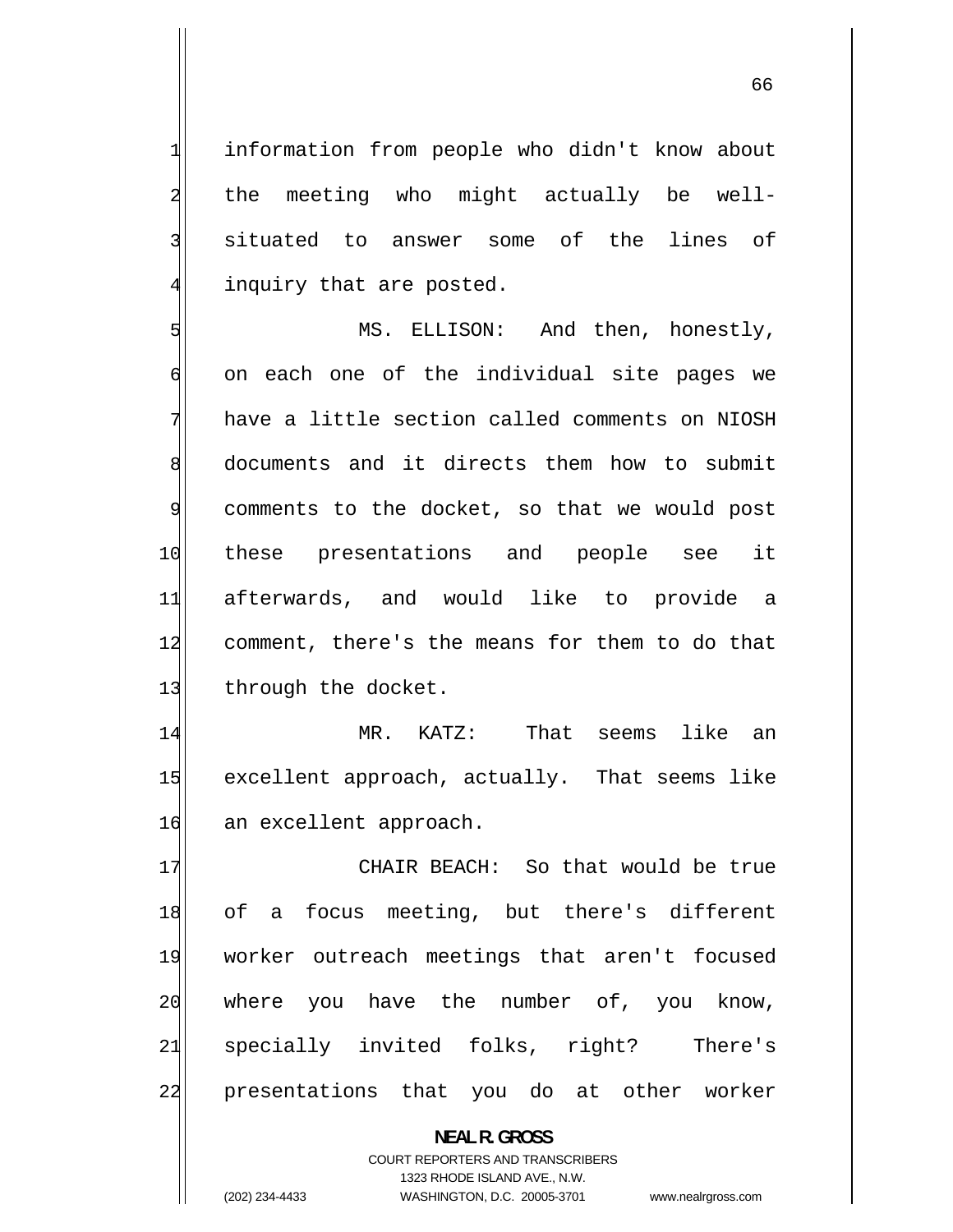outreach venues besides a focus Work Group or a focus --

1

2

3

4

5

6

7

 MR. LEWIS: Lately, it's been mostly SEC meetings. Earlier on we had the Site Profile meetings, but lately, it's been an SEC. Isn't that right, Vern? That's what we've been doing?

8 MR. MCDOUGALL: Yes, we haven't had 9 a large meeting for quite some time.

10 MR. JOHNSON: Actually, it should 11 make no difference. If a person has the 12 minutes and you have a presentation, once the 13 minutes are approved, the presentations 14 associated with it are set in order --

15 CHAIR BEACH: Okay.

16 MR. JOHNSON: -- by Mike.

17 MS. LIN: But you still have the 18 problem with posting these informal 19 presentations on the CDC web site. You still 20 have to get special permission for them. So 21 it's not just a done deal that, once you go 22 through the internal clearance process, they

**NEAL R. GROSS** 

COURT REPORTERS AND TRANSCRIBERS 1323 RHODE ISLAND AVE., N.W. (202) 234-4433 WASHINGTON, D.C. 20005-3701 www.nealrgross.com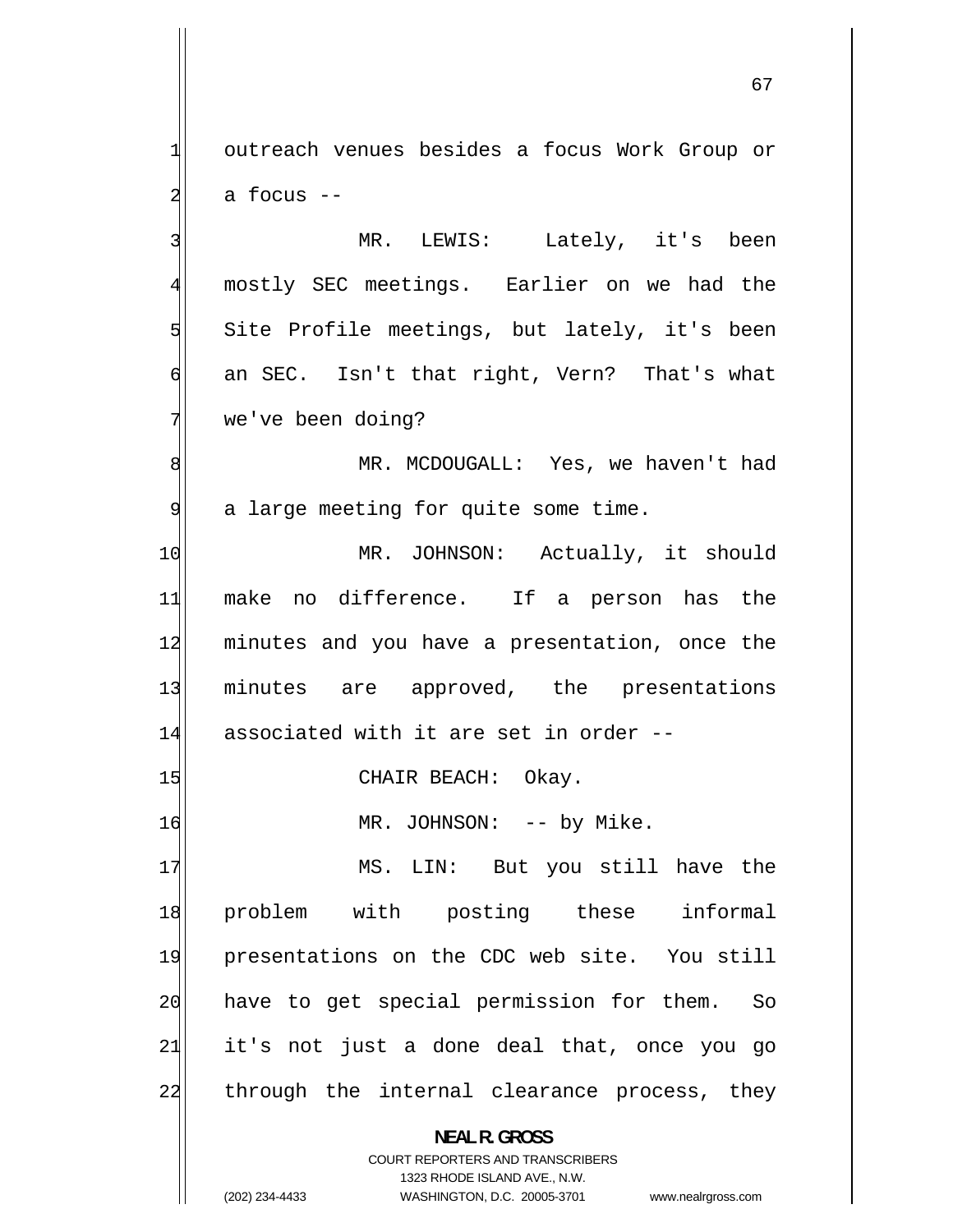can go on the web.

1

| $\overline{\mathbf{c}}$ | CHAIR BEACH: Correct. And that's                                                                                                                                       |
|-------------------------|------------------------------------------------------------------------------------------------------------------------------------------------------------------------|
| 3                       | what we had the discussion, in August, that                                                                                                                            |
| $\overline{4}$          | same discussion -- was it August? Our last                                                                                                                             |
| 5                       | meeting -- and we were supposed to hear back                                                                                                                           |
| 6                       | from NIOSH on that, maybe the process, or the                                                                                                                          |
| 7                       | lack of a process, so I guess we'll leave that                                                                                                                         |
| $\,8\,$                 | open and NIOSH to provide a response on that                                                                                                                           |
| 9                       | now that we've kind of discussed the issue.                                                                                                                            |
| 10                      | MS. LIN: You want to think about                                                                                                                                       |
| 11                      | more information doesn't necessarily mean it's                                                                                                                         |
| 12                      | a better educational tool. I mean, a lot of                                                                                                                            |
| 13                      | time when you go to these worker outreach                                                                                                                              |
| 14                      | meetings and the information became stale on                                                                                                                           |
| 15                      | the web site, I'm not sure how that serves the                                                                                                                         |
| 16                      | public.                                                                                                                                                                |
| 17                      | CHAIR BEACH: Yes. I think this                                                                                                                                         |
| 18                      | started off, really, as just wanting to have                                                                                                                           |
| 19                      | that information to the workers that weren't                                                                                                                           |
| 20                      | available to be at the meeting.                                                                                                                                        |
| 21                      | MS. LIN: Sure.                                                                                                                                                         |
| 22                      | CHAIR BEACH: And if it turns out                                                                                                                                       |
|                         | <b>NEAL R. GROSS</b><br><b>COURT REPORTERS AND TRANSCRIBERS</b><br>1323 RHODE ISLAND AVE., N.W.<br>(202) 234-4433<br>WASHINGTON, D.C. 20005-3701<br>www.nealrgross.com |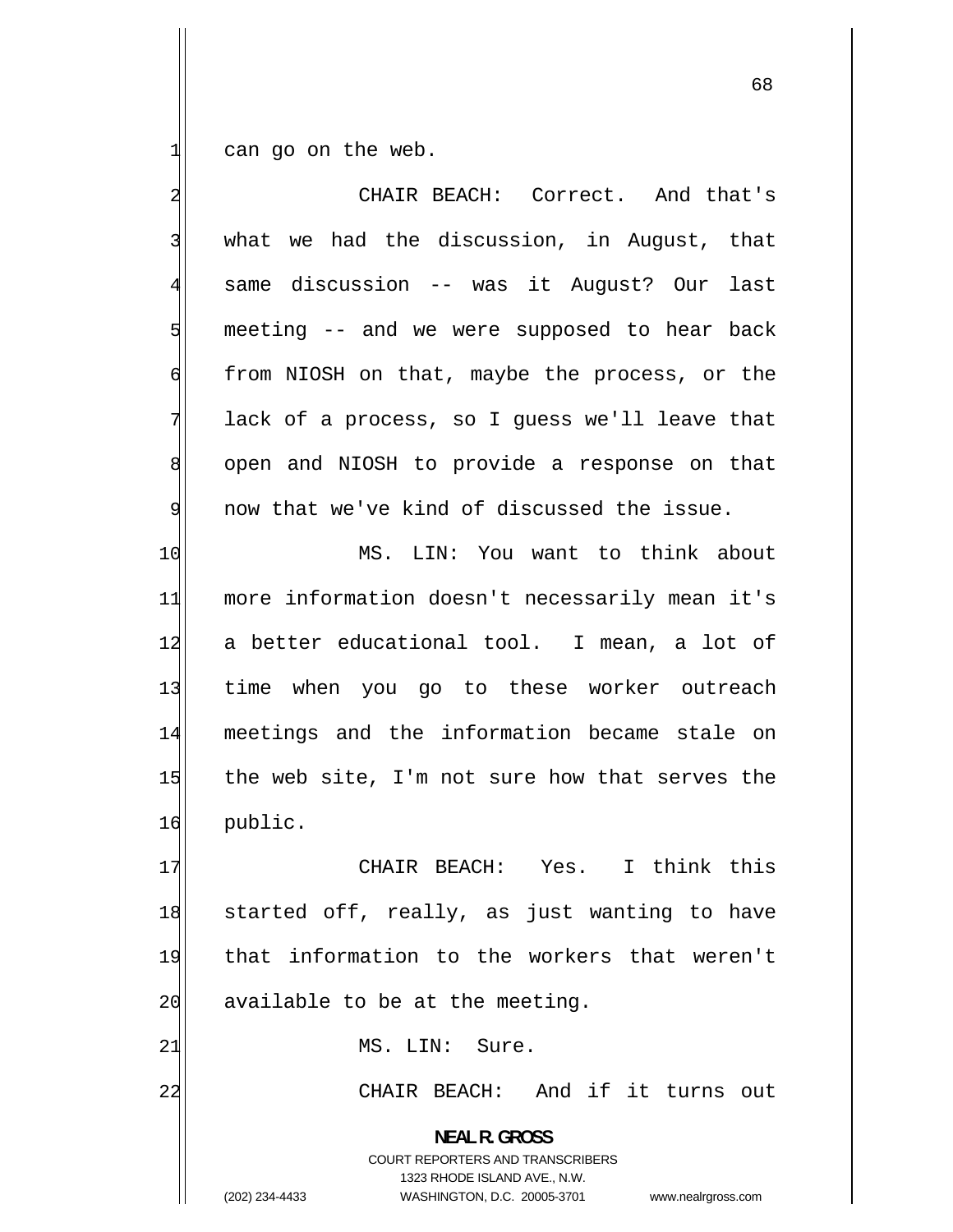that there's not a venue for that, then we need to know that so we can close this out as well, but some of the ideas that were brought up today seem like they are good thoughts or possible avenues.

1

2

3

4

5

6 MR. LEWIS: Well, then I can go 7 ahead and mention Simonds Saw. We did Simonds 8 Saw. I had a list of concerns that was up to 9 the SEC for NIOSH. I had a few addresses and, 10 of course, I went out and talked to a few 11 folks, but I gave them a copy of the concerns 12 that NIOSH had and some questions that they 13 wanted to know more about during the SEC 14 period.

15 Some folks couldn't make it, but I 16 went to their homes, gave it to them, a lot of 17 them I called, I mentioned the questions to 18 them over the phone, but I, preferably, would 19 like to see them face to face. The ones that 20 didn't feel like coming, I talked to on the 21 phone. But there was a lot of folks that gave 22 us comments at the SEC, that meeting for

**NEAL R. GROSS** 

COURT REPORTERS AND TRANSCRIBERS 1323 RHODE ISLAND AVE., N.W. (202) 234-4433 WASHINGTON, D.C. 20005-3701 www.nealrgross.com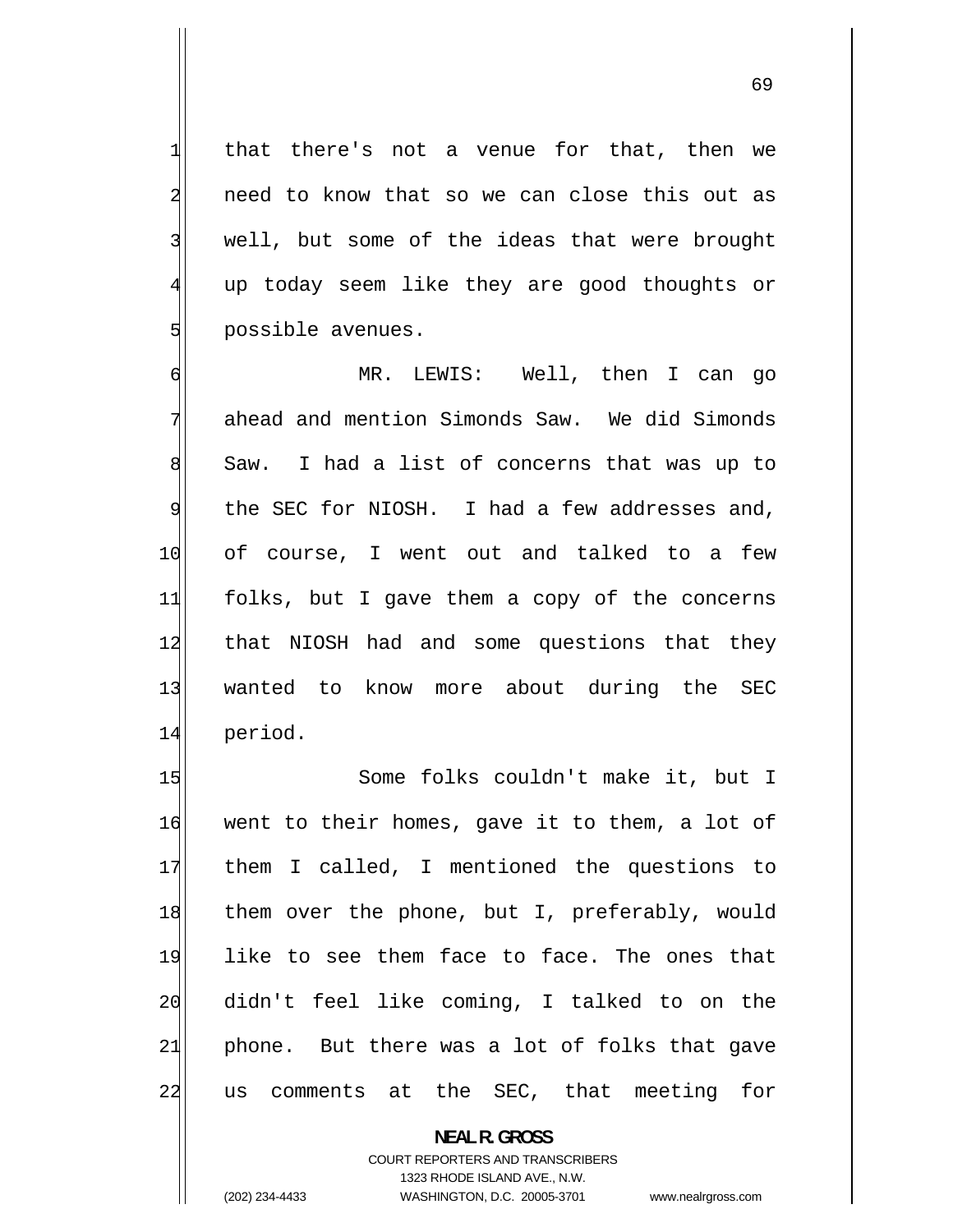Simonds Saw, that weren't there and were aware of the input that they could give, you know?

1

2

70

3 So we kind of do that now. So just 4 because it's not written down, you know, 5 somewhere, that's what we do, the same way 6 that Joslyn, I was up there, you know, the 7 questions that we had, gave the concerns to 8 the people who were the workers at the covered 9 period in time. I just made sure I talked to 10 the covered period workers, you know, and gave 11 them the list of topics that can get input on 12 this.

13 You know, and the same we had at 14 Rocky Flats, we do use that, but just because 15 it's not formally there or posted, doesn't 16 mean it's not happening.

17 MR. KATZ: And so the whole point 18 of this discussion is just, this is another 19 tool for reaching out to people that, as you 20 said, you may not even know exist, who have 21 information. It's just another way of getting 22 that information out there so that you might

> **NEAL R. GROSS**  COURT REPORTERS AND TRANSCRIBERS 1323 RHODE ISLAND AVE., N.W. (202) 234-4433 WASHINGTON, D.C. 20005-3701 www.nealrgross.com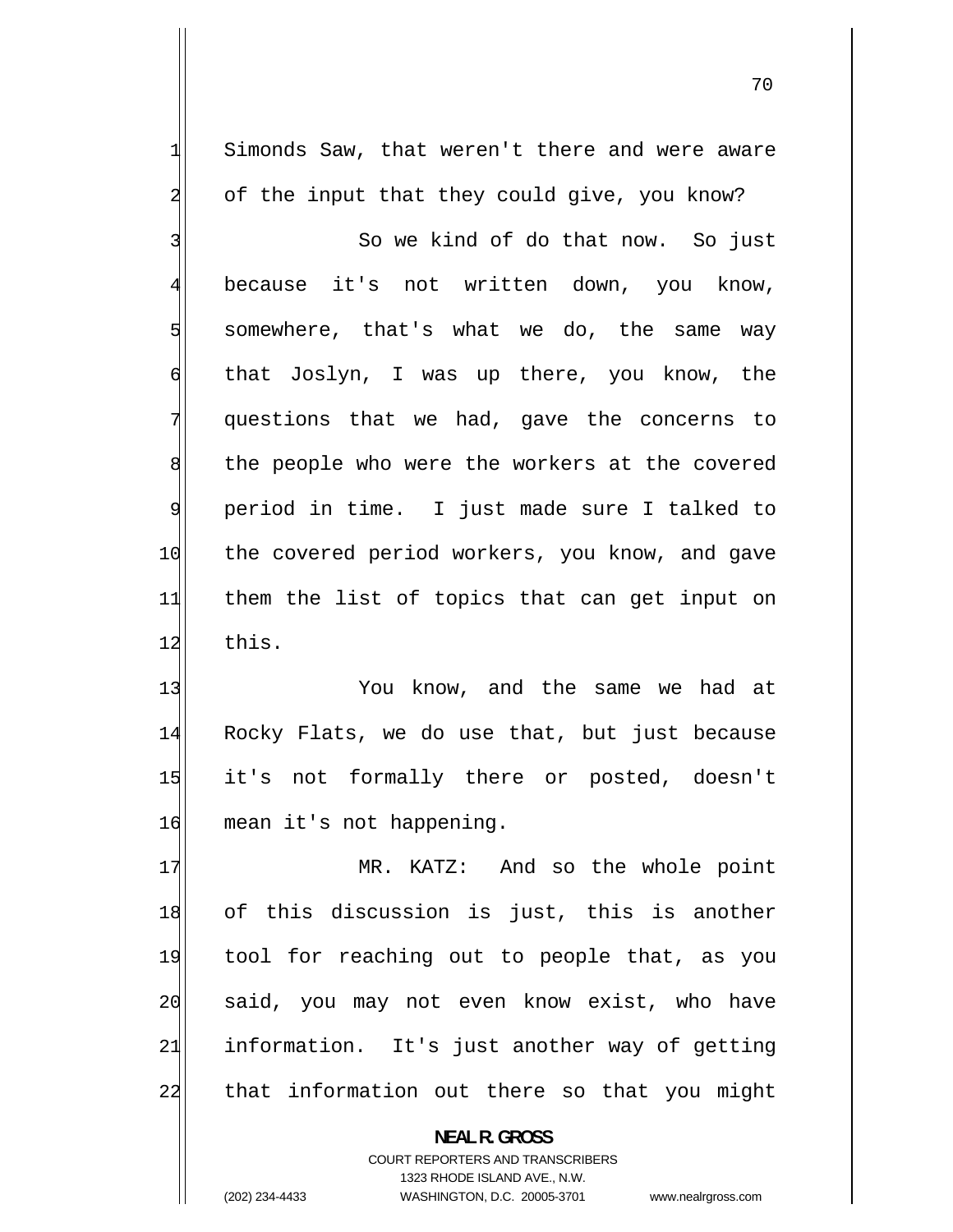1 get a response that's useful.

2 CHAIR BEACH: And we haven't heard 3 your presentation, so that'll probably be part 4 of it. Okay. Lynn, thank you for bringing 5 that back up to attention. The other action 6 item I put down was SC&A to update the matrix 7 for us before the next meeting. So as always, 8 we keep that updated. 9 The next item, if we're ready to 10 move on if there's nothing more from the first 11 item. The break's in about 15 minutes, but I 12 think this one won't take too long, the PROC-13 010 discussion. And I don't know who wants to 14 take the lead on that. I know SC&A brought 15 that to the attention of NIOSH and then NIOSH 16 looked at it at the last meeting. 17 MR. FITZGERALD: Yes, let me just 18 give a little background. We mentioned this 19 at the last meeting that in the course of just 20 doing our work at different sites, it became 21 pretty obvious that the process that was laid

22

**NEAL R. GROSS** 

out for interviewing workers was taking some

COURT REPORTERS AND TRANSCRIBERS 1323 RHODE ISLAND AVE., N.W. (202) 234-4433 WASHINGTON, D.C. 20005-3701 www.nealrgross.com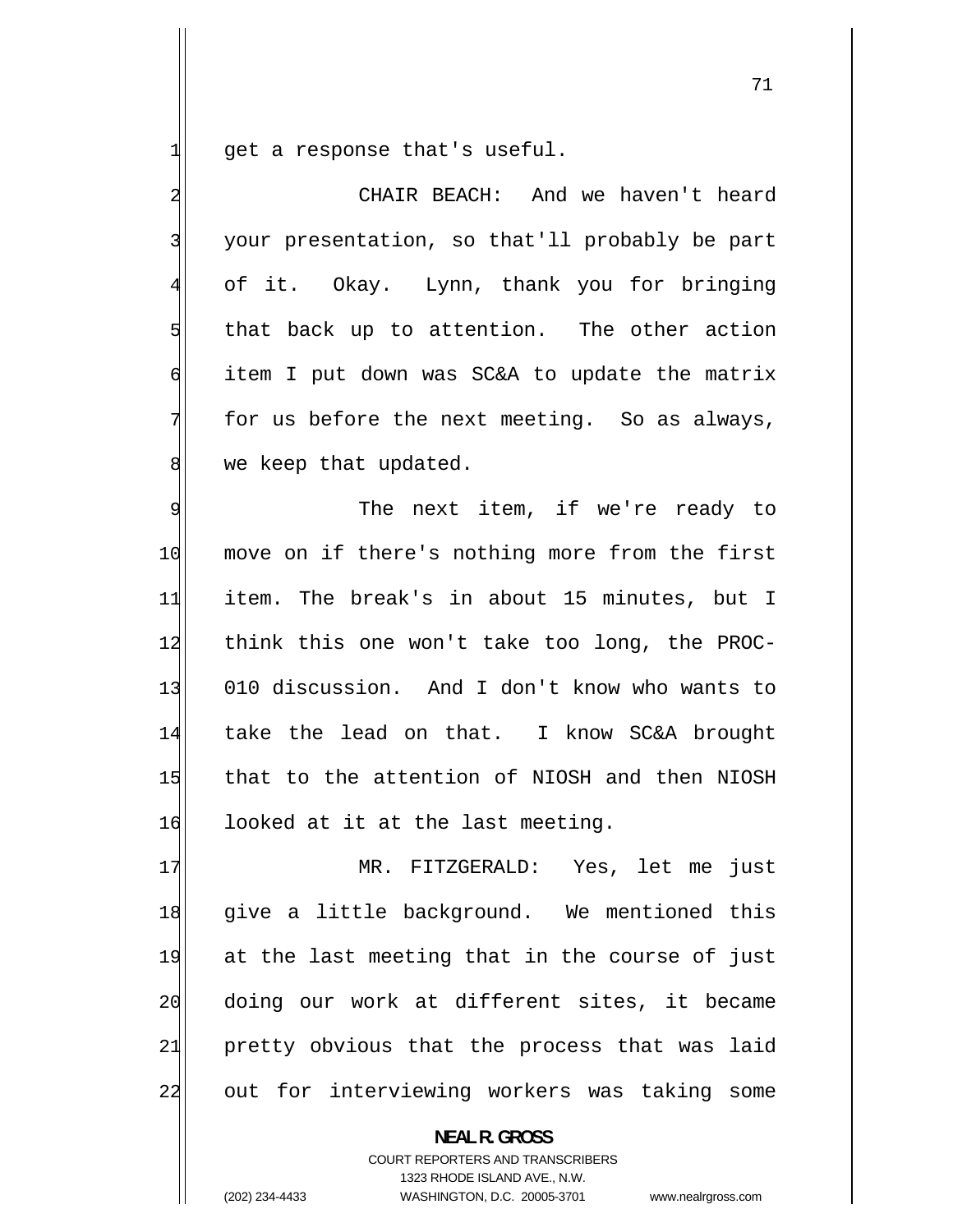undue time at some sites because of a loop in terms of redacting the interview notes.

3 We actually submitted changes, went 4 back through another cycle of review, and at 5 some sites, that cost six to eight months, 6 depending on the site, which was a heck of a 7 long time when you're talking about interview 8 information. So as far as process-wise, what 9 we're proposing is that there's some ways, and 10 this is based on experience, where we think we 11 can at least eliminate one of the loops that 12 might require a classification review at the  $13$  site.

14 And that information, we laid out 15 in this memo that we sent after the last 16 meeting. And I think we have a response, 17 actually an editing, a redline strike, but a 18 useful editing of the memo that laid this all 19 out, by NIOSH. So with that as an 20 introduction, I don't know if anybody wants to 21 -- and a lot of this, I think, is just making 22 it a lot more policy-based, meaning, how it

> **NEAL R. GROSS**  COURT REPORTERS AND TRANSCRIBERS 1323 RHODE ISLAND AVE., N.W.

1

2

(202) 234-4433 WASHINGTON, D.C. 20005-3701 www.nealrgross.com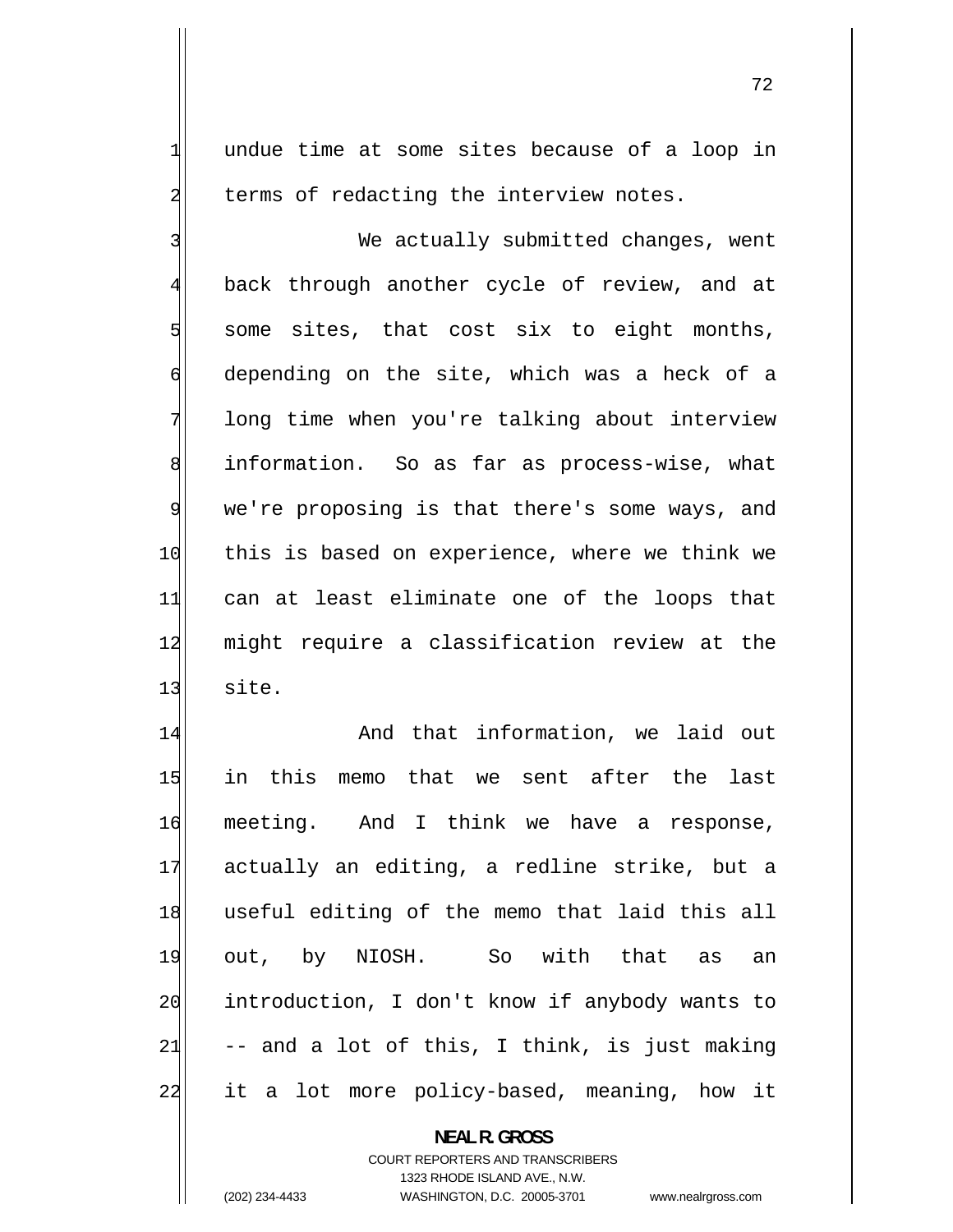would work between the agencies, which we're not cognizant about, so I think this improved the process that were proposing and kind of put it in the context of what would work between NIOSH and DOE.

1

2

3

4

5

6

7

8

 And I really didn't have any problems with the edits, but -- I don't know who wants to talk about it?

9 MR. JOHNSON: Stu looked at it and 10 he provided some comments back. Another thing 11 I'd like to present is the fact that we need 12 to have DOE look at this document because of a 13 couple things; one, for the additional efforts 14 put on their part to review questions that 15 might be presented that are associated with 16 the clearance of the questions.

17 And the other part is, having those 18 questions and getting them to a potential 19 interviewee and having them complete 20 something, now you may have some sensitive 21 material, in an uncontrolled area, associated 22 with those questions prior to the meeting.

> COURT REPORTERS AND TRANSCRIBERS 1323 RHODE ISLAND AVE., N.W.

**NEAL R. GROSS** 

(202) 234-4433 WASHINGTON, D.C. 20005-3701 www.nealrgross.com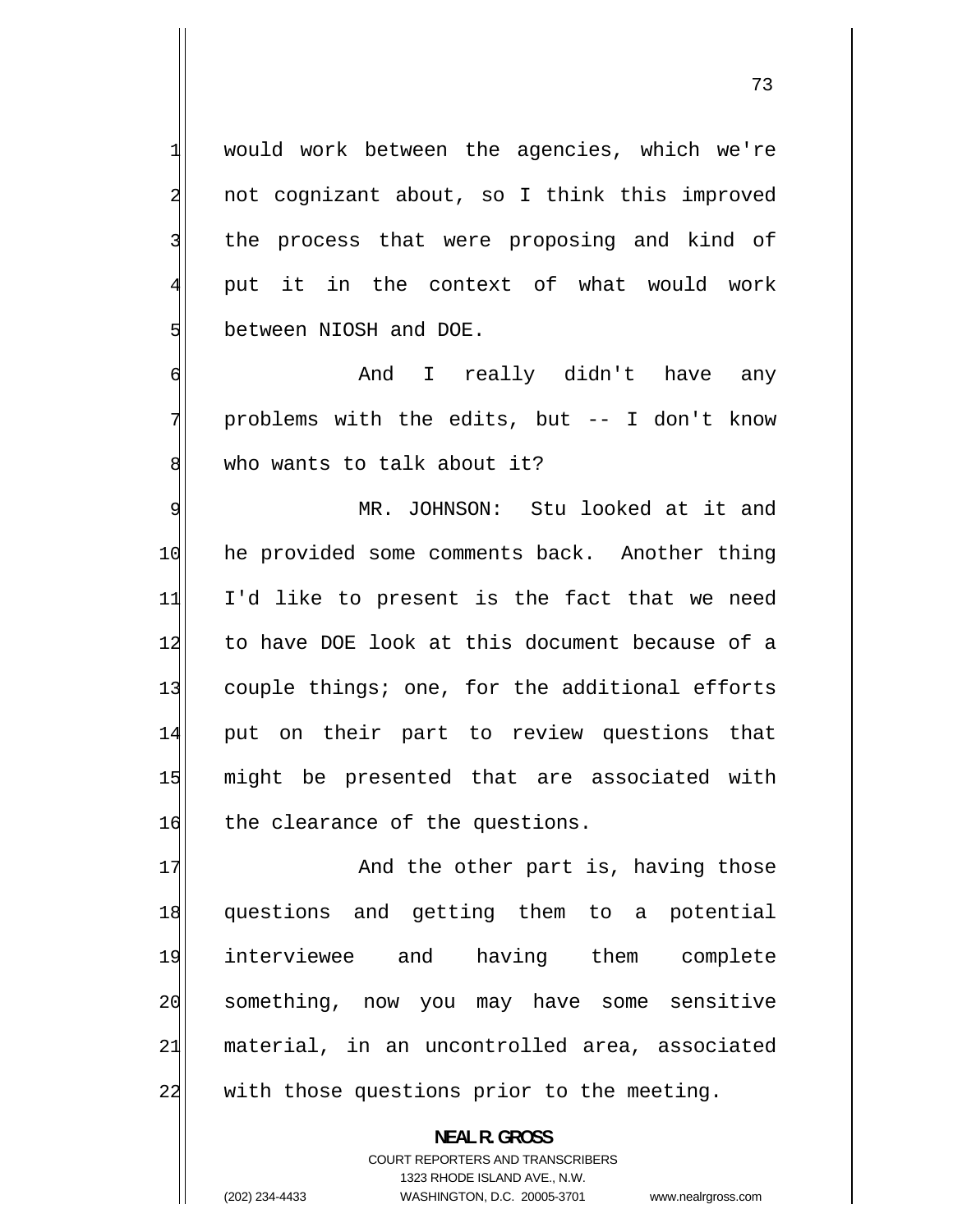And even though it does well prepare an individual, it may well put some information out there at risk.

4 MR. FITZGERALD: Well, I certainly 5 think those are issues. Josie, I think what 6 J.J. or Stu also are recommending is that, the 7 Work Group may want to engage DOE, someone 8 like Greg Lewis or Fred Lewis, in this 9 drafting using this edit, so I think the edits 10 are good, and maybe asking for any comments on  $11$  that side.

12 CHAIR BEACH: Okay.

13 MR. KATZ: I mean, I think the 14 easiest thing is for DCAS to shoot this over 15 because it comes under the security plan, 16 basically.

17 MR. FITZGERALD: Right.

18 MR. KATZ: And if you're wanting to 19 amend that security plan, that's something  $20$  that DOE then needs to  $-$ 

21 CHAIR BEACH: Okay.

MR. JOHNSON: Is that what we could

**NEAL R. GROSS**  COURT REPORTERS AND TRANSCRIBERS 1323 RHODE ISLAND AVE., N.W.

22

1

2

3

(202) 234-4433 WASHINGTON, D.C. 20005-3701 www.nealrgross.com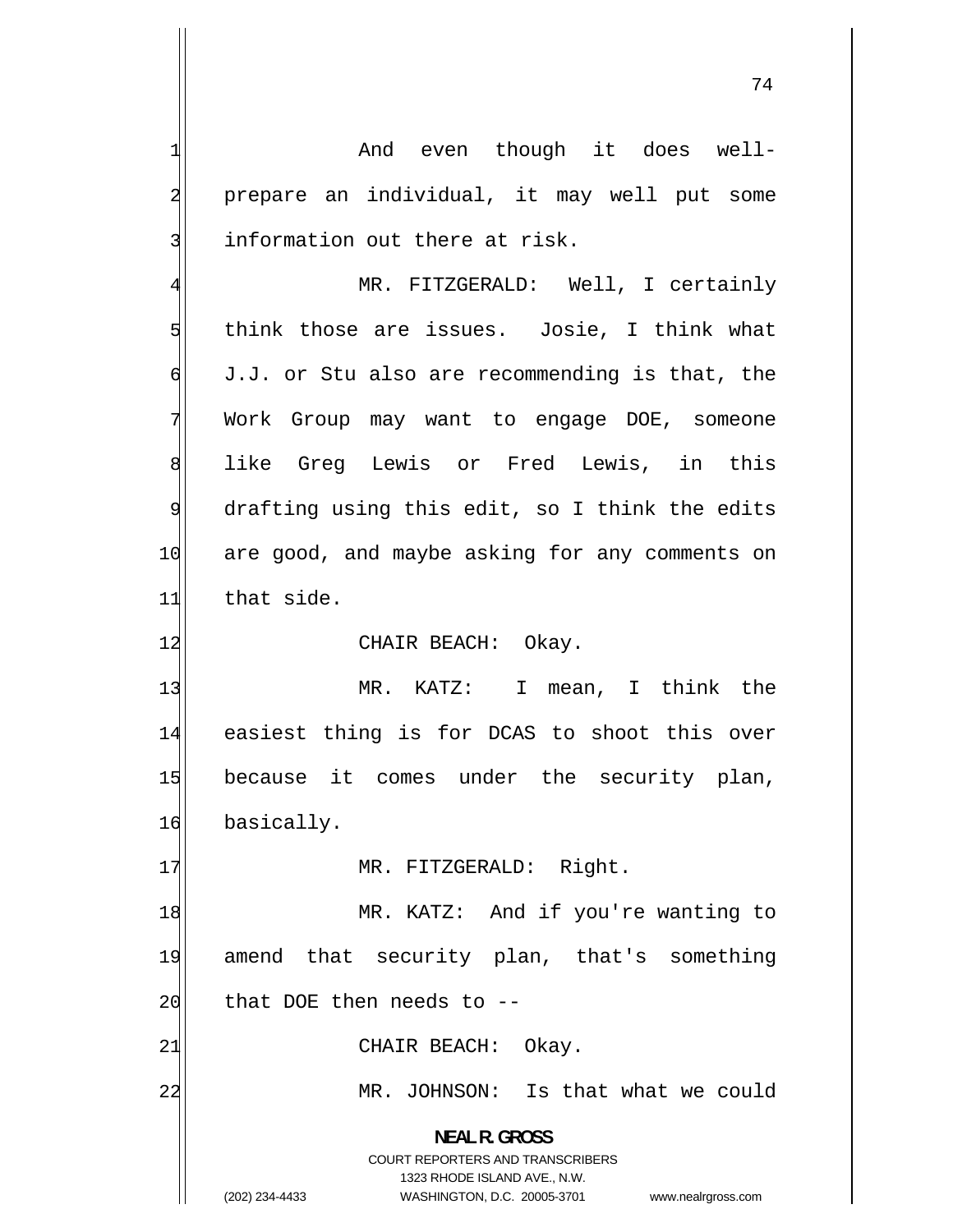do, Dave?

1

## MR. SUNDIN: Sure.

2 3 MR. FITZGERALD: You know, like he 4 said, we think the changes are helpful so, you 5 know, whatever DOE responds. 6 CHAIR BEACH: So the action would 7 be for J.J. to send the initial SC&A request 8 and Stu's edits to Greg to review that 9 procedure? Would that be -- 10 MR. KATZ: I mean, I think they 11 would just send the modified proposal as Stu 12 modified it, since Joe thinks it's fine. 13 MR. FITZGERALD: Yes. 14 MR. KATZ: Send that modified 15 proposal to Greg Lewis --16 CHAIR BEACH: Okay, to review. 17 MR. KATZ: -- and say, can we amend 18 PROC-010 and explain why. 19 MR. FITZGERALD: Yes, and just as a 20 further response to what J.J. was commenting 21 on, it is balancing. I mean, you know, you 22 might make it more efficient in one part of **NEAL R. GROSS**  COURT REPORTERS AND TRANSCRIBERS

> 1323 RHODE ISLAND AVE., N.W. (202) 234-4433 WASHINGTON, D.C. 20005-3701 www.nealrgross.com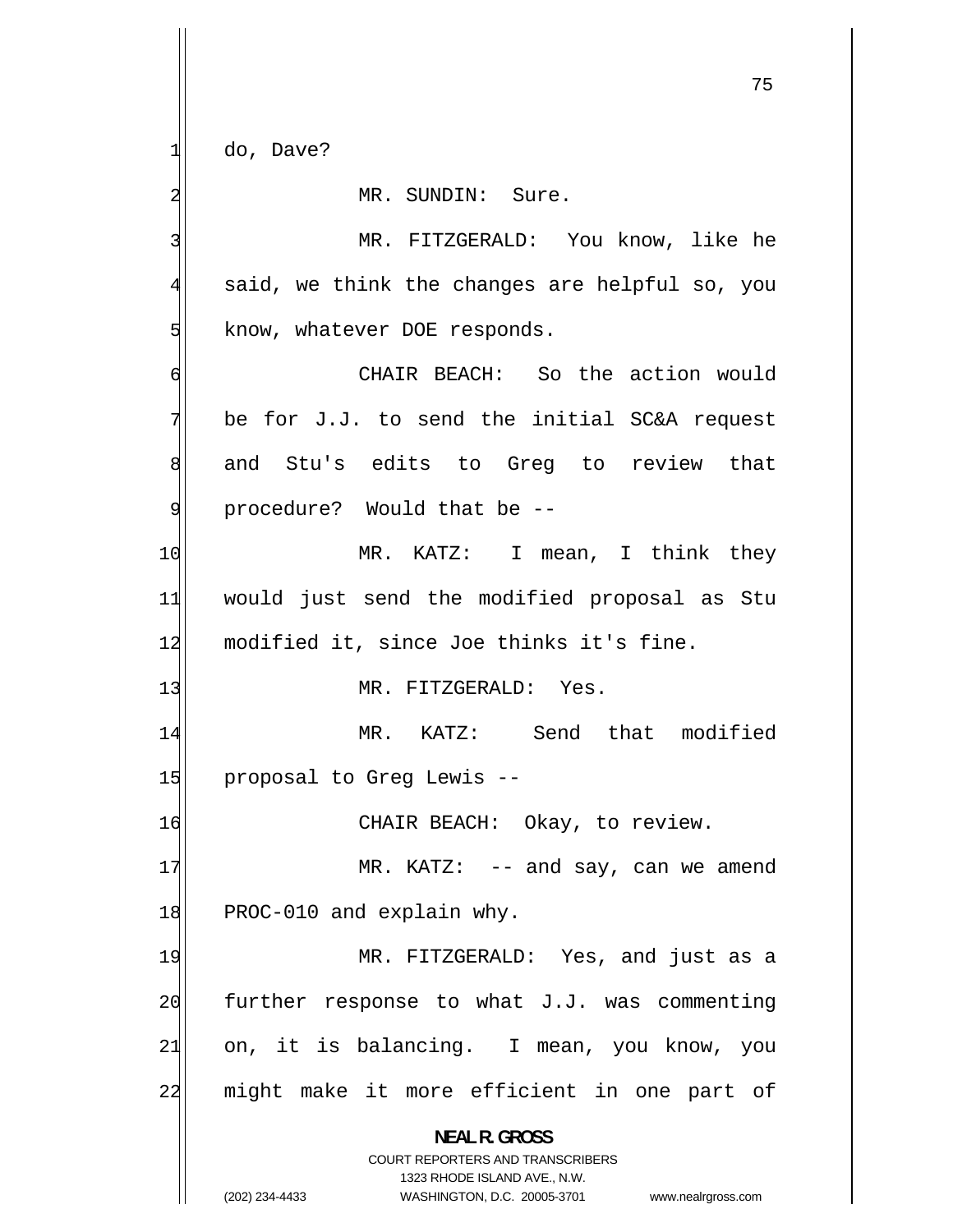the process, but create maybe other issues in other parts of the process. And, you know, there is, right now, a loop that, at some sites, requires their classifiers spend another cycle of time looking at our interviews.

7 So we're trying to eliminate that 8 step, but if it creates, you know, more 9 sensitivities up front with the interviewee, I 10 think is your point, that's something that DOE 11 might say, on balance, that's not going to 12 help the situation. You know, you might make 13 it more efficient here, but you might add to 14 the burden or the sensitivity, so I understand 15 what you're saying there. I think that's 16 something DOE would have to advise NIOSH and 17 the Work Group.

18 MS. AYERS: It seems like the 19 biggest concern out of the whole proposal is 20 the question of whether or not it's 21 appropriate to solicit written responses from 22 the site experts prior to the visit. You

> **NEAL R. GROSS**  COURT REPORTERS AND TRANSCRIBERS

> > 1323 RHODE ISLAND AVE., N.W.

1

2

3

4

5

6

(202) 234-4433 WASHINGTON, D.C. 20005-3701 www.nealrgross.com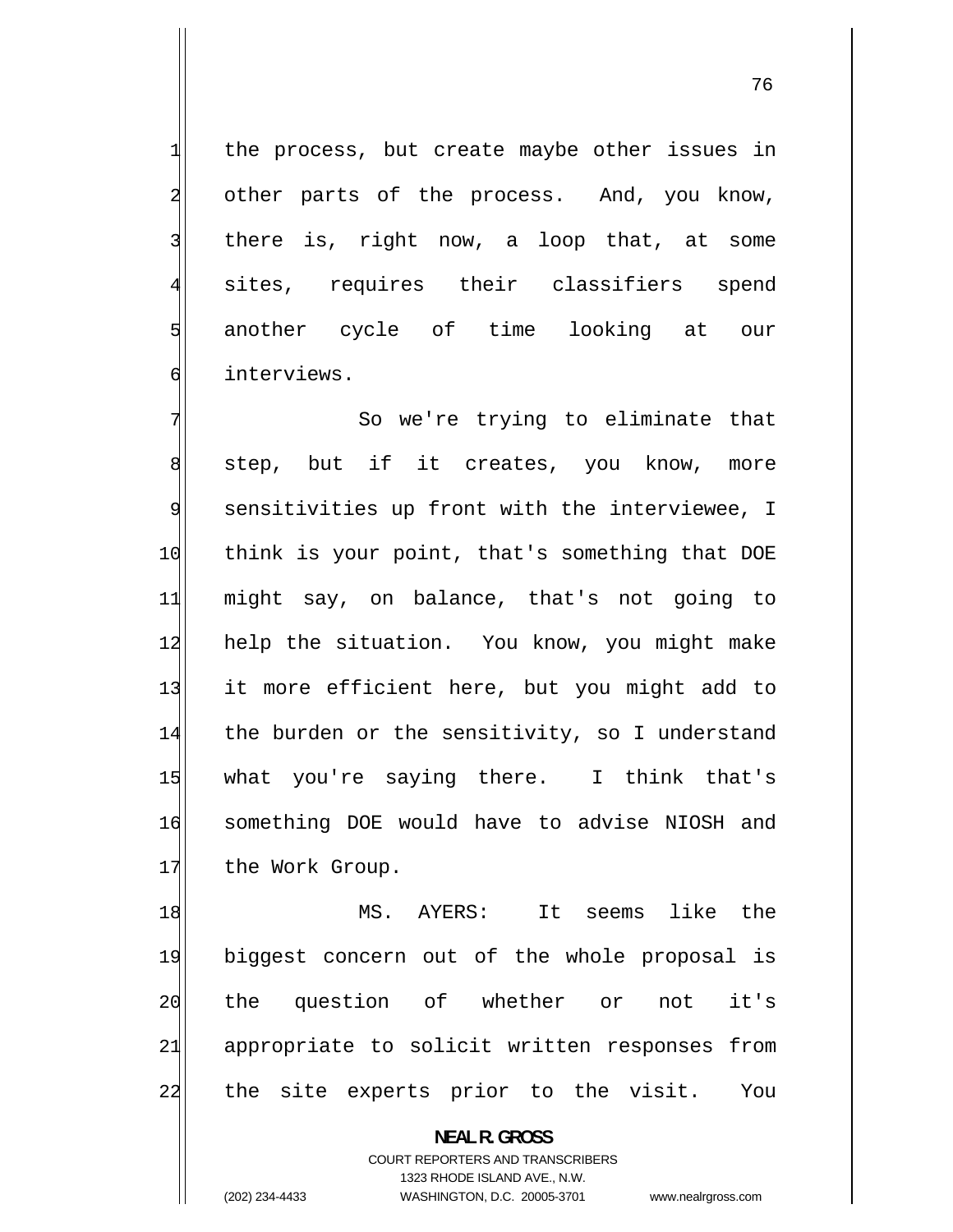know, that's probably the most problematic part of it.

1

2

3

5

6

7

9

 And actually, after reading some of 4 the ten-year review sort of discussions about the perceived burdens on claimants and petitioners that, you know, there may be some issues related to that, even, from, you know, 8 asking somebody to provide a written response or something.

10 So maybe it would be better to just 11 try to gather what information we can and 12 provide that to the interviewers in advance, 13 just from the regular recruiting process, 14 rather than asking people to -- well, anyway. 15 Just saying there's room for adaptation on 16 the proposal.

17 MR. FITZGERALD: And, you know, 18 again, Greg and his staff may actually have a 19 counter-proposal -- 20 MS. AYERS: Suggestions. Sure.

21 MR. FITZGERALD: -- you know, to 22 meet the objective of maybe more efficiency or

> **NEAL R. GROSS**  COURT REPORTERS AND TRANSCRIBERS 1323 RHODE ISLAND AVE., N.W. (202) 234-4433 WASHINGTON, D.C. 20005-3701 www.nealrgross.com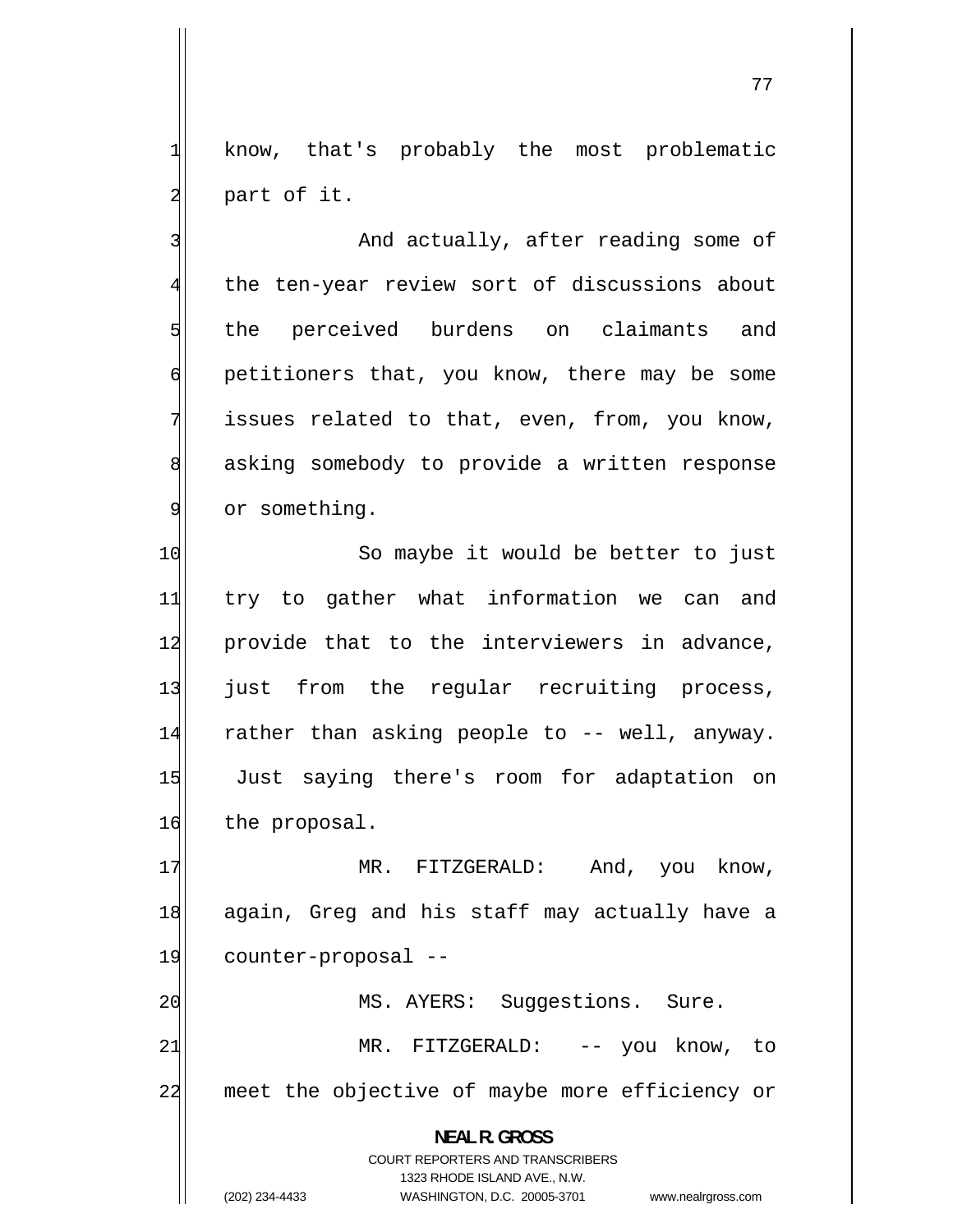maybe some other tweaks to the PROC-010 2 process. It's been there for quite a while now, that, you know, maybe this is a useful thing to think about, but maybe the particulars have to be resolved. It's not as 6 easy as just changing stuff. MR. KATZ: This is, I think, 8 anyway, good timing for DOE to consider, too, 9 how well this PROC-010 works. 10 CHAIR BEACH: Right. MR. KATZ: It's just been in effect 12 for a few years now.

13 CHAIR BEACH: Okay. So that's an 14 action item for NIOSH to send this modified 15 version of PROC-010 to DOE, Greg Lewis in 16 particular, for a review. And I guess that's 17 back on NIOSH to report back to the Work Group 18 on the outcome of that.

19 Okay. I think it's a good time to 20 take our morning break. It's 10:20, so about 21 15 minutes? That work for everyone?

MR. KATZ: Okay. So folks on the

**NEAL R. GROSS**  COURT REPORTERS AND TRANSCRIBERS

1323 RHODE ISLAND AVE., N.W.

1

3

4

5

7

11

22

(202) 234-4433 WASHINGTON, D.C. 20005-3701 www.nealrgross.com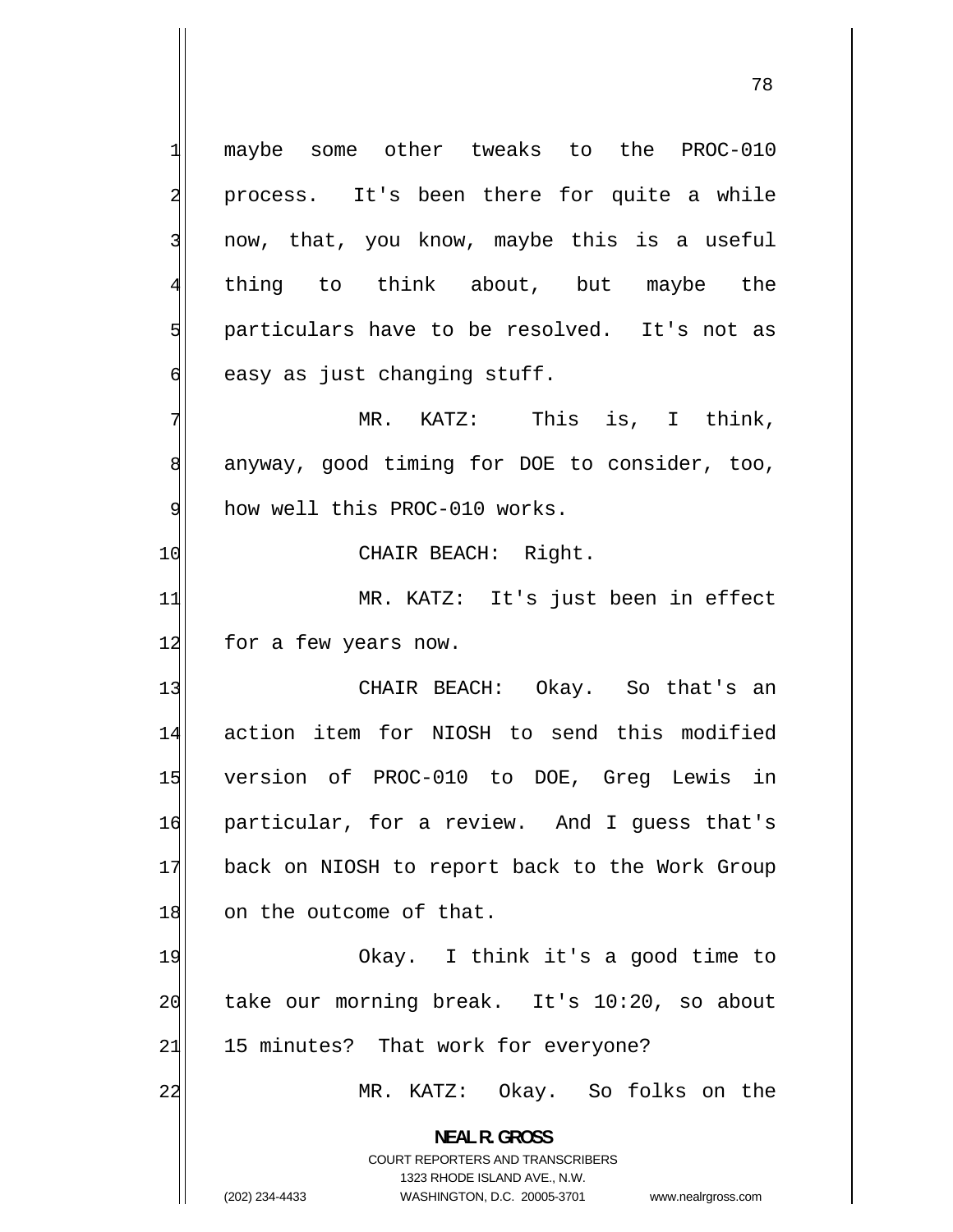1 phone, at about 10:35 we'll start back up 2 again. I'm just putting the phone on mute. 3 (Whereupon, the above-entitled 4 matter went off the record at 10:20 a.m. and 5 resumed at 10:39 a.m.) 6 MR. KATZ: Worker Outreach Work 7 Group meeting, we're back from a brief break. 8 Josie. 9 CHAIR BEACH: Okay. So we are 10 ready to look at NIOSH's response to the pilot 11 review of Rocky Flats. There is a, I guess 12 it's a memo that was posted on November 2nd, 13 so everybody, hopefully, at this Work Group 14 meeting should have that available to them. 15 And, J.J., I guess I'm just going to ask you 16 if you'd go through this, pretty much, step- $17$  by-step and  $-$ 18 MR. JOHNSON: Sure. I could do 19 that. 20 CHAIR BEACH: That would be great. 21 MR. JOHNSON: Do you want me to 22 read this? **NEAL R. GROSS**  COURT REPORTERS AND TRANSCRIBERS 1323 RHODE ISLAND AVE., N.W. (202) 234-4433 WASHINGTON, D.C. 20005-3701 www.nealrgross.com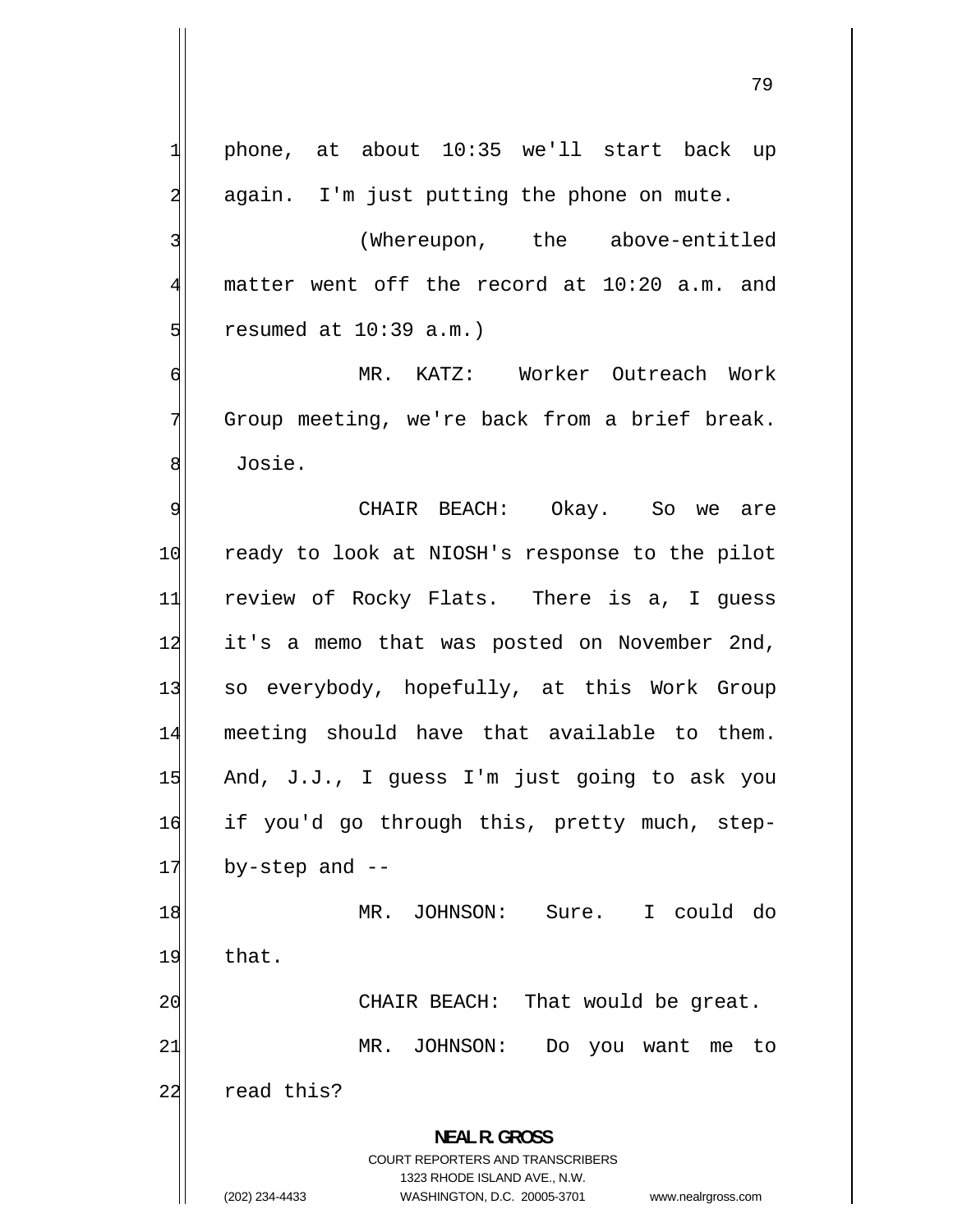| 1              | CHAIR BEACH: Well, maybe just give            |
|----------------|-----------------------------------------------|
| $\overline{a}$ | us the overall thought behind it and then     |
| 3              | definitely go through each one of the answers |
| $\overline{4}$ | to the $six -$                                |
| 5              | MR. JOHNSON: Okay.                            |
| $\sigma$       | CHAIR BEACH: Well, five,                      |
| 7              | technically, and six for the Work Group.      |
| 8              | MR. JOHNSON: Basically, the                   |
| $\overline{9}$ | thought process was to go back and look at    |
| 10             | each of the NIOSH responses. We looked at     |
| 11             | NIOSH will attempt or try to improve and with |
| 12             | regards to that, found those responses and    |
| 13             | then there was another search done within the |
| 14             | responses for the word "do better."           |
| 15             | And in that, the categories were              |
| 16             | identified as public comments at Board        |
| 17             | meetings, eight occurrences; information      |
| 18             | submitted with an SEC petition, one           |
| 19             | occurrence; public, or petition, or a comment |
| 20             | that Rocky Flats Working Group made, one      |
| 21             | occurrence; and comments originally from a    |
| 22             | June 2004 outreach meeting from Top Hat, one  |
|                | <b>NEAL R. GROSS</b>                          |

COURT REPORTERS AND TRANSCRIBERS 1323 RHODE ISLAND AVE., N.W.

 $\mathsf{I}$ 

(202) 234-4433 WASHINGTON, D.C. 20005-3701 www.nealrgross.com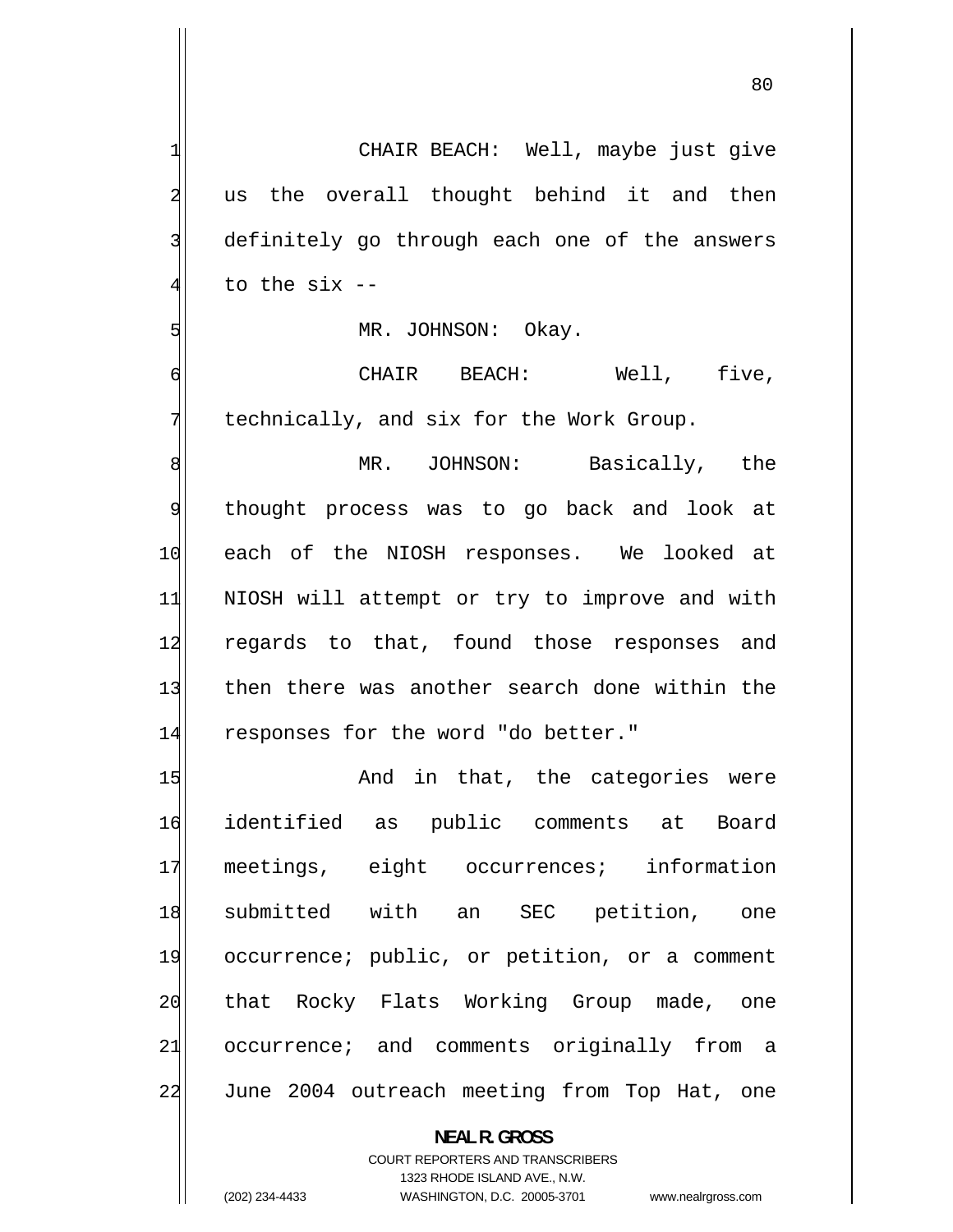occurrence.

1

2 NIOSH's position is that, for 3 public comments made at Board meetings, a 4 process has been developed for tabulating 5 those comments, developing responses when 6 appropriate, and referring comments to the 7 appropriate Working Group when the comment 8 could relate to the activities of the Working 9 Group. The resulting document it provided to 10 the Board for its further use, as it deems 11 appropriate.

12 Information submitted with an SEC 13 petition is addressed in the Evaluation Report 14 for those petitions and subsequent Board 15 discussion of the petition. And NIOSH's view, 16 there should be no expectation of direct 17 feedback to individuals who provide 18 information with petitions. The manner in 19 which that information is addressed is 20 determined by the Evaluation Report and its 21 discussion.

22

And similarly, public or petitioner

**NEAL R. GROSS**  COURT REPORTERS AND TRANSCRIBERS 1323 RHODE ISLAND AVE., N.W. (202) 234-4433 WASHINGTON, D.C. 20005-3701 www.nealrgross.com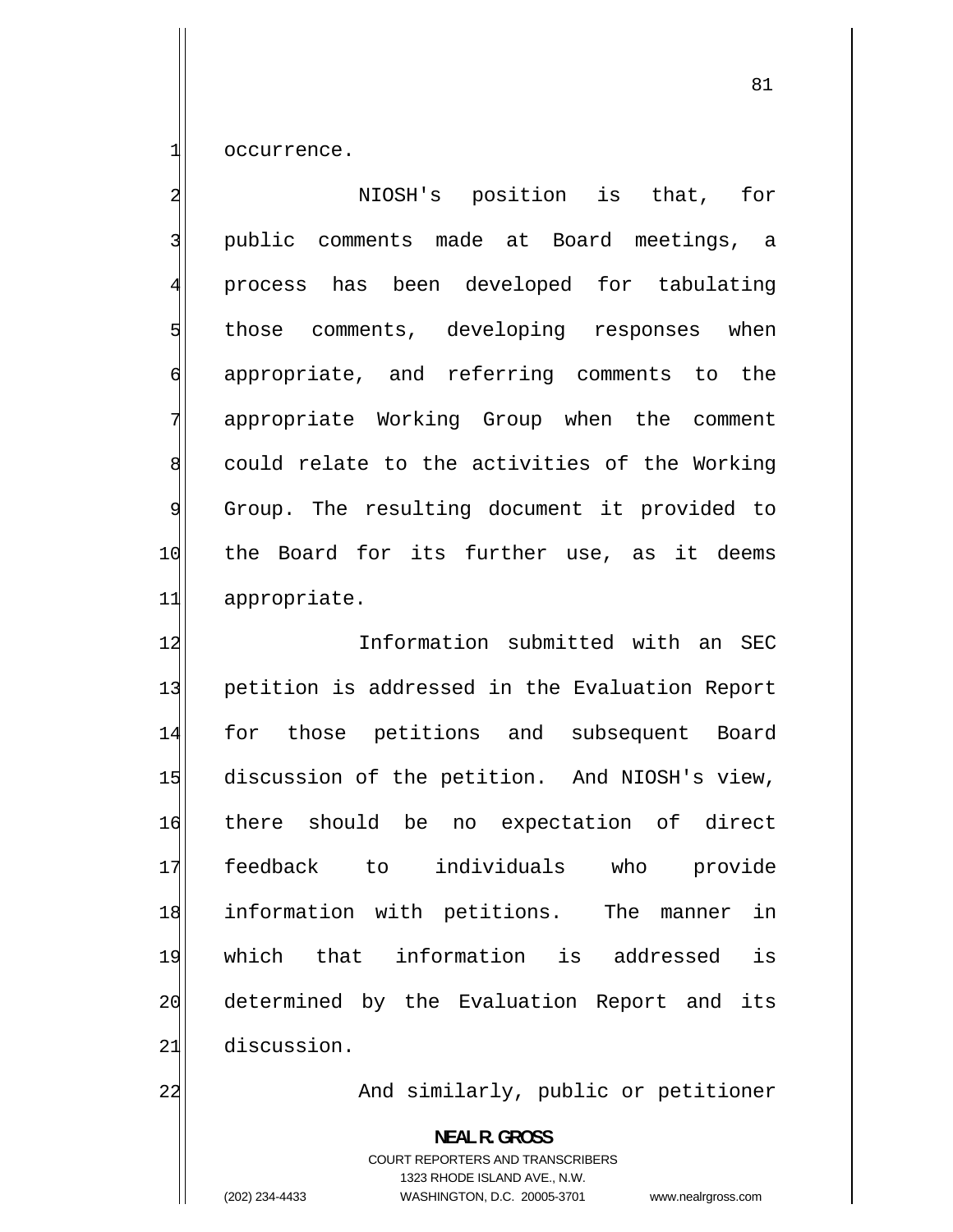comments made at Working Group meetings are disposed by the Work Group discussion. Individuals who participate in the Work Group discussion can follow Work Group discussions to learn how the information they provide was treated.

7 NIOSH takes a number of steps, some 8 of which are recent improvements, to make it 9 easier for interested parties to follow Work 10 Group discussions. The longstanding practice 11 of placing Work Group transcripts on the web 12 site serves this effort, as does the recent 13 enhancement of making White Papers and other 14 discussion items available on the web site in 15 advance of Work Group meetings.

16 Based on the information, NIOSH 17 views the fact that there's only one instance 18 of the 101 comments that were reviewed in the 19 pilot review that were improvements in the 20 responsiveness and is warranted, but a 21 specific process improvement has not been 22 made.

> **NEAL R. GROSS**  COURT REPORTERS AND TRANSCRIBERS 1323 RHODE ISLAND AVE., N.W. (202) 234-4433 WASHINGTON, D.C. 20005-3701 www.nealrgross.com

1

2

3

4

5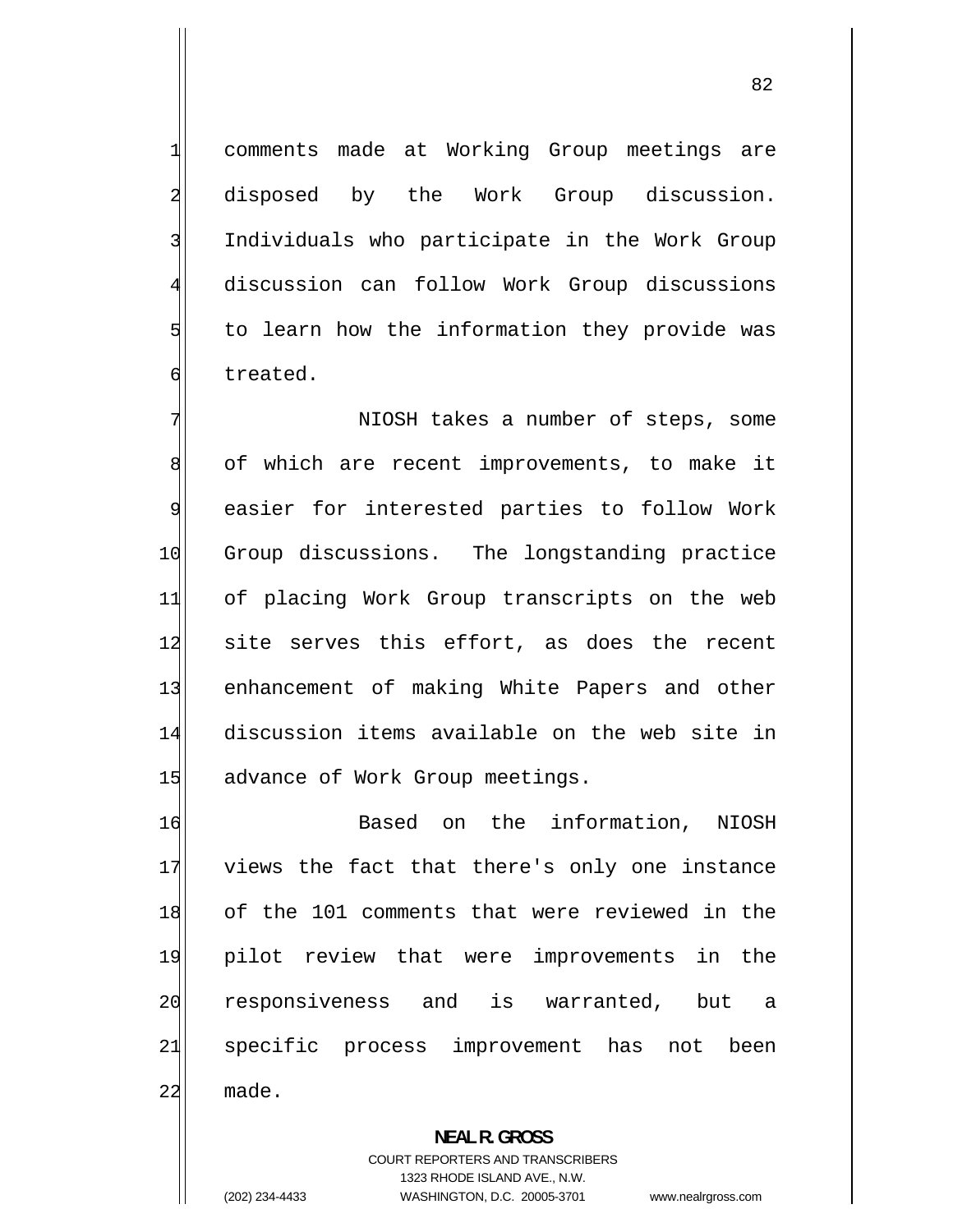1 NIOSH has also considered the 2 specific recommendations made in Section 3 of 3 the report of the pilot review. And I guess 4 I'd like to go over those right now. 5 CHAIR BEACH: Okay. But J.J., 6 before you do that, is there any comments on 7 that first section; the first four or five 8 paragraphs that J.J. went over? That's kind 9 of more of a background of what we're doing  $10$  than anything. Okay. I just wanted to  $-$ -11 MR. JOHNSON: Okay. 12 Recommendations: clarify with DCAS management 13 what are current expectations regarding worker 14 outreach limitations and to what extent 15 current practices or procedures would mitigate 16 the concerns identified by SC&A pilot review 17 of Rocky Flats worker outreach. In its 18 individual response it says, SC&A comment: 19 evaluations, "DCAS acknowledges the need to

> **NEAL R. GROSS**  COURT REPORTERS AND TRANSCRIBERS 1323 RHODE ISLAND AVE., N.W. (202) 234-4433 WASHINGTON, D.C. 20005-3701 www.nealrgross.com

improve responsiveness in some cases,

questions remain as to how this will be

accomplished, and what constitutes the

20

21

22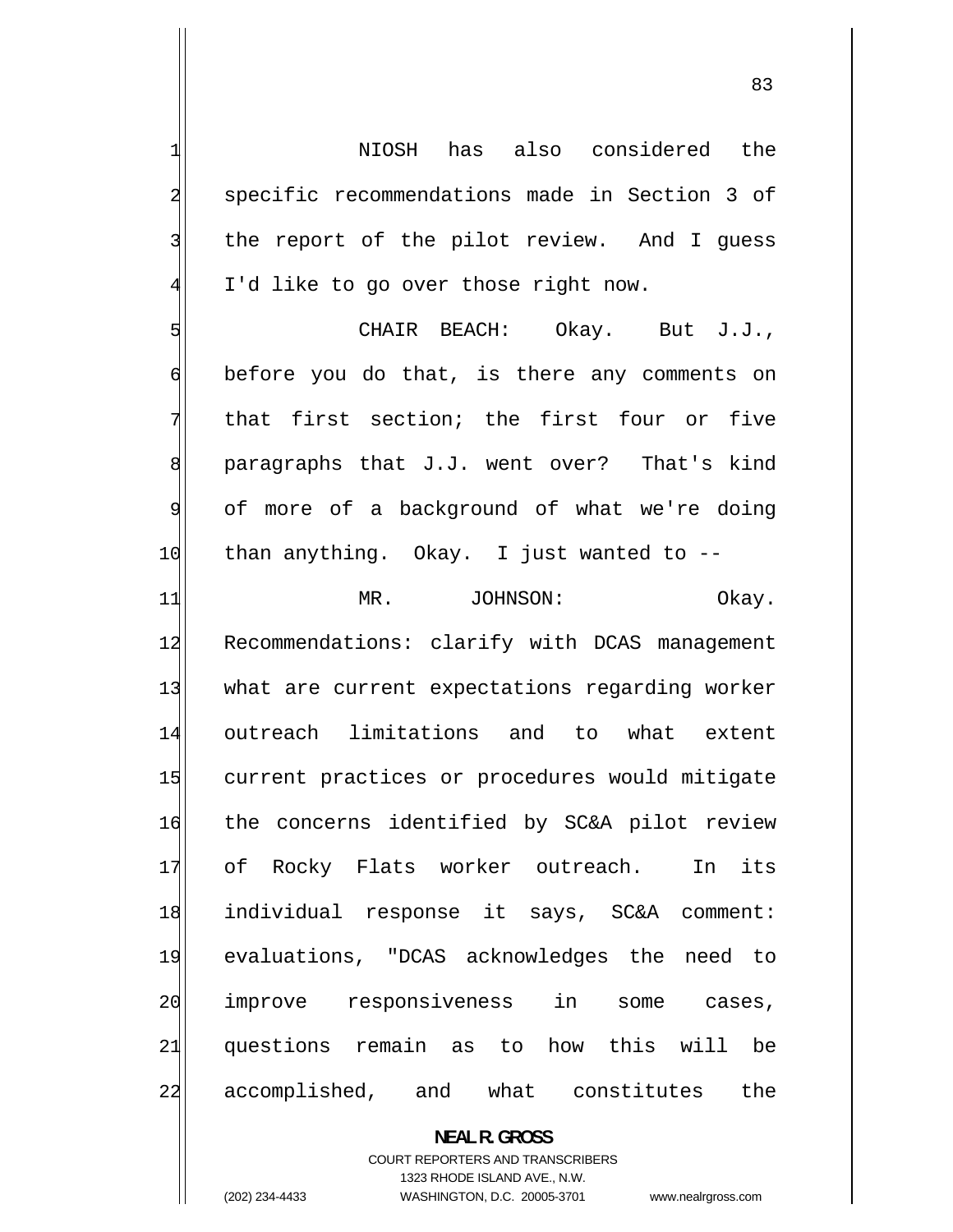baseline internal policy, or defines staff expectations that will quide such improvements?"

4 "DCAS management's expectations 5 with respect to the worker outreach are: DCAS 6 will respond to correspondence that requires a 7 response as soon as possible. Regardless of 8 the method of communication, email, 9 conventional mail, et cetera, responses will 10 use the same method of communication as the 11 original correspondence. DCAS tasks ATL to 12 review the Advisory Board meeting transcripts 13 to identify and list public comments."

14 "DCAS prepares responses to these 15 comments when appropriate and forwards the 16 list of comments and responses to the Board. 17 Comments that are related to ongoing 18 Subcommittee or Work Group discussions are 19 forwarded to the Chairman of the respective 20 Subcommittees and Work Groups."

21 "When DCAS attends any meeting for 22 claimants, claimant representatives,

> **NEAL R. GROSS**  COURT REPORTERS AND TRANSCRIBERS 1323 RHODE ISLAND AVE., N.W.

1

2

3

(202) 234-4433 WASHINGTON, D.C. 20005-3701 www.nealrgross.com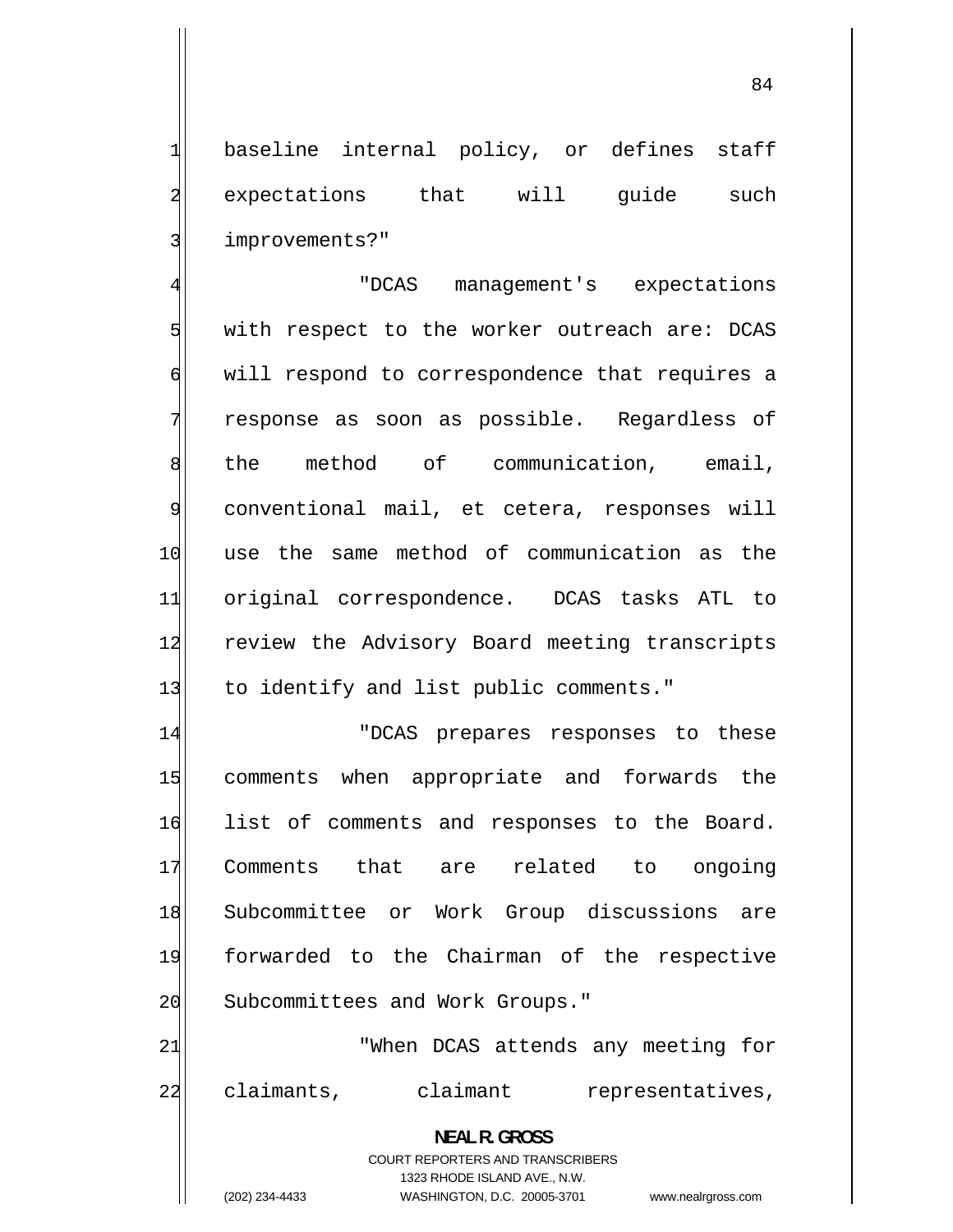1 advocates, or other members of the public will 2 be present, the expectation for dealing with questions are; try to answer any question you get right there and then, no documentation is required. Encourage the questioner to send 6 their question to DCAS by mail or email. This places the question in an existing tracking 8 system and eliminates the issue of incorrect statement of the question by the DCAS 10 staffer."

11 "DCAS staff are to travel with a 12 supply of note cards so that the question and 13 contact information, in order to be able to 14 provide a response, upon development of a 15 computer application for tracking comments and 16 questions, the note cards will be used to 17 enter comments into the application."

18 "Minutes of meetings, when 19 prepared, are entered into the SRDB and are 20 procedurally required to be considered during 21 any subsequent revisions to technical 22 documents. DCAS attendees at these meetings

> **NEAL R. GROSS**  COURT REPORTERS AND TRANSCRIBERS 1323 RHODE ISLAND AVE., N.W. (202) 234-4433 WASHINGTON, D.C. 20005-3701 www.nealrgross.com

3

4

5

7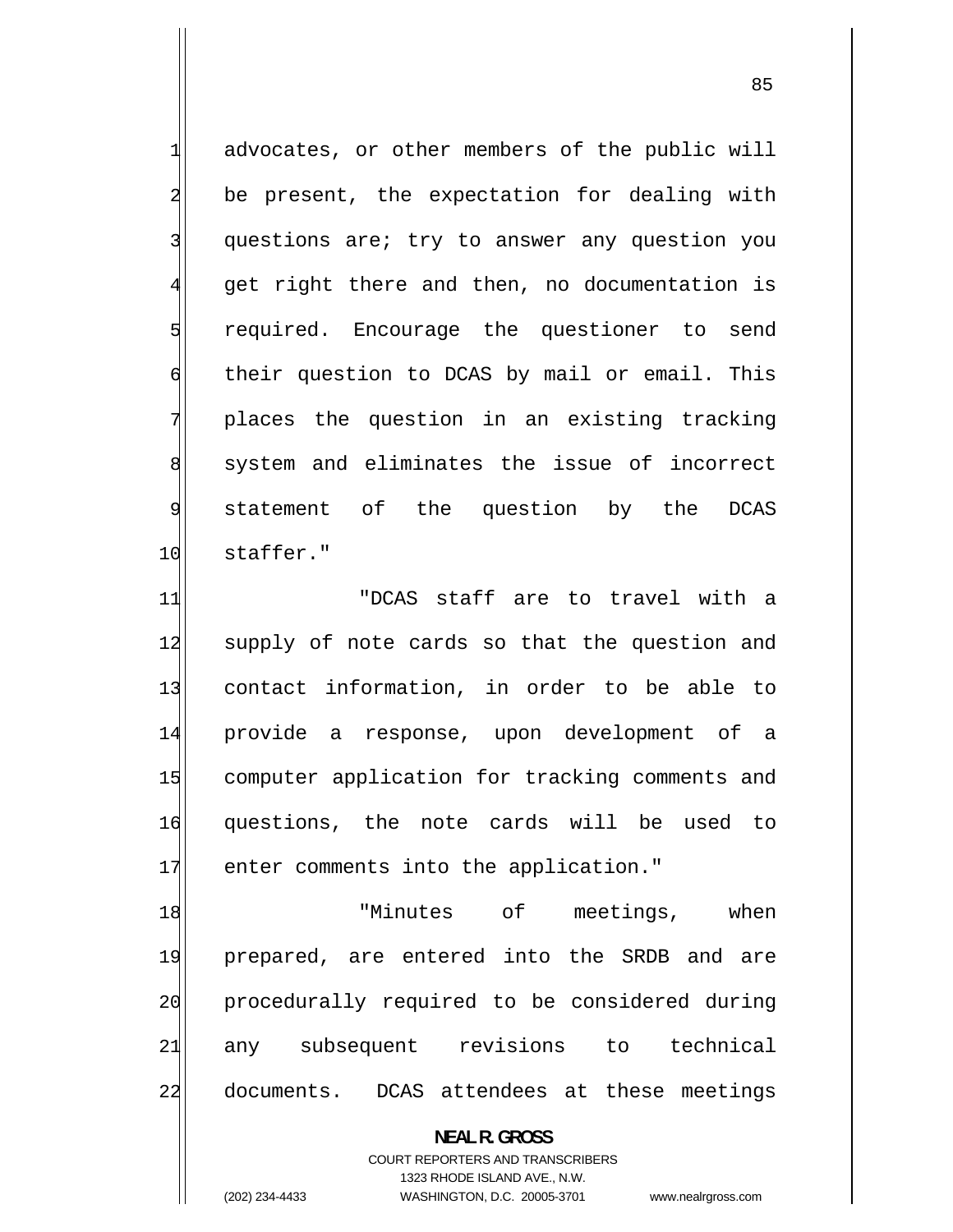may either capture comments on note cards during attendance or review the minutes for relevant comments, either way, these comments will be entered into the computer application for tracking comments."

 CHAIR BEACH: So does anybody want ask questions in-between these or wait until J.J. goes through the entire list? What's your thought?

10 MR. JOHNSON: If there are issues, 11 why don't we just address them, each one, by 12 their merit, you know, right now?

13 CHAIR BEACH: Okay. I guess for 14 me, on the first one, under 3A, "Try to answer 15 any questions you get right there with no 16 documentation required." I just put a 17 question mark there because -- I guess I'm 18 wondering what that means. You answer the 19 question, but if you don't document it then 20 how do you track if there's something that 21 needs to be tracked there?

MEMBER MUNN: Well, editorial nit.

COURT REPORTERS AND TRANSCRIBERS 1323 RHODE ISLAND AVE., N.W.

**NEAL R. GROSS** 

1

2

3

4

5

6

7

8

9

22

(202) 234-4433 WASHINGTON, D.C. 20005-3701 www.nealrgross.com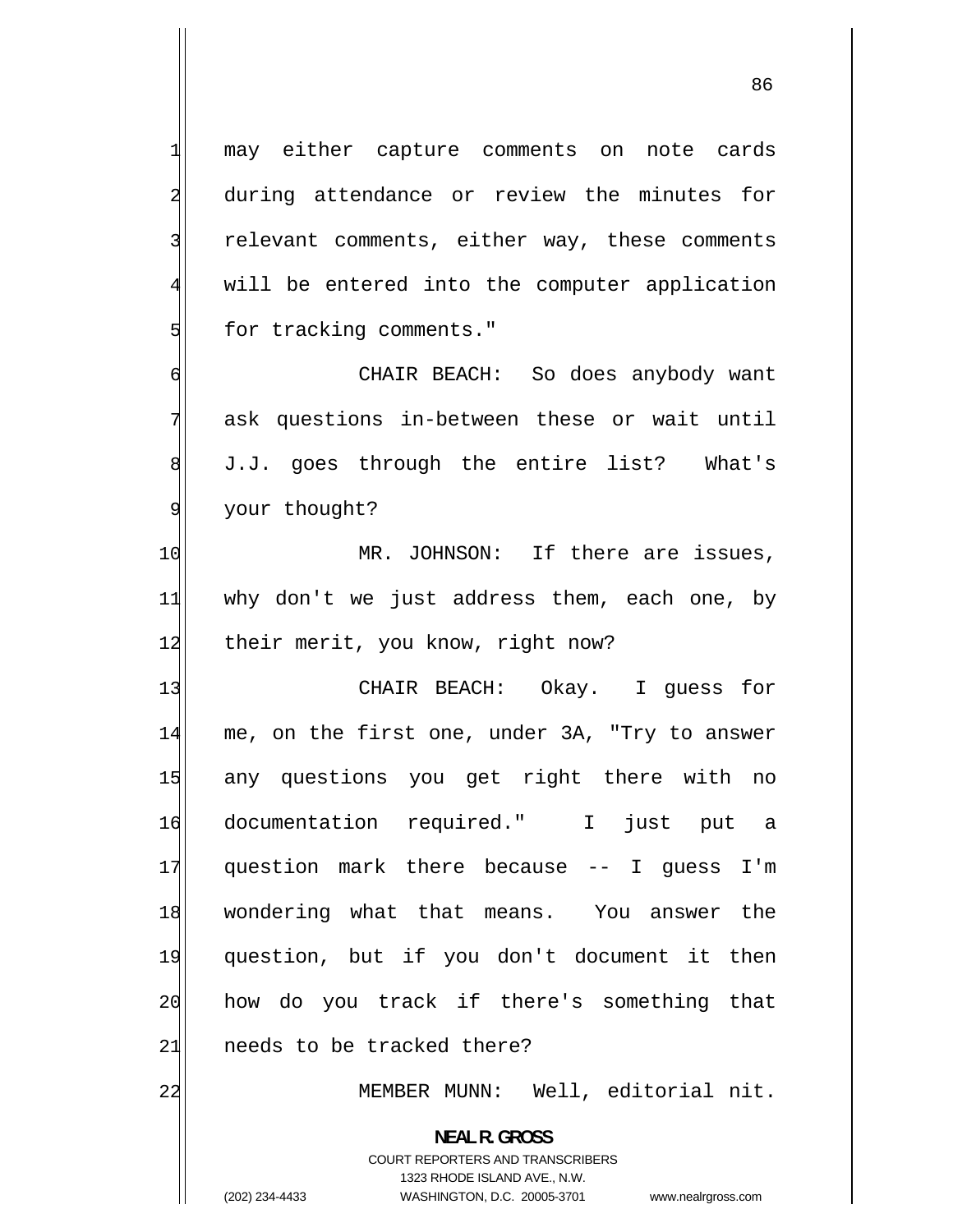1 That needs to be two sentences. A period 2 after "there," then "no documentation is 3 required." If it's a public meeting, 4 especially if it's a Board meeting, then it's 5 going to go into the minutes anyway, and 6 documentation, he means no additional 7 documentation would really be required. 8 If there's not an outstanding issue 9 for the questioner, then it's been addressed. 10 MR. JOHNSON: Someone asks a 11 question, the question is responded to, and 12 the response is sufficient, it's complete and 13 closed. 14 CHAIR BEACH: Okay. And I guess I 15 wonder why some of this doesn't go back to 16 PROC-012, because how you do this is based on 17 the procedure, correct? Doesn't this get  $18$  right  $-$ 19 MR. JOHNSON: This is focusing, in 20 part, on minutes and it addresses that in D, 21 and we review the minutes, and we have our 22 issue tracking system, and outreach tracking

> **NEAL R. GROSS**  COURT REPORTERS AND TRANSCRIBERS

> > 1323 RHODE ISLAND AVE., N.W.

(202) 234-4433 WASHINGTON, D.C. 20005-3701 www.nealrgross.com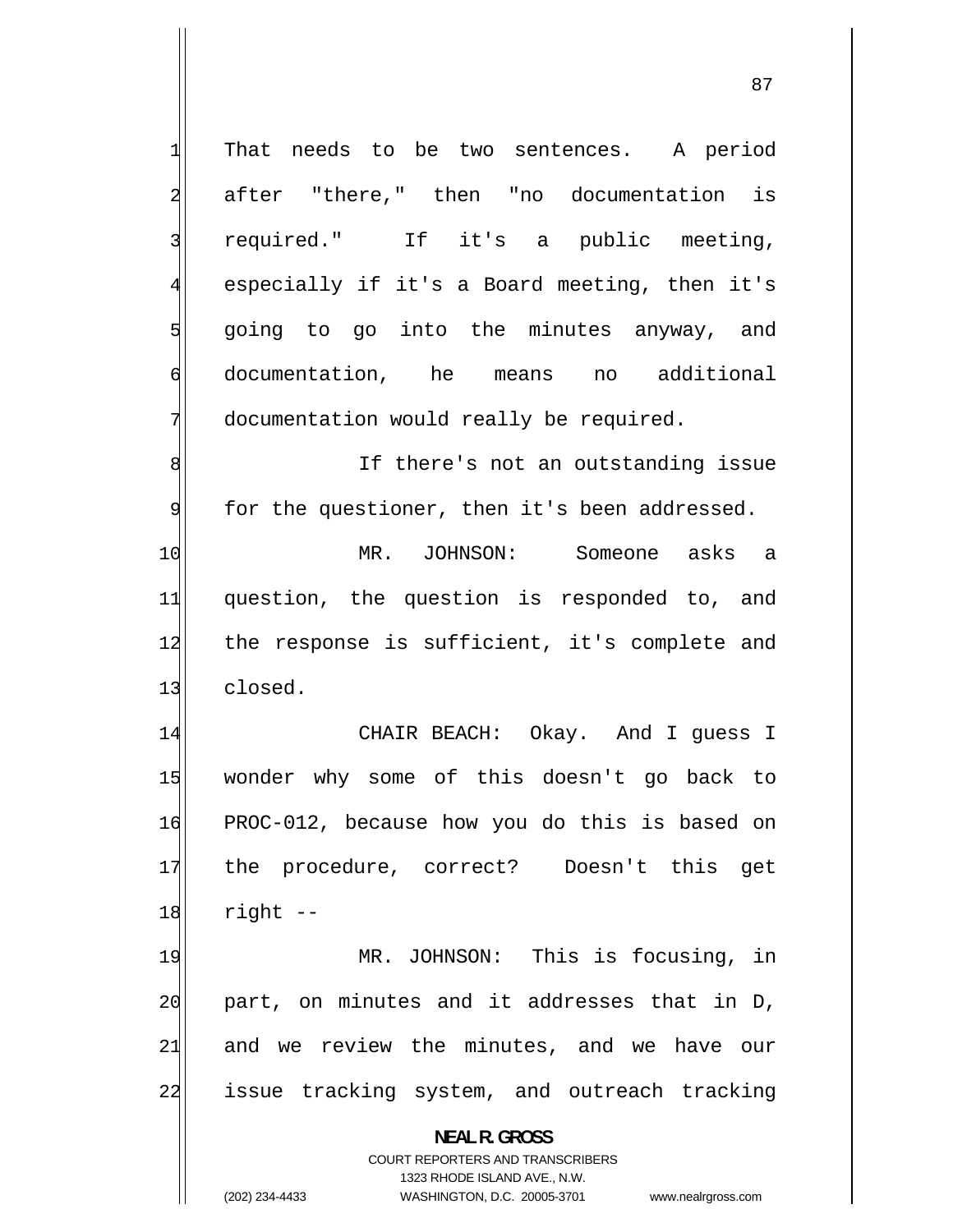system. This other information, these other applications, are to address other applications like questions that somebody might approach a person at a meeting that are different than the minutes of an outreach meeting.

7 CHAIR BEACH: Okay. So for A, I 8 understand that part of it, but when you get 9 down to B, which was the question I was going 10 to have there, again, is, the meeting minutes 11 and what you do with it, that's all part of 12 PROC-012, correct?

13 MR. JOHNSON: No.

14 CHAIR BEACH: No?

15 MR. JOHNSON: Meeting minutes are 16 Procedure-012, but when it comes to somebody 17 asking a question, yes.

18 CHAIR BEACH: Okay.

19 MR. JOHNSON: Okay. Now, you asked 20 one question, but it's two full questions.

21 CHAIR BEACH: Yes.

MR. JOHNSON: It's addressed in

**NEAL R. GROSS**  COURT REPORTERS AND TRANSCRIBERS 1323 RHODE ISLAND AVE., N.W.

22

1

2

3

4

5

6

(202) 234-4433 WASHINGTON, D.C. 20005-3701 www.nealrgross.com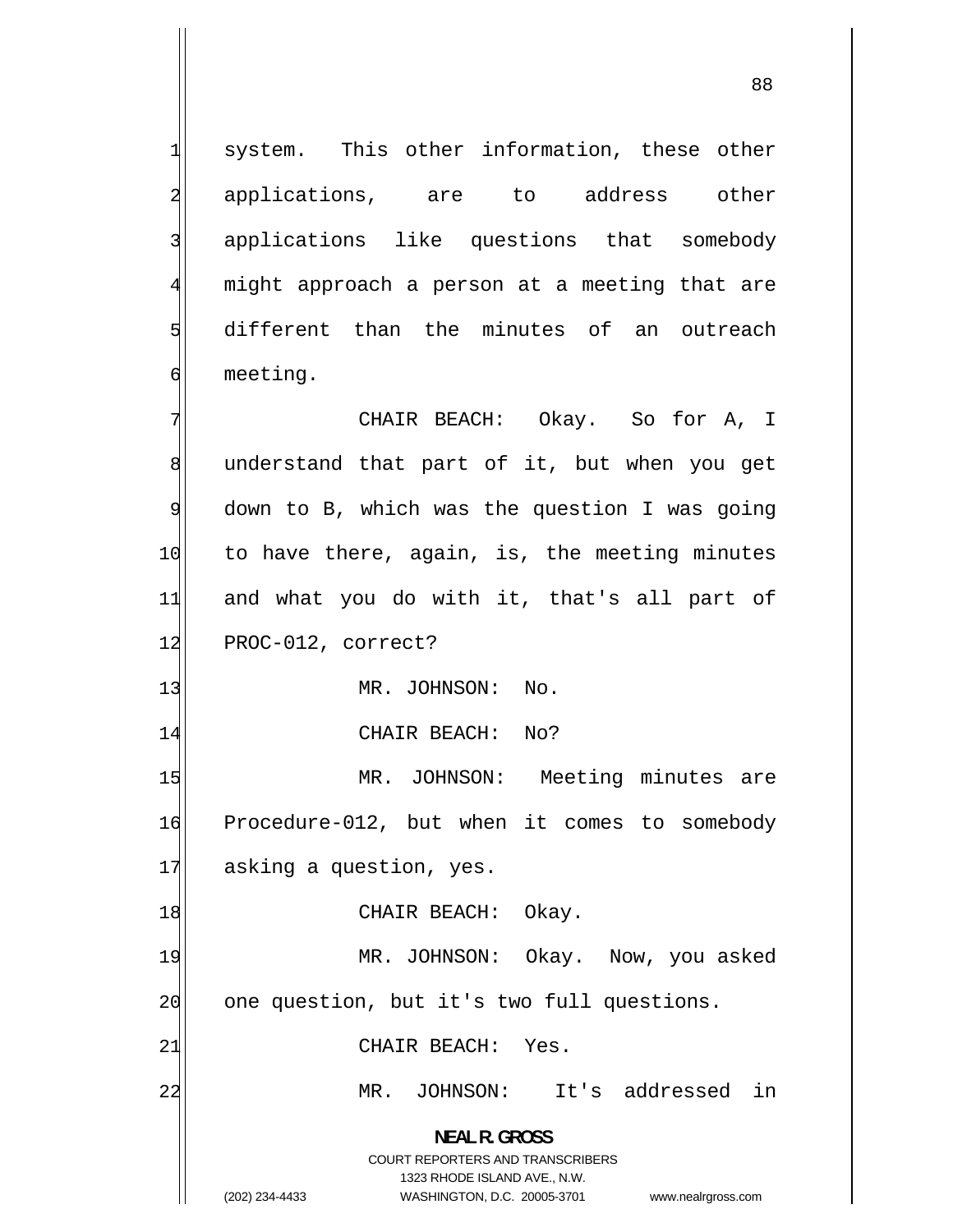Procedure-012, yes, but also, if a question came about in another venue other than an outreach meeting, that's what it's addressing.

1

2

3

4 MS. ELLISON: As in a full Board 5 meeting. You know, and if the public is in 6 attendance, they might not come up to us and 7 ask a question. I think some of this is 8 pertaining to, if you're at a full Board 9 meeting, and the public is there, and someone 10 comes up to you with a question, how do we 11 document that?

12 They're not up to the mic, it's not 13 on the official record, but we're still 14 receiving comments from individuals, and I 15 think that's where Stu -- or where this 16 writing is coming from.

17 CHAIR BEACH: Yes. I guess I'm 18 trying to take it step-by-step because the 19 first response talked about correspondence. 20 The second talked about Advisory Board  $21$  meetings and what you're doing.

22 MS. ELLISON: Right.

**NEAL R. GROSS**  COURT REPORTERS AND TRANSCRIBERS 1323 RHODE ISLAND AVE., N.W. (202) 234-4433 WASHINGTON, D.C. 20005-3701 www.nealrgross.com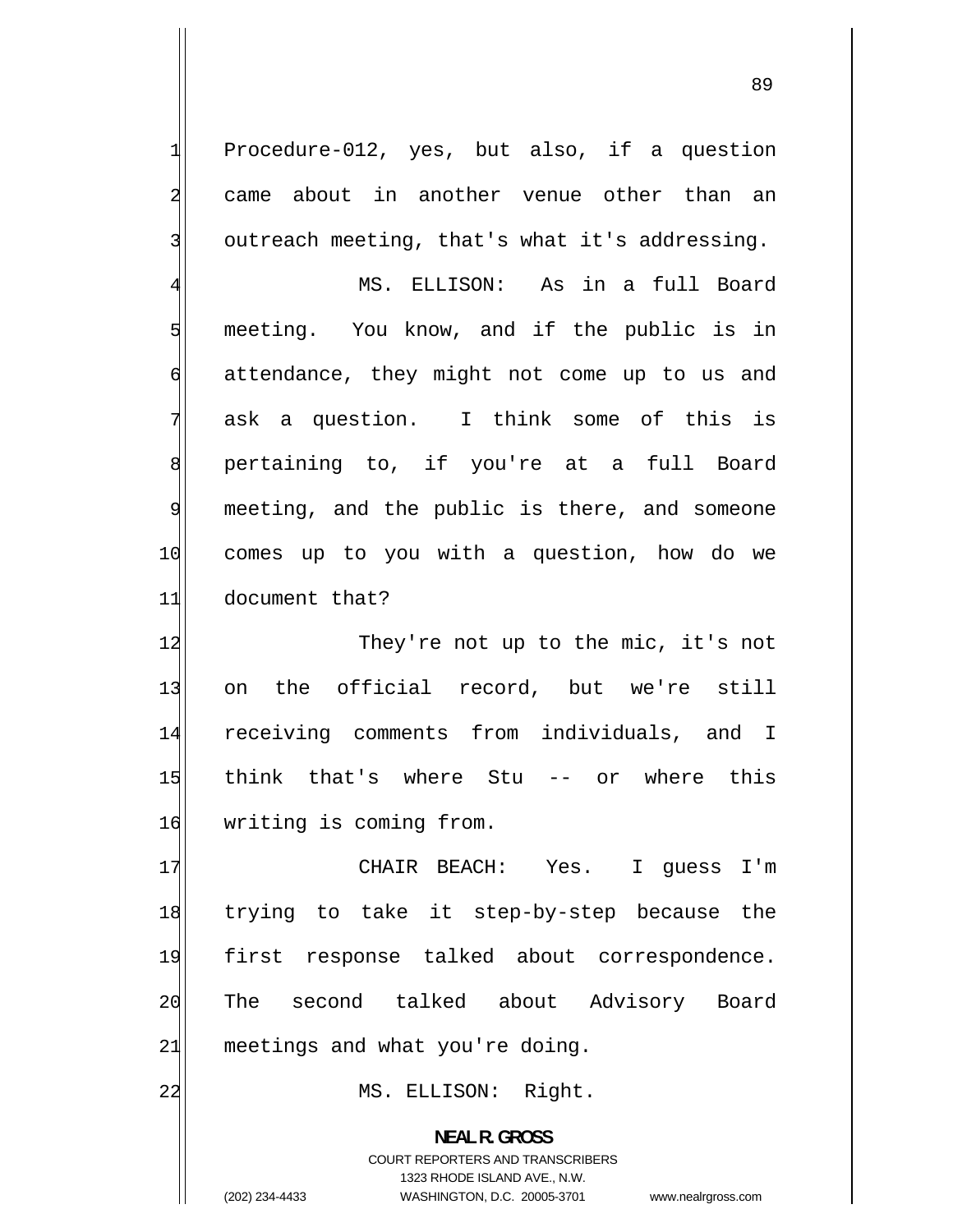1 CHAIR BEACH: The third -- so, you 2 know, I didn't really have any questions on 3 the third one, so the first answer, I [4](#page-3-0) understand the question, but when you get down [5](#page-4-0) to C, "DCAS staff are to travel with a supply [6](#page-5-0) of note cards so that the questions and [7](#page-6-0) contact information," I guess for the tracking [8](#page-7-0) purposes. [9](#page-8-0) MS. ELLISON: And I think in cases [10](#page-9-0) of those note cards, Stu likes for people to [11](#page-10-0) travel to the Board meetings with those note [12](#page-11-0) cards in case someone comes up to them with [13](#page-12-0) some questions, that we have a way to track [14](#page-13-0) that, you know, especially if we can't get [15](#page-14-0) back to the them or if we can't answer that [16](#page-15-0) question on the spot, it's a way for us to [17](#page-16-0) track it and get back with them later. [18](#page-17-0) CHAIR BEACH: Okay. [19](#page-18-0) MS. ELLISON: Does that help [20](#page-19-0) clarify that a little? [21](#page-20-0) CHAIR BEACH: So that one, yes, it [22](#page-21-0) does help clarify that. **NEAL R. GROSS**  COURT REPORTERS AND TRANSCRIBERS 1323 RHODE ISLAND AVE., N.W. (202) 234-4433 WASHINGTON, D.C. 20005-3701 www.nealrgross.com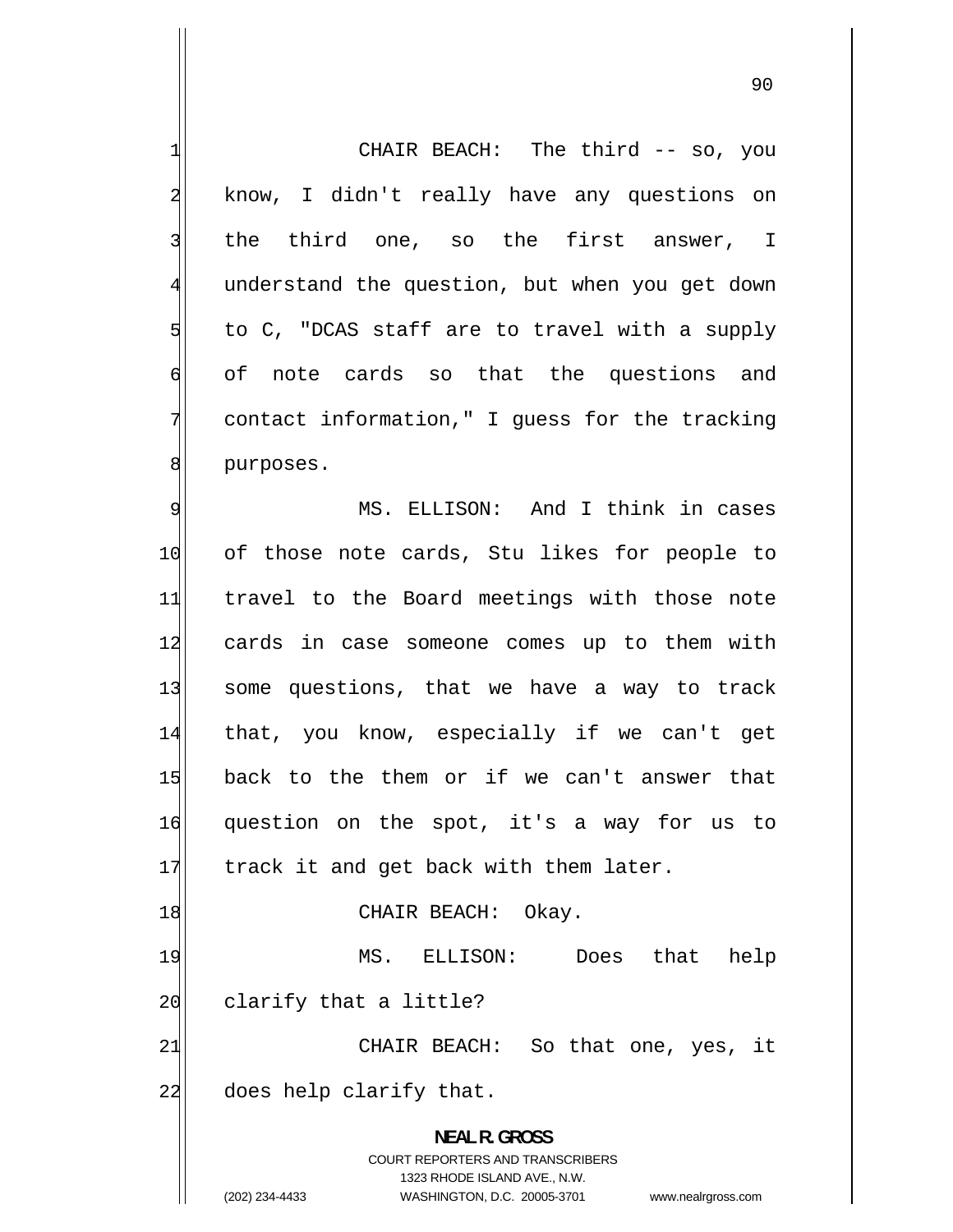| $\mathbf{1}$            | MS. ELLISON: Okay. And, you know,                                                                                                                               |
|-------------------------|-----------------------------------------------------------------------------------------------------------------------------------------------------------------|
| $\overline{a}$          | if we do also attend as part of the Joint                                                                                                                       |
| $\overline{\mathbf{3}}$ | Outreach Task Group, which is in conjunction                                                                                                                    |
|                         |                                                                                                                                                                 |
| $\overline{4}$          | with the Department of Labor and the                                                                                                                            |
| 5                       | Department of Energy, we do also attend, from                                                                                                                   |
| 6                       | time to time, town hall meetings that the                                                                                                                       |
| 7                       | Joint Outreach Task Group is holding.                                                                                                                           |
| 8                       | So, you know, again, there, we have                                                                                                                             |
| 9                       | access to members of the public that may come                                                                                                                   |
| 10                      | up to us and ask questions. You know, that's                                                                                                                    |
| 11                      | another example of something outside of the                                                                                                                     |
| 12                      | typical worker outreach meeting.                                                                                                                                |
| 13                      | MR. FITZGERALD: And, Josie, I know                                                                                                                              |
| 14                      | we talked about this at the last meeting a                                                                                                                      |
| 15                      | little bit, but in terms of the, I guess,                                                                                                                       |
| 16                      | recommendations that were in that report, I                                                                                                                     |
| 17                      | really thought these were pretty good, sort                                                                                                                     |
| 18                      | of, tactical, you know, here's how we're going                                                                                                                  |
| 19                      | to do it, but I think part of the issue that                                                                                                                    |
| 20                      | we had on some of the comment responses<br>is,                                                                                                                  |
| 21                      | clearly, things that progressed.                                                                                                                                |
| 22                      | And I think that was the message                                                                                                                                |
|                         |                                                                                                                                                                 |
|                         | <b>NEAL R. GROSS</b><br>COURT REPORTERS AND TRANSCRIBERS<br>1323 RHODE ISLAND AVE., N.W.<br>(202) 234-4433<br>WASHINGTON, D.C. 20005-3701<br>www.nealrgross.com |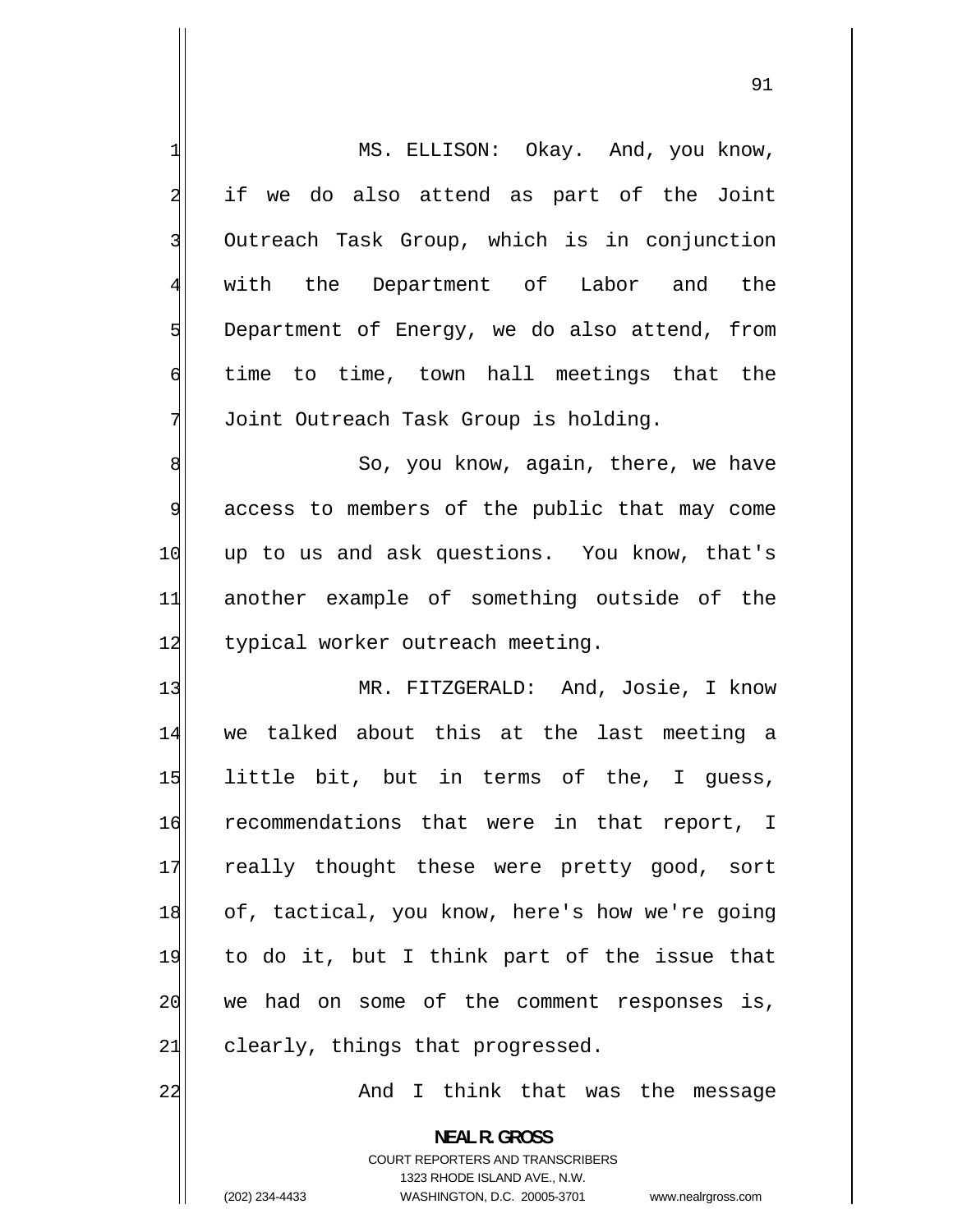that Stu gave. You know, we are doing better. And the question that was on the table was, what's the difference in terms of objective or approach between, you know, what was looked at five years ago at Rocky, for example, and where it is now?

1

2

3

4

5

6

7 And, you know, just around this 8 table I think everybody has a different take 9 on what worker outreach is and we had a lot of 10 discussion trying to figure out if my picture 11 is different than your picture, and a lot of 12 it is just simply trying to inform each other. 13 And I think it'd be very helpful just to have 14 that.

15 You know, because when you talk 16 about these different venues that you're 17 looking to encompass in your tracking, for 18 example, that's a pretty significant change. 19 I mean, a lot of what was found in the review 20 at Rocky was that there was lots of venues of 21 input, information, but only a portion of that 22 was being captured.

> **NEAL R. GROSS**  COURT REPORTERS AND TRANSCRIBERS 1323 RHODE ISLAND AVE., N.W. (202) 234-4433 WASHINGTON, D.C. 20005-3701 www.nealrgross.com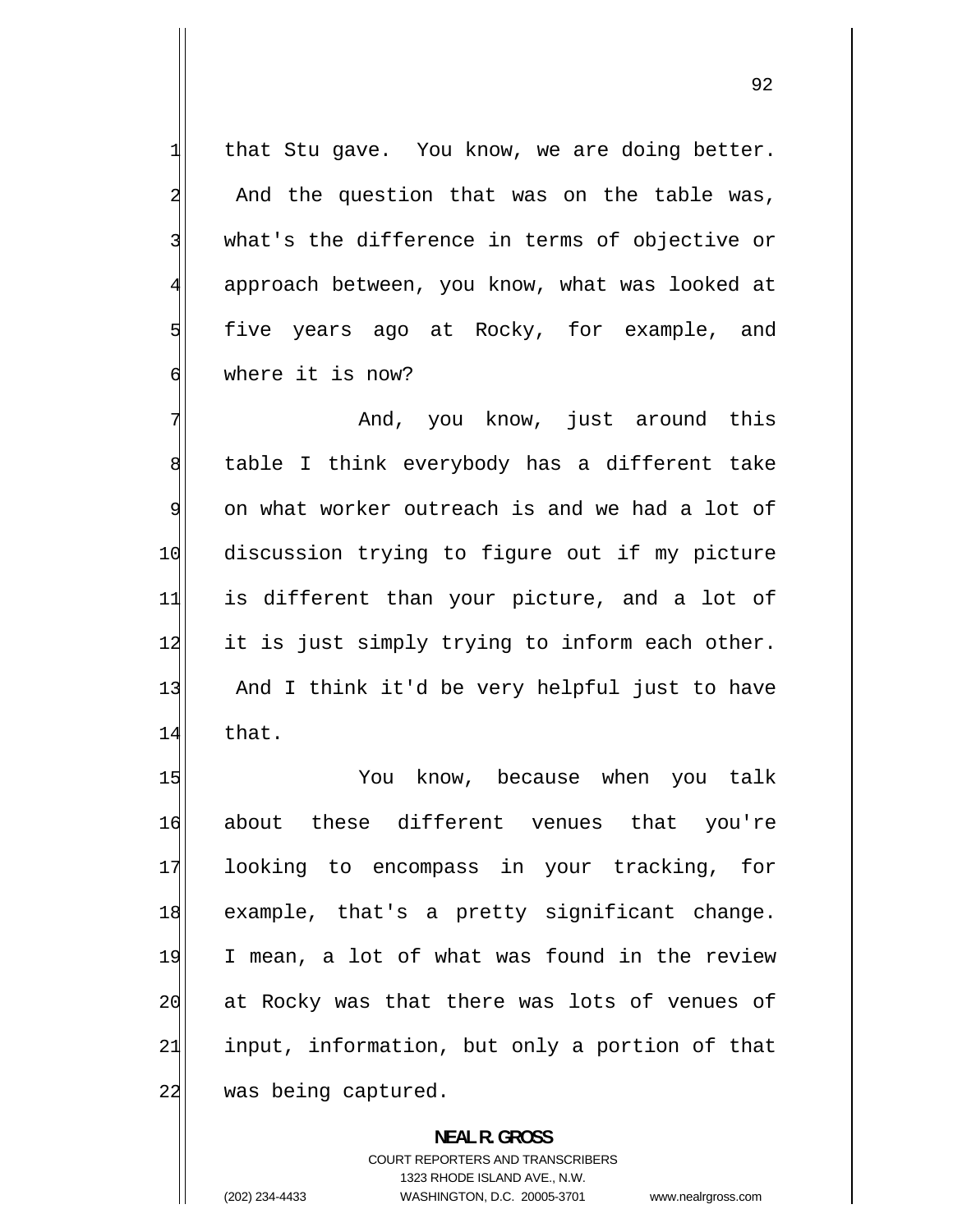| 1                       | And I think what you are saying in                                  |
|-------------------------|---------------------------------------------------------------------|
| $\overline{\mathbf{c}}$ | terms of your pursuit to find ways to make                          |
| 3                       | sure a lot of that does get captured, I think                       |
| $\overline{4}$          | that's a pretty significant difference and                          |
| 5                       | somehow, strategically, I was thinking,                             |
| $\mathbf 6$             | strategically, it defined, you know, here's                         |
| 7                       | what we're about in terms of what we're after                       |
| 8                       | in worker outreach and these all fall down as                       |
| $\overline{9}$          | activities to get there.                                            |
| 10                      | These are, sort of, the how-tos,                                    |
| 11                      | you know, but yet, that's sort of getting                           |
| 12                      | everybody on the same page as to what worker                        |
| 13                      | outreach really means now. And that, in a                           |
| 14                      | way, then being able to contrast where we've                        |
| 15                      | been in the past. I grant you that Rocky was                        |
| 16                      | a long time and how things were done, it's                          |
| 17                      | much different now, so the question was, you                        |
| 18                      | know, where is that now defined?                                    |
| 19                      | mean, how are you looking at<br>T.                                  |
| 20                      | worker outreach? And I think I've gleaned it                        |
| 21                      | from what you've said, but I really haven't                         |
| 22                      | seen it, sort of, laid out as a, you know, our                      |
|                         | <b>NEAL R. GROSS</b>                                                |
|                         | <b>COURT REPORTERS AND TRANSCRIBERS</b>                             |
|                         | 1323 RHODE ISLAND AVE., N.W.                                        |
|                         | (202) 234-4433<br>WASHINGTON, D.C. 20005-3701<br>www.nealrgross.com |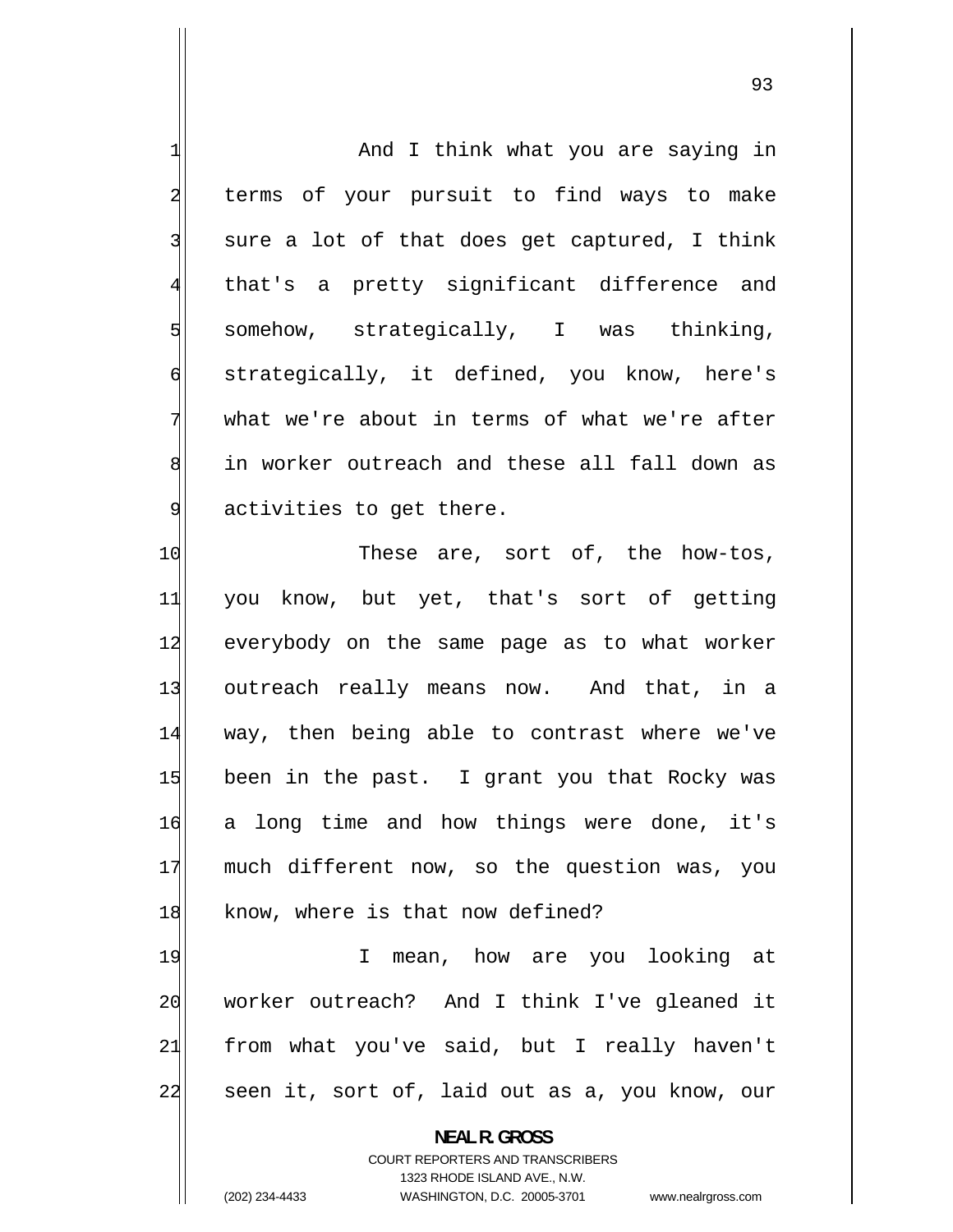activities will focus on making this happen. And what is that this that's going to happen? And I think some of that will be venues, some of it will be a little bit more aggressive. I think the note cards, for example, being prepared to, you know, bring

1

2

3

4

5

6

7 this back. I think all of those are pretty 8 laudable and if there's any way that one could 9 just be able to lay that out, that would be 10 great.

11 CHAIR BEACH: Yes. Thank you. I 12 think that's what I'm asking for is more 13 answer than what we're seeing here, because I 14 know they're doing it.

15 MS. ELLISON: Well, you're more 16 definition than explanation.

17 CHAIR BEACH: Yes.

18 MS. ELLISON: Okay.

19 MR. FITZGERALD: If nothing else, 20 it'd be nice to be able to say everybody's, 21 sort of, on the same page as to what worker 22 outreach means now and, you know, that might

**NEAL R. GROSS** 

COURT REPORTERS AND TRANSCRIBERS 1323 RHODE ISLAND AVE., N.W. (202) 234-4433 WASHINGTON, D.C. 20005-3701 www.nealrgross.com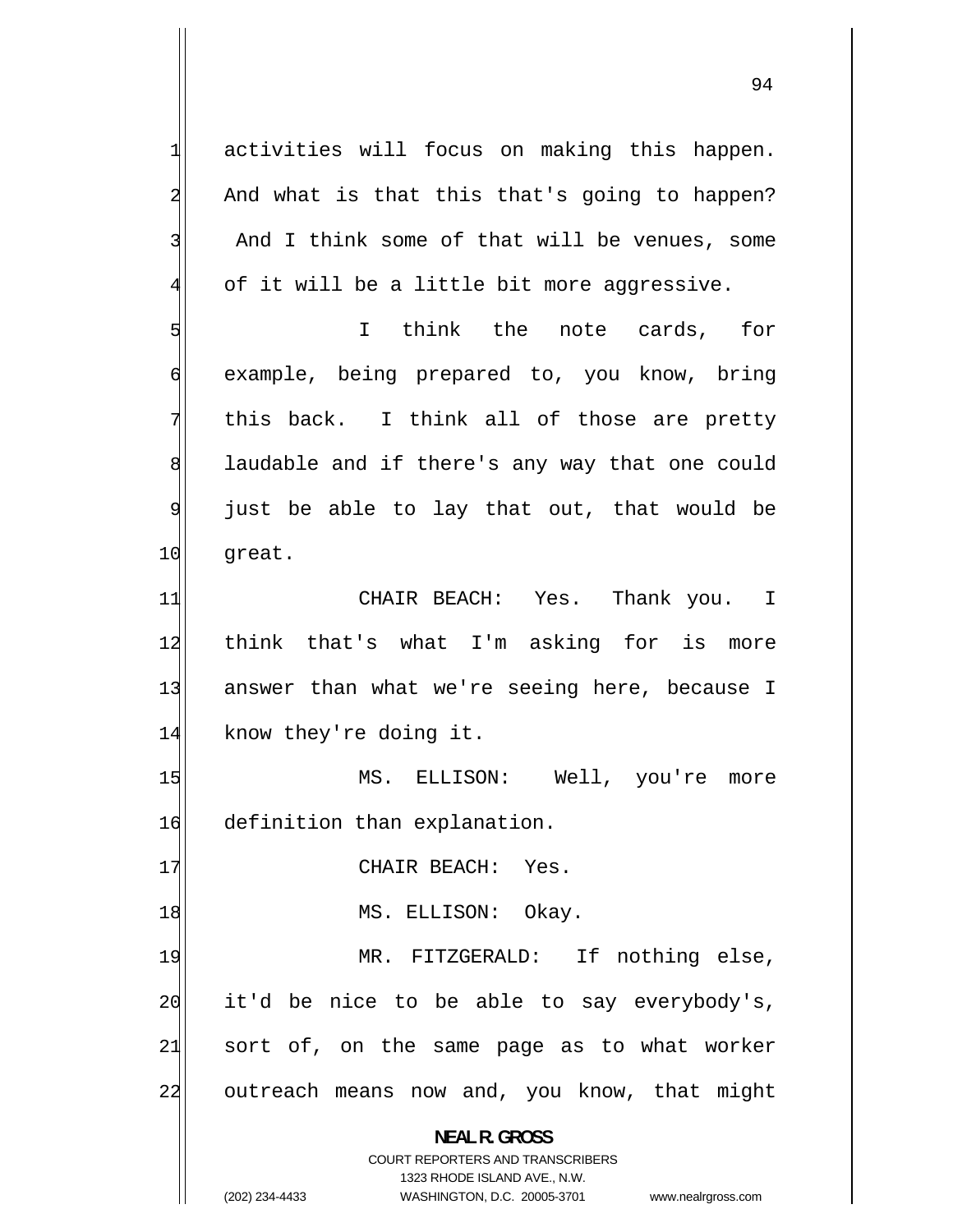be a little bit ambitious, but it sounds like a lot of times we're just, you know, at counter purposes in terms of how they're looking at that.

 And, you know, I think part of it 6 is resources. I think you can do so much, but, you know, the question is there's a 8 prioritization that goes on in terms of what can be done. I think that's part of the 10 equation as well.

11 CHAIR BEACH: Well, and I'm 12 procedure-oriented too, so I like to see that, 13 if you have a new procedure, is it working? 14 Is it doing what it's supposed to be doing? 15 So I guess I wanted to see something in that 16 framework also.

17 MR. SUNDIN: Just so I can, sort 18 of, fairly represent the question to Stu, the 19 way this answer starts out now is it, 20 essentially, applies to any meeting where 21 claimants, their reps, advocates, or other 22 members of the public are present, Chris has

> **NEAL R. GROSS**  COURT REPORTERS AND TRANSCRIBERS 1323 RHODE ISLAND AVE., N.W. (202) 234-4433 WASHINGTON, D.C. 20005-3701 www.nealrgross.com

1

2

3

4

5

7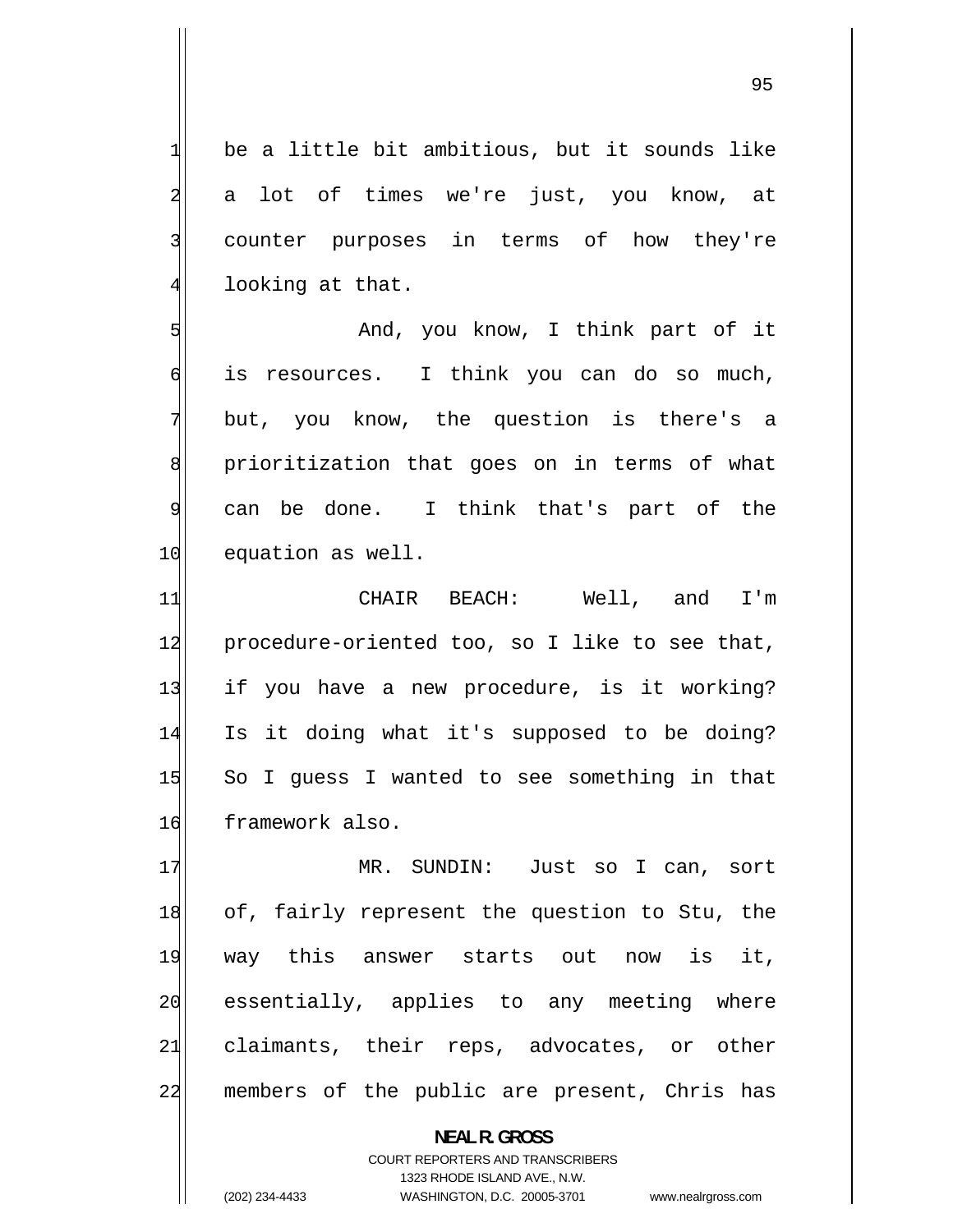1 sort of alluded to a few examples, I think 2 this applies, really, to every kind of 3 meeting. 4 If you want an iteration of the 5 kinds of meetings where we encounter 6 claimants, I'm not sure -- 7 CHAIR BEACH: I don't think that's 8 really necessary. 9 MR. SUNDIN: -- or what elements of 10 this procedure would apply --11 MR. FITZGERALD: I was thinking, 12 you know, typically, when does your strategic 13 planning in terms of, you know, whether the 14 activities make sense in light the way the 15 agency's objectives are changing and what have 16 you. In this particular case, I think the 17 objectives and the approach to worker outreach 18 has obviously shifted in a positive direction. 19 And when we have these 20 conversations of was it really clear, the then 21 versus now, what is the now in terms of the 22 attributes and the objectives that you see is **NEAL R. GROSS**  COURT REPORTERS AND TRANSCRIBERS 1323 RHODE ISLAND AVE., N.W.

(202) 234-4433 WASHINGTON, D.C. 20005-3701 www.nealrgross.com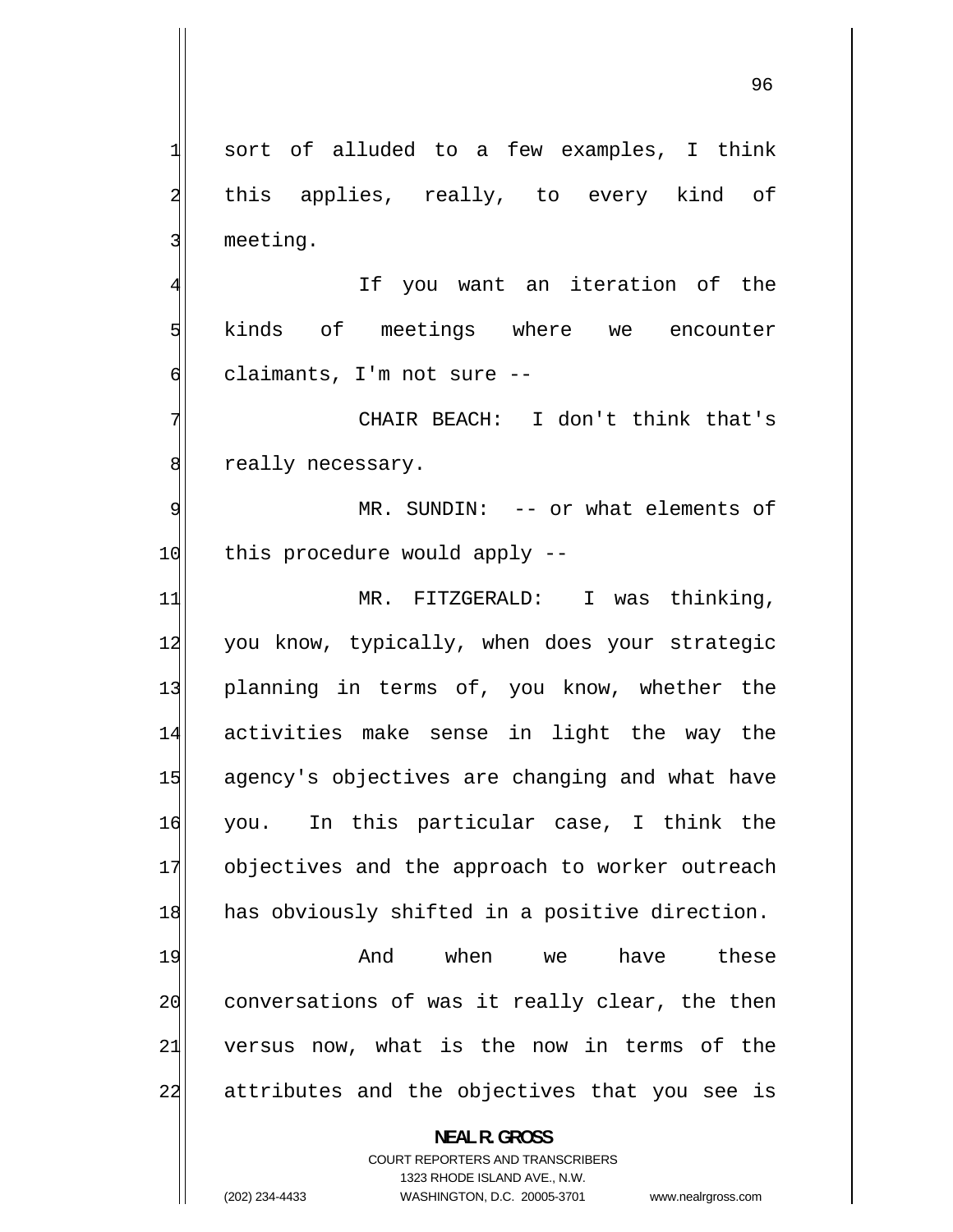important to worker outreach, then it makes more sense to see the activities because the activities are, you know, what you're doing that supports that new vision or new objective.

1

2

3

4

5

6

7

 MR. SUNDIN: That's a different question than what was on the list before.

8 MR. FITZGERALD: Well, I think 9 that's kind of what translates the 10 recommendation was, you know, I think there 11 was some response that said we'll do better, 12 and when we had the conversation with Stu it 13 was sort of, is there any way we can get a fix 14 on, you know, where things are as far as now? 15 You know, and that kind of helps everybody 16 understand what you're thinking is as far as 17 what worker outreach would be at this point in 18 time and some of the attributes that you want 19 to see in that.

20 And I think the activities 21 themselves make sense, but, you know, I think 22 what's missing is that, sort of, a lead-in

> **NEAL R. GROSS**  COURT REPORTERS AND TRANSCRIBERS 1323 RHODE ISLAND AVE., N.W. (202) 234-4433 WASHINGTON, D.C. 20005-3701 www.nealrgross.com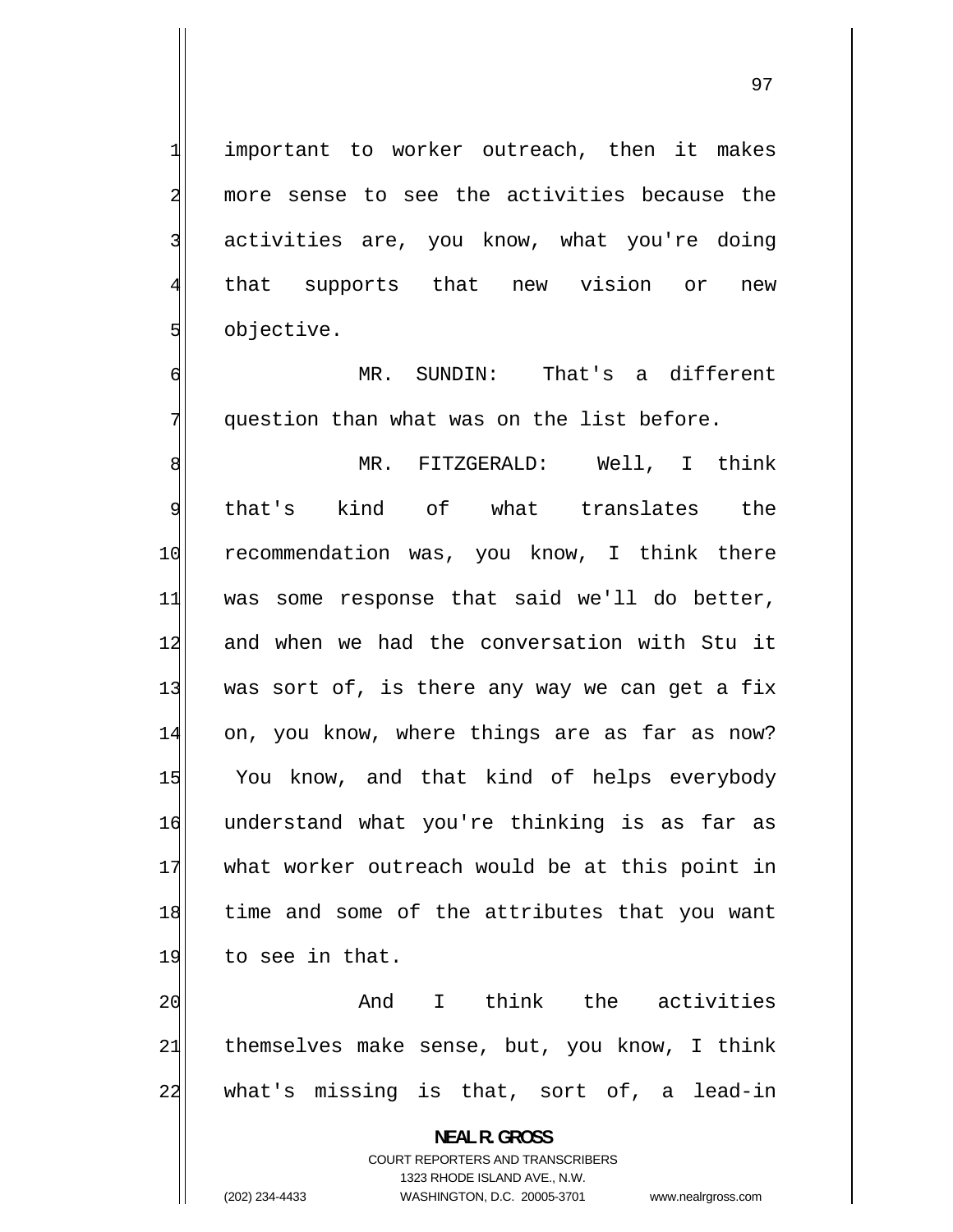that says, okay, you know, in terms of worker outreach, we are going to be more encompassing on the venues that we want to track and be responsive to.

5 We're going to be perhaps more 6 aggressive in terms of being prepared and 7 having the capabilities to elicit and record 8 inputs from workers. I think of the 3 x 5 9 cards as being sort of prepared to do so, and 10 that's a message from here on out, everybody 11 is a possible conduit of information right 12 now, not just the formal worker outreach 13 meetings, but actually, everybody in the staff 14 level is a conduit of information.

15 I think that's an important 16 message, but I think all that sort of falls 17 into, this is what it's about now and these 18 activities make it happen. That's the how 19 part. 20 DR. MAKHIJANI: Josie, this is  $21$  Arjun. 22 CHAIR BEACH: Hi, Arjun. **NEAL R. GROSS** 

> COURT REPORTERS AND TRANSCRIBERS 1323 RHODE ISLAND AVE., N.W.

1

2

3

4

(202) 234-4433 WASHINGTON, D.C. 20005-3701 www.nealrgross.com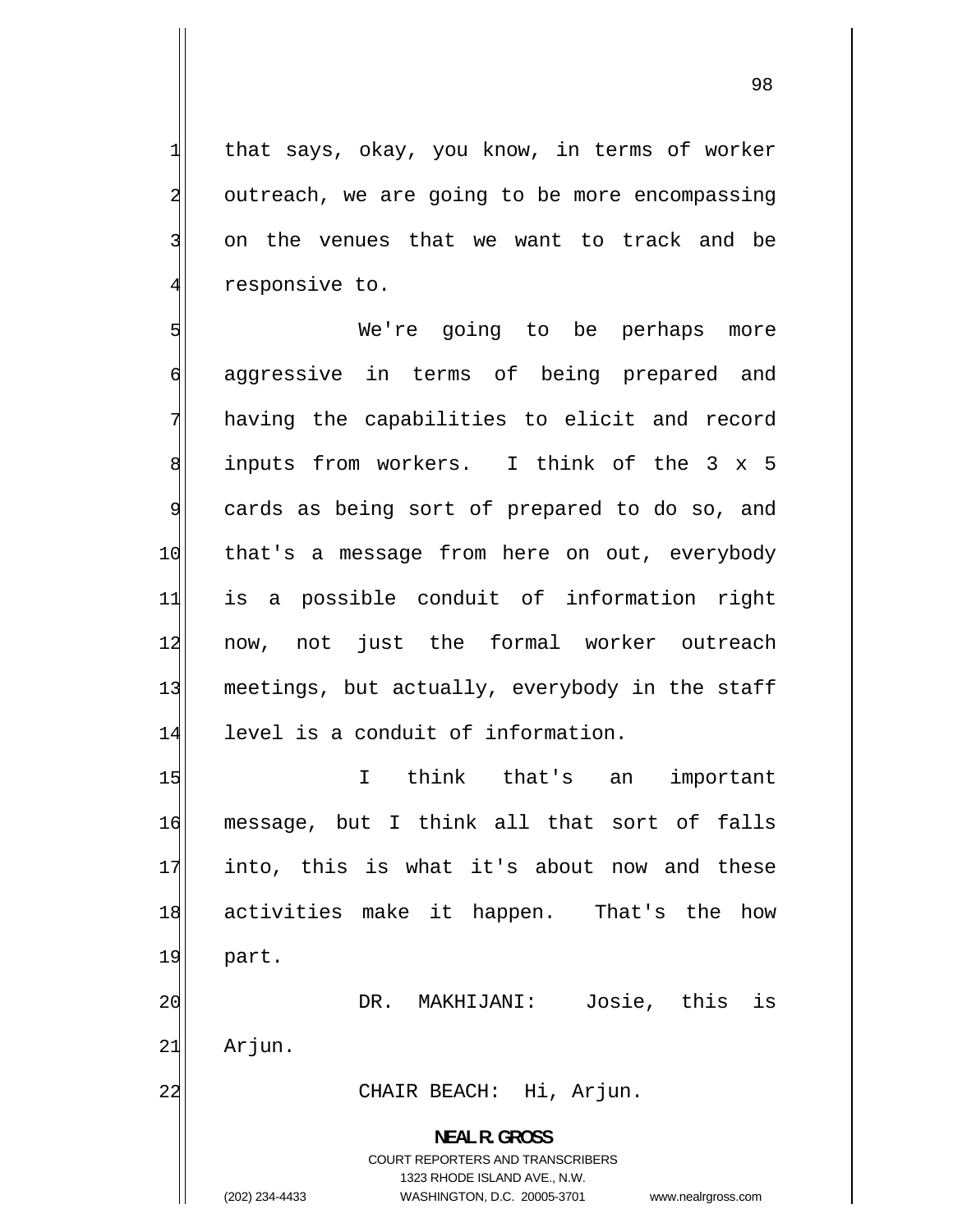| 1              | DR. MAKHIJANI: Sorry to interrupt.                                      |
|----------------|-------------------------------------------------------------------------|
| 2              | I can hear everybody, but I couldn't hear                               |
| 3              | J.J. very well. I joined late. I'm sorry.                               |
| $\overline{4}$ | CHAIR BEACH: Okay. So J.J. has                                          |
| 5              | taken note of that, I'm sure. Thank you.                                |
| 6              | Okay. Anything else on that first grouping                              |
| 7              | before we move to the second?                                           |
| 8              | MR. JOHNSON: Okay. The second                                           |
| 9              | recommendation, "Clarify with DCAS management                           |
| 10             | whether any form of self-evaluation of worker                           |
| 11             | outreach progress is conducted currently, and                           |
| 12             | if so, how the status of activities and                                 |
| 13             | program enhancements are made available to                              |
| 14             | NIOSH. Is there a culture of continual                                  |
| 15             | improvement in DCAS' approach to worker                                 |
| 16             | outreach communications that is manifest<br>in                          |
| 17             | its procedures, program direction, and program                          |
| 18             | results that can and is being monitored in                              |
| 19             | terms of NIOSH response that it will<br>do                              |
| 20             | better, how will that be determined<br>and                              |
| 21             | measured?"                                                              |
| 22             | "NIOSH does not employ a self-                                          |
|                |                                                                         |
|                | <b>NEAL R. GROSS</b>                                                    |
|                | <b>COURT REPORTERS AND TRANSCRIBERS</b><br>1323 RHODE ISLAND AVE., N.W. |
|                | (202) 234-4433<br>WASHINGTON, D.C. 20005-3701<br>www.nealrgross.com     |

 $\mathsf{I}$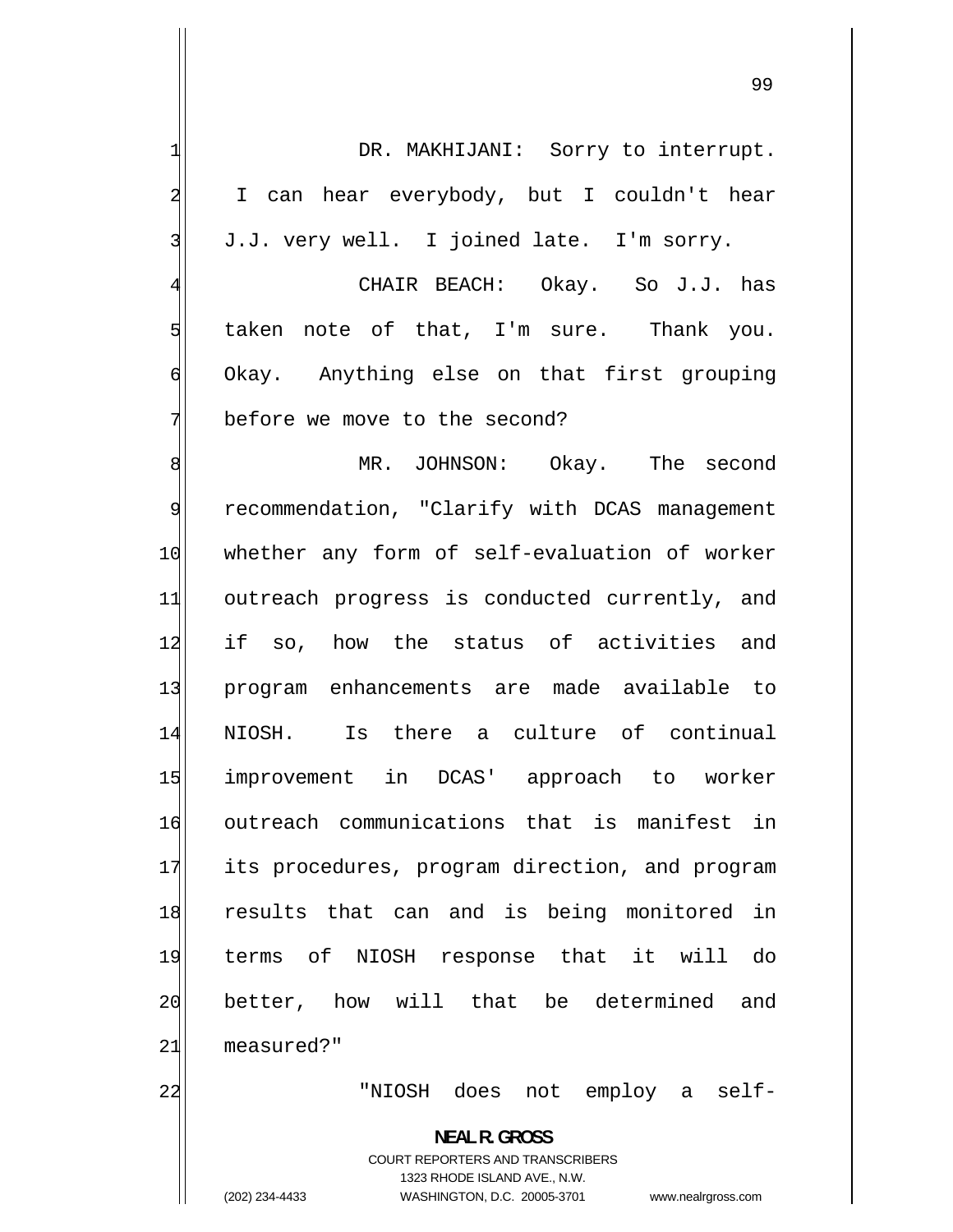evaluation of worker progress. The first part of this document, which is the analysis of NIOSH's try-to-do-better responses, reveals that the majority of the required improvement, listening and responding to public comments, are at Board meetings and have been adopted."

7 CHAIR BEACH: So before we move on, 8 I highlighted that and you say two different 9 things in that paragraph. One, there's no 10 self-evaluation currently being done for, and 11 I'm assuming that's worker outreach, so how 12 worker outreach is handled. But then it does 13 review the public comments at Board meetings 14 has been adopted and is working very nicely 15 for the last, what, year or so we've been 16 doing that?

17 I guess my question goes back to: 18 everybody self-evaluates at some point and if 19 there's no self-evaluation, how do you gauge 20 progress or how you're doing, I mean, or take 21 credit for some of the things that you are 22 doing or changing?

> **NEAL R. GROSS**  COURT REPORTERS AND TRANSCRIBERS 1323 RHODE ISLAND AVE., N.W. (202) 234-4433 WASHINGTON, D.C. 20005-3701 www.nealrgross.com

1

2

3

4

5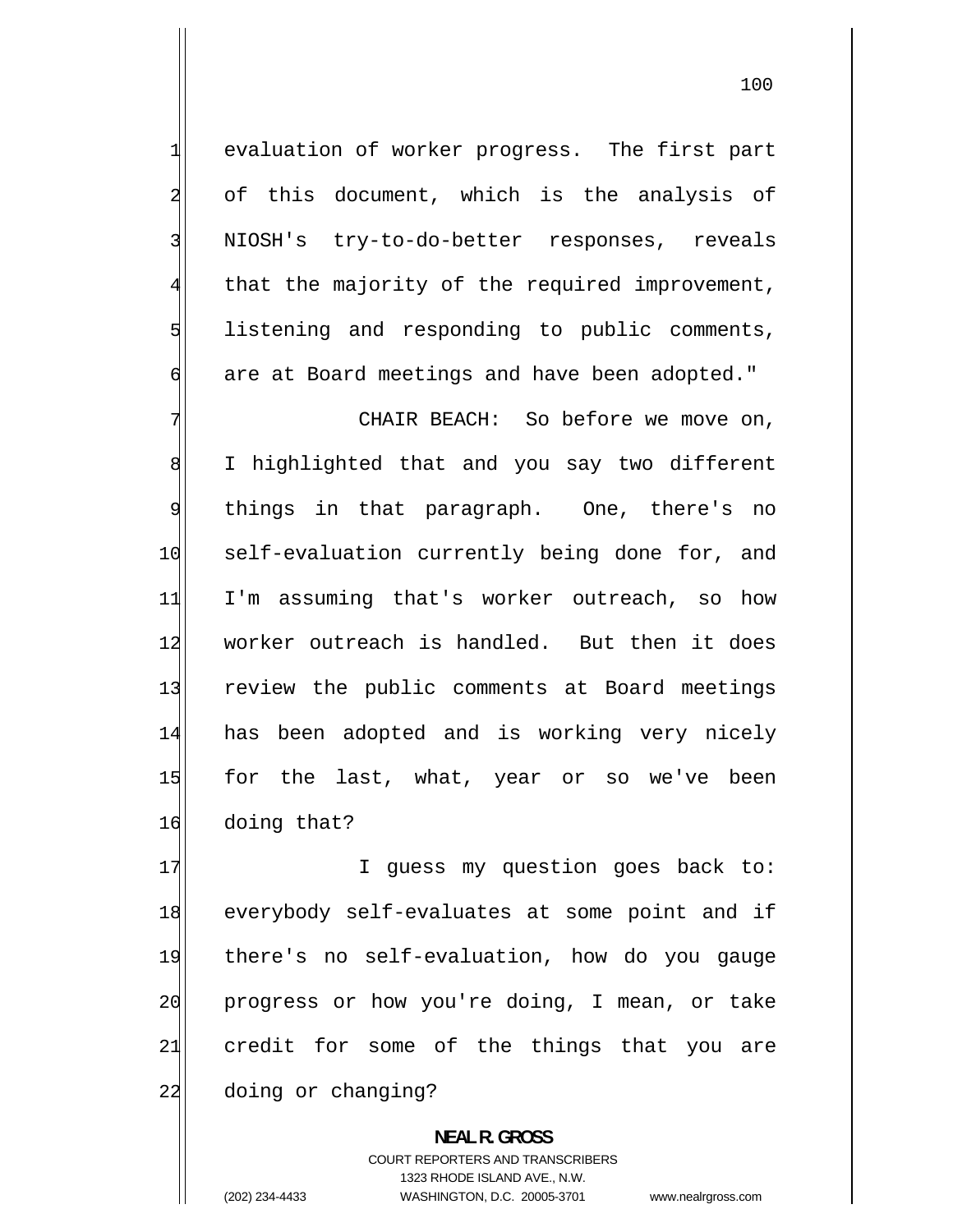MR. JOHNSON: Well, perhaps in some cases, you know, if you don't broadcast the things you're doing, no one knows.

1

2

3

5

6

7

8

22

4

CHAIR BEACH: Right.

 MR. JOHNSON: And in the other case, we don't know that we have tools to put in place to self-evaluate how well we're doing or how poorly we're doing.

9 MR. KATZ: I think the tracking 10 system that you're putting in place will be a 11 good tool for that because you'll have, in one 12 place, all of the substantive input that you 13 receive and you'll be able to look at that 14 same system and see that everything is 15 responded to, which is sort of core to 16 everyone's concern.

17 So I think actually that system you 18 put in place will make it very easy for you to 19 track how well you're doing it, and handling 20 all those, you know, making sure that input  $21$  doesn't fall through the cracks.

**NEAL R. GROSS** 

MR. JOHNSON: Right. Exactly as

COURT REPORTERS AND TRANSCRIBERS 1323 RHODE ISLAND AVE., N.W. (202) 234-4433 WASHINGTON, D.C. 20005-3701 www.nealrgross.com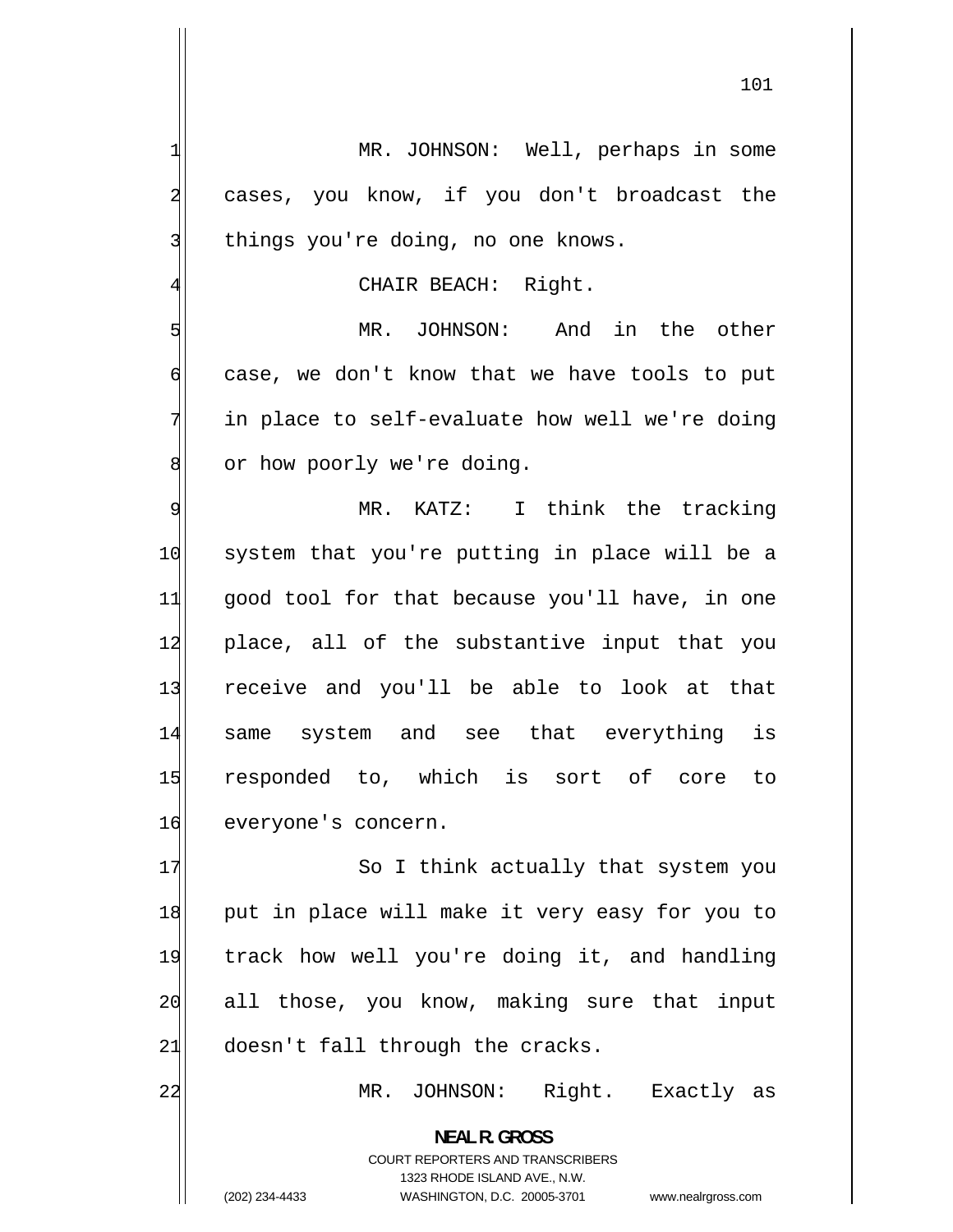102

you look at the overarching turn of outreach.

MR. KATZ: Yes.

1

2

3

4

5

 MEMBER MUNN: And as Stu says, the majority of the required improvement has been adopted and is working.

6 CHAIR BEACH: I guess I'd like to 7 see you take some credit or at least, you 8 know, kind of maybe broadcast what you have 9 changed, or what you are doing, and possibly 10 through this program and the ten-year review, 11 I mean, some of that will come out, but I 12 don't know, it'd be nice to see something. So 13 I have no suggestion there. Deep in thought? 14 Are you thinking about how to do that?

15 MS. ELLISON: Well, my thought was 16 that those action items, that is part of one 17 of those action items from the ten-year review 18 that we are working on and I would think would 19 eventually be reports from those action items, 20 so I don't think it would come out in these 21 reports.

22 MR. FITZGERALD: Well, the ten-year

**NEAL R. GROSS** 

COURT REPORTERS AND TRANSCRIBERS 1323 RHODE ISLAND AVE., N.W. (202) 234-4433 WASHINGTON, D.C. 20005-3701 www.nealrgross.com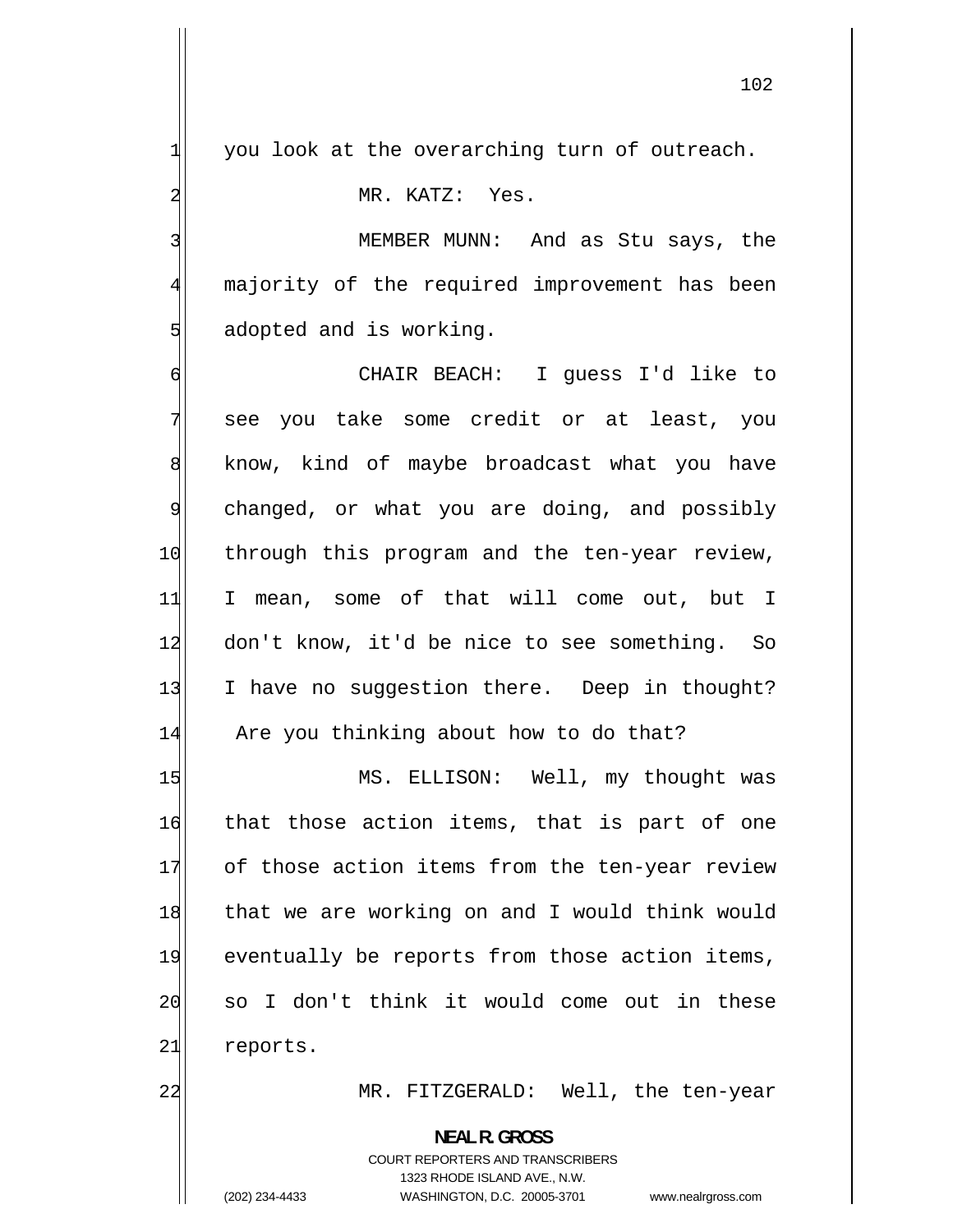| 1                | review itself was almost an evaluation to                           |
|------------------|---------------------------------------------------------------------|
| $\overline{a}$   | gauge, you know, progress and the                                   |
| 3                | satisfaction. So that, you know, was one                            |
| $\overline{4}$   | process that gave you that kind of feedback,                        |
| 5                | so the question is, is there going to be an                         |
| 6                | ongoing -- I think that's part of the ten-year                      |
| 7                | review plan to see how those steps that are                         |
| $\boldsymbol{8}$ | being taken in response to the ten-year --                          |
| $\mathsf{S}$     | which is what you're saying, I think, how                           |
| 10               | those are being accomplished or that, in fact,                      |
| 11               | satisfies some of the early concerns.                               |
| 12               | CHAIR BEACH: I know even my                                         |
| 13               | company out at work, sent out surveys for the                       |
| 14               | second time in, I'd say, five years, plant-                         |
| 15               | wide, companywide, surveys of, you know, how                        |
| 16               | are we doing and, I mean, everybody does that                       |
| 17               | at some point, so I was surprised --                                |
| 18               | MR. FITZGERALD: It's hard not to                                    |
| 19               | get a receipt anymore without being told, why                       |
| 20               | don't you fill this out.                                            |
| 21               | CHAIR BEACH: That's true.                                           |
| 22               | MEMBER MUNN: Are you available for                                  |
|                  | <b>NEAL R. GROSS</b>                                                |
|                  | COURT REPORTERS AND TRANSCRIBERS                                    |
|                  | 1323 RHODE ISLAND AVE., N.W.                                        |
|                  | (202) 234-4433<br>WASHINGTON, D.C. 20005-3701<br>www.nealrgross.com |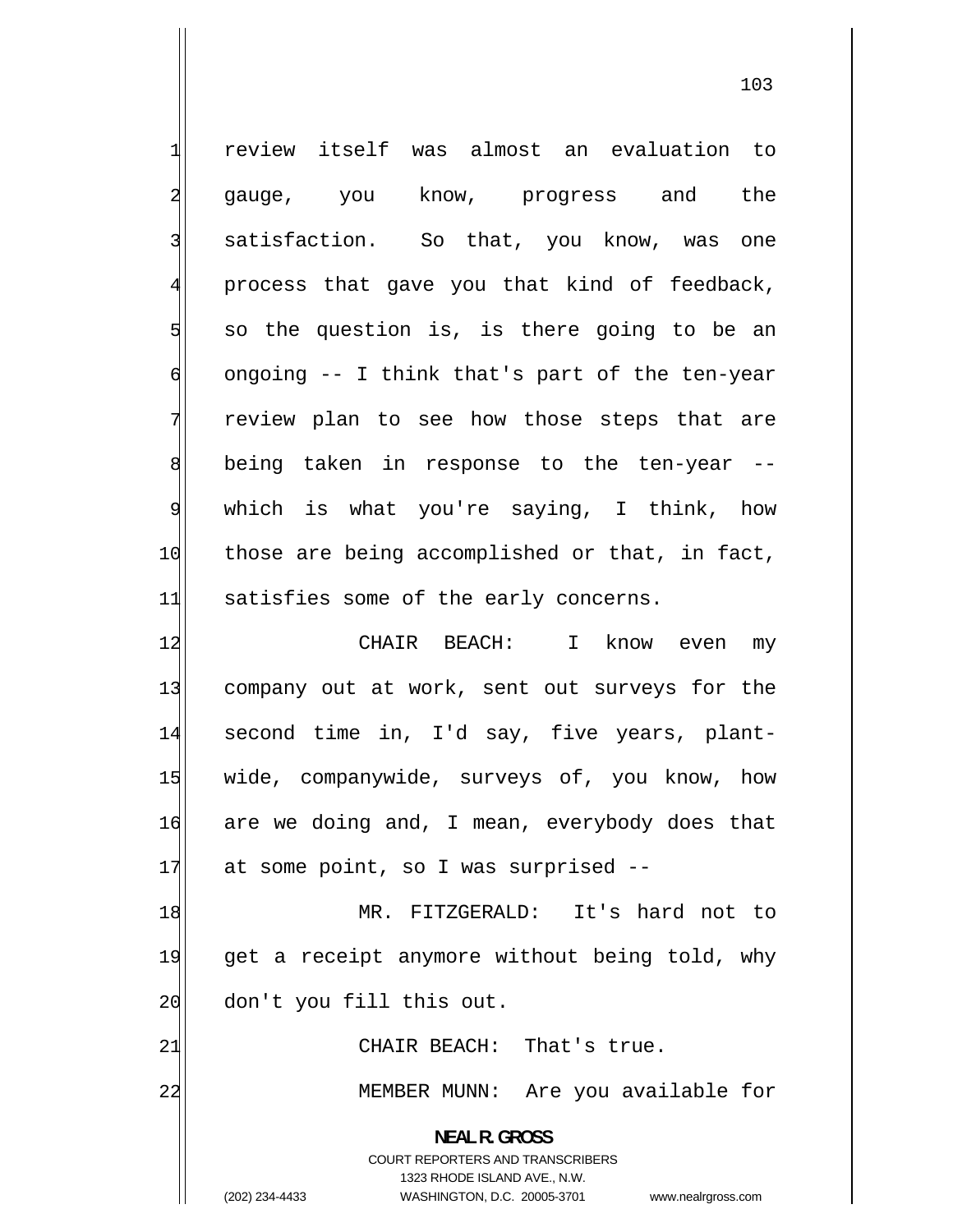a survey?

1

2

3

4

5

6

7

MR. FITZGERALD: Yes.

 MEMBER MUNN: Please take a few minutes to fill --

 CHAIR BEACH: Okay. So I don't have anything else for 2, unless anybody else does.

8 MR. JOHNSON: Recommendation 3, "Is 9 there an institutional means or management 10 system by which DCAS tracks or follows on 11 worker comments in an overall integrated 12 fashion? Who is responsible for overseeing 13 the division's responsiveness to such 14 comments, whether received formally or 15 informally, and what actions are taken to 16 ensure responsiveness, timeliness, and 17 accountability?"

18 "DCAS intends to develop a comment 19 tracking computer application to provide a 20 method for managing comments and responses. 21 Once developed, the communications team lead 22 will likely have the lead role in ensuring

> **NEAL R. GROSS**  COURT REPORTERS AND TRANSCRIBERS 1323 RHODE ISLAND AVE., N.W.

(202) 234-4433 WASHINGTON, D.C. 20005-3701 www.nealrgross.com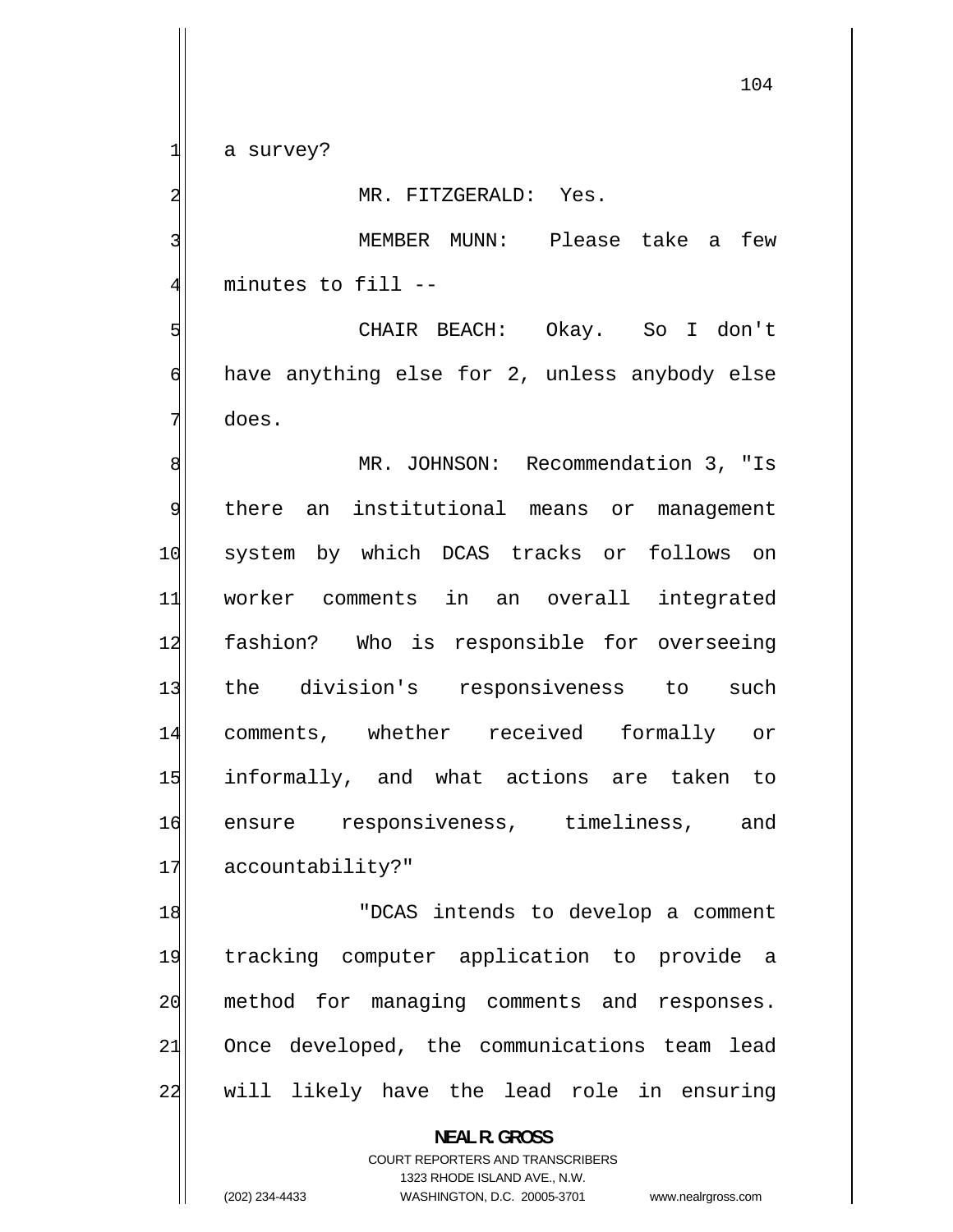comments are treated appropriately."

1

| $\overline{\mathbf{c}}$ | CHAIR BEACH: Okay. That's good.                                                                                                                                        |
|-------------------------|------------------------------------------------------------------------------------------------------------------------------------------------------------------------|
| $\overline{3}$          | So, of course, I wrote down when I read that,                                                                                                                          |
| $\overline{4}$          | the timeline for this, and I know we talked                                                                                                                            |
| 5                       | about it, Phil, but that was my first                                                                                                                                  |
| $\sigma$                | question, and then the second one is, who                                                                                                                              |
| 7                       | would have access to that? Would the Work                                                                                                                              |
| 8                       | Group, the Board, have access to that? And I                                                                                                                           |
| $\overline{9}$          | know you may not be able to answer that at                                                                                                                             |
| 10                      | this point, but $-$                                                                                                                                                    |
| 11                      | MS. ELLISON: Yes, I can't answer                                                                                                                                       |
| 12                      | that at this point. I, offhandedly, don't                                                                                                                              |
| 13                      | know why not.                                                                                                                                                          |
| 14                      | CHAIR BEACH: And then there was a                                                                                                                                      |
| 15                      | lot of questions and does that pretty much                                                                                                                             |
| 16                      | answer all of those questions within that                                                                                                                              |
| 17                      | Number 3? So you don't know who will be                                                                                                                                |
| 18                      | responsible for -- you mentioned that earlier.                                                                                                                         |
| 19                      | MR. KATZ: Chris.                                                                                                                                                       |
| 20                      | The<br>communications<br>MS.<br>ELLISON:                                                                                                                               |
| 21                      | development team lead.                                                                                                                                                 |
| 22                      | Okay.<br>CHAIR BEACH:                                                                                                                                                  |
|                         | <b>NEAL R. GROSS</b><br><b>COURT REPORTERS AND TRANSCRIBERS</b><br>1323 RHODE ISLAND AVE., N.W.<br>(202) 234-4433<br>WASHINGTON, D.C. 20005-3701<br>www.nealrgross.com |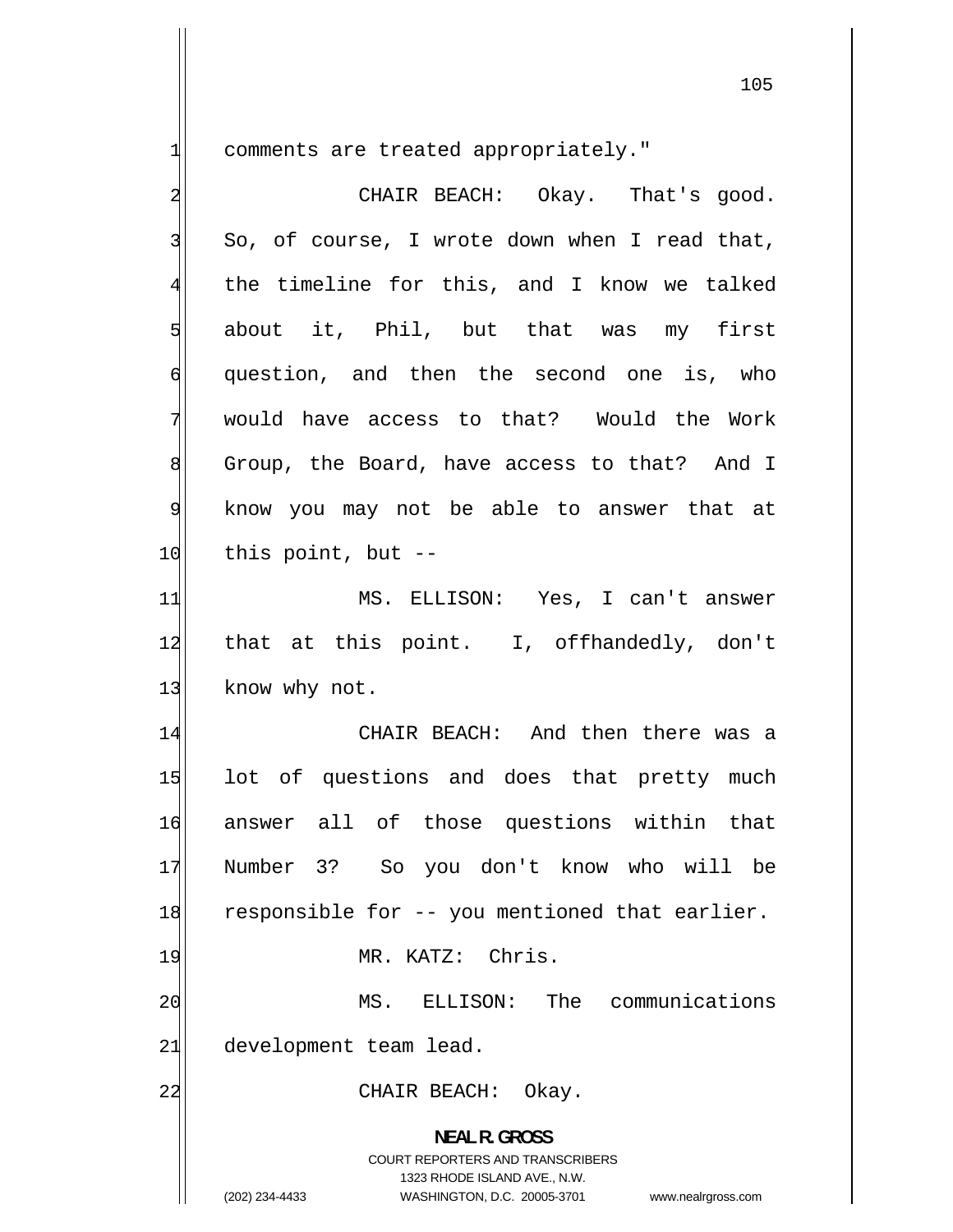MR. FITZGERALD: I want to echo though, I think this is a pretty spiffy initiative. 4 CHAIR BEACH: I do too. MR. FITZGERALD: And this is kind

1

2

3

5 6 of the substance of this comment because we 7 saw so many venues. If nothing else came out 8 of the pilot, it was just the number of venues 9 that exist for worker input and I think this 10 is pretty responsive to that if you can manage  $11$  to come up with the framework to do it.

12 CHAIR BEACH: I agree.

13 MR. JOHNSON: 4? "How are DCAS 14 staff members oriented to, or trained, for 15 effective worker outreach communications? 16 What guidance is provided to staff by 17 management? Management's expectations for 18 outreach, question 2, are covered periodically 19 at health physics staff meetings."

20 CHAIR BEACH: I guess that's pretty 21 vague and broad, since none of us get to 22 attend those meetings. Do you guys do

> **NEAL R. GROSS**  COURT REPORTERS AND TRANSCRIBERS 1323 RHODE ISLAND AVE., N.W.

(202) 234-4433 WASHINGTON, D.C. 20005-3701 www.nealrgross.com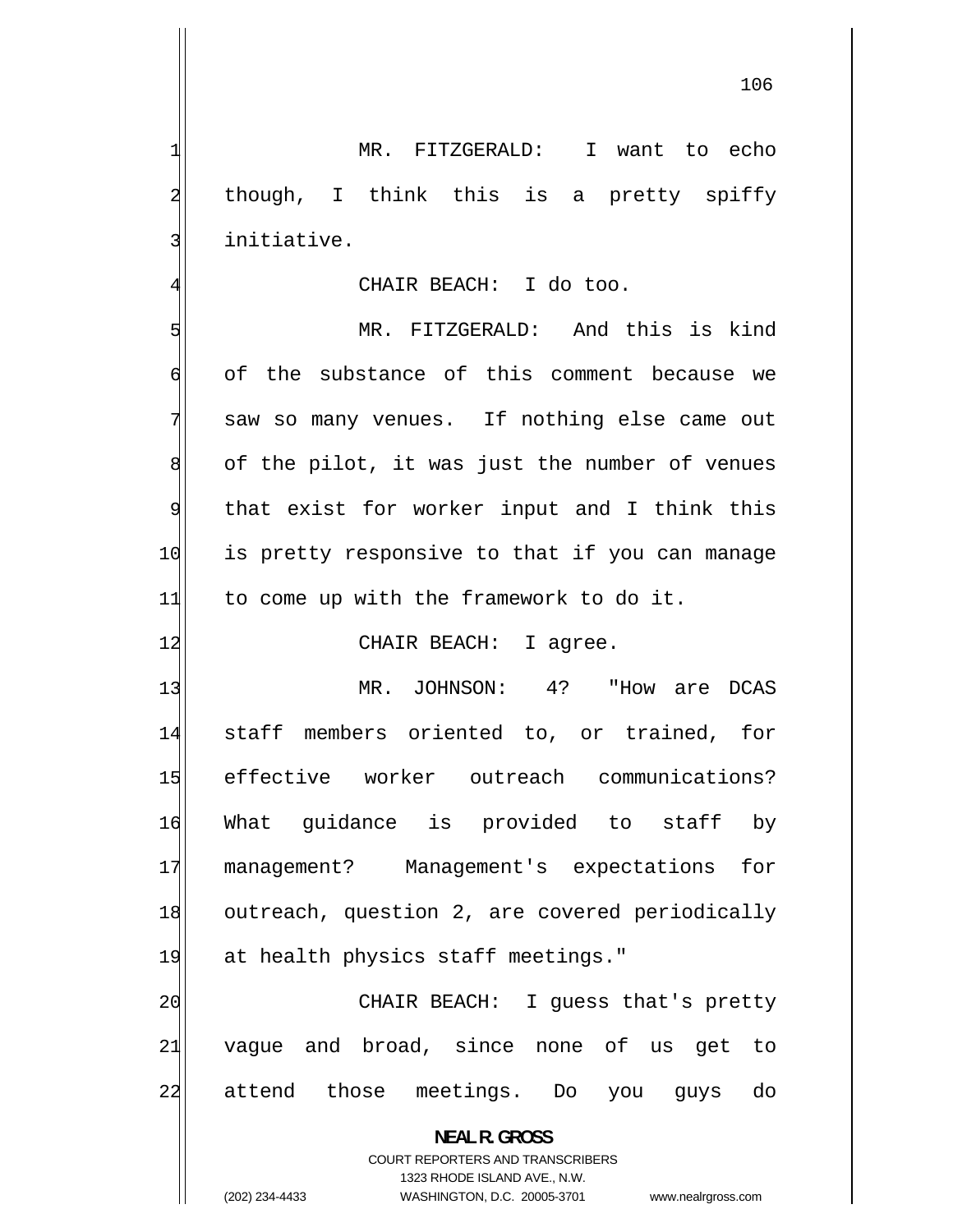something formally or just like, okay, today we're going to do some training, or does ATL - - I guess you guys aren't really DCAS staff, but a lot of this goes over to ATL side of the house too.

6 MR. LEWIS: Well, that's our life. 7 You know, I mean, so just every day, you learn 8 something new, and it's hard to track 9 something like that too, you know, but that's, 10 you know, we're always discussing, staff call, 11 we get together and have conference calls and 12 we do a lot of different outreach that we get 13 to, but it's continuous training on that. 14 You're always learning something new.

15 CHAIR BEACH: I guess this kind of 16 goes back to you lead from the top down. So 17 if the top are worker-outreach-oriented, then 18 people down below will be as well. And this 19 was mostly trying to get a handle on how 20 you're trained.

21 MEMBER SCHOFIELD: I think this is 22 a question for people doing the outreach, this

> **NEAL R. GROSS**  COURT REPORTERS AND TRANSCRIBERS 1323 RHODE ISLAND AVE., N.W.

1

2

3

4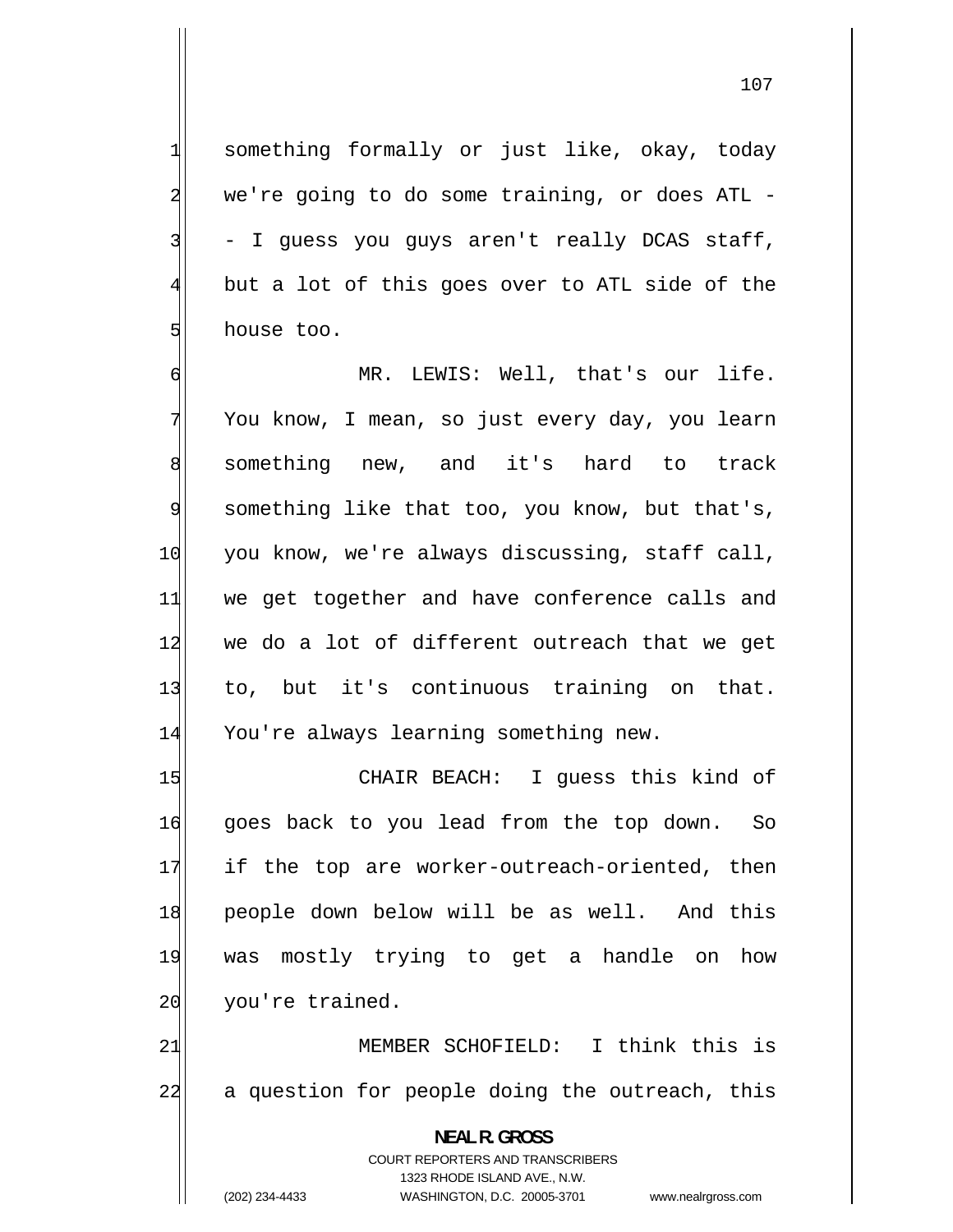1 kind of little deviation here, what if you 2 have a person that approaches you willing to 3 give some information, but then he says, "I'm 4 afraid it's classified." How is that 5 reflected in the training to handle that 6 particular situation? 7 MR. LEWIS: Vern's going to answer 8 that one because I know he's done some review. 9 Go ahead, sir. 10 MR. MCDOUGALL: If somebody says 11 they have -- and we also cover this 12 affirmatively at the beginning of any meeting, 13 if somebody indicates that what they would 14 like to say may be classified, then we tell 15 them that we can make arrangements for them to 16 provide that information to a Q-cleared person 17 in an appropriate setting. 18 And we always admonish people at 19 the beginning of every meeting against saying 20 anything that they even think might be  $21$  classified in that open meeting. 22 MEMBER SCHOFIELD: Okay. But so **NEAL R. GROSS**  COURT REPORTERS AND TRANSCRIBERS 1323 RHODE ISLAND AVE., N.W.

<sup>(202) 234-4433</sup> WASHINGTON, D.C. 20005-3701 www.nealrgross.com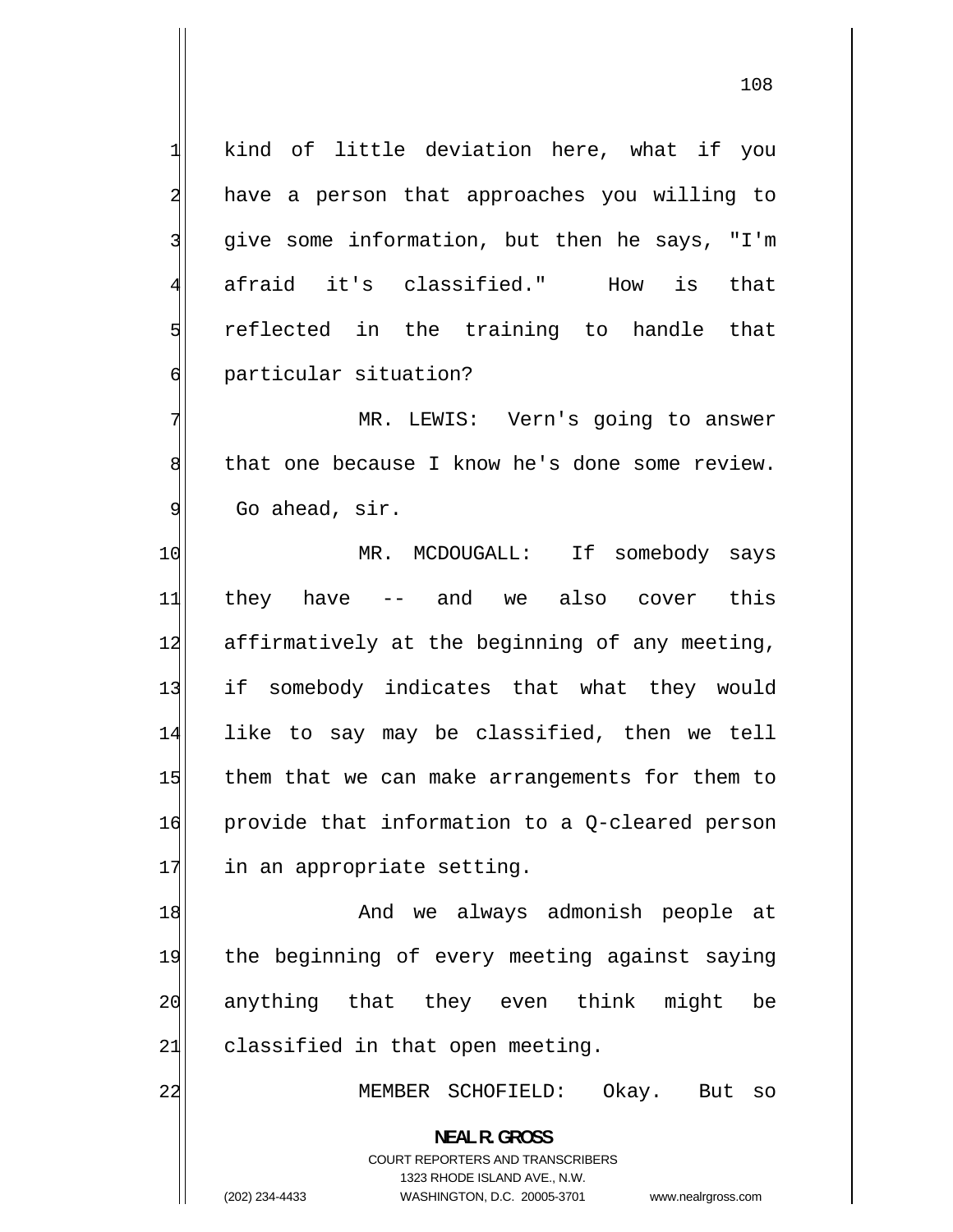1 this is taught in training to all of the 2 people going out in the field. 3 MR. MCDOUGALL: Well, yes -- 4 MR. LEWIS: From our company, 5 basically -- 6 MR. MCDOUGALL: Yes, you're looking 7 at them plus -- 8 MEMBER SCHOFIELD: Okay. I'll take 9 that as a yes. 10 MR. MCDOUGALL: Yes, we go through 11 the same contractor training that NIOSH 12 requires. 13 MEMBER SCHOFIELD: Okay. Because 14 this question has come up recently with some 15 people. 16 MR. MCDOUGALL: We're constantly 17 aware of it. We had a very clear -- actually, 18 some guest came and admonished everybody at 19 the beginning of the Rocky Flats meeting, but 20 then, still, when the minutes were reviewed, 21 you know, the classifier found something in  $22$  there that they wanted to classify. **NEAL R. GROSS** 

> COURT REPORTERS AND TRANSCRIBERS 1323 RHODE ISLAND AVE., N.W.

(202) 234-4433 WASHINGTON, D.C. 20005-3701 www.nealrgross.com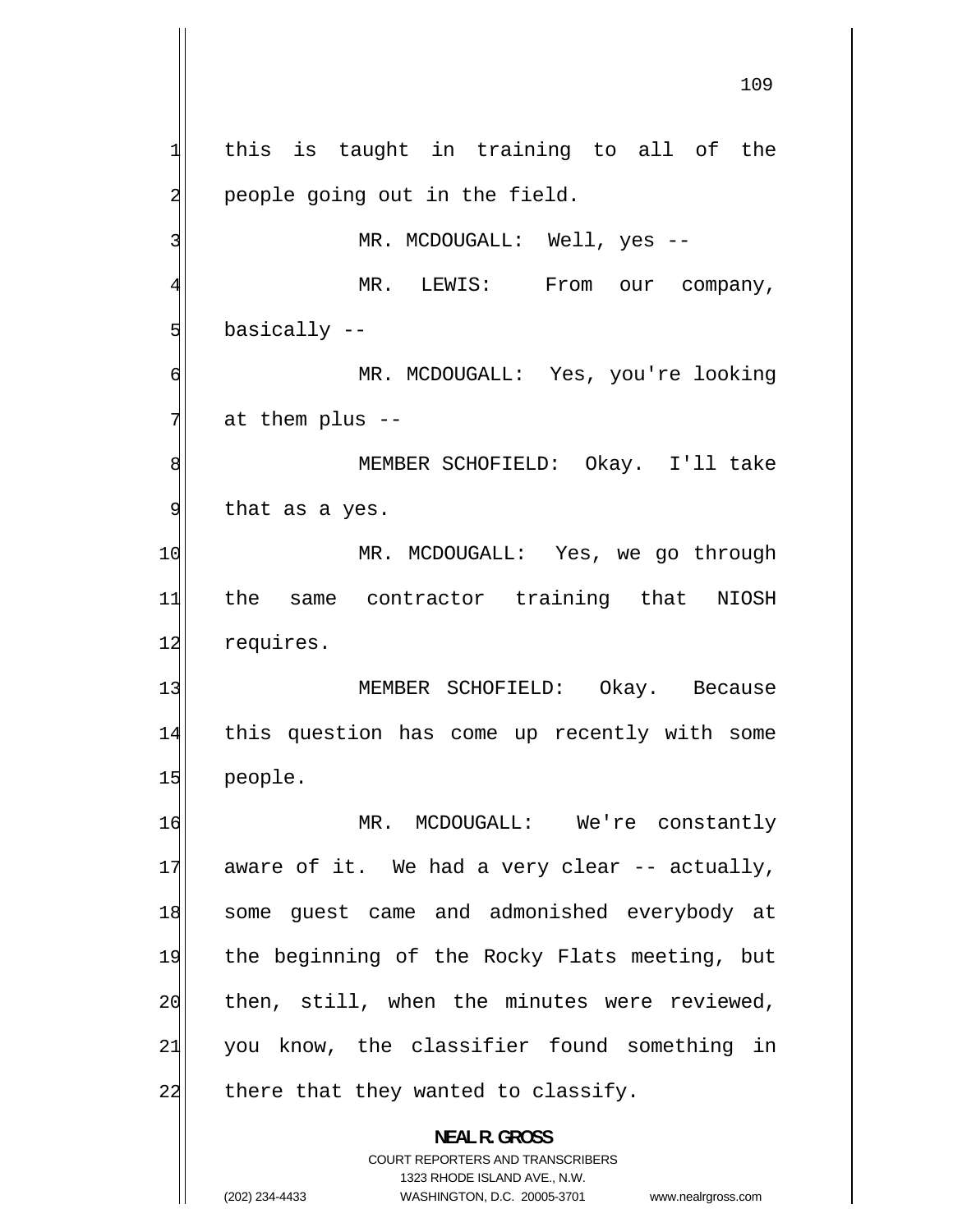For years now, we've always had that process, Phil.

1

2

3

4

5

6

 MR. LEWIS: Well, last time, Phil, we have a classification officer with us, and in the case of Rocky we did too, and like Vern said, we still got something out of it.

7 MEMBER SCHOFIELD: Yes, well, I 8 know the question, comment, came up also that 9 some of these people were wondering how they 10 were being given Q clearances for a day,  $11$  basically, is what they've been told.

12 MR. KATZ: They are, right? Joey, 13 does that.

14 CHAIR BEACH: Yes.

15 MEMBER SCHOFIELD: And they were 16 wondering about that process and, you know, 17 say they haven't had a Q in ten years.

18 MR. KATZ: The basic concept for 19 that is that it's one-way communication, it's 20 from the person who's being interviewed back 21 to NIOSH, DOE. They're not receiving any 22 information, they're only giving information,

> **NEAL R. GROSS**  COURT REPORTERS AND TRANSCRIBERS

1323 RHODE ISLAND AVE., N.W. (202) 234-4433 WASHINGTON, D.C. 20005-3701 www.nealrgross.com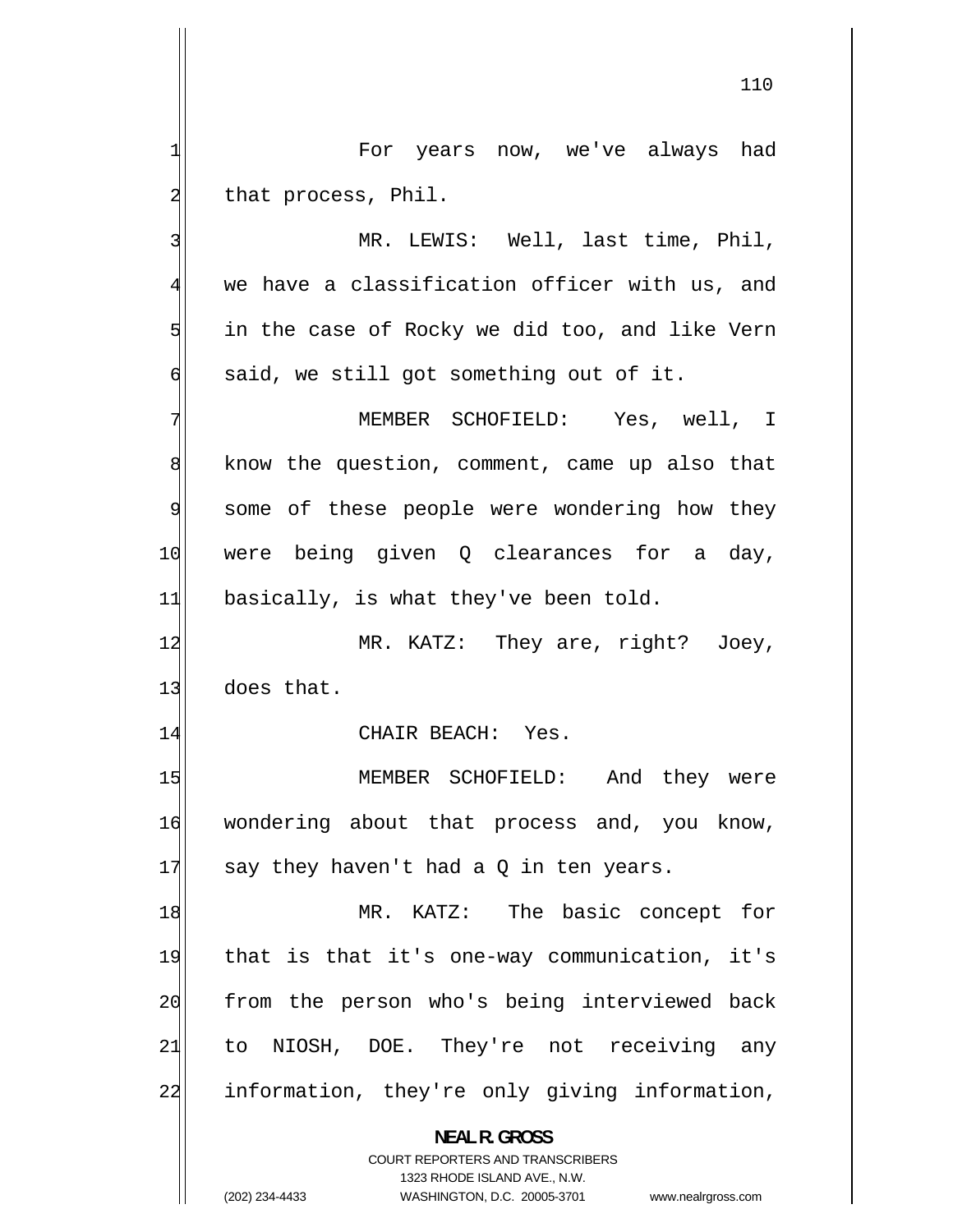that's why they can handle that logistically in a pretty efficient way. Otherwise, it would actually be quite difficult, but that's how they do that.

5 MEMBER SCHOFIELD: Okay. That 6 probably would be good to have spelled out 7 somewhere. I mean, the fact that this is 8 available to people who want to give some kind 9 of information or testimony, they can do it 10 | without violating any kind of federal law.

11 MR. KATZ: Right. And I think 12 DCAS, in a lot of them, goes to significant 13 efforts, as you've just heard, to let people 14 know that they can provide -- if they have 15 classified information and they wish a venue 16 to provide that, that that'll be established.

17 MR. LEWIS: Are you saying maybe 18 something should be put on the web site about 19 that?

20 MEMBER SCHOFIELD: Yes, exactly, 21 because this has been kind of a concern that 22 some people have kind of held back. They go,

> **NEAL R. GROSS**  COURT REPORTERS AND TRANSCRIBERS 1323 RHODE ISLAND AVE., N.W.

1

2

3

4

(202) 234-4433 WASHINGTON, D.C. 20005-3701 www.nealrgross.com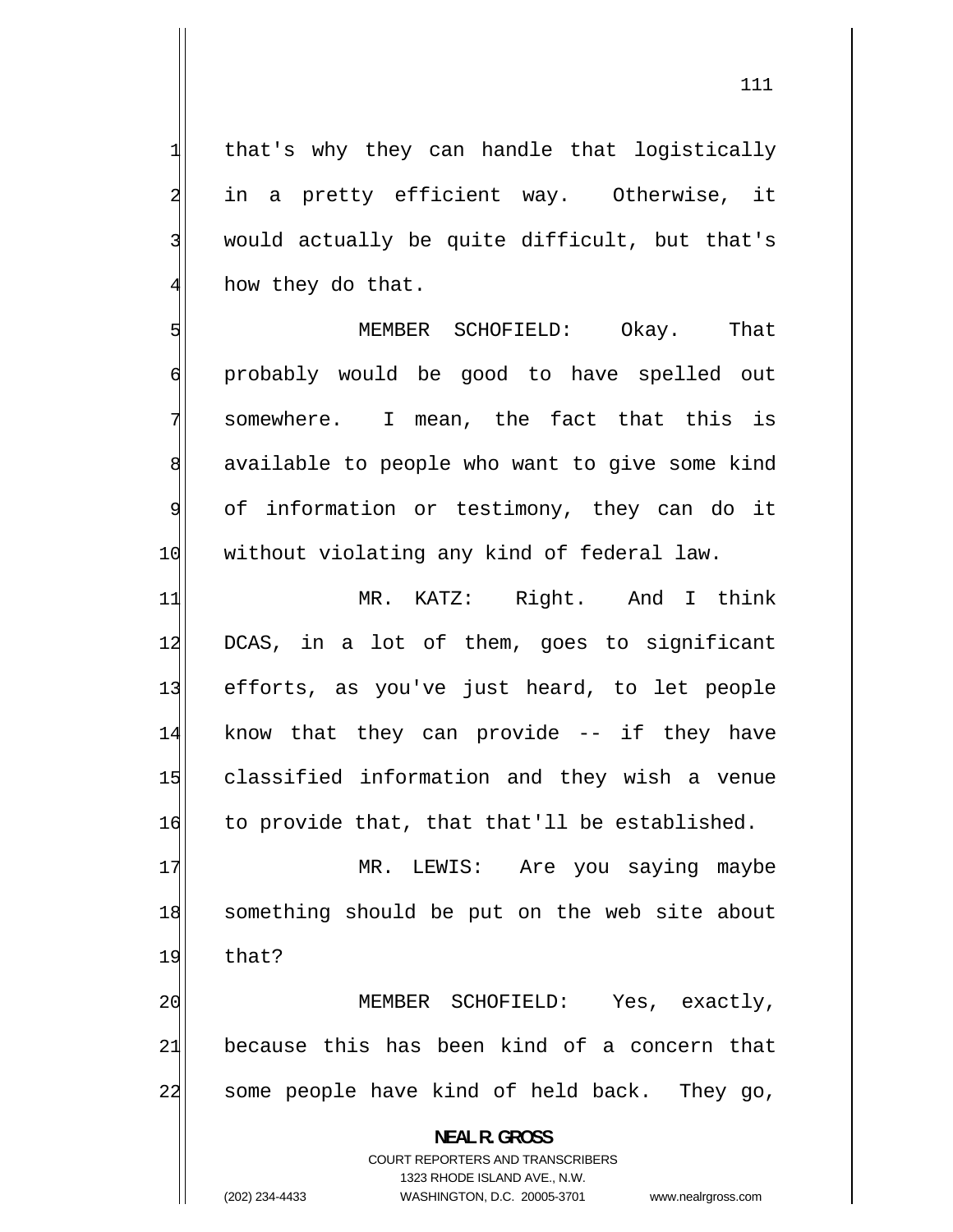1 well, wait a minute. You know, last time when 2 I got my Q it took a year of investigation. 3 Now you're telling me I can come in, they can 4 give me one in one day? 5 You know, they're very 6 uncomfortable because a lot of them -- you 7 know, things they did, information they have, 8 they know at the time they did it it was 9 classified. 10 MR. LEWIS: And they might want to 11 put something on the docket, but fear of 12 classification keeps them from it. So you're 13 saying, make a comment on there saying, if you 14 want to, but you're worried about 15 classification, this is the route to take; or 16 something. 17 MEMBER SCHOFIELD: Right. I mean, 18 you know, quite bluntly, a lot of them says, I 19 don't want to go to jail and have to pay a big 20 fine because of, you know, this, and yet,  $21$  there's information I would like to give. 22 MR. JOHNSON: Is the purpose of **NEAL R. GROSS**  COURT REPORTERS AND TRANSCRIBERS 1323 RHODE ISLAND AVE., N.W.

(202) 234-4433 WASHINGTON, D.C. 20005-3701 www.nealrgross.com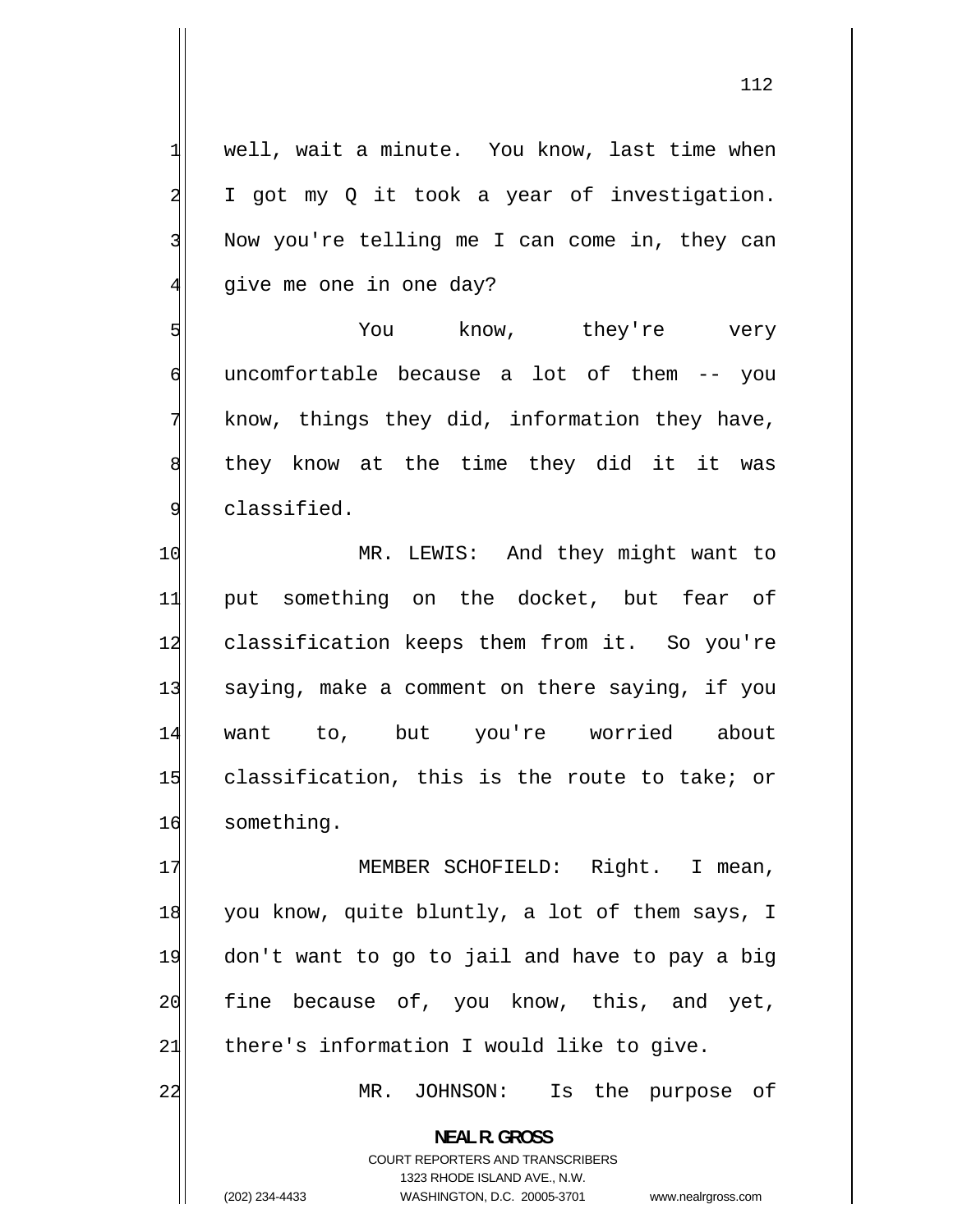1 that one-day Q for them to relieve what they 2 know, the information, and say nothing 3 thereafter about what they said? 4 MEMBER SCHOFIELD: That's correct. 5 MR. KATZ: Yes. They're just 6 cleared for the time that they're interviewed 7 to convey what they have to say. 8 MR. JOHNSON: So they can release 9 what they have. 10 MR. KATZ: Yes. 11 MR. JOHNSON: And it's a DOE thing. 12 MR. KATZ: Yes, I don't know what 13 you can say on public web sites and stuff 14 about this kind of material, so I'm not really 15 sure what DCAS can do in terms of -- I mean, I 16 know when they go to meetings, they make these 17 statements. I don't know how much they can 18 put on a web site in this arena. Joe probably  $19$  has more of a sense of what  $-$ 20 MR. FITZGERALD: Well, I was 21 thinking, the only thing would be just, you 22 know, if we had some kind of a worker **NEAL R. GROSS**  COURT REPORTERS AND TRANSCRIBERS

1323 RHODE ISLAND AVE., N.W.

(202) 234-4433 WASHINGTON, D.C. 20005-3701 www.nealrgross.com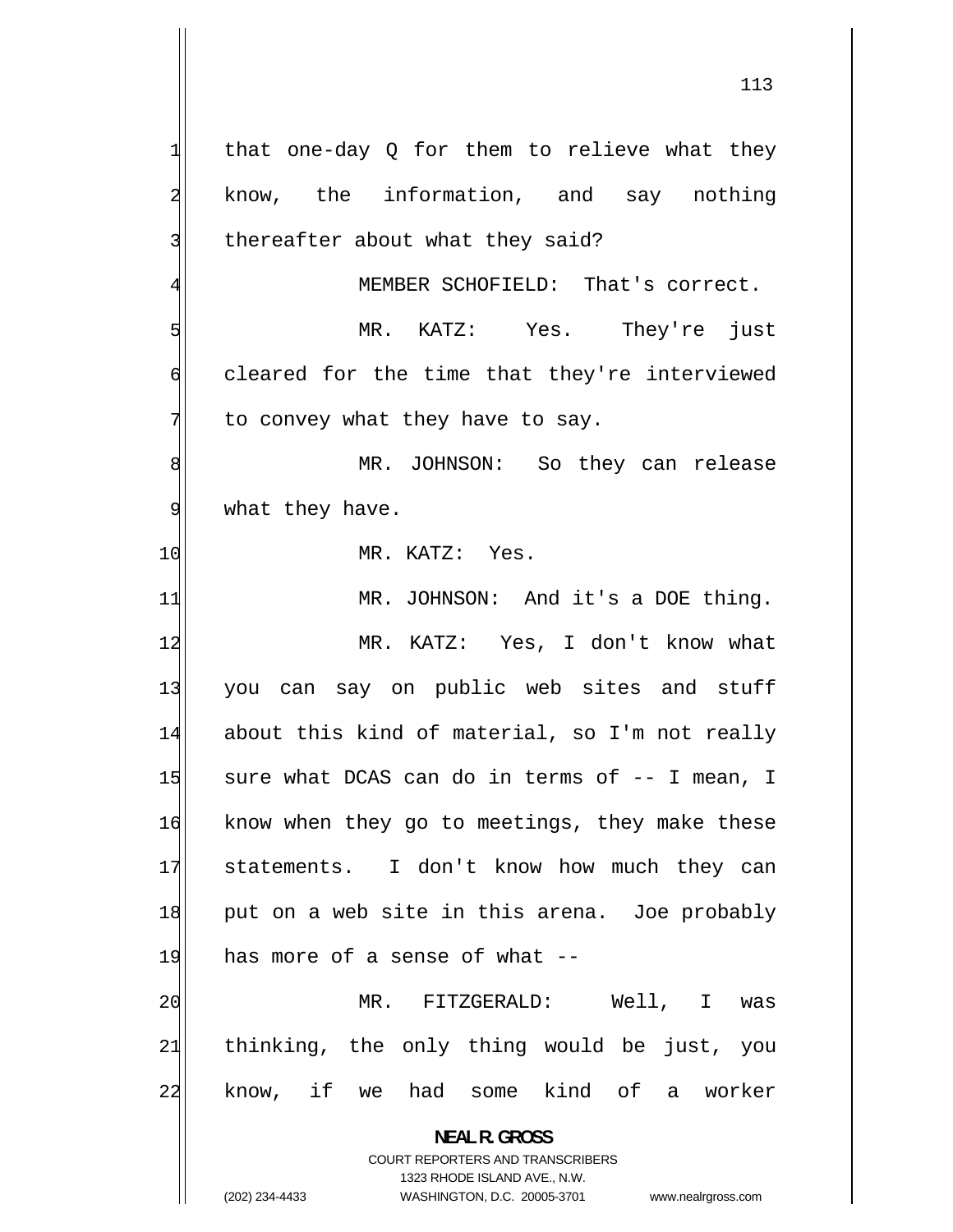1 outreach-type venue you would say if there's a 2 concern over the classified nature of your 3 work, contact so and so, and that could be 4 handled on a person-by-person basis. 5 MR. KATZ: Oh, yes. 6 MR. FITZGERALD: Because I think 7 that's kind of what we do now. 8 MR. KATZ: That's what they do. 9 Right. 10 MR. FITZGERALD: I mean, we just 11 sat down with Rocky Flats this week. 12 MEMBER SCHOFIELD: Yes, but that 13 knowledge is not widely out there. I mean, 14 there's not really anything you can go to and 15 say, well, this is how I can go ahead and 16 still give information. They look at site 17 and, you know, just like anybody who's ever  $18$  had a Q, those don't happen overnight. 19 MR. KATZ: So, Phil, I mean, I 20 think that's a good point. I think that's 21 just something that has to be looked into. I 22 don't know how much latitude we have for **NEAL R. GROSS** 

> COURT REPORTERS AND TRANSCRIBERS 1323 RHODE ISLAND AVE., N.W.

(202) 234-4433 WASHINGTON, D.C. 20005-3701 www.nealrgross.com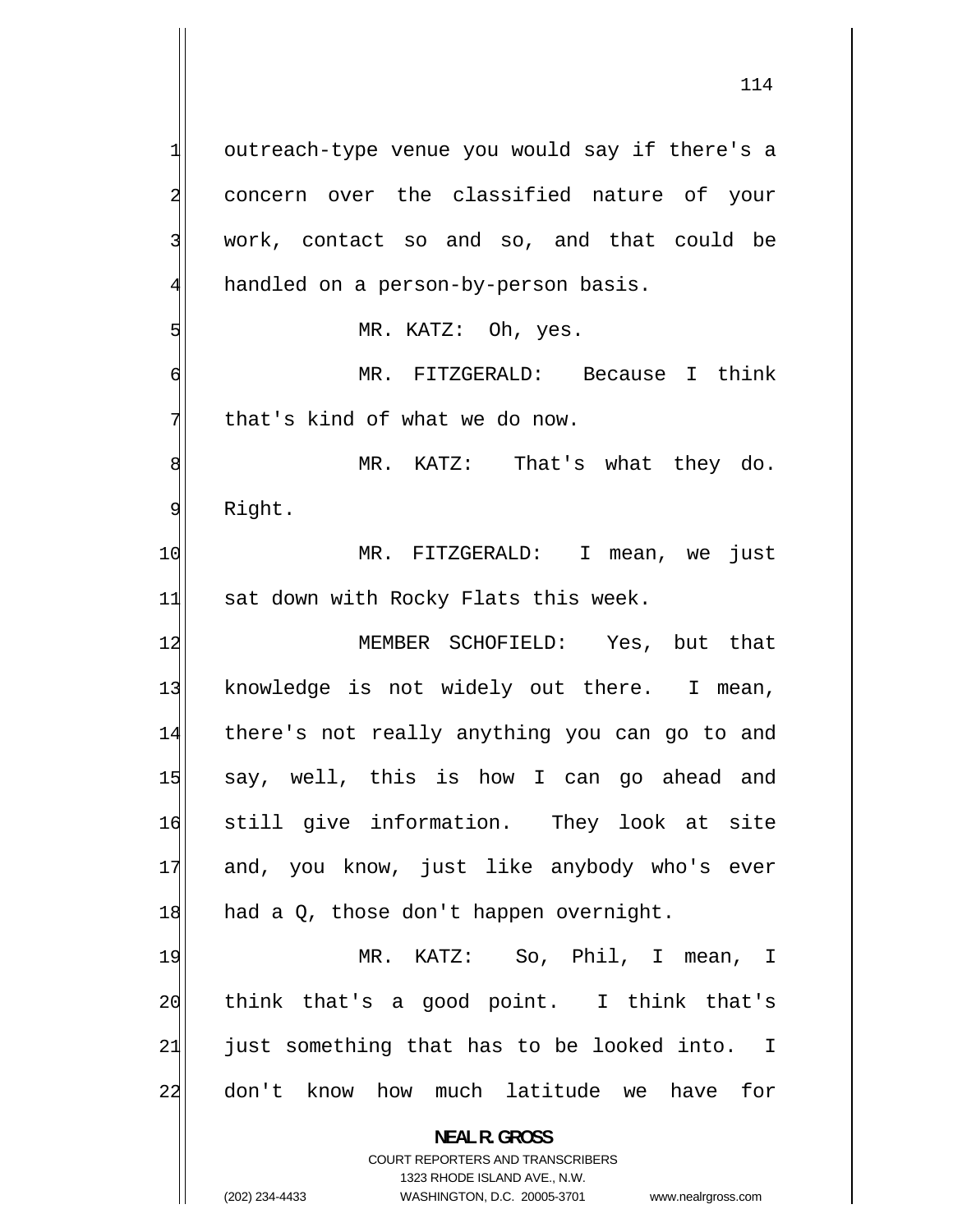speaking about these matters, for example, to put information on a public web site about a process or what have you. So, I mean, that's something that you could just -- Grady, or whoever's your lead for these sort of security matters, can follow up with you and see what latitude there is, but there may not be a lot of latitude.

1

2

3

4

5

6

7

8

9 MR. FITZGERALD: Yes, I think a 10 point of contact, but, you know, Phil, you 11 raise a good point. I mean, the people we 12 talked to this week are quite surprised that 13 they could talk freely and they are reassured, 14 not even by us, but the host group there that, 15 you know, they were given this one-day Q, but, 16 you know, we had the need to know, they did 17 not, so we had to be careful it was a one-way 18 communication.

19 You know, we could not have a 20 conversation and add information that, you 21 know, we know. So it's very careful. It's 22 one-way communications. That's the whole

> **NEAL R. GROSS**  COURT REPORTERS AND TRANSCRIBERS 1323 RHODE ISLAND AVE., N.W. (202) 234-4433 WASHINGTON, D.C. 20005-3701 www.nealrgross.com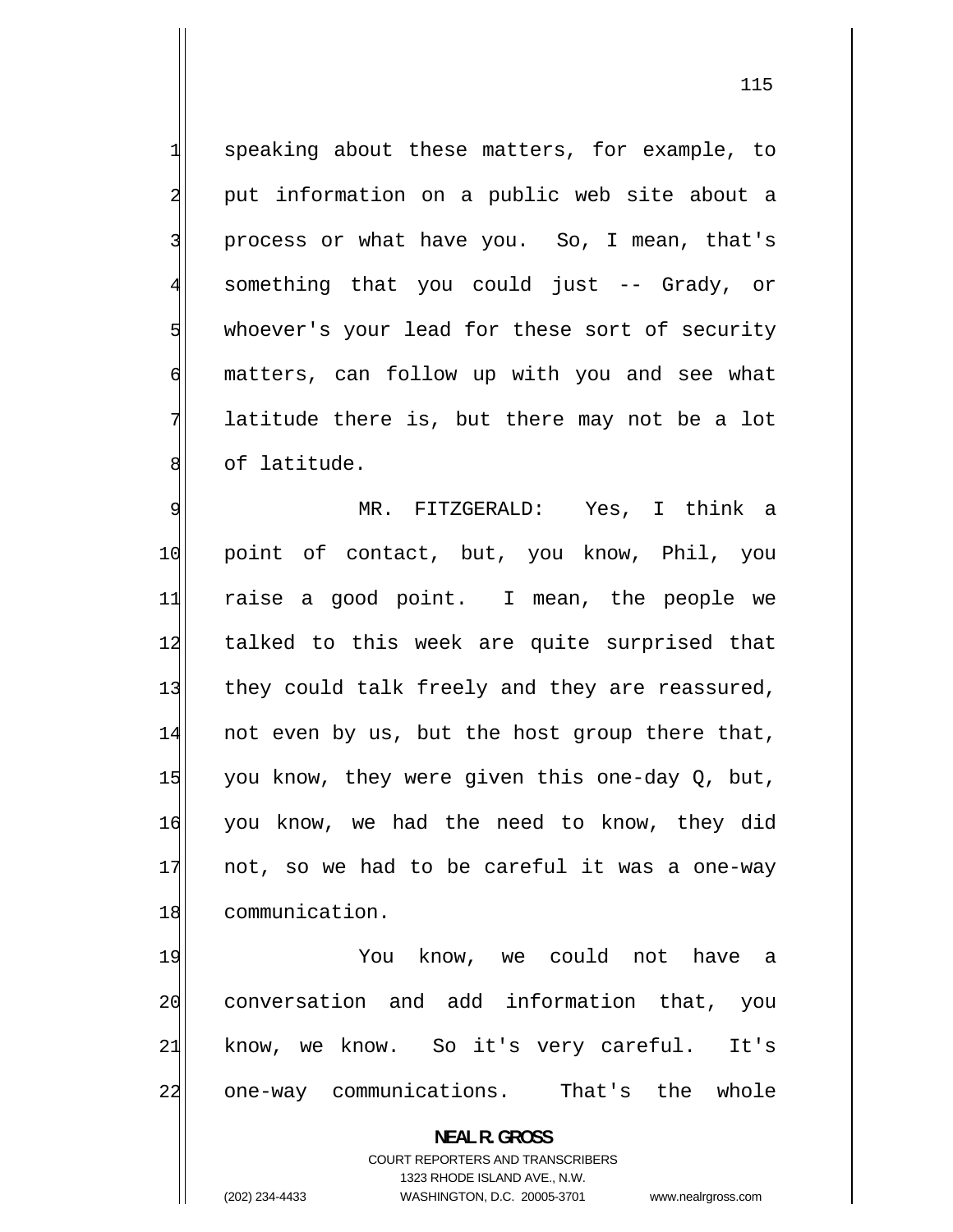1 basis for the clearance. And it's difficult 2 because if you have -- 3 MR. LEWIS: Yes. You cannot 4 connect, you want to reiterate -- 5 MR. FITZGERALD: Well, no, you 6 can't respond and add information that they 7 should know. 8 MEMBER SCHOFIELD: Yes. Okay. 9 CHAIR BEACH: Okay. Ready to move 10 on to 5? 11 MR. JOHNSON: 5, "How does DCAS 12 invite, assess, and respond to worker feedback 13 on the effectiveness of its worker outreach 14 communications program? How does DCAS gauge 15 relative satisfaction with its procedures, 16 programs, and outcomes, and use such feedback 17 for performance improvement? Is there some 18 form of surveying or other means to solicit 19 feedback?" 20 "DCAS outreach contractor, ATL, 21 provides class evaluation forms to attendees 22 at dose reconstruction and SEC workshops. ATL **NEAL R. GROSS**  COURT REPORTERS AND TRANSCRIBERS 1323 RHODE ISLAND AVE., N.W.

(202) 234-4433 WASHINGTON, D.C. 20005-3701 www.nealrgross.com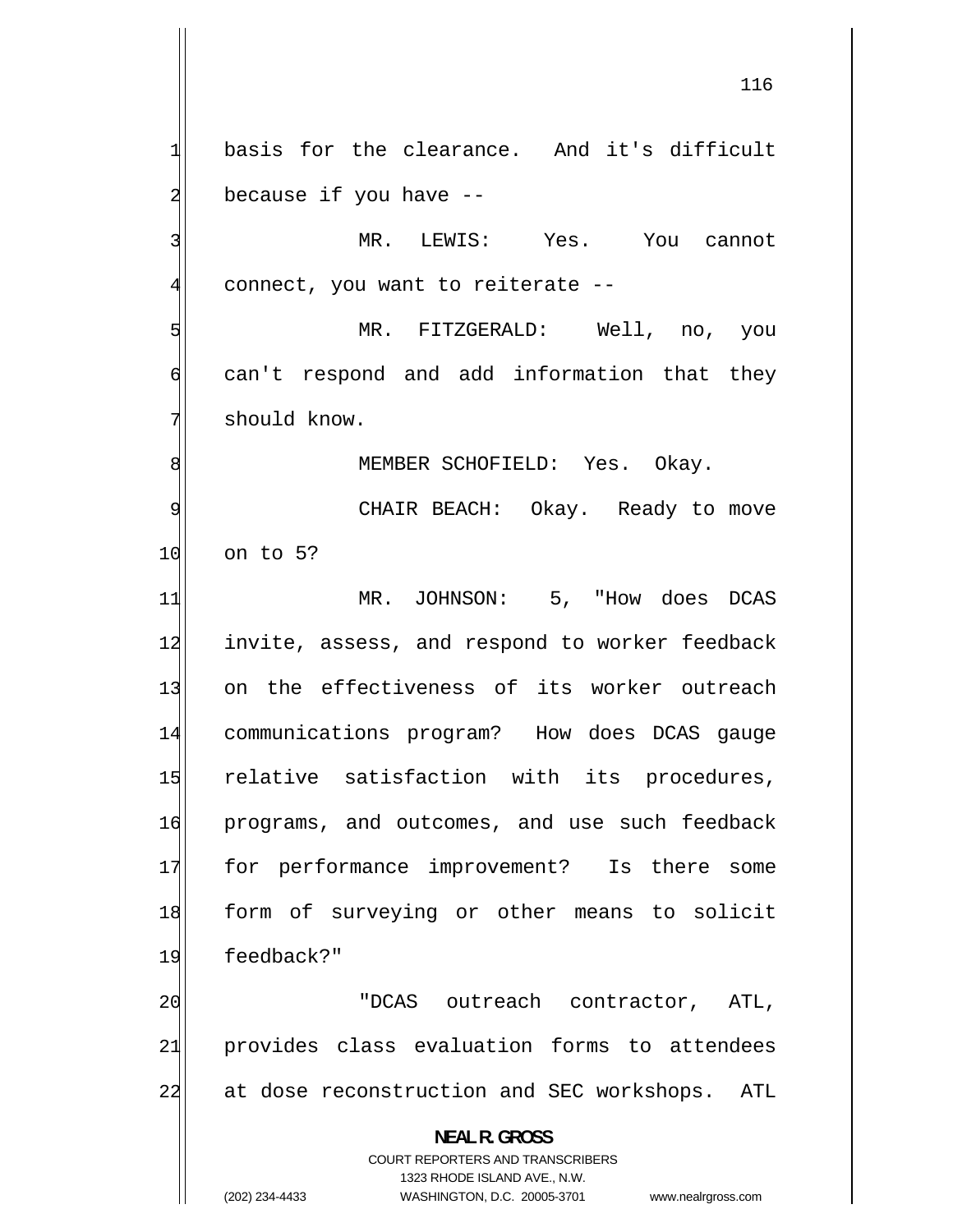and DCAS conduct one two-day workshop per year in Cincinnati and a few one-day workshops per year in the vicinity of the covered facilities. Those class evaluations are reviewed for potential modifications to the workshop."

1

2

3

4

5

6

7

8

9

 "Other than that, DCAS does not have a process for inviting and responding to worker feedback on the effectiveness of its 10 worker outreach program."

11 CHAIR BEACH: Any questions on that 12 one? I had a couple. First one, I'm going to 13 ask this of Mark and Vern, what happens to the 14 evaluations from the workshops? I know you 15 get them, you solicit those at the end, but 16 what do you do with that information?

17 MR. MCDOUGALL: Well, the first 18 thing we do is we provide them to NIOSH so 19 that they have a check on our performance. 20 The next thing that we do is we take those 21 seriously, and if you could look at the 22 agenda, and I think you saw this a little bit,

> **NEAL R. GROSS**  COURT REPORTERS AND TRANSCRIBERS 1323 RHODE ISLAND AVE., N.W. (202) 234-4433 WASHINGTON, D.C. 20005-3701 www.nealrgross.com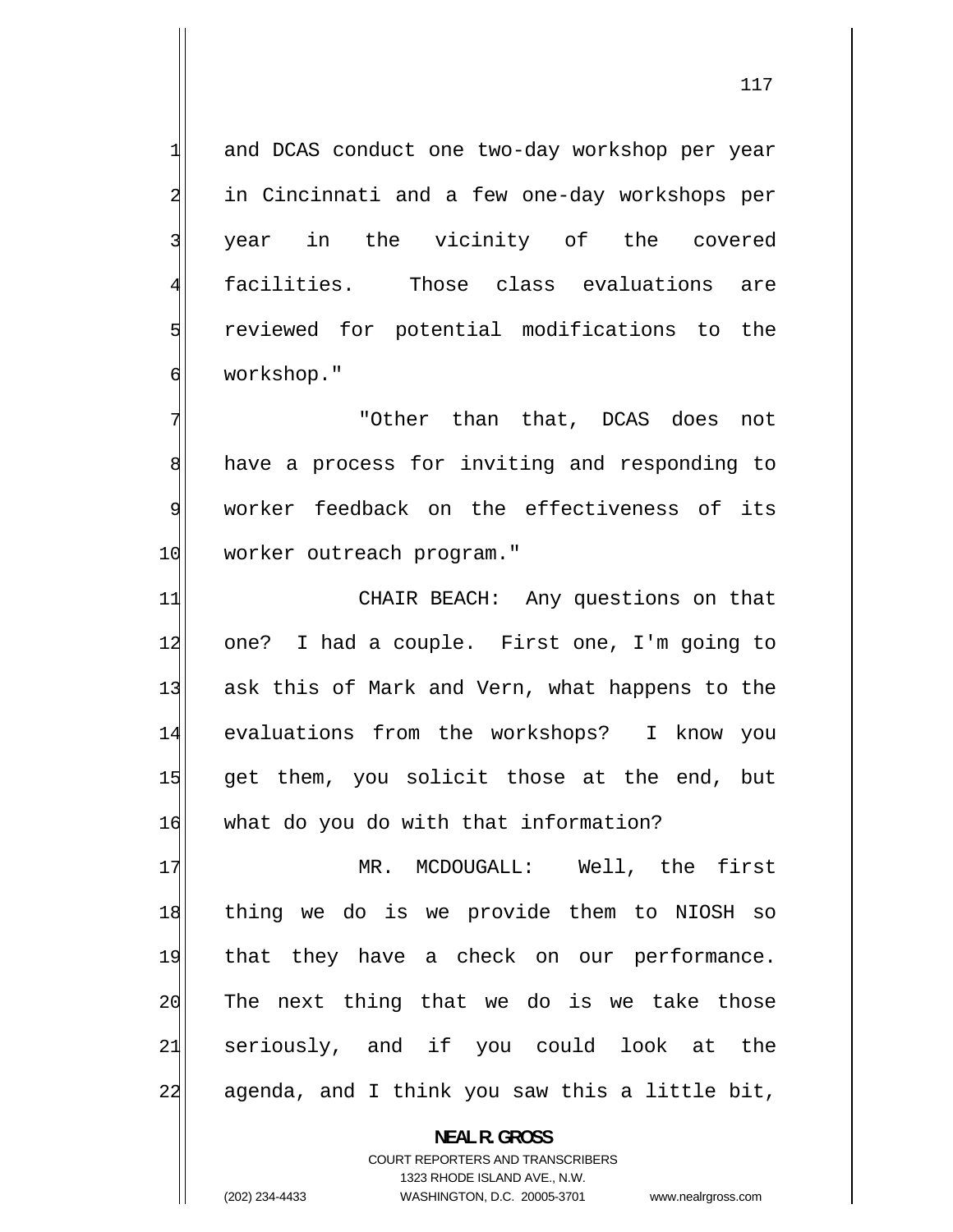CHAIR BEACH: 1 if you look at how the agenda for these 2 workshops has evolved over time, we actually, 3 in a number of ways, have factored in some of 4 the suggestions that have come up into 5 evolving that workshop. 6 CHAIR BEACH: Okay. 7 MR. MCDOUGALL: Okay? 8 CHAIR BEACH: All right. So do you 9 typically only get about the workshop or do 10 you get other feedback that goes beyond the 11 workshop? 12 MR. LEWIS: We get thank-you emails  $13$  and stuff. 14 Sure. That's a 15 feedback loop, though. Yes. 16 MR. MCDOUGALL: Yes, this is just a 17 level 1 evaluation of the training program, so 18 it's just about the workshop. 19 CHAIR BEACH: Okay, because I know 20 in the classes that I teach, sometimes you 21 get, this was a great class, and then 22 sometimes you get those one or two individuals **NEAL R. GROSS**  COURT REPORTERS AND TRANSCRIBERS 1323 RHODE ISLAND AVE., N.W. (202) 234-4433 WASHINGTON, D.C. 20005-3701 www.nealrgross.com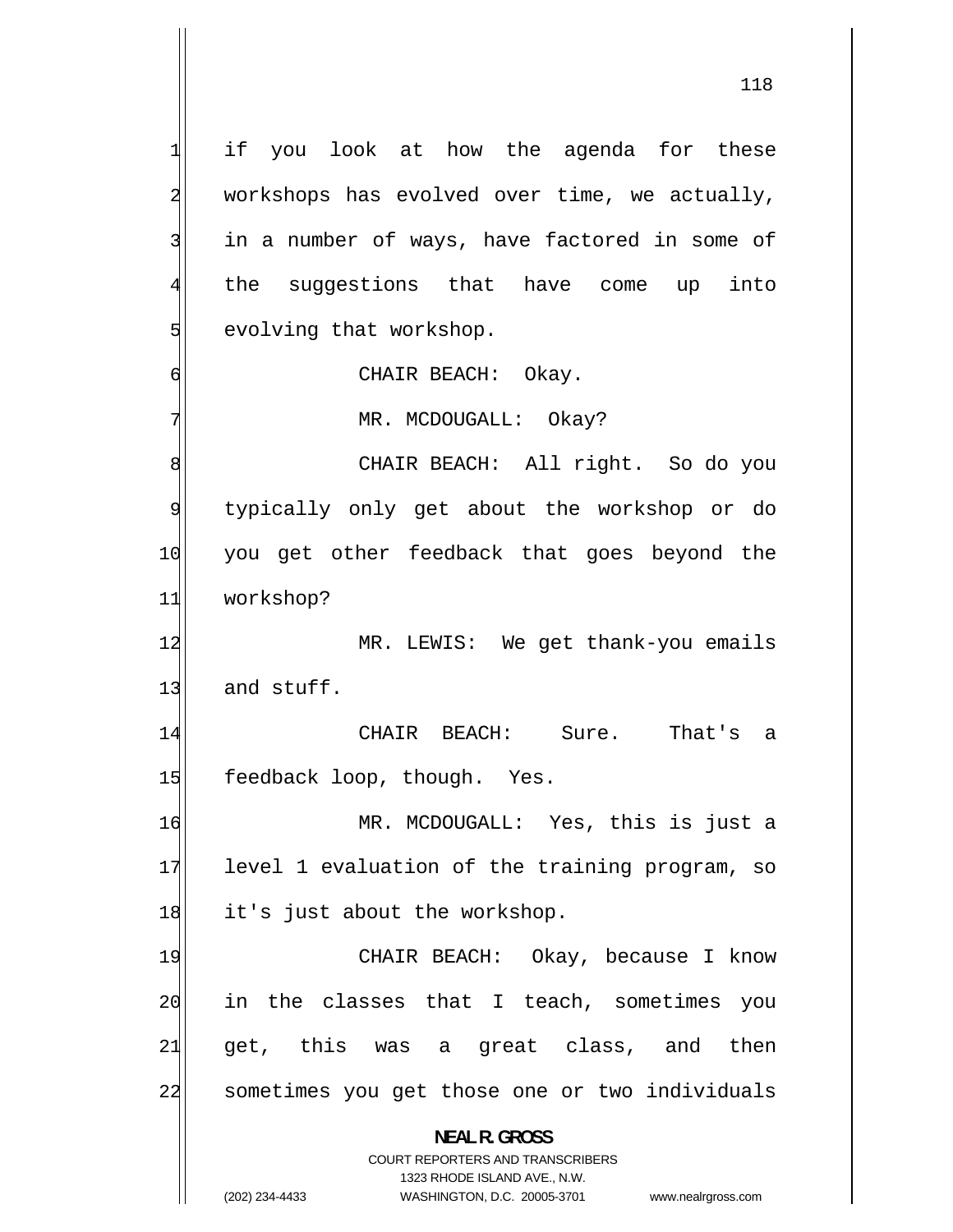that go beyond and then critique the program or offer more stuff, so typically, you don't get that type of --

4 MR. MCDOUGALL: We used to get more 5 than we do. I think if you went back and 6 looked at the first couple workshops, you got more of people wanting to take that 8 opportunity to vent, not about the worker 9 outreach program, but about DCAS as a whole. 10 We don't really see that much of that anymore.

11 CHAIR BEACH: Okay. And then the 12 other piece of that is, once you get that, 13 NIOSH, is there anything that happens with 14 that?

15 MR. JOHNSON: Well, we review them 16 and, you know, at times, Vern has come back to 17 us and said, well, you know, it looks like 18 they'd like to have a three-day instead of a 19 two-day because of the amount of material 20 packed into a small package. And sometimes 21 they'll come back and say, we need a little 22 bit more kind of clarification or

COURT REPORTERS AND TRANSCRIBERS

**NEAL R. GROSS** 

1323 RHODE ISLAND AVE., N.W.

(202) 234-4433 WASHINGTON, D.C. 20005-3701 www.nealrgross.com

1

2

3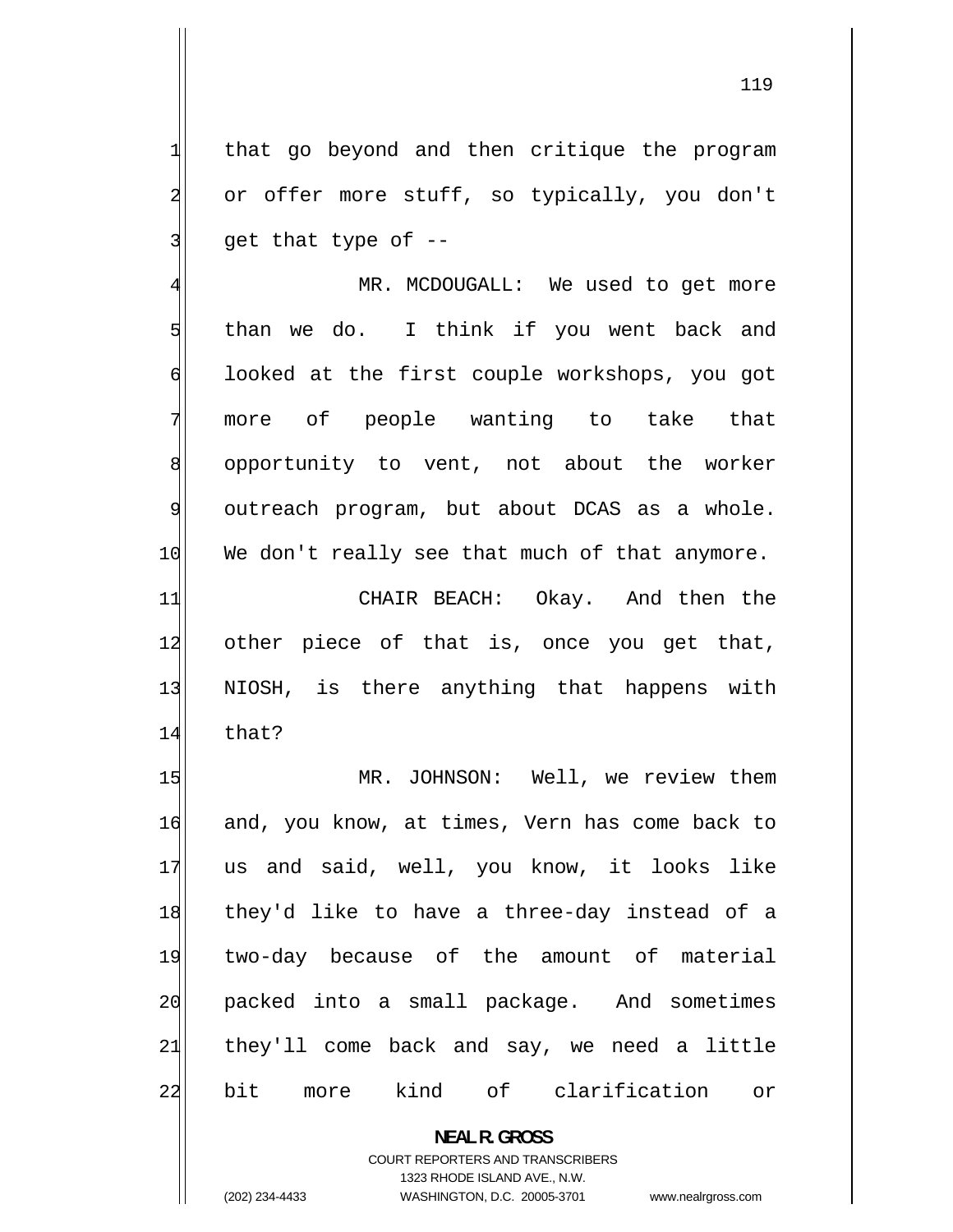understanding in certain packages that are provided.

 And we'll work with Vern and Vern will work with our team members in order to update those particular training packages. So that's kind of what we get and how we get it, and improve the process.

CHAIR BEACH: Okay.

9 MR. JOHNSON: Sometimes it's just 10 not reasonable to extend something from two  $11$  days to three days because of  $-$ -

12 CHAIR BEACH: Sure.

13 MR. JOHNSON: -- already the time 14 constraints put in there.

15 CHAIR BEACH: Sure. So then the 16 other part of my question was: how does DCAS 17 know how they are doing and if there's no 18 process in place for worker feedback, how do 19 you know how you're doing? And I guess it 20 goes back to several of these different 21 topics. 22 MR. JOHNSON: Well, I think when it

> **NEAL R. GROSS**  COURT REPORTERS AND TRANSCRIBERS

> > 1323 RHODE ISLAND AVE., N.W.

(202) 234-4433 WASHINGTON, D.C. 20005-3701 www.nealrgross.com

1

2

3

4

5

6

7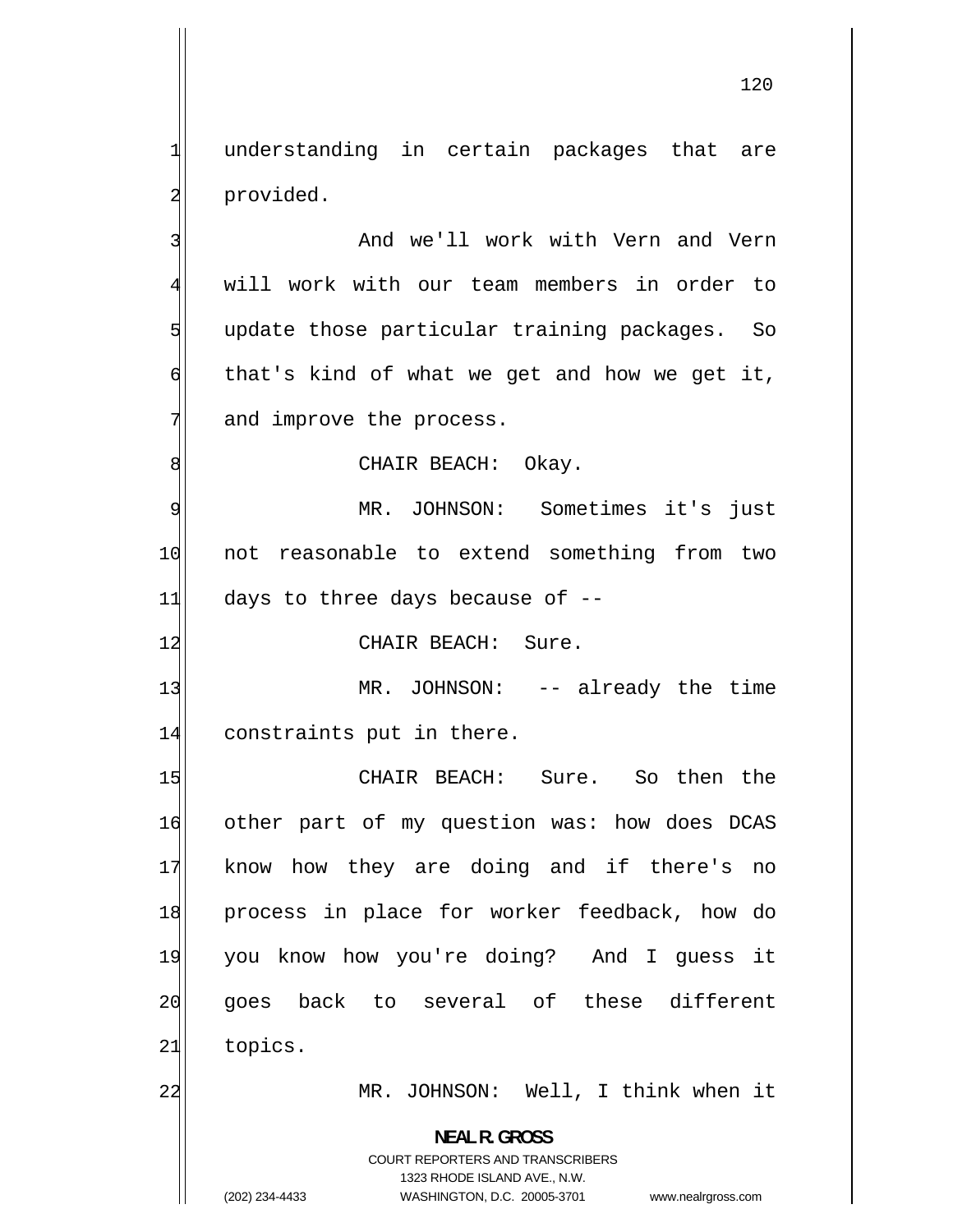comes to feedback, when we have our list of venues addressed, and issues that come in, and questions that come in, we'll probably see a lot of what is good and what issues, you know, people have out there that, perhaps, putting them in one tracking system, we'll be able to better understand that.

1

2

3

4

5

6

7

8 CHAIR BEACH: Yes. I think that's 9 going to be a huge piece of this. All right. 10 Any questions or comments? The last one is, 11 basically, for the Work Group, so I guess for 12 action items, there's really not going to be 13 any action items for this list, other than, 14 maybe, taking some of this back to Stu and 15 maybe give us some more information on each 16 one of these if it's possible.

17 MR. JOHNSON: I mean, I think the 18 answers that Stu provided are the answers we 19 have. 20 CHAIR BEACH: Right.

21 MR. JOHNSON: You may not like the 22 answers, but that's where we are on some of

> **NEAL R. GROSS**  COURT REPORTERS AND TRANSCRIBERS 1323 RHODE ISLAND AVE., N.W.

(202) 234-4433 WASHINGTON, D.C. 20005-3701 www.nealrgross.com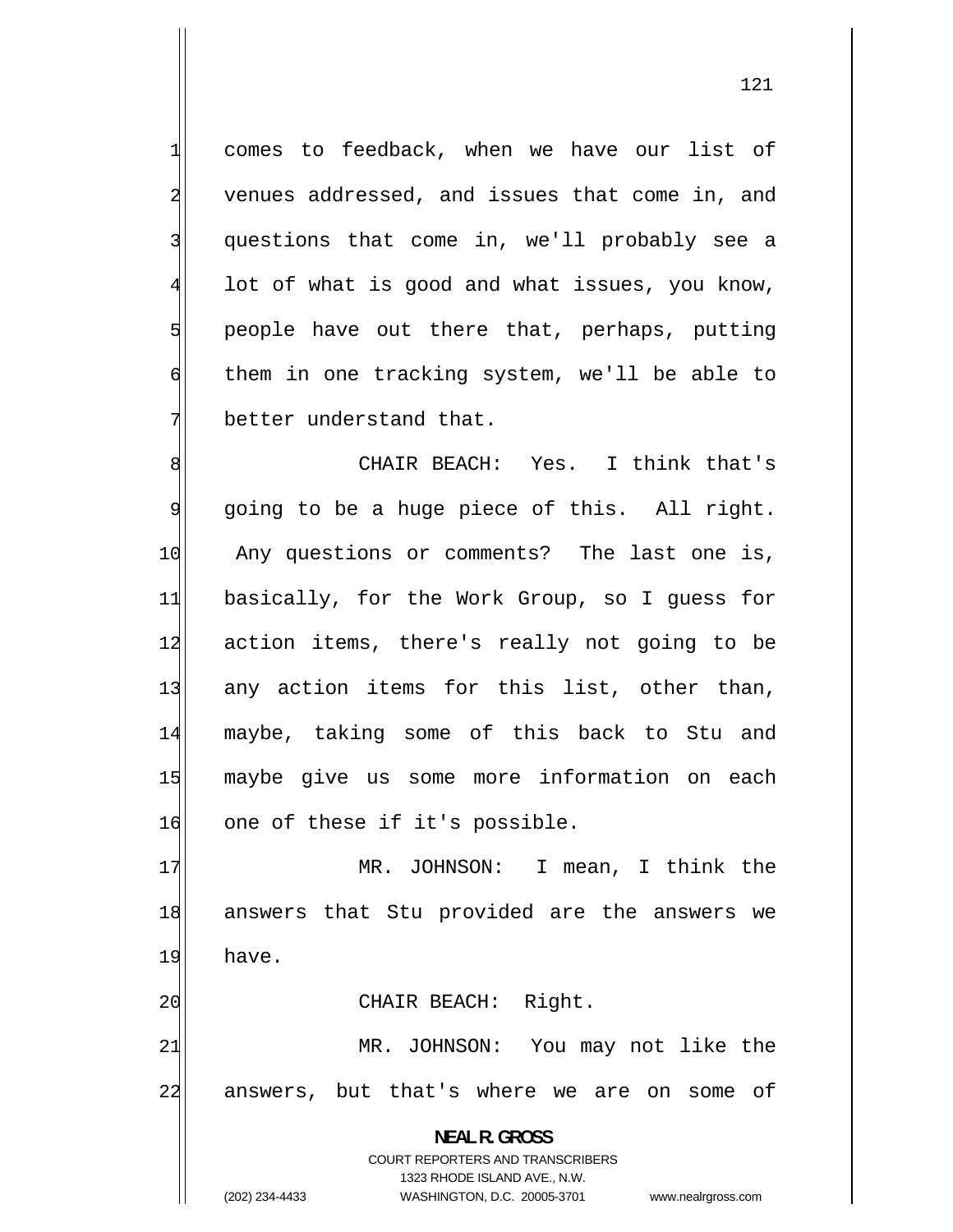1 these things. And I just would observe that 2 we do have a lot of channels available to 3 people to comment on all kinds of things. 4 It's that we do not have a formal evaluation 5 system which would be a complicated endeavor, 6 but that's not to say that people wouldn't 7 feel, I think, free to comment on our outreach 8 program or any other aspect. 9 But in terms of allocating 10 resources, it's not an area where we've chosen 11 to invest. 12 CHAIR BEACH: Okay. All right. So 13 Number 6, the question is, "Given experience 14 gained with the pilot review, take steps to 15 review suggested process improvements 16 identified and to revise the current review 17 plan to incorporate positive changes to 18 enhance efficiency and -- " what is that? 19 MEMBER MUNN: Efficacy. 20 CHAIR BEACH: "Efficacy," thank 21 you, "consider the following," not a word I'm 22 familiar with, "consider a follow-up review of **NEAL R. GROSS**  COURT REPORTERS AND TRANSCRIBERS 1323 RHODE ISLAND AVE., N.W. (202) 234-4433 WASHINGTON, D.C. 20005-3701 www.nealrgross.com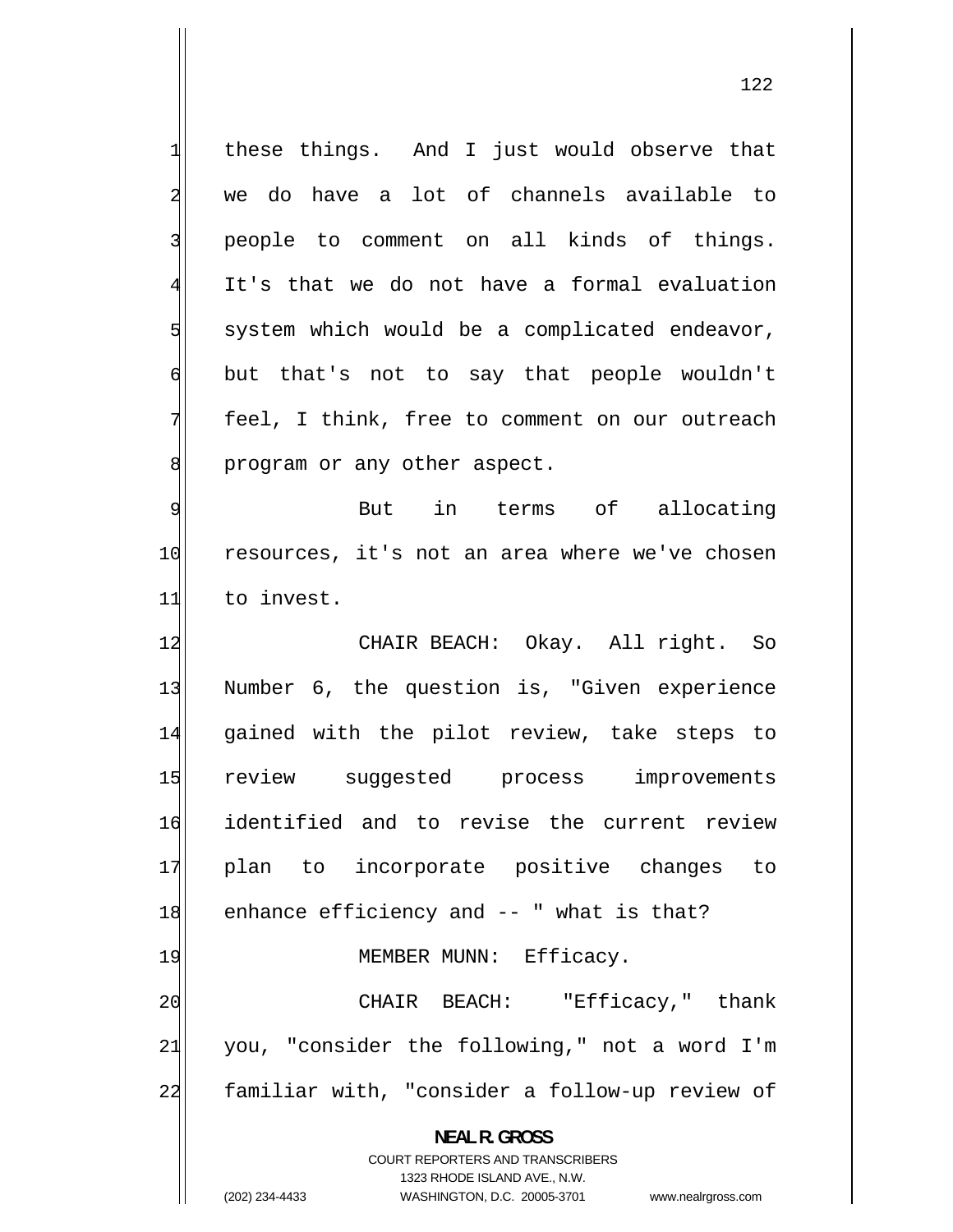more recent site-specific worker outreach experiences to gauge institutional improvements in communications and responsiveness over the past four and five years since Rocky's experience."

6 So that brings us to, if we're 7 finished with this, talking about other sites 8 to look at. And I know -- how are we doing on 9 time? We've got plenty of time. Last 10 meeting, SC&A had come up with a list of four 11 sites and then we talked about a couple more. 12 And I know NIOSH was going to look at these 13 sites and then maybe give us some feedback on, 14 you know, if some of this criteria was met at 15 these sites.

16 And I didn't really pin Stu down on 17 it. So, J.J., I don't know if you guys had 18 any conversations about that.

19 MR. JOHNSON: The only conversation 20 we had was that NIOSH doesn't really have a 21 good choice for the next choice, and I'll just 22 leave it there.

> **NEAL R. GROSS**  COURT REPORTERS AND TRANSCRIBERS 1323 RHODE ISLAND AVE., N.W. (202) 234-4433 WASHINGTON, D.C. 20005-3701 www.nealrgross.com

1

2

3

4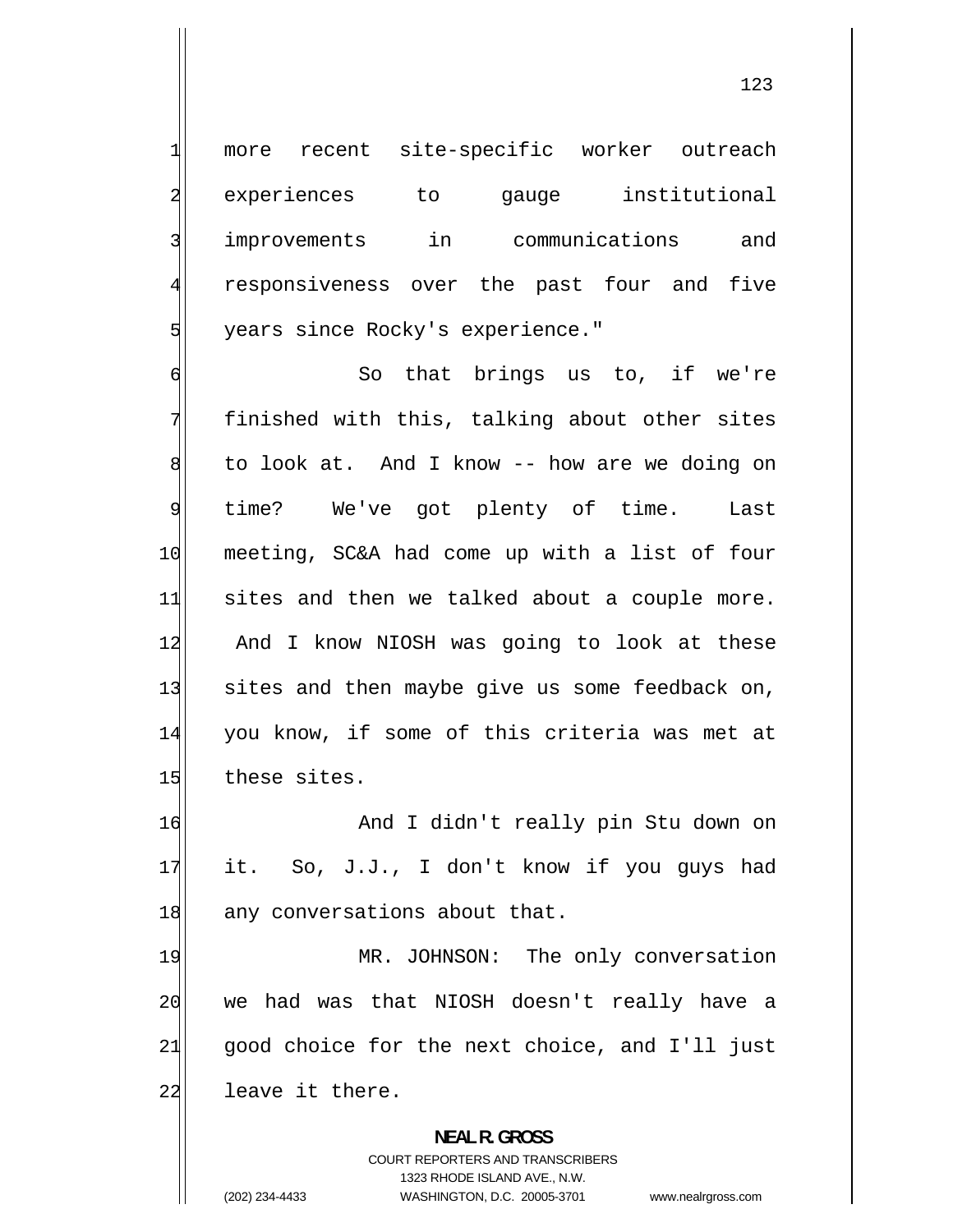1 MR. KATZ: Can I -- I mean, the one 2 thing that we asked, I think, a piece of 3 information that the Work Group really doesn't 4 have good access on, I mean, people may have a 5 sense because they've been involved in Work 6 Groups, and so on, but they won't, you know, 7 have, certainly, not a quantitative sense. 8 But what we were wanting to know 9 is, which of these sites, for example, was 10 there a lot of engagement so that there would 11 be a lot of action to consider over a period 12 of time; a lot of input so that there'd be 13 real meat to consider in terms of how 14 responsive was NIOSH to those comments. 15 So that's what, I think, the Work 16 Group wanted to know about these sites, which 17 of these was quite active in terms of 18 receiving input from workers. 19 MR. JOHNSON: I think your point, 20 you brought that up last time, and I think you 21 pointed out Fernald. 22 CHAIR BEACH: Fernald and LANL. **NEAL R. GROSS**  COURT REPORTERS AND TRANSCRIBERS 1323 RHODE ISLAND AVE., N.W. (202) 234-4433 WASHINGTON, D.C. 20005-3701 www.nealrgross.com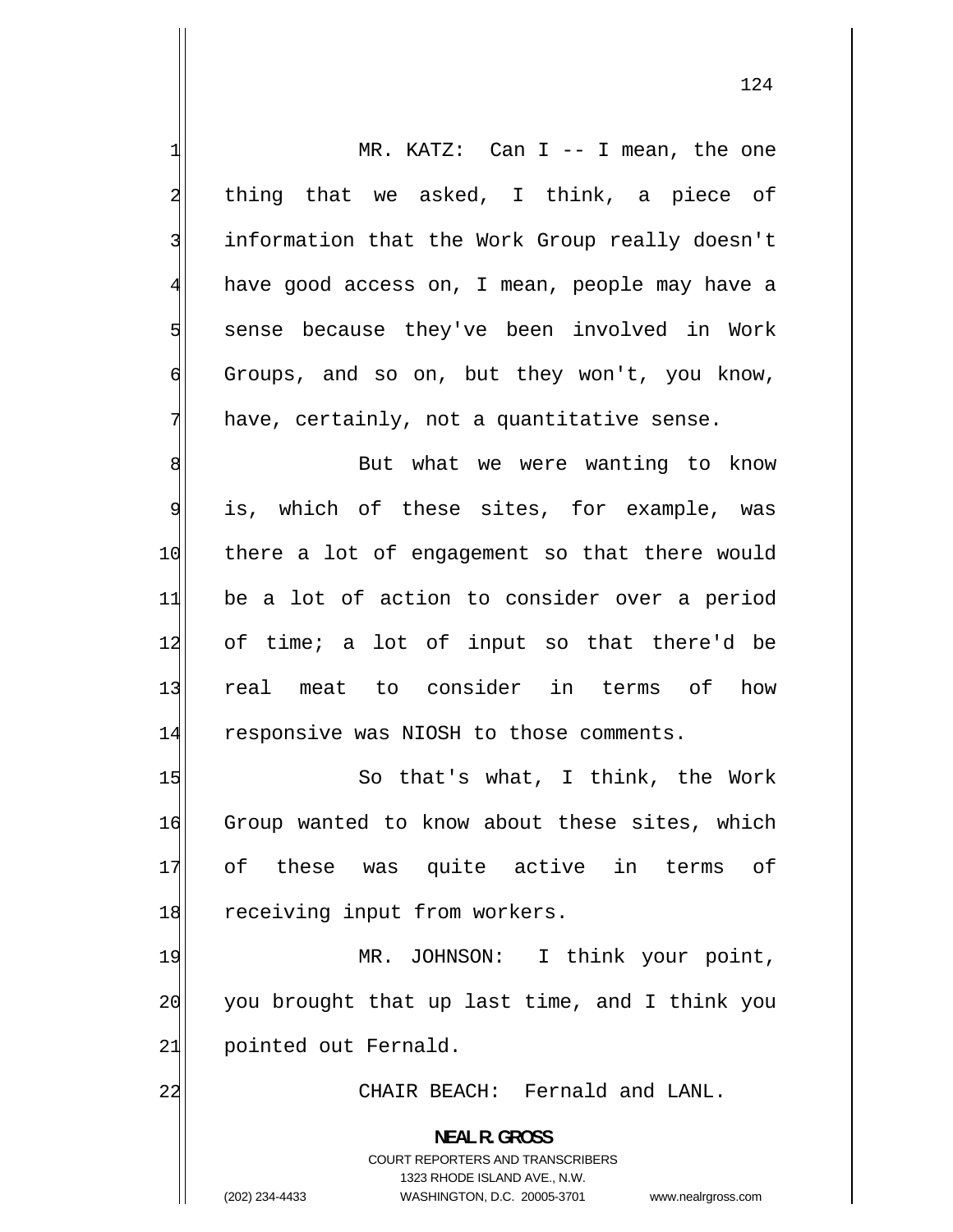-- 1 MR. KATZ: LANL were a couple that 2 occurred to me that seemed to me, just 3 generally speaking, that there had been quite 4 a bit of input, but as thoughts. 5 CHAIR BEACH: Well, and Area 5, I 6 kind of discounted because we haven't met for 7 a couple of years and it's still an ongoing 8 site. 9 MR. KATZ: Yes. 10 CHAIR BEACH: Chapman Valve was one 11 of interest, but there again, we didn't know. 12 I mean, there's plenty of claims, but that's 13 a relatively old site also, isn't it? And how 14 much worker outreach has been done? 15 MR. MCDOUGALL: I can tell you, we 16 only had that one meeting way back. 17 CHAIR BEACH: Yes. 18 MR. LEWIS: 2005. 19 MEMBER MUNN: That's had a lot of  $20$  activity with Chapman, but  $-$ 21 CHAIR BEACH: But we're looking at 22 **NEAL R. GROSS**  COURT REPORTERS AND TRANSCRIBERS 1323 RHODE ISLAND AVE., N.W. (202) 234-4433 WASHINGTON, D.C. 20005-3701 www.nealrgross.com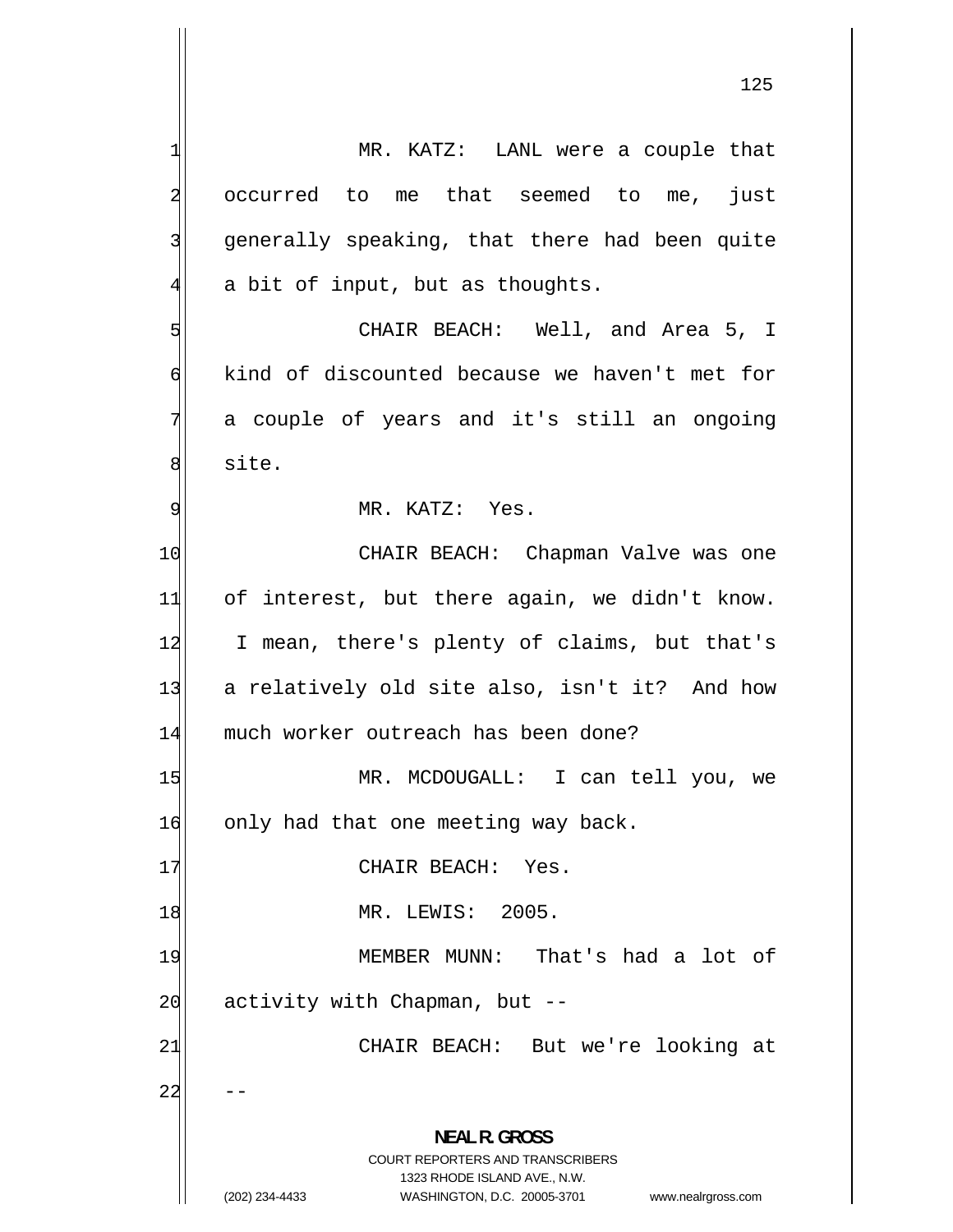126

1 MEMBER MUNN: -- that doesn't mean 2 anything in terms of interaction with the 3 plant population. You're right about Santa 4 Susana. We've not -- 5 CHAIR BEACH: That's on Phil now, 6 so he's the Chair of that one. Brookhaven 7 might not be a bad choice, although we're 8 still not done with Brookhaven, but that 9 doesn't mean we can't -- 10 MR. FITZGERALD: There's quite a  $11$  bit that has been accomplished. 12 MR. KATZ: I mean, you need an 13 updated product, basically, to be able to work 14 with, either an updated Site Profile, TBD, I 15 mean, because that's what you're looking at to 16 look for a responsiveness to technical input. 17 CHAIR BEACH: And we're working on 18 the Site Profile now, so it's not updated, but 19 I don't know if you'll get that on any of  $20$  these at this point. Those are usually  $-$ 21 MEMBER SCHOFIELD: Area 4 is being 22 worked on right now. **NEAL R. GROSS**  COURT REPORTERS AND TRANSCRIBERS 1323 RHODE ISLAND AVE., N.W.

<sup>(202) 234-4433</sup> WASHINGTON, D.C. 20005-3701 www.nealrgross.com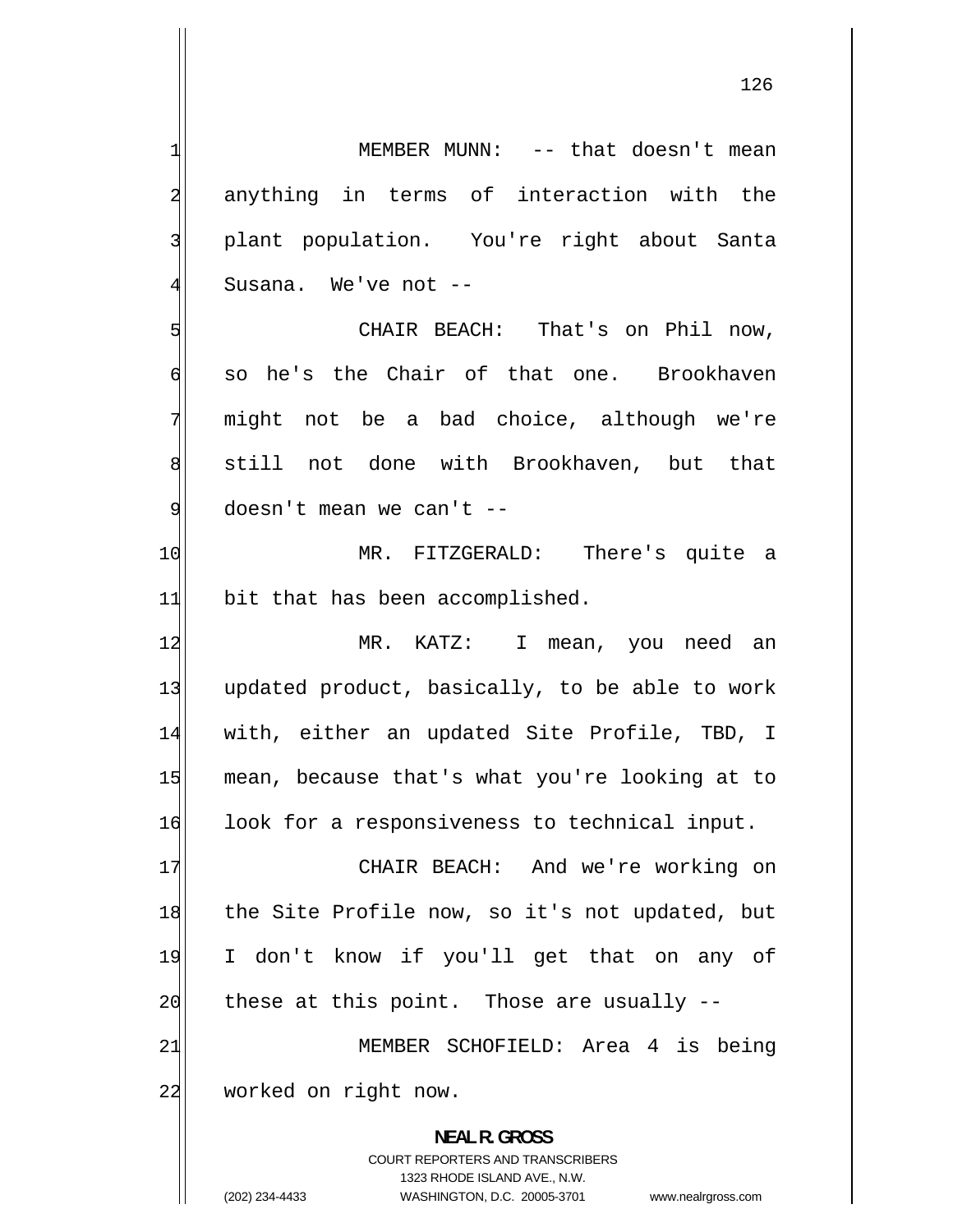$-$ 1 MR. KATZ: Well, I don't know about 2 LANL, for example. LANL, I thought, like, 3 there are some updated -- well, there have 4 been SEC actions for LANL, so I think that's 5 one of the things I suggested as a 6 possibility. We have had some completed SEC 7 actions on LANL and you could look at that. 8 CHAIR BEACH: As well as 9 Brookhaven. We've had two. 10 MR. KATZ: As well as Brookhaven, 11 but I'm just not so familiar with how much 12 worker input there's been on Brookhaven. 13 MEMBER MUNN: Well, we've certainly 14 had a significant amount on LANL. Everyone's 15 16 MR. KATZ: No, that's what I'm 17 saying. LANL, seems like it was quite active, 18 and Fernald seems like it might have been 19 quite active. I'm not sure if it was as 20 active as LANL. And Brookhaven, also, I'm not 21 sure, time period of action too. It's also 22 starting to become quite dated it seems like. **NEAL R. GROSS**  COURT REPORTERS AND TRANSCRIBERS

1323 RHODE ISLAND AVE., N.W.

(202) 234-4433 WASHINGTON, D.C. 20005-3701 www.nealrgross.com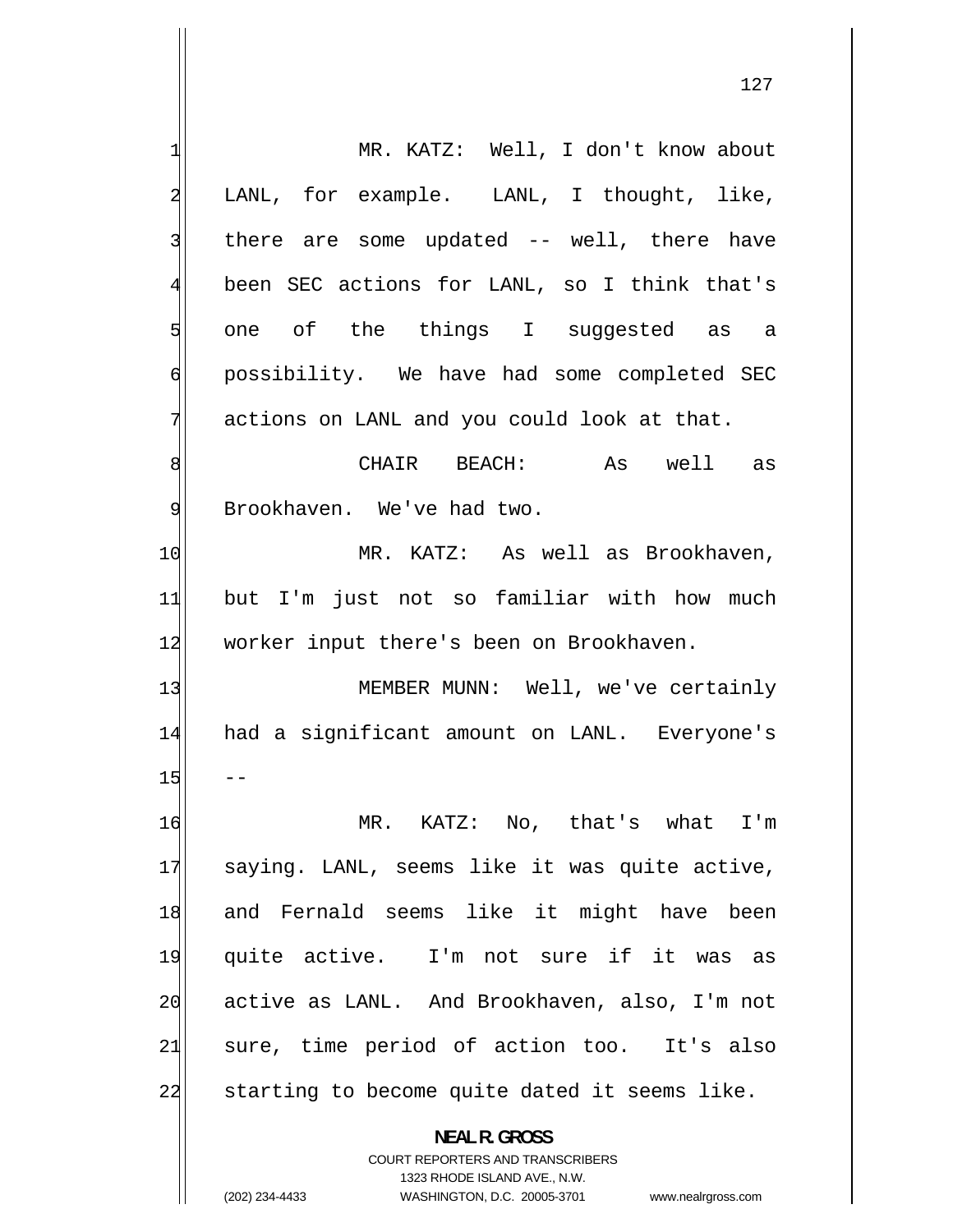128

1 CHAIR BEACH: Well, initial worker 2 outreach meetings were in 2008, so that's 3 rather outdated. 4 MR. KATZ: Okay. So that is in the 5 ballpark. 6 CHAIR BEACH: LANL, anybody recall 7 worker outreach meetings? 8 MEMBER MUNN: Well, it dates back 9 to dirt and so I -- 10 CHAIR BEACH: Recent? 11 MEMBER SCHOFIELD: LANL's been 12 pretty darn active over the years. 13 CHAIR BEACH: Recent? 14 MR. LEWIS: Well, it was last 15 summer we did -- two years ago? 16 MR. MCDOUGALL: Well, let me see if  $17$  I can get it. 18 MEMBER SCHOFIELD: One brief 19 comment. 20 MR. SUNDIN: That was 2010. 21 MR. MCDOUGALL: LANL is probably 22 relatively recent and there was a lot of **NEAL R. GROSS**  COURT REPORTERS AND TRANSCRIBERS 1323 RHODE ISLAND AVE., N.W. (202) 234-4433 WASHINGTON, D.C. 20005-3701 www.nealrgross.com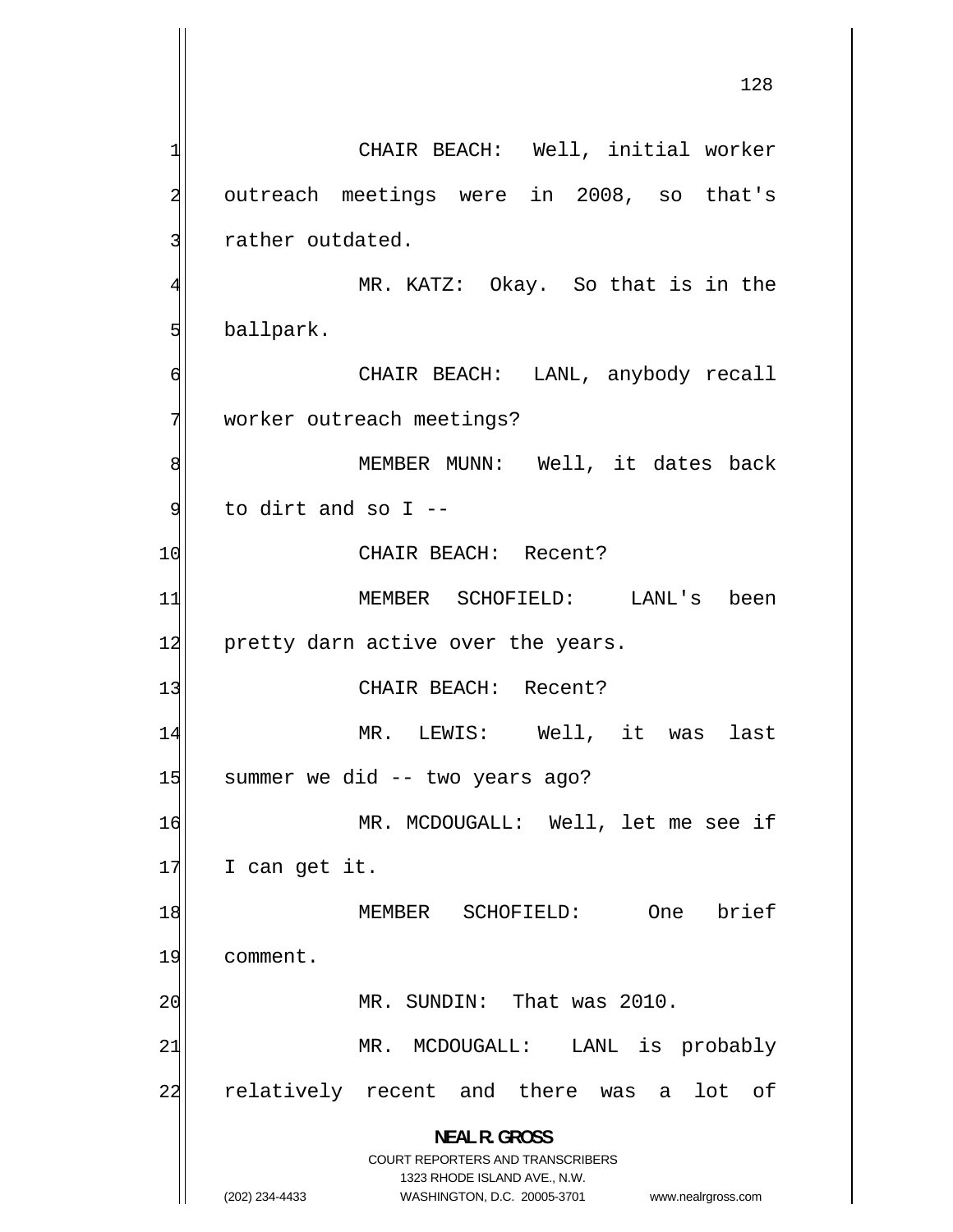1 worker comment. 2 MR. LEWIS: Does it have to be a 3 DOE site? 4 MR. KATZ: No, it doesn't have to 5 be. 6 MEMBER SCHOFIELD: Just one 7 comment. We've gotten emails that people on 8 the south end of the table here need to speak 9 up. Just having a hard time hearing you. 10 CHAIR BEACH: Thank you. 11 MR. KATZ: Well, thanks, Phil. 12 MR. LEWIS: I know recently, SC&A 13 was down at W.R. Grace, right? Is that out of 14 the league? 15 MR. KATZ: No, that's not even 16 workable because that's still in process. You 17 need to have something where a document has 18 been updated or an SEC has been completed. 19 That's what you're looking for. 20 CHAIR BEACH: Well, Fernald is 21 still in process. I mean, they did do some  $22$  work on an SEC. I'm game for LANL if  $-$ **NEAL R. GROSS**  COURT REPORTERS AND TRANSCRIBERS

1323 RHODE ISLAND AVE., N.W.

(202) 234-4433 WASHINGTON, D.C. 20005-3701 www.nealrgross.com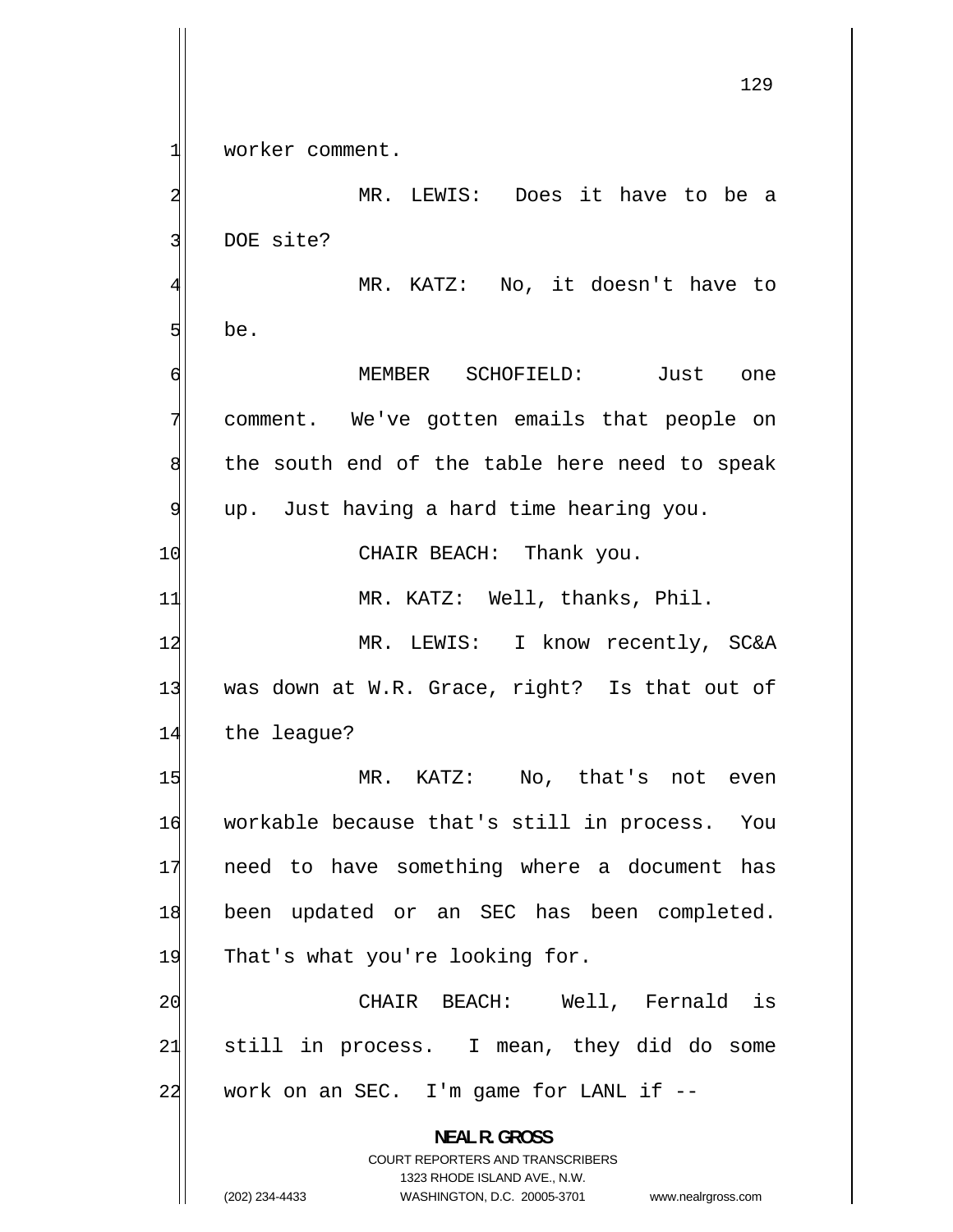1 MEMBER MUNN: I don't see there's 2 any objection to it. It seems to fulfill all 3 the criteria that we established for sites we 4 wanted to look at. It certainly provides a 5 copious opportunity for the kind of 6 information that we're looking for. I can see 7 no objection to it personally. 8 CHAIR BEACH: Do we want to just do 9 one site or a couple of sites? 10 MEMBER MUNN: I think one would be 11 more -- 12 MR. KATZ: I'd take one bite at a  $13$  time. 14 MEMBER SCHOFIELD: LANL's going to  $15$  be a big bite. 16 MEMBER MUNN: Yes. It would be a 17 very large bite. 18 CHAIR BEACH: Yes. I was just 19 wondering, it doesn't really fall into that 20 small site, but I don't think we're going to 21 be successful on that. 22 MR. KATZ: It doesn't have to be a **NEAL R. GROSS**  COURT REPORTERS AND TRANSCRIBERS 1323 RHODE ISLAND AVE., N.W. (202) 234-4433 WASHINGTON, D.C. 20005-3701 www.nealrgross.com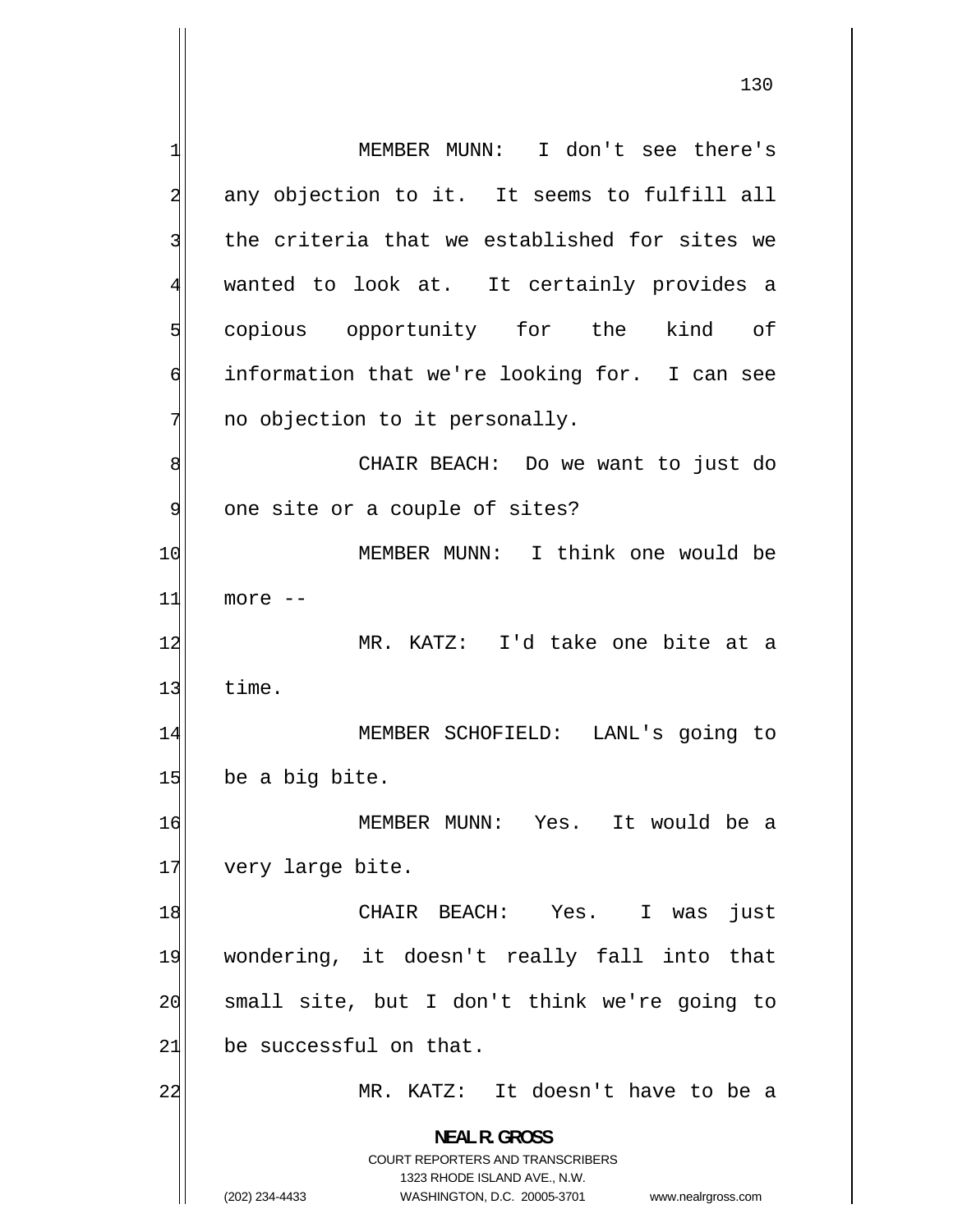small -- I mean, if you have a controlled period or action that you're dealing with. So if you're dealing with one SEC, you sort of select an SEC, the action was completed, and you're looking at the information relevant to that SEC action.

CHAIR BEACH: Right.

8 MR. KATZ: The input relevant to 9 that. So, I mean, that's what contains it; in 10 effect.

11 CHAIR BEACH: Okay. Any other 12 comments or shall we decide on the site; LANL? 13 MEMBER MUNN: Let's do LANL. It's 14 far enough different in its activity and its 15 type of workers than Rocky to be able to

16 create a few new avenues of inquiry. One of 17 the laboratories would be really -- something 18 like Brookhaven would be ideal, but if we 19 don't have the basic material to work with in 20 terms of information about a plethora of 21 worker interactions, then we're not getting 22 the information we look for, so LANL will

> **NEAL R. GROSS**  COURT REPORTERS AND TRANSCRIBERS 1323 RHODE ISLAND AVE., N.W. (202) 234-4433 WASHINGTON, D.C. 20005-3701 www.nealrgross.com

1

2

3

4

5

6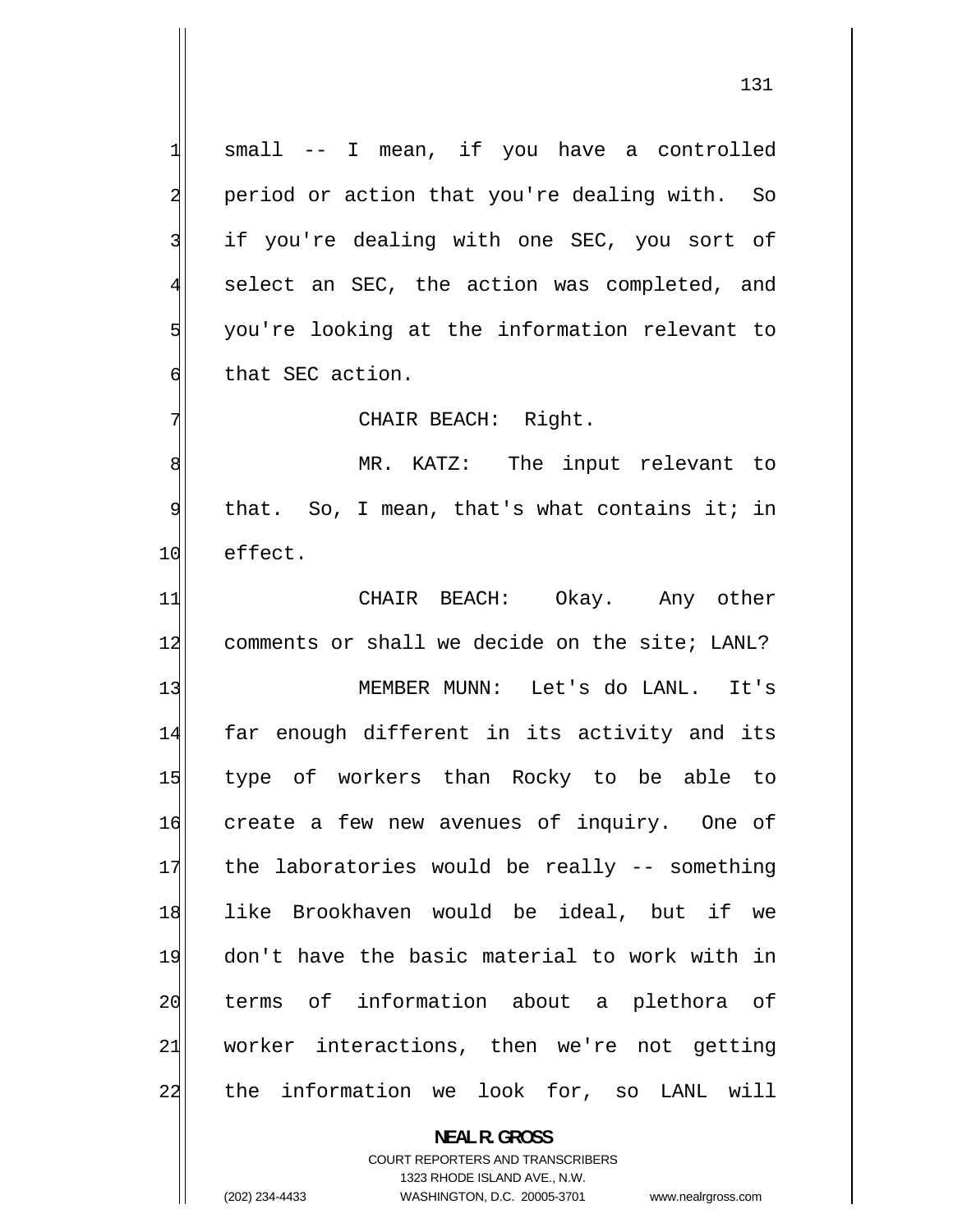provide us with that.

1

2

5

CHAIR BEACH: Okay.

3 MS. AYERS: When was the Site 4 Profile?

MR. KATZ: Sorry?

6 MS. AYERS: When was the Site 7 Profile?

8 MR. KATZ: So I think you'd be 9 looking at the latest completed SEC section 10 for input related to that. I don't know about 11 whether there's also an update to a TBD that 12 you could tie into this. You know, you can 13 look at that with a -- Joe can look into that, 14 or you, with DCAS to see if there's one of 15 those actions that you can couple with it, but 16 the one I'm thinking of is the SEC action, 17 because we all know that was completed and 18 went forward.

19 MEMBER MUNN: And it's recent 20 enough that this Work Group will have an 21 opportunity to, at least intellectually, 22 evaluate the progress that NIOSH has made in

> **NEAL R. GROSS**  COURT REPORTERS AND TRANSCRIBERS 1323 RHODE ISLAND AVE., N.W.

(202) 234-4433 WASHINGTON, D.C. 20005-3701 www.nealrgross.com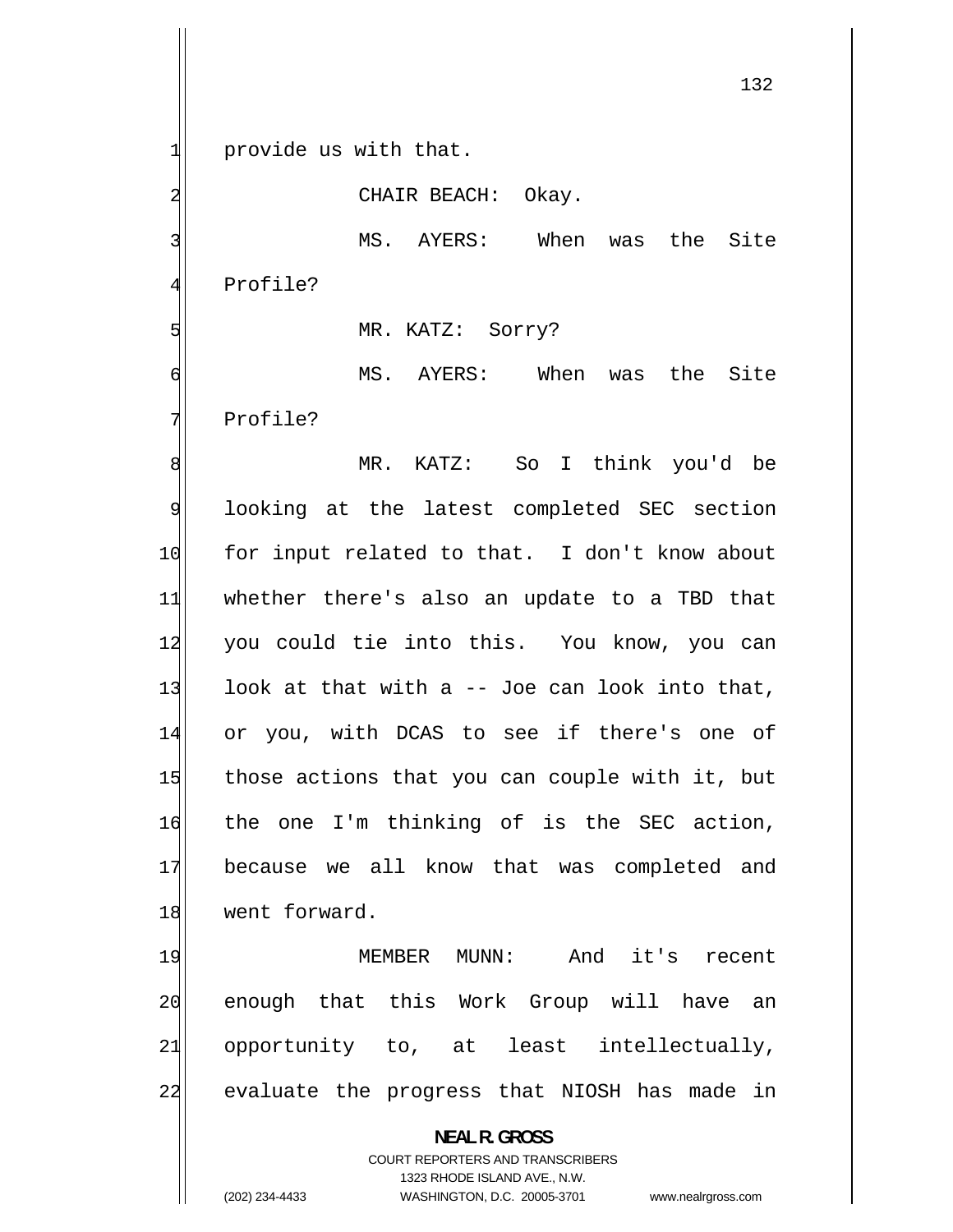evolving its worker outreach process.

1

2

3

 CHAIR BEACH: So if that's the site that's agreed upon --

4 MR. KATZ: We can test -- as part 5 of this tasking, I'd like to discuss, and I 6 talked to Josie about this on the phone and I 7 talked to Jim, Dr. Melius, about this too, a 8 little bit about procedure, how to do this, 9 versus what was done at Rocky Flats, because 10 the one issue that I spoke about with Josie 11 and Dr. Melius is really the Board's purview 12 relates most heavily, or more specifically, to 13 how well are the comments being addressed.

14 So it's sort of the technical side 15 of that because that's all about quality of 16 science, and so on, versus the issue of 17 service, or how well do we get back to people 18 and tell people thank you for your input and 19 this is what we did. That's sort of the 20 service component of this and that was a focus  $21$  of Joe and your review of the Rocky Flats.

I mean, a lot of time was spent,

**NEAL R. GROSS**  COURT REPORTERS AND TRANSCRIBERS

1323 RHODE ISLAND AVE., N.W.

22

(202) 234-4433 WASHINGTON, D.C. 20005-3701 www.nealrgross.com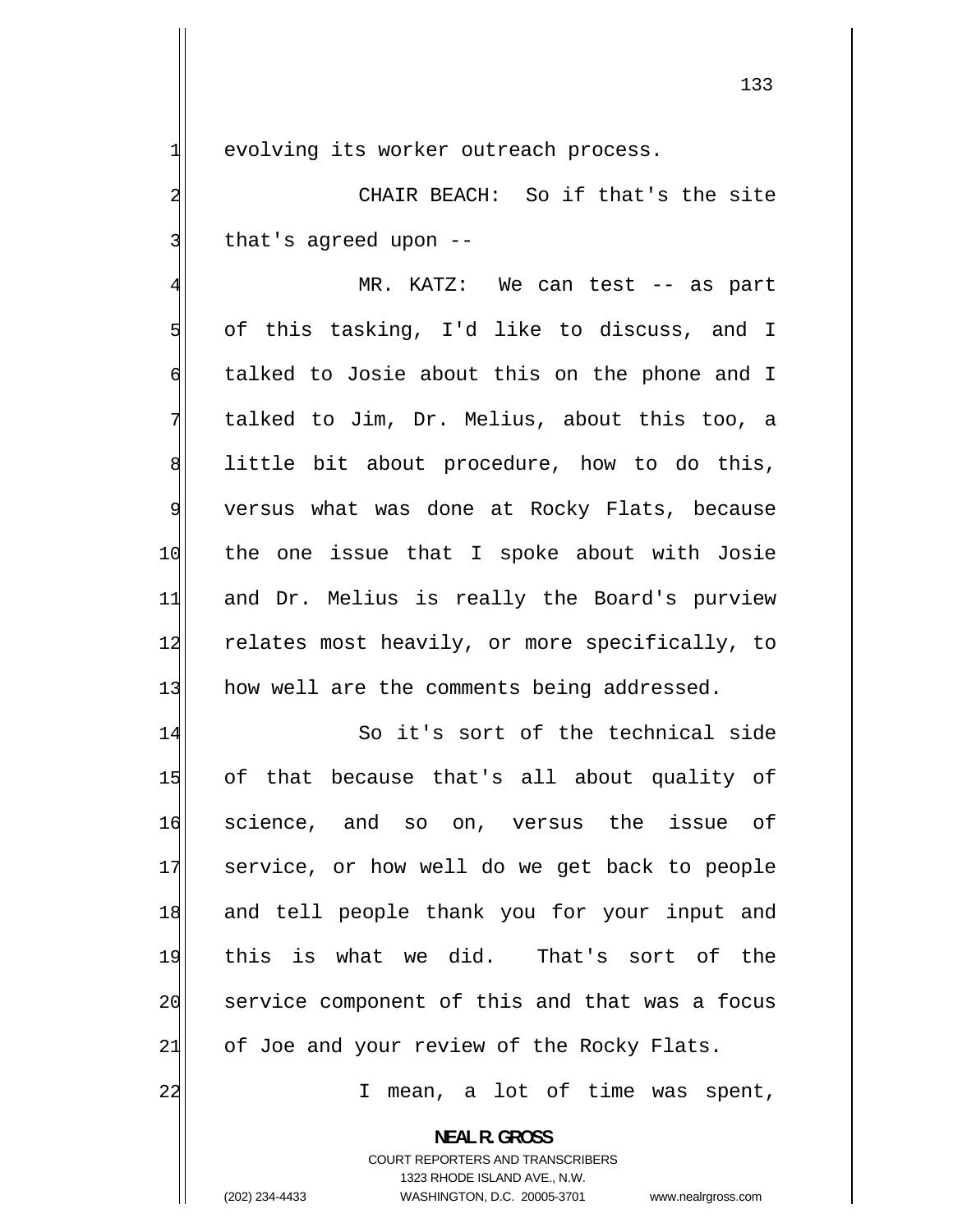1 sort of, tracking down how well people 2 received feedback on their input, but that's 3 really beyond the Board's normal purview. So 4 I think Jim agrees that, really, it would make 5 much more sense to spend your resources more 6 economically on addressing the question of, 7 what input came in and was it addressed? 8 I mean, that question, which is the 9 core question for the Board, really, and how 10 well is worker input being taken into account? 11 CHAIR BEACH: That kind of takes us 12 back to our implementation plan, Number 3, and 13 we are going to look at that later on today. 14 So I don't know if we want to jump into that, 15 but you bring up a good point. 16 MR. KATZ: Yes. I'm just raising 17 it now because this has to do with tasking 18 SC&A and they need to know what the scope of 19 their review would be. 20 CHAIR BEACH: Okay. And we asked 21 them, the last time we did Rocky, to give us a 22 plan. So we would task them with that same -- **NEAL R. GROSS**  COURT REPORTERS AND TRANSCRIBERS

1323 RHODE ISLAND AVE., N.W.

(202) 234-4433 WASHINGTON, D.C. 20005-3701 www.nealrgross.com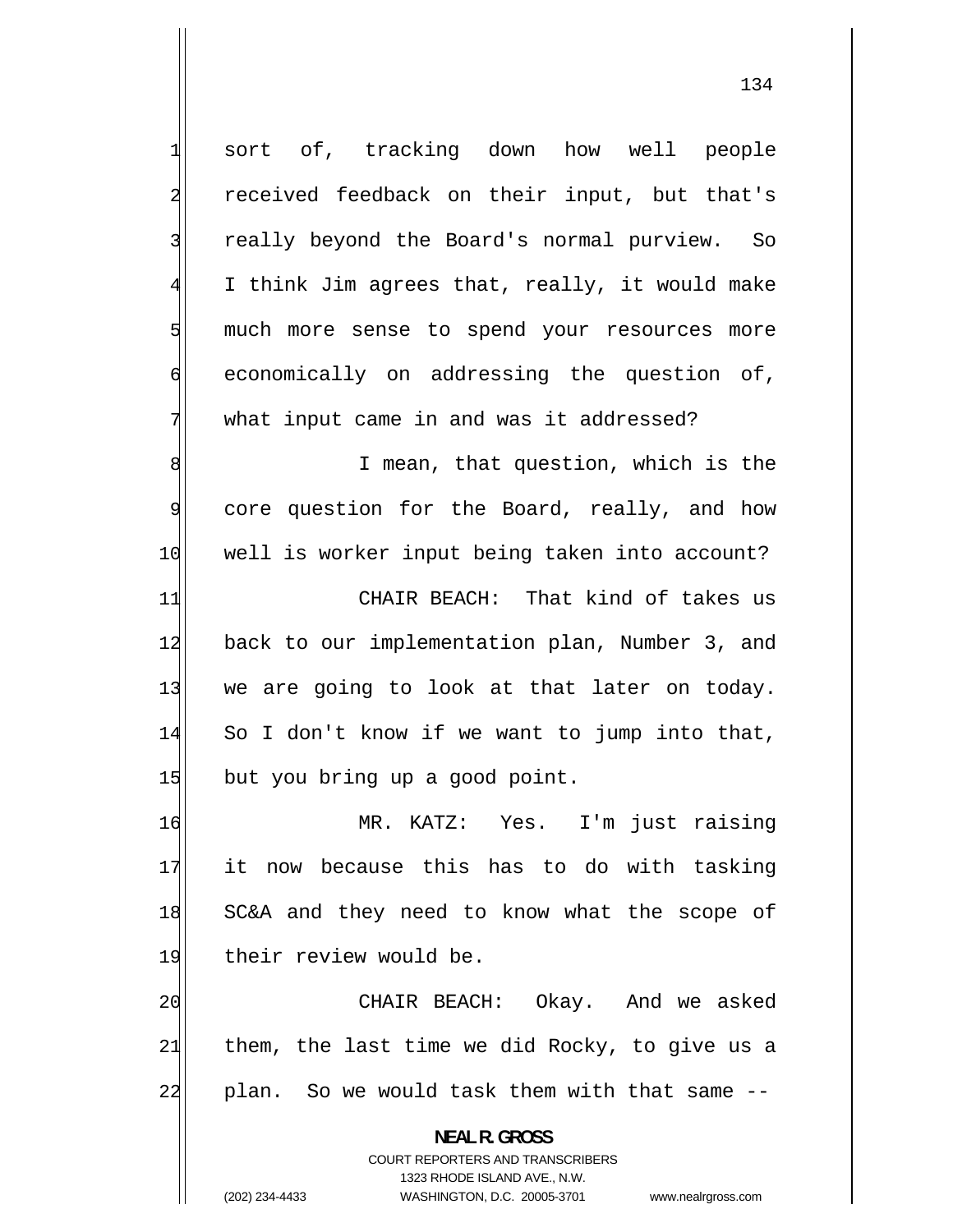135 1 MR. KATZ: A protocol up front. 2 CHAIR BEACH: A protocol up front 3 and then a review. 4 MR. FITZGERALD: But I think what 5 you're saying, well, what both of you are 6 saying, are very relevant. And I wasn't 7 directly involved in the implementation plan 8 last time, but it was written to that 9 objective; Objective 3. 10 CHAIR BEACH: Right. 11 MR. FITZGERALD: So, you know, if 12 you don't want the objective addressed in its 13 full scope, then that would be useful 14 information. 15 MR. KATZ: Yes. 16 DR. MAKHIJANI: Hi. This is Arjun. 17 May I make a comment? 18 CHAIR BEACH: Yes. 19 DR. MAKHIJANI: Ted, just adding 20 one thing to your list of two items is, how 21 well was that input documented, because that 22 has been a difficulty in the past. NIOSH is **NEAL R. GROSS**  COURT REPORTERS AND TRANSCRIBERS 1323 RHODE ISLAND AVE., N.W. (202) 234-4433 WASHINGTON, D.C. 20005-3701 www.nealrgross.com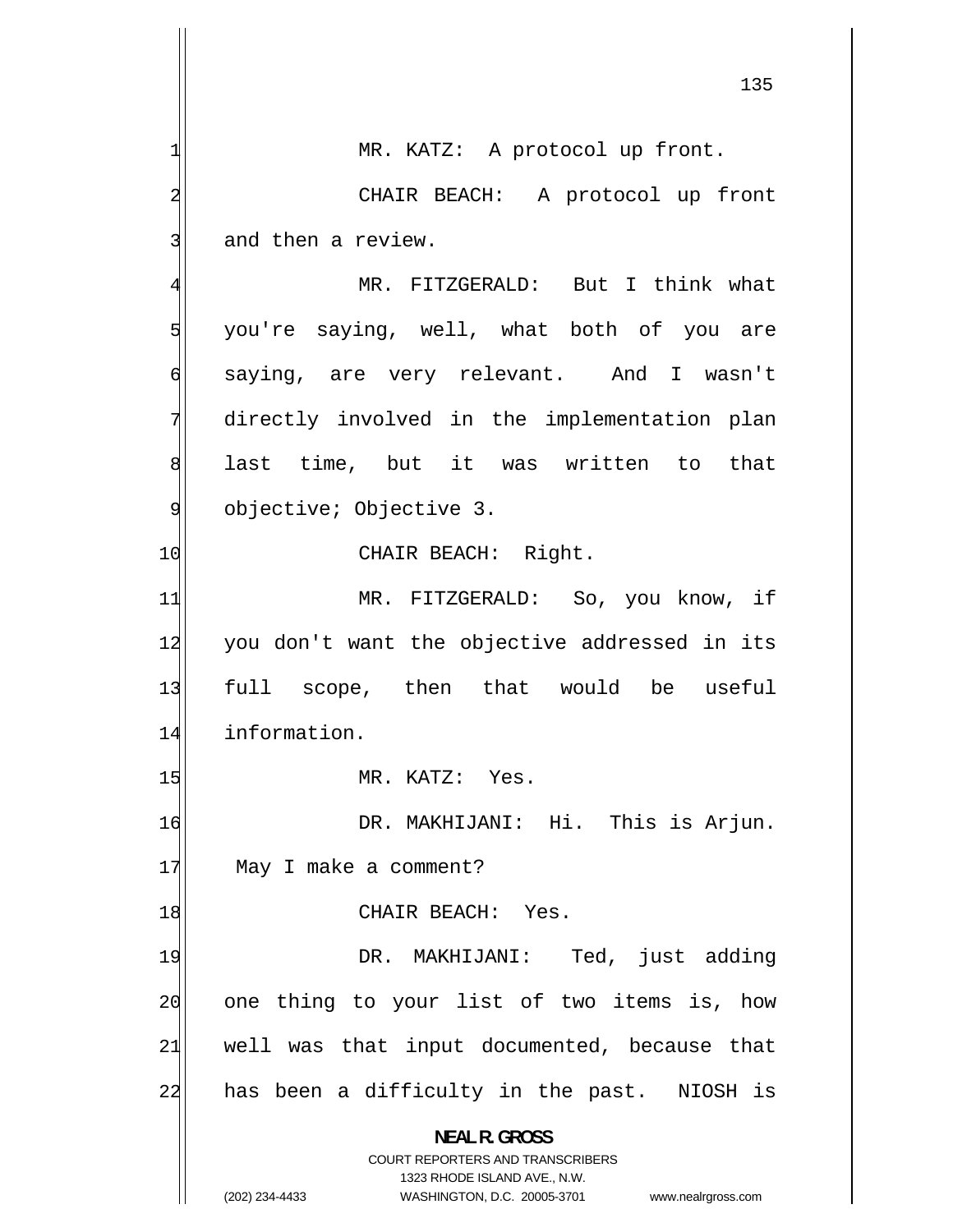documenting things much more thoroughly now, I realize, so to judge what the response was, you need to review the documentation of the input.

 MR. KATZ: Sure. I mean, I think 6 part of, you know, Arjun or Joe, when you, 7 sort of submit a protocol, an approach, for 8 this next one that, you know, you would cover 9 any kind of fine details like that.

10 DR. MAKHIJANI: Sure.

11 MR. KATZ: Sure.

12 CHAIR BEACH: Yes. If you look 13 under Number 3, one of the bullets is, "How is 14 feedback provided to the Work Groups in 15 response to their comments?" I think that's - 16 -

17 MR. KATZ: Right. No, we did have 18 that and they did that for Rocky Flats, for 19 sure.

20 CHAIR BEACH: Which is another 21 reason why I wanted us to look at this for 22 that purpose too is to make some suggestions

> **NEAL R. GROSS**  COURT REPORTERS AND TRANSCRIBERS

1

2

3

4

5

1323 RHODE ISLAND AVE., N.W. (202) 234-4433 WASHINGTON, D.C. 20005-3701 www.nealrgross.com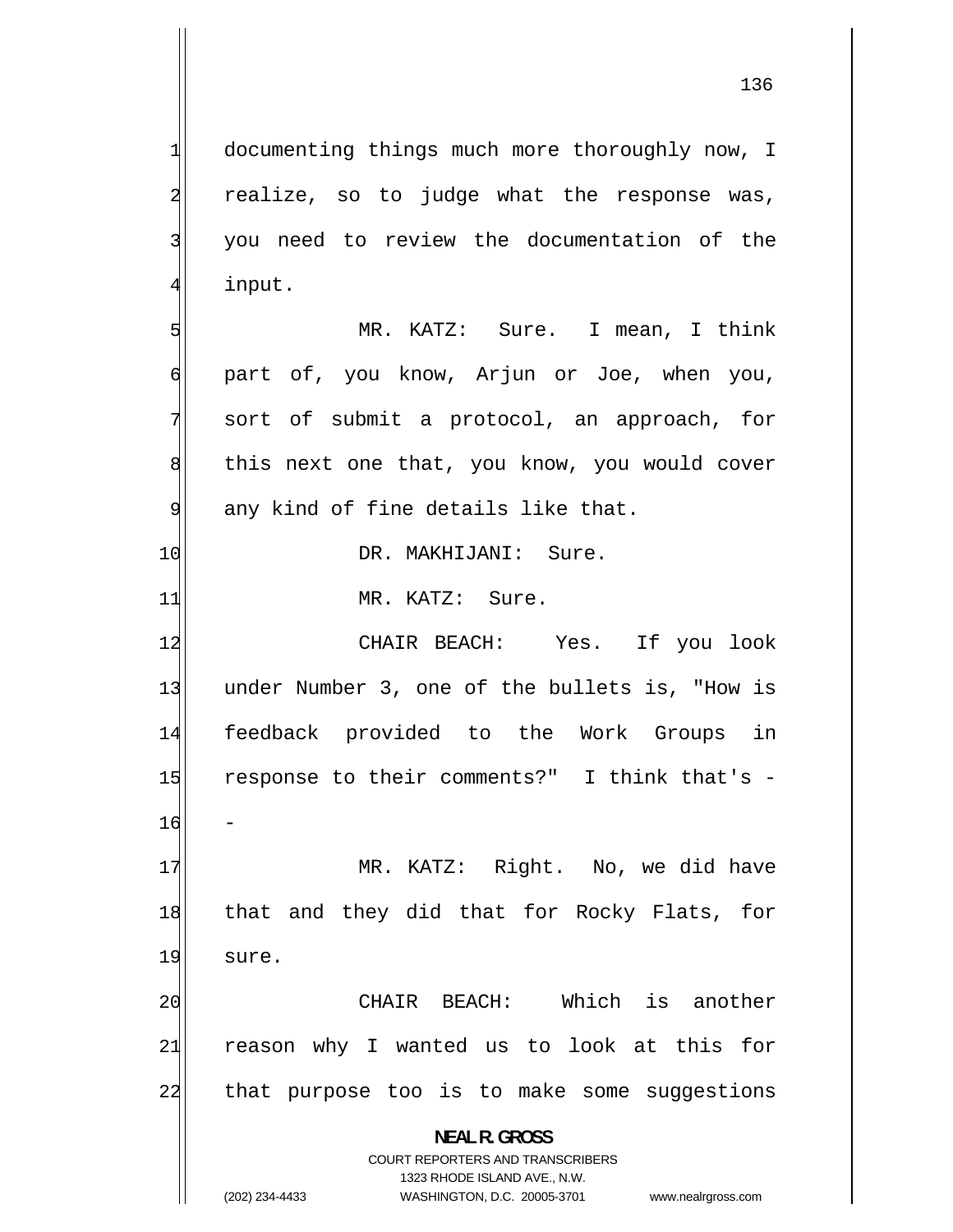1 on how to streamline that. Okay. So we're 2 tasking LANL to SC&A, but we're asking for an 3 implementation plan? 4 MR. KATZ: Yes, a protocol. 5 CHAIR BEACH: Protocol. 6 MR. KATZ: Yes. 7 CHAIR BEACH: Do we need another 8 meeting? 9 MR. KATZ: I think it would be fine 10 in terms of process, if you just submit a 11 protocol. We can distribute it to the Members 12 by email. If Members have an issue and we 13 need a Work Group meeting, that's fine, but if 14 we don't, if no one has an issue and it's 15 pretty straightforward, then we can just carry 16 forward and not have to hold up SC&A in 17 getting started. 18 MR. FITZGERALD: Yes. I think 19 there's some process issues that, clearly, you 20 know, it may be a two-step process where we 21 establish what the scope of commentary is, 22 which gets into what we got into with Rocky, **NEAL R. GROSS** 

> COURT REPORTERS AND TRANSCRIBERS 1323 RHODE ISLAND AVE., N.W.

(202) 234-4433 WASHINGTON, D.C. 20005-3701 www.nealrgross.com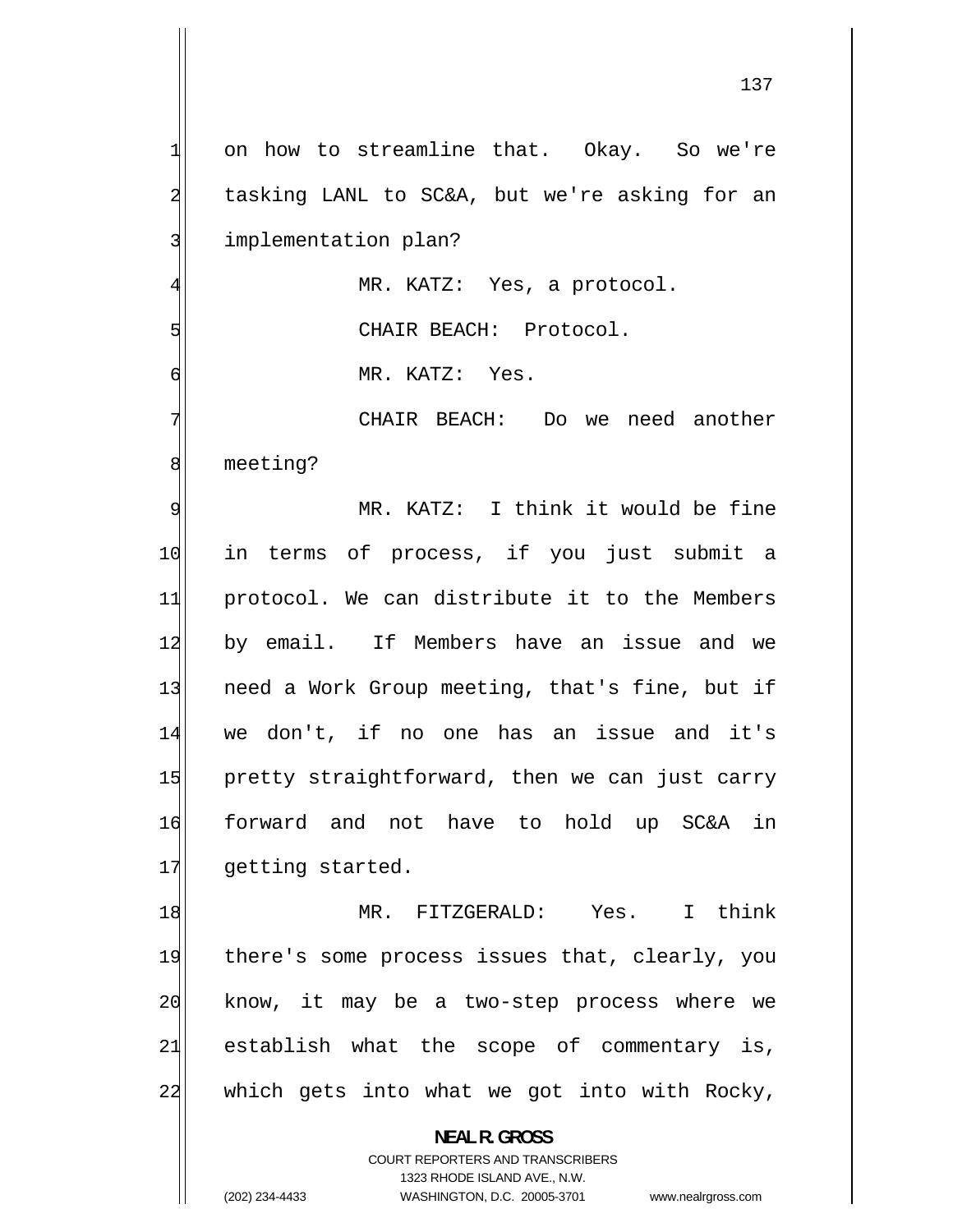making sure this is bite-sized enough, and sort of practical aspects of whether this is feasible, resource-wise.

4 So I think, you know, there's a 5 little bit of scoping as part of the plan and 6 then a proposal based on that scoping that, 7 you know, addresses the cost efficiency of the 8 process as well as the objectives that the 9 process will accomplish, which gets me back to 10 the original comment that, it would be very 11 helpful for the Work Group to chew on what 12 Ted's suggesting so that we have a pretty good 13 scope to go forward with.

14 CHAIR BEACH: Well, I think we need 15 to focus, when we get to the implementation 16 plan this afternoon, focus on Item 3, and 17 review that, and maybe make some changes to 18 that today so that we can move forward more 19 efficiently. I agree with that.

20 MR. KATZ: And the other thing I 21 would just say, Joe, is, whoever takes the 22 lead for this for SC&A in sort of developing

> **NEAL R. GROSS**  COURT REPORTERS AND TRANSCRIBERS

> > 1323 RHODE ISLAND AVE., N.W.

(202) 234-4433 WASHINGTON, D.C. 20005-3701 www.nealrgross.com

1

2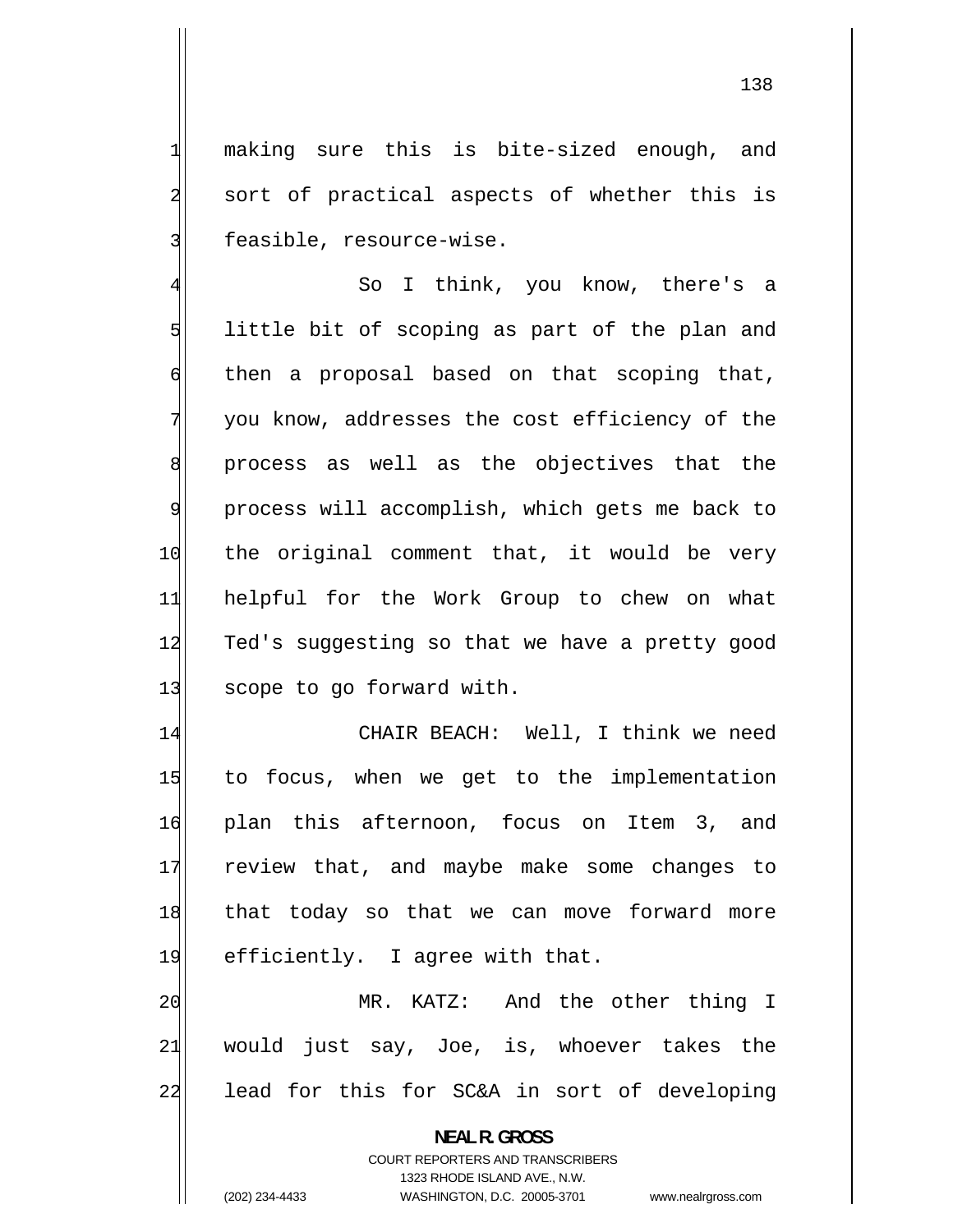that protocol, I mean, feel free to, sort of, get some front information from DCAS so you know issues of sort of volume of comments, and so on, to help you with that so that you can have as complete a proposal.

1

2

3

4

5

6 MR. FITZGERALD: Yes. That's an 7 iterative process. That'll impinge on 8 everybody if it turns out to be a monster. I 9 don't think anything approaching what Rocky 10 Flats was, but on the other hand, I've been 11 involved with Los Alamos and I know there's 12 been a fairly healthy amount of exchange, so 13 I'll certainly work with whoever you identify. 14 I'll be the lead in terms of framing this up, 15 but I think that's an important question to 16 answer for the Work Group is --

17 MR. KATZ: Yes.

18 MR. FITZGERALD: -- you know, how 19 feasible will it be, from that standpoint, and 20 then, you know, here's the approach, the 21 process.

22 CHAIR BEACH: Right.

**NEAL R. GROSS**  COURT REPORTERS AND TRANSCRIBERS 1323 RHODE ISLAND AVE., N.W. (202) 234-4433 WASHINGTON, D.C. 20005-3701 www.nealrgross.com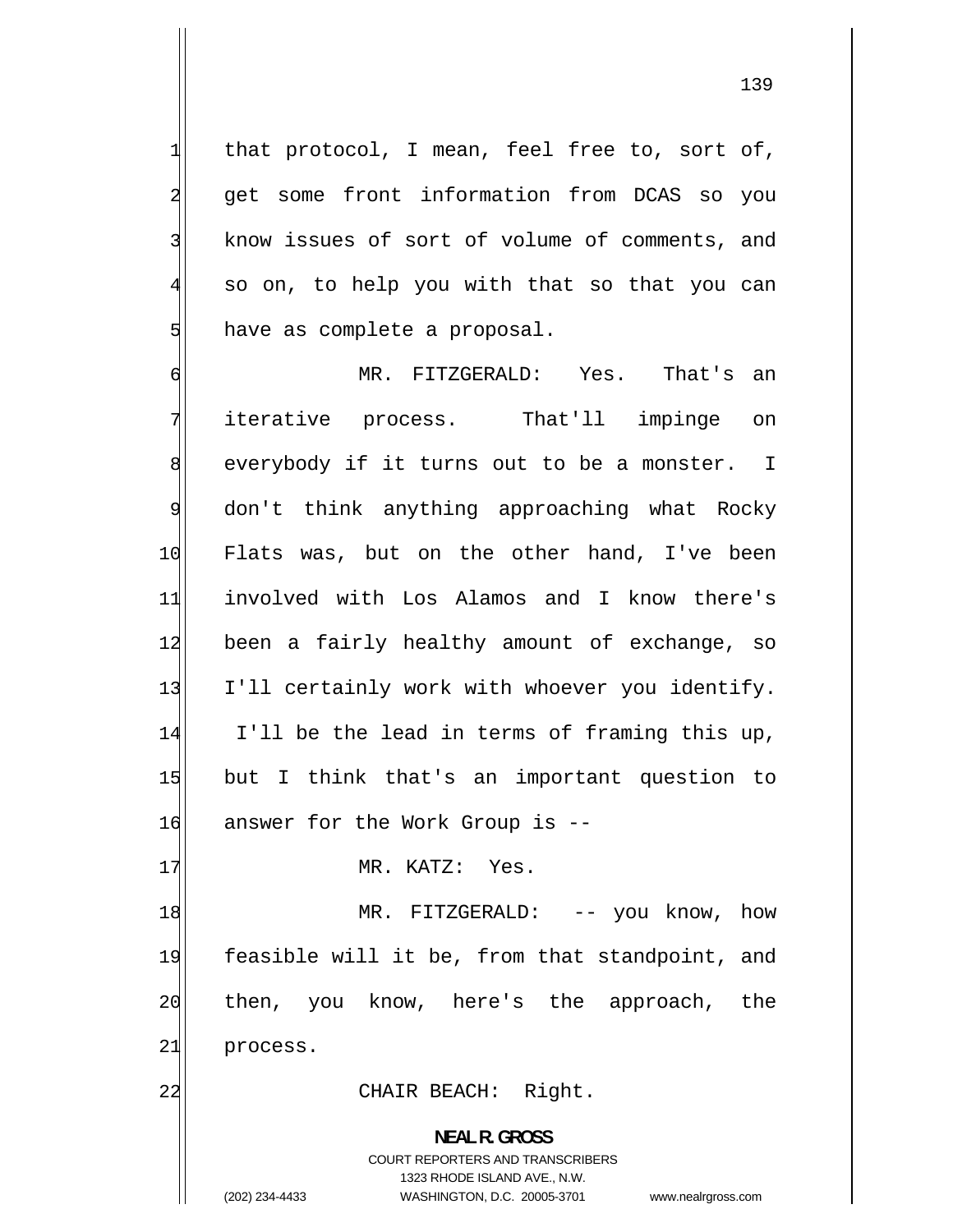1 MR. KATZ: Right, because that'll 2 help us, for example, if we need to do a 3 sample as opposed to like we did with Rocky 4 Flats versus just follow the comments that 5 came in. 6 MR. SUNDIN: I think some of this 7 will probably fall out when we decide what the 8 document change that we want to sort of track, 9 or what changed with respect to LANL, that 10 seems relevant to gauge worker input. 11 MR. FITZGERALD: As I recall, I 12 think they were holding the TBDs because the 13 SECs were coming out in phases, so it wouldn't 14 make any sense to revise the TBD while that 15 was in progress. 16 MR. KATZ: So it may just be the 17 SEC. 18 MR. FITZGERALD: It may just be the 19 SEC.

20 MR. SUNDIN: Well, there's 21 certainly been a Board meeting recently out 22 there that you had a lot of comments to look

**NEAL R. GROSS** 

COURT REPORTERS AND TRANSCRIBERS 1323 RHODE ISLAND AVE., N.W.

(202) 234-4433 WASHINGTON, D.C. 20005-3701 www.nealrgross.com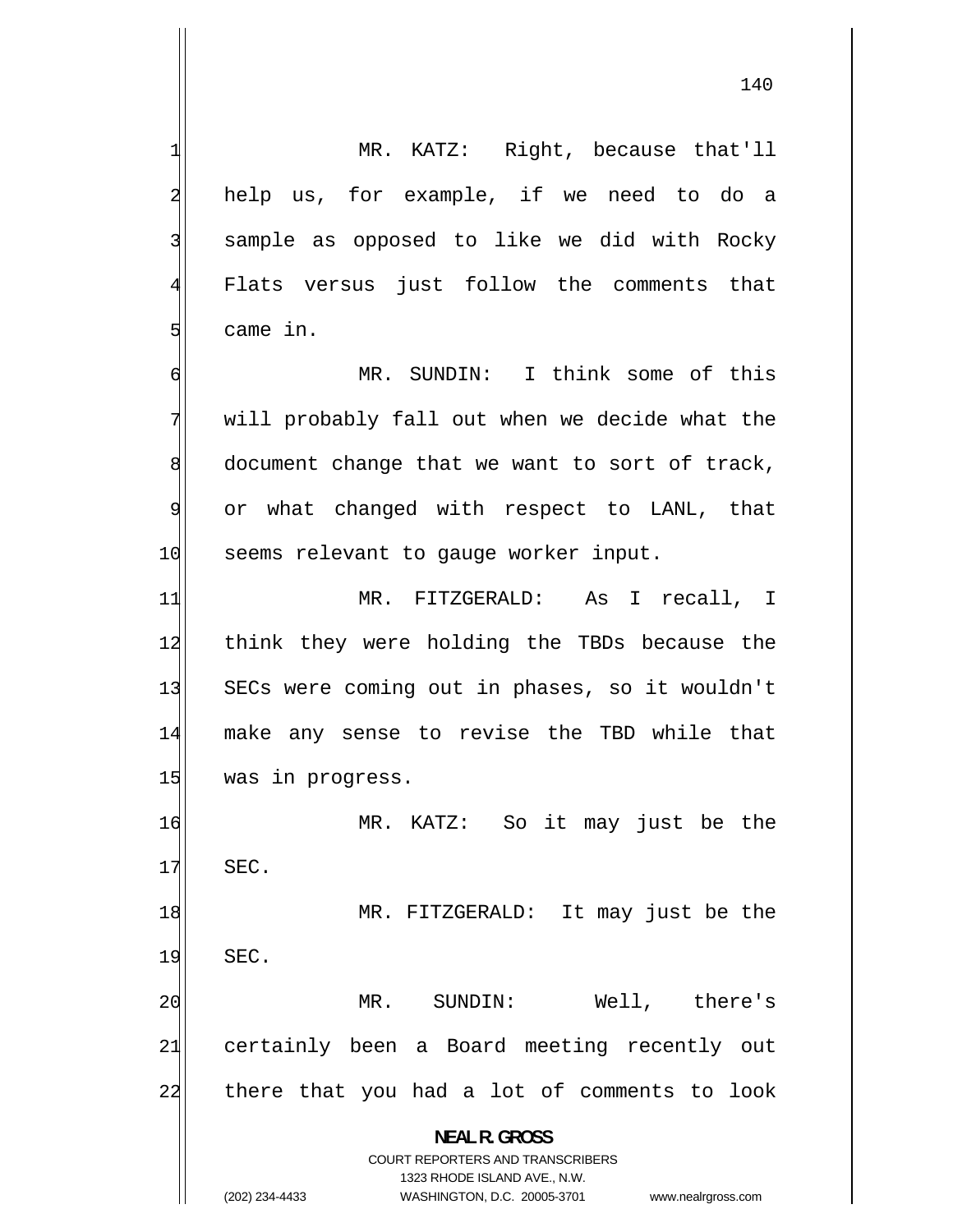at there.

| 2              | MR. FITZGERALD: Right. And it's a                                                                                                                                                                                                                                                                                                                                                                                                 |
|----------------|-----------------------------------------------------------------------------------------------------------------------------------------------------------------------------------------------------------------------------------------------------------------------------------------------------------------------------------------------------------------------------------------------------------------------------------|
| 3              | rich field, as far as the document, that it'll                                                                                                                                                                                                                                                                                                                                                                                    |
| $\overline{4}$ | reflect, you know, the issues received. It                                                                                                                                                                                                                                                                                                                                                                                        |
| 5              | may very well be the SEC-associated documents,                                                                                                                                                                                                                                                                                                                                                                                    |
| $\epsilon$     | which, thankfully, I know about, so it won't                                                                                                                                                                                                                                                                                                                                                                                      |
| 7              | be too hard.                                                                                                                                                                                                                                                                                                                                                                                                                      |
| 8              | MS. AYERS: So there'll be NIOSH-                                                                                                                                                                                                                                                                                                                                                                                                  |
| 9              | generated documents related to the SEC --                                                                                                                                                                                                                                                                                                                                                                                         |
| 10             | MR. FITZGERALD: Yes, there's been                                                                                                                                                                                                                                                                                                                                                                                                 |
| 11             | various White Papers and, you know, products                                                                                                                                                                                                                                                                                                                                                                                      |
| 12             | that reflect inputs.                                                                                                                                                                                                                                                                                                                                                                                                              |
| 13             | MR. KATZ: There's the ER and then                                                                                                                                                                                                                                                                                                                                                                                                 |
| 14             | the amendment to the ER --                                                                                                                                                                                                                                                                                                                                                                                                        |
| 15             | MS. AYERS: Okay.                                                                                                                                                                                                                                                                                                                                                                                                                  |
| 16             | final<br>are the<br>$MR.$ $KATZ:$<br>$\frac{1}{2} \frac{1}{2} \frac{1}{2} \frac{1}{2} \frac{1}{2} \frac{1}{2} \frac{1}{2} \frac{1}{2} \frac{1}{2} \frac{1}{2} \frac{1}{2} \frac{1}{2} \frac{1}{2} \frac{1}{2} \frac{1}{2} \frac{1}{2} \frac{1}{2} \frac{1}{2} \frac{1}{2} \frac{1}{2} \frac{1}{2} \frac{1}{2} \frac{1}{2} \frac{1}{2} \frac{1}{2} \frac{1}{2} \frac{1}{2} \frac{1}{2} \frac{1}{2} \frac{1}{2} \frac{1}{2} \frac{$ |
| 17             | products.                                                                                                                                                                                                                                                                                                                                                                                                                         |
| 18             | MS. AYERS: That was my confusion,                                                                                                                                                                                                                                                                                                                                                                                                 |
| 19             | because I know with Rocky, with the<br><b>SEC</b>                                                                                                                                                                                                                                                                                                                                                                                 |
| 20             | process, the ER was at the very beginning and                                                                                                                                                                                                                                                                                                                                                                                     |
| 21             | so, obviously, it didn't respond to the                                                                                                                                                                                                                                                                                                                                                                                           |
| 22             | comments because they came after it came out.                                                                                                                                                                                                                                                                                                                                                                                     |
|                | <b>NEAL R. GROSS</b><br>COURT REPORTERS AND TRANSCRIBERS<br>1323 RHODE ISLAND AVE., N.W.<br>(202) 234-4433<br>WASHINGTON, D.C. 20005-3701<br>www.nealrgross.com                                                                                                                                                                                                                                                                   |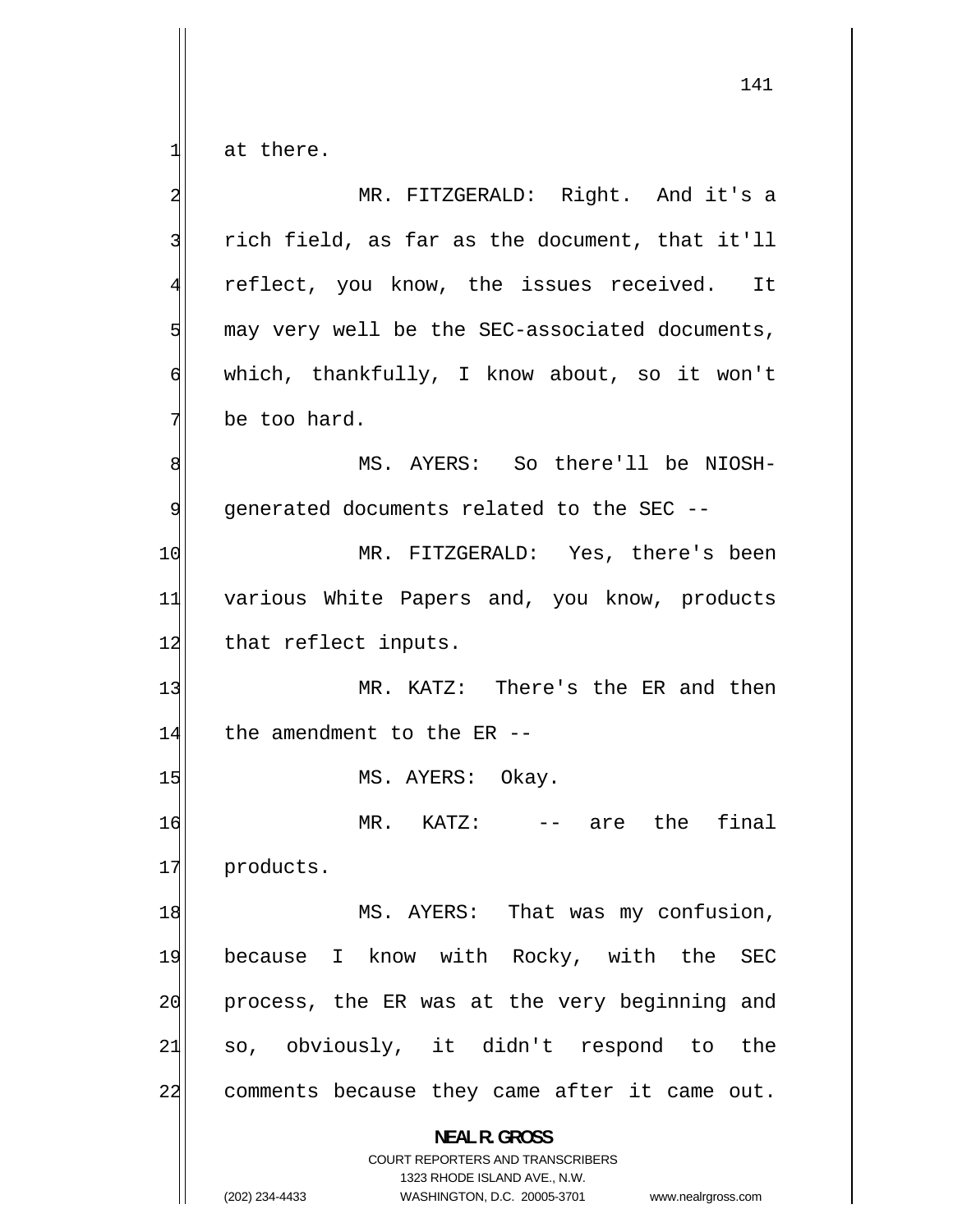So knowing that there's other --

1

2 MR. FITZGERALD: Now, that raises 3 the other question about, I don't want to 4 muddy the waters too much, but whereas we were 5 using, you know, formal documents, TBDs, and 6 what have you, for Rocky, given the state of 7 affairs at Los Alamos, these would clearly be 8 these intermediary documents, the SEC-related 9 documents, which aren't quite the same thing. 10 They're not issued to the documents. 11 They're, sort of, Work Group-12 related White Papers and materials that were 13 exchanged. 14 MR. KATZ: And then the ER was 15 amended though, right? Wasn't it? Am I not 16 remembering correctly? I thought the ER was 17 amended at the end of the process. 18 MR. FITZGERALD: Well, at the end 19 of the process when the SEC decision was made, 20 then it was amended at that point. 21 MR. KATZ: Yes. So it runs all the 22 way to that point because that's the final, **NEAL R. GROSS**  COURT REPORTERS AND TRANSCRIBERS 1323 RHODE ISLAND AVE., N.W. (202) 234-4433 WASHINGTON, D.C. 20005-3701 www.nealrgross.com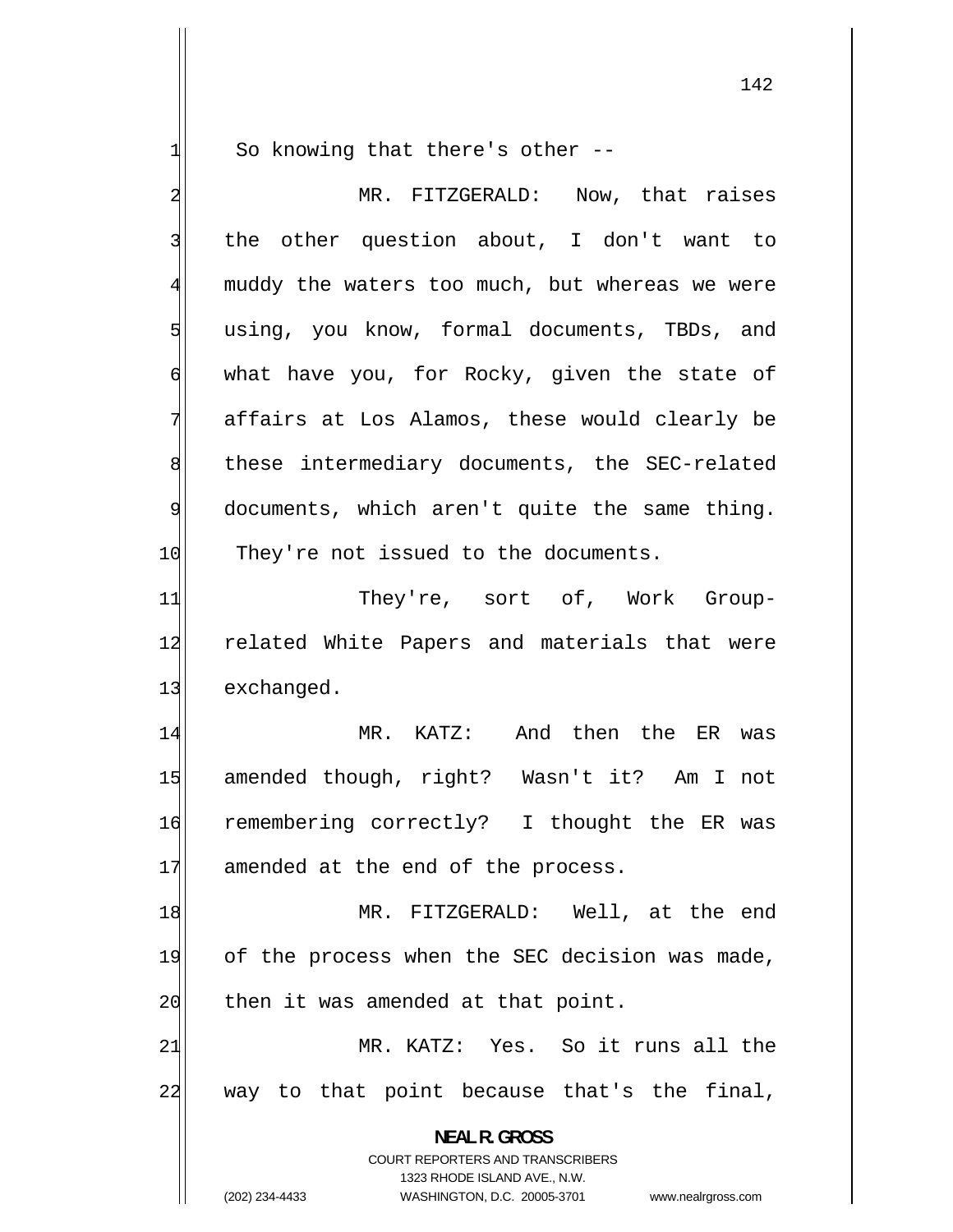| $\mathbf{1}$            | sort of, adjudication of issues by NIOSH.                           |
|-------------------------|---------------------------------------------------------------------|
| $\overline{\mathbf{c}}$ | MR. FITZGERALD: Right. Yes, but                                     |
| 3                       | it's, without getting into it, a summary thing                      |
| $\overline{4}$          | that basically says, you know, that it wraps                        |
| 5                       | the issues, but it doesn't get into --                              |
| $\sigma$                | MR. KATZ: Fine details.                                             |
| 7                       | MR. FITZGERALD: -- these finer                                      |
| 8                       | details as a TBD might. So I'm just saying,                         |
| 9                       | we'll look at that and come back to the Work                        |
| 10                      | Group and if that proves to be, you know, an                        |
| 11                      | issue, then we'll bring it back to you and you                      |
| 12                      | can, you know, talk it over, but, you know,                         |
| 13                      | this will be a different beast.                                     |
| 14                      | CHAIR BEACH: Yes.                                                   |
| 15                      | MR. FITZGERALD: And we want to                                      |
| 16                      | make sure we look at, you know, for example,                        |
| 17                      | on what makes it an effective feedback tool                         |
| 18                      | for the Work Group, and for NIOSH, you know,                        |
| 19                      | so we'll look at that part first; the                               |
| 20                      | feasibility, the value, and then are there any                      |
| 21                      | issues that we should bring back? We'll do                          |
| 22                      | this iteratively with NIOSH and, you know,                          |
|                         | <b>NEAL R. GROSS</b>                                                |
|                         | COURT REPORTERS AND TRANSCRIBERS                                    |
|                         | 1323 RHODE ISLAND AVE., N.W.                                        |
|                         | (202) 234-4433<br>WASHINGTON, D.C. 20005-3701<br>www.nealrgross.com |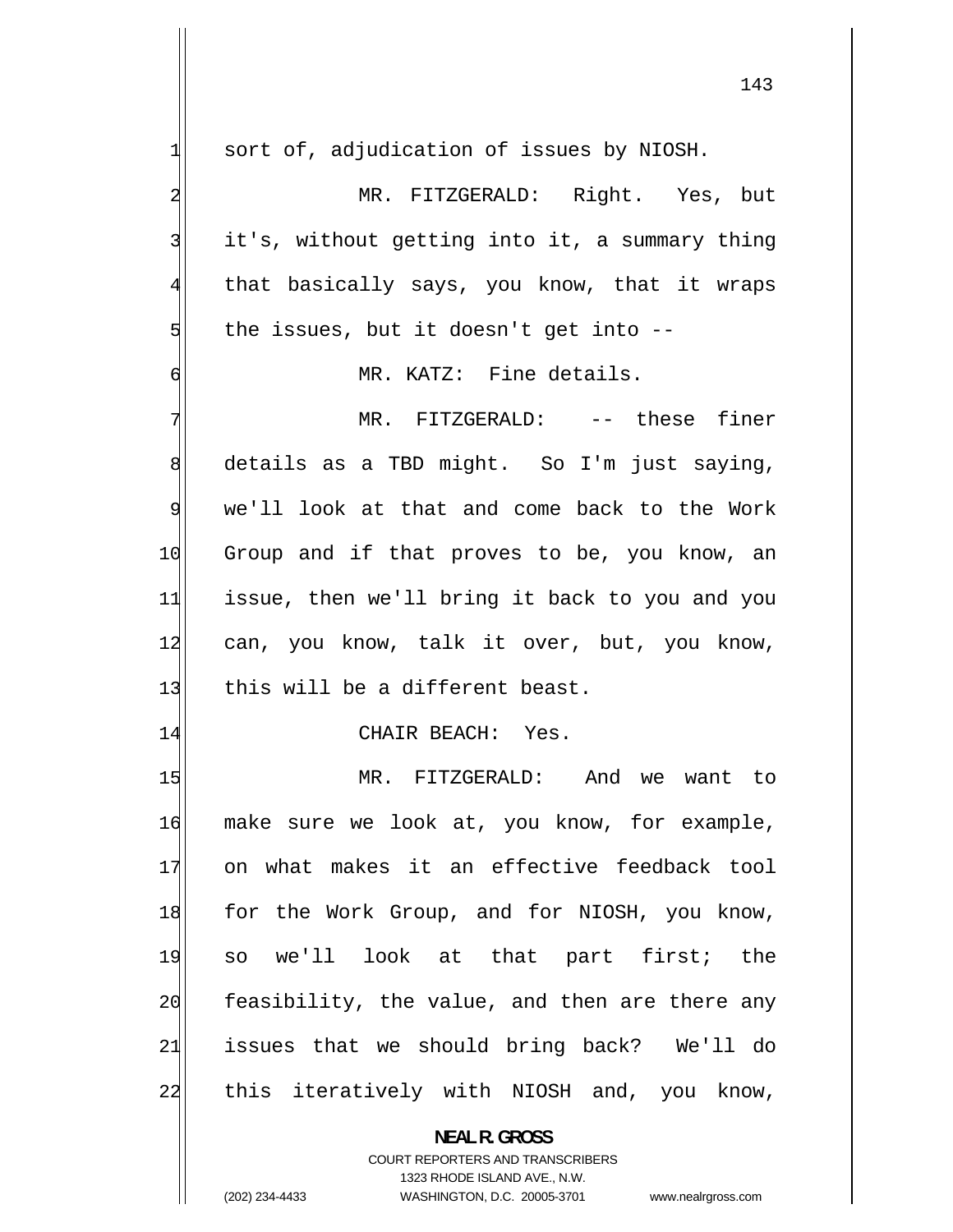certainly do it in realtime so that we're not waiting for the next Work Group meeting, but we'll try to come to some conclusions and pass those on to the Work Group so you can actually have that in advance.

CHAIR BEACH: Okay.

MR. KATZ: Sounds good.

8 CHAIR BEACH: So kind of a two-step 9 tasking then; you deliver the protocol, the 10 scope, feasibility, and then you would be 11 tasked to move forward or not, as the case may 12 be.

13 MS. LIN: Josie, I would just ask 14 that, I probably need to check the timeline 15 for the Secretary's action on this SEC, the 16 latest one, that covered 1976 to 1995. I'm 17 assuming that's the SEC that you guys want to 18 focus on. So let me just check on the 19 timeline because I don't want the Work Group, 20 or the Board, to act on the presumption that  $21$  this SEC petition will be decimated.

22 CHAIR BEACH: Yes.

**NEAL R. GROSS**  COURT REPORTERS AND TRANSCRIBERS 1323 RHODE ISLAND AVE., N.W. (202) 234-4433 WASHINGTON, D.C. 20005-3701 www.nealrgross.com

1

2

3

4

5

6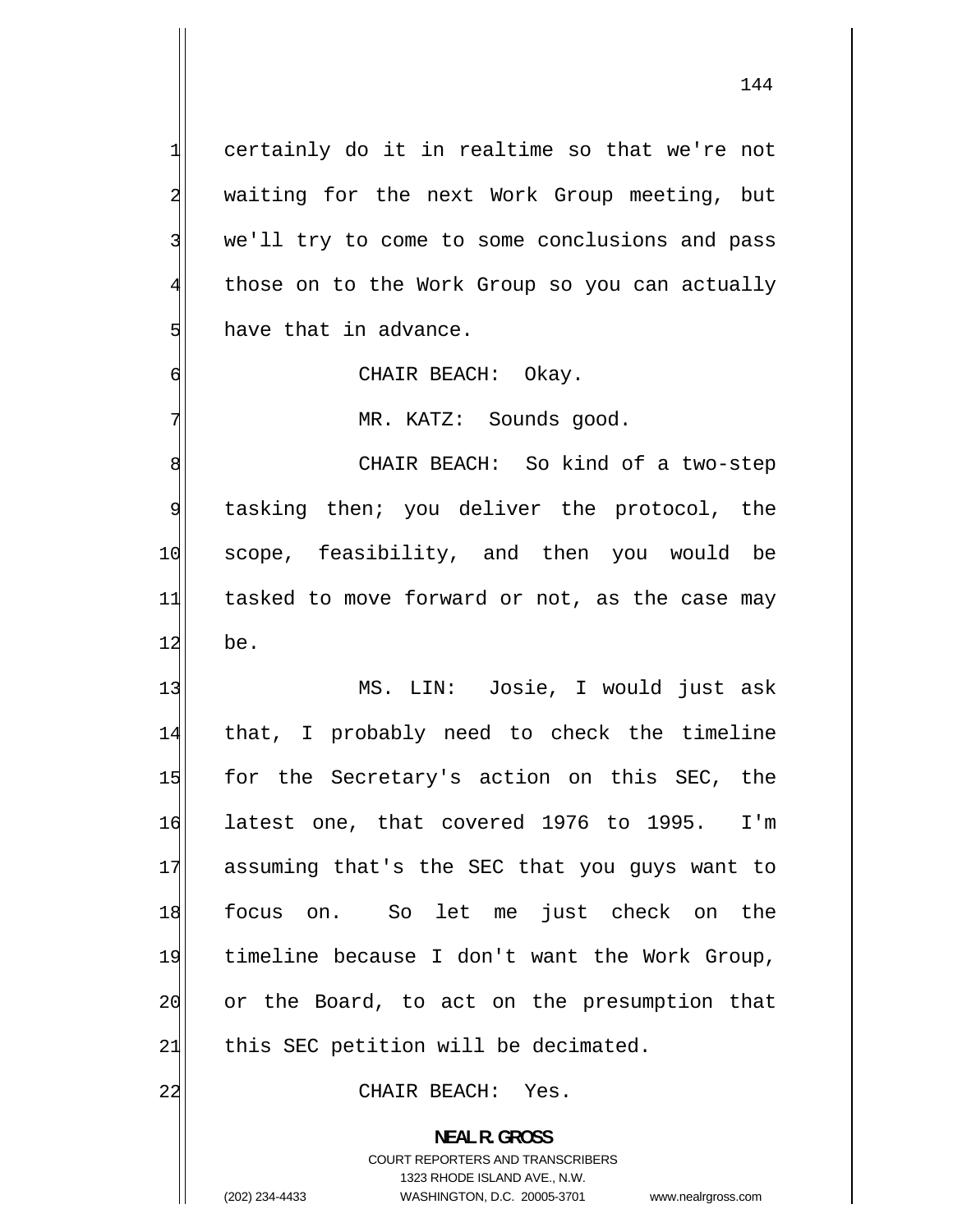1 MR. KATZ: Sure. 2 CHAIR BEACH: Any backup sites? I 3 guess, hearing that, maybe we should have a 4 second one. 5 MR. KATZ: Well, I don't think 6 it'll be an issue. 7 CHAIR BEACH: Okay. I just don't 8 want to have this conversation again if -- 9 MR. KATZ: Formally we can't, 10 right, presume. 11 CHAIR BEACH: Right. But would 12 there be a backup in case just so we could 13 just keep moving forward if --14 MS. LIN: Well, I mean, I could 15 tell you the timeline, like, tomorrow --16 CHAIR BEACH: Tomorrow. Oh, okay. 17 MS. LIN: -- so I don't think 18 that's going to hold up the process too much. 19 And so you still have to come up with the  $20$  protocols so  $-$ -21 MR. FITZGERALD: I don't think this 22 will be a problem. It'll take us a while to **NEAL R. GROSS**  COURT REPORTERS AND TRANSCRIBERS 1323 RHODE ISLAND AVE., N.W. (202) 234-4433 WASHINGTON, D.C. 20005-3701 www.nealrgross.com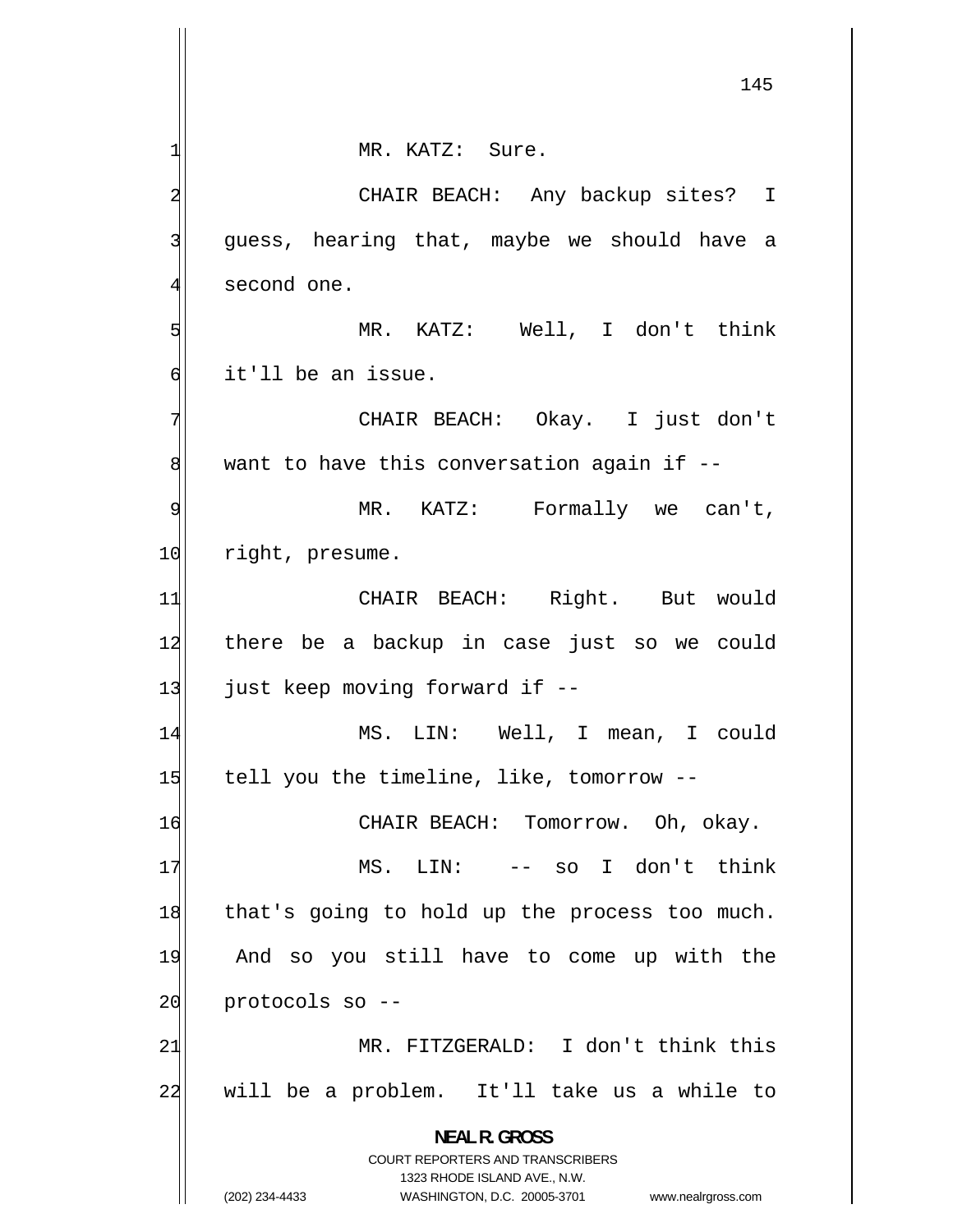146

1 frame this up.

2 MR. KATZ: Yes. I'm expecting at 3 least a month of thinking, and talking, and so 4 on. 5 MR. FITZGERALD: Yes. Just doing 6 the research and contacting, you know, DCAS 7 and trying to get some of these things nailed 8 down. 9 CHAIR BEACH: Okay. Thank you, and 10 before we leave that, I want to go back to 11 ATL, you guys conduct a two-day workshop once 12 a year and then several one-day workshops. 13 It's been about three or four years since we 14 attended one of your two-day workshops. 15 MR. LEWIS: Come on down. 16 CHAIR BEACH: Do you have one 17 scheduled for --18 MR. LEWIS: Next year. We'll have 19 one, probably, next fall right, Vern? 20 MR. MCDOUGALL: You just missed it. 21 It was in September. 22 CHAIR BEACH: Yes. We weren't **NEAL R. GROSS**  COURT REPORTERS AND TRANSCRIBERS 1323 RHODE ISLAND AVE., N.W.

(202) 234-4433 WASHINGTON, D.C. 20005-3701 www.nealrgross.com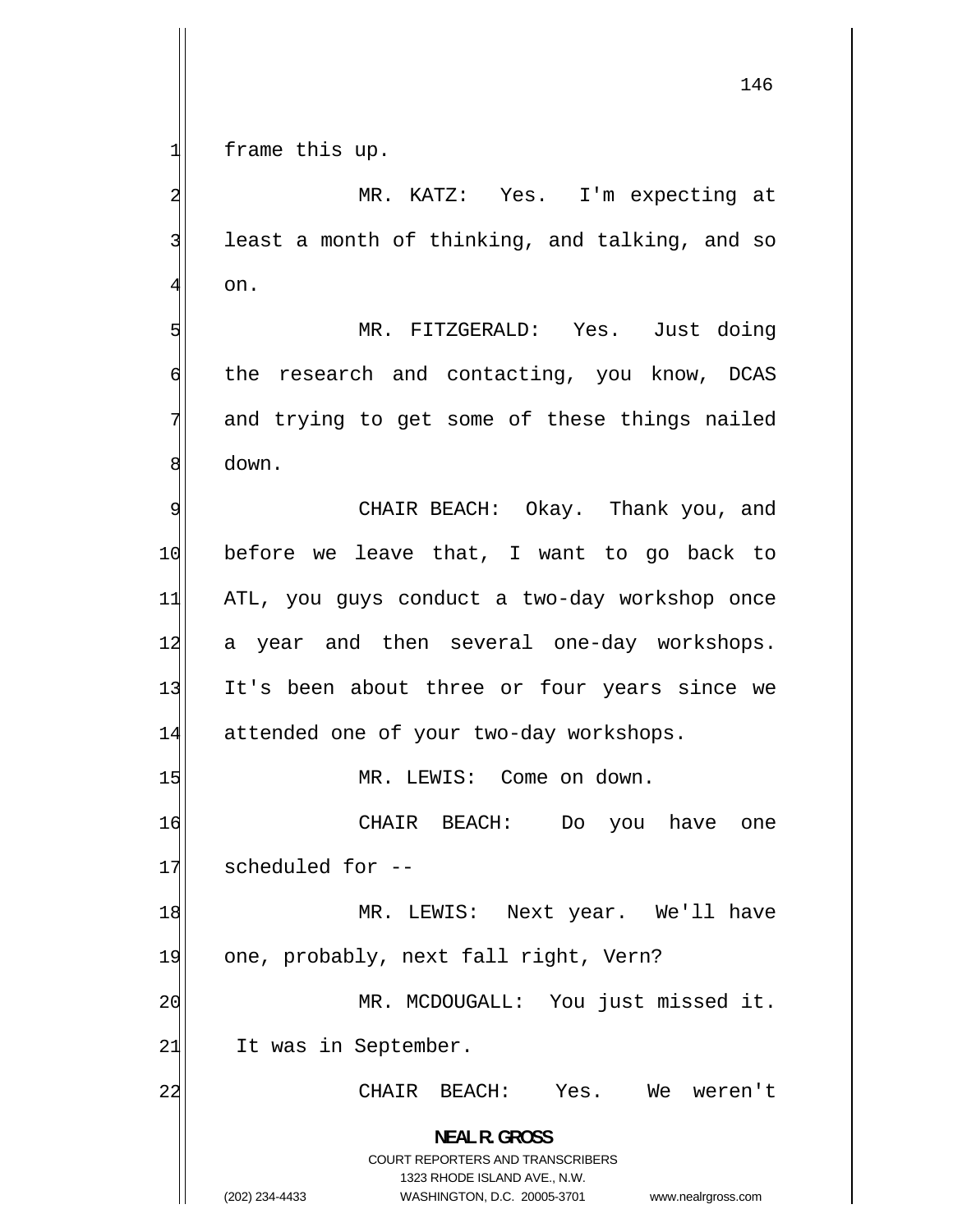ready for it then. So I guess we don't have to discuss it now, but I'm thinking that, as a Work Group, we should probably go.

[4](#page-3-0) MR. MCDOUGALL: You're welcome. If some of you want to come, you know, with NIOSH's set-up course, to one of the local workshops. Actually, we're probably going to go out to New Mexico in the spring. We were thinking about doing it about this time of year.

[11](#page-10-0) MR. KATZ: It used to be that the [12](#page-11-0) Board go, I haven't seen them in a while, but [13](#page-12-0) we used to get these notices to say that [14](#page-13-0) there's an outreach meeting activity. We get [15](#page-14-0) these notices so that any Board Member could [16](#page-15-0) go attend. That's sort of the easiest way to [17](#page-16-0) handle this and then --

[18](#page-17-0) MR. MCDOUGALL: They should be [19](#page-18-0) auto-generated out of the -- [20](#page-19-0) MR. KATZ: Yes. I mean, it used to

[21](#page-20-0) come, regularly, through to all of the Board. [22](#page-21-0) They just get a little quick notice.

> **NEAL R. GROSS**  COURT REPORTERS AND TRANSCRIBERS

> > 1323 RHODE ISLAND AVE., N.W.

(202) 234-4433 WASHINGTON, D.C. 20005-3701 www.nealrgross.com

1

2

3

[5](#page-4-0)

[6](#page-5-0)

[7](#page-6-0)

[8](#page-7-0)

[9](#page-8-0)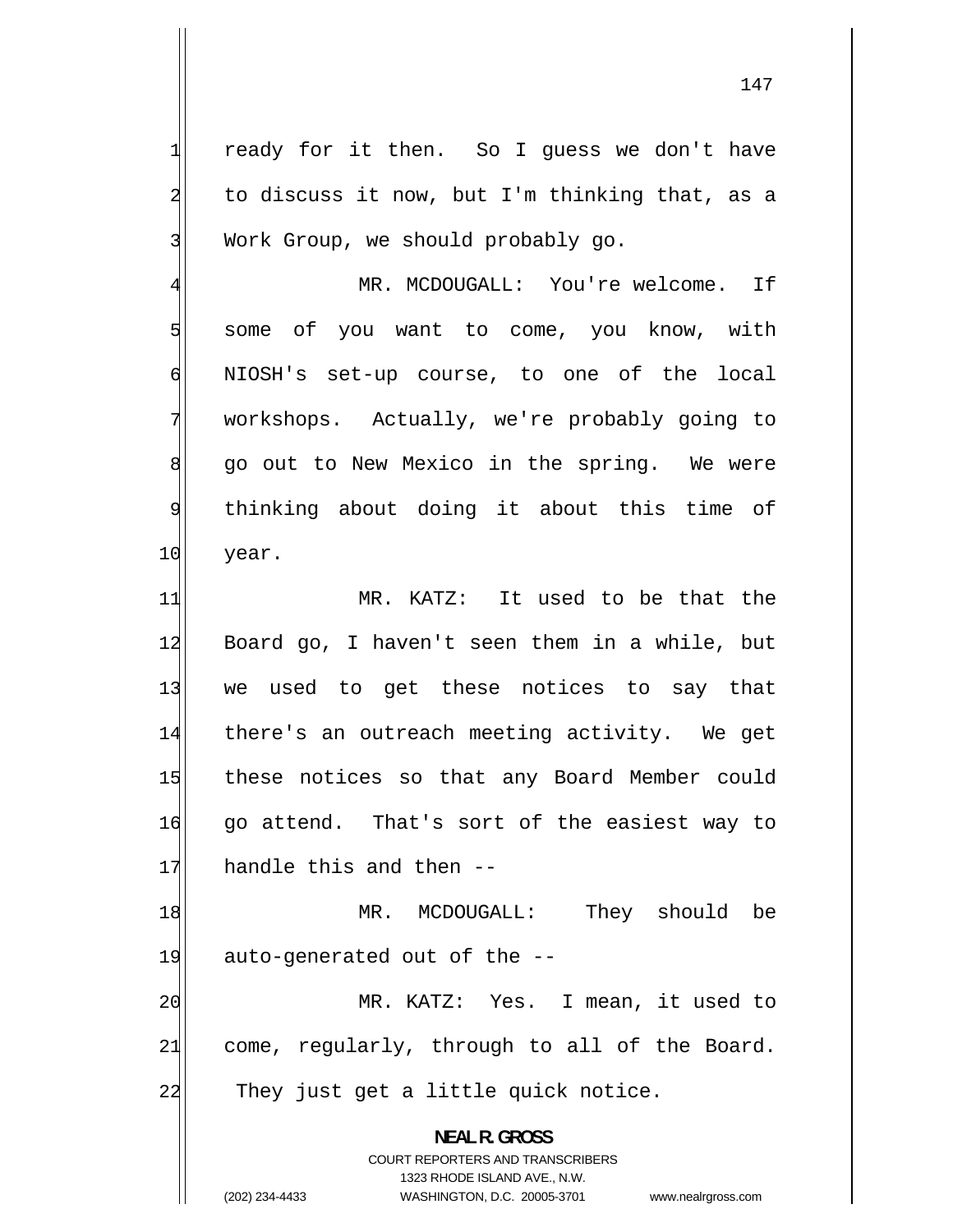1 MS. ELLIOTT: It has to be 2 scheduled and there hasn't been anything 3 that's now labeled. 4 MR. KATZ: Okay. 5 MS. ELLIOTT: We put the meetings 6 in the OTS and then I generate the email to 7 all of you to notify you of the meetings. 8 MR. KATZ: Okay. 9 MS. ELLIOTT: Really, we haven't  $10$  had  $-$ 11 MR. KATZ: You haven't had them. 12 MS. ELLIOTT: Not since July. I 13 think I sent the last one out in July. 14 MEMBER MUNN: It's around here 15 somewhere, right? 16 MS. ELLIOTT: Fort Wayne is the 17 last one. 18 MEMBER MUNN: Yes. It's not that 19 far away. 20 MR. KATZ: Okay. So for Work Group 21 Members, if you want to coordinate and go 22 together to one, then we should just **NEAL R. GROSS**  COURT REPORTERS AND TRANSCRIBERS 1323 RHODE ISLAND AVE., N.W. (202) 234-4433 WASHINGTON, D.C. 20005-3701 www.nealrgross.com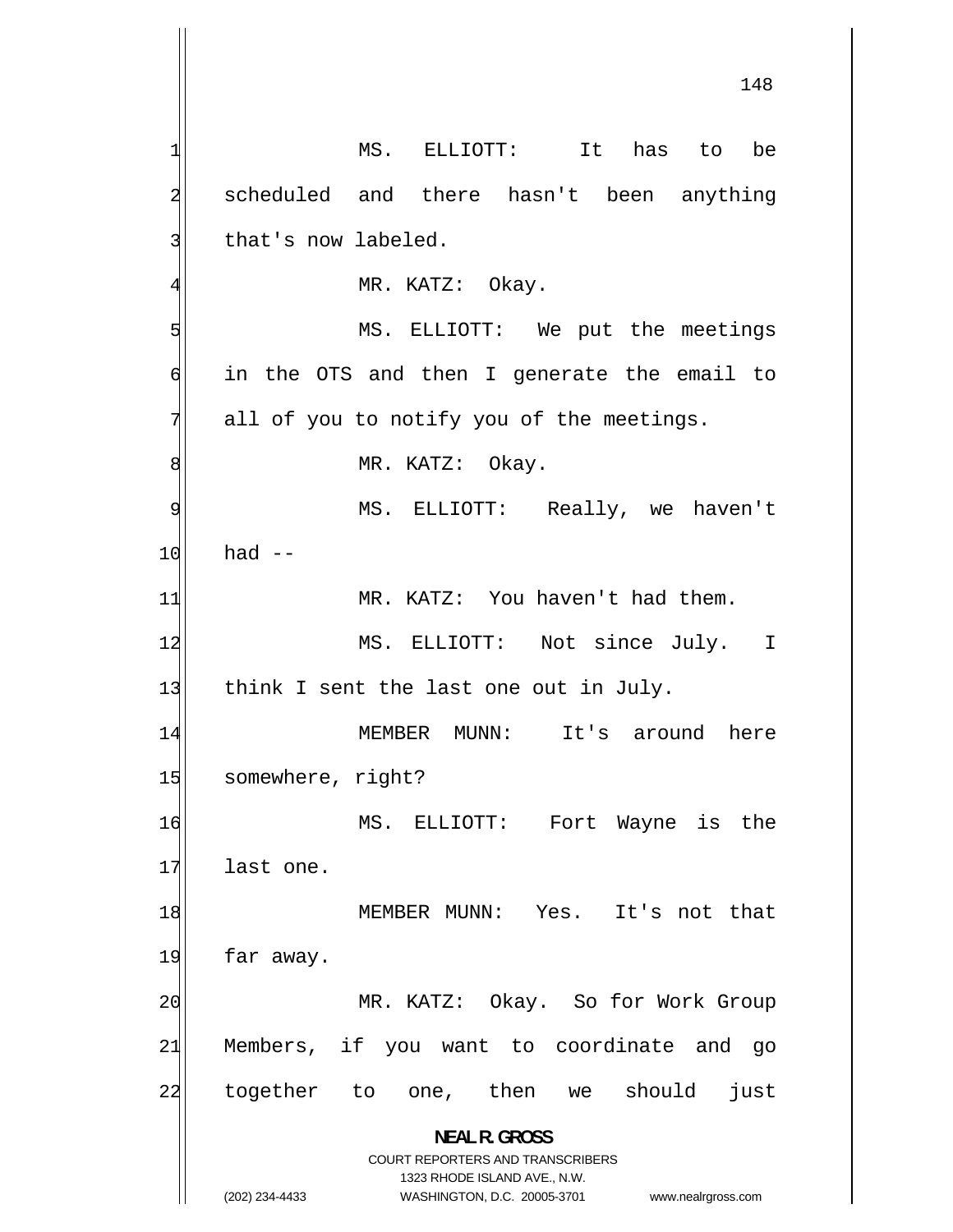communicate when we get one of these notices. Otherwise, I mean, you're always, all the Board Members, welcome to attend any of these functions when they see the notices.

5 CHAIR BEACH: So what I wanted to 6 do is put that on Number 9, for next steps for 7 worker outreach, I would like to see Work 8 Group Members go, but I would also like to 9 kind of do an audit of it as well, and I don't 10 know if that's something we could task or not.  $11$  We did that in the past and had  $-$ 

12 MR. KATZ: Yes.

13 CHAIR BEACH: So like an informal 14 or just -- because that's part of one of our 15 tasks in the implementation plan, is to look 16 at that information.

17 MR. KATZ: I mean, we can get into 18 this discussion later, but this, again, moves 19 into the territory of service versus quality 20 of science. So tasking and evaluation of how 21 well we're educating people is beyond the 22 scope of the Board.

> **NEAL R. GROSS**  COURT REPORTERS AND TRANSCRIBERS 1323 RHODE ISLAND AVE., N.W. (202) 234-4433 WASHINGTON, D.C. 20005-3701 www.nealrgross.com

1

2

3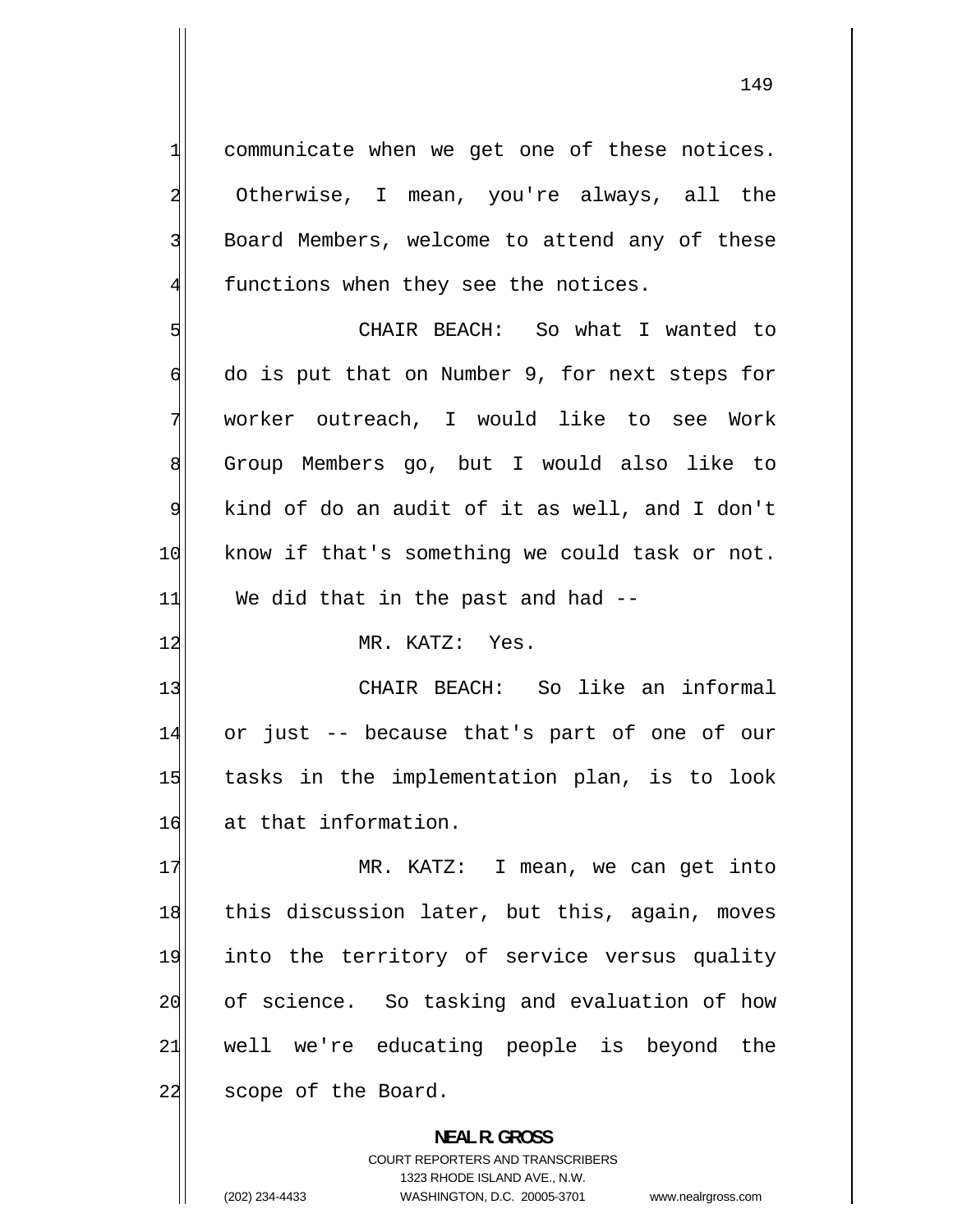| 1              | CHAIR BEACH: Oh, it is. Okay.                                       |
|----------------|---------------------------------------------------------------------|
| $\overline{a}$ | MR. KATZ: Yes. So, I mean, it was                                   |
| 3              | within the scope of the ten-year review, and,                       |
| $\overline{4}$ | you know, the ten-year review was shared,                           |
| 5              | certainly, with the Board for their input, but                      |
| $\sigma$       | it's sort of, you know, if Stu wants the Board                      |
| 7              | to do an evaluation like that, it can invite                        |
| 8              | the Board too and we can consider that, but                         |
| 9              | it's beyond the charter of the Board.                               |
| 10             | CHAIR BEACH: Okay. Well, I know                                     |
| 11             | we had done that early on and maybe we were                         |
| 12             | out of bounds at that point and didn't realize                      |
| 13             | it.                                                                 |
| 14             | MR. KATZ: Well, there were a                                        |
| 15             | number of meetings where we had sent someone                        |
| 16             | to go and attend, and watch and see what                            |
| 17             | happens at the meetings. Yes.                                       |
| 18             | MEMBER MUNN: But essentially, it's                                  |
| 19             | a suggestion for it.                                                |
| 20             | CHAIR BEACH: Sure.                                                  |
| 21             | MR. KATZ: Yes. So bottom-line is,                                   |
| 22             | the contract really doesn't cover it and I'm                        |
|                | <b>NEAL R. GROSS</b>                                                |
|                | COURT REPORTERS AND TRANSCRIBERS                                    |
|                | 1323 RHODE ISLAND AVE., N.W.                                        |
|                | (202) 234-4433<br>WASHINGTON, D.C. 20005-3701<br>www.nealrgross.com |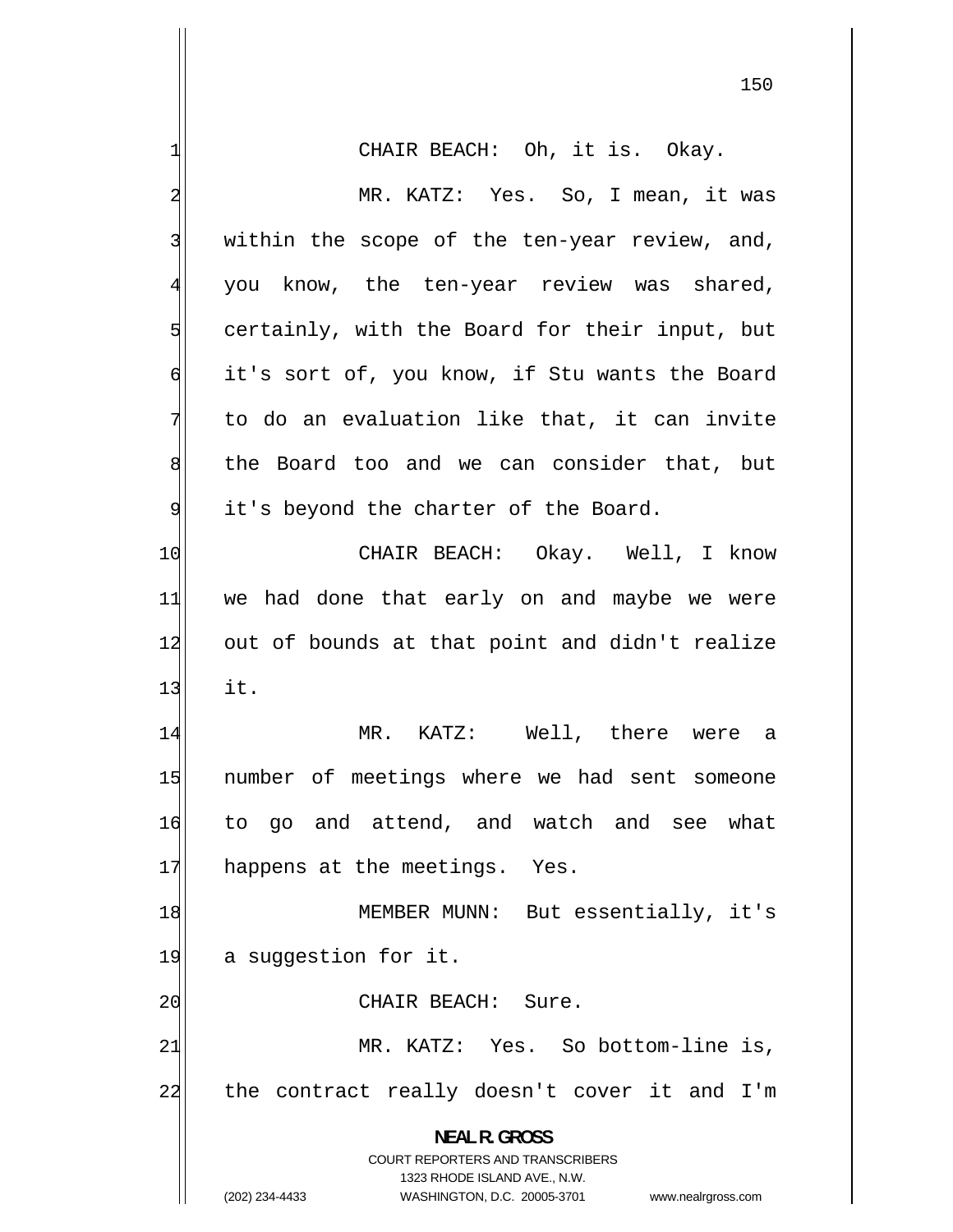1 not going to task SC&A with sending people to 2 observe and evaluate a worker outreach meeting 3 to see how well they're educating folks. 4 CHAIR BEACH: Okay. So that 5 answers that, then the rest of us, as Work 6 Group Members, are, of course, invited; 7 welcome. 8 MR. KATZ: Yes. 9 CHAIR BEACH: Okay. Perfect. 10 MR. LEWIS: If NIOSH doesn't care, 11 we sure don't care. 12 CHAIR BEACH: Okay. 13 MR. KATZ: You'd welcome their 14 attendance. 15 CHAIR BEACH: Okay. So we do have 16 a few minutes and are we finished with this 17 topic or any other questions on the sites for 18 review? I did put on the agenda that we would 19 either have worker representatives or 20 advocates have a chance to comment and we do 21 have 15 minutes before lunch, so if there's 22 anybody on the phone that would like to make a **NEAL R. GROSS**  COURT REPORTERS AND TRANSCRIBERS

1323 RHODE ISLAND AVE., N.W.

(202) 234-4433 WASHINGTON, D.C. 20005-3701 www.nealrgross.com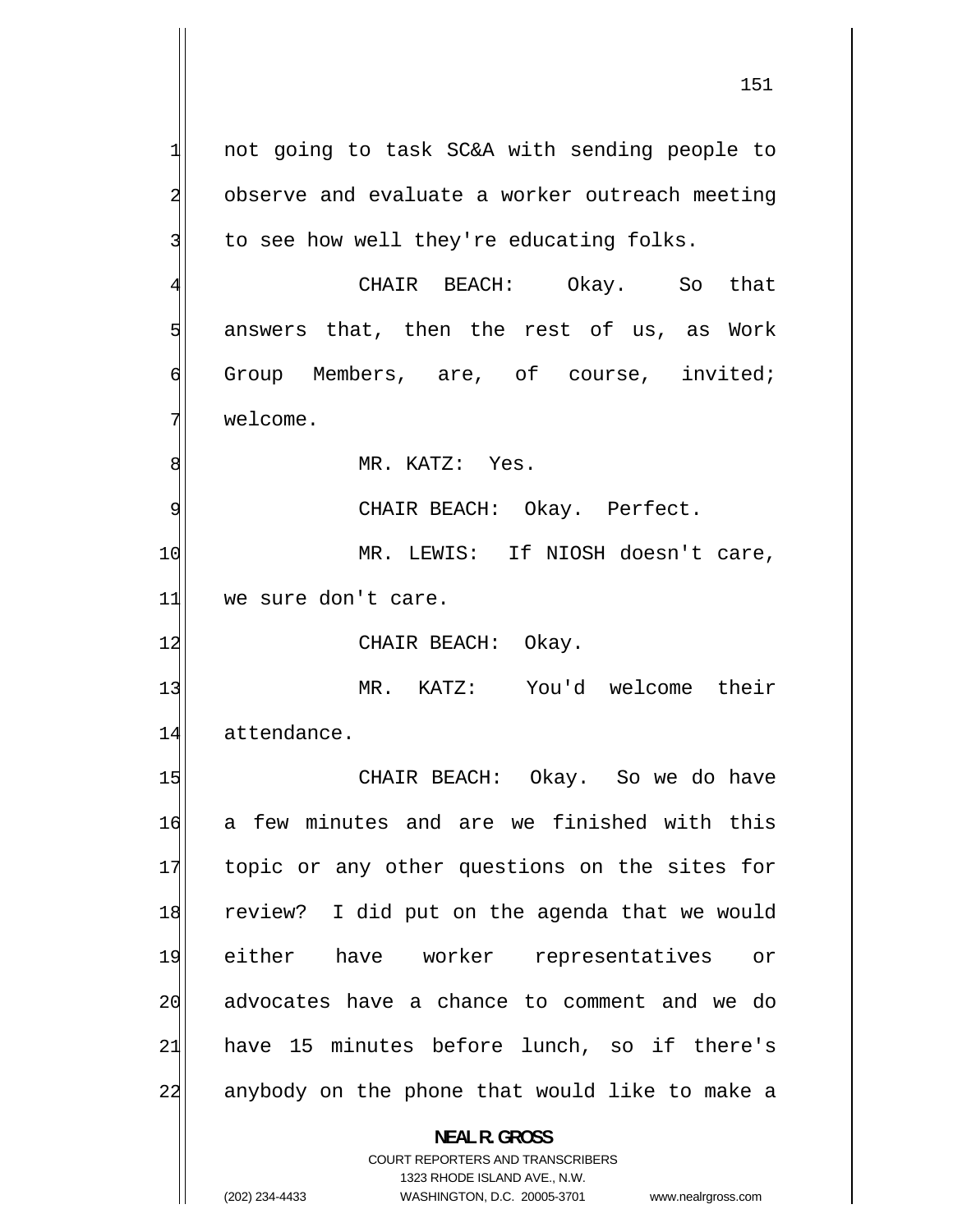152 1 comment; questions? 2 If you're on mute, we will give you 3 a couple of minutes. 4 MR. KATZ: Yes. They're still 5 alive. 6 CHAIR BEACH: So hearing none, I 7 will ask again after lunch -- 8 MR. KATZ: Yes. 9 CHAIR BEACH: -- prior to ATL's 10 presentation. And it is now, oh, I don't 11 know, a quarter to 12:00, so let's go to lunch 12 and be back at  $1:00$ ? Does that work? 13 MR. KATZ: Yes. 14 CHAIR BEACH: 1 o'clock? 15 MR. KATZ: So 1 o'clock for folks 16 on the line. Thanks. 17 (Whereupon, the foregoing matter 18 went off the record at 11:48 a.m. and went 19 back on the record at  $1:18 \text{ p.m.}$ ) 20 CHAIR BEACH: Okay. So we're at 21 the ATL presentation. 22 MR. MCDOUGALL: Okay. It seems **NEAL R. GROSS**  COURT REPORTERS AND TRANSCRIBERS 1323 RHODE ISLAND AVE., N.W. (202) 234-4433 WASHINGTON, D.C. 20005-3701 www.nealrgross.com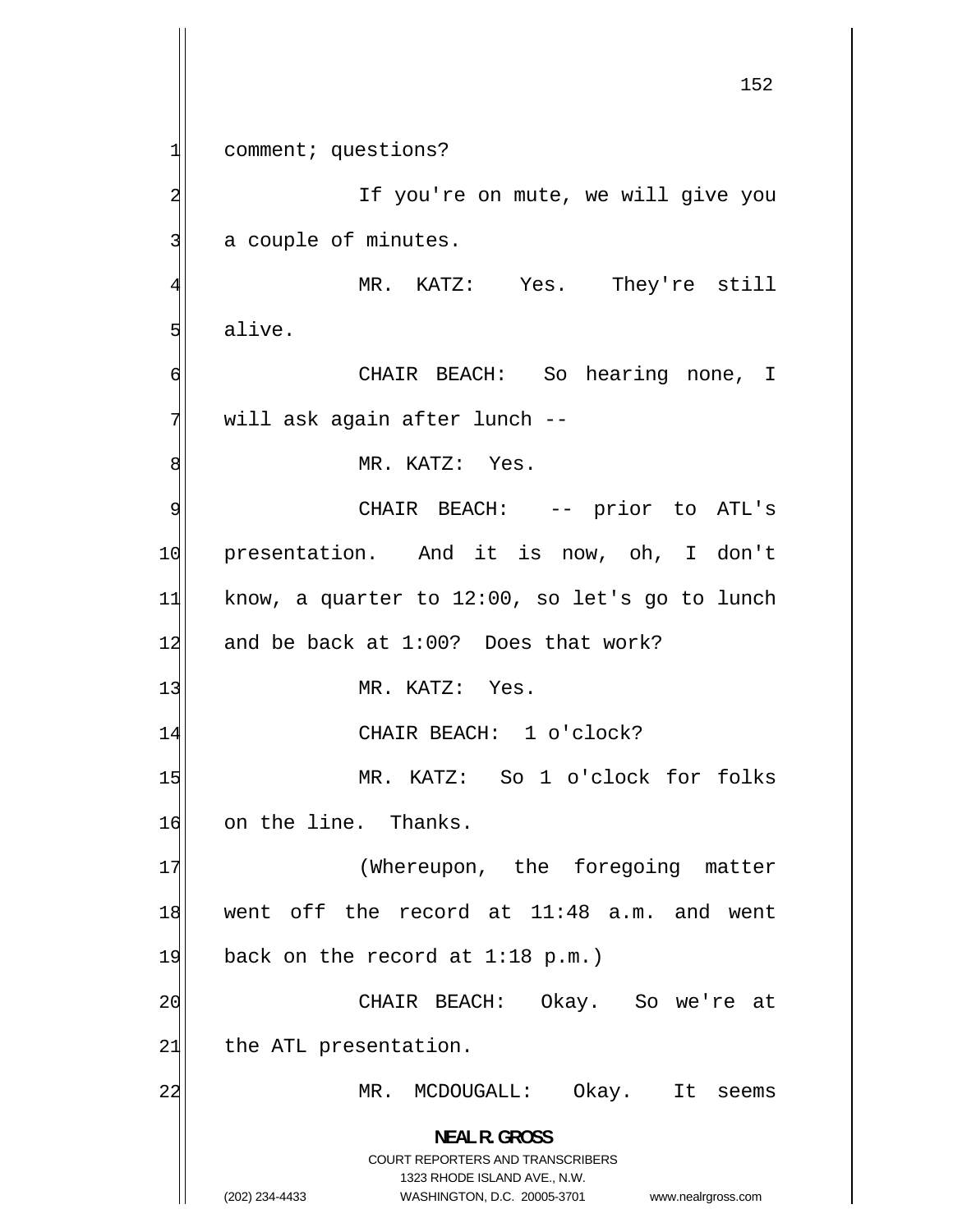1 like years ago, Mike had tasked us to take a 2 few minutes to explain how we do what we do. 3 And then events kind of got away from us. We 4 never got back to it. This, I hope, will give 5 you just a little bit better perspective on 6 what we're doing when we're not actually 7 sitting in a meeting, okay? 8 There's a little bit more to it 9 than meets the eye. 10 MEMBER MUNN: Yes. We always love 11 the mystery, Vern. 12 MR. MCDOUGALL: Okay. First, let 13 me say something about the knowledge base. 14 And I think like a contractor, okay? I think 15 like a support contractor. If I was pitching 16 a proposal, this is kind of the way I would  $17$  lay it out. 18 The first thing that we know is, we 19 know what the organizations are at every DOE 20 site. And it can be a little obscure 21 sometimes. For example, at Idaho, you know,

22 pretty much everybody knows about the

> **NEAL R. GROSS**  COURT REPORTERS AND TRANSCRIBERS

> > 1323 RHODE ISLAND AVE., N.W.

(202) 234-4433 WASHINGTON, D.C. 20005-3701 www.nealrgross.com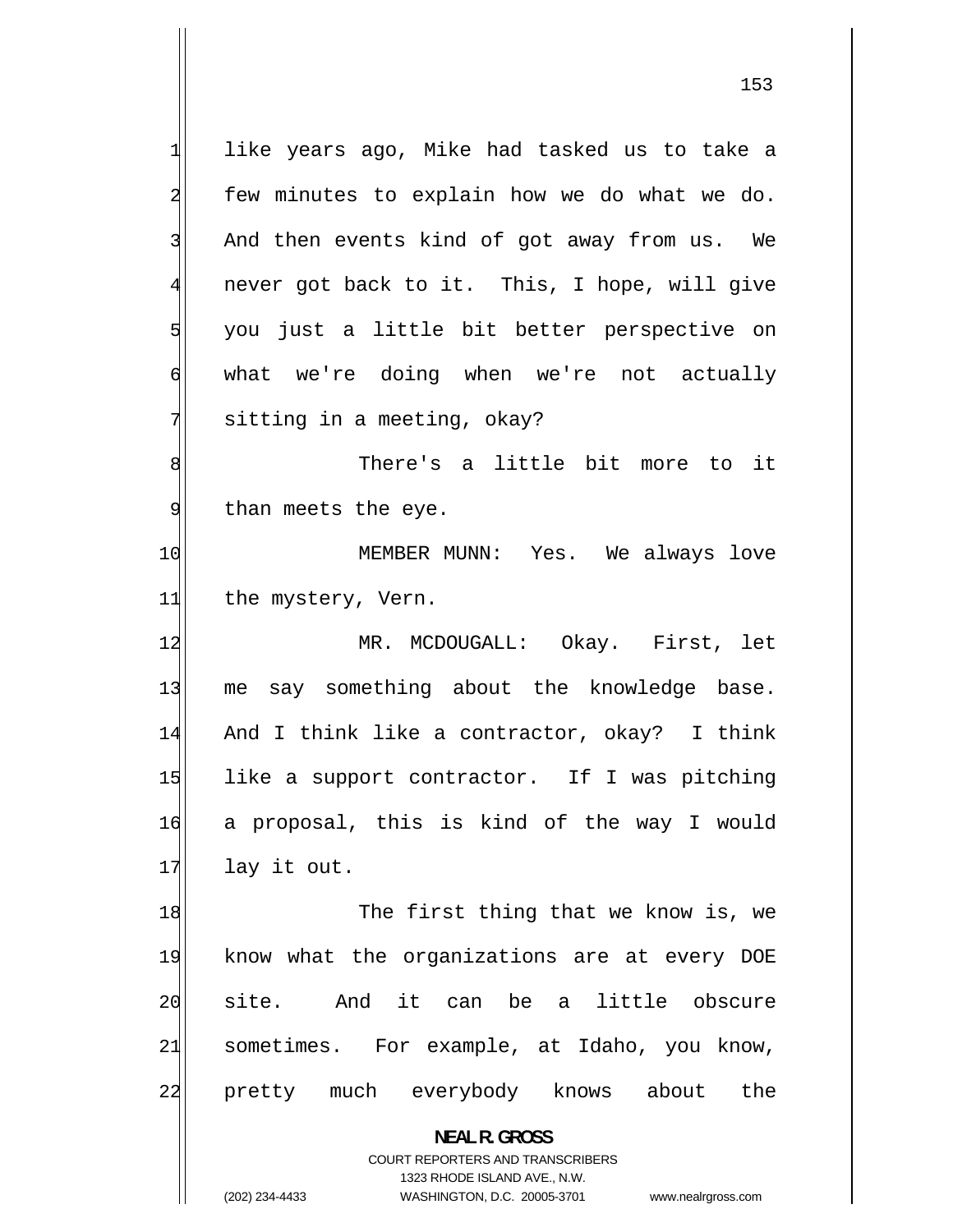Steelworkers local, but there's also a Teamsters local up there, and there's actually a local of the Amalgamated Transit Union for, basically, historical reasons. What was the one outside of LA? MR. LEWIS: Santa Susana? MR. MCDOUGALL: Santa Susana,

that's a UAW local; United Autoworkers local.

9 And we first approached them years ago. The 10 first thing they did after, I think it was 11 Mark, approached them was, they called the 12 international. But we also had a relationship 13 with the international and those folks said, 14 yes, it's okay to talk to them. They're 15 acceptable people. They're upstanding people.

16 And that's personal connections. 17 It really is important because there's a lot 18 of cultural issues. We understand the 19 complexities of the organization structures, 20 with the metal trades councils and such, and 21 in some cases, building trades councils in 22 some locations doing what a metal trades

**NEAL R. GROSS** 

COURT REPORTERS AND TRANSCRIBERS 1323 RHODE ISLAND AVE., N.W. (202) 234-4433 WASHINGTON, D.C. 20005-3701 www.nealrgross.com

1

2

3

4

5

6

7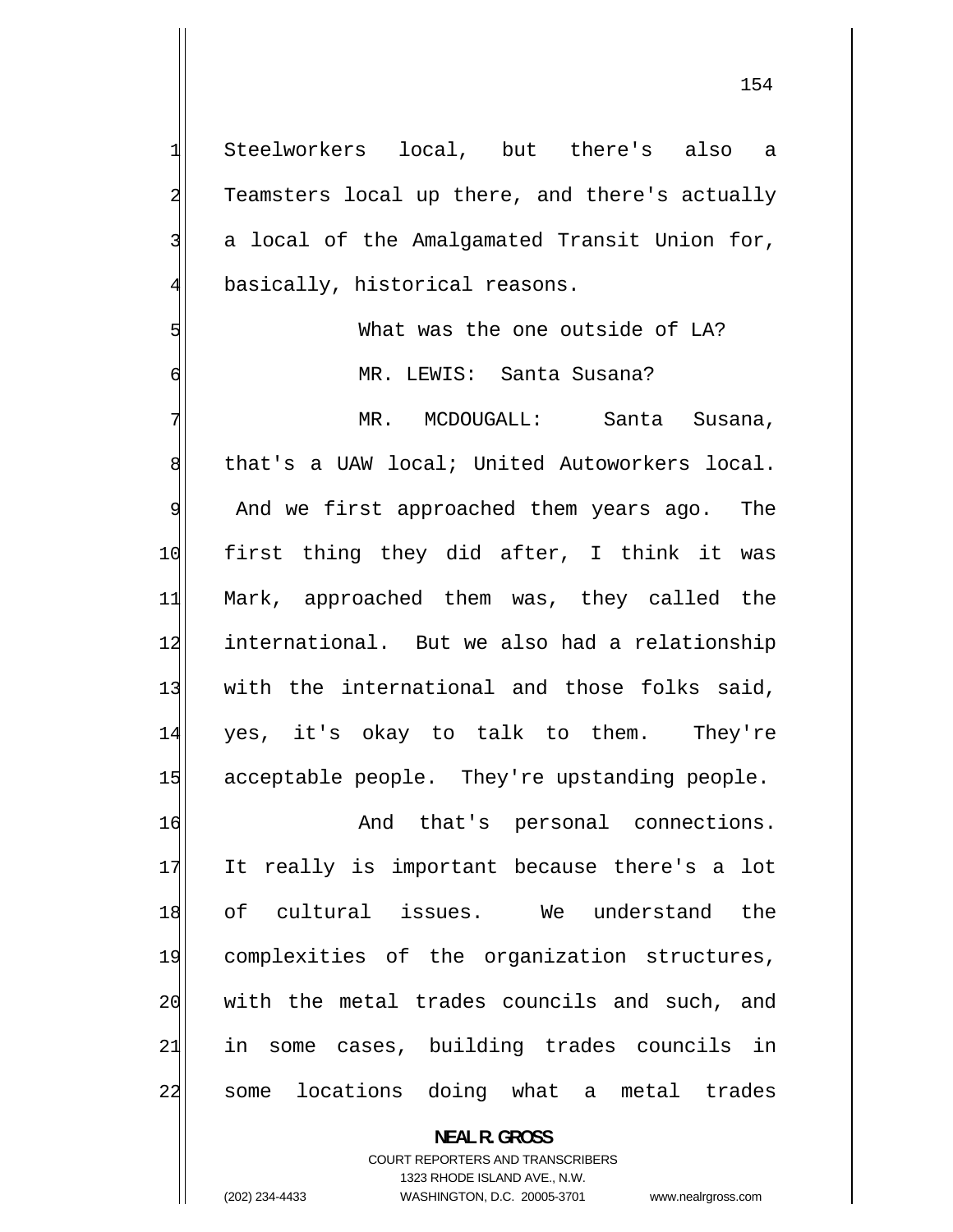1 council would do at another site.

| 2              | And we basically came to this, I              |
|----------------|-----------------------------------------------|
| 3              | think, with a level of trust when we started  |
| $\overline{4}$ | this, a reservoir of trust, and we've built   |
| 5              | that by our actions over a number of years.   |
| 6              | We know, basically, the people who are going  |
| 7              | to be interested, or concerned, about this in |
| 8              | pretty much all of the national labor         |
| 9              | organizations.                                |
| 10             | And, Wanda, I want to note, we                |
| 11             | don't know the ANS chapters. We know where    |
| 12             | they are, but a lot of the people that we're  |
| 13             | reaching, the ANS-type people, are the people |
| 14             | that NIOSH tends to find on their own; the    |
| 15             | site experts. We're dealing, largely, with a  |
| 16             | different group of people.                    |
| 17             | And with the AWE sites, it's                  |
| 18             | helpful to have a knowledge of labor history  |
| 19             | and to know how different industries were     |
| 20             | organized, in different parts of the country  |
| 21             | were organized, and it helps you get an idea  |
| 22             | of where to look for the labor organizations  |

**NEAL R. GROSS**  COURT REPORTERS AND TRANSCRIBERS 1323 RHODE ISLAND AVE., N.W.

(202) 234-4433 WASHINGTON, D.C. 20005-3701 www.nealrgross.com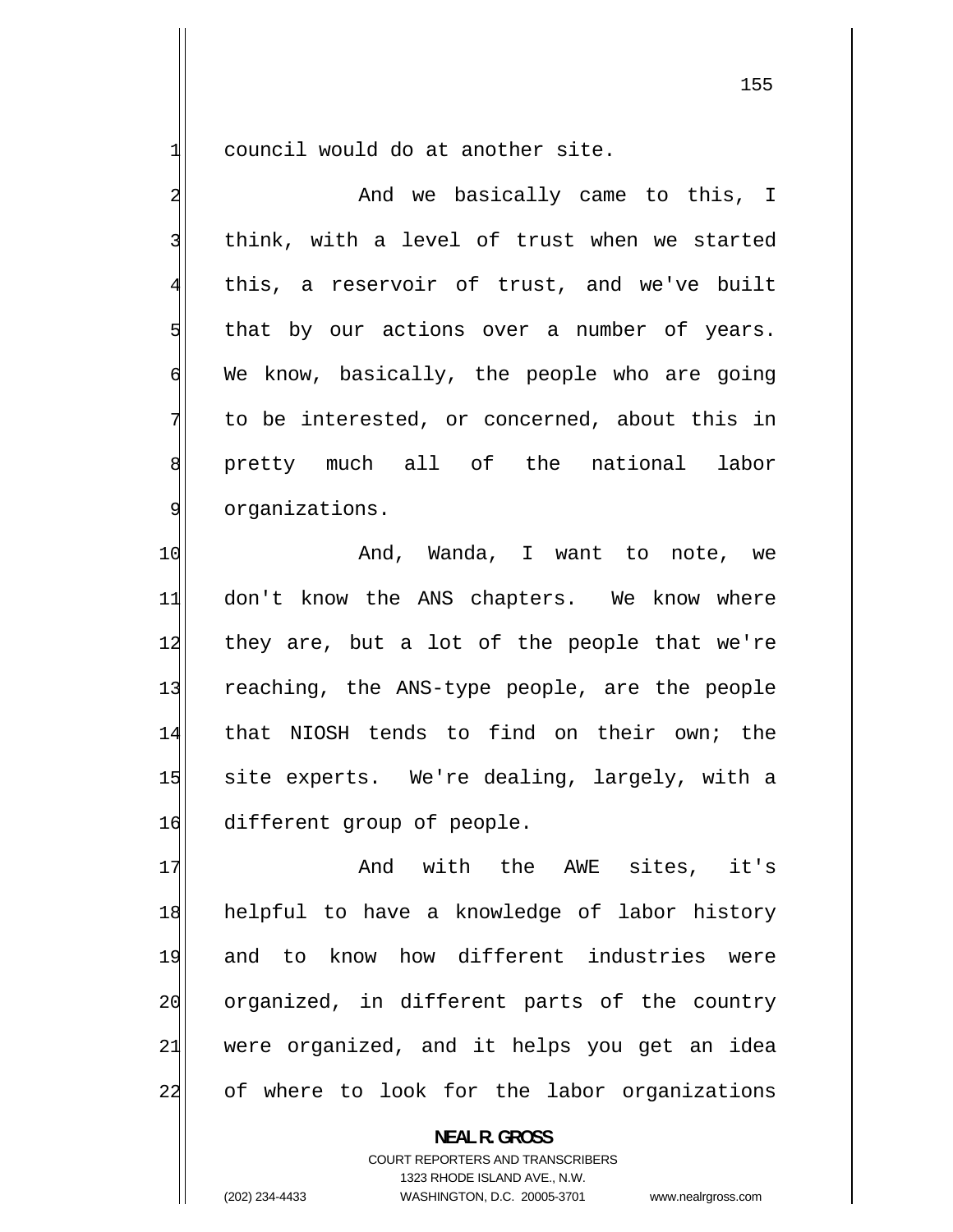1 when you're looking for organizations that 2 would have existed 30 or 40 years ago. Barry? 3 MR. LEWIS: I may want to bring up 4 a point there, but a lot of those folks here 5 with the trust, and knowing the key people, a 6 lot of folks, when I was working in the 7 steelworkers, I trained at those sites. So 8 I've known them prior to this law coming in in 9 a lot of cases, and, Josie, you know that 10 don't you? 11 CHAIR BEACH: Yes. 12 MR. MCDOUGALL: Guess we'll pause 13 for minute here. 14 MR. KATZ: Okay. This is Ted with 15 the Worker Outreach Work Group meeting. We 16 just had to replace our phone equipment, but 17 you haven't missed much. ATL has just begun 18 discussing how they do their work. Okay. 19 Carry on. 20 MR. MCDOUGALL: Okay. Thank you, 21 Ted. Okay. The skills that are essential for 22 this task, first, worker training. And Buck, **NEAL R. GROSS**  COURT REPORTERS AND TRANSCRIBERS 1323 RHODE ISLAND AVE., N.W. (202) 234-4433 WASHINGTON, D.C. 20005-3701 www.nealrgross.com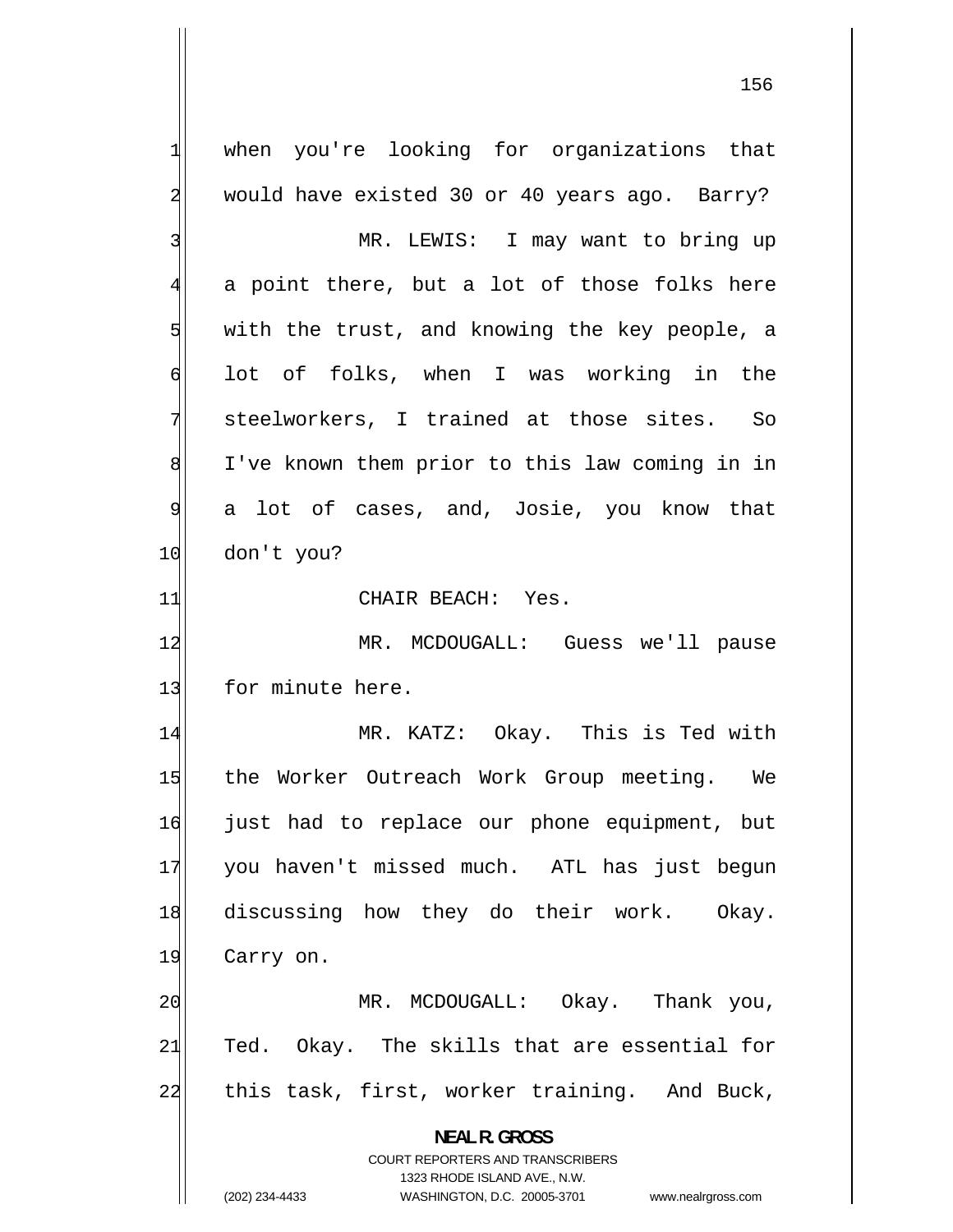and Mark, and I all have at least a decade or two of experience in worker training in occupational health and safety. Buck has published in some of the theory of interactive training; participatory training.

6 Mark just said he did this for many 7 years before he came to this work. I've run 8 safety and health training programs in a 9 number of large unions. But I want to say 10 here that, a lot of what we deal with with 11 people is kind of an ongoing, informal, in 12 addition to the workshop-type training, it's 13 mentoring, it is teaching people, if you're 14 trying to get people involved, especially 15 people who are not part of an active 16 Department of Energy site where they have, for 17 example, Rad Worker II training, and all that.

18 There's a lot of information that 19 they need to kind of absorb before they can 20 really begin to participate and provide useful 21 input. I'll give you an example, when NIOSH 22 asked us to approach the folks at Evendale,

> **NEAL R. GROSS**  COURT REPORTERS AND TRANSCRIBERS 1323 RHODE ISLAND AVE., N.W. (202) 234-4433 WASHINGTON, D.C. 20005-3701 www.nealrgross.com

1

2

3

4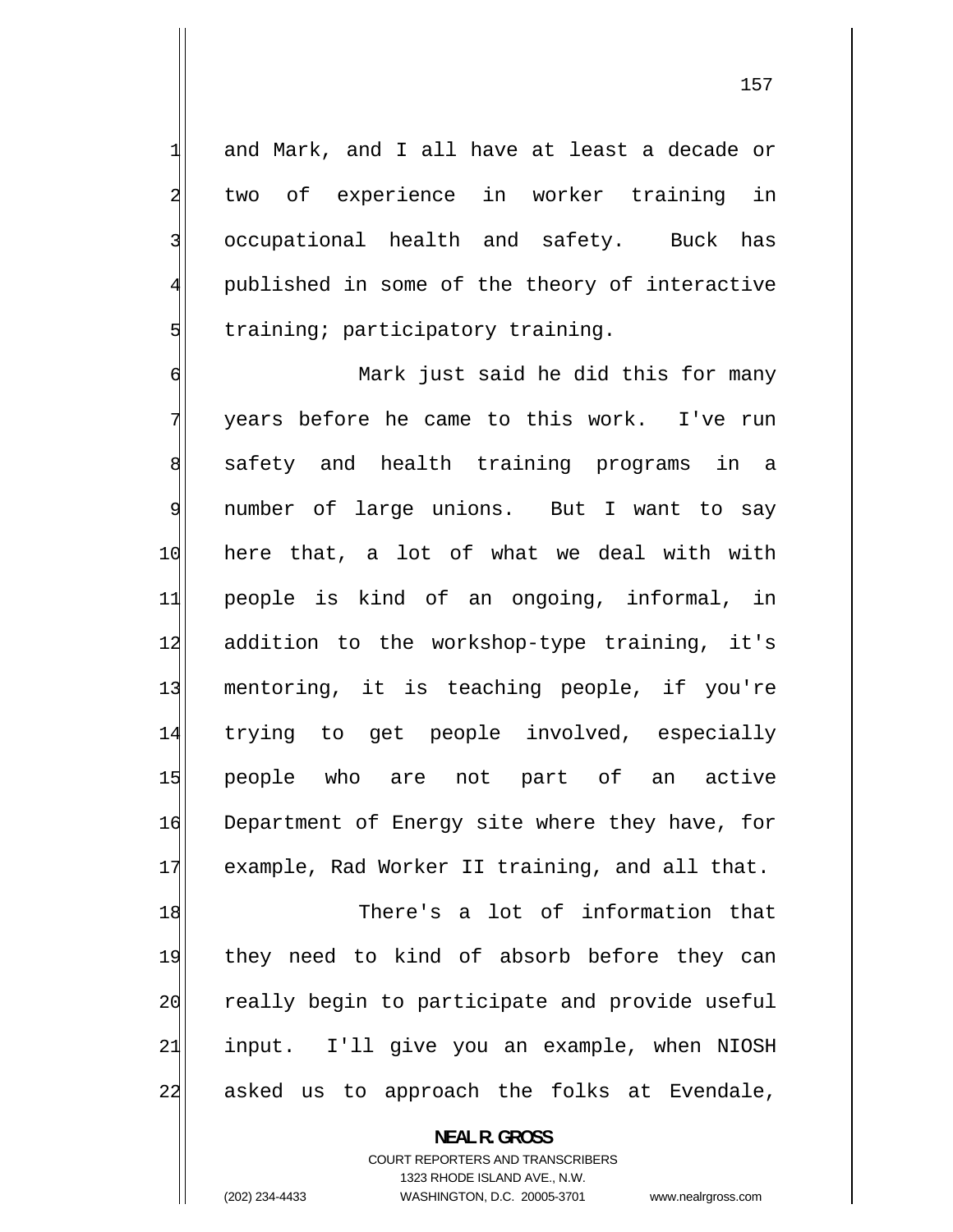okay, there was nobody at Evendale, either in the active unions or in the retiree organizations, who knew what a health physicist was, okay?

1

2

3

4

5 So we're starting from a very low 6 level of familiarity with what a lot of us 7 here take for granted. And it takes a bit to 8 bring them along. It takes a bit just to 9 reach the point where they really understand 10 why it's important for them to have the input. 11 So this is part of what we're doing, pretty 12 much, every day.

13 We've got a request in for travel 14 now for Mark to go to Metropolis. New 15 leadership there. We don't think they know 16 much about radiation. We know they don't know 17 much about the Energy Employees Occupational 18 Illness Compensation Program. To have the 19 ability to really participate at any level at  $20$  all, takes a bit of mentoring.

21 Organizing, and I want to talk 22 about Mark in this case, because he has the

> **NEAL R. GROSS**  COURT REPORTERS AND TRANSCRIBERS 1323 RHODE ISLAND AVE., N.W. (202) 234-4433 WASHINGTON, D.C. 20005-3701 www.nealrgross.com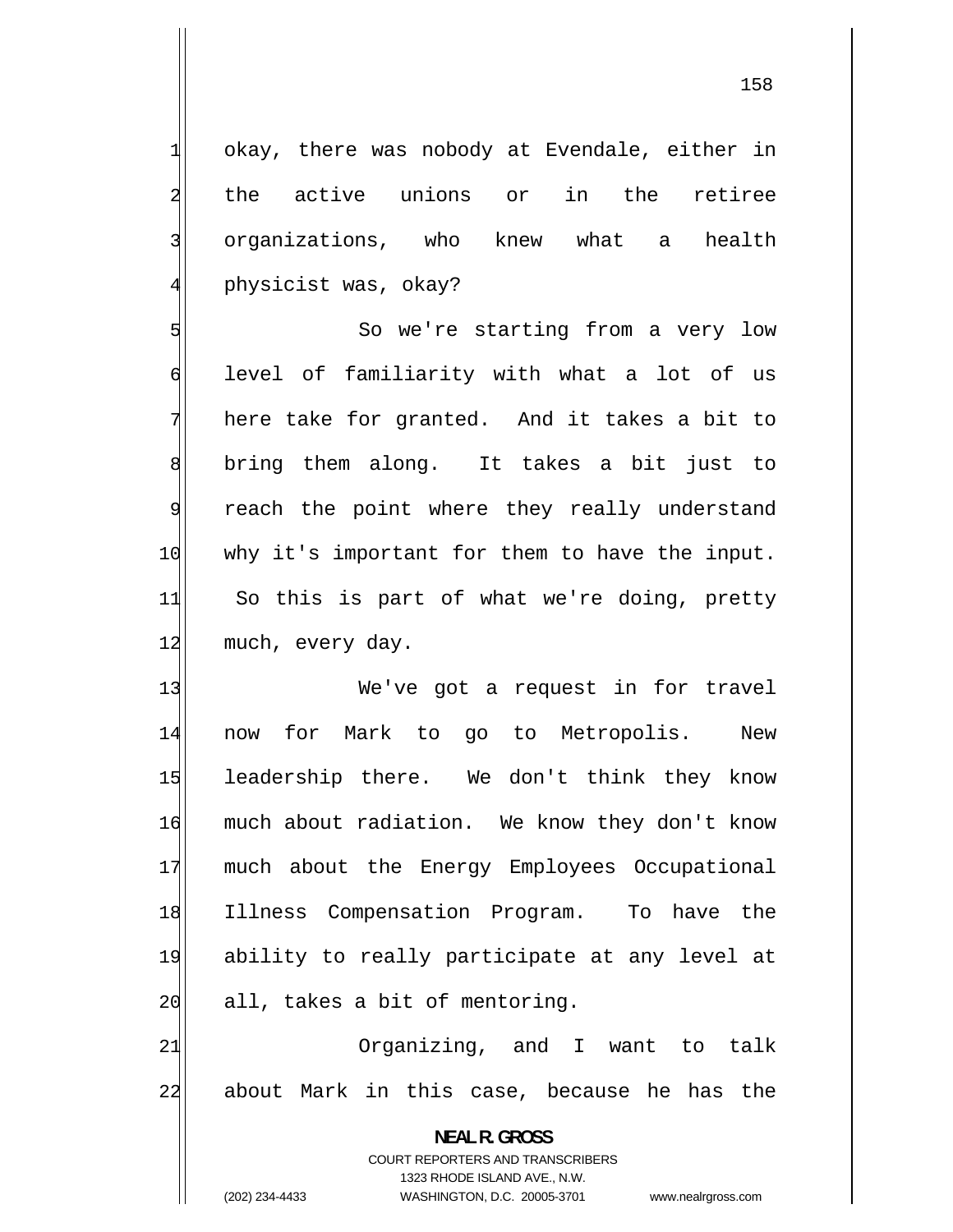organizing skills. Some of you who may have seen this at Joslyn, we've done this at Texas City, and I can't think of the other sites.

1

2

3

4

MR. LEWIS: Simonds Saw.

5 MR. MCDOUGALL: And Mark used to be 6 a union organizer. When you're dealing with 7 that much of an organization, with these old 8 folks, it actually requires, sometimes, 9 personal house calls. Actually going out to 10 people's houses. Some of those folks at Texas 11 City didn't even have telephones.

12 MR. LEWIS: That's right.

13 MR. MCDOUGALL: But if NIOSH says 14 they want to talk to those folks that worked 15 there back then, you know, we go out and 16 Mark's basically teaching them almost one 17 person at a time; explaining to them what this 18 program is and why their input is being 19 sought.

20 And then research, I don't think I 21 need to say too much about research, but that 22 goes back. The researchy stuff that we do is

> **NEAL R. GROSS**  COURT REPORTERS AND TRANSCRIBERS 1323 RHODE ISLAND AVE., N.W. (202) 234-4433 WASHINGTON, D.C. 20005-3701 www.nealrgross.com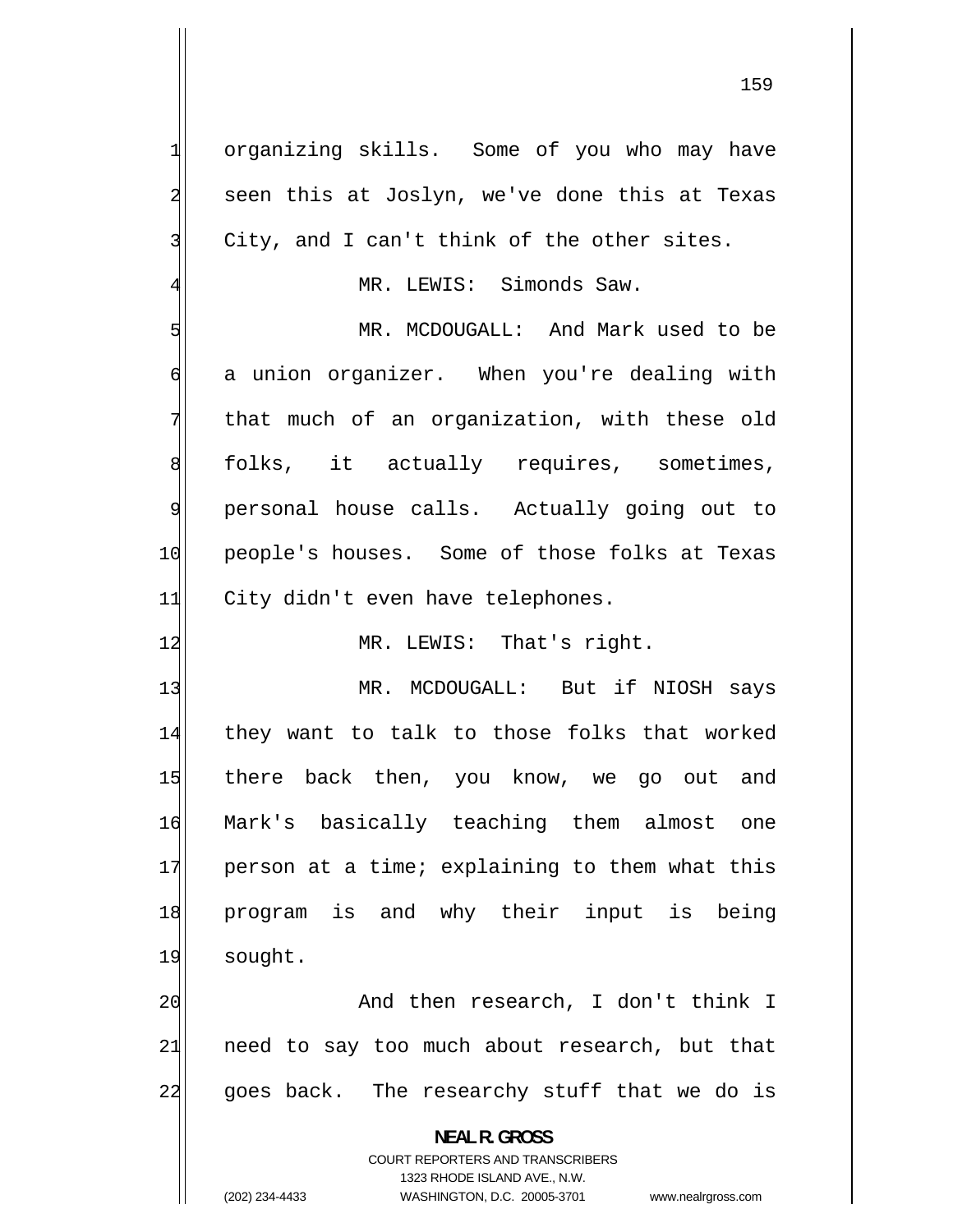160

 really more on the AWE side when we're trying to figure out a group; how we can locate a group of former workers. Mary? Stop me anytime.

5 I want to talk about constraints 6 because I think we sometimes forget, and when 7 we're working with the health physicists, if 8 you ask a question and you don't get an answer 9 right away, it's not that the people that 10 we're asking are sitting at desks like we are, 11 in front of computers, and they're reading 12 email, and they don't have anything else more 13 important to do than to get back to us.

14 Union folks are often busy with 15 other issues. I'll use an example of Mark's 16 old local. The president of that local down 17 at Portsmouth is one of the smartest people I 18 know in the labor movement about radiation and 19 about this program. And he had a couple 20 issues. They've had a couple issues down 21 there that he has articulated. He went up to 22 NIOSH and met with Jim Neton and some others

> **NEAL R. GROSS**  COURT REPORTERS AND TRANSCRIBERS 1323 RHODE ISLAND AVE., N.W. (202) 234-4433 WASHINGTON, D.C. 20005-3701 www.nealrgross.com

1

2

3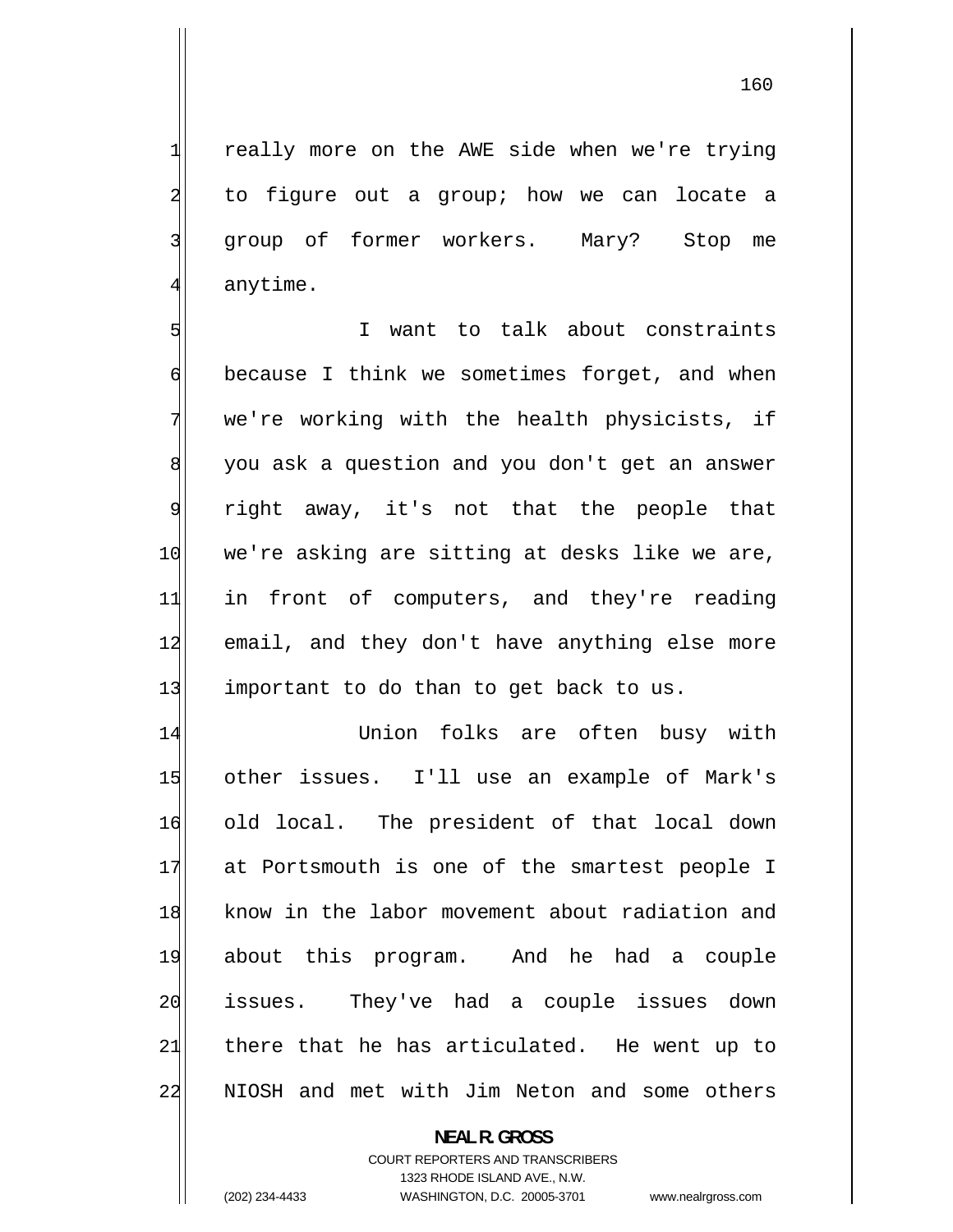1 on slow cookers.

 $-1$ 2 And they got some other issues 3 about the eligibility, but in the last several 4 months, he's been busy trying to negotiate a 5 new contract, and also lobbying because -- I 6 don't think it was a new contract, well, it 7 was a new contract -- 8 MR. LEWIS: Yes, new contract. 9 MR. MCDOUGALL: -- but then they 10 also had issues about people coming over from 11 12 MR. LEWIS: Covered side to non-13 covered side. 14 MR. MCDOUGALL: Right. What was 15 the other company? 16 MR. LEWIS: Bechtel Jacobs? 17 MR. MCDOUGALL: No. 18 CHAIR BEACH: USEC. 19 MR. MCDOUGALL: USEC. He was 20 consumed, for quite a while, with working out 21 the rights and the benefits for people who had 22 been assigned over from the DOE side to USEC **NEAL R. GROSS**  COURT REPORTERS AND TRANSCRIBERS 1323 RHODE ISLAND AVE., N.W. (202) 234-4433 WASHINGTON, D.C. 20005-3701 www.nealrgross.com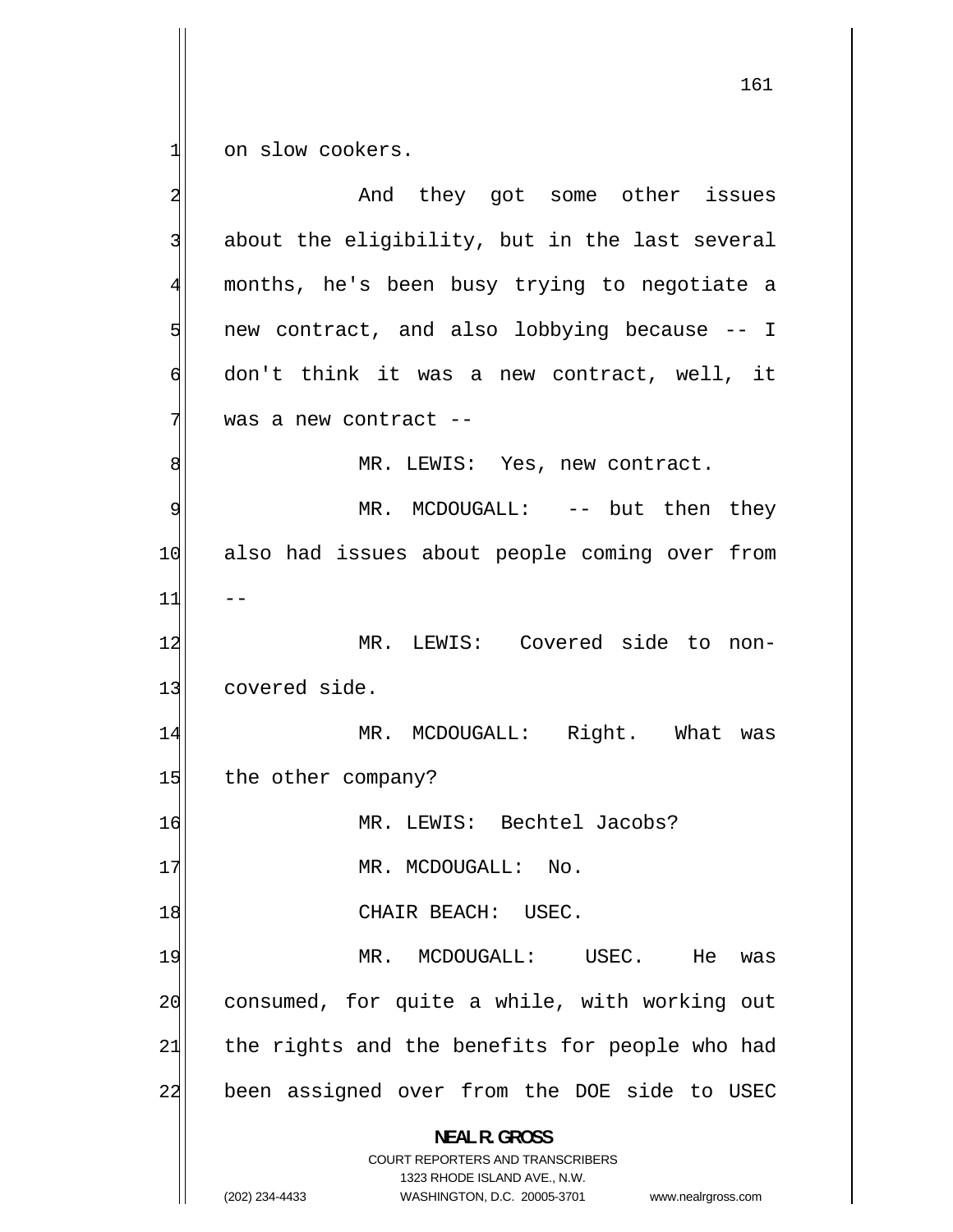and then were coming back, okay? That's a squeaky wheel. That's the bread and butter of that local union right now. And we have to understand we have to take a back seat.

1

2

3

4

5

6

7

8

9

 When he gets some of his big immediate problems solved, yes, he'll come back to our issues, but if NIOSH asks the question and the union doesn't get back for weeks or months, sometimes there's a reason.

10 AWE site workers, as I said with 11 Evendale, one of the things that we did for 12 the Evendale people, for example, was, before 13 one of our workshops, we put on a one-day 14 version of Rad Worker II. We didn't dress 15 them out, but what we gave them was what DOE 16 calls the academic core of Rad Worker II, 17 which basically teaches them the basic 18 principles of radiation, okay?

19 Why, for internal dose, an alpha 20 emitter is worse than a gamma emitter, okay? 21 Why it's different for external, just a few 22 basic things so they could kind of understand

> **NEAL R. GROSS**  COURT REPORTERS AND TRANSCRIBERS 1323 RHODE ISLAND AVE., N.W. (202) 234-4433 WASHINGTON, D.C. 20005-3701 www.nealrgross.com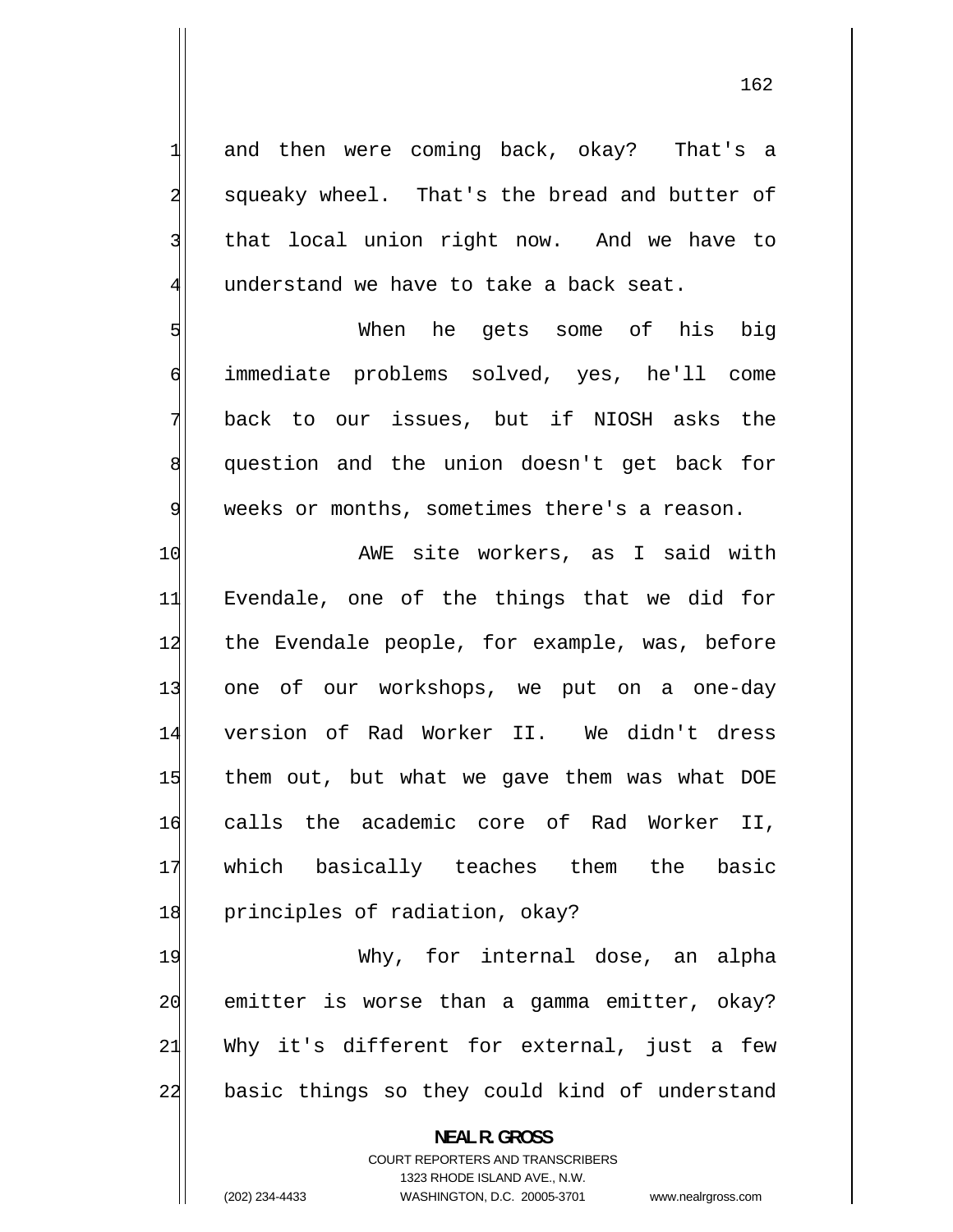more about the process. And coming back to the final point in this slide, all of the stakeholders that we deal with are, basically, volunteers, okay?

5 Union folks, when you go down to 6 W.R. Grace and you're going to have a meeting 7 with the union folks, or if we're trying to 8 get some information out of what is now 9 Nuclear Fuel Services folks down there, 10 understand that they only do this after they 11 work a full eight-hour shift, okay?

12 Then, as volunteer, I don't have to 13 tell Josie, that's when they start to do this 14 work. There are very few full-time union 15 safety and health people in this arena. So 16 these are all people who are doing it nights 17 and weekends, and we have to take all of this 18 into consideration when we're dealing with 19 folks. Mary? Okay. So what did we do? 20 First thing we do is we maintain 21 these relationships. We maintain the 22 communications. We've got a number of ways

**NEAL R. GROSS** 

COURT REPORTERS AND TRANSCRIBERS 1323 RHODE ISLAND AVE., N.W. (202) 234-4433 WASHINGTON, D.C. 20005-3701 www.nealrgross.com

1

2

3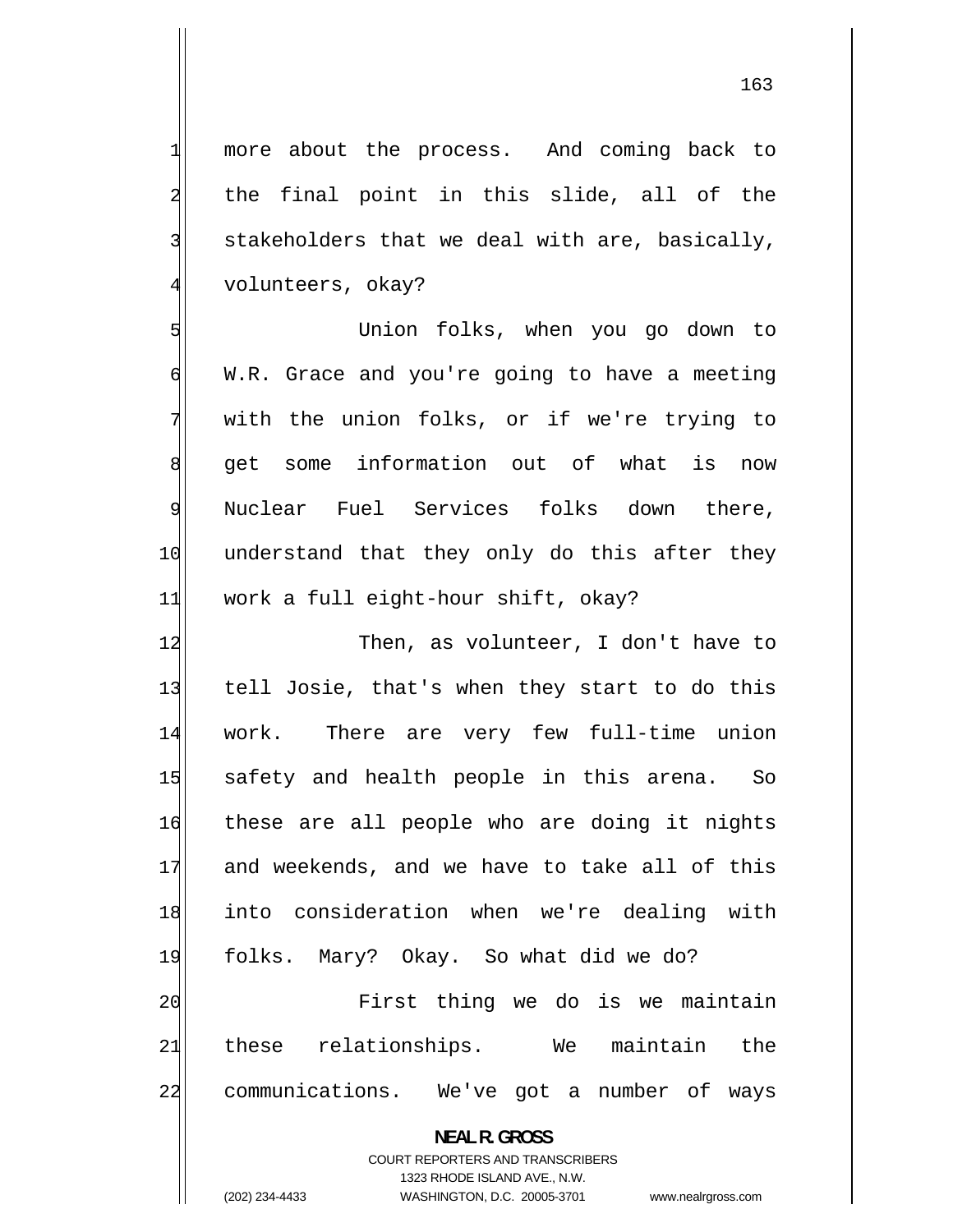that we do that. We have conference calls with folks, probably the conference calls are about every two months. Mark and Buck, basically, do something that amounts to

1

2

3

4

5

salesmanship.

6 They will call folks periodically 7 just to check in and see if there's anything 8 we can help them with. We have to stay in 9 touch. You kind of have to maintain that 10 relationship.

11 MR. LEWIS: Because if we don't, 12 the leaders will change on us. We won't even 13 know because, you know, some people are 14 elected yearly, some two years, we have to  $15$  stay with it.

16 MR. MCDOUGALL: And we try and flow 17 the information in both directions. And this 18 may go back to what Chris and Josie, and all 19 you, were talking about this morning with, how 20 do you capture this information? You know, 21 the news we flow down to the union folks tends 22 to be breaking news, okay?

> **NEAL R. GROSS**  COURT REPORTERS AND TRANSCRIBERS 1323 RHODE ISLAND AVE., N.W. (202) 234-4433 WASHINGTON, D.C. 20005-3701 www.nealrgross.com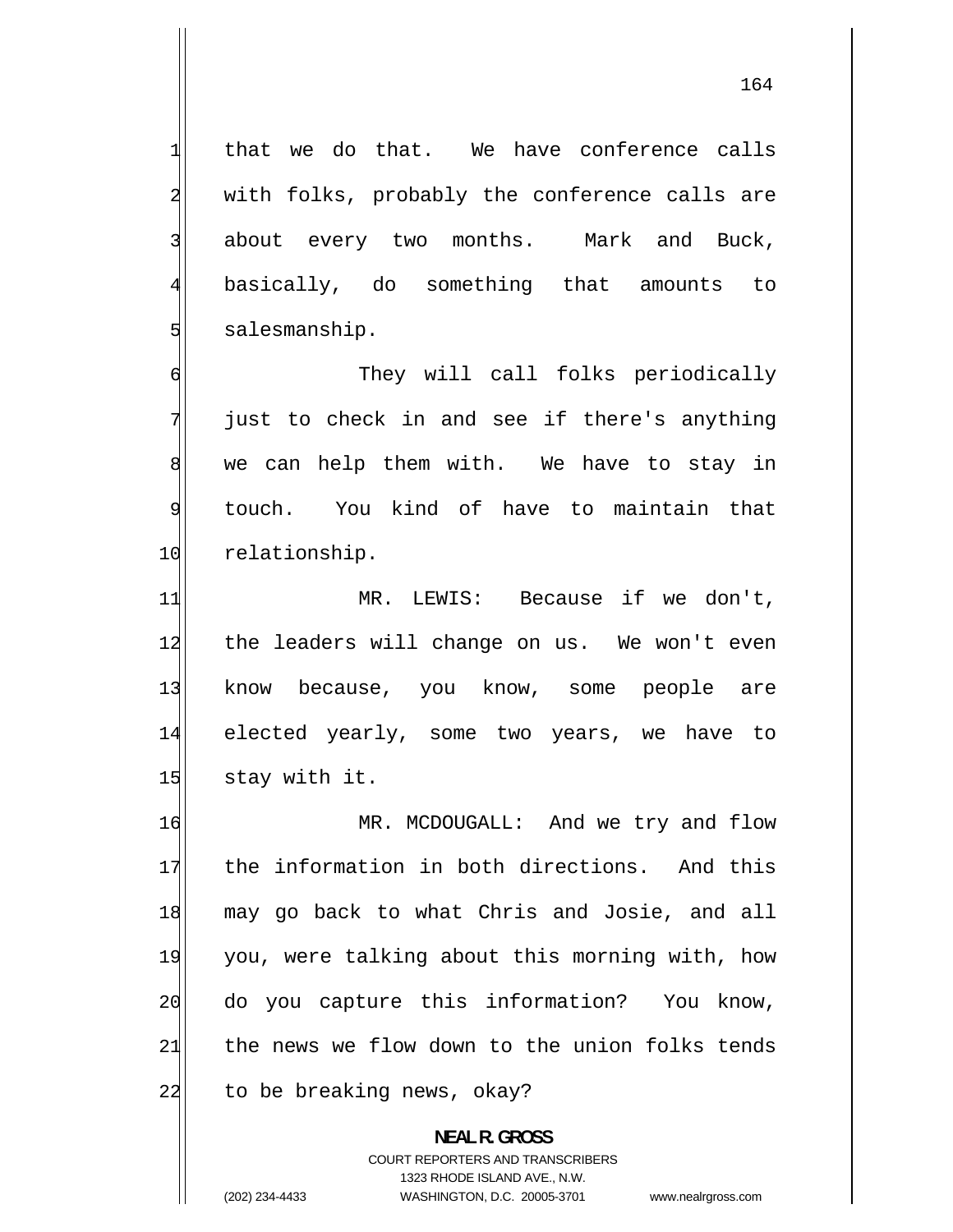1 One of the things that we do is, 2 when you all have a meeting and you decide 3 certain things about the Special Exposure 4 Cohorts, we make sure we flow that information 5 down to all of the stakeholders who we know 6 about who may have an interest in it. 7 In fact, I don't know if I got a 8 different slide on that, but once we know what 9 you're going to be talking about at a Board 10 meeting, we let every local union whose ox 11 could be gored by that topic know, not only 12 that you're going to talk about it, know when 13 you're scheduled to talk about it, and if and 14 when there are materials posted that pertain 15 to that, we get those out to them so they can 16 look at those in advance, okay? 17 And sometimes we broker the 18 information. We broker questions coming back. 19 MR. LEWIS: When we get the NIOSH 20 updates and we see something on there that 21 pertains to somebody, we get a hold of them at 22 the same time too. **NEAL R. GROSS** 

> COURT REPORTERS AND TRANSCRIBERS 1323 RHODE ISLAND AVE., N.W.

(202) 234-4433 WASHINGTON, D.C. 20005-3701 www.nealrgross.com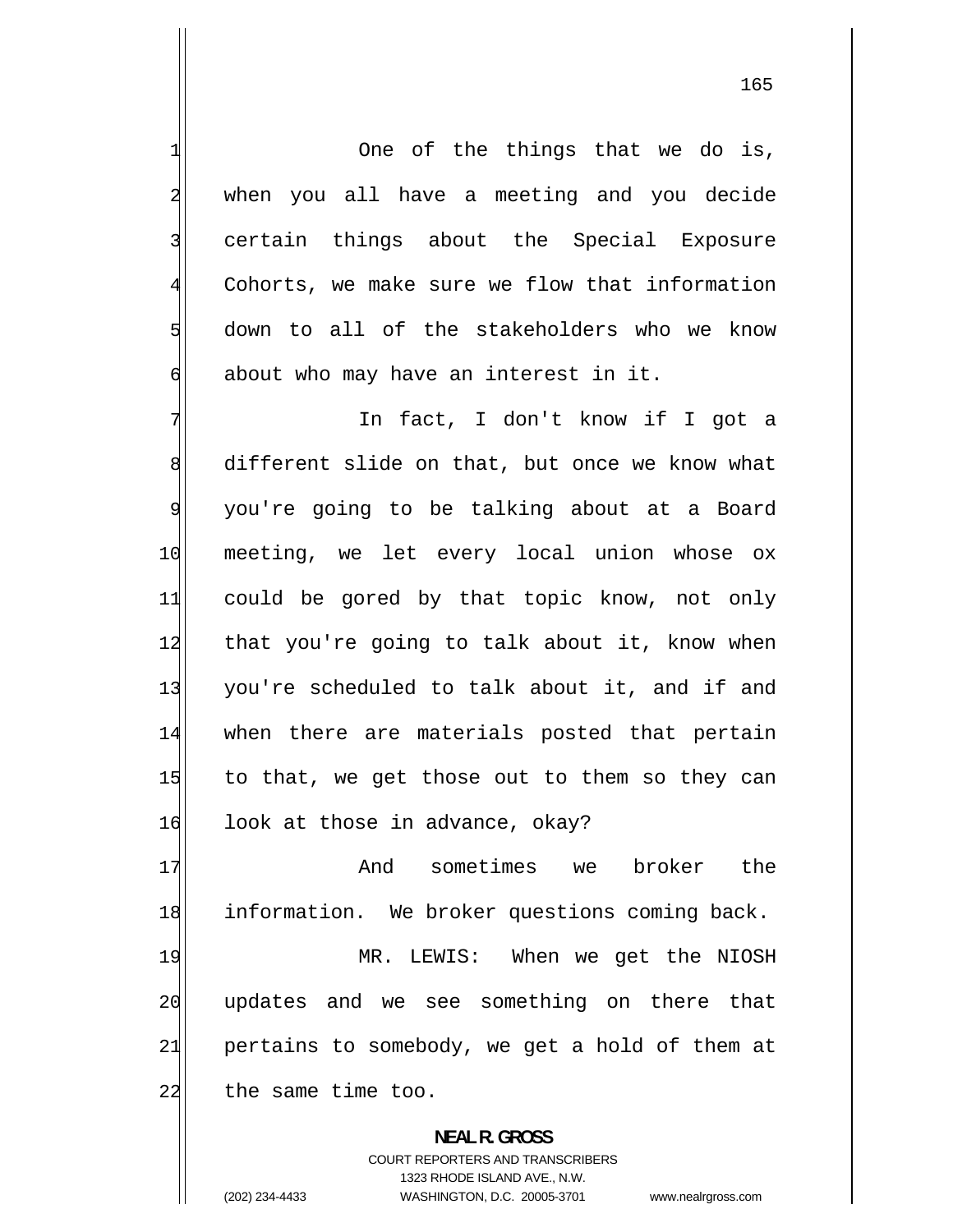1 MR. MCDOUGALL: National 2 organizations, we deal with the metal trades 3 department of the AFL-CIO. We deal with the 4 safety and health departments of the 5 international unions that represent the 6 workers at these sites. We deal with national 7 building trades and the CPWR, the Center for, 8 whatever CPWR is called today. Well, they 9 don't call it that anymore, it's the Center 10 for Construction and Research and --11 MS. ELLIOTT: Training. 12 MR. MCDOUGALL: Something like  $13$  that. 14 MS. ELLIOTT: Research and training  $15$  I think. 16 MR. MCDOUGALL: Okay, Mary. Our 17 process at AWE sites, and J.J. just asked us 18 about a couple AWE sites a couple weeks ago, 19 about what the local organizations are. Okay. 20 So the first thing we do, we use our skills 21 to identify what we think are the local 22 organizations and then we use our networks and **NEAL R. GROSS**  COURT REPORTERS AND TRANSCRIBERS 1323 RHODE ISLAND AVE., N.W.

(202) 234-4433 WASHINGTON, D.C. 20005-3701 www.nealrgross.com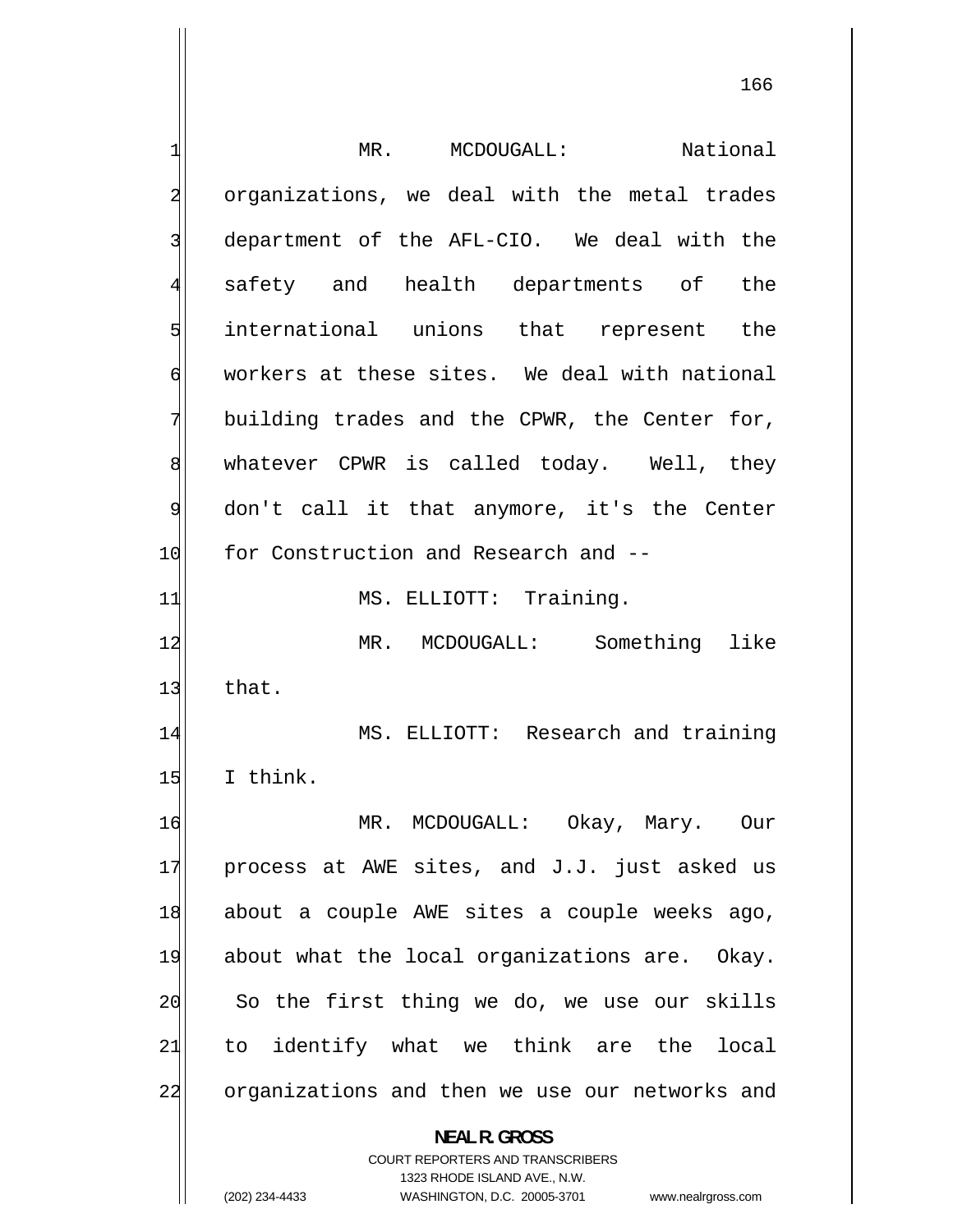our connections to identify the key people.

1

2

3

4

5

6

7

8

 An example, J.J. asked us about a couple locations recently where they had been rolling uranium, okay, steel pipes where they had been rolled in uranium. So we figured out that these were both steelworkers locals, one has been defunct since the 1960s, one is actually still in operating health, okay?

9 We've worked with the steelworkers, 10 steelworkers have an organization called SOAR, 11 which is Steelworkers Organization of Active 12 Retirees, that has chapters in a number of 13 areas around the country. So we've reached 14 through that organization, so we're ready, if 15 NIOSH pulls the trigger on this, to start 16 working at the local level.

17 And again, we have to explain all 18 this. We have to teach. There's an awful lot 19 of teaching that goes on daily on this, 20 because this is not something that's in a lot 21 of people's -- when there was oil, chemical, 22 and atomic workers union, and even when there

> **NEAL R. GROSS**  COURT REPORTERS AND TRANSCRIBERS 1323 RHODE ISLAND AVE., N.W. (202) 234-4433 WASHINGTON, D.C. 20005-3701 www.nealrgross.com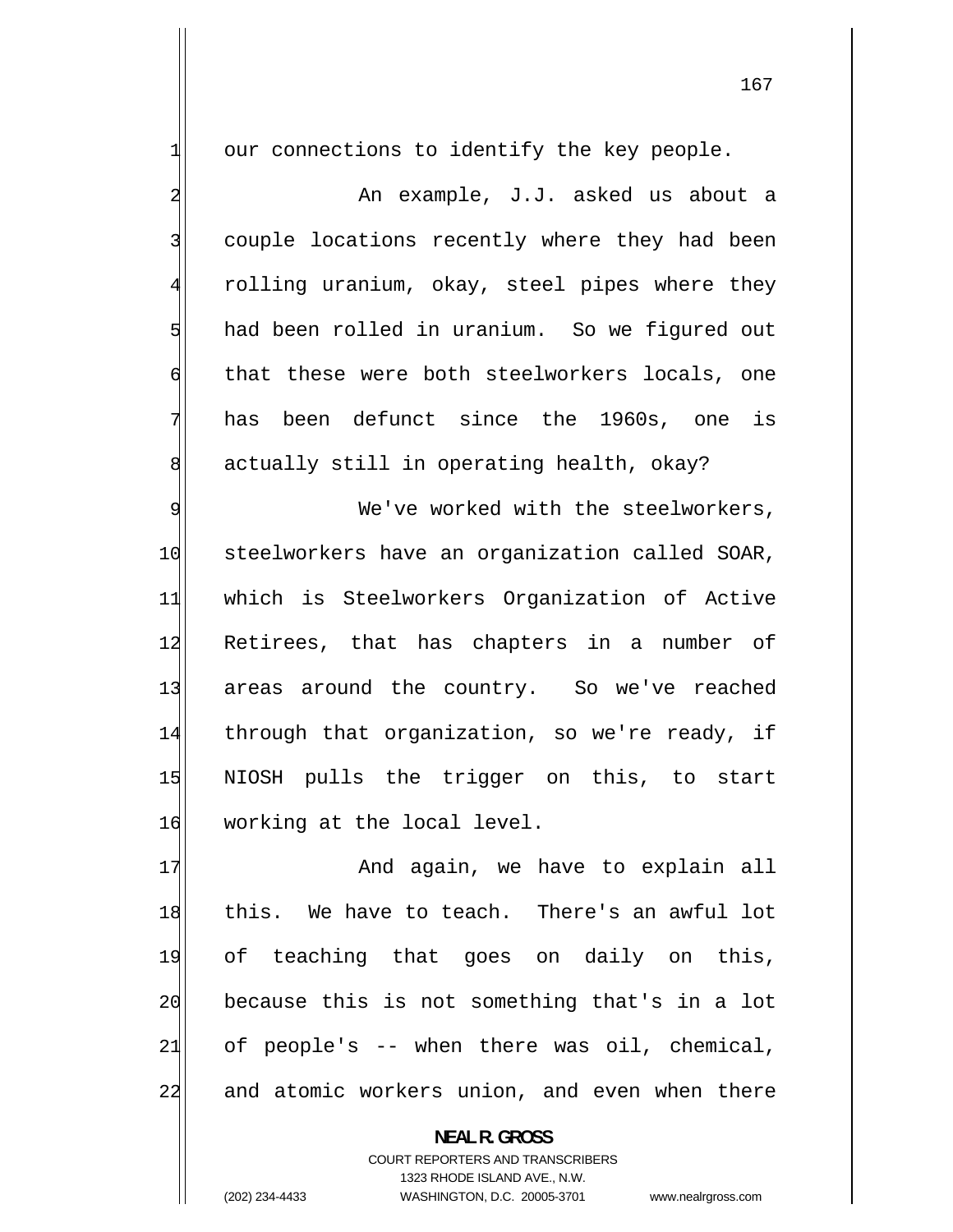was PACE at the beginning of this, there were people in the national organization who were more attuned to this because the Department of Energy was a bigger part of that organization's life.

1

2

3

4

5

6 Now, with the steelworkers, the 7 safety and health people at the national level 8 all come out of the industrial side, okay? So 9 there's more of an education process that's 10 involved and forget it when you start dealing 11 with the Teamsters and some of the other 12 internationals that we deal with. Okay. 13 Everything works better when you have an 14 organization.

15 MR. KATZ: Even the phone.

16 MR. MCDOUGALL: And one, it doesn't 17 have to be a union, okay? Unions are the most 18 convenient. For the non-health physics 19 people, the unions are the most convenient. 20 But we have found retiree organizations, just 21 sometimes informal retiree clubs. That's, 22 basically, what Mark found up at Joslyn, was

> **NEAL R. GROSS**  COURT REPORTERS AND TRANSCRIBERS 1323 RHODE ISLAND AVE., N.W. (202) 234-4433 WASHINGTON, D.C. 20005-3701 www.nealrgross.com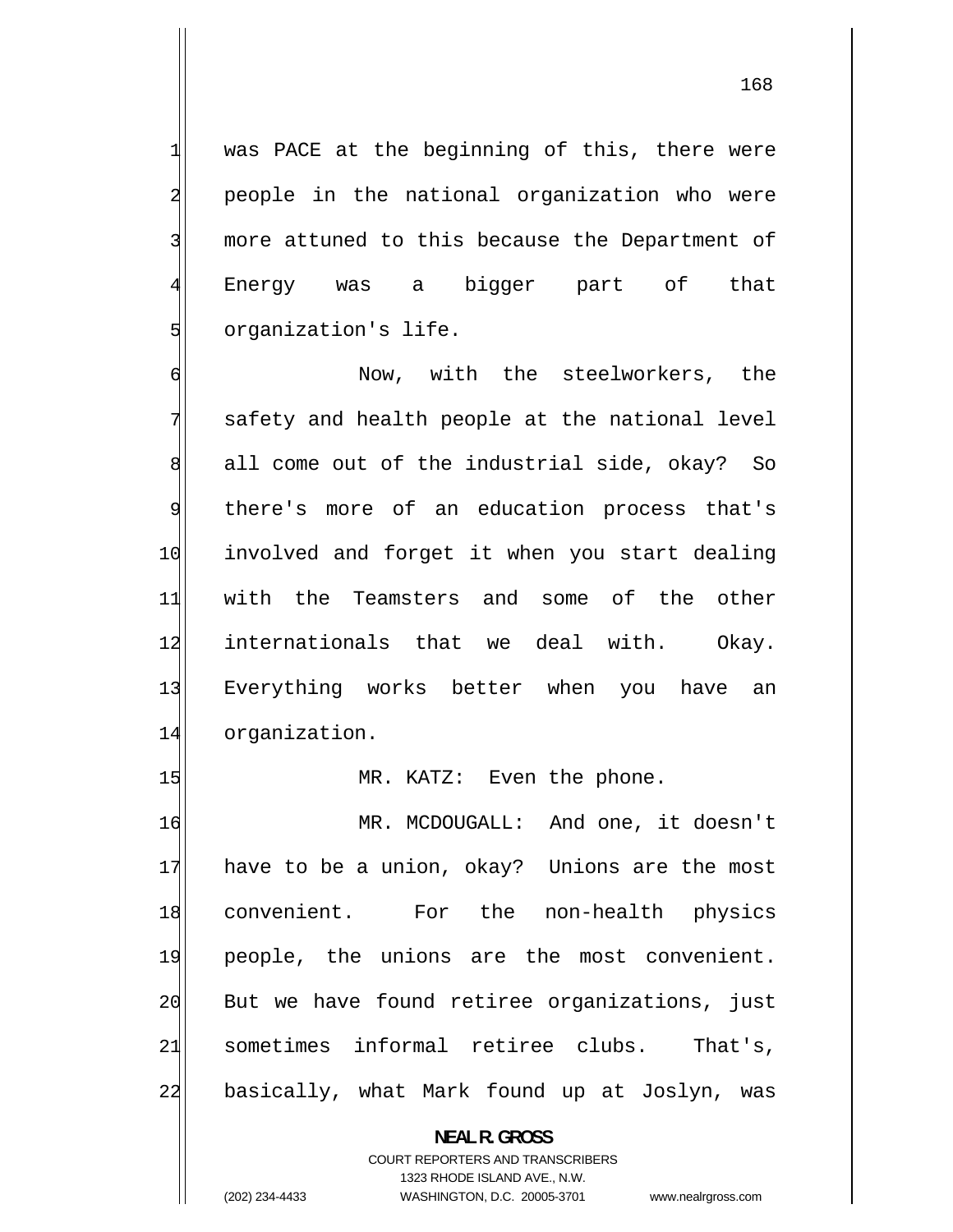just a bunch of guys who get together once a month for breakfast, okay, and we work with them.

1

2

3

4 Down in Pinellas, we found -- and 5 that's primarily a professional employees 6 group down there, but we found some folks that 7 got together twice a year for a dinner dance. 8 And we went and we sat in the living room of 9 the people who ran this and they got on the 10 phone with another guy, who maintained a 11 mailing list on some old 1990s technology 12 spreadsheet, and he gave us the mailing list.

13 So we had an organization to work 14 with and we had a place. We had the worker 15 outreach meetings at the same place that they 16 danced so they could find it.

17 MR. LEWIS: And then subsequent 18 meetings there, not just us, so other people  $19$  do that.

20 CHAIR BEACH: So before you move 21 on, let's say SC&A is going into a place and 22 they're going to do some document review, do

**NEAL R. GROSS** 

COURT REPORTERS AND TRANSCRIBERS 1323 RHODE ISLAND AVE., N.W. (202) 234-4433 WASHINGTON, D.C. 20005-3701 www.nealrgross.com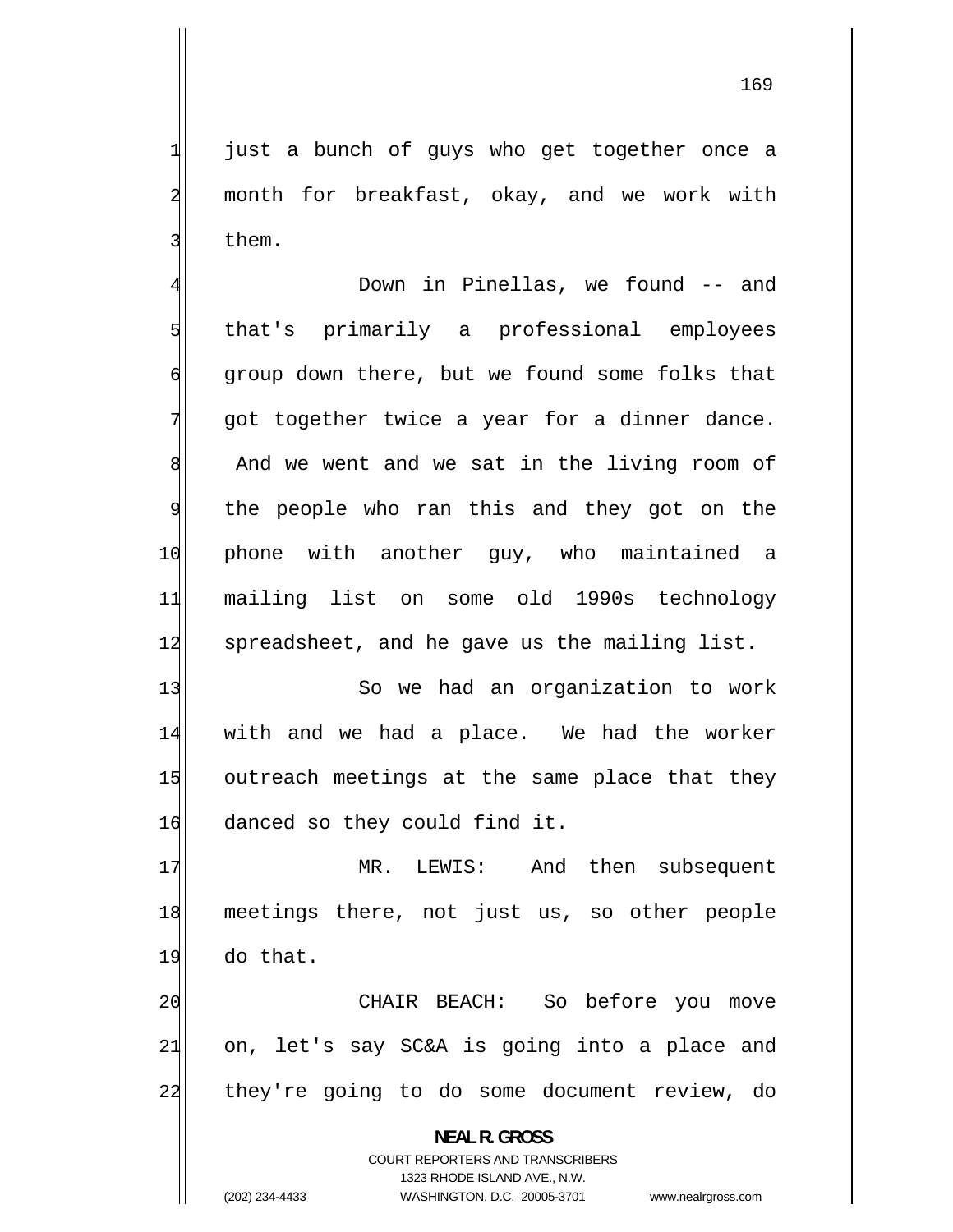1 you have a contact number where, like, let's 2 say Lynn is doing that, heading to Kansas City 3 looking for retirees, would you share that 4 information if you had contacts? 5 MR. LEWIS: Yes. 6 CHAIR BEACH: I don't know if 7 that's viable, but it sounds like -- 8 MS. AYERS: I've been thinking the 9 same thing for the last 15 minutes. 10 MR. MCDOUGALL: Okay. At the 11 Kansas City plant, about 90 percent of the 12 hourly workers are organized by the machinists 13 union. 14 CHAIR BEACH: Right. 15 MR. MCDOUGALL: Okay? So the first 16 stop is with the leadership of the machinists 17 union. 18 CHAIR BEACH: Right. 19 MR. MCDOUGALL: And the thing is, 20 yes, and then you tell them what you need and  $21$  then they can help you reach out. 22 CHAIR BEACH: So I understand all **NEAL R. GROSS**  COURT REPORTERS AND TRANSCRIBERS 1323 RHODE ISLAND AVE., N.W.

<sup>(202) 234-4433</sup> WASHINGTON, D.C. 20005-3701 www.nealrgross.com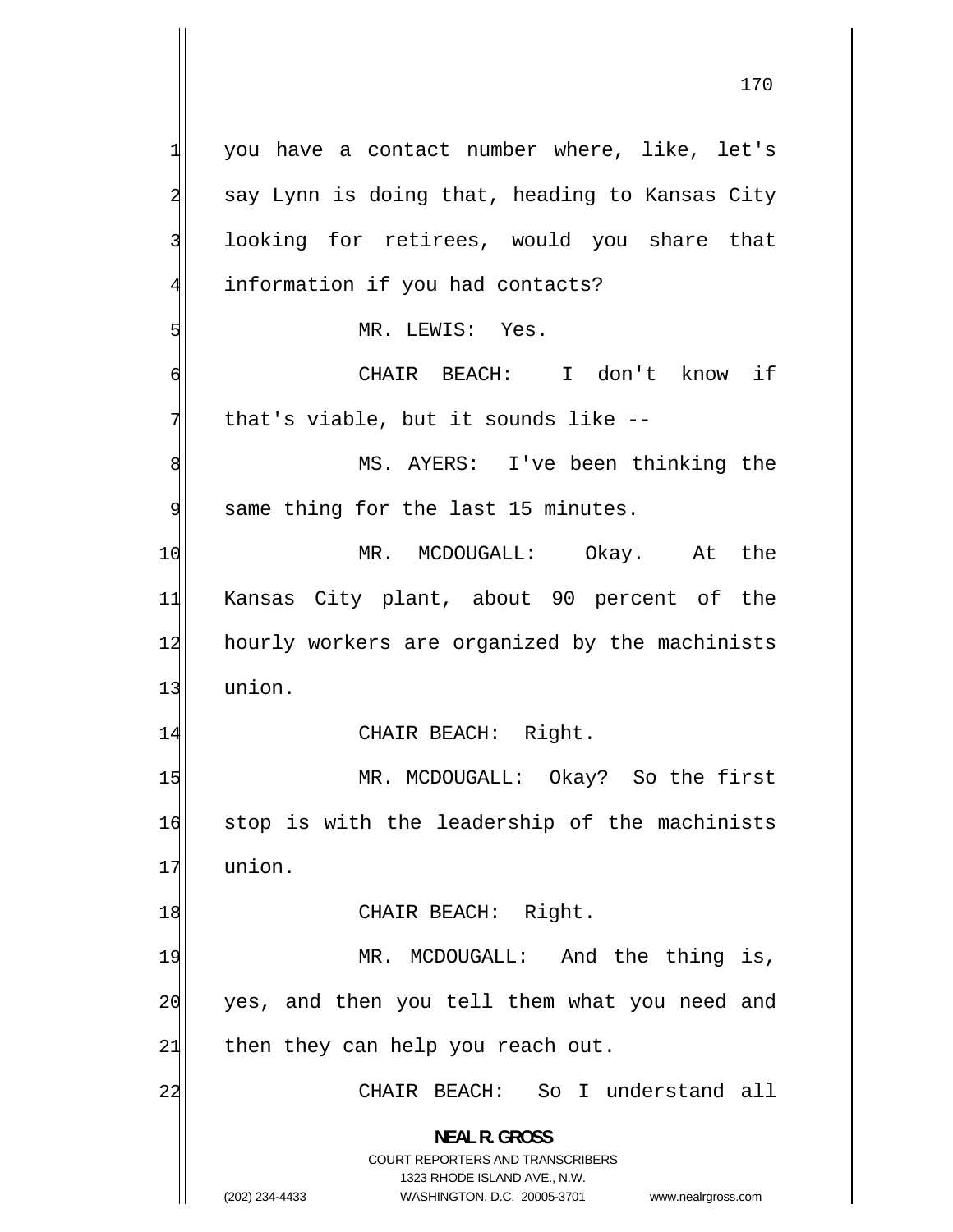1 that, so what I'm asking then is, if someone 2 like Lynn, if she's organizing something, 3 could she contact you, Vern, or Mark to say -- 4 MS. LIN: And I think it should go 5 to DFO and also to NIOSH. 6 CHAIR BEACH: That's my question. 7 MR. MCDOUGALL: Okay. Well, the 8 protocol, and J.J., or David, will tell us 9 what the protocol is, but yes, there's always 10 an issue of a contractor contacting another 11 contractor, but certainly, you know, whatever  $12$  the proper channel is, certainly  $-$ 13 CHAIR BEACH: That's what I was 14 asking. 15 MR. MCDOUGALL: -- we share the 16 information we know. 17 CHAIR BEACH: Sure. 18 MR. MCDOUGALL: There's a group 19 called the JOTC, Joint --20 MR. LEWIS: Outreach Task Group. 21 MR. MCDOUGALL: -- Outreach Task 22 Group, okay, that is Department of Labor, **NEAL R. GROSS**  COURT REPORTERS AND TRANSCRIBERS

> 1323 RHODE ISLAND AVE., N.W. (202) 234-4433 WASHINGTON, D.C. 20005-3701 www.nealrgross.com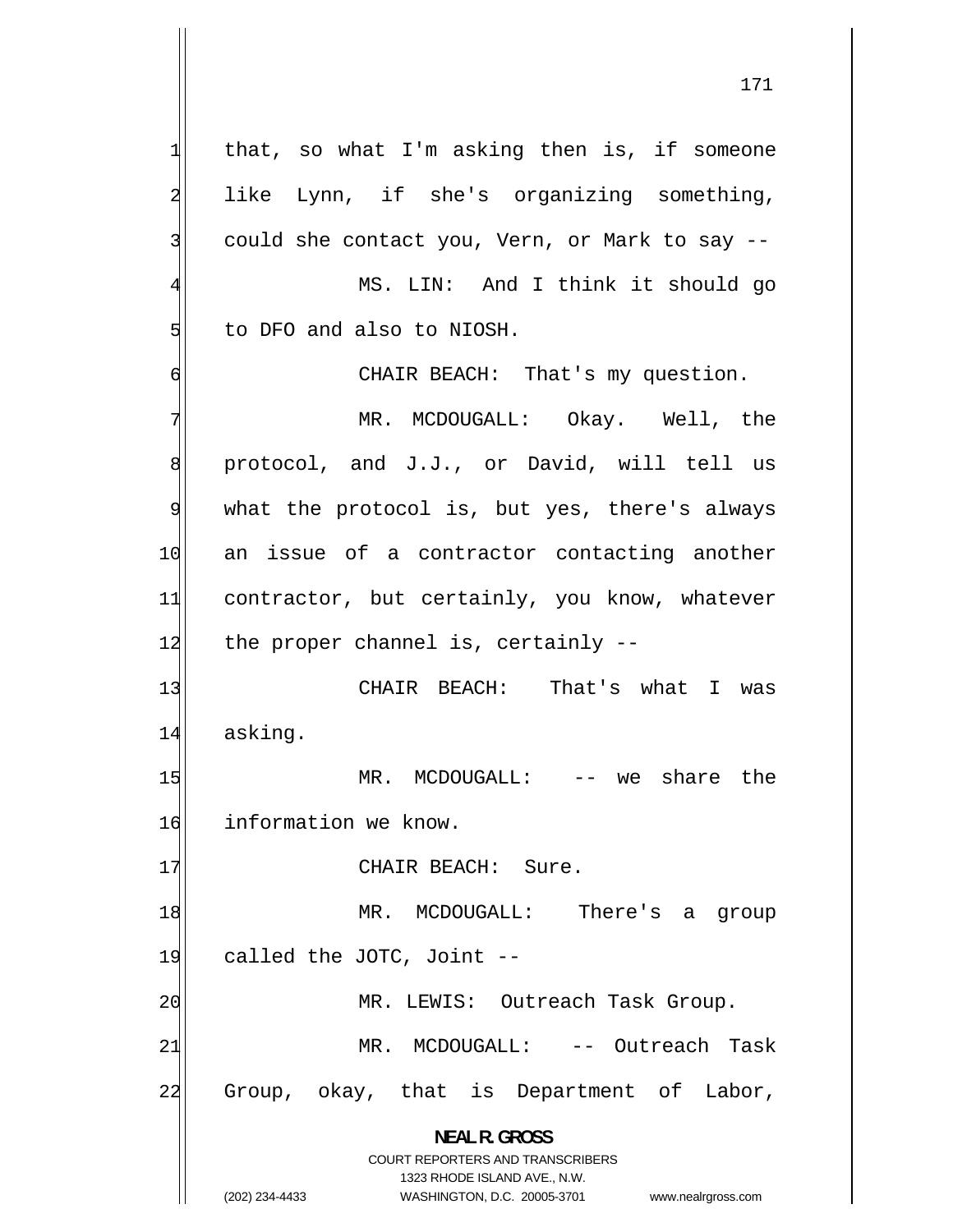NIOSH participates, Chris participates, Department of Energy participates, and NIOSH got us involved. Without having an organization, okay, folks think that they can just do a mailing or put an ad in the newspaper and get a group, and people will respond.

1

2

3

4

5

6

7

8 And sometimes the JOTG has held 9 outreach meetings where there were more feds 10 than there were people in the audience, okay? 11 There's another way to do that, but yes, if 12 you want to go to Kansas City, you should talk 13 to the machinists and the guards, and the 14 guards union has office space right in the 15 machinists' hall.

16 CHAIR BEACH: Well, I wasn't just 17 talking about Kansas City, there's --

18 MR. MCDOUGALL: Well, yes, but as 19 an example.

20 CHAIR BEACH: Is there a protocol, 21 which Jenny said, getting with NIOSH 22 anyway.

> **NEAL R. GROSS**  COURT REPORTERS AND TRANSCRIBERS 1323 RHODE ISLAND AVE., N.W. (202) 234-4433 WASHINGTON, D.C. 20005-3701 www.nealrgross.com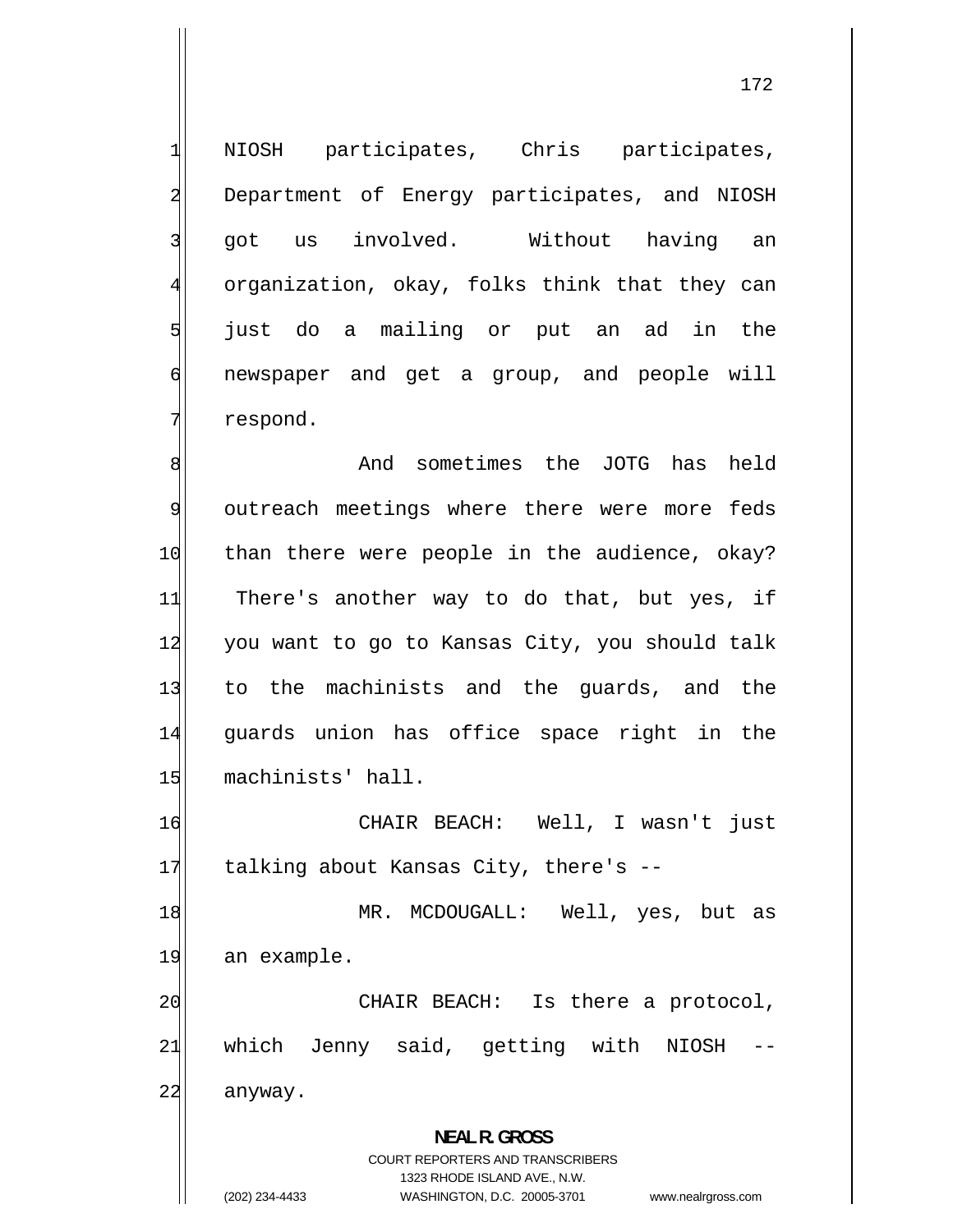MR. LEWIS: I know, recently, can we mention W.R. Grace where we was asked to help -- you guys found them anyway, didn't you, Joe?

 MR. FITZGERALD: Well, yes. Ron Buchanan had the question of, you know, what would be the entry point? And I think that was coordinated through NIOSH and then through you all, so that's how that worked.

10 MR. SUNDIN: I mean, just to 11 clarify my understanding, is the contractor 12 always the contact there at the government 13 side, the contractor's technical 14 representative, in this case it would be Ted 15 for SC&A, and then he would contact his 16 counterpart for the COTR for ATL and say, hey, 17 this is what's happening, so it just keeps 18 everybody sort of --19 MR. LEWIS: That's how we do it. 20 CHAIR BEACH: Makes sense. 21 MR. MCDOUGALL: Okay. Every site 22 is different. History influences how people **NEAL R. GROSS** 

> COURT REPORTERS AND TRANSCRIBERS 1323 RHODE ISLAND AVE., N.W.

1

2

3

4

5

6

7

8

9

(202) 234-4433 WASHINGTON, D.C. 20005-3701 www.nealrgross.com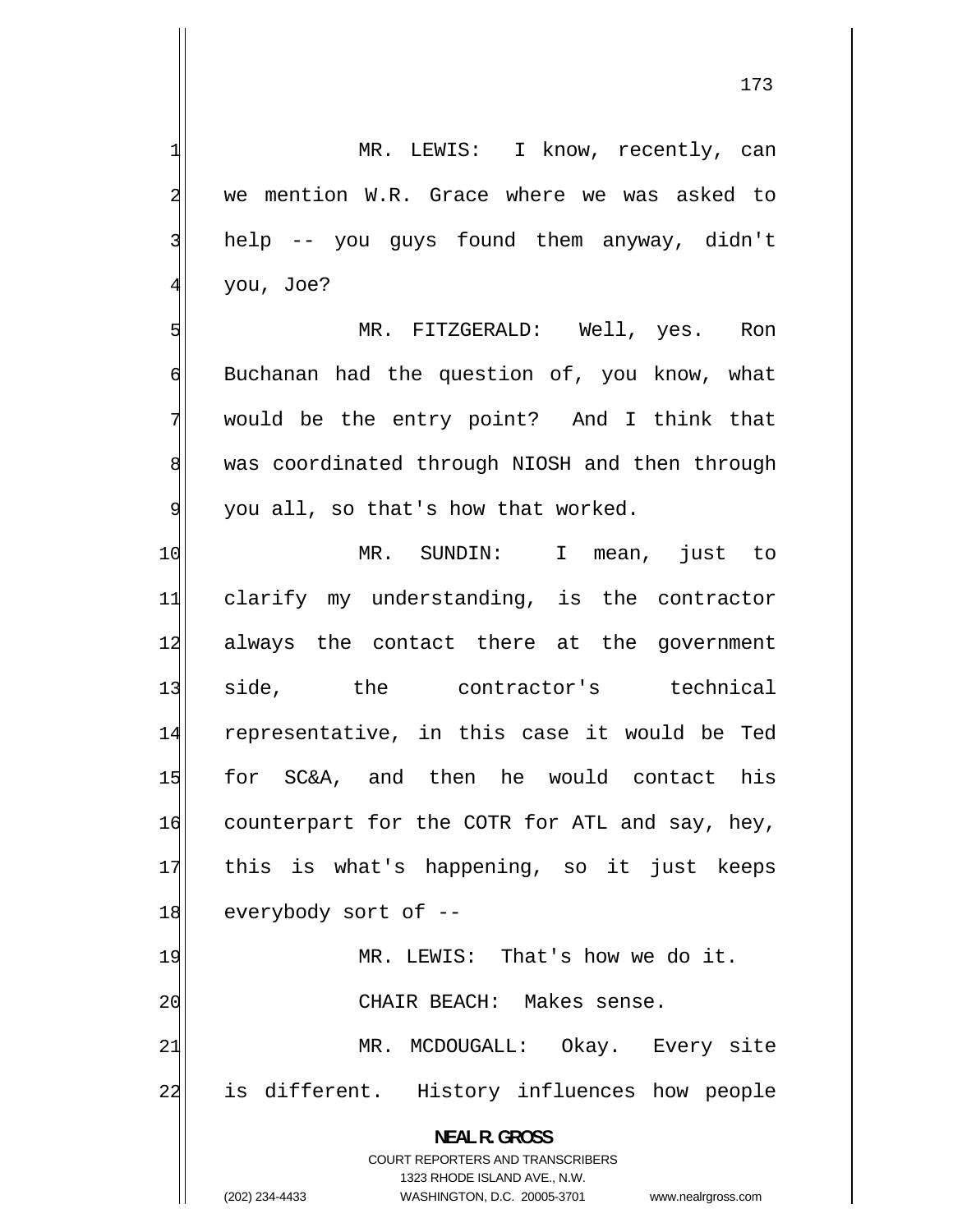respond to this outreach. You folks see it when you go around the country. The approach of people at a place like Los Alamos or Rocky, is very different from the response at a place like Brookhaven or Savannah River. I think it has a lot to do with people's historic, over the last several decades, relationship with the Department of Energy contractor and how that has influenced their outlook, okay.

10 I have, on both coasts, contacted 11 organizations to start to explain this 12 process, and the union people told me, we 13 don't have a problem. If we had a problem, 14 management would have told us, okay? That's 15 not what you hear at Rocky or some of the 16 other sites.

17 So there's a big cultural 18 difference at these sites in terms of how 19 people respond to this program. And in terms 20 of organizations, if you go into a site like 21 Oak Ridge, and we deal with the unions in Oak 22 Ridge, the Knoxville unions, the Oak Ridge

> **NEAL R. GROSS**  COURT REPORTERS AND TRANSCRIBERS 1323 RHODE ISLAND AVE., N.W. (202) 234-4433 WASHINGTON, D.C. 20005-3701 www.nealrgross.com

1

2

3

4

5

6

7

8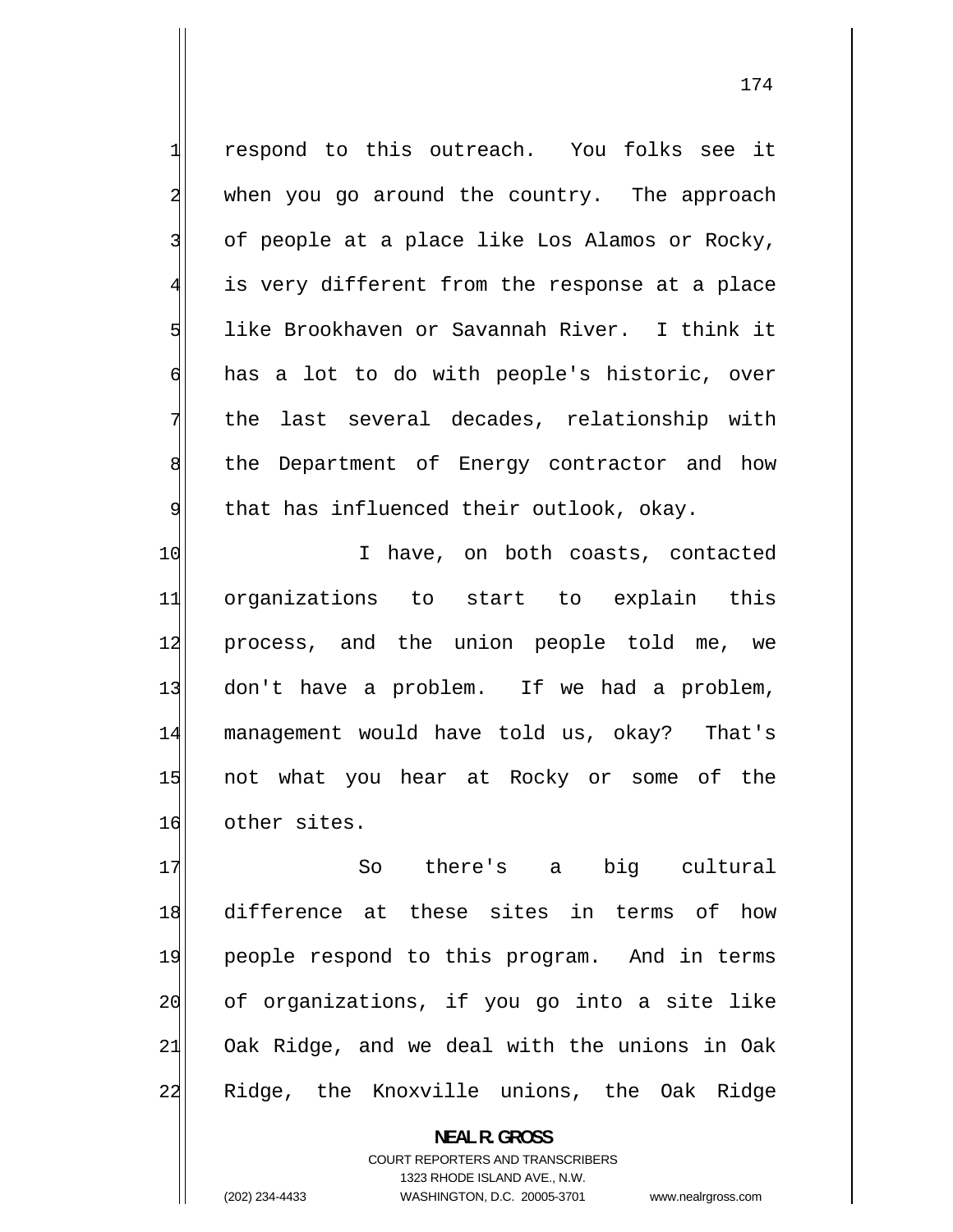sites are an important part of their business, okay.

3 You got to Santa Susana, it's the 4 LA building trades. It's not as important. 5 You even go into Las Vegas today and the test 6 site is not as important. Well, now it may 7 be, but before the housing bust, the test site 8 just wasn't as much of a focus because they 9 were building like crazy, so the test site 10 wasn't as much of a focus of that union's 11 activity as it once had been.

12 So these are all the things that 13 you have to kind of appreciate as you do this 14 outreach work. Oh, and we have one more. 15 This is the part that you see. This is the 16 part that you folks see and this is really 17 what, primarily, Mark and Mary do. I want to 18 say something about the venue.

19 We were, at one point, questioned 20 or criticized because we were using union 21 halls for meetings and there was an inference 22 that we were doing it just in order to save

> **NEAL R. GROSS**  COURT REPORTERS AND TRANSCRIBERS 1323 RHODE ISLAND AVE., N.W.

1

2

(202) 234-4433 WASHINGTON, D.C. 20005-3701 www.nealrgross.com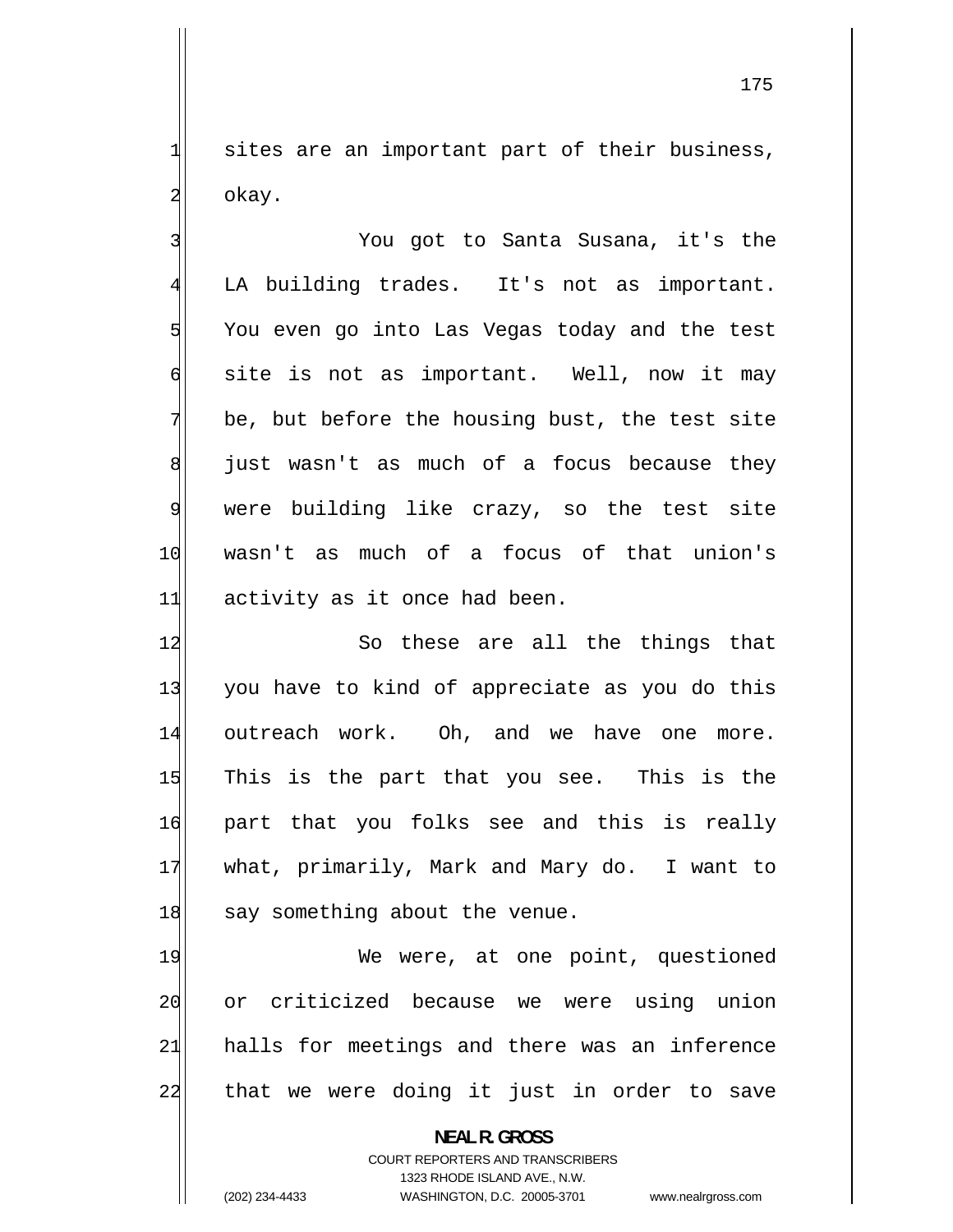NIOSH money. But in fact, we try and do a venue that is comfortable, familiar and convenient for the folks, and that's usually a union hall.

5 It's usually handicapped-accessible 6 because they're usually one-story buildings. 7 What happens if you don't do it that way, Mark 8 had a meeting set up for the Joslyn workers at 9 the place where they had breakfast, okay? We 10 knew they'd be able to find it. Two weeks 11 before the meeting, that restaurant went out 12 of business.

13 MR. LEWIS: The manager calling me 14 up says they had a power loss and they didn't 15 want to redo the contract, or the lease of the 16 building, and just closed it up.

17 MR. MCDOUGALL: But we moved it to 18 a hotel, maybe a mile away, and some of the 19 folks didn't find it. All right? Our 20 attendance suffered because we didn't have it 21 in the place they were used to going. We are 22 respectful of people's sensitivities, or the

> **NEAL R. GROSS**  COURT REPORTERS AND TRANSCRIBERS 1323 RHODE ISLAND AVE., N.W. (202) 234-4433 WASHINGTON, D.C. 20005-3701 www.nealrgross.com

1

2

3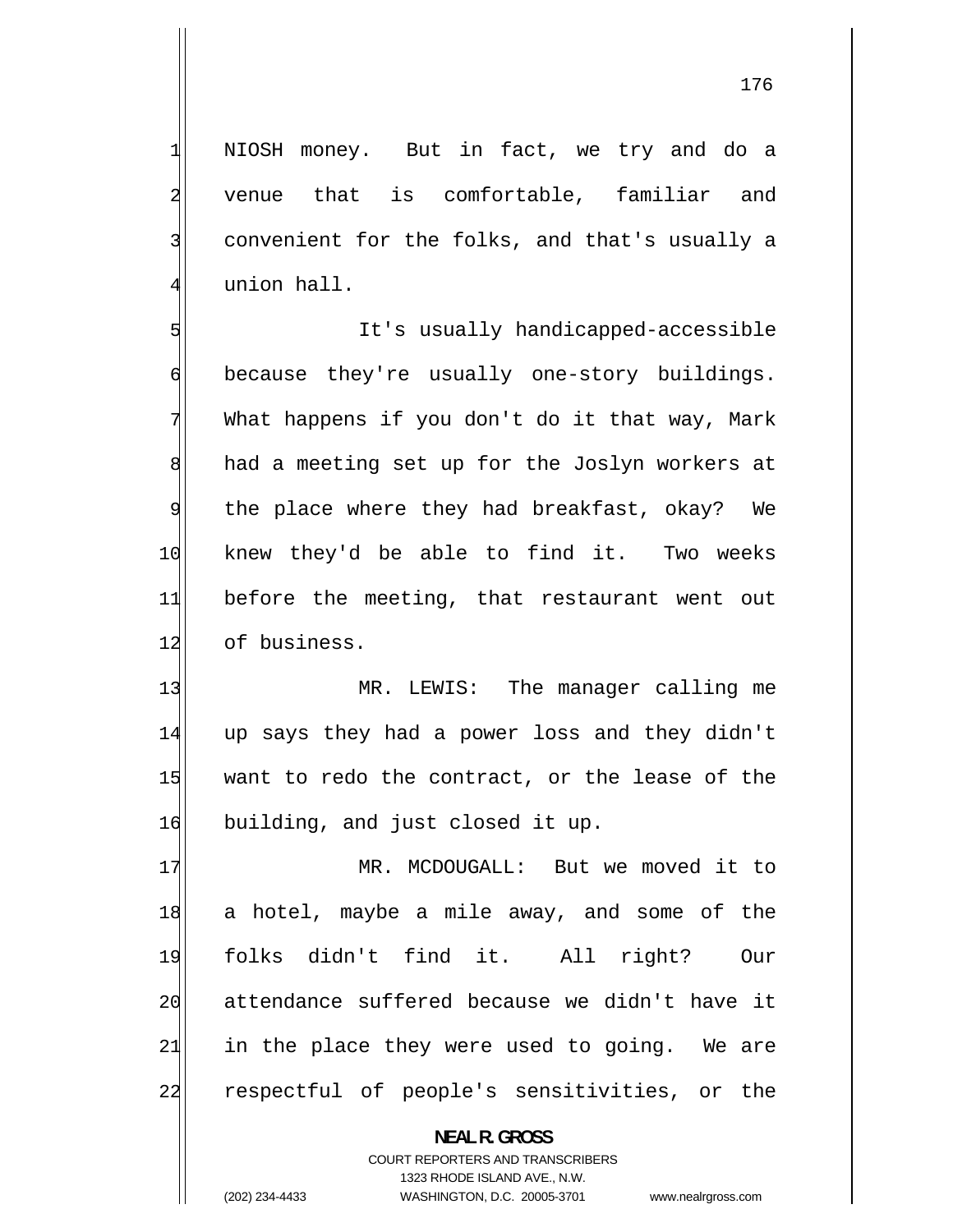local sensitivities, and local issues. We always try and look at these through the eyes of the participants.

1

2

3

4 MR. LEWIS: And that part of 5 respect there with Joslyn, I just mentioned 6 it, that a guy come to my mind. He had all 7 kinds of information. He worked in the 8 covered period. I knew his name. He would 9 not give me his phone number. Says he don't 10 give his phone number out. I didn't get it. 11 I didn't get off nobody, so I respected his 12 wishes, but at the same time, his story never 13 got told, but I heard it that one day, but, 14 you know, that was it.

15 He just said, no, won't give out my 16 phone number. I said, okay, sir. Thank you, 17 and shook his hand, and got along fine, but he 18 wouldn't give me his phone number.

19 MR. MCDOUGALL: Okay. And finally, 20 we run it as a meeting, okay? It's not just a 21 bunch of people sitting around. It's a 22 meeting that has a beginning, a middle, and an

**NEAL R. GROSS** 

COURT REPORTERS AND TRANSCRIBERS 1323 RHODE ISLAND AVE., N.W. (202) 234-4433 WASHINGTON, D.C. 20005-3701 www.nealrgross.com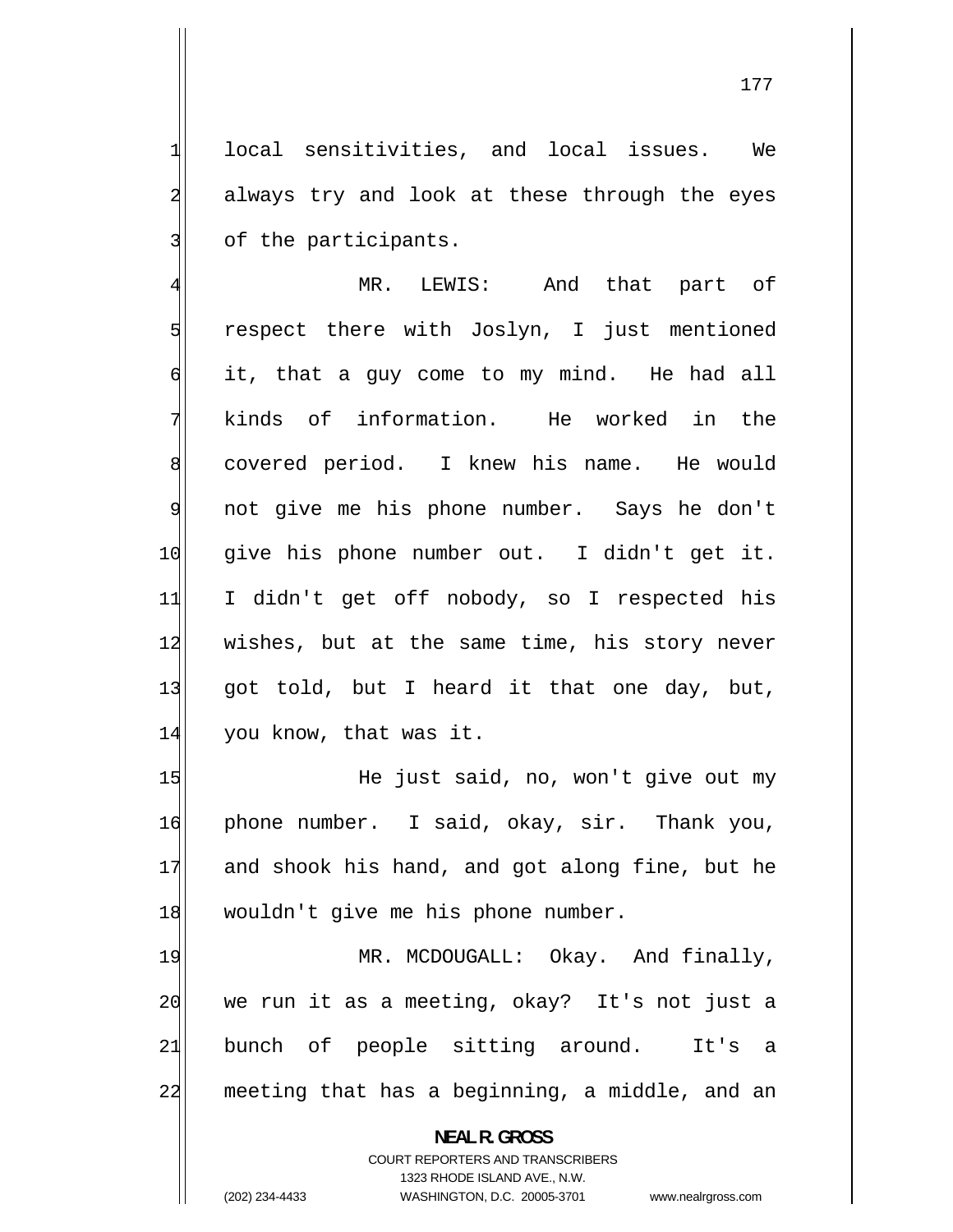end. We know what we have to do to start it. The health physicists develop an agenda, they develop a set of questions that they want to get answers to, and in a setting like that, sometimes it takes a referee, because you can get two, three people -- at Nuclear Metals, we have five or six people who wanted to talk at once. So you've got to have somebody

1

2

3

4

5

6

7

8

9 10 referee the meeting, just as you would a 11 meeting of any organization, a homeowners 12 association, or anything else, okay? That's 13 what I got.

14 MR. FITZGERALD: In terms of lines 15 of inquiry, are you saying that health 16 physicists would identify certain issues that 17 they would like raised?

18 MR. MCDOUGALL: Yes.

19 MR. FITZGERALD: Do you do the 20 raising for them?

21 MR. MCDOUGALL: Generally not, and 22 Mark can speak to Rocky, I wasn't there, but

**NEAL R. GROSS** 

COURT REPORTERS AND TRANSCRIBERS 1323 RHODE ISLAND AVE., N.W. (202) 234-4433 WASHINGTON, D.C. 20005-3701 www.nealrgross.com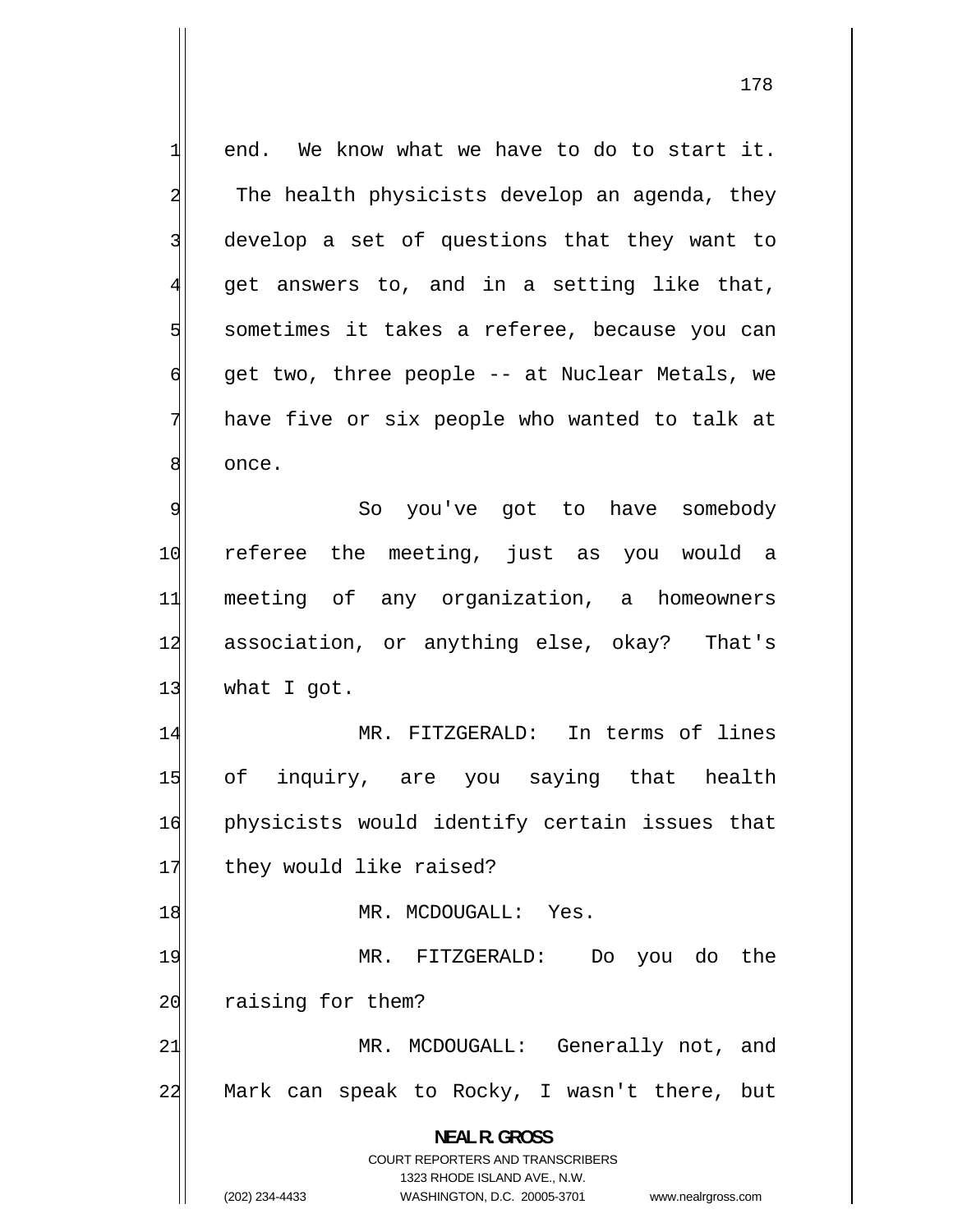1 the health physicists who -- at Nuclear 2 Metals, Ed from ORAU came in with -- he had a 3 set of questions, okay? And he actually 4 passed it out so people could follow along. 5 And we went through question by question. 6 MR. FITZGERALD: He set it up and 7 organized it, but if there's technical issues 8 to be raised, you have somebody to do that 9 part of it. 10 MR. MCDOUGALL: Yes. There's, 11 typically, two health physicists, at least, 12 but typically, somebody from NIOSH and 13 somebody from ORAU, and they'll ask the 14 questions in their terms and they're listening 15 for the answer. 16 MR. FITZGERALD: Yes. That's kind 17 of important just knowing what they're after. 18 Okay. 19 MR. JOHNSON: And many times also, 20 questions will be developed and Vern will look 21 at them and make them more to the level of the  $22$  folks that we're working with. **NEAL R. GROSS**  COURT REPORTERS AND TRANSCRIBERS

1323 RHODE ISLAND AVE., N.W.

(202) 234-4433 WASHINGTON, D.C. 20005-3701 www.nealrgross.com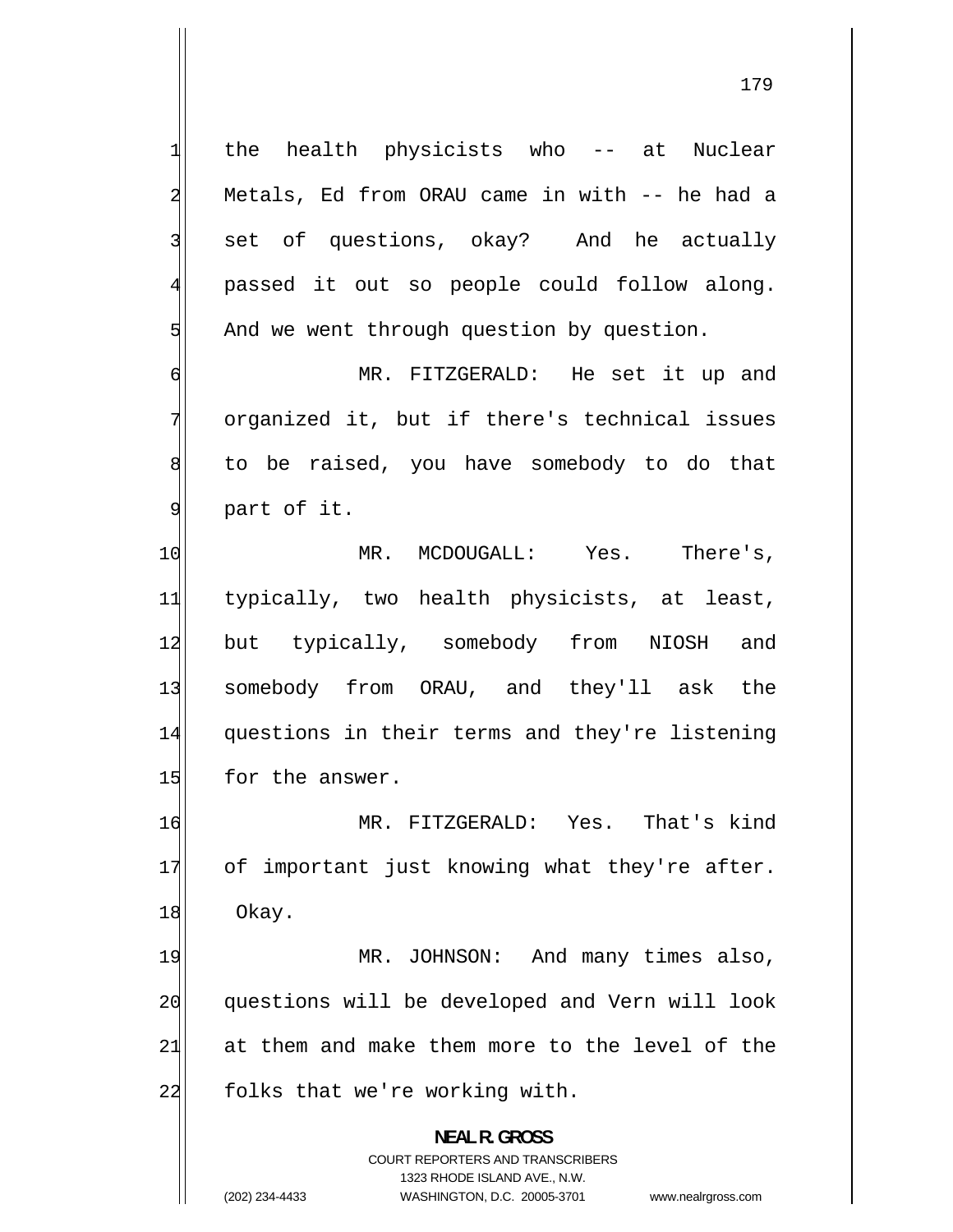MR. FITZGERALD: Exactly. If you can't understand them.

 MR. MCDOUGALL: But J.J. makes a good point, it's a question of culture, it's a question of vocabulary, okay? And again, especially when you're dealing with AWE folks, the jargon of health physics is, you know, you know exactly what you're saying; they don't. They don't know what a health physicist is 10 necessarily.

11 Actually, the Nuclear Metals people 12 hadn't seen -- they didn't see a health 13 physicist for the first ten or more years.

14 MR. LEWIS: It's just more or less, 15 being a good moderator, knowing that your body 16 language, also, is just as powerful as your 17 words, being courteous to people, making sure 18 you know the local politics. Sometimes, like 19 we had at Rocky, there was one lady they 20 didn't want on the site, you know, in the 21 interview there, that showed up, but kind of 22 got to know what, you got to know, not kind

> **NEAL R. GROSS**  COURT REPORTERS AND TRANSCRIBERS

> > 1323 RHODE ISLAND AVE., N.W.

1

2

3

4

5

6

7

8

9

(202) 234-4433 WASHINGTON, D.C. 20005-3701 www.nealrgross.com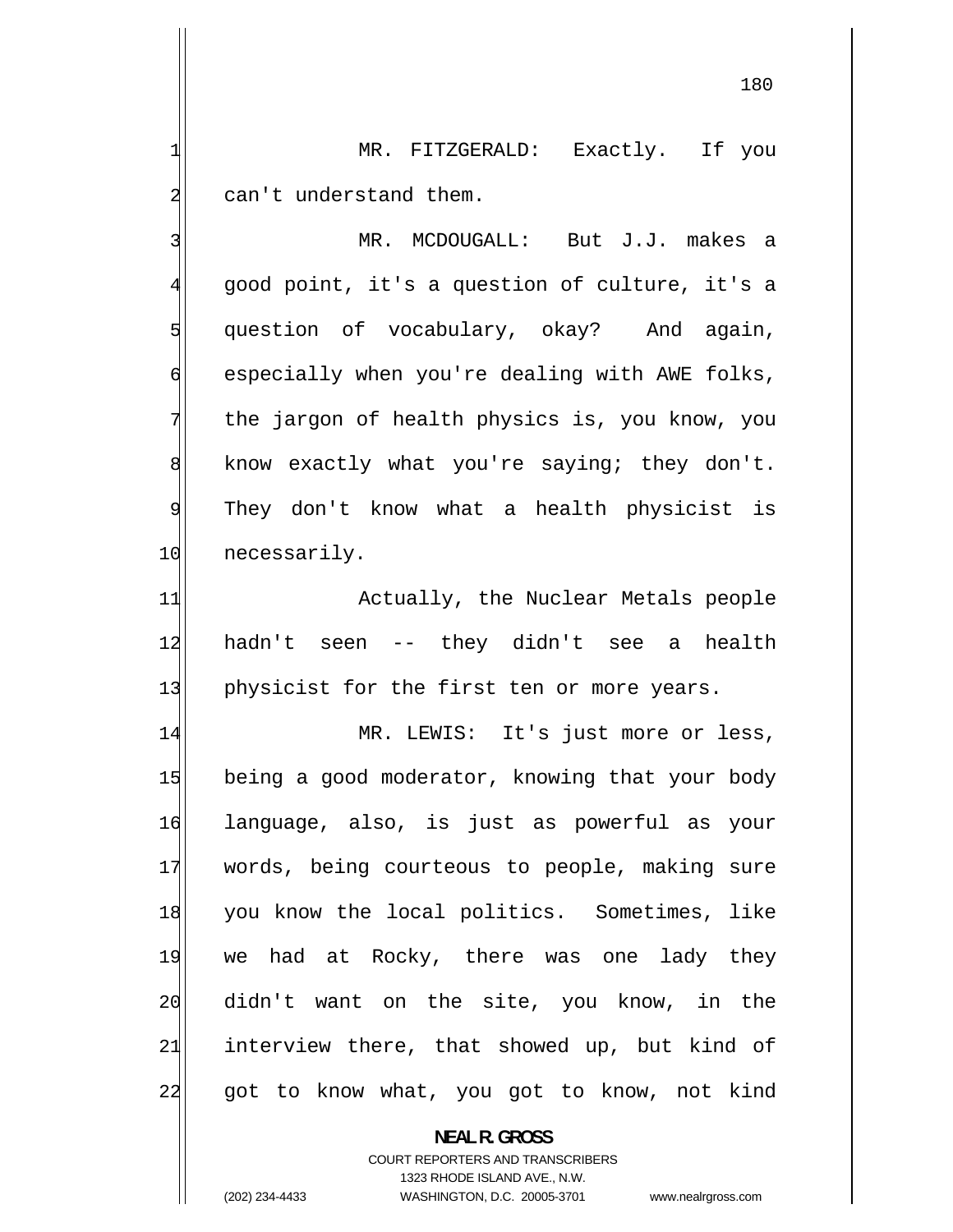of, who's welcome for the host that hosts the meeting; who they want there and who they don't; who they perceive as, you know, their allies or not allies.

1

2

3

4

5 You know, they don't want someone 6 that they think is working against the good of 7 their people coming into their own place 8 saying something, you know? So that's kind of 9 the, just, background work. You need to know 10 that. That's important too, otherwise, it 11 leaves a bad taste in their mouth, that if you 12 make the people you're trying to help mad, you 13 know?

#### 14 MEMBER MUNN: Yes.

15 MR. LEWIS: But Mary always 16 that's when she mentions about things being 17 recorded at the beginning of the meeting, as 18 Vern alluded to, you know like that. There's 19 a lot to do for the meeting itself. You know, 20 setting everything up is one thing, but the 21 bread and butter is the meeting and getting  $22$  the information to and from the people.

> **NEAL R. GROSS**  COURT REPORTERS AND TRANSCRIBERS 1323 RHODE ISLAND AVE., N.W.

(202) 234-4433 WASHINGTON, D.C. 20005-3701 www.nealrgross.com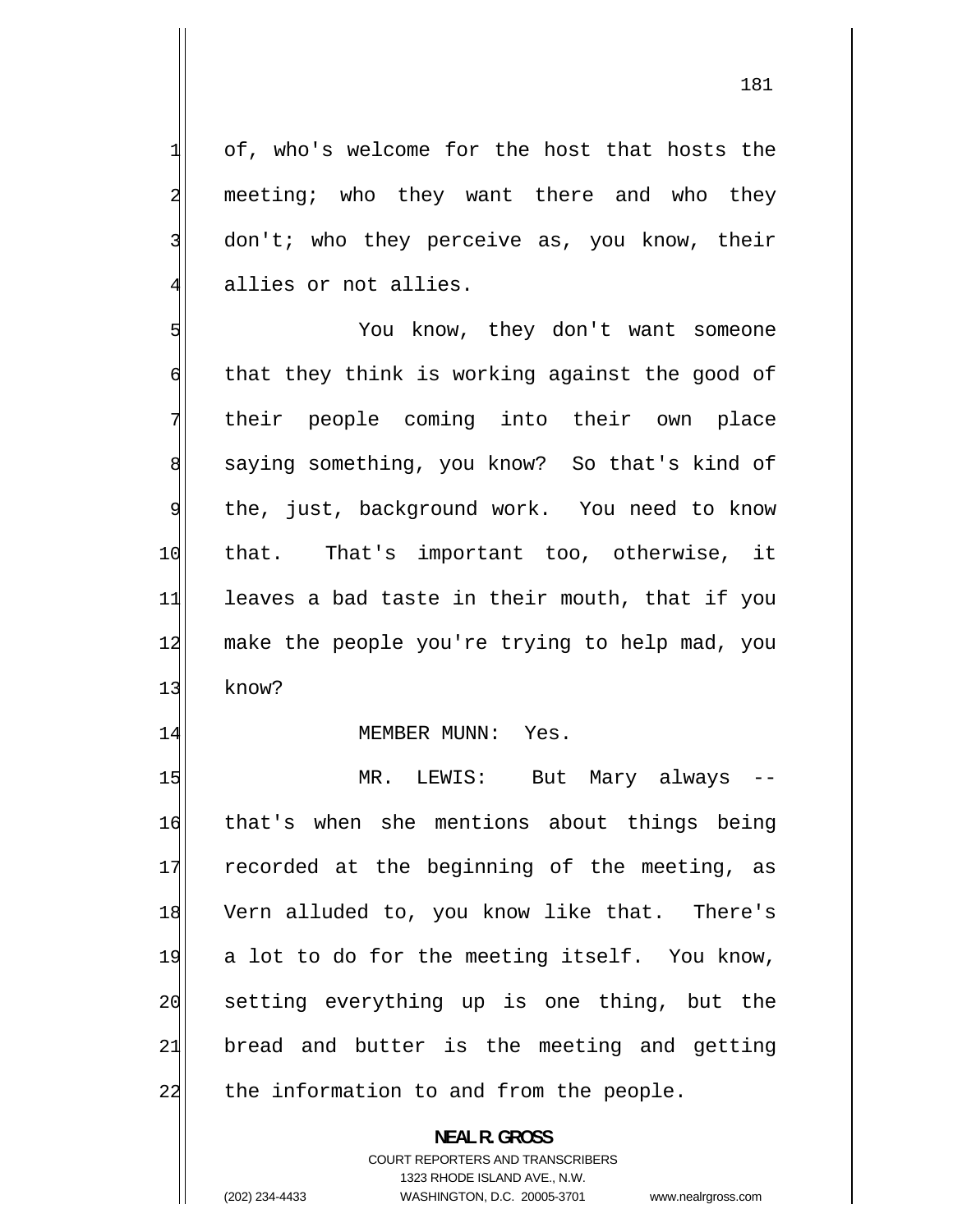-- 182 1 And I like doing them. I'll tell 2 you, I like it. 3 CHAIR BEACH: Well, thank you. A 4 long-awaited presentation. It is good to know 5 what you're doing behind the scenes. I think 6 it was helpful for me. 7 MR. KATZ: Yes. I thought that was 8 very enlightening. 9 CHAIR BEACH: Yes. Very much so. 10 All right. Anything else on that? All right. 11 So then the next  $-$  actually, do we have 12 phones. 13 MR. KATZ: We're offline. 14 CHAIR BEACH: Oh, we are offline. 15 MR. KATZ: This one died as well. 16 CHAIR BEACH: I suspected that. 17 MR. KATZ: Unceremonious death. 18 CHAIR BEACH: Okay. So Chris, we 19 had you on the list for an update on ten-year 20 21 MS. ELLISON: On the action items? 22 CHAIR BEACH: Yes. And you want to **NEAL R. GROSS**  COURT REPORTERS AND TRANSCRIBERS 1323 RHODE ISLAND AVE., N.W. (202) 234-4433 WASHINGTON, D.C. 20005-3701 www.nealrgross.com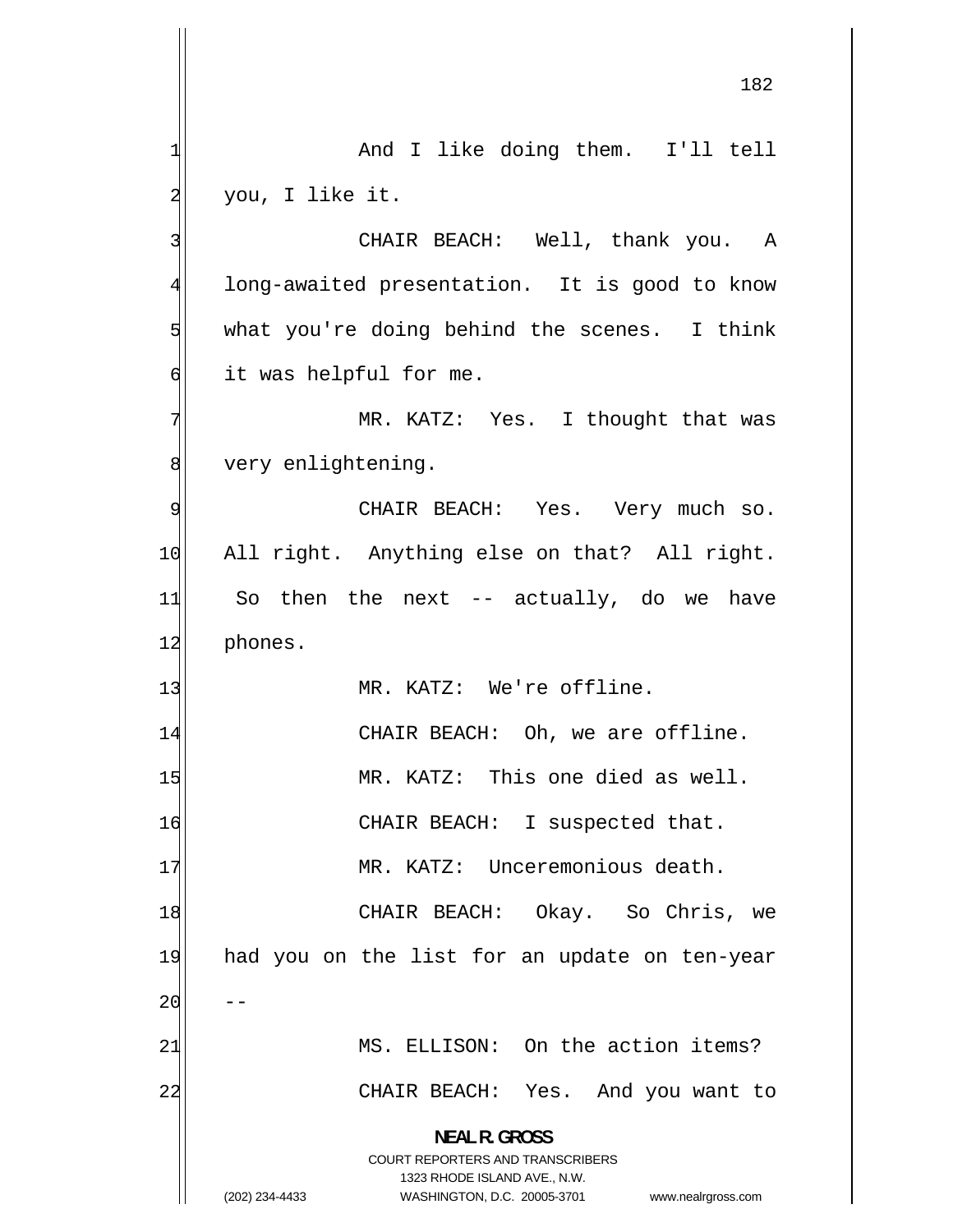do a real quick background and then where you're at, where you're going? MS. ELLISON: Sure. I can do that. You know, part of the ten-year review, one of

1

2

3

4

5

6

7

8

 the pieces that they looked at was the quality of service that is provided under the program and from the report that was generated, they developed a set of action items.

9 And for the quality of service, 10 there were four action items, and so that's 11 what we'll discuss here a little bit. 12 Progress, or what we've completed, under those 13 action items.

14 The first one, I think we pretty 15 much discussed at length this morning, that 16 was the issues related to the customer-17 supplied information, so I'm not going to go 18 back over that because it was the same thing 19 that was discussed at length this morning 20 there.

21 The next action item was issues 22 related to the understandability and quality

> **NEAL R. GROSS**  COURT REPORTERS AND TRANSCRIBERS 1323 RHODE ISLAND AVE., N.W.

(202) 234-4433 WASHINGTON, D.C. 20005-3701 www.nealrgross.com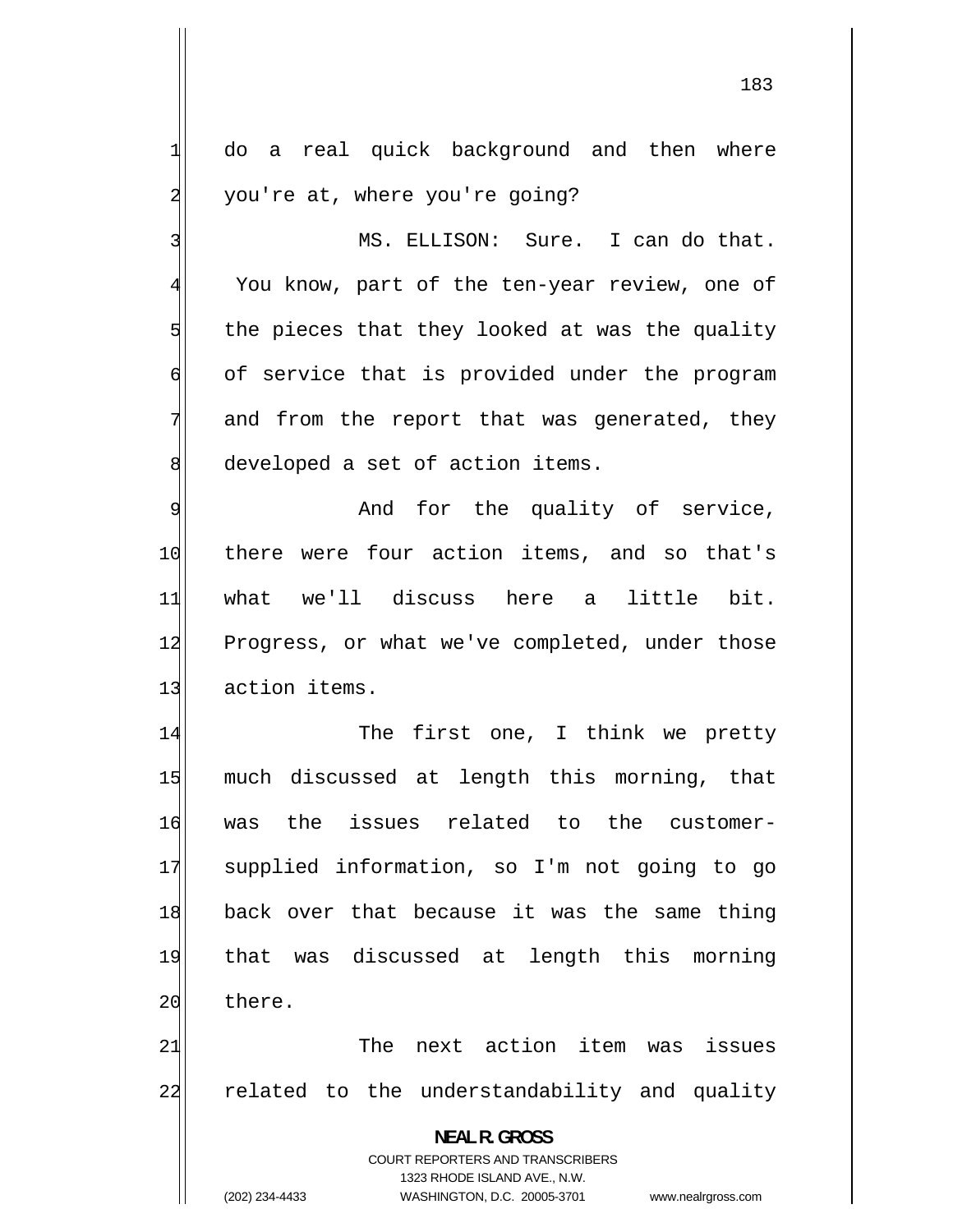of information. And the action was that DCAS will continue ongoing efforts to evaluate and improve the understandability and quality of DCAS communication vehicles.

1

2

3

4

5 And that was pretty much completed 6 at this time, in that, we've reviewed the 7 letters and the fact sheets. We've made 8 updates to some of those items. One of the 9 items that is on the long-range target is the 10 dose reconstruction report, but from the 11 beginning of the program until now, it's 12 important to note that ORAU has made 13 modifications to the report.

14 If you look at a dose 15 reconstruction report that was done as far 16 back, maybe, as three or four years ago and 17 compare that to one completed in the beginning 18 of the program, and one now, you can see a 19 progression of how they have taken it upon 20 themselves to change, but there are plans and 21 hopes to look at that dose reconstruction 22 report and see where we can update and make it

# **NEAL R. GROSS**  COURT REPORTERS AND TRANSCRIBERS 1323 RHODE ISLAND AVE., N.W. (202) 234-4433 WASHINGTON, D.C. 20005-3701 www.nealrgross.com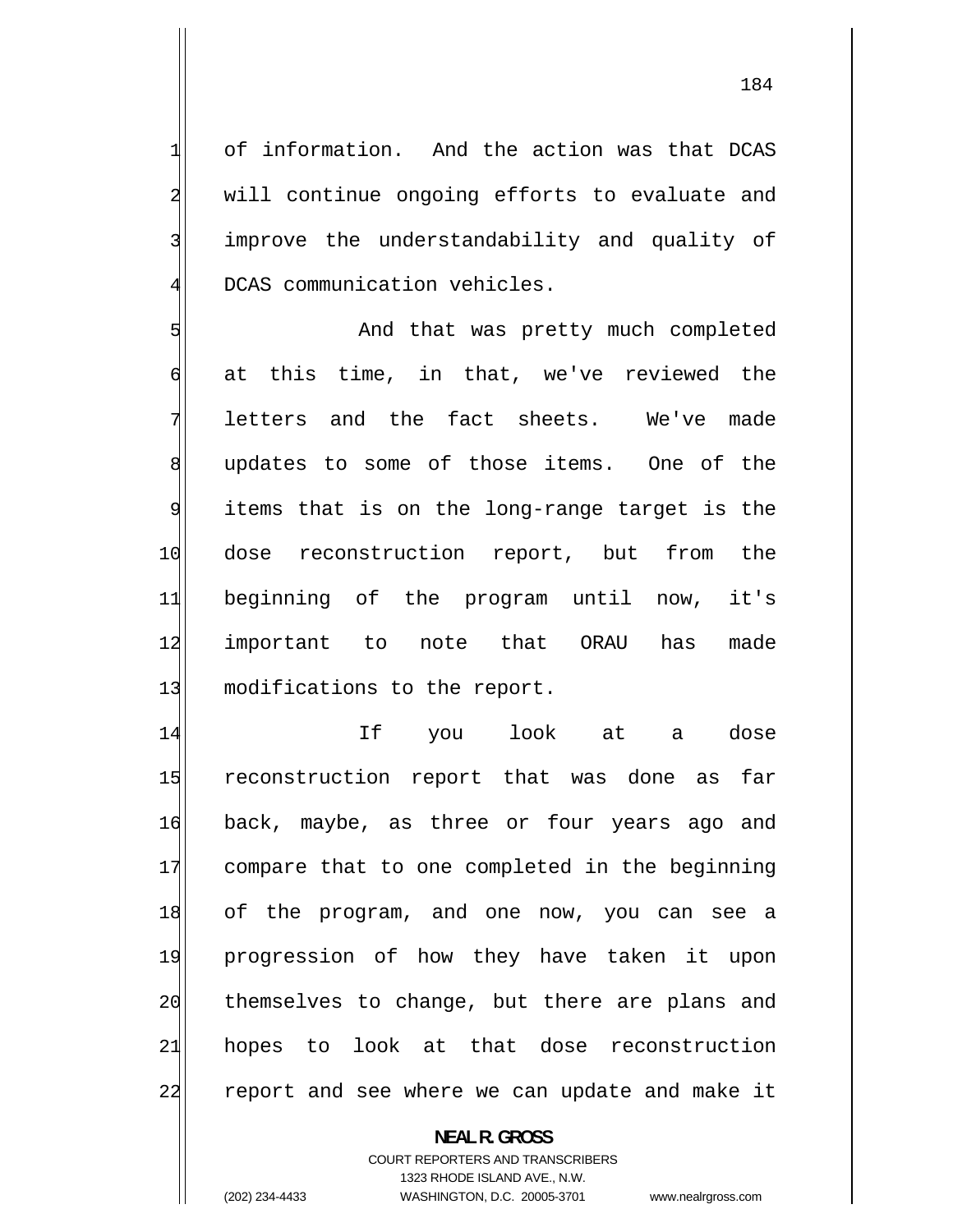a little bit more understandable, a little bit more easy to understand, user-friendly.

CHAIR BEACH: That's important.

4 MS. ELLISON: That is on the long-5 range target out there. The next action item 6 or issue relates to the access of information. 7 And this one is pretty much an ongoing effort 8 because in it, it does say the DFO and staff 9 will continue efforts to see that the Board 10 and Work Group products are posted to the Web 11 site as soon as practical.

12 And, you know, we have always 13 maintained that we will try to get it up there 14 as soon as possible, hopefully, within a 24- 15 hour period of receiving it. It is important 16 to note that we do have a 2:30 deadline for 17 when we can send stuff, even though we in DCAS 18 do the work to update the web pages, we still 19 have to send those files forward to the NIOSH 20 Web team, who then will post it.

21 And then CDC server only sweeps and 22 picks up those updates every two hours. So

**NEAL R. GROSS** 

COURT REPORTERS AND TRANSCRIBERS 1323 RHODE ISLAND AVE., N.W.

1

2

3

(202) 234-4433 WASHINGTON, D.C. 20005-3701 www.nealrgross.com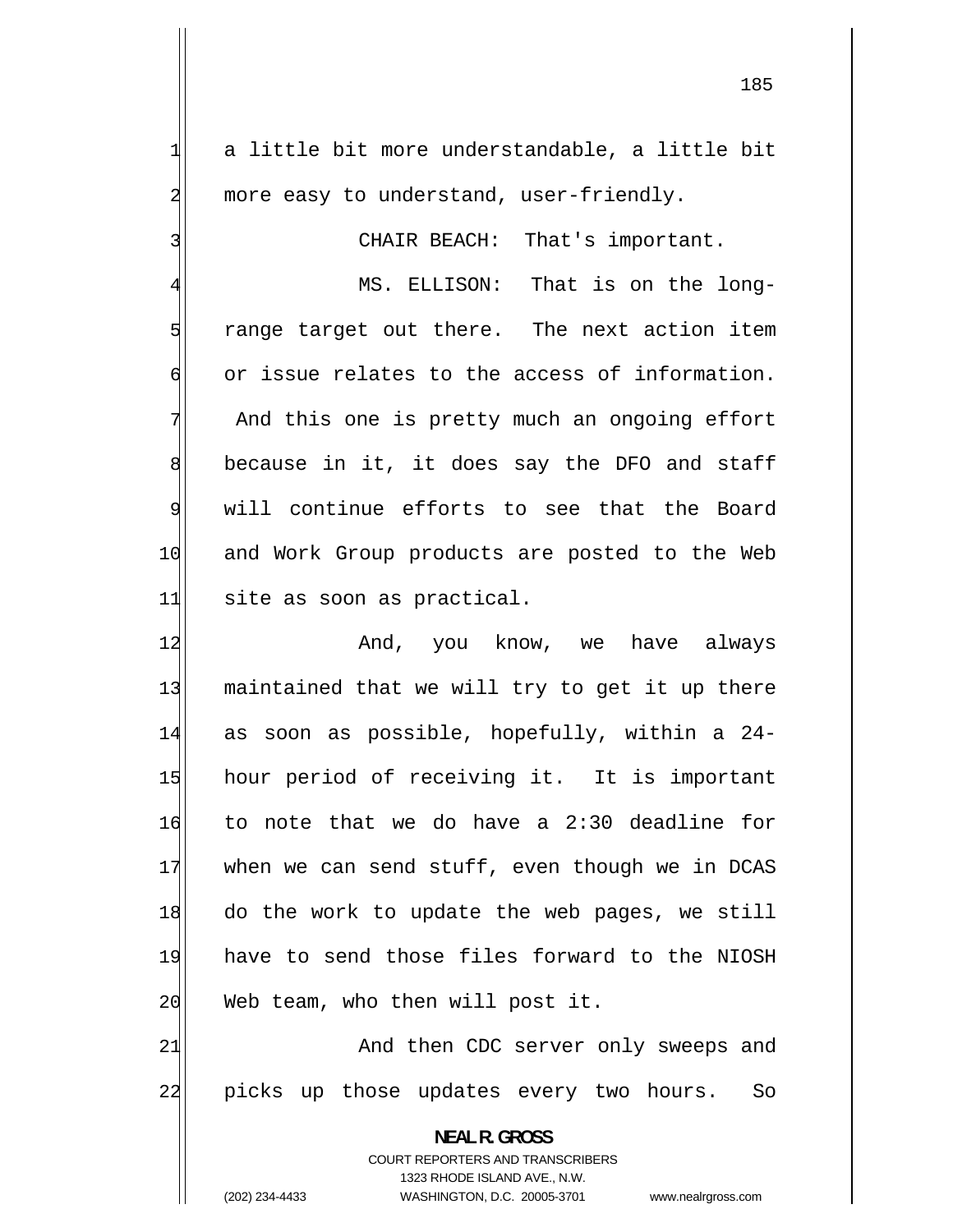it's not like we can update the page and get it up there immediately. And I know sometimes we get crunched with things sent to us kind of at the last minute and we didn't get it up there as soon as we can, but there are those processes that we have to go through.

1

2

3

4

5

6

7 I just want to kind of get that out 8 there so people are aware of some of that. 9 Some recent activity on the website, we're 10 still trying, I believe last time I had 11 mentioned that we had redone the Board page, 12 and that's pretty well taken care of. And we 13 are also revamping the SEC sections on the 14 individual site pages, and we're still trying  $15$  to get to some of those.

16 Something new that has hit our 17 target -- oh, and we also have been putting up 18 a lot of the past White Papers and things. So 19 we're catching up on those and SC&A is well-20 aware that we can only post 508-compliant 21 documents, and so very good about just sending 22 us those, which is great.

> **NEAL R. GROSS**  COURT REPORTERS AND TRANSCRIBERS 1323 RHODE ISLAND AVE., N.W. (202) 234-4433 WASHINGTON, D.C. 20005-3701 www.nealrgross.com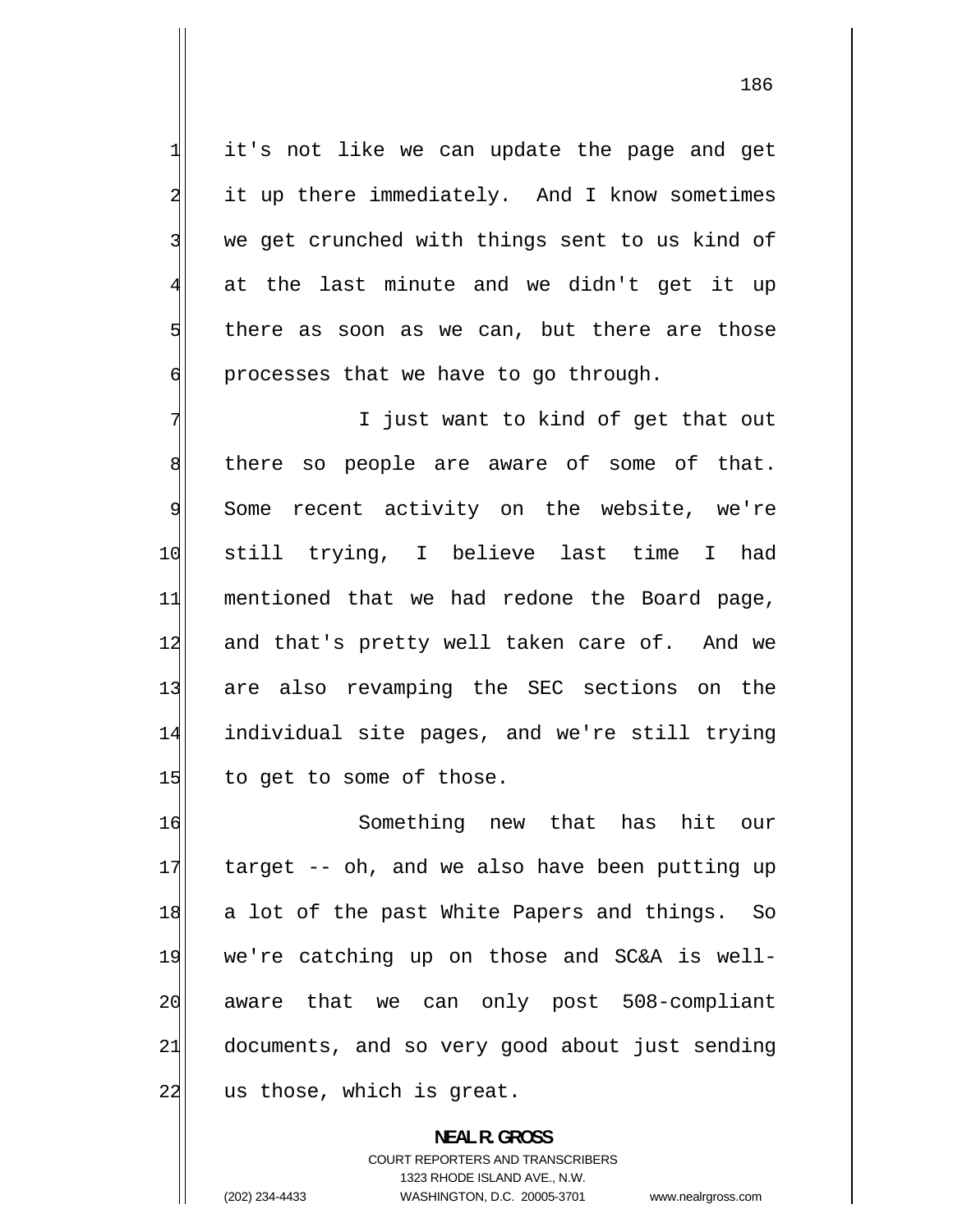1 And one of the new things that has 2 hit recently that will be a target for the 3 website, that will take some time to do is, 4 HHS has mandated that by April of 2013, every 5 web page, every file, must be 100 percent 508 6 compliant. So right now, we're going to have 7 to shift some of our efforts into ensuring 8 that the web pages are compliant, and more 9 importantly, the PDFs. 10 So that probably hit within the 11 past week. So I think that's about all I have 12 on that. I should have asked if there were 13 any questions so far? And if not, moving on 14 to the fourth one, which is issues related to 15 the perceived burden on claimants and 16 petitioners. And at current time, this one I 17 see as being completed. We've updated the 18 CATI information on the web and the letters 19 that go to them. 20 And also, we've updated SEC letters 21 and provided more information. And I know, 22 from talking with Josh Kinman, our SEC **NEAL R. GROSS**  COURT REPORTERS AND TRANSCRIBERS 1323 RHODE ISLAND AVE., N.W. (202) 234-4433 WASHINGTON, D.C. 20005-3701 www.nealrgross.com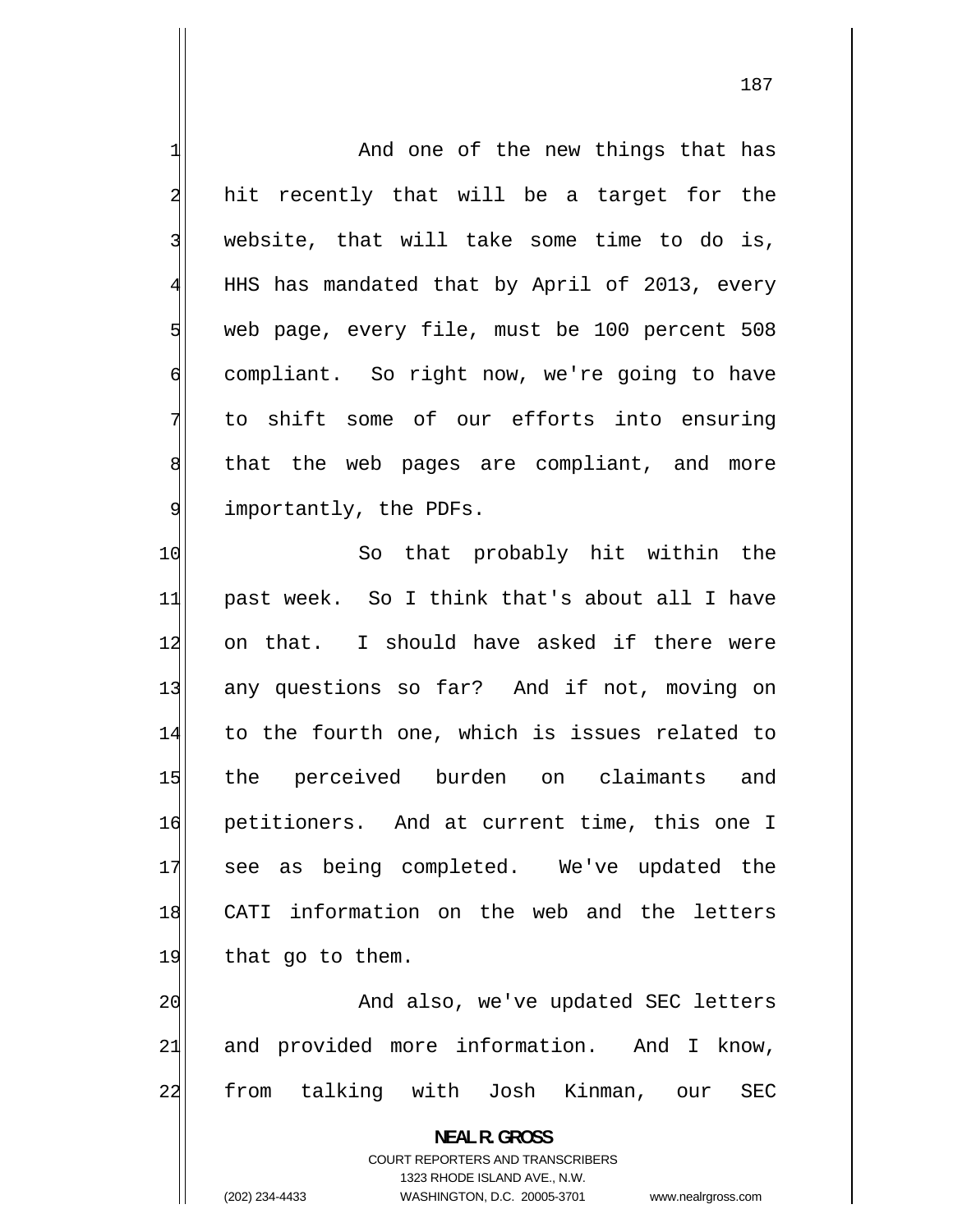petition counselor, he has received some comments back from a couple of the petitioners thanking him for the letters because they do provide people with so much information, that they're easy to understand, so we've gotten a little bit of feedback from a couple of petitioners at least.

1

2

3

4

5

6

7

8 And I know one of them came early 9 on when we had first changed the letter, so 10 this person had received a couple of the 11 standard letters, the old letters, and then 12 the next letter was one of the new ones, and 13 had commented that, hey, this is great 14 information. And, you know, we'll always 15 continue going through the process that we've 16 done in the past, and that is, you know, if we 17 receive a call from someone about the 18 information, they're not understanding things 19 in the letter, they're not understanding 20 things on the web, you know, we have calls, we 21 have email addresses, and we watch those 22 emails addresses, you know, for comments, and

**NEAL R. GROSS** 

COURT REPORTERS AND TRANSCRIBERS 1323 RHODE ISLAND AVE., N.W. (202) 234-4433 WASHINGTON, D.C. 20005-3701 www.nealrgross.com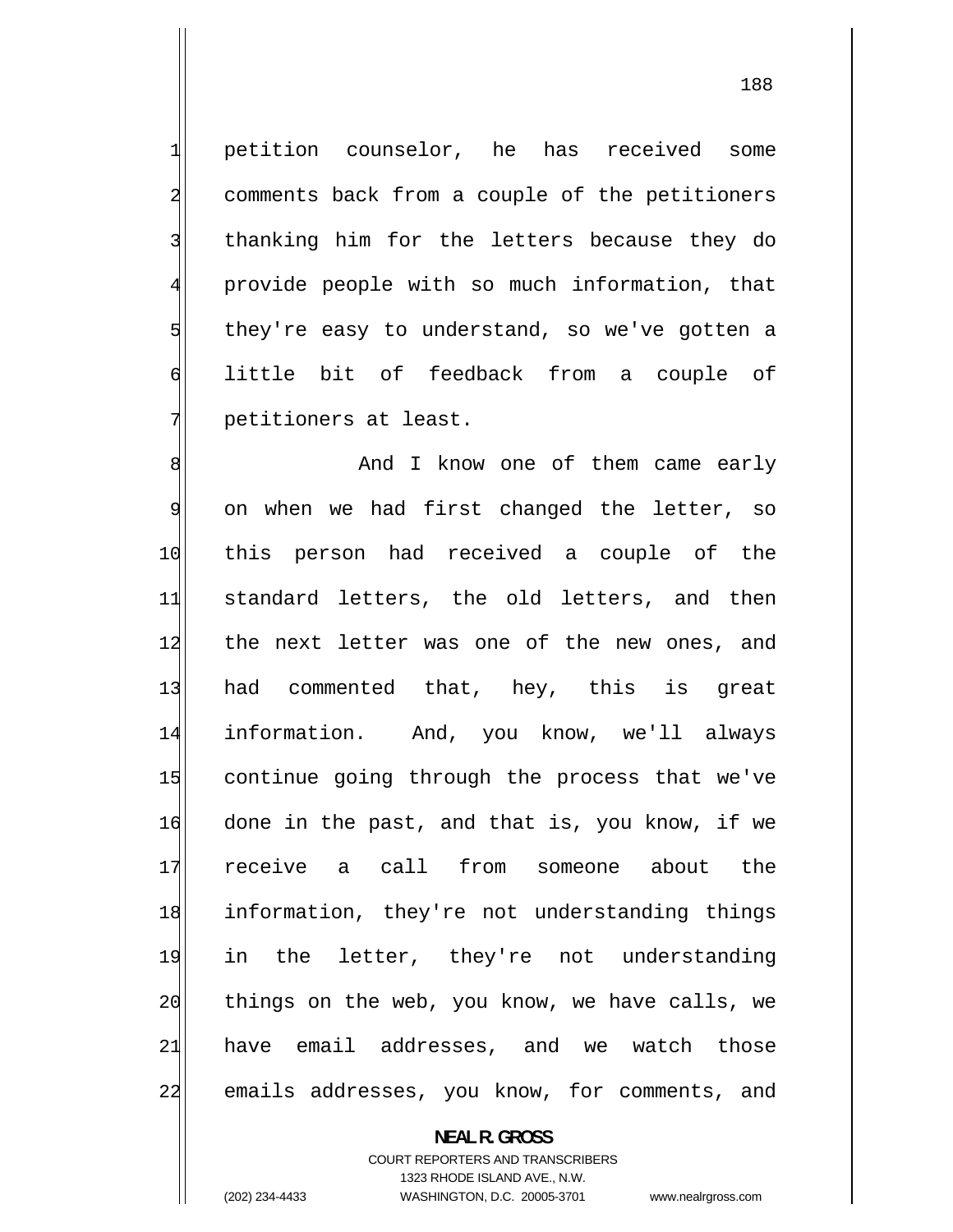we do take them under consideration, and we'll consider that in the future.

 However, at the current time, that action item is pretty much complete. That's really about all I have.

 CHAIR BEACH: Okay. Questions, anybody? I guess, from our standpoint, we just continue to hear updates at our meetings.

9 MS. ELLISON: Right. You know, 10 primarily it'll be the web items.

11 CHAIR BEACH: So that first item 12 and then this --

13 MS. ELLISON: Oh, yes. I forgot 14 about the first item, because I didn't talk 15 about it.

16 CHAIR BEACH: And then the second, 17 where you're still updating some of the new -- 18 MS. ELLISON: Yes.

19 CHAIR BEACH: Okay. Any comments, 20 issues? Okay. Thank you, Chris. So the next 21 one is getting into the review of the 22 implementation plan and the mission statement.

> **NEAL R. GROSS**  COURT REPORTERS AND TRANSCRIBERS

> > 1323 RHODE ISLAND AVE., N.W.

(202) 234-4433 WASHINGTON, D.C. 20005-3701 www.nealrgross.com

1

2

3

4

5

6

7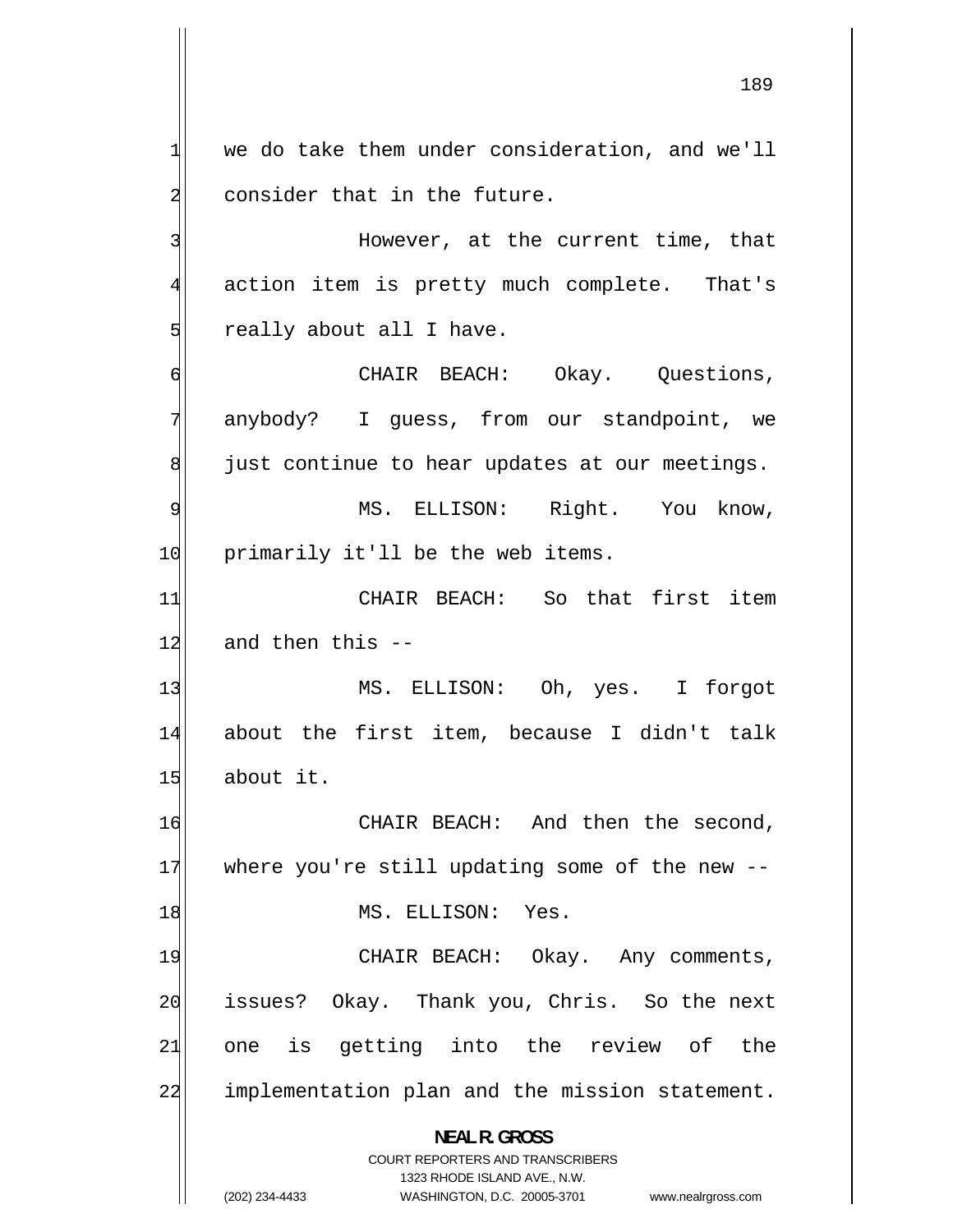One thing on that, we sent out the presentation that Mike did, I don't know, a year ago. When was this? February of 2009.

1

2

3

4

5

7

9

 So the presentation, basically, just went through the entire mission statement 6 and implementation plan, but then on the back there was a couple of pages, future plans, 8 ongoing tasks, recommended actions, I don't know if anybody had a chance to look at all of 10 that in preparation for this meeting.

11 The ongoing tasks, we've completed 12 most of that work. The one thing I did want 13 to point out on the recommended actions. 14 There was a couple of bullets. The first one 15 has been completed. The second one, because 16 of the continuous nature of activities 17 stipulated in this implementation plan, the 18 Worker Outreach Work Group requests, that the 19 Group function be elevated to a Subcommittee 20 level.

21 And I just wanted to have a brief 22 discussion on that and see what people's

> **NEAL R. GROSS**  COURT REPORTERS AND TRANSCRIBERS 1323 RHODE ISLAND AVE., N.W.

(202) 234-4433 WASHINGTON, D.C. 20005-3701 www.nealrgross.com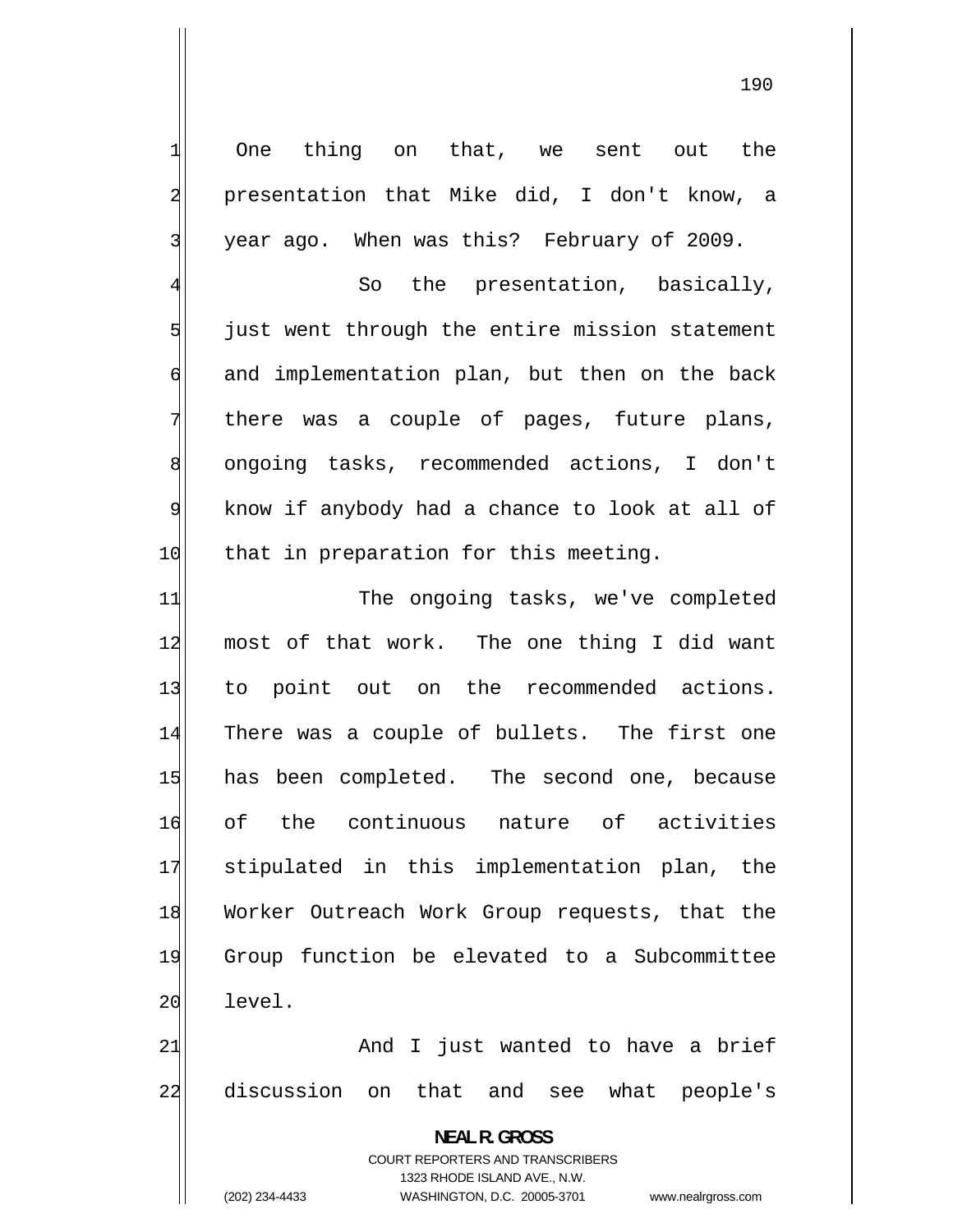1 thoughts were. I don't see that happening, 2 but since it was, as an action, I thought 3 maybe we should put that to rest or whatever. 4 MR. KATZ: Yes. You can put it to 5 rest. 6 CHAIR BEACH: Well, I assumed we 7 would, but I always just -- 8 MR. KATZ: Well, this was a desire 9 of Mike's. I'm not sure what his interest in 10 it was. 11 CHAIR BEACH: Well, we had talked 12 about it early on. 13 MR. KATZ: Yes. 14 CHAIR BEACH: Yes. He felt like 15 there would be enough to continue it, but, 16 yes, I don't see that. But if I'm going to 17 report out, I wanted to kind of clarify some 18 of that. 19 MR. KATZ: Sure. 20 CHAIR BEACH: And the 21 implementation plan, too, if we make changes, 22 this was approved and voted on by the full **NEAL R. GROSS**  COURT REPORTERS AND TRANSCRIBERS

> 1323 RHODE ISLAND AVE., N.W. (202) 234-4433 WASHINGTON, D.C. 20005-3701 www.nealrgross.com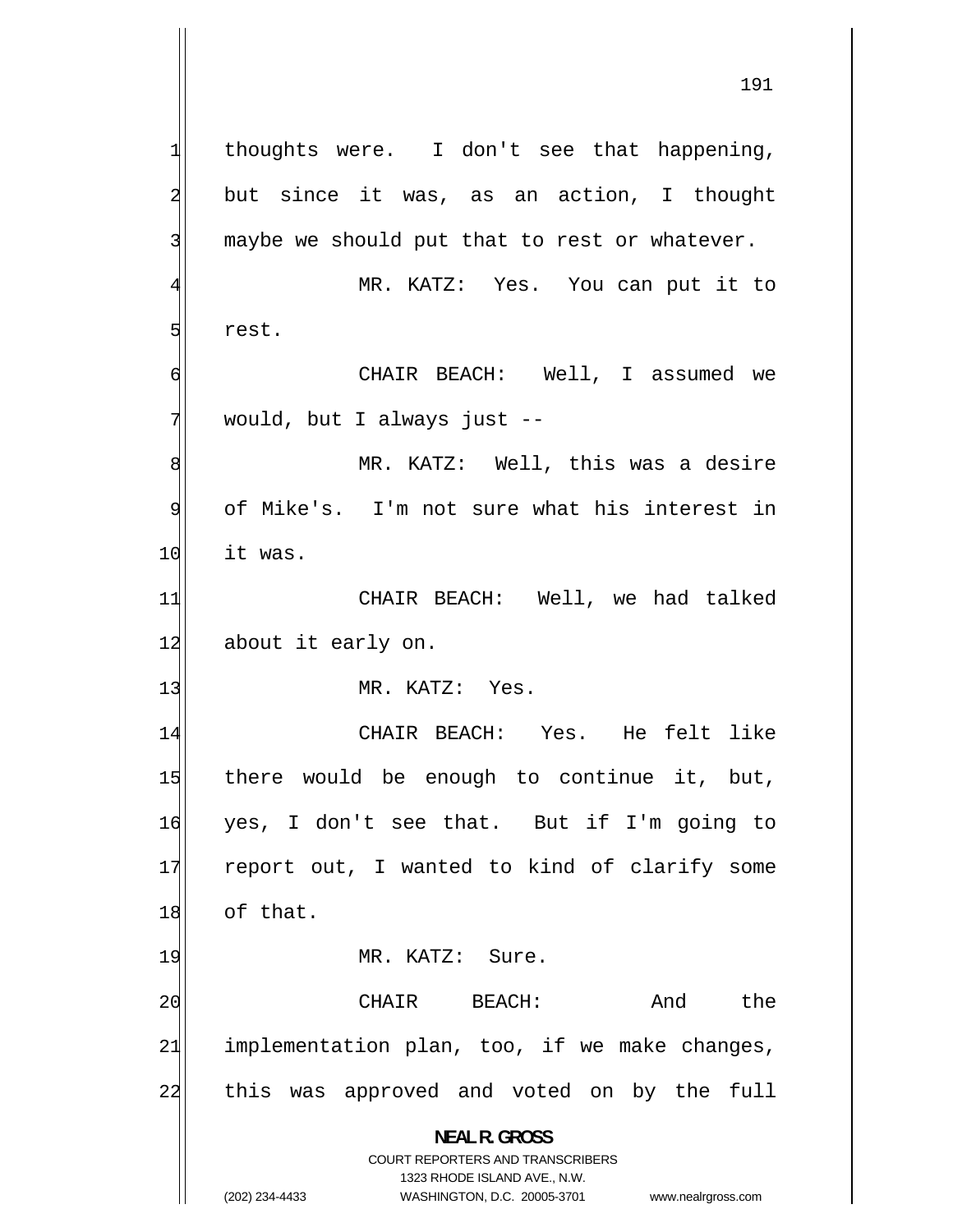Board, so I'm assuming we'd have to do that again if we decide to make any changes? I guess I'm asking for that.

1

2

3

4 MR. KATZ: Yes, but I don't think 5 you necessarily need the Board's approval to 6 change your plans. I mean, the Board gave you 7 a broad charter and you came back and gave 8 them a lot of detail, which is sort of 9 unusual. Most Work Groups don't go back to 10 the Board and lay out how they're doing their 11 work like this Work Group has, but you're 12 certainly welcome to update them on your 13 plans.

#### 14 CHAIR BEACH: Okay.

15 MR. KATZ: I mean, I think it's a 16 good thing to keep the Board up to date on 17 what your focus is.

18 CHAIR BEACH: Yes. Well, I kind of 19 inherited some of this, so I guess I was part 20 of the decision-making, but I guess I'm 21 looking for some direction from this Work 22 Group of what our direction should be or are

**NEAL R. GROSS** 

COURT REPORTERS AND TRANSCRIBERS 1323 RHODE ISLAND AVE., N.W. (202) 234-4433 WASHINGTON, D.C. 20005-3701 www.nealrgross.com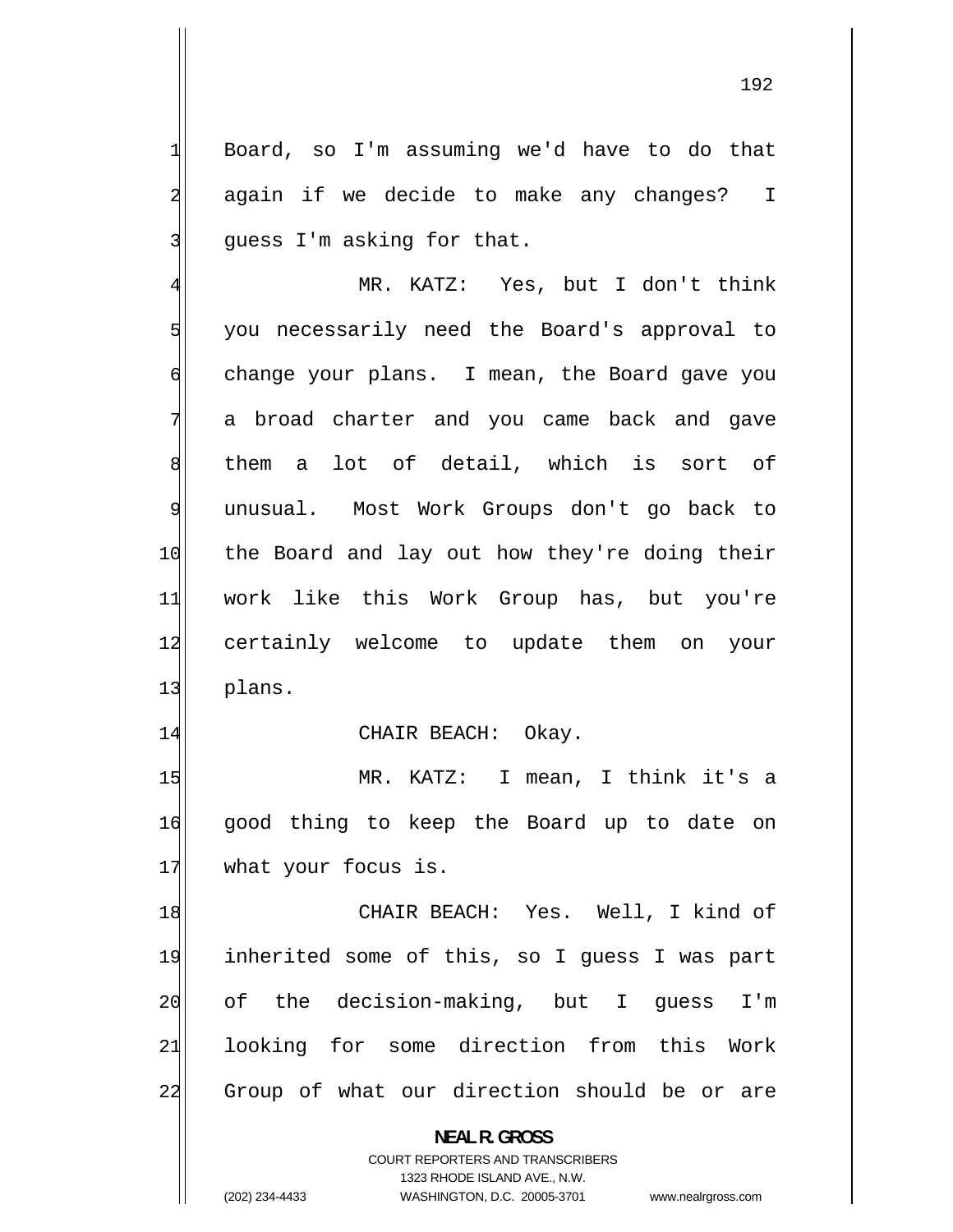there any future thoughts that anyone might have? Wanda, Phil?

1

2

3 MEMBER SCHOFIELD: Go ahead, Wanda. 4 MEMBER MUNN: An observation, I 5 suppose, there was an original concern about 6 the level of effectiveness of worker outreach 7 from all aspects of the Board and NIOSH 8 activity. I think a fairly good job has been 9 done of not only looking at that, but also 10 documenting. Where we've been, where we 11 wanted to go, and most of the actions that 12 we've specified as being desirable have, in 13 fact, been undertaken and are in process.

14 It seems that we have not 15 identified any major concern with worker 16 outreach that hasn't been addressed in some 17 way. I agree with Ted that the second bullet 18 can be put to rest, that does not appear to 19 rise to the level of need that an ongoing 20 process would require.

21 If we have other aspects of this 22 process that are identified as perceived

> **NEAL R. GROSS**  COURT REPORTERS AND TRANSCRIBERS 1323 RHODE ISLAND AVE., N.W. (202) 234-4433 WASHINGTON, D.C. 20005-3701 www.nealrgross.com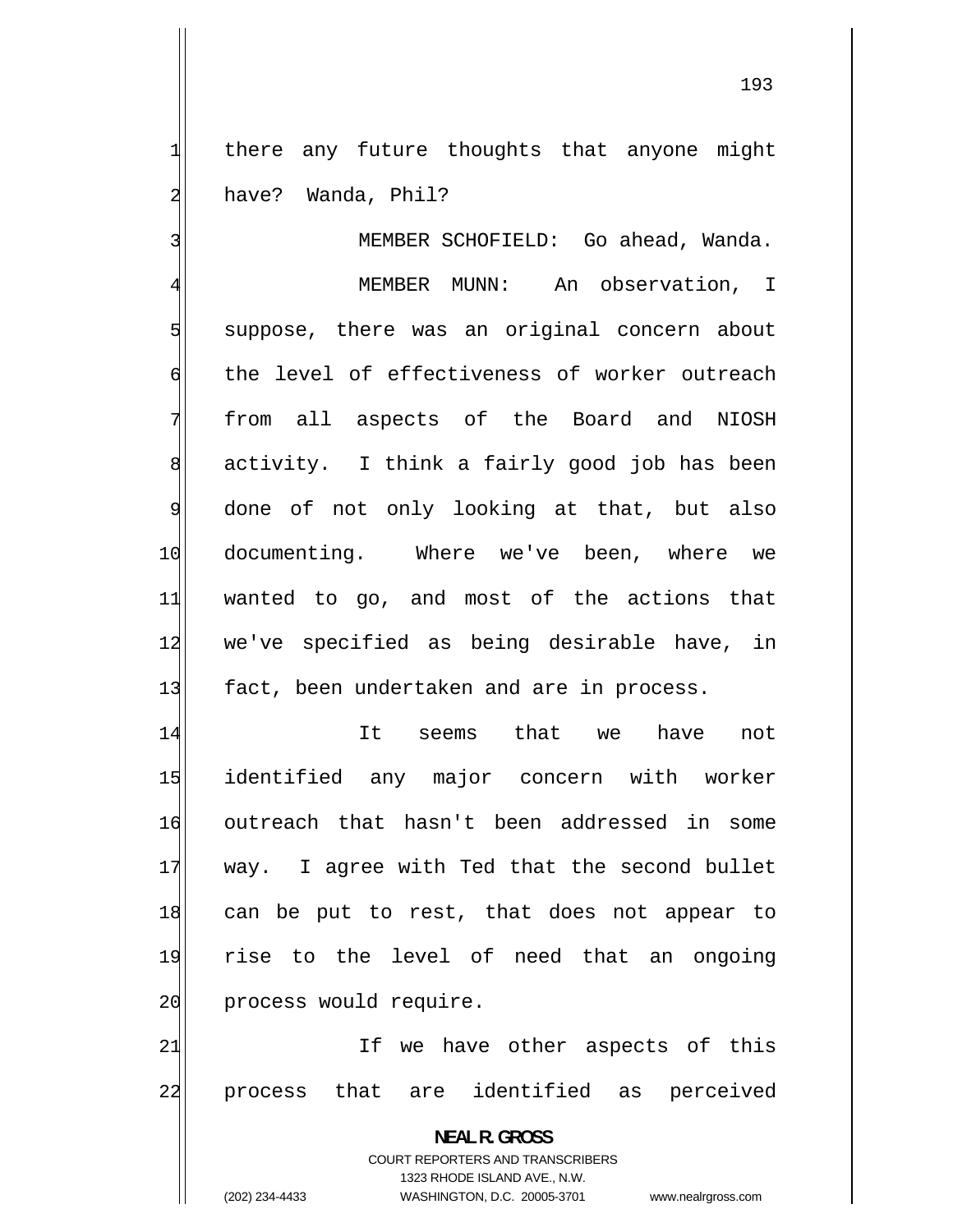shortcomings, then we certainly can address those at a future date. It's easy enough that we constitute the organizational group here.

1

2

3

5

7

4 But I don't see any new concerns that have not been identified. I think that's 6 the big question; do we have outstanding concerns that haven't been identified? I 8 personally don't see any. I'm content with 9 the course that we've taken here and with the 10 items that we have documented and have moved 11 forward on.

### 12 CHAIR BEACH: Okay.

13 MEMBER SCHOFIELD: And I feel that, 14 basically, as far as what ATL, NIOSH, and 15 everybody is doing is pretty good. You know, 16 really, the biggest thing is the lack of 17 ability to go back and look at the comments to 18 see if those things have actually been 19 addressed in some way.

20 And it seems like to me, that's all 21 come together and it's coming together real 22 well, that that can be researched very easily

> **NEAL R. GROSS**  COURT REPORTERS AND TRANSCRIBERS 1323 RHODE ISLAND AVE., N.W. (202) 234-4433 WASHINGTON, D.C. 20005-3701 www.nealrgross.com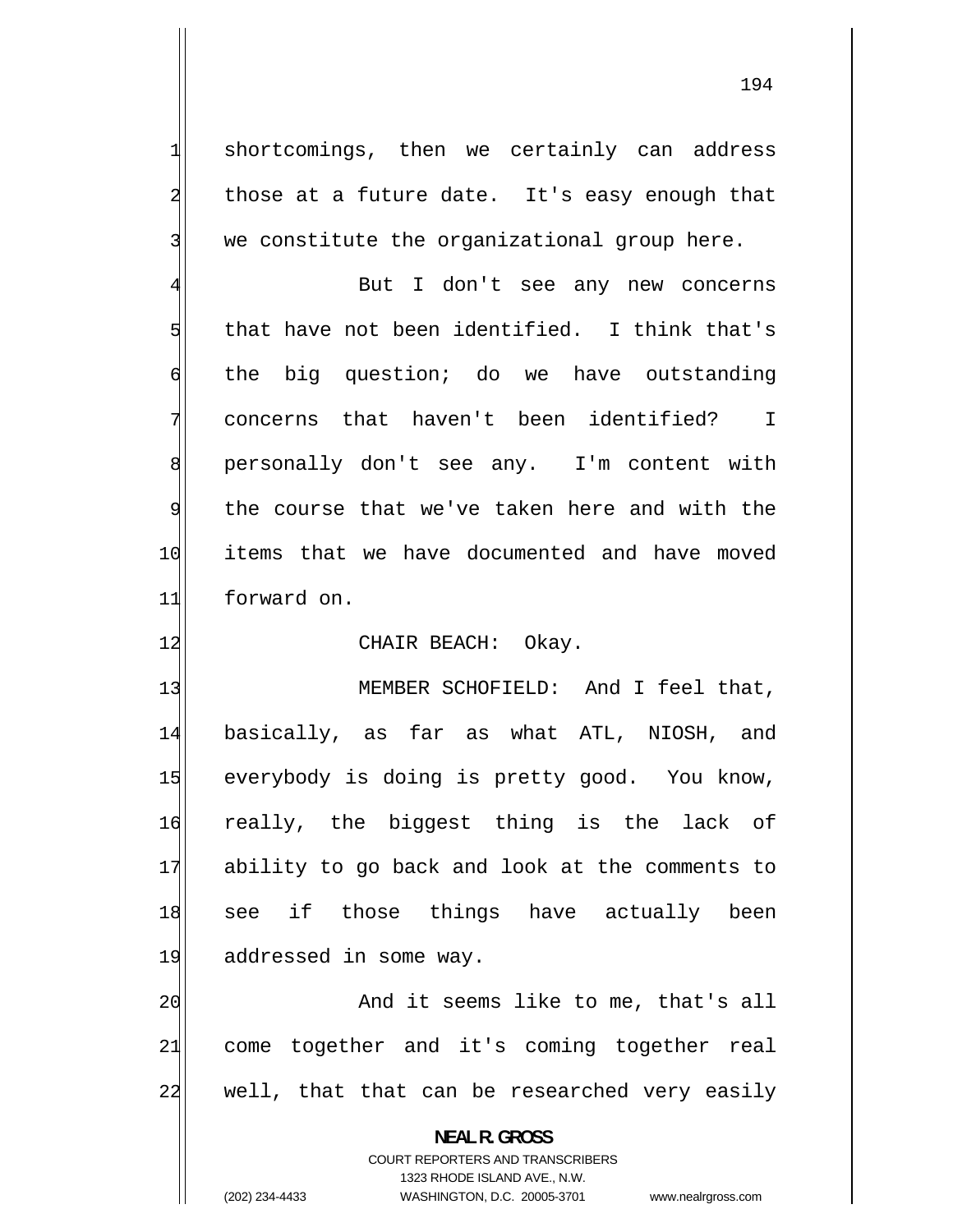if somebody wants to know or has a need to know, but I think it's pretty well set in order. We'll need some monitoring every now and then to make sure we're still there.

5 CHAIR BEACH: Okay. So should we 6 get into the mission -- well, the mission 7 statement, I don't know if anyone had a chance 8 to look at it. I did and didn't see that it 9 really needed to be updated or modified, but 10 that was just my thought. And what about the 11 actual steps? Did anybody have a chance to go 12 through it and make any judgments or thoughts?

13 I know we did say we were going to 14 focus on the Objective 3. So I guess, let's 15 just start there. Evaluation Objective 3, 16 determine whether that OCAS, but we know that 17 it's now DCAS, is giving thorough 18 consideration to information received from 19 workers through the worker outreach efforts, 20 incorporating consideration of that material 21 into the work products as appropriate and 22 adequately communicating the impact of the

> **NEAL R. GROSS**  COURT REPORTERS AND TRANSCRIBERS 1323 RHODE ISLAND AVE., N.W. (202) 234-4433 WASHINGTON, D.C. 20005-3701 www.nealrgross.com

1

2

3

4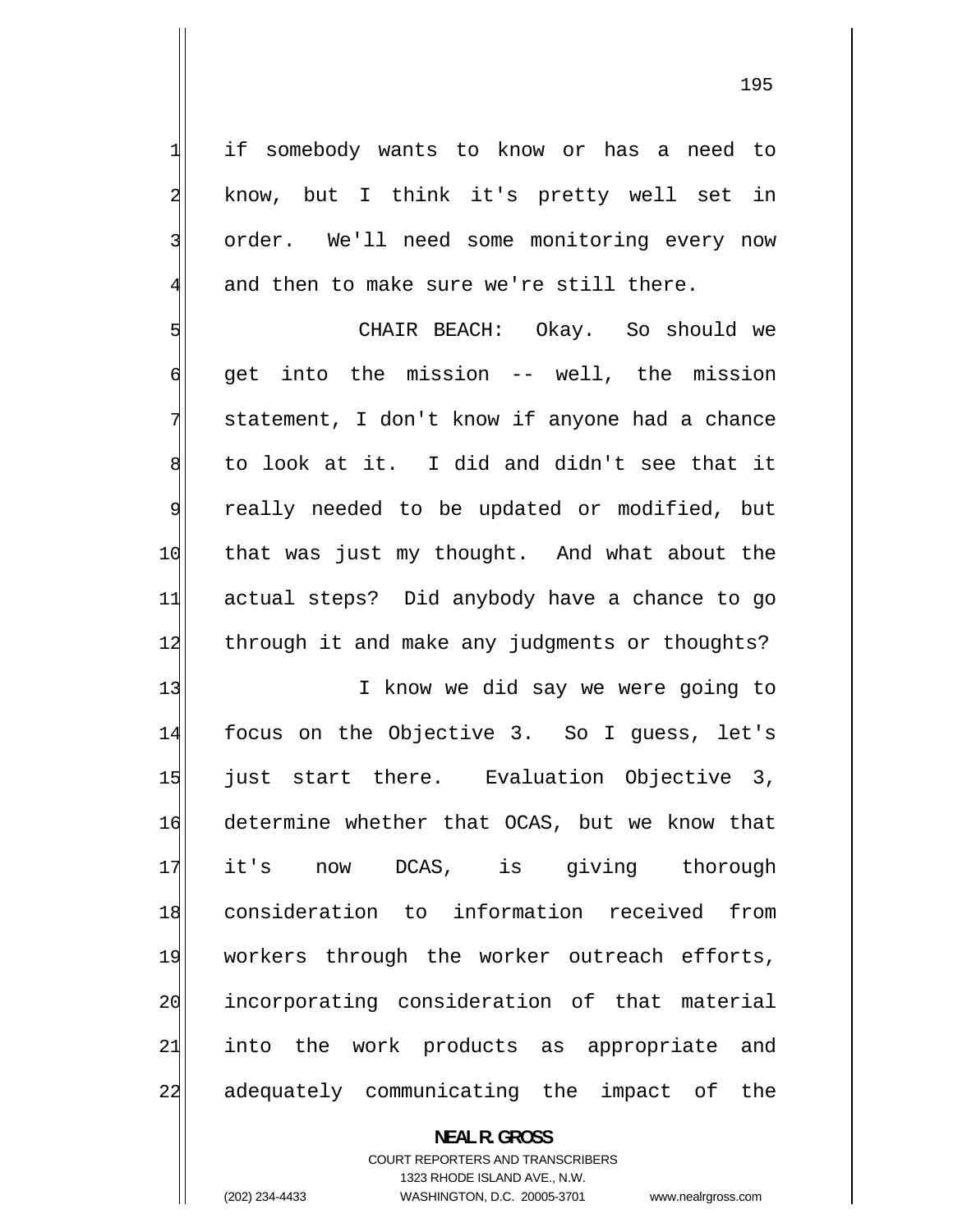| 긔                       | substance, comments to workers.                                     |
|-------------------------|---------------------------------------------------------------------|
| $\overline{\mathbf{c}}$ | After the Rocky Flat pilot review,                                  |
| 3                       | I guess, Ted, I want a little more information                      |
| $\overline{4}$          | on the bullet we were talking about, and I                          |
| 5                       | think it was -- is it the second to the last                        |
| $\epsilon$              | bullet, how is feedback provided to the                             |
| 7                       | workers in response to their comments?                              |
| $\bf8$                  | MR. KATZ: Yes. And it also is in                                    |
| $\overline{9}$          | that paragraph that you just read, and                              |
| 10                      | communicating feedback to the workers on it,                        |
| 11                      | and that's, again, those are both elements                          |
| 12                      | that are really service elements as opposed to                      |
| 13                      | elements of evaluating quality of science and                       |
| 14                      | so on.                                                              |
| 15                      | CHAIR BEACH: So what's changed                                      |
| 16                      | from when we developed this, then, on that                          |
| 17                      | aspect?                                                             |
| 18                      | MR. KATZ: So, I mean, we just                                       |
| 19                      | didn't really focus on this, but it's beyond                        |
| 20                      | the scope, really, of the Board, and it's                           |
| 21                      | beyond the scope of the SC&A contract as an                         |
| 22                      | issue, I mean, because SC&A's contract really                       |
|                         | <b>NEAL R. GROSS</b><br><b>COURT REPORTERS AND TRANSCRIBERS</b>     |
|                         | 1323 RHODE ISLAND AVE., N.W.                                        |
|                         | (202) 234-4433<br>WASHINGTON, D.C. 20005-3701<br>www.nealrgross.com |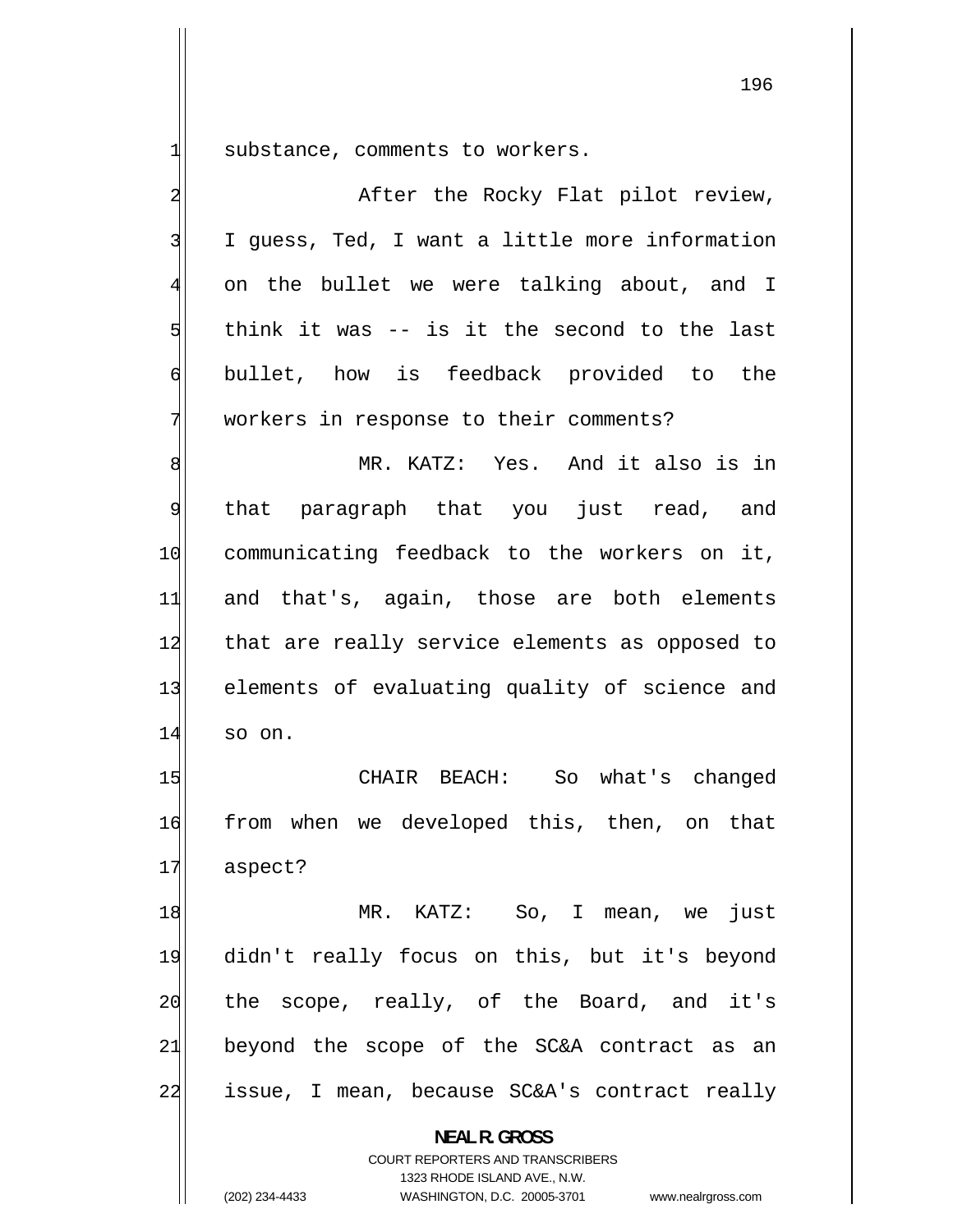parrots the Board's charter. And it's not a priority to -- it's a priority for DCAS to be concerned about the quality of the service and education for workers, but that's just not the Board's business.

 And as I said, I mean, I think at any point, DCAS can ask the Board for its feedback, input on that matter, but it's not something for the Board to take on its own 10 initiative to evaluate.

11 CHAIR BEACH: Okay. So that means 12 we would need to rewrite the objective?

13 MR. KATZ: So it's just shaving off 14 that last element. I mean, it's not spending 15 the resources to look at the feedback, 16 timeliness, effectiveness of feedback, however 17 that's worded in the paragraph and in the 18 bullet. I mean, that's the only piece. That 19 can just come out.

20 CHAIR BEACH: Okay. We've got 21 determining whether DCAS is giving thorough 22 consideration to information received from

> **NEAL R. GROSS**  COURT REPORTERS AND TRANSCRIBERS 1323 RHODE ISLAND AVE., N.W.

1

2

3

4

5

6

7

8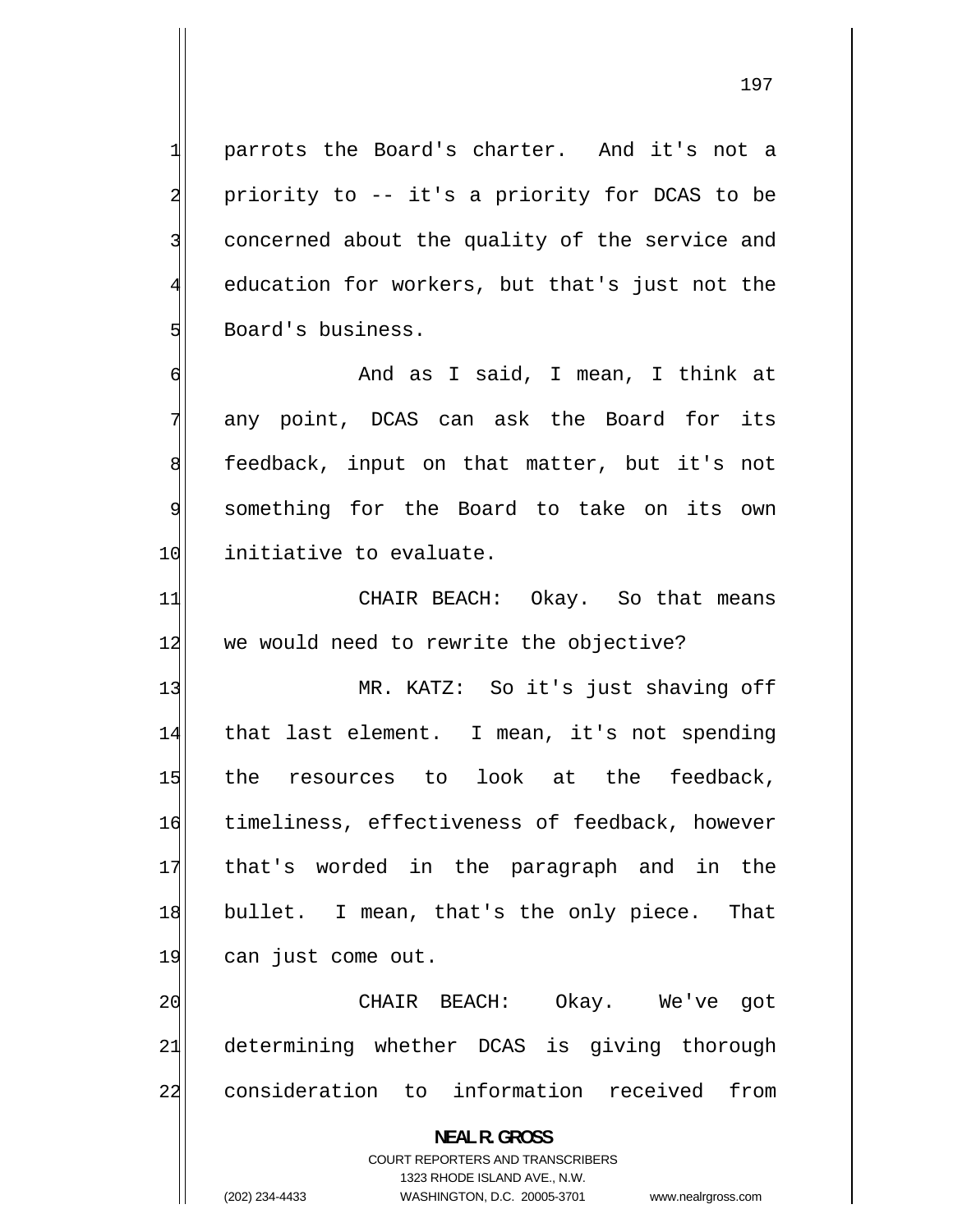workers.

1

2

3

4

5

7

 MR. KATZ: Right and that's important.

 CHAIR BEACH: That's okay. Through the worker outreach efforts, so that's 6 important.

MR. KATZ: Yes. All that's good.

8 CHAIR BEACH: Incorporating 9 consideration of that material into the work 10 products.

11 MR. KATZ: Right. And that's all 12 exactly on target in terms of what the Board's 13 charge is.

14 CHAIR BEACH: Okay. So then the 15 part, as appropriate and adequately 16 communicating the impact of the substance, so 17 that's the section we're talking about.

18 MR. KATZ: Right. It's 19 communicating the impact back to workers. I 20 mean, again, it's not like that's irrelevant 21 for DCAS whatsoever, because I think it's very 22 important for them. It just doesn't fall

> **NEAL R. GROSS**  COURT REPORTERS AND TRANSCRIBERS

> > 1323 RHODE ISLAND AVE., N.W.

(202) 234-4433 WASHINGTON, D.C. 20005-3701 www.nealrgross.com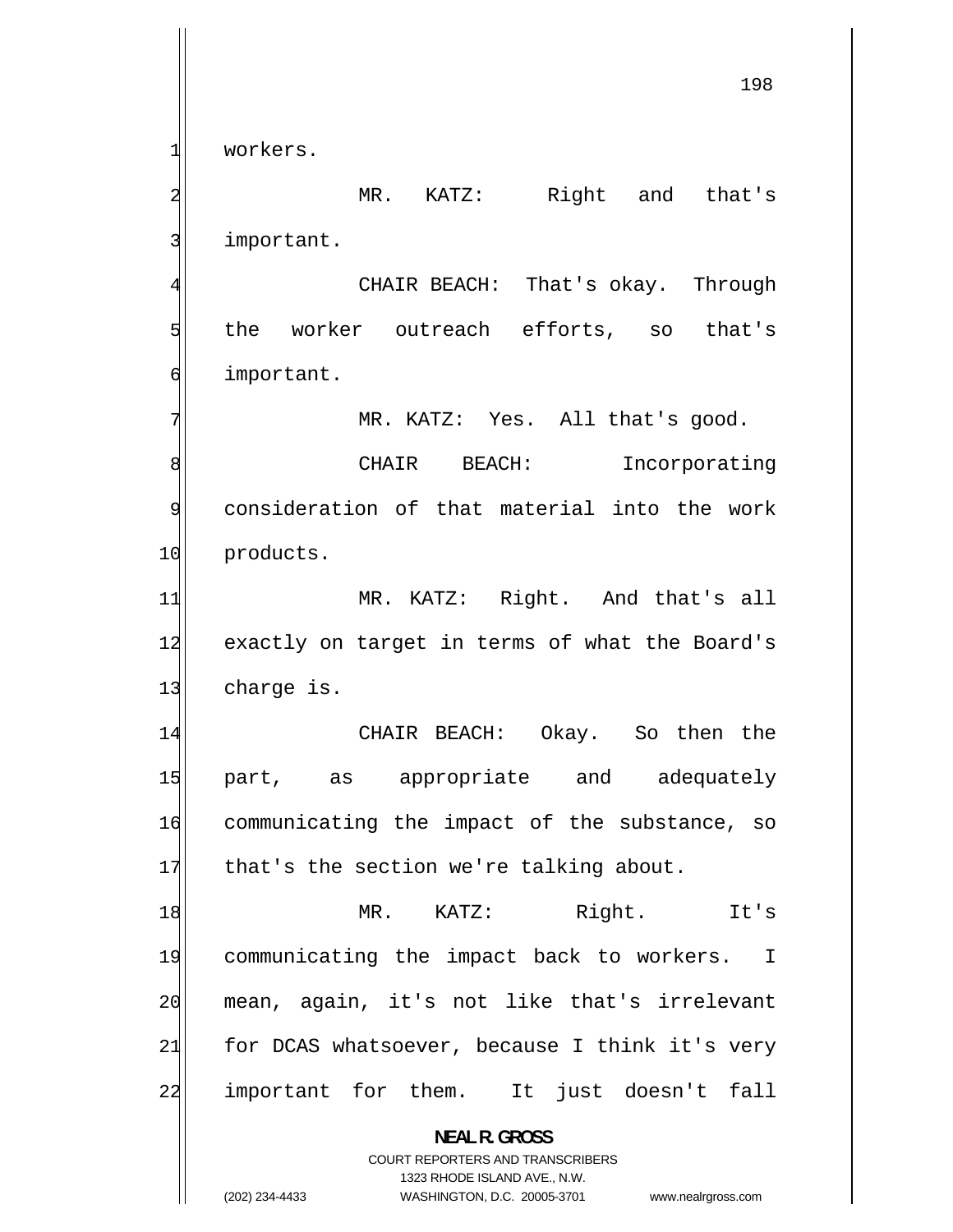1 under the Board's charge.

2 CHAIR BEACH: Okay. I'm waiting 3 for my wordsmither to chime in here, but she's 4 being silent. Okay. So then if we put a 5 period after work products, does that cover 6 it? 7 MR. KATZ: Yes. 8 CHAIR BEACH: Okay. So then we get 9 to examine the process by which DCAS and its 10 contractors evaluate worker input. 11 MR. KATZ: Yes. 12 CHAIR BEACH: First bullet, how 13 does DCAS catalog and consider worker input 14 for inclusion into the technical documents, 15 such as Site Profiles, SEC Evaluation Reports. 16 That one's okay? 17 MR. KATZ: Yes. 18 CHAIR BEACH: So maybe we just go 19 through the ones that aren't okay. 20 MS. LIN: Josie, why don't we go  $21$  through each one. 22 MR. KATZ: I don't have it in front **NEAL R. GROSS**  COURT REPORTERS AND TRANSCRIBERS 1323 RHODE ISLAND AVE., N.W. (202) 234-4433 WASHINGTON, D.C. 20005-3701 www.nealrgross.com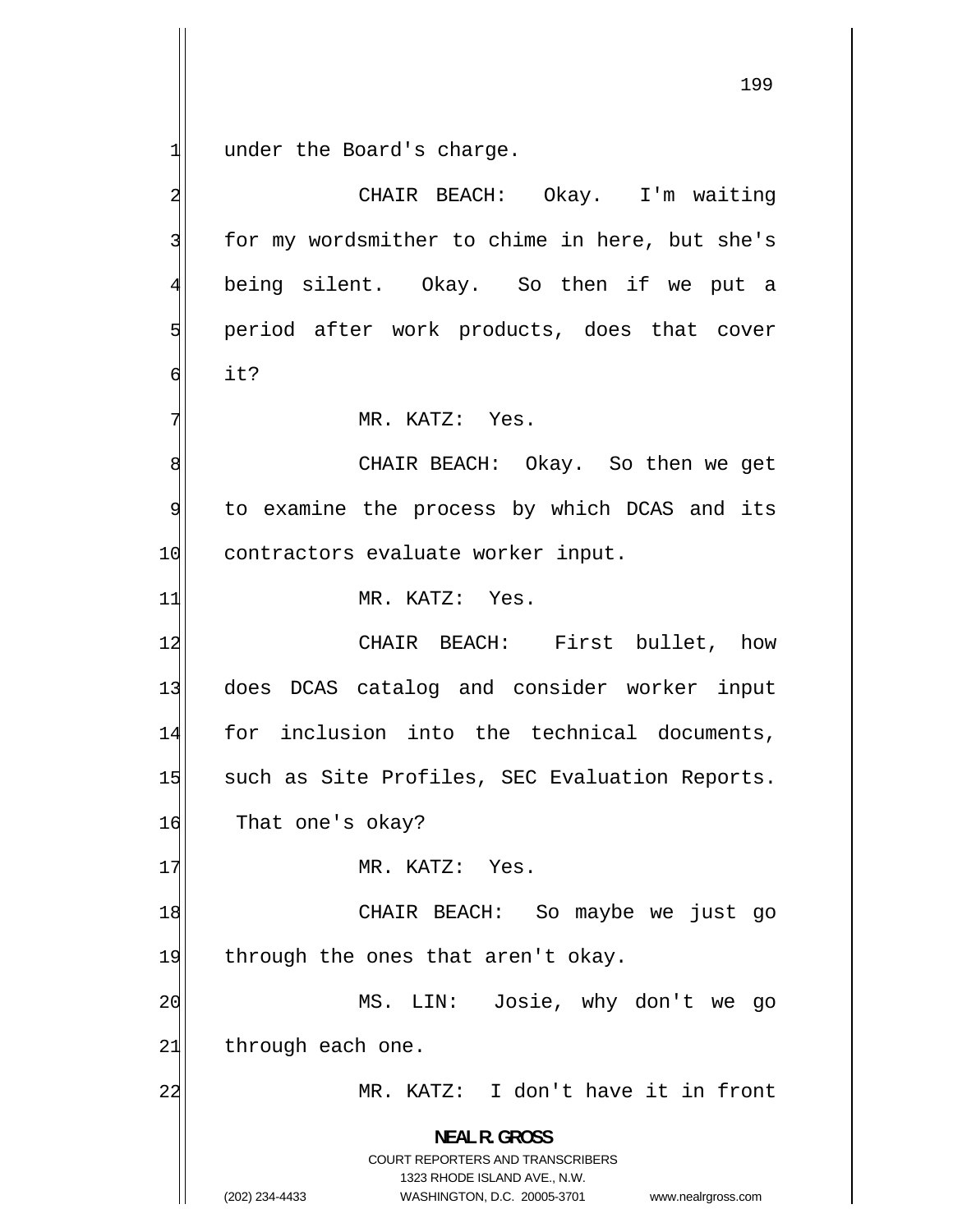200 1 of me. 2 MS. AYERS: Yes, I don't think I 3 do. 4 CHAIR BEACH: You want to? Okay. 5 MS. LIN: Yes. 6 CHAIR BEACH: So the first one's 7 okay. The second one, what criteria are used 8 to identify comments that deserve 9 consideration for a response or action by 10 NIOSH. 11 MR. KATZ: Yes. That's good. 12 CHAIR BEACH: Okay. Third bullet. 13 Are the appropriate personnel evaluating the 14 comments received. 15 MR. KATZ: That's still good. 16 CHAIR BEACH: Still good? 17 MR. KATZ: Yes. 18 CHAIR BEACH: Were follow-up 19 discussions held with participants providing 20 substantive comments when necessary? 21 MR. KATZ: That's following up on 22 information they've provided. It's still **NEAL R. GROSS**  COURT REPORTERS AND TRANSCRIBERS 1323 RHODE ISLAND AVE., N.W. (202) 234-4433 WASHINGTON, D.C. 20005-3701 www.nealrgross.com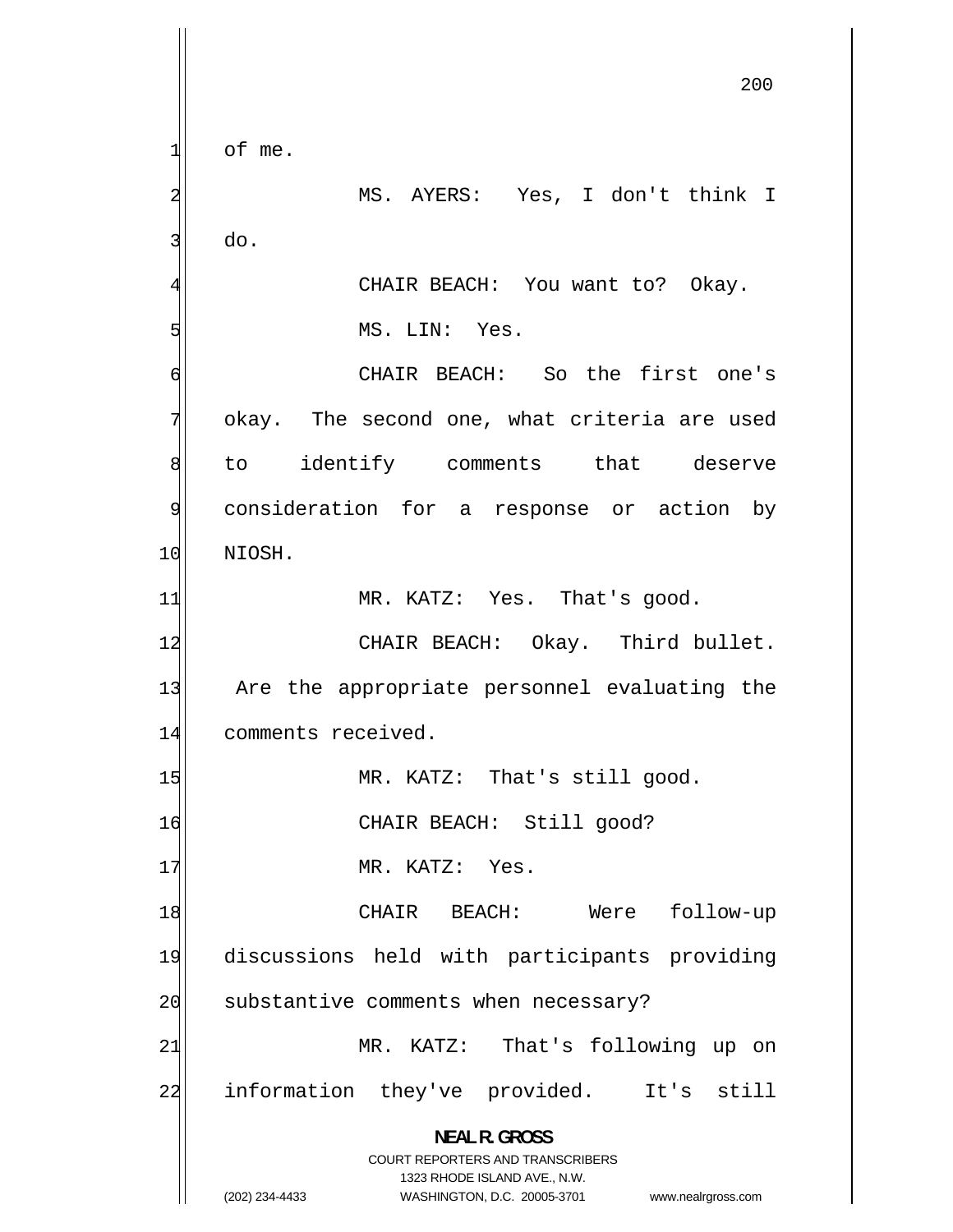probably good. Yes, I have to say, for example, that one that we just mentioned, are the appropriate personnel considering the comments, isn't something that we've looked at.

 CHAIR BEACH: Well, that's why I kept hesitating a little bit.

8 MR. KATZ: Yes. And, I mean, I 9 don't know about Joe's opinion, but at the end 10 of the day, it's really more an issue of -- I 11 mean, they're not going to go dog down who 12 actually considered the particular comments, 13 they're going to dog down were the comments 14 considered taken into account? I mean, 15 regardless of who did it, I mean, so I'm not  $16$  sure that they're going to  $-$ 

17 MR. FITZGERALD: I was thinking 18 that this really spoke to whether some of 19 these issues where the health physicists 20 actually had a chance to decide if the comment 21 was substantive or not, or whether it was just 22 not getting to the technical staff.

> **NEAL R. GROSS**  COURT REPORTERS AND TRANSCRIBERS 1323 RHODE ISLAND AVE., N.W. (202) 234-4433 WASHINGTON, D.C. 20005-3701 www.nealrgross.com

1

2

3

4

5

6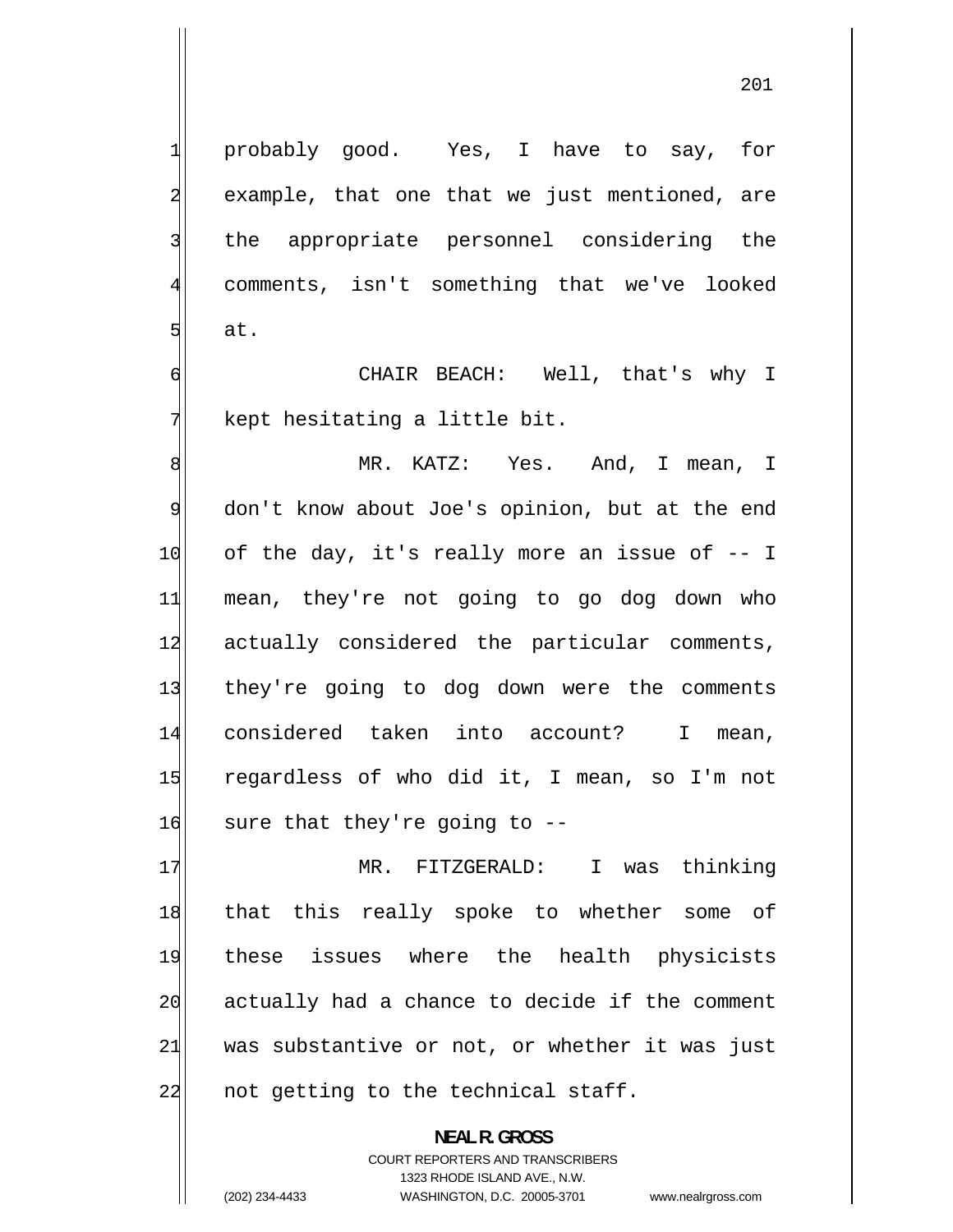1 MR. KATZ: Right. No, and then 2 that came up in a discussion as a question. 3 MR. FITZGERALD: And it has come [4](#page-3-0) up. Yes, I think that's what that means. [5](#page-4-0) MR. KATZ: Right. [6](#page-5-0) MR. FITZGERALD: And that has come [7](#page-6-0) up. [8](#page-7-0) CHAIR BEACH: So does it need to be [9](#page-8-0) worded different? [10](#page-9-0) MR. KATZ: All I was saying about [11](#page-10-0) that is, I don't think we've really made an [12](#page-11-0) effort to sleuth out that issue as to whether [13](#page-12-0) the information is getting to the health [14](#page-13-0) physicist. But given all that's transpired [15](#page-14-0) since then, it doesn't seem like that's sort [16](#page-15-0) of a front-burner concern. [17](#page-16-0) MR. FITZGERALD: Well, as it turns [18](#page-17-0) out, it hasn't been. I guess it was a [19](#page-18-0) question going in and after having spent all [20](#page-19-0) that time with Rocky, I would say we haven't [21](#page-20-0) found any instances where, you know, a [22](#page-21-0) technical issue wasn't getting to a technical **NEAL R. GROSS**  COURT REPORTERS AND TRANSCRIBERS 1323 RHODE ISLAND AVE., N.W.

(202) 234-4433 WASHINGTON, D.C. 20005-3701 www.nealrgross.com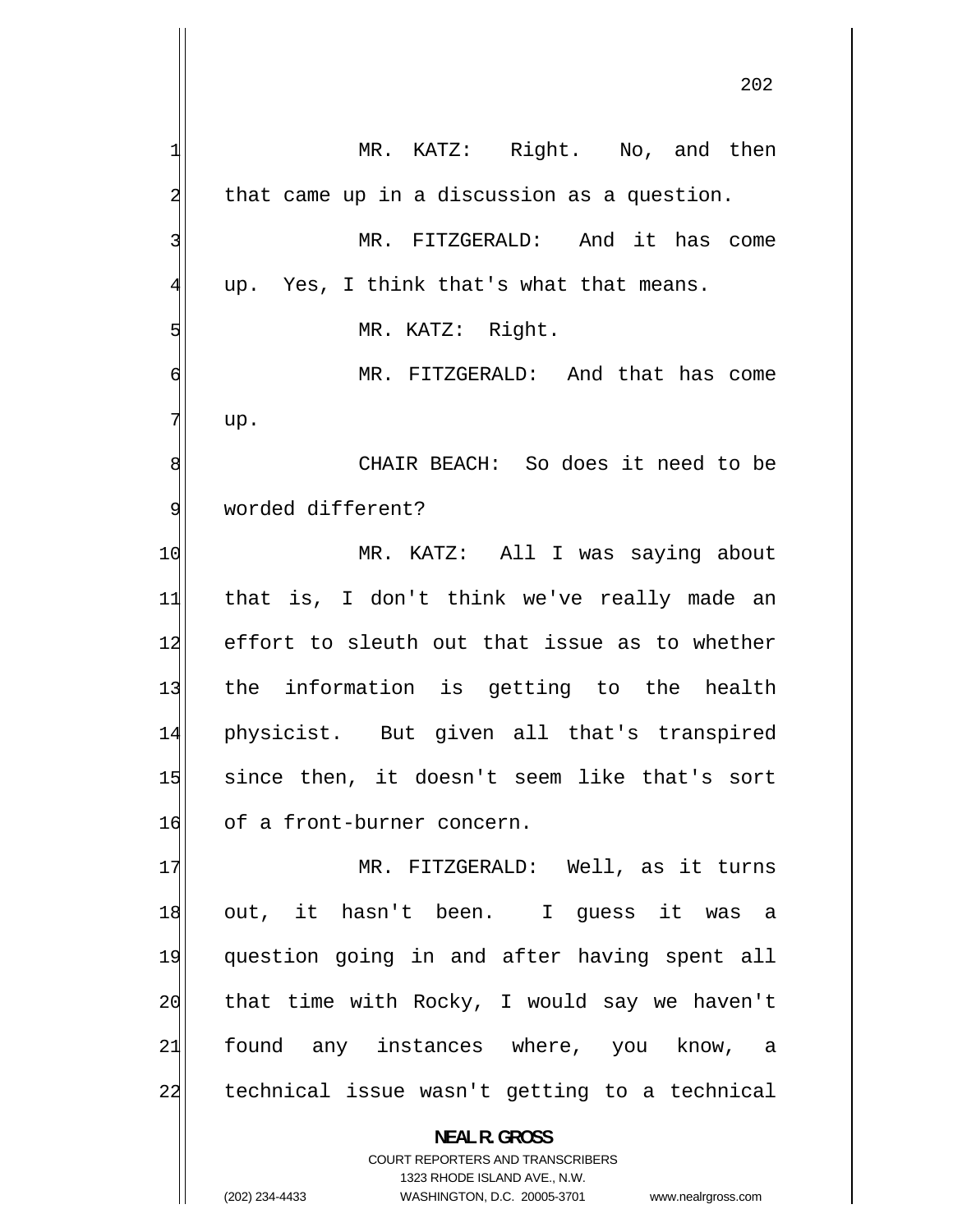1 person. I guess that was the original -- 2 MR. KATZ: Right. That was exactly 3 the issue up front, so I'm not sure that it's 4 something that we need to worry about in terms 5 of our sleuthing, because, really, we're just 6 more interested in, were the comments taken 7 into account, regardless of -- 8 CHAIR BEACH: So it's okay the way 9 it stands? 10 MR. KATZ: So it could be dropped 11 out. It's not really being used, is what I'm 12 saying. It wasn't used and isn't being used. 13 CHAIR BEACH: Okay. And I was  $14$  hearing a little bit of  $-$ 15 MS. AYERS: I think the PR-012, 16 sort of, process kind of addressed it, 17 because, like, from the perspective Joe was 18 saying, is it getting to the technical staff 19 and that Appendix E, you know, describing how 20 the HPs are the ones that are going to -- then 21 it's going to get on to the SRDB and they're 22 going to need to review it. So I think it **NEAL R. GROSS**  COURT REPORTERS AND TRANSCRIBERS

1323 RHODE ISLAND AVE., N.W.

(202) 234-4433 WASHINGTON, D.C. 20005-3701 www.nealrgross.com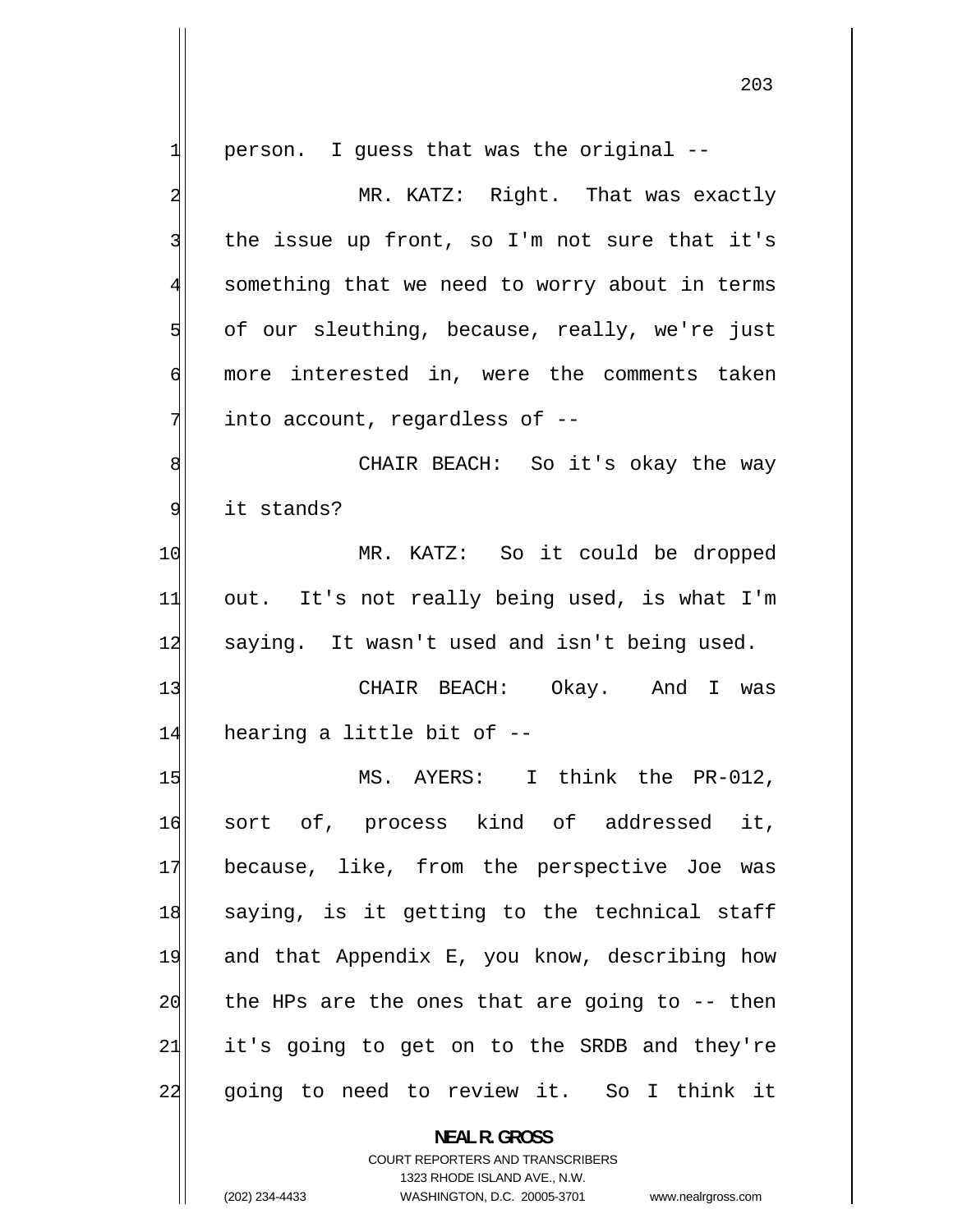1 hasn't been ignored. I think it was dealt 2 with through that process. 3 CHAIR BEACH: Yes. So early on, it 4 was more of an issue then. Okay. So we can, 5 what do you think, Wanda, take it out? Phil? 6 MEMBER MUNN: I think it can go 7 out, actually. 8 MEMBER SCHOFIELD: Take it out. 9 CHAIR BEACH: Okay. 10 MEMBER MUNN: But it doesn't seem  $11$  to gain us anything. 12 CHAIR BEACH: All right. So the 13 next bullet is, were follow-up discussions 14 held with participants providing substantive 15 comments when, and I say that incorrectly, 16 necessary. And we said that was okay? 17 Because we're asking -- well, that's kind of 18 part of that isn't it? 19 MR. KATZ: I mean, I think what's 20 intended, I don't know how much we've done it, 21 but I think what's intended is, if you get 22 some comments that are substantive, and it's **NEAL R. GROSS**  COURT REPORTERS AND TRANSCRIBERS

1323 RHODE ISLAND AVE., N.W.

(202) 234-4433 WASHINGTON, D.C. 20005-3701 www.nealrgross.com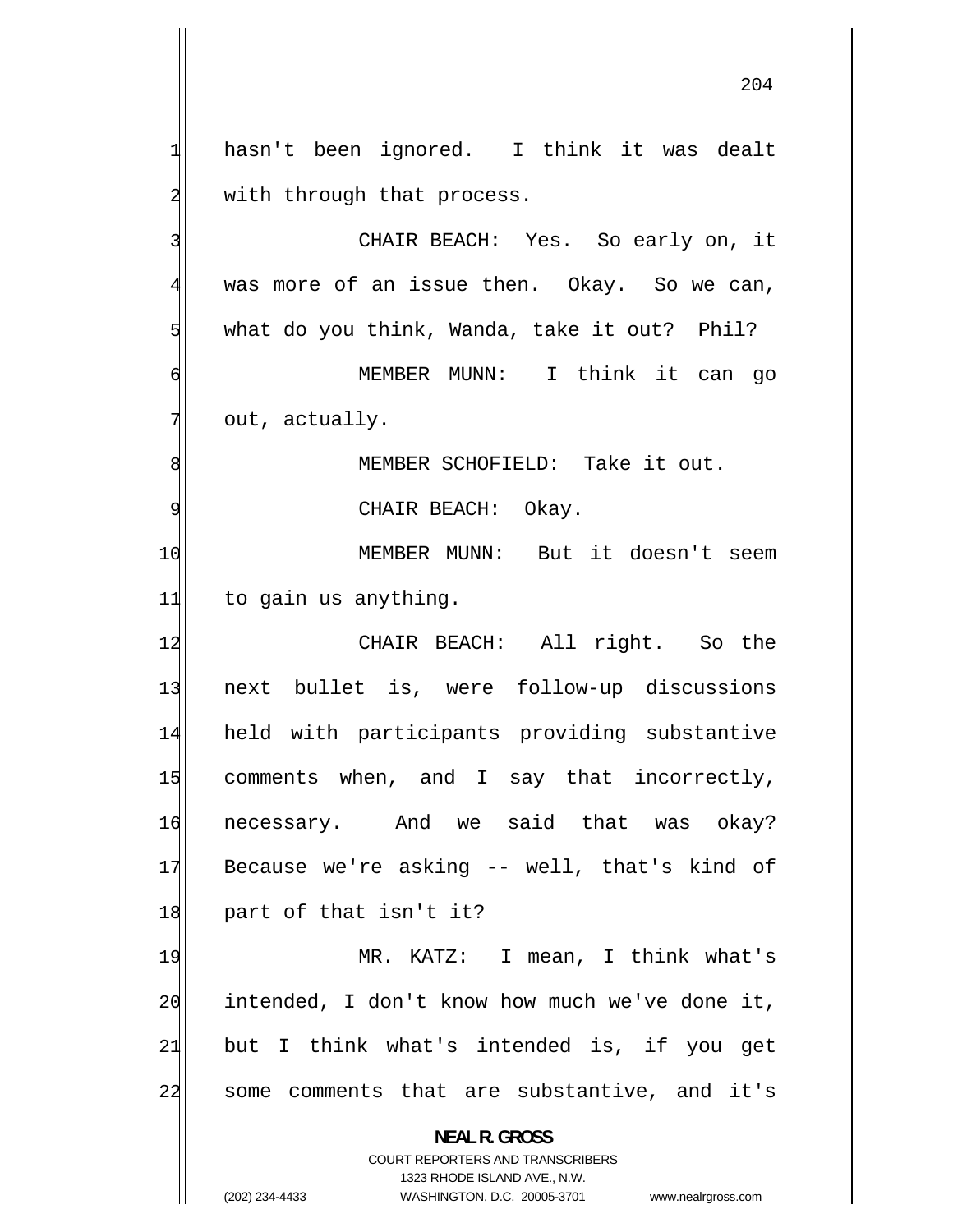not enough, did someone follow back with that person to get the whole story, or whatever, right?

CHAIR BEACH: Right.

5 MR. KATZ: I mean, that's sort of 6 the idea I think.

7 MR. FITZGERALD: Yes. I think that 8 one, in particular, is an important one 9 because some of these issues, at face value, 10 almost necessitate some kind of follow-up just  $11$  to understand exactly what the problem is.

12 CHAIR BEACH: Right.

13 MR. FITZGERALD: In some cases, 14 that was done very well. In most cases, it 15 was done very well, but a lot of these 16 questions can't be answered that quickly the 17 first time around.

18 CHAIR BEACH: Okay. And the next 19 bullet, what processes or procedures are in 20 place to ensure that NIOSH is following up on  $21$  the response action items.

MR. KATZ: Well, that's still good.

**NEAL R. GROSS**  COURT REPORTERS AND TRANSCRIBERS

1323 RHODE ISLAND AVE., N.W.

22

1

2

3

4

(202) 234-4433 WASHINGTON, D.C. 20005-3701 www.nealrgross.com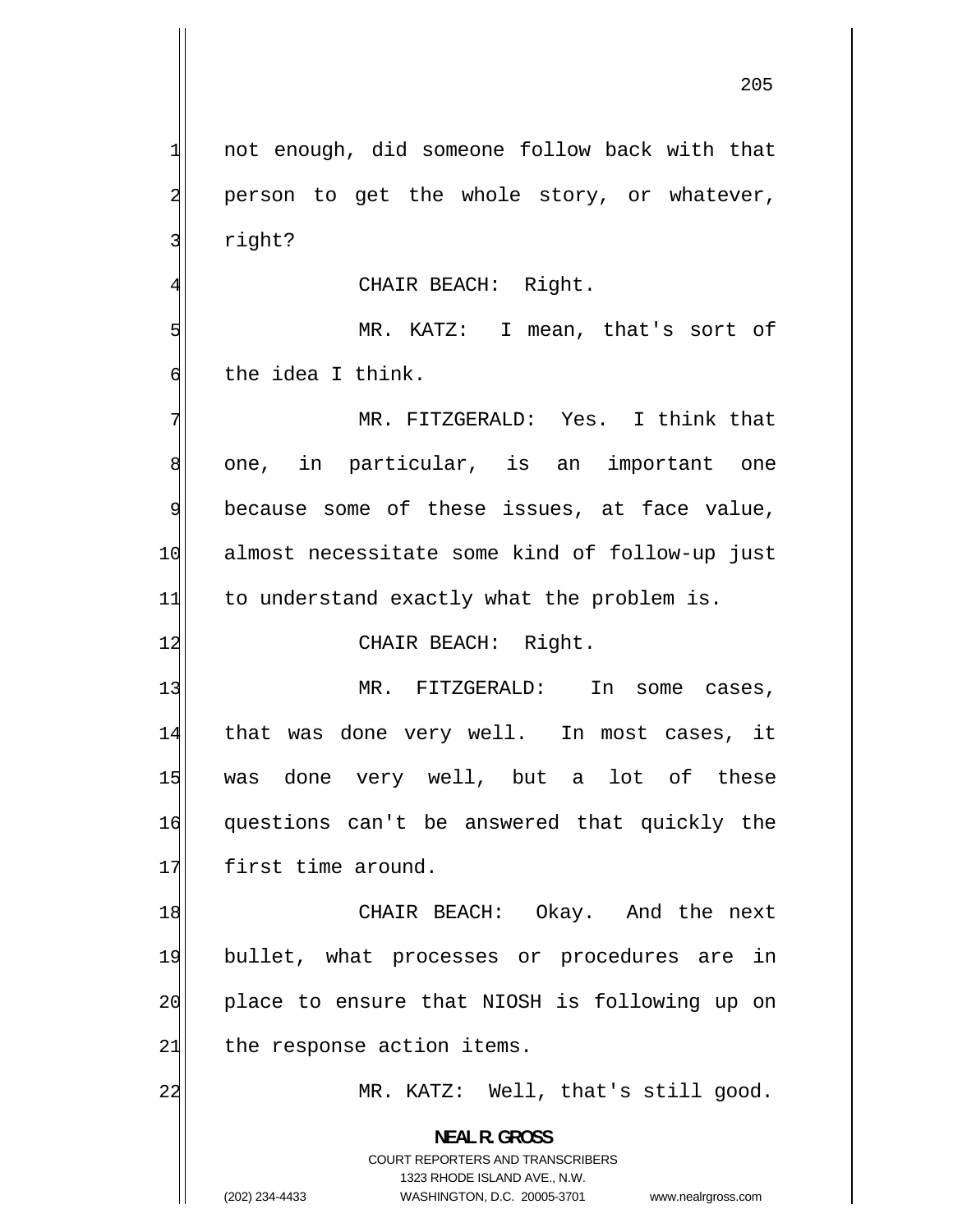CHAIR BEACH: It's still good. And the next bullet, how is feedback provided to

4 MR. KATZ: And that's the part that can drop off.

the workers in response to their comments.

6 CHAIR BEACH: Okay. And next 7 bullet is, did DCAS conduct research to 8 evaluate substantive comments, you guys 9 understand what I'm saying, by participants 10 and assess their impact on NIOSH documents, 11 processes, and procedures.

12 MR. KATZ: Yes, and that's good.

13 CHAIR BEACH: That one's good. 14 Okay. And then we talk about, conduct a 15 systematic review or worker outreach databases 16 at a point in time in relationship to the 17 impact on technical documents. Select a 18 sample of Site Profiles, SEC Evaluation 19 Reports where worker outreach meetings have 20 been done to document whether and how worker 21 input has been considered and include and 22 evaluate if exclusions were appropriate.

> **NEAL R. GROSS**  COURT REPORTERS AND TRANSCRIBERS

> > 1323 RHODE ISLAND AVE., N.W.

1

2

3

5

(202) 234-4433 WASHINGTON, D.C. 20005-3701 www.nealrgross.com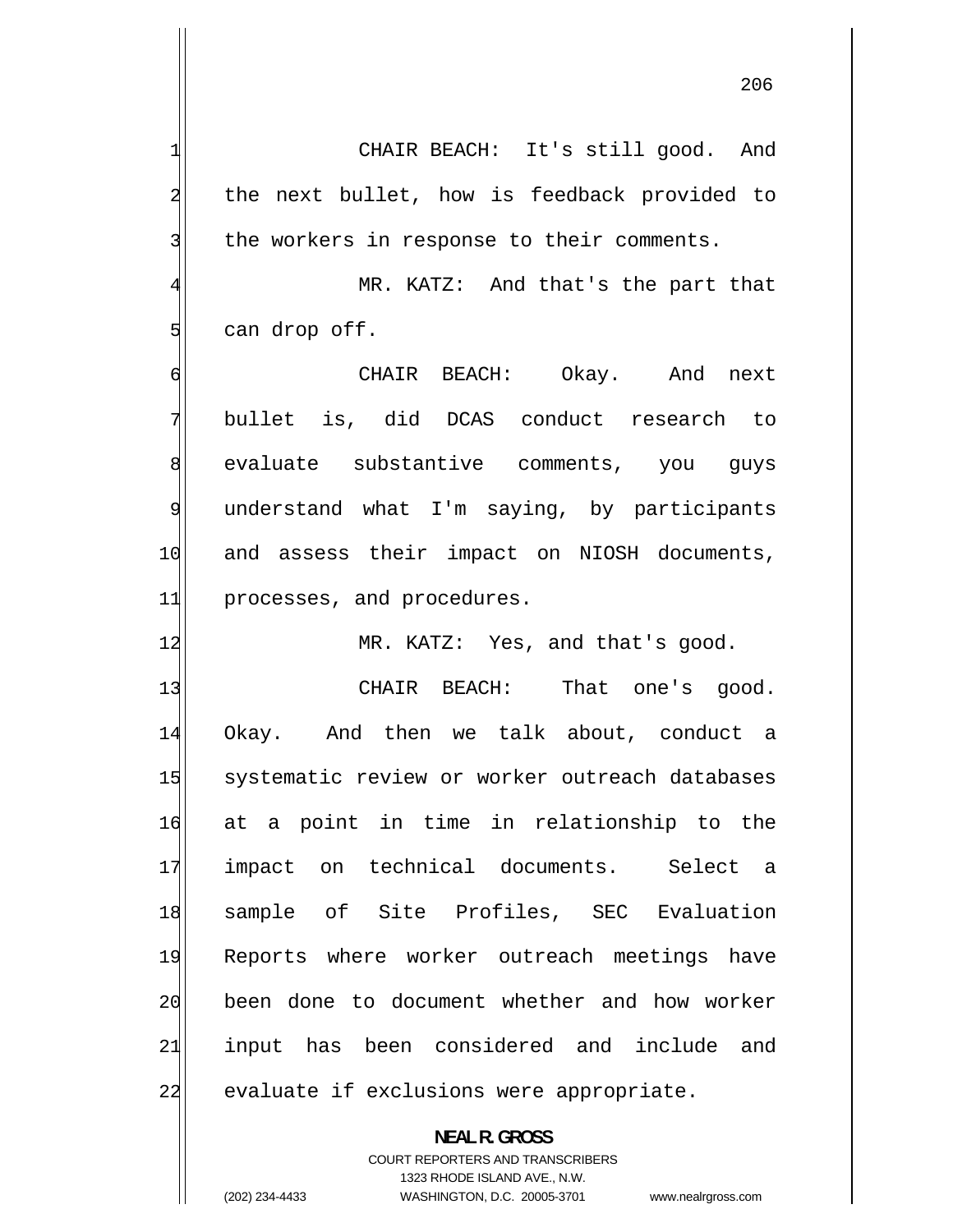1 MR. KATZ: And that's ongoing. 2 We're still doing it. And I think that's sort 3 of the heart of, you know, what this Work 4 Group is doing. 5 MS. LIN: And maybe the Work Group 6 would consider at what point do you have a 7 certain comfort level that you can consider 8 your mission fulfilled. 9 MR. KATZ: Exactly. 10 CHAIR BEACH: At some point. 11 MR. KATZ: Right. So you're going 12 to do the LANL, and after LANL, you may want 13 to re-evaluate, how much more do we need to 14 know -- 15 CHAIR BEACH: Right,. 16 MR. KATZ: -- as to, is the system 17 working? Are the trains running --18 CHAIR BEACH: Yes. 19 MR. KATZ: -- or not? 20 CHAIR BEACH: Absolutely. Okay. 21 So next bullet is, were the action items in 22 OTS or responses in WISPR and the predecessor **NEAL R. GROSS**  COURT REPORTERS AND TRANSCRIBERS 1323 RHODE ISLAND AVE., N.W.

(202) 234-4433 WASHINGTON, D.C. 20005-3701 www.nealrgross.com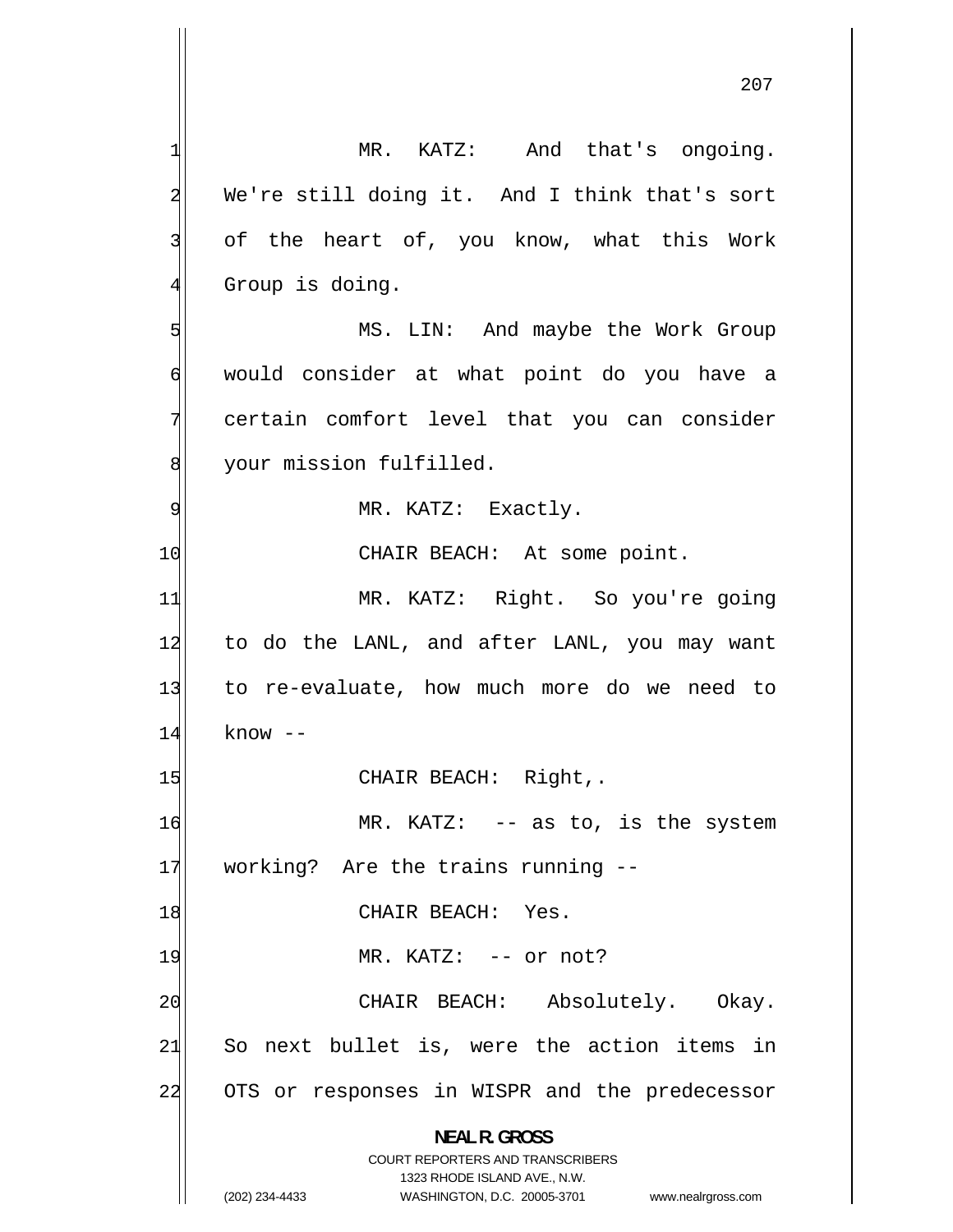1 databases appropriate to the comments 2 received. That is ongoing. Everything's been 3 transferred from WISPR into OTS, right? 4 MEMBER MUNN: Yes, we've been told 5 that's true. 6 CHAIR BEACH: Last meeting, so I 7 guess my question is, can we drop WISPRs off 8 of here or do we just leave it and move on? 9 MR. KATZ: I mean, I think the only 10 thing that remains on that front is 11 development of this new tracking database. 12 CHAIR BEACH: Which is future. 13 That's in the future. 14 MR. KATZ: Yes. You want to stick 15 with that issue, the new tracking, you know, 16 sort of, meta-tracking database that's being 17 developed, tracking system. 18 CHAIR BEACH: So do we want to add 19 that then? 20 MR. KATZ: Yes, I mean, I think 21 that sort of replaces what you've already 22 completed. **NEAL R. GROSS**  COURT REPORTERS AND TRANSCRIBERS 1323 RHODE ISLAND AVE., N.W. (202) 234-4433 WASHINGTON, D.C. 20005-3701 www.nealrgross.com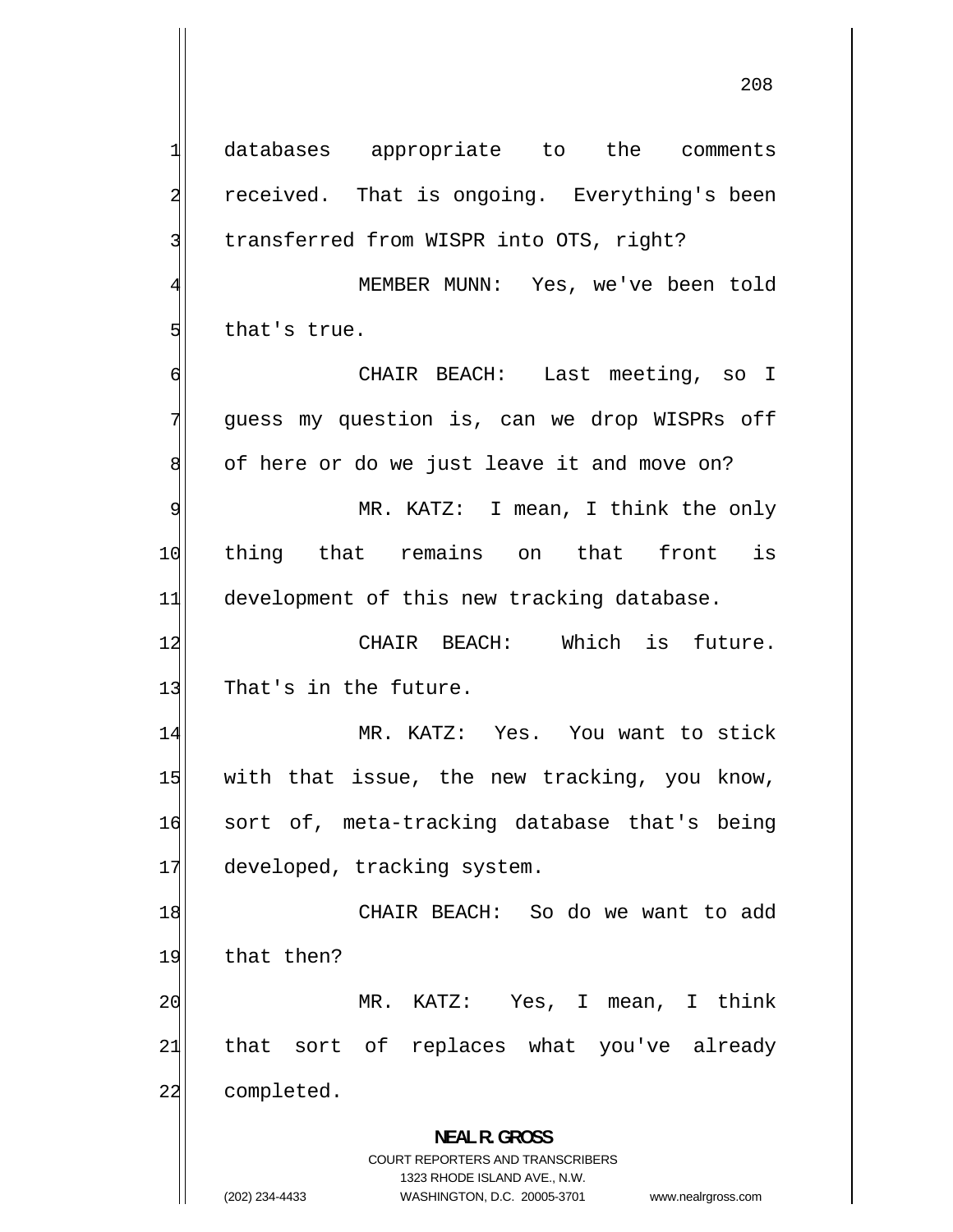1 CHAIR BEACH: Okay. I want to keep 2 the, were the actions in OTIS, because I think 3 we still want to look at that so that anything 4 new, is it being placed in there, and then how 5 would we write it for the -- 6 MR. KATZ: We don't have a name 7 yet, do we? 8 CHAIR BEACH: No, we don't. 9 MR. KATZ: We don't have a name for  $10$  the new tracking system for  $-$ 11 CHAIR BEACH: Future tracking  $12$  system  $-$ 13 MR. KATZ: -- worker comments. 14 CHAIR BEACH: Okay. 15 MS. AYERS: The integrated tracking 16 system. 17 MR. KATZ: Yes. 18 CHAIR BEACH: Okay. So next bullet 19 is, were recurrent issues appropriately 20 responded to. That one's Dave's. Were 21 comments applicable to the DOL portion of the 22 process forwarded to DOL for consideration? **NEAL R. GROSS**  COURT REPORTERS AND TRANSCRIBERS 1323 RHODE ISLAND AVE., N.W.

(202) 234-4433 WASHINGTON, D.C. 20005-3701 www.nealrgross.com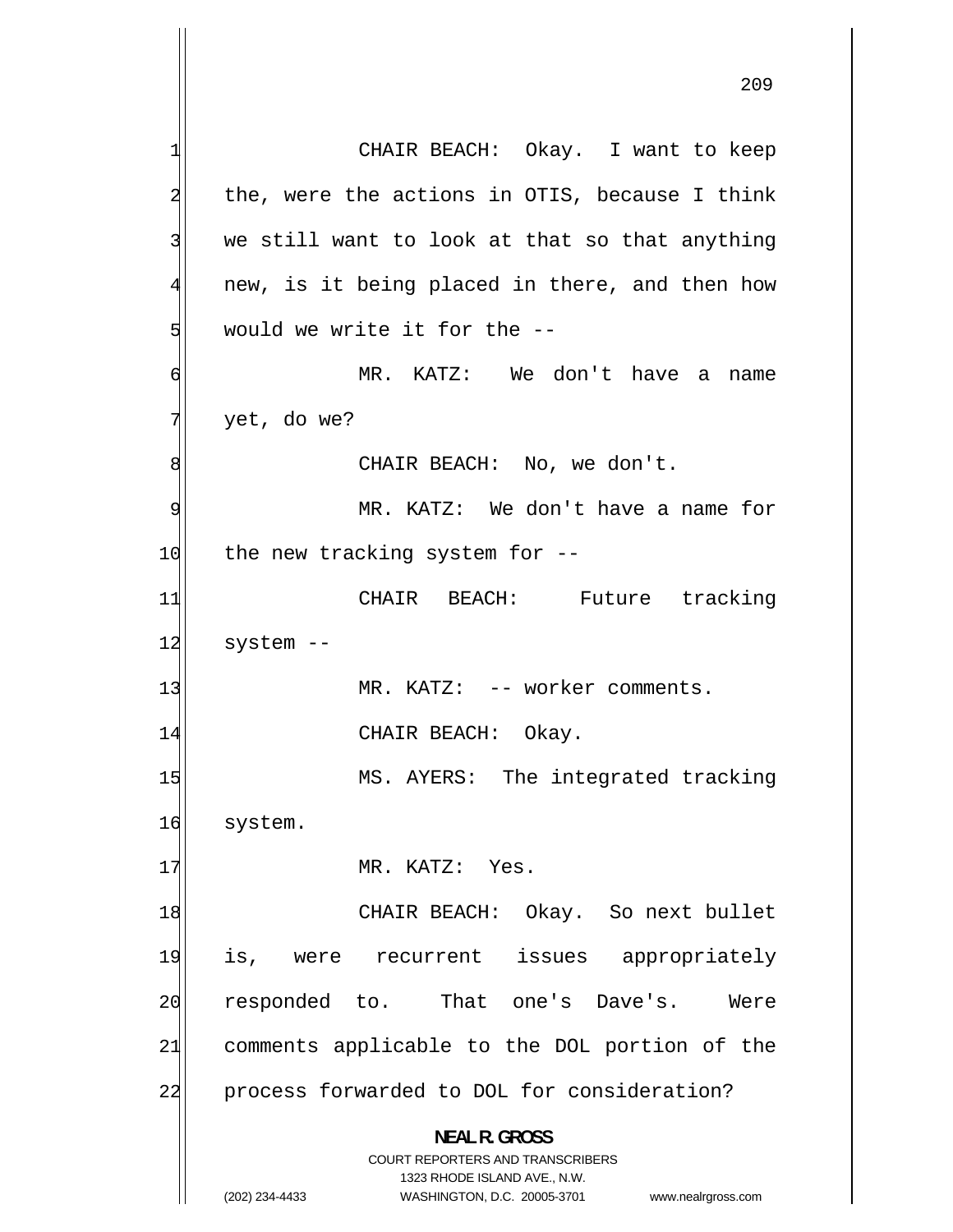MEMBER MUNN: We've discussed that many times and I thought that we had reached the conclusion that it's neither our purview to tell DOL what to do or to point out their shortcomings. I thought we had reached that agreement, perhaps I'm incorrect.

7 MR. KATZ: Well, I mean, I think 8 what many Work Groups have learned is that, I 9 mean, DCAS does a pretty good job of sending 10 up to DOL and DOE issues as they find them 11 that are germane to -- for example, you know, 12 site definition, you know, period of time, 13 that coverage, and all that. They seem to, 14 essentially, be a pretty solid system.

15 CHAIR BEACH: So did we have any 16 issues with that, Joe or Lynn, for Rocky or 17 was it just a non -- this last bullet on DOL? 18 MR. FITZGERALD: There were only a 19 couple of issues which did not deal with the 20 rad portion and I think we actually cited that 21 as saying that I think the issue there was 22 simply -- you know, it was one of these, it's

> **NEAL R. GROSS**  COURT REPORTERS AND TRANSCRIBERS 1323 RHODE ISLAND AVE., N.W. (202) 234-4433 WASHINGTON, D.C. 20005-3701 www.nealrgross.com

1

2

3

4

5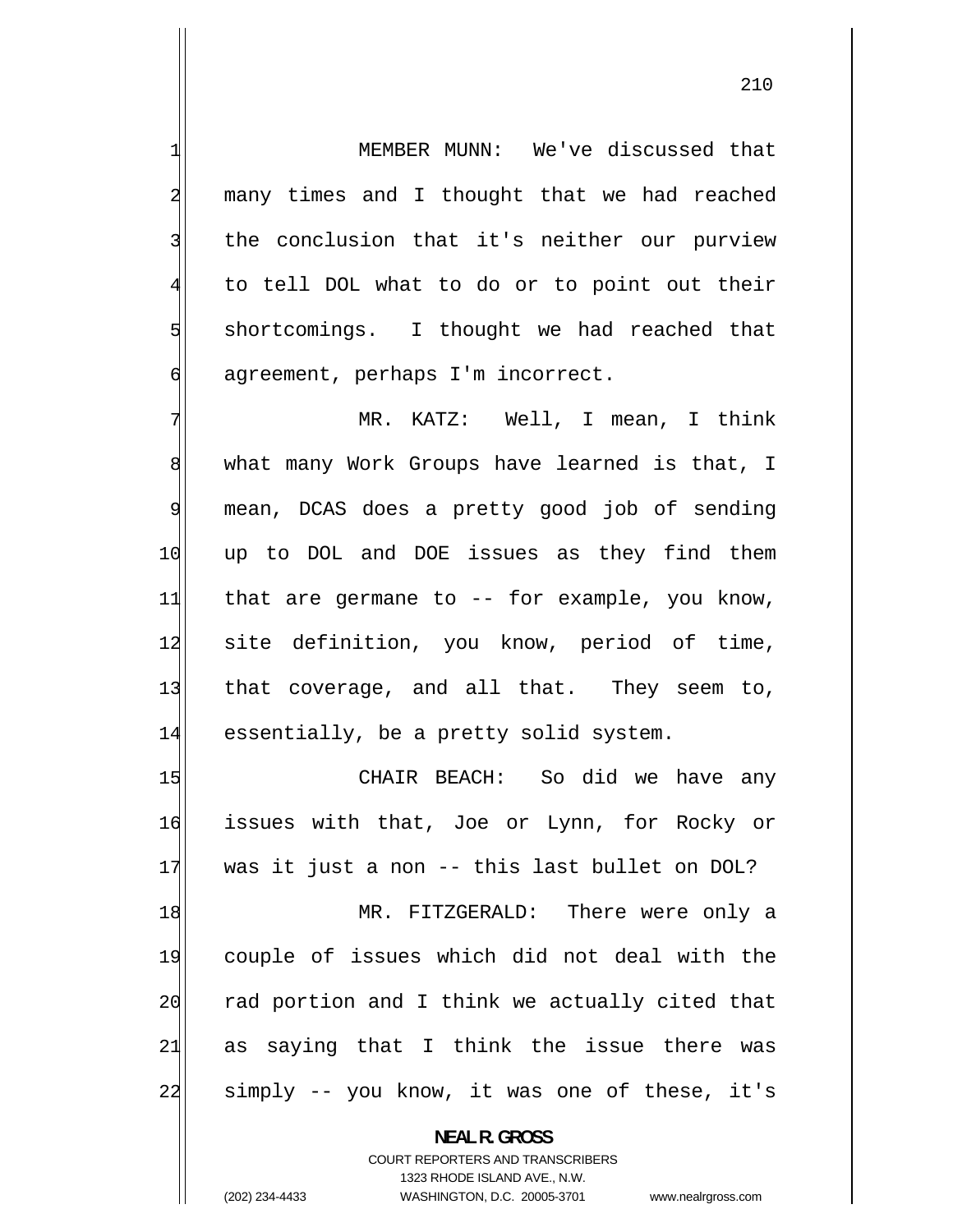not us; was sort of the response. Well, we thought maybe it would be helpful to, you know, have it conveyed to  $-$ - but this is five years ago.

 And, you know, again, I think the recognition is, I think, the Board meetings that I've been at, that happens very quickly now because you have the DOL rep sitting right there.

10 MEMBER MUNN: Right. He's part of 11 the response.

12 MR. FITZGERALD: So I think, in the 13 beginning, five years ago, it was a legitimate 14 question raised, but I think it's sort of moot 15 now. I think it's happening, sort of like 16 that one other issue we struck. It's 17 happening and I don't think it's a front-18 burner issue anymore.

19 CHAIR BEACH: Okay. So what do you 20 say, drop it, everybody, or leave it? It 21 doesn't matter.

MEMBER MUNN: Well, I don't see

**NEAL R. GROSS**  COURT REPORTERS AND TRANSCRIBERS

1323 RHODE ISLAND AVE., N.W.

22

1

2

3

4

5

6

7

8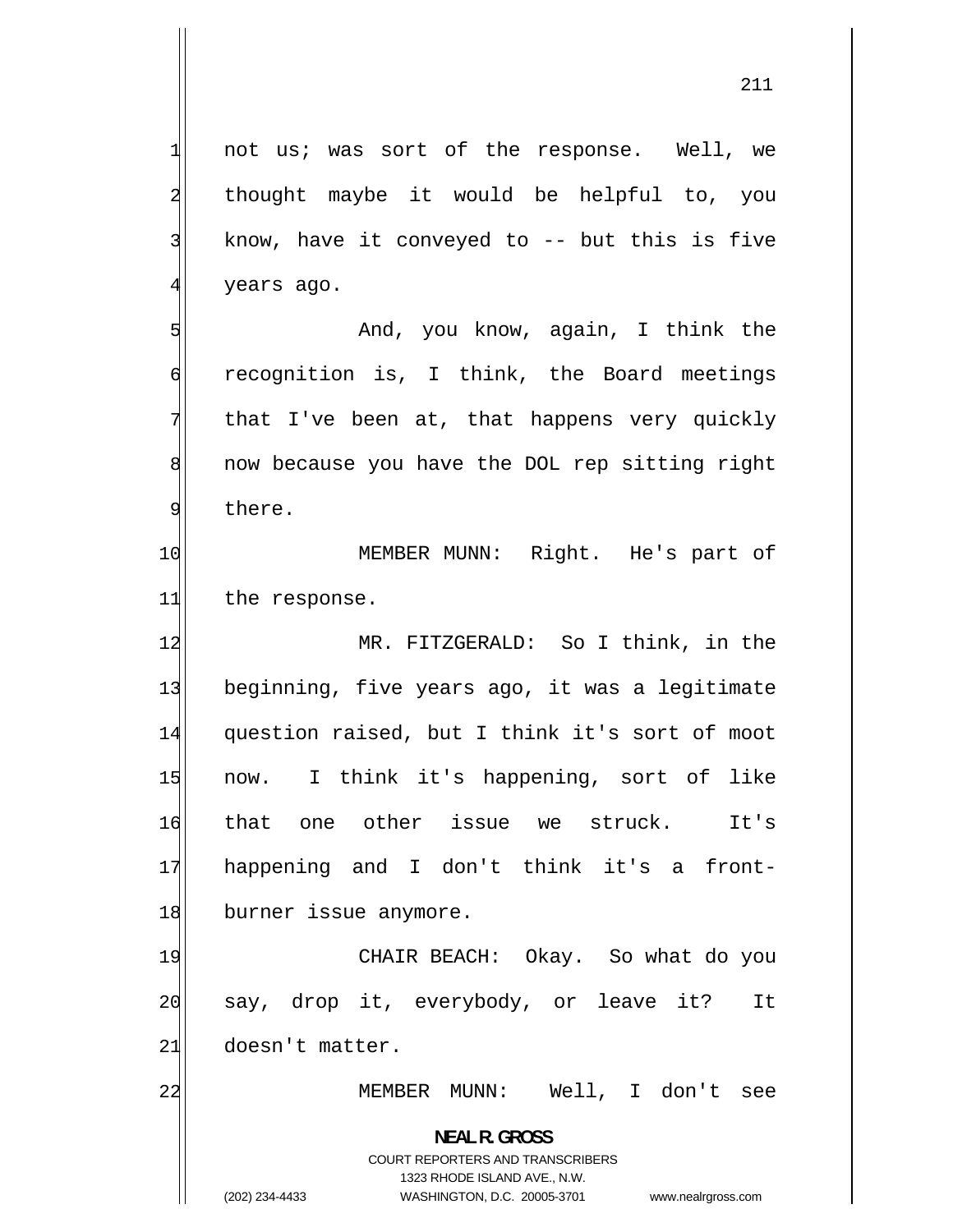1 that it serves a purpose for us.

2

3

5

6

7

8

9

 CHAIR BEACH: I think it's an automatic that it's going to happen.

4 MEMBER MUNN: Yes. Current framework of process.

 CHAIR BEACH: Okay. So that is Objective 3. How about any additions that we want to make to 3 based on the last pilot? Is there anything that -- and, Joe, maybe you can 10 give us any ideas?

11 MR. FITZGERALD: Well, the context 12 of Objective 3, you know, I think there's 13 enough there. I mean, it's really the 14 manifest reflection of input in the written 15 documents. And I think, you know, we're 16 familiar with that. That's the main course of 17 this review. So I think that's enough.

18 CHAIR BEACH: Okay.

19 MR. FITZGERALD: The rest of it's 20 really, you know, how do you get there, you 21 know, process-wise? And I think, there again, 22 we have some experience in that. So I think

**NEAL R. GROSS** 

COURT REPORTERS AND TRANSCRIBERS 1323 RHODE ISLAND AVE., N.W. (202) 234-4433 WASHINGTON, D.C. 20005-3701 www.nealrgross.com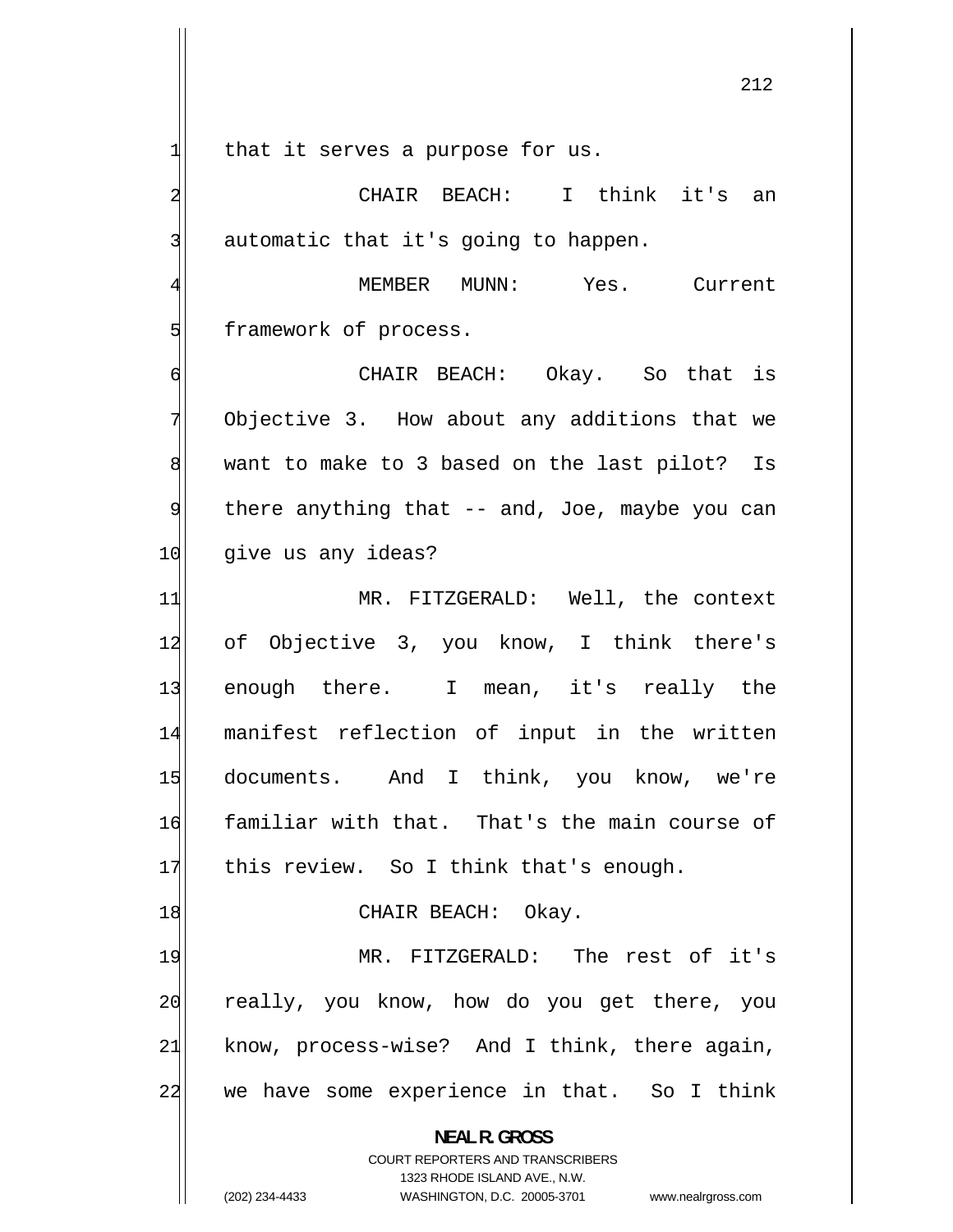we have enough in that objective. A lot of these bullets are really just, sort of, guideposts, things that I think the Work Group thought at the time would be bases to touch in doing the review.

1

2

3

4

5

6

7

8

9

 But, you know, now that we've been there, we know what bases are important and which ones are less important, so I think that's what you're doing. You're whittling it 10 down a little bit.

11 MEMBER MUNN: They were items to 12 look at.

13 MR. FITZGERALD: Yes. Right.

14 CHAIR BEACH: Okay. So what's your 15 thoughts on the rest of this? Start with 16 Objective 1, go through it, or are we good 17 with what we have? And then, Ted, do I need 18 to type this up again or can I have SC&A do it 19 for the changes? Is that something I'll need  $20$  to do? 21 MR. KATZ: No, you don't need to do 22 it. SC&A can do that, or I can do that,

**NEAL R. GROSS** 

COURT REPORTERS AND TRANSCRIBERS 1323 RHODE ISLAND AVE., N.W. (202) 234-4433 WASHINGTON, D.C. 20005-3701 www.nealrgross.com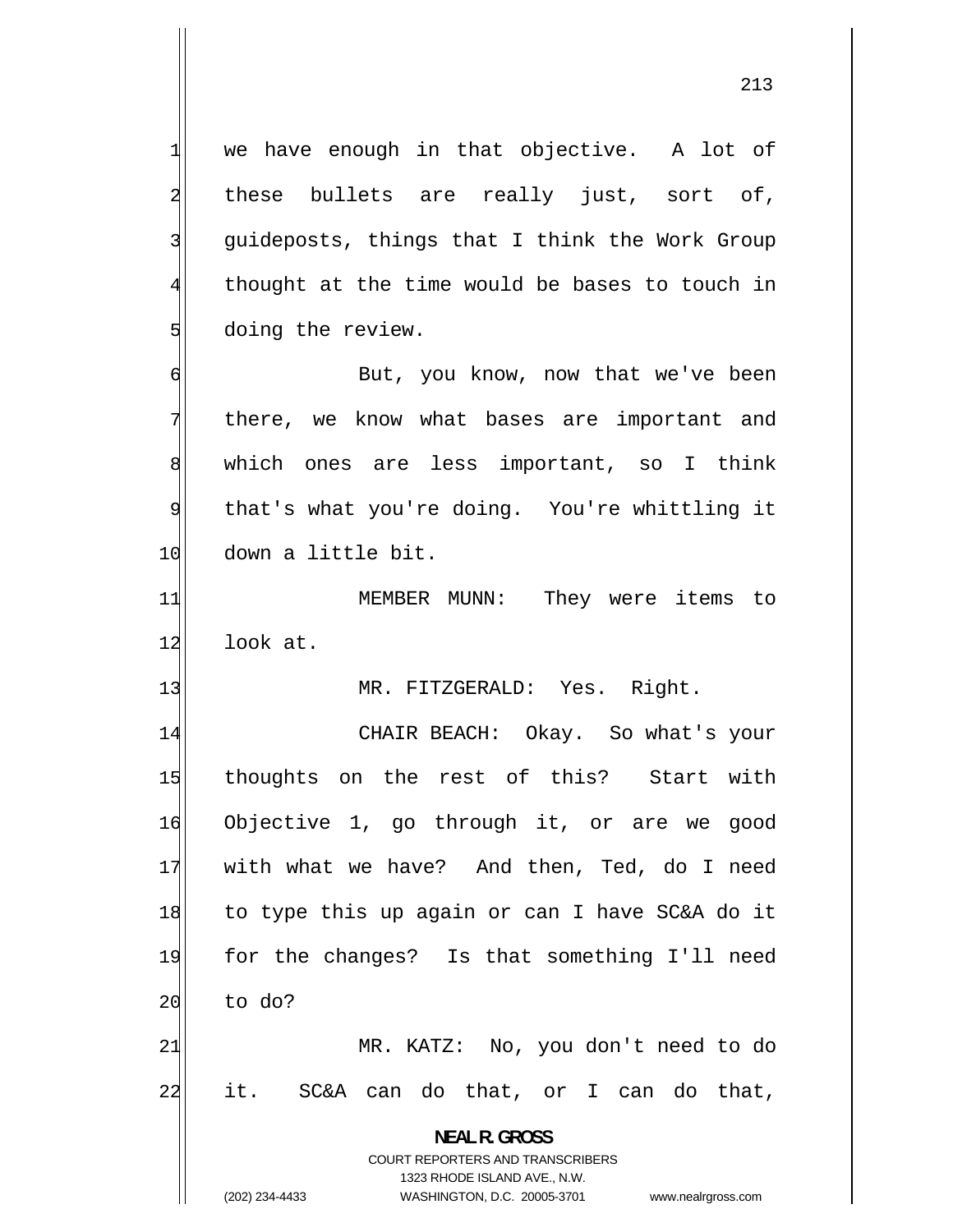anybody, but we can get that done. If SC&A is willing to whittle that down, yes.

 CHAIR BEACH: So I can make the changes and send it. Okay. Because, you know, it's DCAS instead of OCAS and those all need to be changed.

 MR. KATZ: So is there anything left to do under Item 1?

 CHAIR BEACH: Well, the issuance of  $10$  PROC-012, I think, took care of  $-$ 

11 MR. KATZ: That's all taken care  $12$  of.

13 CHAIR BEACH: -- most of 1. I 14 guess we should go through and check. So 15 determine whether DCAS is taking appropriate 16 measures to solicit worker input into Site 17 Profiles, SEC petitions, evaluations, and 18 other technical documents. How about if you 19 just review, instead of me reading every one 20 of these, just see if there's anything that we 21 still have left to do? Because I think most 22 of these bullets are now covered under PROC-

## **NEAL R. GROSS**

COURT REPORTERS AND TRANSCRIBERS 1323 RHODE ISLAND AVE., N.W. (202) 234-4433 WASHINGTON, D.C. 20005-3701 www.nealrgross.com

1

2

3

4

5

6

7

8

9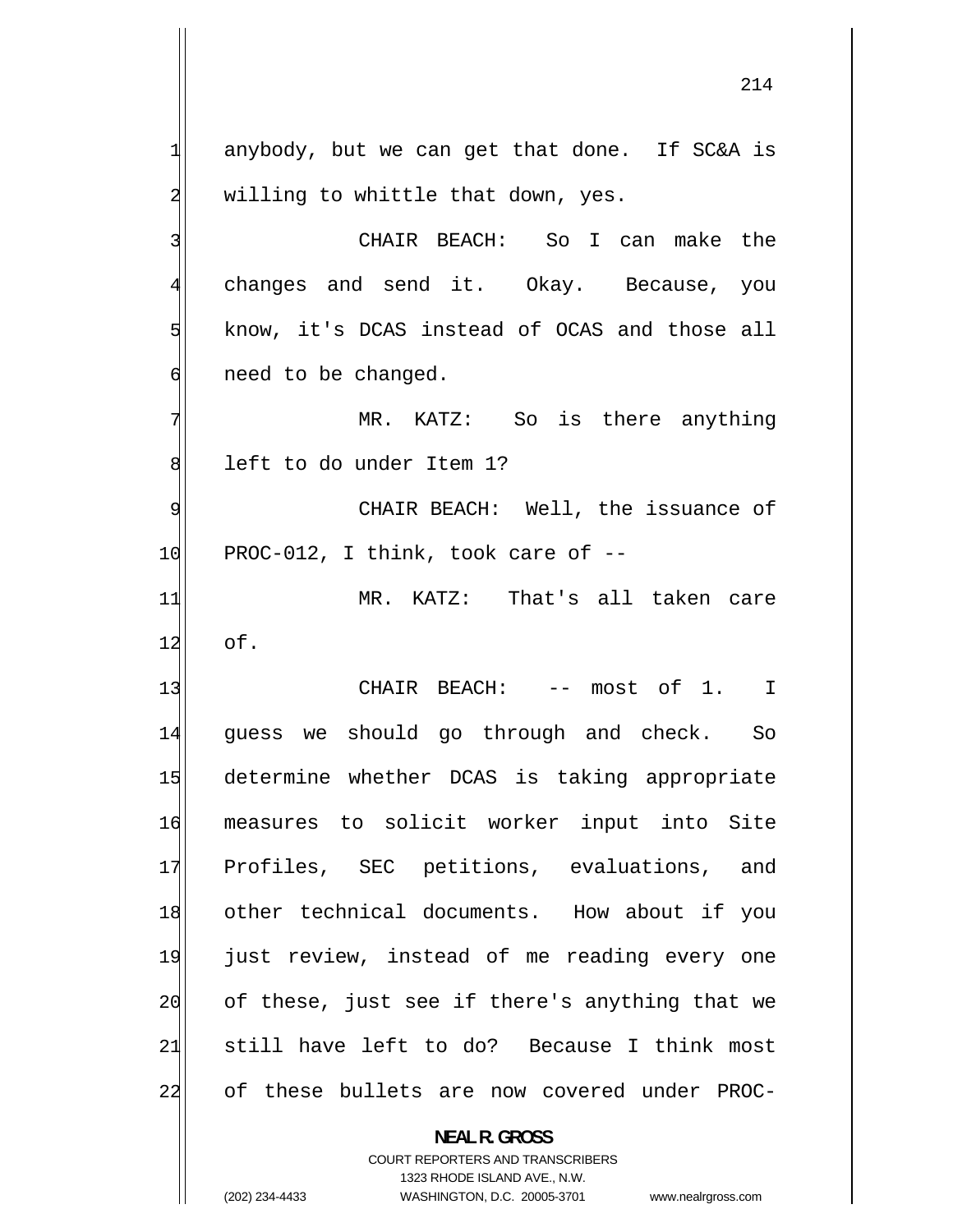012.

1

2 MR. KATZ: Yes. 3 MR. FITZGERALD: If I can offer, I 4 think, you know, 1 and 2, this was directed to 5 the policy, primarily -- 6 MR. KATZ: Right. 7 MR. FITZGERALD: -- and now with 8 the policy work pretty much in hand, a lot of 9 this wording is suggesting implementation, 10 which, you know, if you're going to go to 11 worker outreach meetings, for example, or 12 you're going to see what comes out of the 13 development of this tracking system --14 CHAIR BEACH: Sure. 15 MR. FITZGERALD: -- you're really 16 looking at how things actually are 17 implemented. So you're moving from, really, 18 looking at the policy side to the 19 implementation side, so that's 1 and 2 become. 20 CHAIR BEACH: Yes. 21 MR. FITZGERALD: And it sounds like 22 you're already equipping yourselves to look at **NEAL R. GROSS**  COURT REPORTERS AND TRANSCRIBERS

1323 RHODE ISLAND AVE., N.W.

(202) 234-4433 WASHINGTON, D.C. 20005-3701 www.nealrgross.com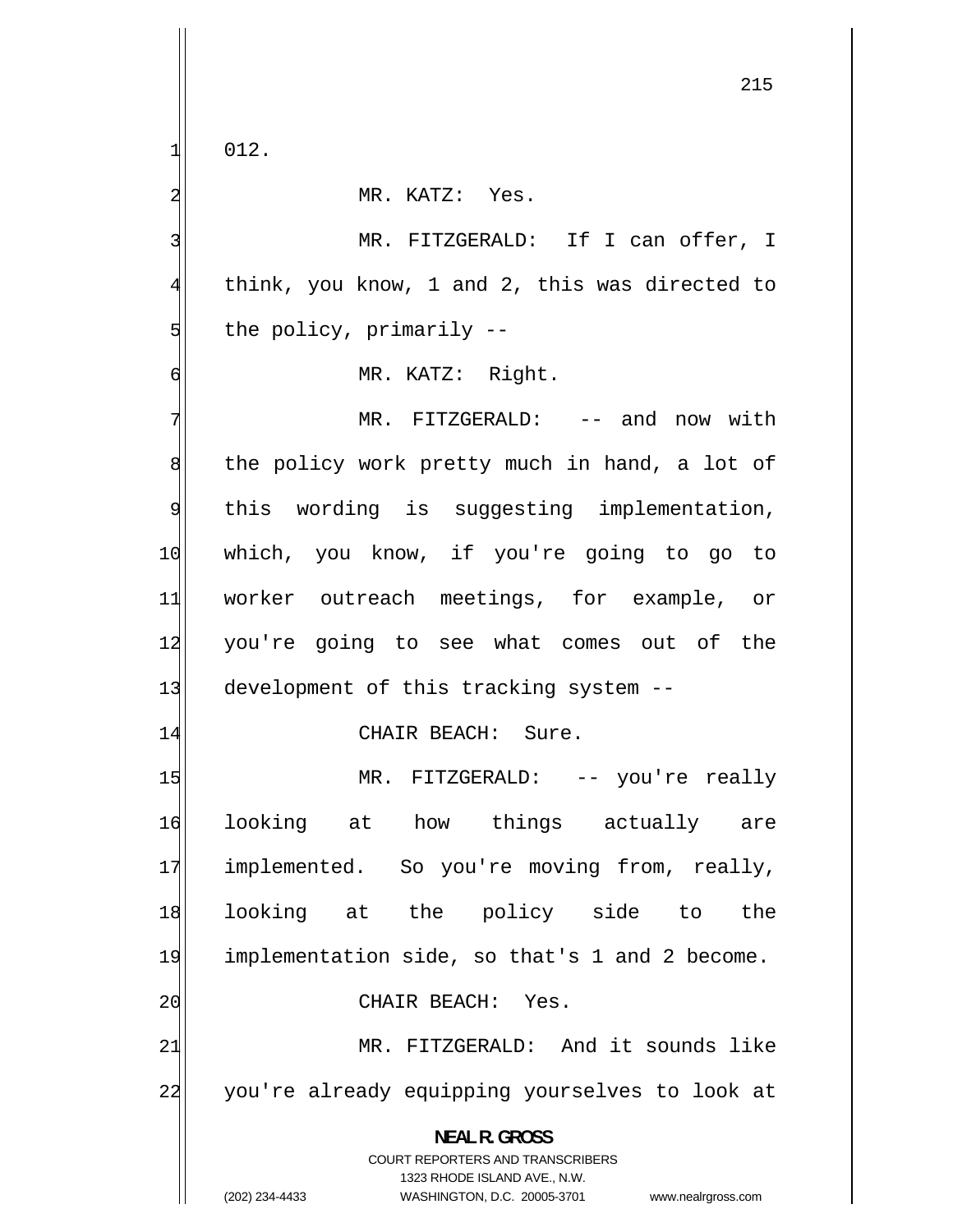1 the outcomes. You know, as things get 2 implemented, you're going to be going to 3 meetings, looking at the tracking system, 4 doing things like that, which, now that PR-012 5 is pretty well set, it's more, how is PR-012 6 being implemented and how is the tracking 7 system being done. 8 I mean, it's all looking at results 9 rather than policy. 10 MEMBER MUNN: Is it working well? 11 Yes. It's set up now. 12 CHAIR BEACH: Well, some of this 13 deals in, 1, deals with the OTS scheduling and 14 notification system; is it adequate? And I 15 guess, just the ongoing review of sites like 16 LANL will take us into the OTS at some point 17 there. 18 MR. KATZ: Yes. I think Objective 19 3 ends up being, you know, the game. I mean, 20 I think 1 and 2 you sort of put to bed and as, 21 sort of Joe was saying, on a policy level and 22 it's execution comes out under 3. So I think **NEAL R. GROSS**  COURT REPORTERS AND TRANSCRIBERS 1323 RHODE ISLAND AVE., N.W.

(202) 234-4433 WASHINGTON, D.C. 20005-3701 www.nealrgross.com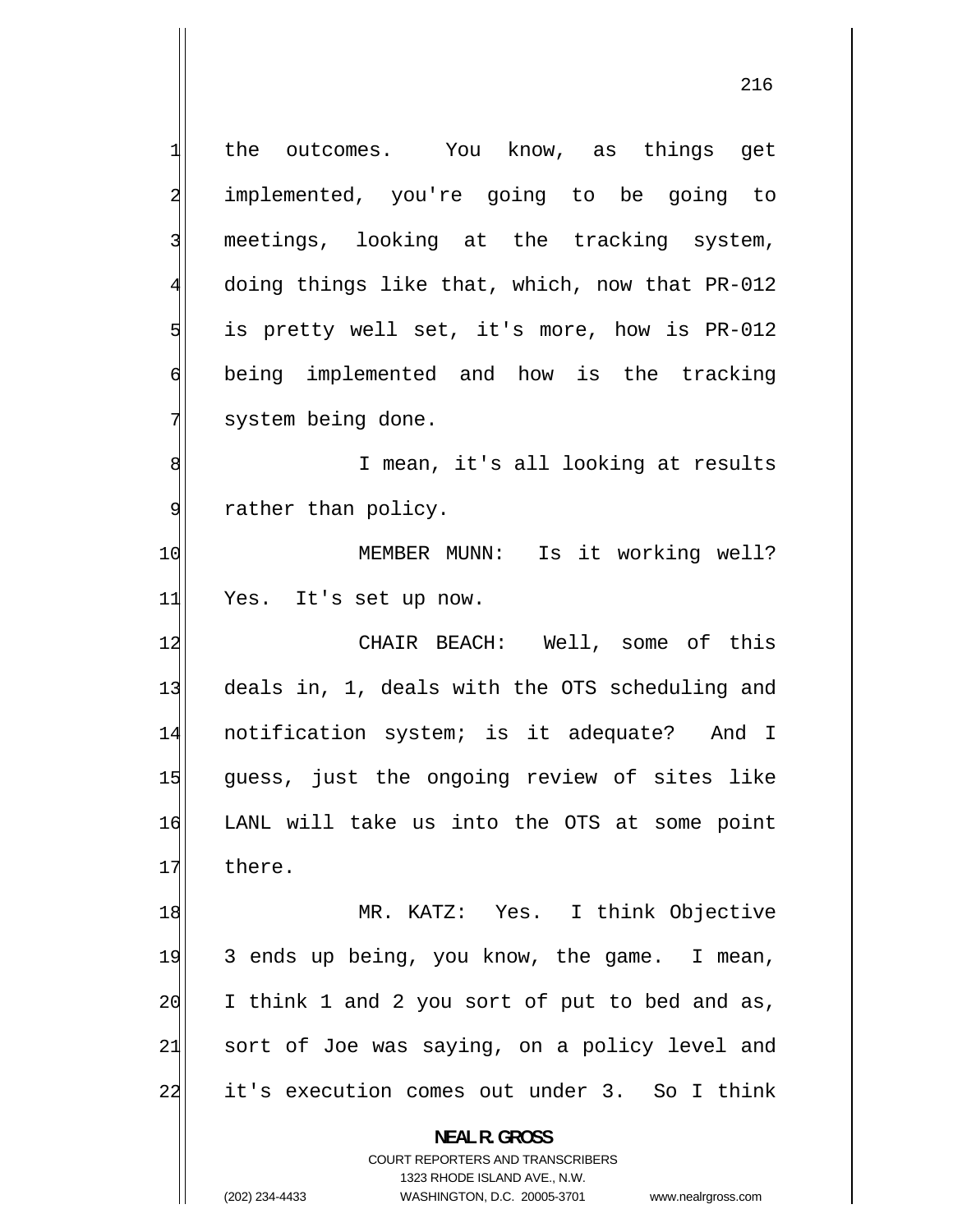3 is really what's left of -- I haven't read 4 yet.

 And 4, too, you've looked at a lot of the communication vehicles. I mean, I'm sure this Work Group would be kept abreast as major changes are made, but you've looked at the most recent improvements.

8 CHAIR BEACH: Well, 4 really gets 9 us just into the ten-year review; a lot of 10 what's happening there, doesn't it?

11 MR. KATZ: I was just thinking, for 12 example, they had shared with you improvements 13 in the letters to claimants and --

14 CHAIR BEACH: Right.

15 MR. KATZ: And the rest of it is, 16 yes, quality of service.

17 CHAIR BEACH: Yes. Which I know I 18 Xed out the last three bullets just because -- 19 MR. KATZ: Yes. So I think 3 is 20 the game. I mean, this could be whittled down  $21$  to Objective 3.

22 CHAIR BEACH: Yes.

**NEAL R. GROSS**  COURT REPORTERS AND TRANSCRIBERS 1323 RHODE ISLAND AVE., N.W. (202) 234-4433 WASHINGTON, D.C. 20005-3701 www.nealrgross.com

1

2

3

4

5

6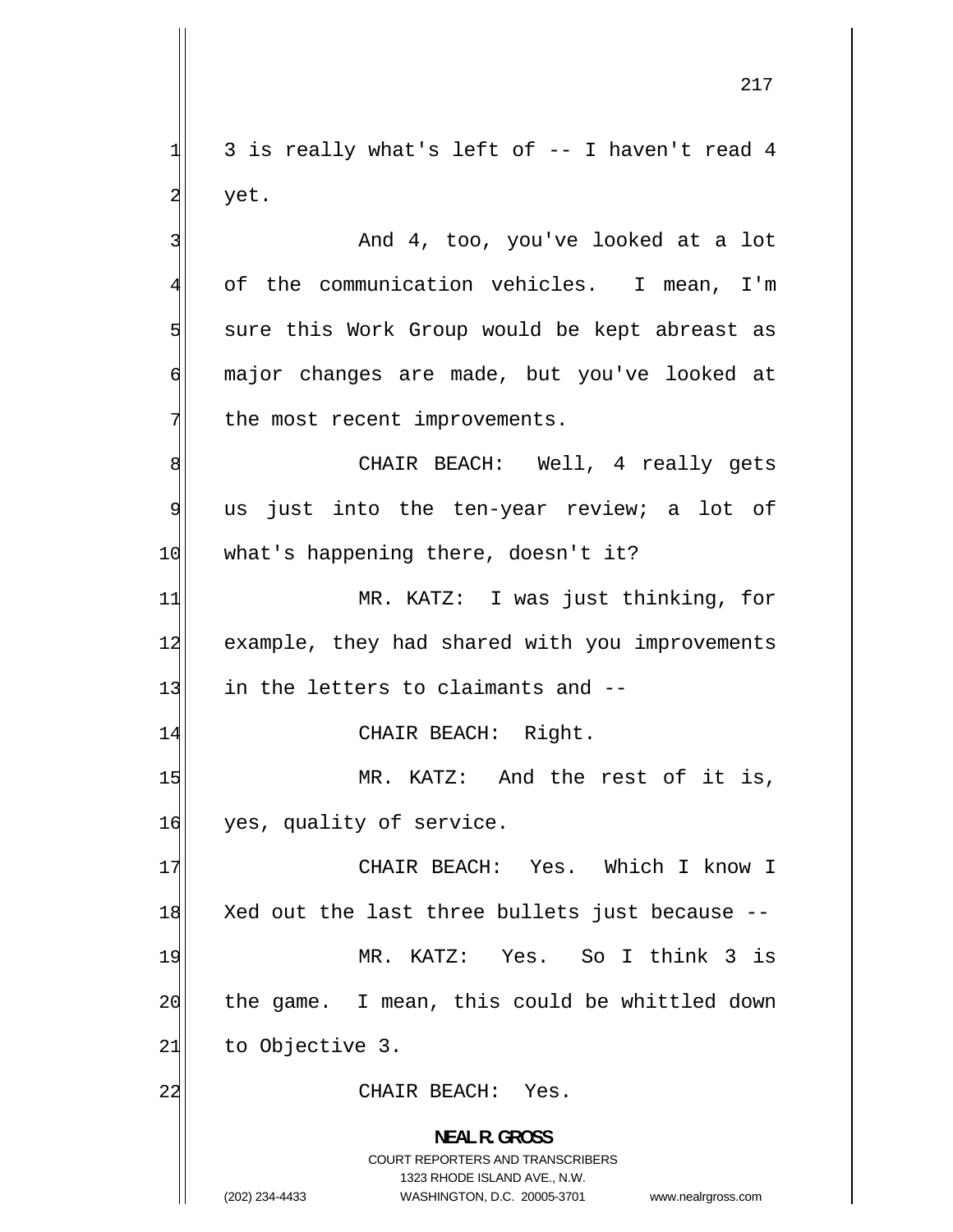1 MR. KATZ: And you could report out 2 on what you've accomplished on the other 3 objectives. 4 CHAIR BEACH: Yes. Looks like I 5 have some work to do. 6 MR. KATZ: Well, I think it'll be 7 easy once Joe culls down this plan to its 8 remaining element. 9 CHAIR BEACH: Yes. Okay. 10 MR. KATZ: Are you good? Oh, were 11 you wondering about --12 MS. AYERS: No. I just wasn't 13 following what you were saying there. 14 MR. KATZ: Oh, I was just saying, 15 once these four objectives are pulled down to 16 one, which is Objective 3, I mean, you'll  $17$  have, sort of, the story. 18 CHAIR BEACH: So you're talking  $19$  about the scope and the  $-$ -20 MR. KATZ: So 1, 2, and 4 are, 21 basically, you guys have knocked that off  $-$ 22 CHAIR BEACH: Right. **NEAL R. GROSS**  COURT REPORTERS AND TRANSCRIBERS 1323 RHODE ISLAND AVE., N.W. (202) 234-4433 WASHINGTON, D.C. 20005-3701 www.nealrgross.com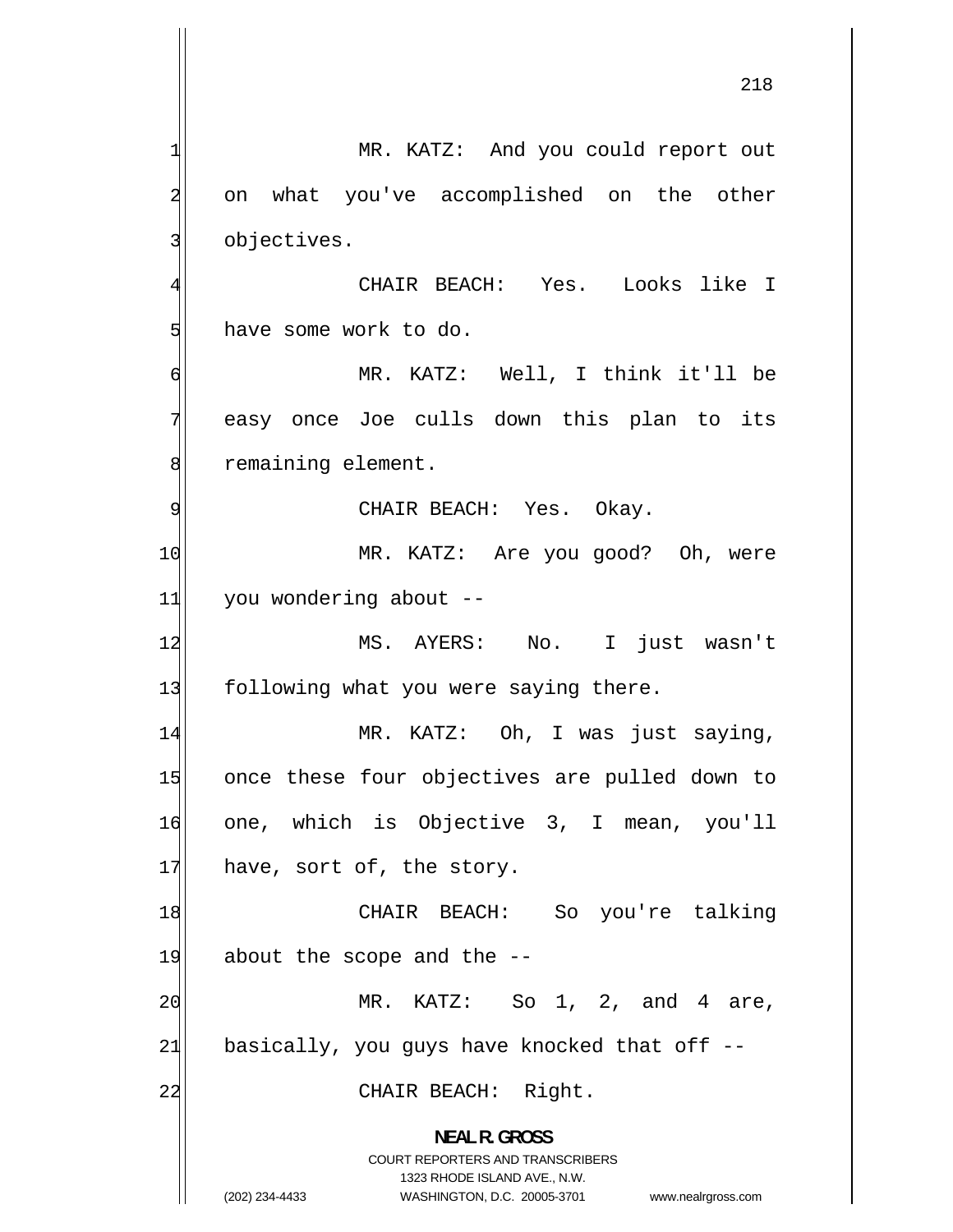1 MR. KATZ: -- to the extent you 2 will, and your work will be focused on 3, and 3 you can, I think, let the Board know that and 4 the current plan with LANL. 5 CHAIR BEACH: Okay. 6 MR. FITZGERALD: And it might just 7 be, sort of, an overview of implementation. 8 You know, LANL is certainly one facet, but, 9 you know, just even talking about things like 10 the tracking system is another facet, it's 11 slightly different, but those are all facets 12 to look at the implementation and how 13 effective that is. 14 CHAIR BEACH: Yes. 15 MR. FITZGERALD: So you could 16 certainly couch it in the context of looking  $17$  at implementation as opposed to  $-$ -18 CHAIR BEACH: Okay. 19 MR. KATZ: Well, did we already 20 report out on Rocky Flats, what we learned 21 from Rocky Flats? 22 CHAIR BEACH: No. **NEAL R. GROSS**  COURT REPORTERS AND TRANSCRIBERS 1323 RHODE ISLAND AVE., N.W.

(202) 234-4433 WASHINGTON, D.C. 20005-3701 www.nealrgross.com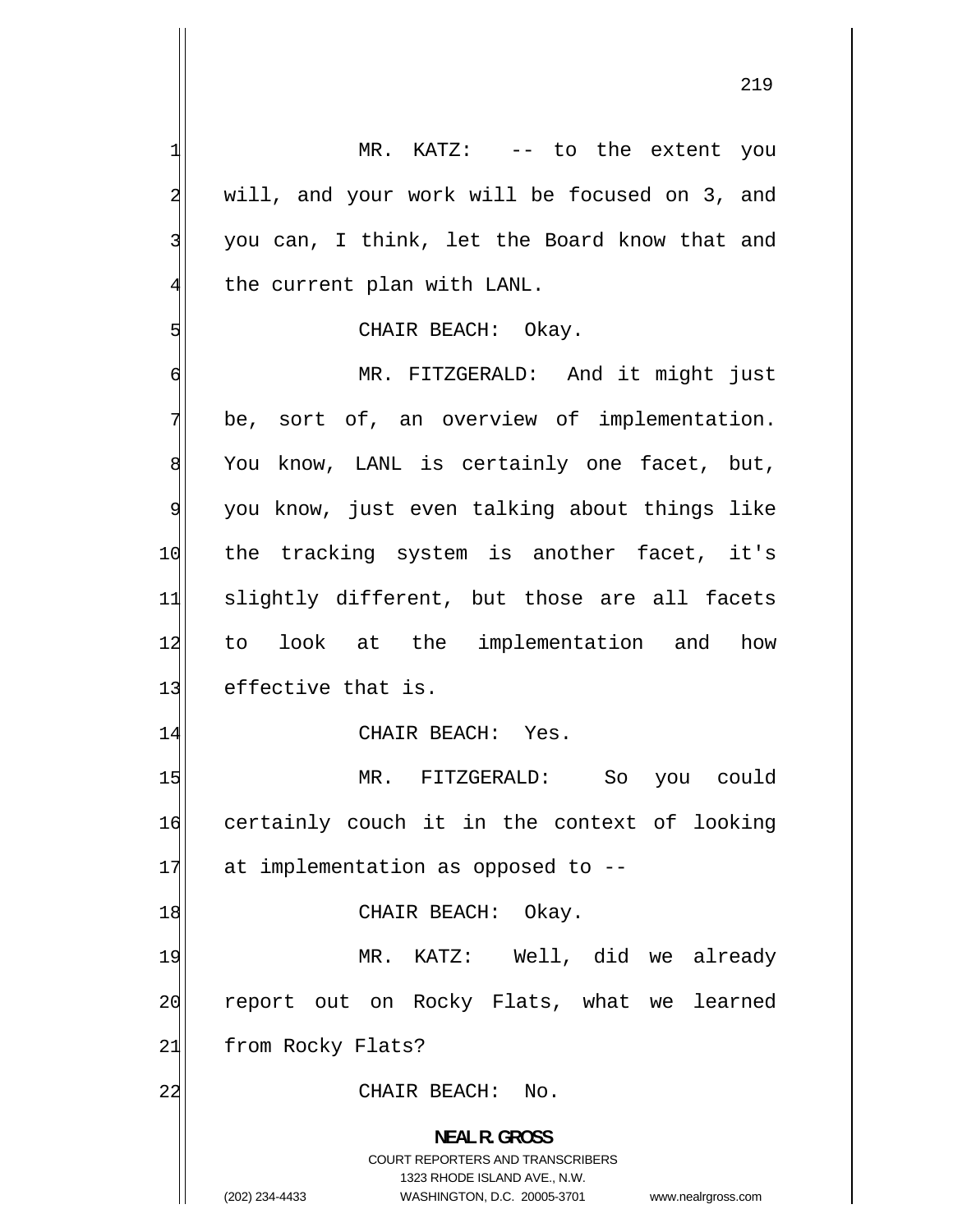220 1 MR. KATZ: So that would be a piece 2 of the report too. 3 CHAIR BEACH: Yes. That's a piece 4 of that. We were waiting for NIOSH's piece of 5 it. 6 MR. KATZ: Yes. That's right. 7 CHAIR BEACH: And I don't think 8 we're getting anything else on Rocky Flats, is 9 that what I'm hearing? 10 MR. FITZGERALD: I think so. 11 CHAIR BEACH: Okay. All right. So 12 we have future plans. So other than what 13 we've discussed today, is there any other 14 future plans that -- next steps for worker 15 outreach? I don't think we can actually set 16 up meeting right now. 17 MR. KATZ: Until we hear back from 18 Joe on new protocol for the next. 19 CHAIR BEACH: And so we'll do that 20 via email. We probably won't even need a 21 phone call for that, will we, do you think, to  $22$  move forward on the second part of  $-$ **NEAL R. GROSS**  COURT REPORTERS AND TRANSCRIBERS 1323 RHODE ISLAND AVE., N.W.

(202) 234-4433 WASHINGTON, D.C. 20005-3701 www.nealrgross.com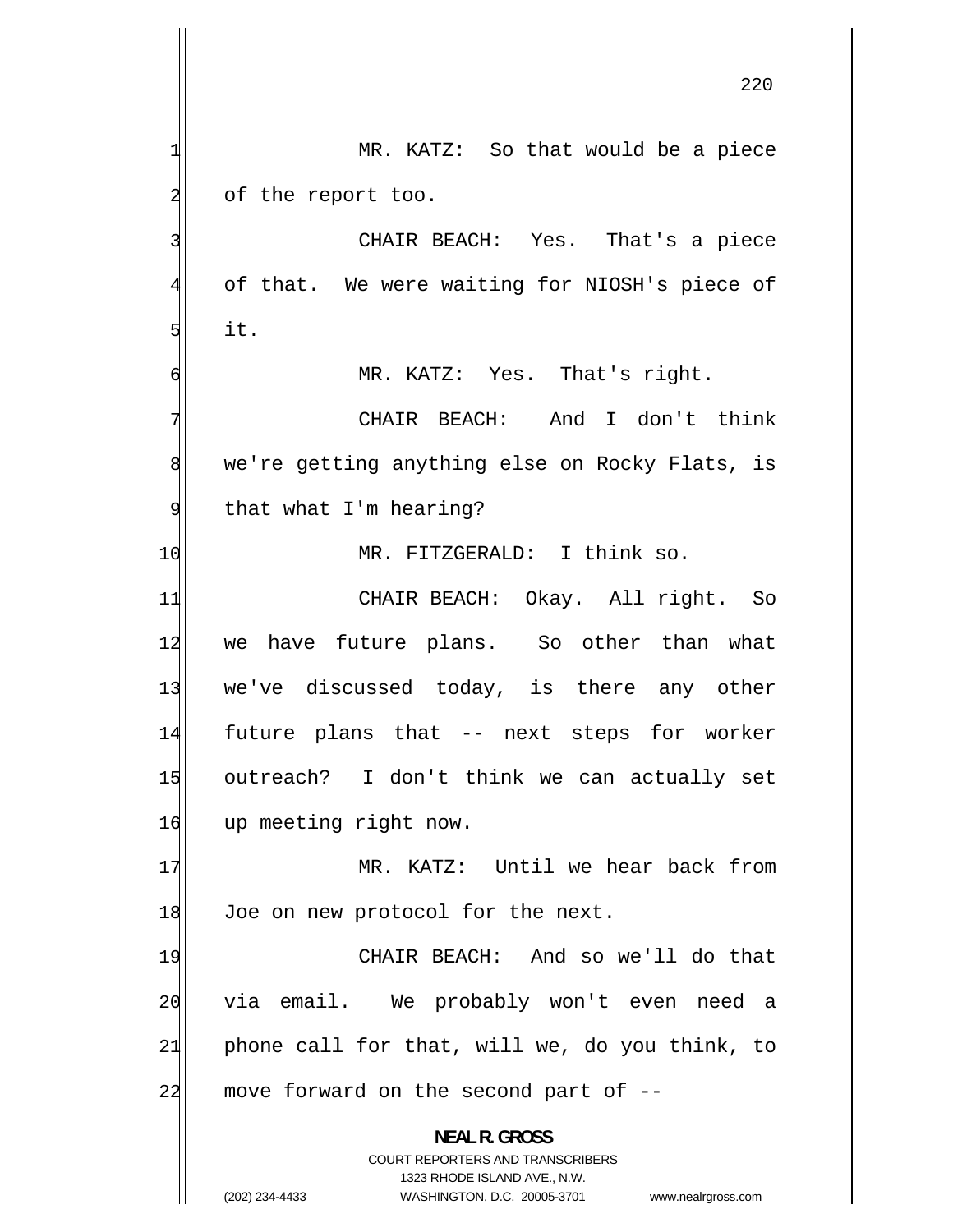1 MR. KATZ: No. We may not even 2 need the phone call. If there are issues, it 3 just depends on, after Joe's done his digging, 4 what the issues are. If Joe thinks there are 5 real issues to discuss, we'll set up a 6 teleconference. 7 MR. FITZGERALD: Yes. I think if 8 you decide if it's something that would 9 benefit from a call versus written comments or 10 it might be written comments would be 11 sufficient. 12 MR. KATZ: Right. 13 MR. FITZGERALD: And red-line mark 14 it. That kind of thing. We'll see how it  $15$  goes. 16 MR. KATZ: Great. 17 CHAIR BEACH: Okay. 18 MS. LIN: I was just coming to the 19 distribution of -- 20 MR. KATZ: No. 21 CHAIR BEACH: In the future? Okay. 22 All right. Well, I don't have anything else. **NEAL R. GROSS**  COURT REPORTERS AND TRANSCRIBERS 1323 RHODE ISLAND AVE., N.W. (202) 234-4433 WASHINGTON, D.C. 20005-3701 www.nealrgross.com